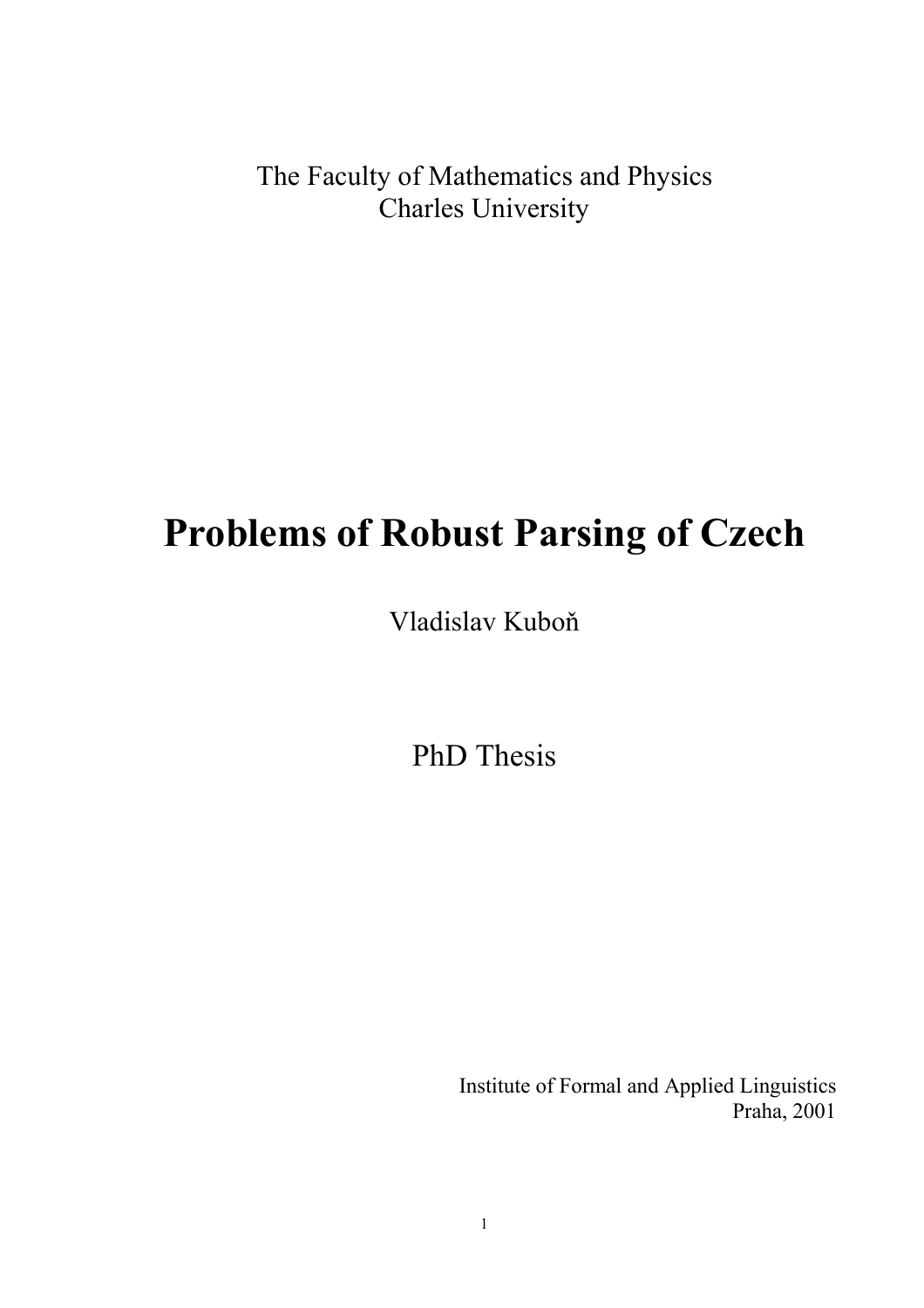Disertační práce byla vypracována v rámci doktorandského studia, které uchazeč absolvoval v Ústavu formální a aplikované lingvistiky Matematicko-fyzikální fakulty Univerzity Karlovy v Praze v letech 1996-2001.

| Uchazeč:            | RNDr. Vladislav Kuboň                                                                      |
|---------------------|--------------------------------------------------------------------------------------------|
| Školitel:           | Prof. PhDr. J. Panevová, DrSc.<br>Ústav formální a aplikované lingvistiky, MFF UK          |
| Školicí pracoviště: | Ustav formální a aplikované lingvistiky, MFF UK<br>Malostranské náměstí 25, 118 00 Praha 1 |
| Oponenti:           | Prof. Patrice Pognan<br><b>CERTAL INALCO, Paris</b>                                        |
|                     | Doc. RNDr. Vladimír Petkevič, CSc.<br>Ústav teoretické a komputační lingvistiky, FF UK     |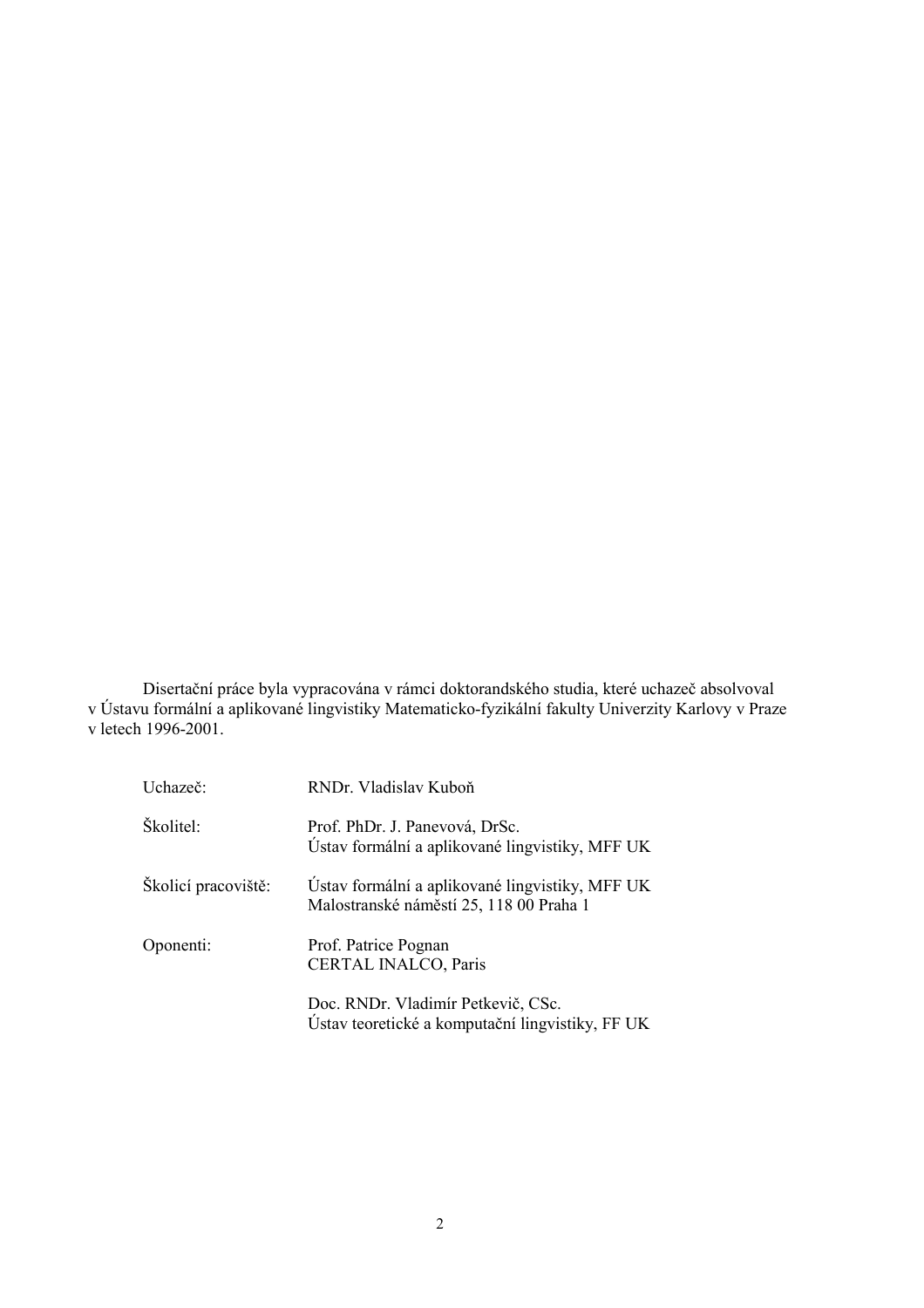## **Contents**

| <b>CONTENTS</b>                                                           |    |
|---------------------------------------------------------------------------|----|
| <b>INTRODUCTION</b>                                                       |    |
| <b>CHAPTER 1: BASIC NOTIONS</b>                                           | 7  |
| <b>CHAPTER 2: EXISTING AUTOMATIC PARSERS OF CZECH</b>                     |    |
|                                                                           |    |
|                                                                           |    |
| 2.2 A PROTOTYPE OF A GRAMMAR-BASED GRAMMAR CHECKER FOR CZECH 14           |    |
|                                                                           |    |
| <b>CHAPTER 3: BASIC FEATURES OF OUR APPROACH</b>                          | 16 |
|                                                                           |    |
|                                                                           |    |
|                                                                           |    |
| <b>CHAPTER 4: BASIC COMPONENTS OF THE SYSTEM</b>                          | 22 |
|                                                                           |    |
|                                                                           |    |
|                                                                           |    |
|                                                                           |    |
|                                                                           |    |
|                                                                           |    |
|                                                                           |    |
| <b>CHAPTER 5: BASIC NOTIONS II</b>                                        | 24 |
|                                                                           |    |
|                                                                           |    |
| 5.3 SYNTACTIC ANALYSIS AND A NONPROJECTIVITY MEASURE OF A LANGUAGE  28    |    |
| 5.4 THE MUTUAL RELATIONSHIP OF NONPROJECTIVITY MEASURES AND THE DEGREE OF |    |
|                                                                           |    |
| <b>CHAPTER 6: COMPLEXITY ESTIMATIONS</b>                                  | 33 |
| <b>CHAPTER 7: SOFTWARE ENVIRONMENT</b>                                    | 39 |
|                                                                           |    |
|                                                                           |    |
| <b>CHAPTER 8: SYNTACTIC DICTIONARY</b>                                    | 46 |
|                                                                           |    |
|                                                                           |    |
|                                                                           |    |
|                                                                           |    |
|                                                                           |    |
|                                                                           |    |
|                                                                           |    |
|                                                                           |    |
|                                                                           |    |
|                                                                           |    |
|                                                                           |    |
|                                                                           |    |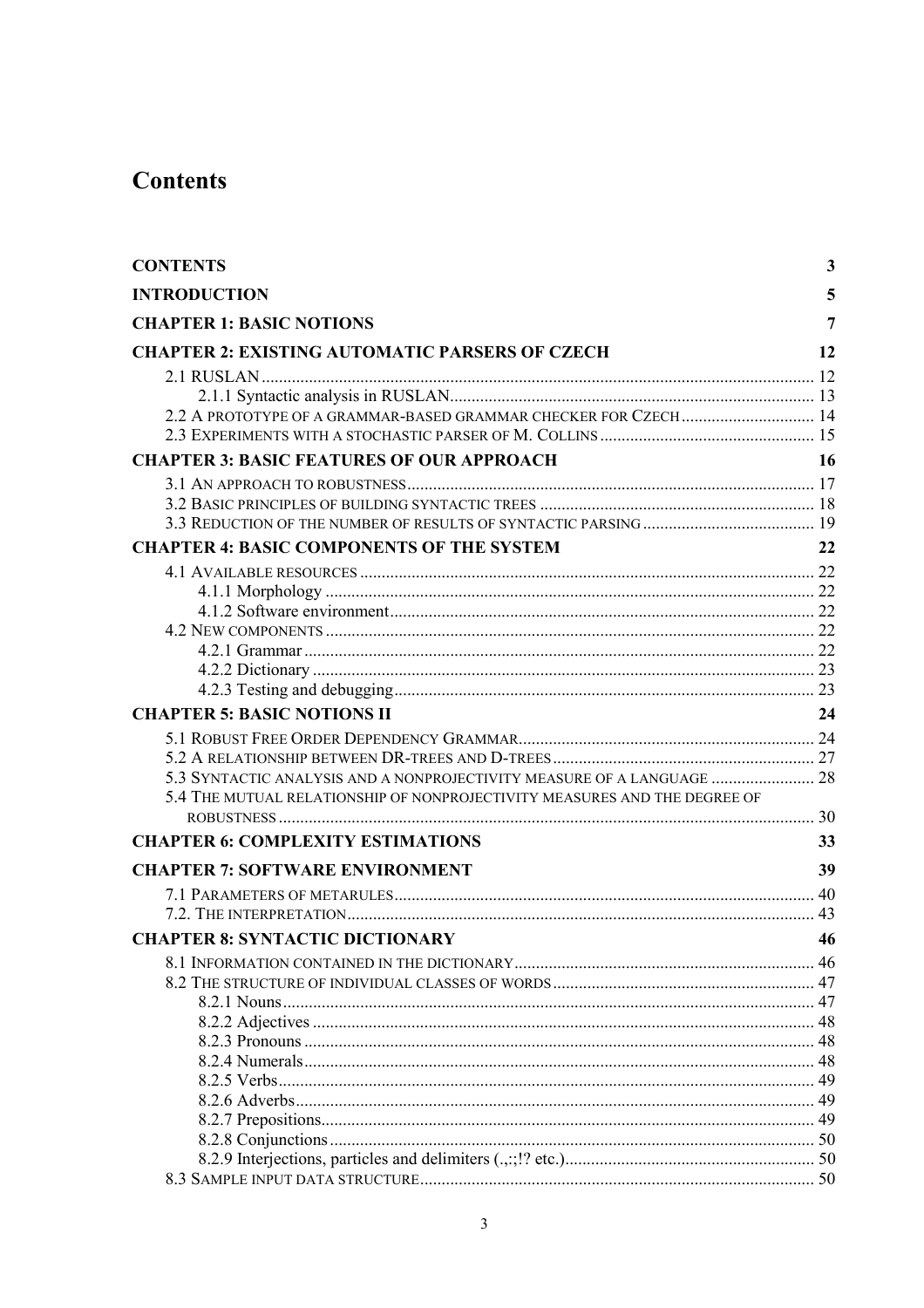| <b>CHAPTER 9: IMPLEMENTATION OF THE METAGRAMMAR</b>         | 53  |
|-------------------------------------------------------------|-----|
|                                                             |     |
|                                                             |     |
|                                                             |     |
|                                                             |     |
|                                                             |     |
|                                                             |     |
|                                                             |     |
|                                                             |     |
|                                                             |     |
|                                                             |     |
|                                                             |     |
|                                                             |     |
|                                                             |     |
|                                                             |     |
|                                                             |     |
| <b>CHAPTER 10: TESTING AND DEBUGGING</b>                    | 87  |
| <b>CHAPTER 11: THE TESTBED</b>                              | 90  |
|                                                             |     |
|                                                             |     |
|                                                             |     |
|                                                             |     |
|                                                             |     |
|                                                             |     |
|                                                             |     |
|                                                             |     |
|                                                             |     |
|                                                             |     |
|                                                             |     |
|                                                             |     |
|                                                             |     |
|                                                             |     |
|                                                             |     |
| <b>CHAPTER 12: A METHOD FOR ANALYZING CLAUSE COMPLEXITY</b> | 124 |
|                                                             |     |
|                                                             |     |
|                                                             |     |
|                                                             |     |
|                                                             |     |
|                                                             |     |
|                                                             |     |
|                                                             |     |
| <b>CONCLUSION</b>                                           |     |
| <b>REFERENCES</b>                                           | 148 |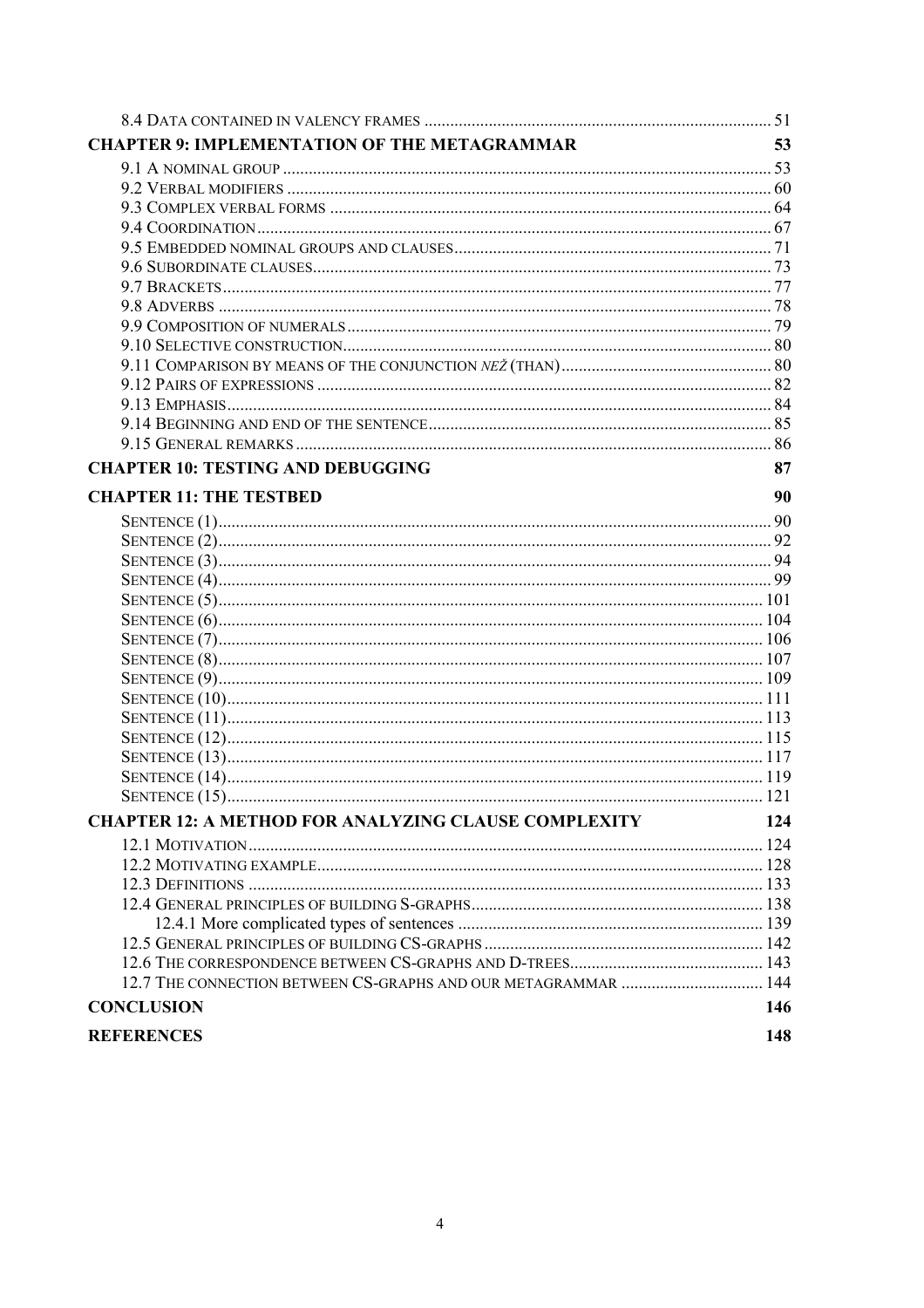## <span id="page-4-0"></span>**Introduction**

It is not surprising that the problem of syntactic parsing of natural languages belongs to the most popular fields of computational linguistics. An automatic syntactic parser is a key element of a wide range of natural language processing systems. The quality of various types of research projects directly depends on the quality of parsing modules contained in these systems.

Natural language parsing is also a very interesting research field. On the one hand, it is sufficiently close to the problem of parsing formal languages, which has been studied by computer scientists for a very long time and which has therefore been investigated to a great depth (at least for context-free languages). On the other hand, the syntactic analysis of natural languages does not allow for a direct application of the results of the theory of formal languages and thus provides more than a sufficient challenge for those wishing to develop new methods and approaches both in theory and in implementation.

The practical experience in the field of natural language parsing shows that every project aiming at a (as much as possible) complete coverage of the natural language under consideration has to cope with imperfections of the input. Even in case the input texts were thoroughly checked (and grammatically corrected) by human reviewers (for example in journals or newspapers), it is often possible to encounter a grammatical error. The investigations carried out during the Joint Research Project PECO 2824 have shown that printed texts contain numerous errors of a wide range of error types - cf. [Petkevič 95]. Even worse is the situation with spoken language. It is therefore quite clear that if we aim at parsing any input sentence from a real text in the given language, we have to build a robust parser.

This work approaches the problem of building a robust parser for Czech (as a typical language with high degree of word-order freedom) from two points of view. The first one is the theoretical point of view, in which we are aiming at a more exact specification of the term robust parsing, at its connection to related fields (natural language analysis, grammar checking etc.) and at the parsing complexity of approaches designed here. The second point of view is that of an implementation of a sample metagrammar covering (a subset of) syntactic rules for Czech. The metagrammar represents in fact the first implementation of a rule-based robust parser for Czech. It serves mainly for two purposes – the first one is the purpose of demonstrating the usability of an approach described in the theoretical part, the second one is to provide stimuli for the subsequent development of even better and more adequate theoretical description of the problem.

For the sake of consistency of the text the dissertation contains not only the description of the work done solely by the author, but also the results of a collaborative work carried out during the past six years by the research team of which the author was one of the members. However, the parts that are a result of a cooperative work are explicitly marked as such.

The first chapter introduces the basic notions, which are necessary for the description of the aims and goals of this thesis.

The second chapter aims at the history of the automatic parsing of Czech. It stresses especially the systems, which may be considered a direct predecessors of our system.

Basic features of our approach are described in the third chapter.

The fourth chapter describes individual components of the system of a robust parser of Czech.

Second part of the description of the basic notions can be found in the fifth chapter. It provides additional definitions allowing to formulate important conclusions concerning complexity estimations in the following chapter.

The seventh chapter contains a description of the software environment used for the implementation of the system.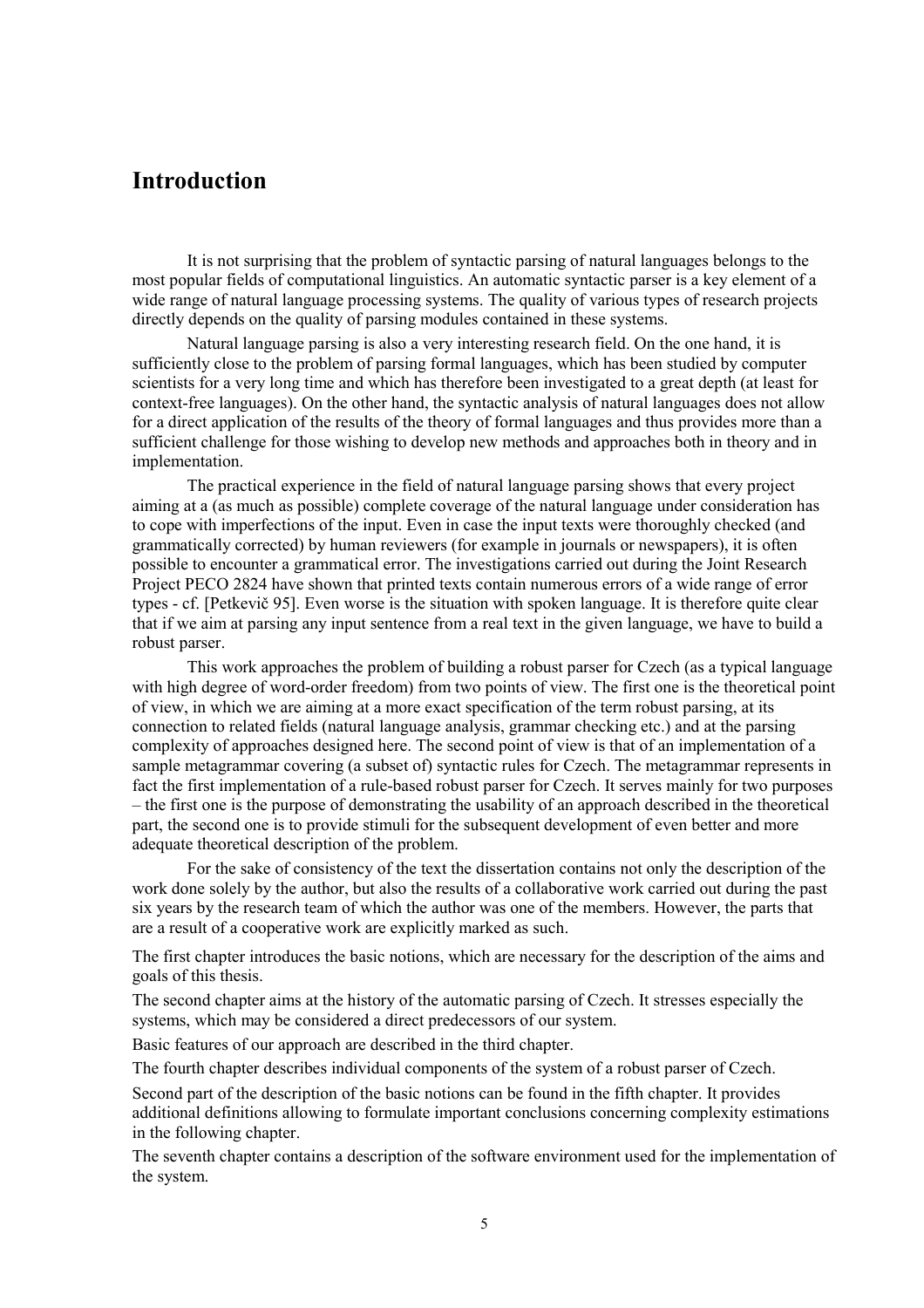The format of the syntactic dictionary is described in detail in the eighth chapter.

The ninth chapter contains a thorough description of one of the key elements of the system  $-$  the metagrammar. It also contains the description of the linguistic phenomena the system is (or is not) able to handle.

Important facts about the process of testing and debugging the metagrammar are to be found in the tenth chapter.

The eleventh chapter contains a thorough description of the results of parsing a set of sentences used as a testbed in the process of the development of the metagrammar.

The last, the twelfth one, chapter is devoted to a description of a method for analysis of the structure of clauses in complex sentences. This method was developed as an attempt to solve some of the problems encountered in the process of the system development and discussed in the eleventh chapter.

The definitions from the third and fifth chapter were developed as a result of a joint effort with Martin Plátek, Tomáš Holan and Karel Oliva and had already been published in several papers. The software environment described in the seventh chapter was developed by Tomáš Holan. The format of the syntactic dictionary was also to a large extent influenced by the work of H. Skoumalová done in the project identified as JEP PECO 2824 Language Technologies for Slavic Languages.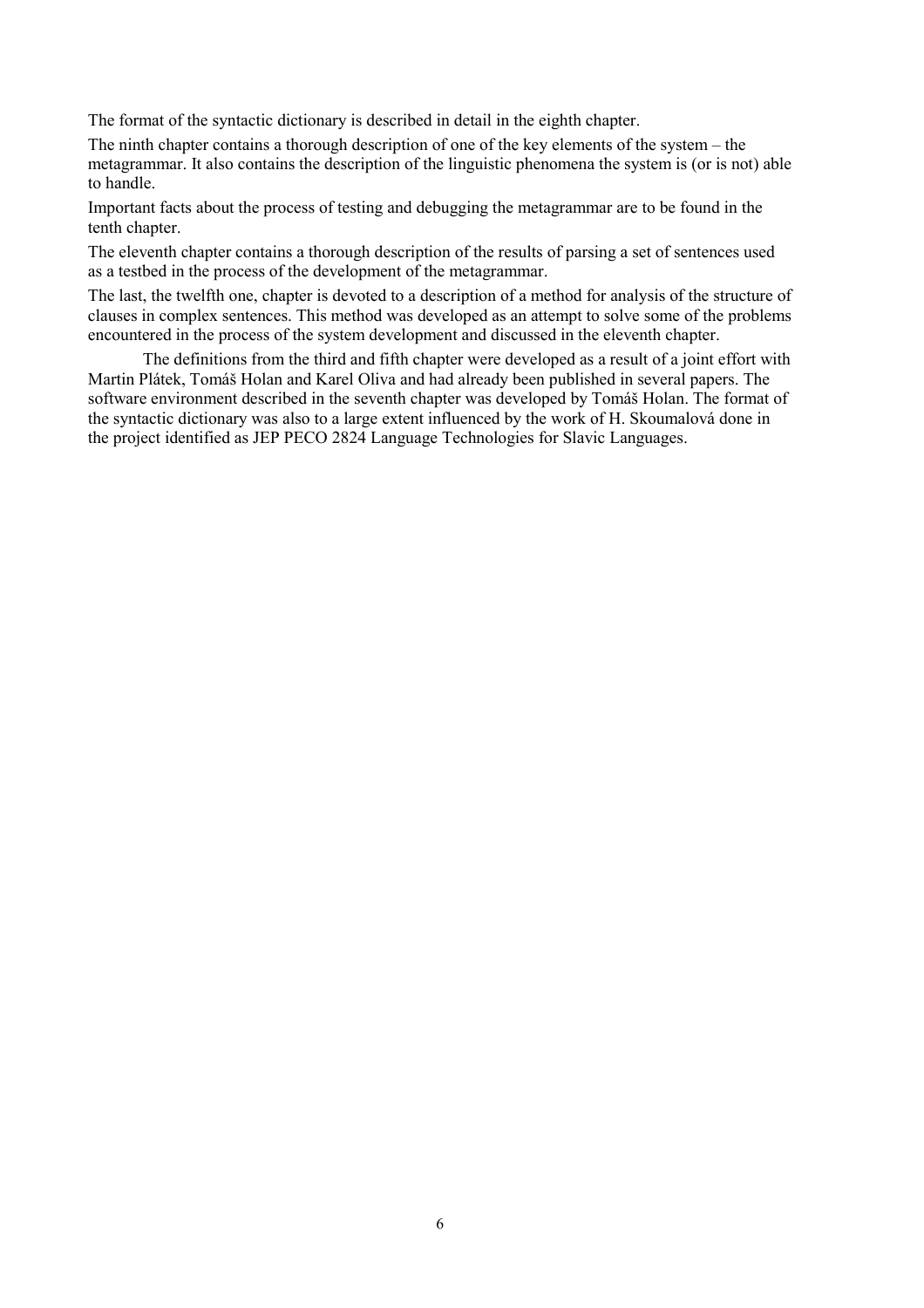## <span id="page-6-0"></span>**Chapter 1: Basic notions**

In this chapter we would like to describe the basic notions used throughout the whole text. First of all, let us define the basic data structure we are going to use both for visualization of the results of the parsing process and also for theoretical purposes. This data structure is a traditional means for the visualization of the syntactic structure of a sentence in the European continental linguistic dependency oriented syntactic tradition. A number of different formalizations exist, e.g. [Nebeský 72], [Kunze 72]. Our definition contains more information than the traditional ones and in this manner better reflects the needs of subsequent chapters. It was originally defined in [Holan et al. 2000].

#### **Definition 1.1 (Dependency-tree, D-tree)**

We define the tree T to be a dependency tree (D-tree) over the sentence  $w = a1...an$ , if T contains exactly n nodes, and for each  $i \in \{1..n\}$  there is a node of the tree T in the form [ai,i,vi,di], where we denote the individual parts ai, i, vi, di of the node as follows:

ai is the *symbol* of the node (the word label),

*i* is the *horizontal index* (the surface position, counted from left),

 $v_i$  is the *vertical index* (the distance, measured by the number of edges, of the given node from the root),

di is the *dominance index* (the horizontal index of the governor),

- and the following holds:
- $v_i, d_i \in \{0..n\}; v_i = 0$  if and only if  $d_i = 0$ , in which case the node  $[a_i, i, 0, 0]$  is the root node of the tree *T*.
- *if*  $u=[a_i, i, v_i, d_j]$  and  $d_i ≠ 0$ , then there exists exactly one node  $v=[a_{d_i}, d_i, v_i-1, d_{d_i}]$ . The (ordered) pair  $(u, v)$  creates the (single, oriented) edge of the tree *T*, incident to the node *u*.

Let us illustrate the definition using the following example.

#### **Example 1.1**

*Nepodařilo se otevřÌt zadan˝ soubor.*

[Lit.: It\_was\_not\_possible Refl. to\_open specified file.]

(It was not possible to open the specified file.)

There are the following nodes in the D-tree of this sentence:

 $u_1$ =[Nepodařilo,1,0,0], u<sub>2</sub>=[se,2,1,1], u<sub>3</sub>=[otevřít,3,1,1], u<sub>4</sub>=[zadaný, 4,3,5], u<sub>5</sub>=[soubor,5,2,3]





**Fig. 1.1.** D-tree  $T_1$  for the sentence from example 1.1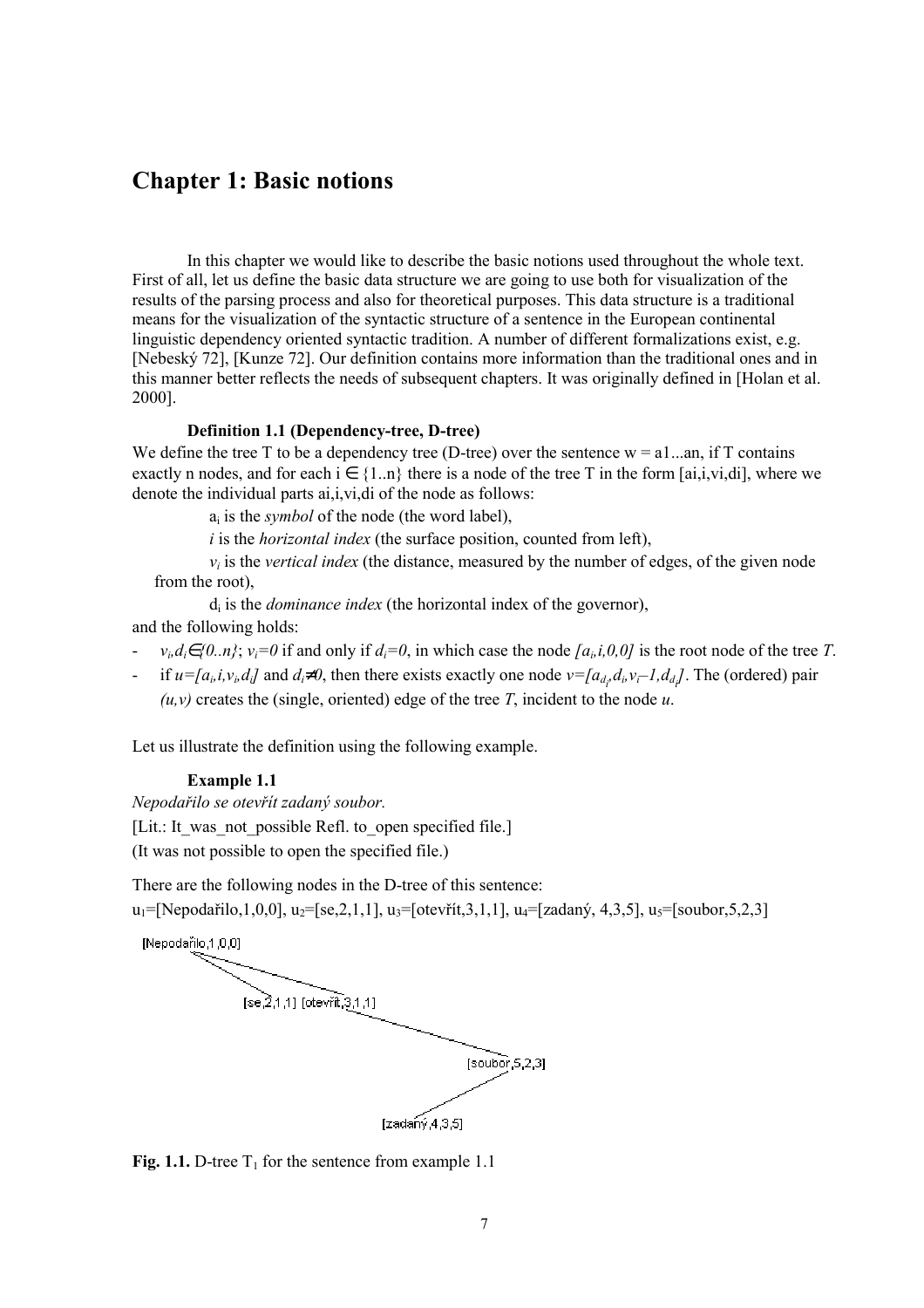In the following text we are also going to speak very often about a very important property of dependency trees, namely the nonprojectivity. Let us first define the term of *projection of a node of the D-tree* (in some of our previous papers we have used the term *coverage*), which then allows us to formulate the definition of the *projectivity/nonprojectivity* term in a manner suitable for further definitions of *measures of nonprojectivity*.

## **Definition 1.2 (Projection of a node of a D-tree)**

Let *T* be a D-tree and let *u* be a node of *T*. The set of horizontal indices of all nodes *v* of the tree *T* such that there exists an (oriented) path from  $\nu$  to  $\mu$  will be called the projection of  $\mu$  within  $T$  and marked off as  $Cov(u, T)$ . When defining  $Cov(u, T)$ , we take into consideration also the empty path, hence *Cov(u,T)* always contains the horizontal index of *u*.

Projections of individual nodes of the D-tree  $T_1$  from the Fig.1.1 look as follows:  $Cov(u_1, T_1) = \{1, 2, 3, 4, 5\}, Cov(u_2, T_1) = \{2\}, Cov(u_3, T_1) = \{3, 4, 5\}, Cov(u_4, T_1) = \{4\}, Cov(u_5, T_1) = \{4, 5\}$ 

The next necessary step is the definition of a *hole* in the projection of a node.

## **Definition 1.3 (Hole (in the projection of a node))**

Let *T* be a D-tree over the sentence  $w = a_1...a_n$ , let *u* be a node of the tree *T* and let  $Cov(u, T) = \{i_1, i_2, \ldots, i_k\}, i_1 \le i_2 \le \ldots \le i_{k-1} \le i_k.$ For  $1 \leq j \leq k$  we say that the pair  $(i_j, i_{j+1})$  creates a *hole in Cov(u,T)*, iff  $i_{j+1} - i_j > 1$ .

Let us now demonstrate the notion of a hole using only a slightly modified sentence from the previous example:

## **Example 1.2**

*Zadan˝ soubor se nepodařilo otevřÌt.*

[Lit.: Specified file Refl. it was not possible to open.]

(The specified file failed to open.)

There are the following nodes in the D-tree of this sentence:

 $u_1$ =[Zadaný, 1,3,2], u<sub>2</sub>=[soubor, 2, 2,5], u<sub>3</sub>=[se, 3, 1,4], u<sub>4</sub>=[nepodařilo, 4,0,0], u<sub>5</sub>=[otevřít, 5, 1,4]



[Zadaný,1,3,2]

**Fig. 1.2.** D-tree  $T_2$  for the sentence from example 1.2

The projections of individual nodes of the D-tree  $T_2$  from the Fig.1.2 look as follows:  $Cov(u_1, T_2) = \{1\}$ ,  $Cov(u_2, T_2) = \{1, 2\}$ ,  $Cov(u_3, T_2) = \{3\}$ ,  $Cov(u_4, T_2) = \{1, 2, 3, 4, 5\}$ ,  $Cov(u_5, T_2) = \{1, 2, 5\}$ The projection of the fifth node  $Cov(u_5, T_2) = \{1, 2, 5\}$ contains a hole.

The last step we need to make before we are able to define the terms of projectivity and nonprojectivity is the definition of the following measure: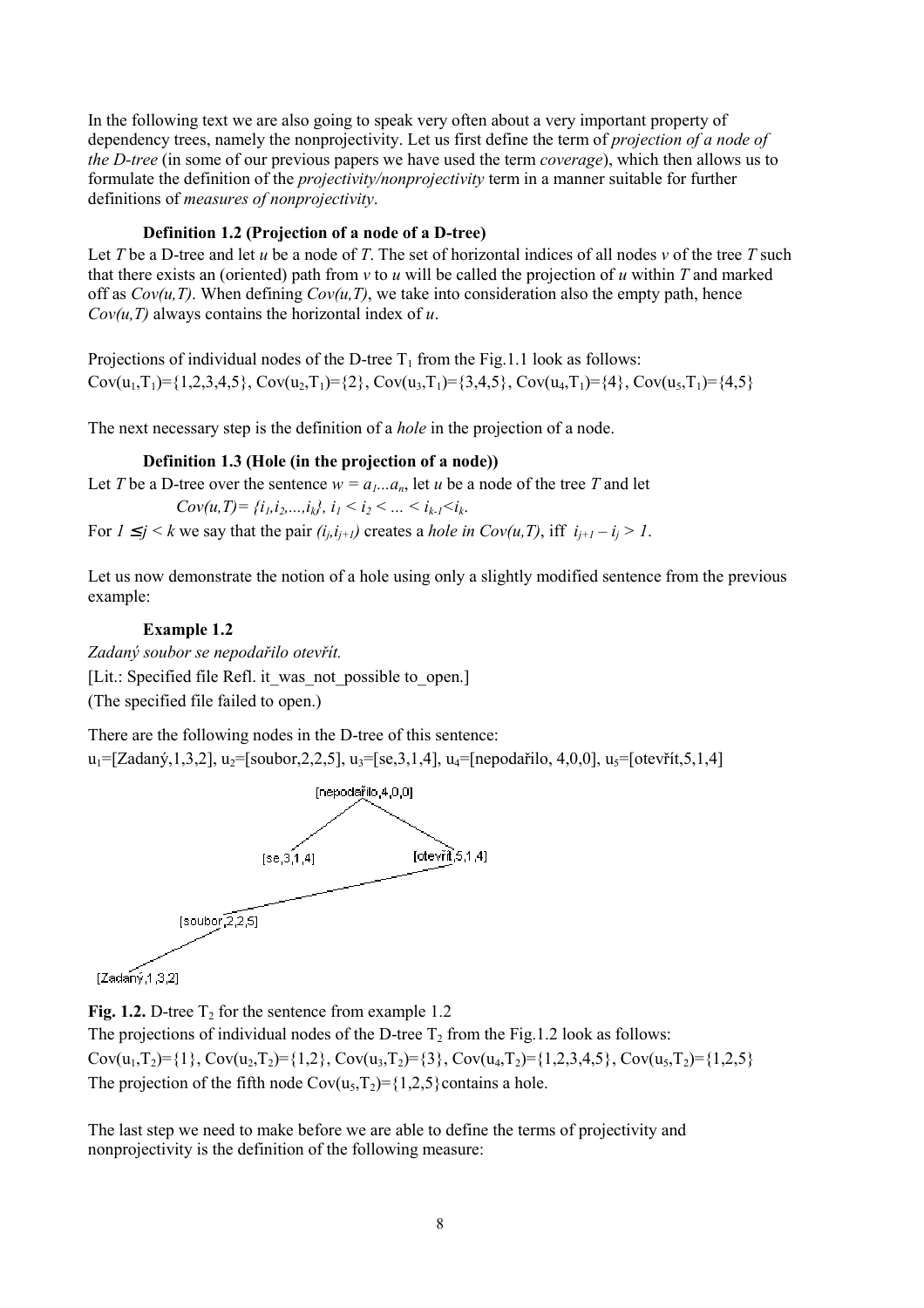#### **Definition 1.4 (Measure dNh)**

Let *T* be a D-tree over the sentence *w* and let *u* be a node of the tree *T*. We define the measure *dNh(u,T)* (*number of holes in a dependency subtree rooted in u*) as the number of holes in *Cov(u,T)*.

It is now easy to formalize the traditional terms of projectivity and nonprojectivity of a dependency tree (for previous usage of these terms cf. [Marcus 65], [Kunze 72], [Nebeský 72]) using the notions defined in previous definitions.

## **Definition 1.5 (Projectivity, Non-projectivity)**

Let *T* be a D-tree over the sentence *w*. The number  $dNh(T)$ , equal to the maximum of  $\{dNh(u,T);$  $u \in T$ }, will be called *the magnitude of non-projectivity* of the sentence *w* with the structure *T*. If *dNh(T)=0* holds, we say that the sentence *w* with the structure *T* is *projective*, otherwise we say that the sentence *w* with the structure *T* is *nonprojective*.

According to our definitions the sentence from the Example 1.1 (*Nepodařilo se otevřít zadaný soubor*) is projective and the sentence from the Example 1.2 (Zadaný soubor se nepodařilo otevřít) is nonprojective.

The next very important set of terms used in the subsequent text is connected with our ultimate goal, namely with the robust parsing of Czech. It is often the case that different people in different circumstances understand the term of natural language analysis or natural language parsing in various ways. For example, for statisticians the term (stochastic) natural language parser means a device that always provides just one syntactic structure as its result for any input sentence. For people working with theories of formal parsing, the result a parser should provide is a set of structures, each of which represents a plausible analysis of the input according to a certain grammar. On the other hand, for linguists the result of (syntactic) parsing should be a set of structures representing all plausible readings of the input sentence. The difference between the last two variants consists in that linguists very often exploit not only syntactic knowledge, but take also into account the semantics, pragmatics or even the real world knowledge when deciding about the acceptability of resulting structures. On the contrary, from the point of view of "formalists" the only criterion of acceptability of parsing results is the grammar according to which the input is parsed. Linguists are typically able to assign various degrees of acceptability to various structures representing the results of natural language analysis, they even may be able to give an answer to the question what's the "best" result out of the set obtained as a result of the parsing. From the point of view of a parsing theory, there is nothing like a "better" or a ìworseî result, all structures obtained as a result of parsing are equally acceptable.

In order to overcome this terminological uncertainty we have decided to stick to the following terminology:

We are going to use the term *natural language analysis* for a complex process involving not only syntactic analysis, but also semantics, pragmatics and real world knowledge. The result of *natural language analysis* is typically one (the best, most acceptable) sentence structure. A typical example of *natural language analysis* is the tectogrammatical level of the Prague Dependency Treebank [Hajičová et al. 99], the result of human–made analysis taking into account all possible sources of knowledge and information (including very broad context in which a particular sentence appeared).

The term *(syntactic) parsing* will denote the process of analysis according to a grammar (or metagrammar) containing (syntactic) rules and constraints. If the rules and constraints capture the rules and constraints of the surface syntax, we talk about a *surface (syntactic) parsing*. The result of *(surface) parsing* is a set of structures describing all possible syntactically acceptable variants of the analysis of a particular input sentence. None of the resulting structures is considered to take precedence or to be "better" or "worse" than the rest.

When we are concerned only with whether a particular input sentence belongs to the set of all well-formed sentences of a given natural language, we talk about a *(syntactic) recognition*. This notion is very important e.g. for grammar checking, where we are mainly concerned with the task of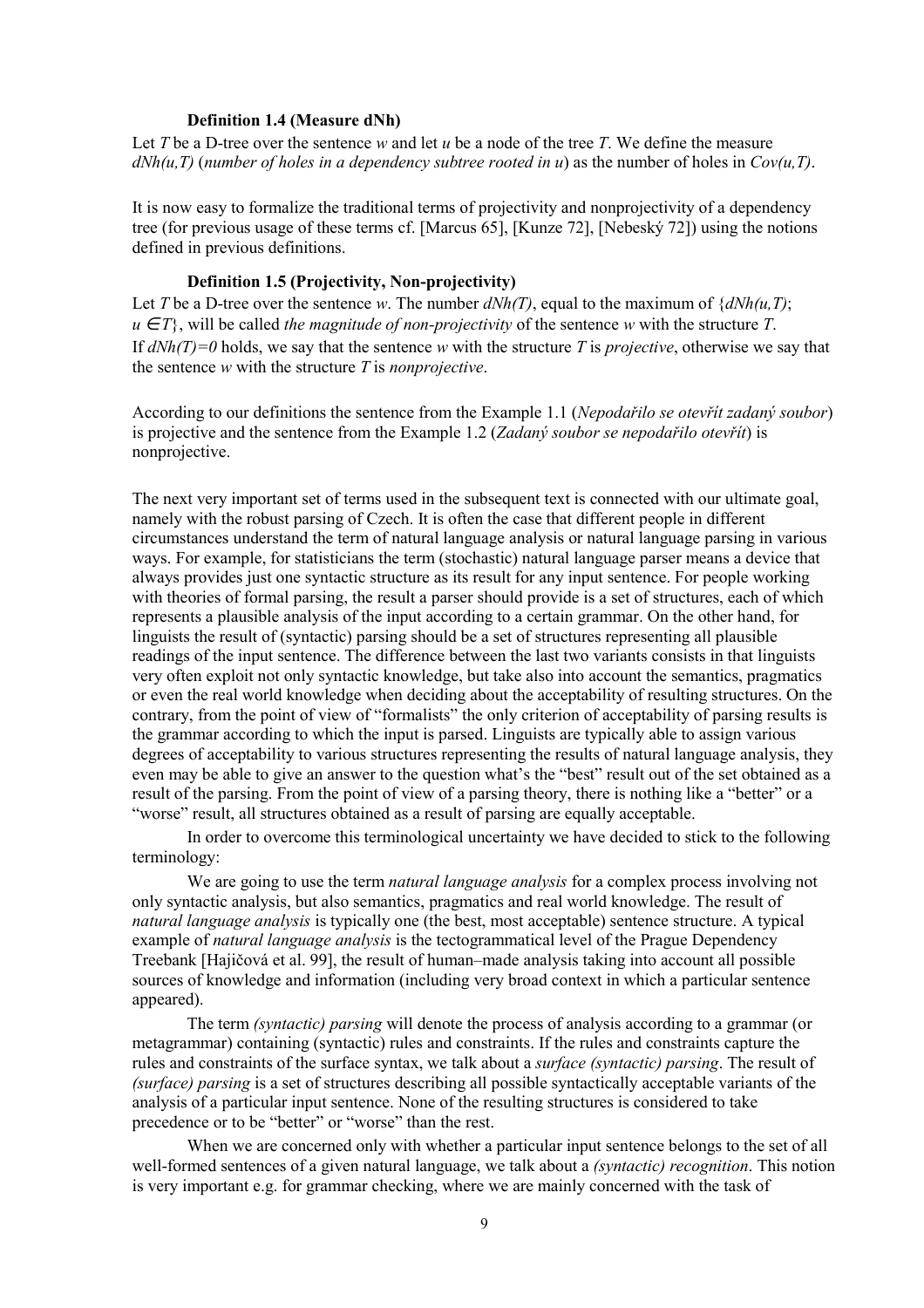distinguishing the well-formed sentences from ill-formed ones. To be sure that the sentence is syntactically correct we need to find just one plausible structure for the sentence. Only in case the sentence is ill-formed we need its complete syntactic analysis in order to be able to locate and classify the syntactic error(s) it contains.

Probably the most important term used in this dissertation is the term *robust (syntactic) parser.* Generally the robustness is understood as a property of a particular system to cope with all kinds of input regardless whether it is ill-formed or well-formed. A typical example of a robust parser in this sense is in fact any stochastic parser. The stochastic analysis does not provide any means for distinguishing ill-formed sentences from well-formed ones, dealing with both types in a uniform way and assigning just one, the most probable, structure to each input sentence. In this way it is even possible to obtain a structure for a sequence of word forms, which is so highly ill-formed that even the native speakers are neither able to assign a structure to this sequence, nor to understand what the sequence of words actually means.

It is quite clear that such a broad robustness may be useful for practical applications, but it has nothing to do with the aim at a more adequate description of a particular natural language. The robustness we are aiming at is different. Our motivation is to simulate how a native speaker of a particular language will be able to cope with ill-formed sentences. If the sentence is so much corrupted that it is both syntactically ill-formed and unintelligible even for a native speaker, then the robust parser also should be unable to parse it. The robustness, as we understand it, has certain limits.

The first goal we aim at is the ability of the robust parser to guarantee syntactic acceptability. While a syntactic parser draws a strict line between sentences belonging to the set of syntactically well-formed sentences of a given natural language and those which are not, a robust parser should be able to draw a similar line between ill-formed sentences which may be corrected according to the syntax of a particular language and those which are definitely syntactically unacceptable.

The second goal of our approach is more general  $-$  we aim at creating a theoretical framework allowing to shift this borderline in a consistent and adequate manner by means of the application of a set of general constraints expressed through measures defined in this thesis (and in the papers about our approach published in the previous years). This goal in fact means that in general sense our theory allows to create a scale of parsers with different degrees of robustness or word-order freedom.

One of the main topics of this thesis is the endeavor to describe at least some constraints allowing to achieve these goals. We do not claim that the constraints introduced here are the only constraints suitable for the declared purpose, it is quite clear that several other types of constraints may be formulated in the future. These constraints will then allow to create even a more refined scale of parsers and thus they will also support a more adequate description of syntactic properties of natural languages with a high degree of word order freedom.

At this point it is also necessary to specify the type of constructions which are going to be considered as *syntactically ill-formed* in the following text. The position adopted in this work reflects the fact that very often a sentence is rejected by a human reader for some extrasyntactic reasons. For example it may be unintelligible; it may be stylistically unacceptable; its preferred reading may violate grammatical rules while there is a second, syntactically well-formed reading, with a meaning unacceptable in the given world, etc. Let us demonstrate this fact on a very simple sample sentence:

*Koťata chytaly myöi.* [Kitten(pl.neut.) were\_catching(pl.fem.) mice(pl.fem.)]

The problem of this sentence is the collision of syntax with other factors important for human understanding of a sentence, namely with the real world knowledge. At first sight it seems that the sentence is ill-formed due to the wrong (feminine) form of the verb (*chytaly* instead of *chytala*). When we look closer at the reasons for rejection of this sentence, we find out that they are based on the assumption that only *koťata* [kitten] are the acceptable subject of this sentence due to the fact that under normal conditions usually mice are being caught by kitten, not vice versa. The syntactically correct reading suggests the translation "Mice were catching the kittens", while the human common sense prefers the reading which may be translated as: "Kittens were catching the mice", even though this reading violates the syntactic rule of subject-predicate agreement. The reason for rejection of this sentence is therefore purely extrasyntactic, it is based on the real life experience.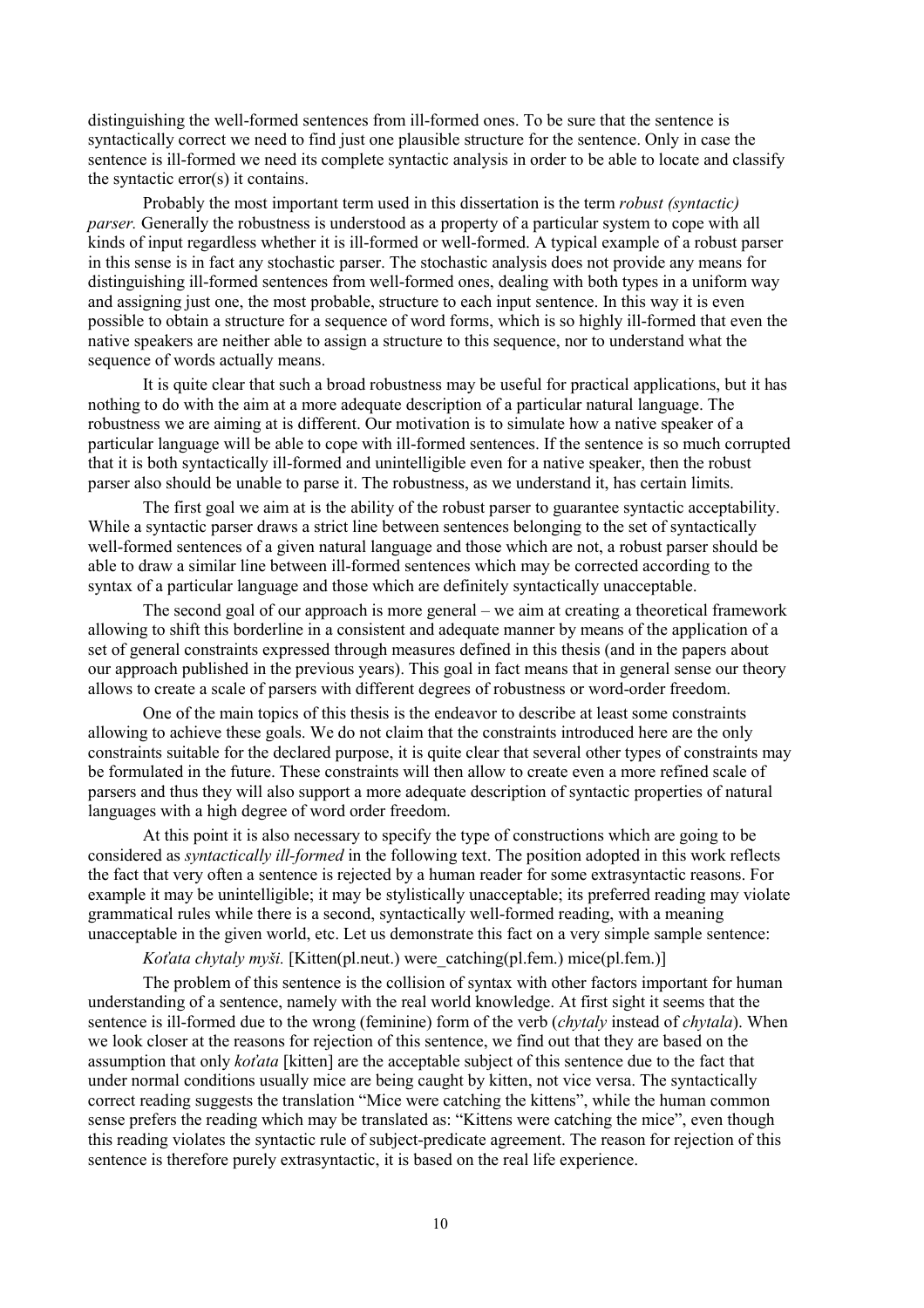This example illustrates that it is really necessary to draw a clear borderline between *natural language analysis* and *(surface) syntactic parsing* (as described above). Rather than to attempt at solving a wide spectrum of very complicated problems of *natural language analysis* we would like to concentrate on the question of what can be done if only "pure" syntax is taken into consideration, thus aiming at solving the problem of *syntactic parsing*. The following chapters show that even with such a drastic restriction of scope the problem of *robust parsing* of a language with high degree of wordorder freedom is very complicated and complex. Thus, throughout the following text, wherever we are going to refer to ill-formed constructions or sentences, we will have in mind only those constructions or sentences which are ill-formed from the point of view of the syntax only, no other factors are going to be taken into account. This position is similar, for example, to the position taken in the classical literature in [Kunze 75].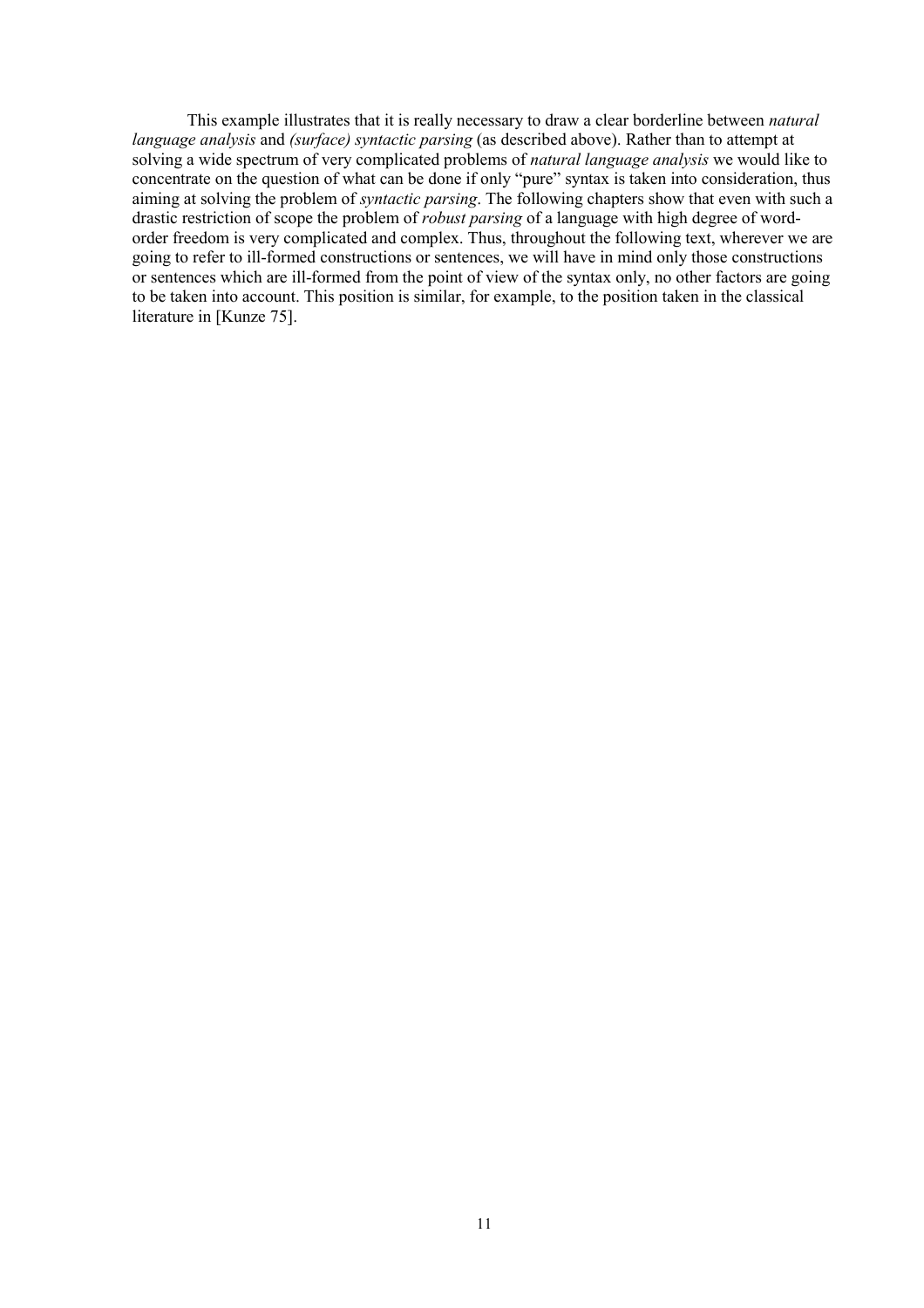## <span id="page-11-0"></span>**Chapter 2: Existing automatic parsers of Czech**

In this chapter we are going to describe basic facts about automatic parsers of Czech developed in the past. Two of these systems, namely the parser of Czech developed primarily for the Czech-to-Russian machine translation system and used also in the question-answering system TIBAQ [Hajičová 95] and the parser implemented in the JEP PECO 2824 LATESLAV project, directly influenced our robust parser.

## **2.1 RUSLAN**

The first automatic syntactico-semantic parser of Czech was created for the Czech-to-Russian machine translation project RUSLAN in the late eighties [Oliva 89]. The system was implemented in Colmerauer's Q-systems [Colmeraurer], a chart-parser-like formalism successfully used in the machine translation system TAUM-METEO. Q-systems allow dividing the grammar into modules, where the output of a previous module serves immediately as the input for the following module. Each of the modules consists of a set of rules that in principle describe transformations of tree structures.

The project RUSLAN was conceived of with the aim at the industrial exploitation in translation of handbooks for operating systems of mainframes. The project consisted of about twenty different modules ranging from the morphological analysis of Czech to the morphological synthesis of Russian. The proper syntactic parser of Czech occupied only three modules. It covered a wide range of syntactic phenomena and also exploited some lexical-semantic information. This information was used in semantic constraints of individual grammar rules. These constraints took care of the attachment of ìproperî types of dependent lexical items to the governing ones. The following mechanism was used:

- 1. Each noun had a set of so called "proper semantic features", marking it as belonging to one of several semantic categories (concrete object, abstract object, human, institution etc.).
- 2. Some valency frames' slots contained two other sets of semantic features, the so called "required" and "forbidden" semantic features. The former took care about filling the particular valency slot by a proper type of noun, while the later blocked filling the valency slot by a noun which had among its proper semantic features at least one "forbidden" feature.

The main idea behind the use of semantic features was to decrease the number of trees obtained as a result of parsing. Expressed in the terms defined in the previous chapter, the use of semantic features in fact meant one step from syntactic parsing towards the natural language analysis. The practical experience with semantic features was slightly disappointing. Much more often than reducing the ambiguity of the attachment by filtering out semantically unacceptable candidates the semantic features blocked the attachment of a single unambiguous candidate and thus led to a parsing failure.

The main problem was hidden in the dictionary  $-$  with almost ten thousand lexical items in the main dictionary of the system it was very difficult to assign all correct semantic features. A very nice example illustrating the nature of problems encountered is the verb *běhat* [to run]. It contained some required semantic features for its subject – the subject was expected to be a human or a living being. These required semantic features were assigned by language specialists, who did not take into account that the manuals to operating systems are full of programs and operating systems, which also tend to run. It was, of course, very easy to correct the information for a single dictionary item, but in the long run it was more costly to assign and correct semantic features of hundreds of lexical items than simply remove all semantic features and to return to a syntactic parsing not exploiting the lexical semantics.

The problems with semantic features in RUSLAN were also one of the reasons why we have decided to concentrate on "pure" syntax in our robust parser. Our aim is the introduction of a clear invariant serving as a simple criterion of syntactic acceptability. Although the use of "pure" syntax has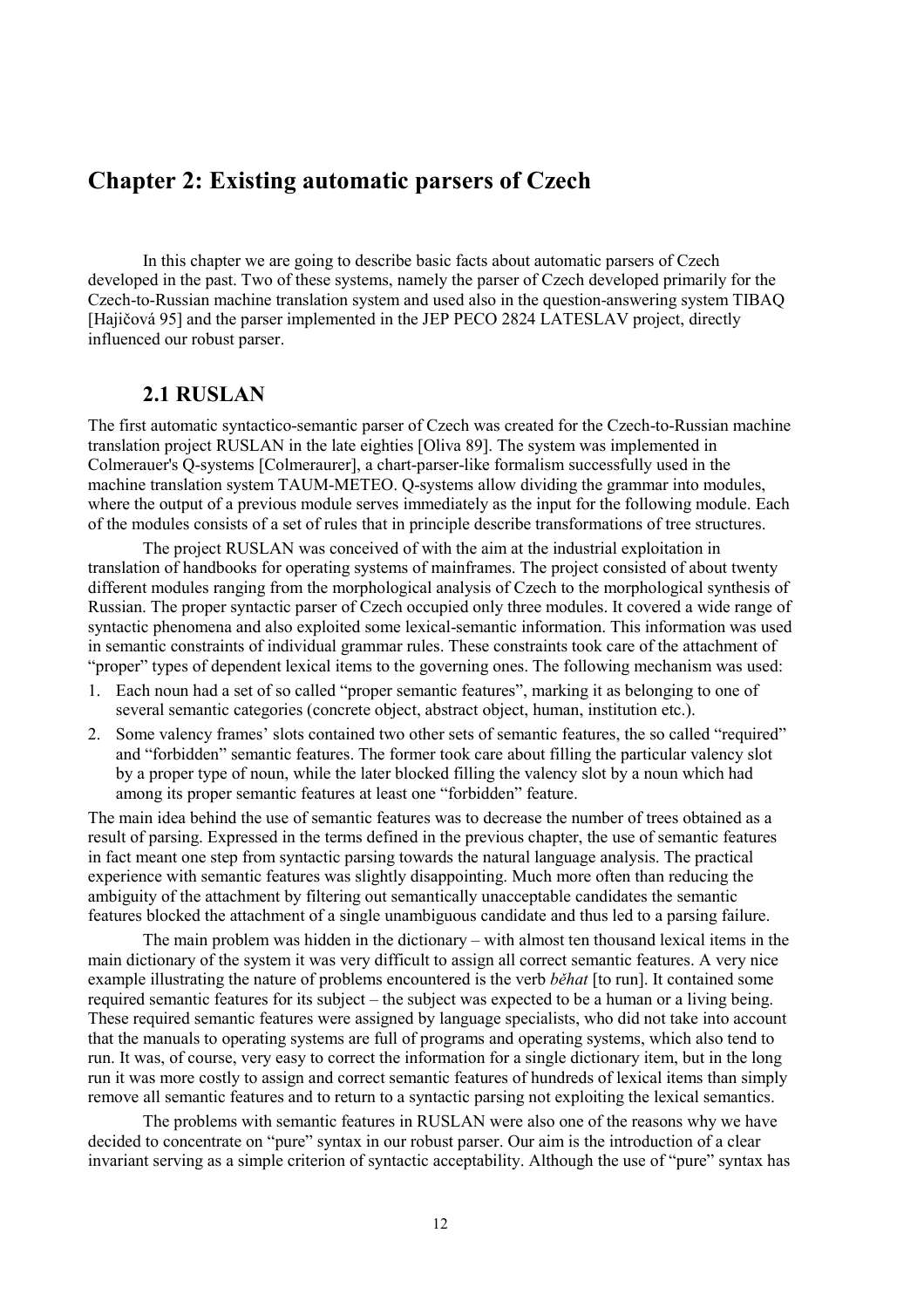<span id="page-12-0"></span>its drawbacks (for example, it is often very difficult to distinguish between syntax and semantics in a number of language phenomena), it is by far the best candidate for this purpose.

## **2.1.1 Syntactic analysis in RUSLAN**

The first of the three parsing modules covering syntactic analysis of Czech contained mainly rules for parsing simple nominal groups, the only syntactic phenomenon that was considered simple enough to be handled separately from the main module of syntactic analysis.

The second module was the most important one. It contained rules handling the proper syntactic parsing of Czech input sentences. In case this module succeeded, it issued one or more linearized syntactic trees representing the syntactic structure of the sentence. In case for some reason the syntactic parser did not succeed, it passed over to the next module a chain of subtrees covering the whole sentence. In this case the next module containing so called "fail-soft rules" tried to construct a complete syntactic tree from the subtrees created in the second module. There were four most typical reasons for the parsing failure:

- 1. One or more words were not found in the main dictionary of the system. Even though RUSLAN was designed as a restricted domain system, it was quite often the case that the text contained a word not covered by the dictionaries of the system. If the word was of Greek or Latin origin (technical terminology often has a foreign origin) or if it had a productive ending allowing to guess morphological characteristics of the word, a special module called the transducing dictionary [Bémová, Kuboň 90] took care about it. The idea of a transducing dictionary comes from Z.Kirschner, who used it in the English-to-Czech translation system APAČ, see [Kirschner 88]. If even the transducing dictionary didn't help, the unrecognized word blocked the parsing of the whole sentence.
- 2. The grammar contained a series of constraints, which allowed to restrict the nondeterminism of Qsystems and to reduce the number of spurious ambiguities. This needs a bit more detailed explanation. The fact that the interpreter of Q-systems applies the grammar rules in a nondeterministic way (from the point of view of the user it is impossible to determine the order of application of individual grammar rules to the given input) has a direct consequence. It is very often the case that spurious ambiguities are created during the process of application of individual grammar rules. The most typical is the case when the left-hand side and right-hand side modifiers of a particular word are processed without any preference. In that case it is possible to get the resulting dependency syntactic tree by a number of ways (this is, of course, not the case when constituent trees are used, because they describe the derivational history and thus the different order of application of rules results in a different shape of the constituent tree). In order to avoid this situation the grammar used in RUSLAN contained a preference of the left-hand side modifiers at the level of the main (governing) verb of the sentence. The attachment of the right-hand side modifiers was blocked until all left-hand side modifiers were attached. The application of such kind of preference is always slightly dangerous  $-$  unsuccessful processing of any of the left hand side modifiers of the main verb blocks the processing of the items on the right hand side of the verb. This was very often a source of parsing failures.
- 3. The third most common case of the parsing failure was caused by the incompleteness of the grammar or by errors in grammar rules. The process of testing and debugging the grammar that is interpreted in a nondeterministic way is generally very long and complicated. The situation of the parser in the RUSLAN system was even worse due to the fact that it had never been finished, it stopped for the lack of funds shortly after the political changes made the Czech-to-Russian translation useless. Therefore also the grammar of the system was far from complete.
- 4. Apart from the above mentioned properties of the syntactic parser in the RUSLAN system there was also a certain limit with respect to the type of syntactic phenomena the parser was able to handle. This is connected with the fact that the parser in fact worked in a manner which was similar to what could be described in mathematical terms as a lower estimation of syntactically correct sentences. This statement means that each sentence parsed by a Czech syntactic parser in RUSLAN was guaranteed to be syntactically correct. The system was, of course, not able to handle all syntactically well-formed sentences, so in fact it was able to parse a proper subset of the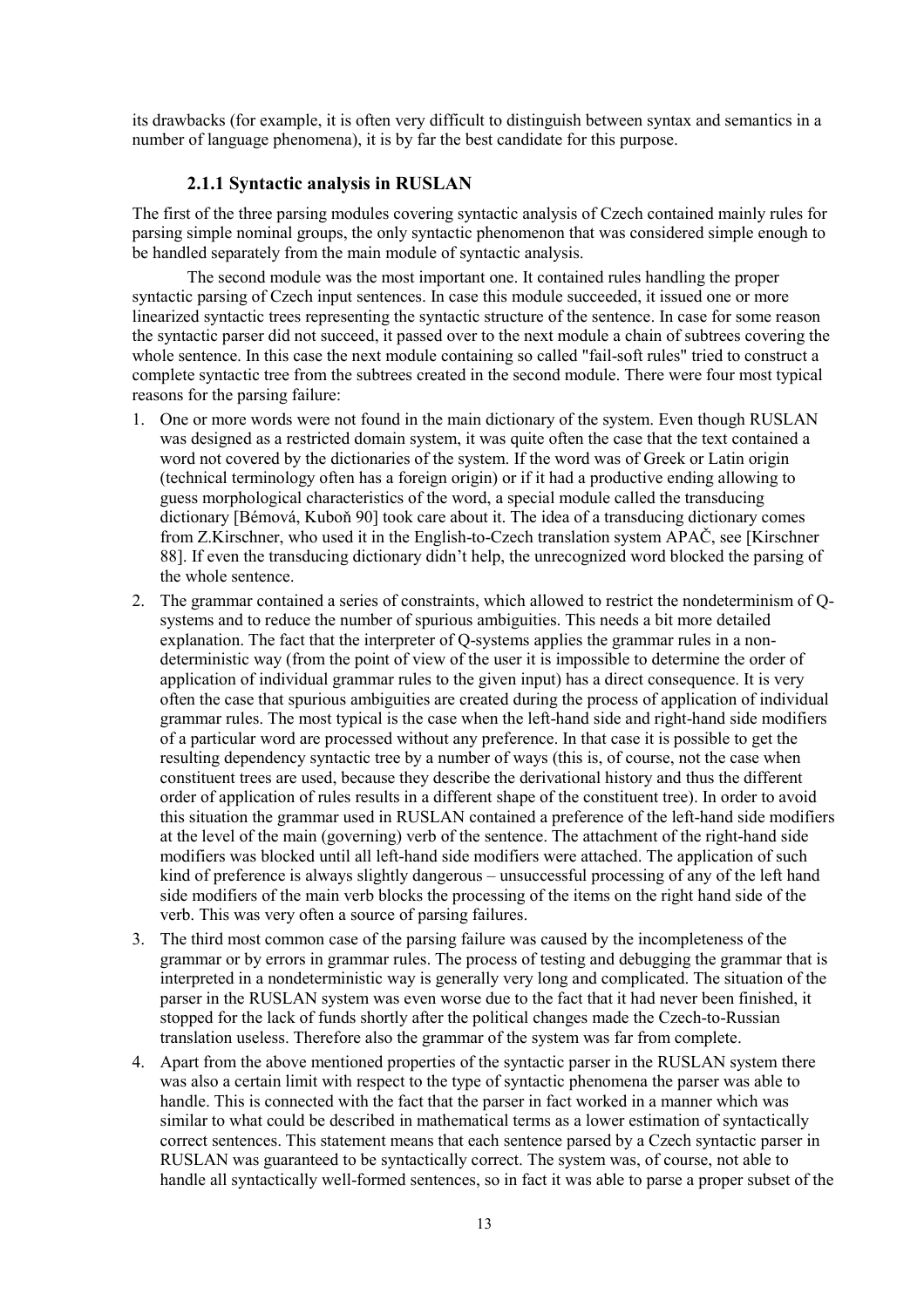<span id="page-13-0"></span>language. With corrections of and additions to the grammar during its development this subset grew, but it never covered the entire set of all syntactically well-formed Czech sentences. It worked in a strictly projective manner, due to the fact that the framework used, Colmerauer's Qsystems, was originally designed for languages with relatively fixed word order and thus it doesn't support a more relaxed word order. The non-projective constructions are much more common in languages with high degree of word order freedom, where different kinds of topicalization or word order variants are much more natural than in natural languages with fixed word order. The syntactic parser in RUSLAN did not contain any rules attempting to overcome this insufficiency of Q-systems. This is an opposite orientation than should be chosen for a robust parser for languages with a more relaxed order of words. Such a robust parser must aim not only at the analysis of all possible syntactically well formed projective sentences of a given language, it must also be able to handle syntactically ill-formed and/or non-projective sentences. It has to work with relaxed constraints of two types – the constraints on the order of words and the constraints guaranteeing syntactic well-formedness of sentences. In this sense the robust parser aims at the upper estimation of the set of all syntactically well-formed sentences for a given language. Fig. 2.1 shows the mutual relationship of three sets of sentences – those parsable by RUSLAN, by a robust parser and those belonging to the set of all well-formed sentences of a given language.



**Fig. 2.1.** Mutual relationship between the set of all well-formed sentences of a given language and the sets parsed by the RUSLAN system and by the robust parser.

Some of the parsing failures of the module of syntactic analysis in the RUSLAN system (especially those belonging to the first two categories) were handled in the third parsing module. It contained slightly modified rules of the second module. They basically allowed a continuation of parsing the rest of the sentence in case the procedure was blocked on the left-hand side of the main verb. No other technique of robust parsing was used at the syntactic level. The parsing modules did not contain any special rule for processing an ill-formed input.

Even though the RUSLAN system was never completed (there was no commercial demand for Czech to Russian MT system after 1989), its parsing component may be considered as the first automatic syntactic parser of Czech.

## **2.2 A prototype of a grammar-based grammar checker for Czech**

The second important project which had a great influence on our robust parser was the Joint European Project PECO 2824 LATESLAV Language Technology for Slavic Languages. The main task of that project was to develop and implement a grammar-based grammar checker for Czech and Bulgarian. The project started in January 1993 and was finished in June 1996. The theoretical and practical work performed during that project provided a good base for the work on the implementation of a robust parser of Czech. The relevant parts of the project are mentioned in the following chapters of this thesis.

There are several differences between the syntactic parser of Czech in RUSLAN and that in the LATESLAV project. Among the most important ones there is definitely the difference in the ability to handle nonprojective constructions and the degree of attention devoted to the problems connected with parsing ill-formed input. The difference was also in results obtained from both parsers – the parser in RUSLAN was oriented more towards the natural language analysis in the sense defined in the previous chapter, while the grammar checker in LATESLAV worked with syntactic recognition of well-formed sentences and with syntactic parsing of ill-formed ones. On the other hand, both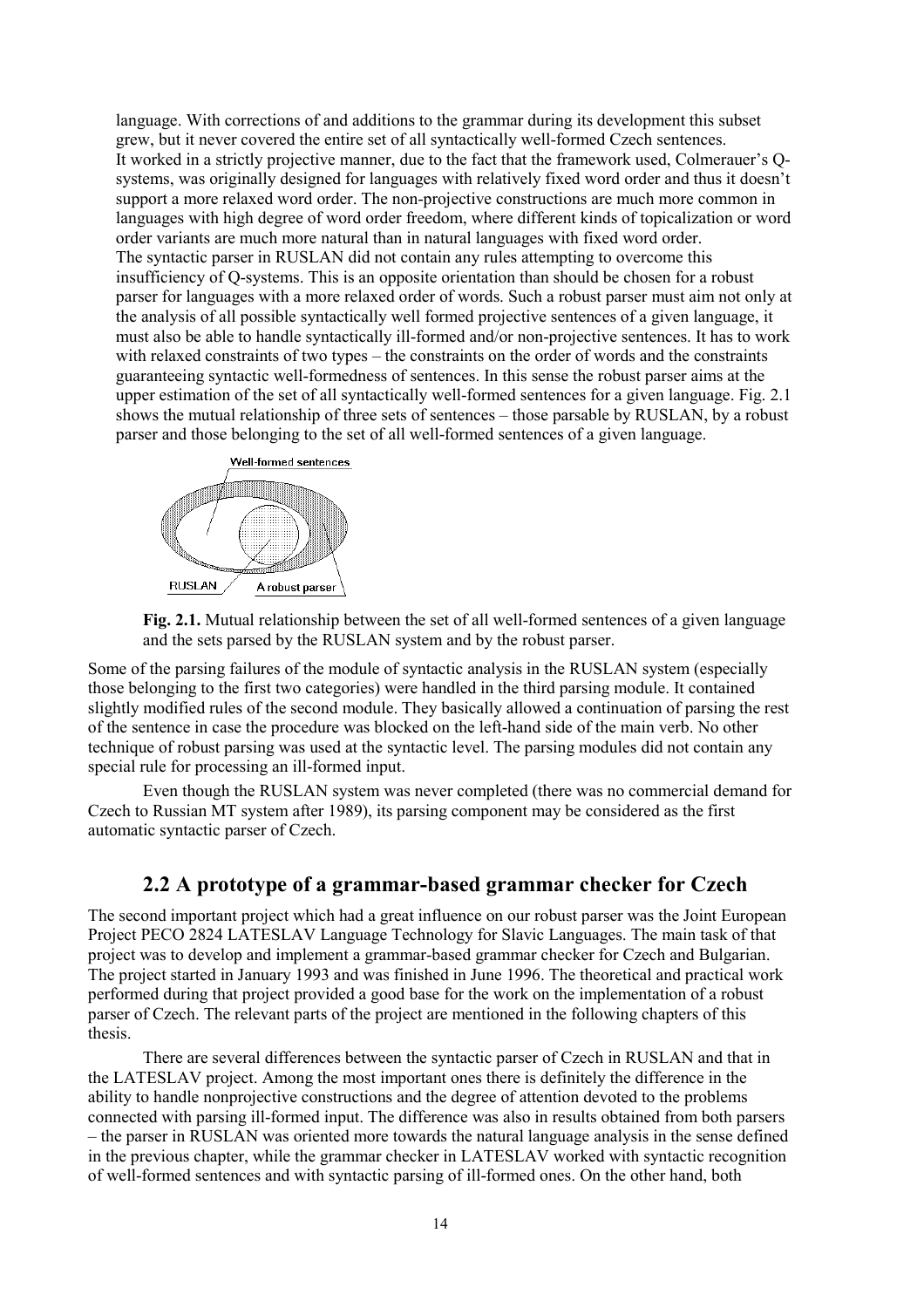<span id="page-14-0"></span>parsers also have many common features, for example they both follow the tradition of Czech linguistics and use dependency trees as a means of representation of sentence structure.

It is possible to say that both projects created certain kind of boundaries for a robust parser of Czech described in this dissertation. The parser used in the RUSLAN system was not robust enough to be widely used for parsing unrestricted text, while the grammar checker used in the LATESLAV system was mainly concerned with the identification and localization of syntactic errors, not so much with providing a complete set of results expected from a syntactic parser in the sense defined in the previous chapter.

## **2.3 Experiments with a stochastic parser of M. Collins**

Both parsers mentioned above are rule-based systems that were created in accordance with the long tradition of Czech theoretical and computational linguistics. However, the attention of researchers shifted towards stochastic systems in the last decade and it concerns the Czech language, too. There were several attempts to create a stochastic syntactic parser of Czech during previous two years. Most of them are not worth mentioning since their success ratio was hardly better than 50%. This might seem to be a good result, until we take into account what this number actually means. It expresses the number of pairs of [governing,dependent] words, which were created correctly with respect to a set of sentences contained in a treebank (hand-parsed by native speakers). This number in fact means that there is a very low probability that at least one sentence in a given set of sentences was parsed correctly.

There is one exception among stochastic parsers of Czech. The best results were achieved during the workshop at the John's Hopkins University in Baltimore in June of 1998, see [Hajič 98]. The application of the stochastic syntactic parser of M. Collins to the parsing of Czech texts provided much better results, about 80% of correctly assigned pairs. This parser has already proved its quality for English, where the results exceeded 90%. From the point of view of the task of parsing free-wordorder languages it is interesting that the stochastic parser of M. Collins achieved about 10% worse results for Czech than for English. This result might indicate that the typological difference between these languages has an influence on the complexity of the task of their parsing. We are far from drawing unjustified conclusions (some people think that the rich inflection of Czech makes the task of parsing easier), but it seems to be clear that parsing a language with such a high degree of word-order freedom as Czech requires slightly different approach both in stochastic and rule-based parsers then the approach used for languages with relatively rigid word order. The following chapters explain in a more detail how we have coped with the challenges of a robust parsing of a free-word-order language.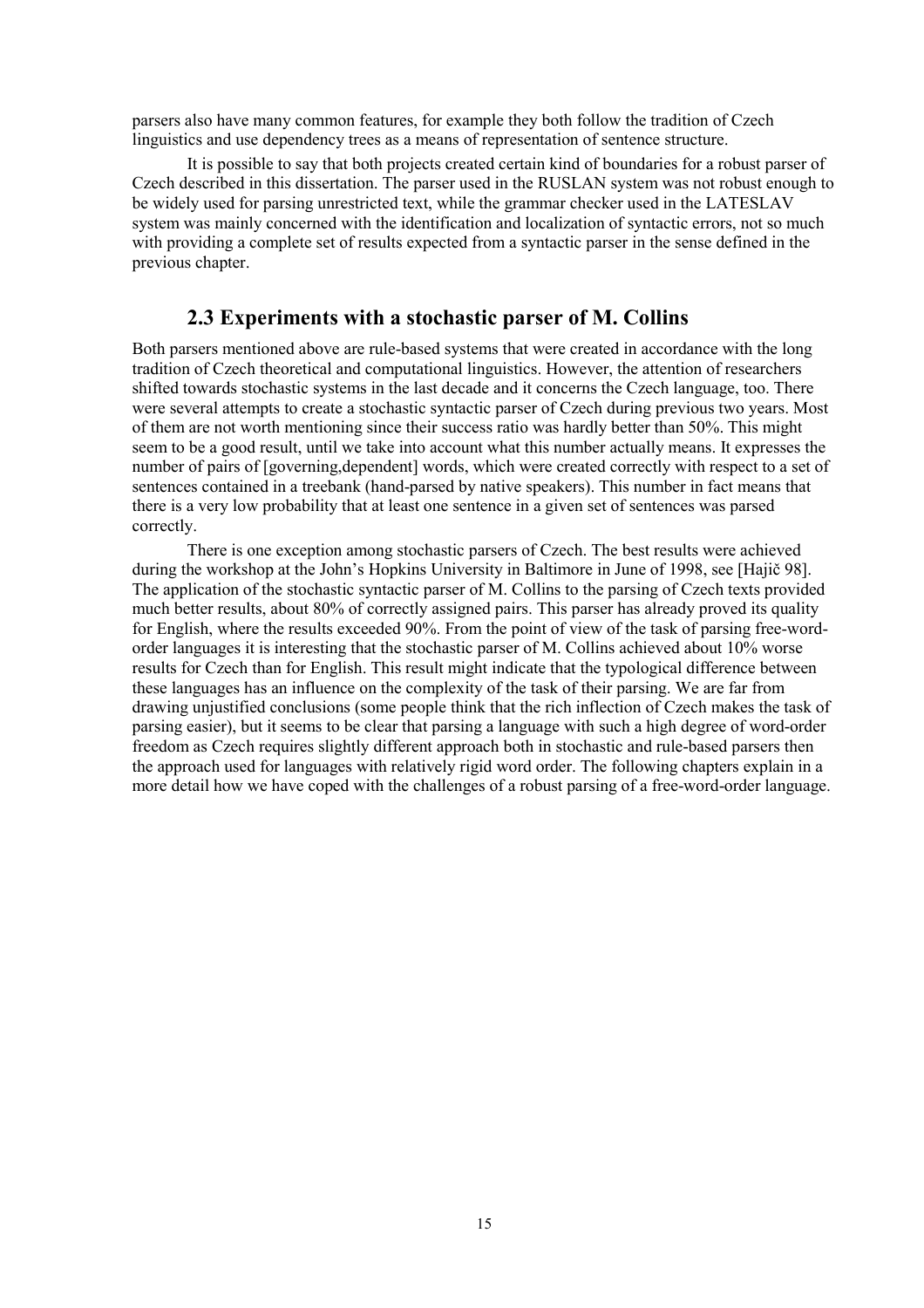## <span id="page-15-0"></span>**Chapter 3: Basic features of our approach**

The task of a syntactic parser of a formal language is clear  $-$  to provide all possible syntactic structures for a given input. Formal languages (at least those which are designed for practical applications, not for theoretical purposes) are usually designed in a manner which tries to make this task only as difficult as it is really necessary. Typically there are no ambiguous input symbols, the languages may be parsed by relatively standard means (they are rarely more complex than context-free languages) and also syntax and semantics are usually clearly separated from each other. A good and practically useful formal language should be designed not only with the aim at its suitability for a given purpose, but also with the aim at easy, fast and unambiguous parsing of that language.

Natural languages, on the other hand, have many properties, which make their parsing very complicated. The input often contains word forms, which are morphologically ambiguous not only in gender, number or case, but also with respect to the part of speech information (cf. in Czech *stát* [to stand/the state], *ûenou* [woman(instrumental case)/(they) chase] or *tři* [three/rub(imperative)].

The syntax and semantics of a natural language accompanied by pragmatics and real world knowledge are so closely bound together that in some cases it may mislead even native speakers of a particular natural language. A simple sample sentence supporting this claim was already presented in the first chapter. That sentence may seem to be artificial, so let us give one more example of the complexity of the problem, this time taken from a newspaper:

*V novÈm vl·dě budou obsazena doposud pr·zdn· křesla.*

[Lit.: In new[loc.sg. masc./anim./neut] government[dat./loc.sg.fem.] will be occupied up to now empty chairs.]

(In the new one, the up to now empty chairs will be taken away from the government.)

At first sight this sentence is clearly ill-formed due to the adjective-noun disagreement in gender of the second and third input word. Unfortunately the situation is not so straightforward. A syntactically plausible reading of this sentence is much more difficult to find than in the previous case, but nevertheless it exists. The key to this reading is hidden in the fact that the sentence may contain an ellipsis following the adjective *novi* [new]. The noun *vlade* [government] may then be in the dative instead of the locative case and thus it may have a role of a free modifier of the verb *obsazena* [occupied] instead of being a part of the free modifier expressed by a prepositional nominal group in the locative case (that is the preferred reading from of the original sentence). The free modifier is then expressed by the ellipsis. The acceptability of the syntactically well-formed reading in this case depends on the context and real-world knowledge, but there are several examples of very similar sentences which are definitely acceptable. Let us list one of them:

*V novÈm (divadle) majitelům budou obsazena vöechna doposud pr·zdn· křesla.* [Lit.: In new (theatre) to owners will be occupied up to now empty chairs.] In the new one, the up to now empty chairs will be taken away from the owners*.*

Similarly as in this example, if there are any empty chairs belonging to the government somewhere, then the syntactically correct reading may be taken into account. Nevertheless, even in such a case the higher complexity of the syntactically plausible reading will probably play an important role in acceptance or rejection of the sentence. It is highly probable that this sentence will be rejected by a majority of human readers. This example supports our general strategy to concentrate on syntactic parsing and to avoid the involvement of semantics and pragmatics wherever possible. The task of a complete linguistic analysis of natural languages in the sense defined in the first chapter is too complex to be handled in one step. It generally seems to be a good strategy to solve complex problems by dividing them into a series of smaller ones. That is the main reason why we have decided to investigate two main tasks in this dissertation, namely the task of finding one of the possible approaches to the problem of dividing the analysis of a natural language into smaller steps and the task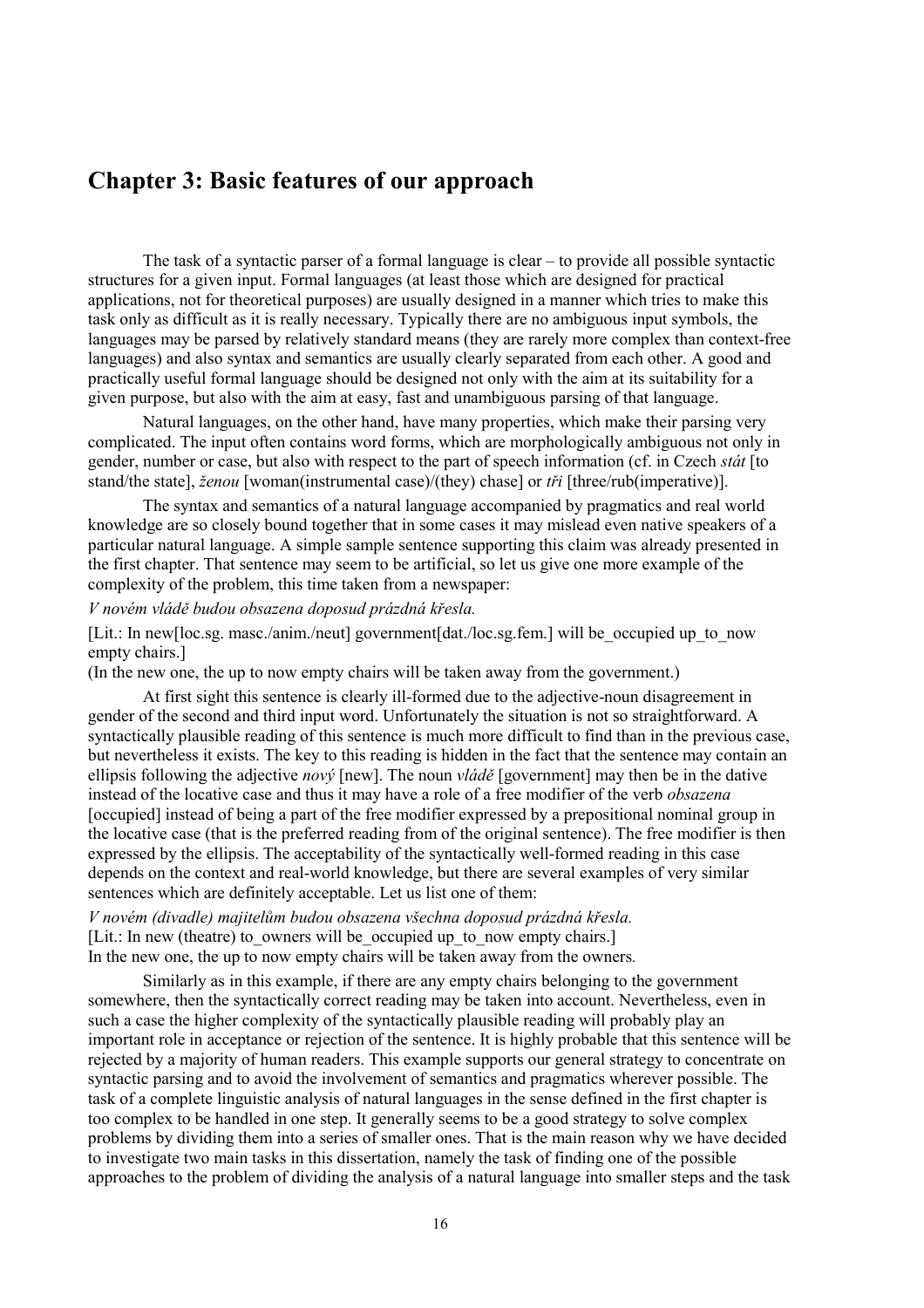<span id="page-16-0"></span>of a thorough investigation of one of those smaller steps, namely the robust syntactic parsing. The problem of semantic or even pragmatic analysis is simply too complex to be handled together with syntactic analysis. The same holds for the incorporation of the real world knowledge into the process of analysis. With the current level of knowledge achieved in the field of knowledge representation we cannot even think about it.

There are, of course, many other differences between formal and natural language parsing, but even those mentioned above provide a ground for asking important questions. We may, for example, ask the question about the strategy of how to cope with the ill-formed input. Should the possibility of the occurrence of a syntactic error in the input text be taken into account? And when: only in case there would be no syntactically correct structure found for a complete input sentence or should the possibility of ill-formedness be taken into account from the very beginning of parsing? The following text does not provide a complete set of answers to these questions, it rather advocates one of the possible approaches to the problem of robust parsing of Czech and discusses its advantages and drawbacks. We also hope that the methods presented here are applicable not only to Czech, but also to other (Slavic) languages with a high degree of word-order freedom.

## **3.1 An approach to robustness**

Another question which to a high degree influences not only the quality of results, but also the complexity of the task itself, is the question of a manner in which the robustness should be incorporated into the parser. It goes without question that the task of robust parsing is very closely related to parsing well-formed input, but the problem is which strategy should be chosen to enrich the classical parsing methods in order to provide acceptable parsing results for ill-formed sentences. This basically means that we have to decide if we are going to build a system composed of two basic parts, both of them separate and more or less independent. The first part would be a standard non-robust parser capable of creating either complete syntactic structures for well-formed (with respect to the grammar of the parser) sentences or a set of (sub)trees representing partial structures of the input sentence. The second part would basically consist in an algorithm attempting to construct syntactic representations of the whole input sentence based on these partial trees.

Another possible approach is to try to use similar methods as in grammar-based (not pattern based) grammar-checking. In this case we will first try to localize and identify a syntactic error (or, more exactly, the syntactic inconsistency) of the input and then to make some "correction" which will allow to create the required syntactic representation of a particular input sentence. In this case the quality of the result to a large extent depends on the accuracy of the error identification, which substantially influences the quality of error-correcting mechanism.

It is quite natural that both approaches have certain advantages and disadvantages and thus every robust parser will probably try to combine to a certain extent both approaches in order to exploit their advantages and suppress their weaker points.

The advantage of the first approach is the separation of a standard parser and its robust component. That allows to use a standard formalism for the description and implementation of the parser and to develop only a certain kind of mechanism for handling partial parses. A similar approach was proposed even for one version of a grammar checker in the early stage of the project LATESLAV [Oliva 93], but it was abandoned later, while the second approach provided a base for a successful implementation of a prototype of a grammar-based grammar checker for Czech (cf. [Holan et al. 97]).

The main disadvantage of the first approach (and also the disadvantage of all other methods based on the evaluation of partial parses) lies in the complexity of the problem of choosing the "correct" partial parses, which may be used for creating a global syntactic structure of a particular sentence. Simple strategies do not seem to be useful and the complexity of more sophisticated methods may exceed the complexity of the original problem. That leads directly to the application of a certain kind of heuristics. The quality of the result is then substantially influenced by the quality of the heuristics used.

The other approach, using a method similar to grammar-based grammar checking, relates the problem of reconstructing the "correct" form of the syntactic representation of a sentence to the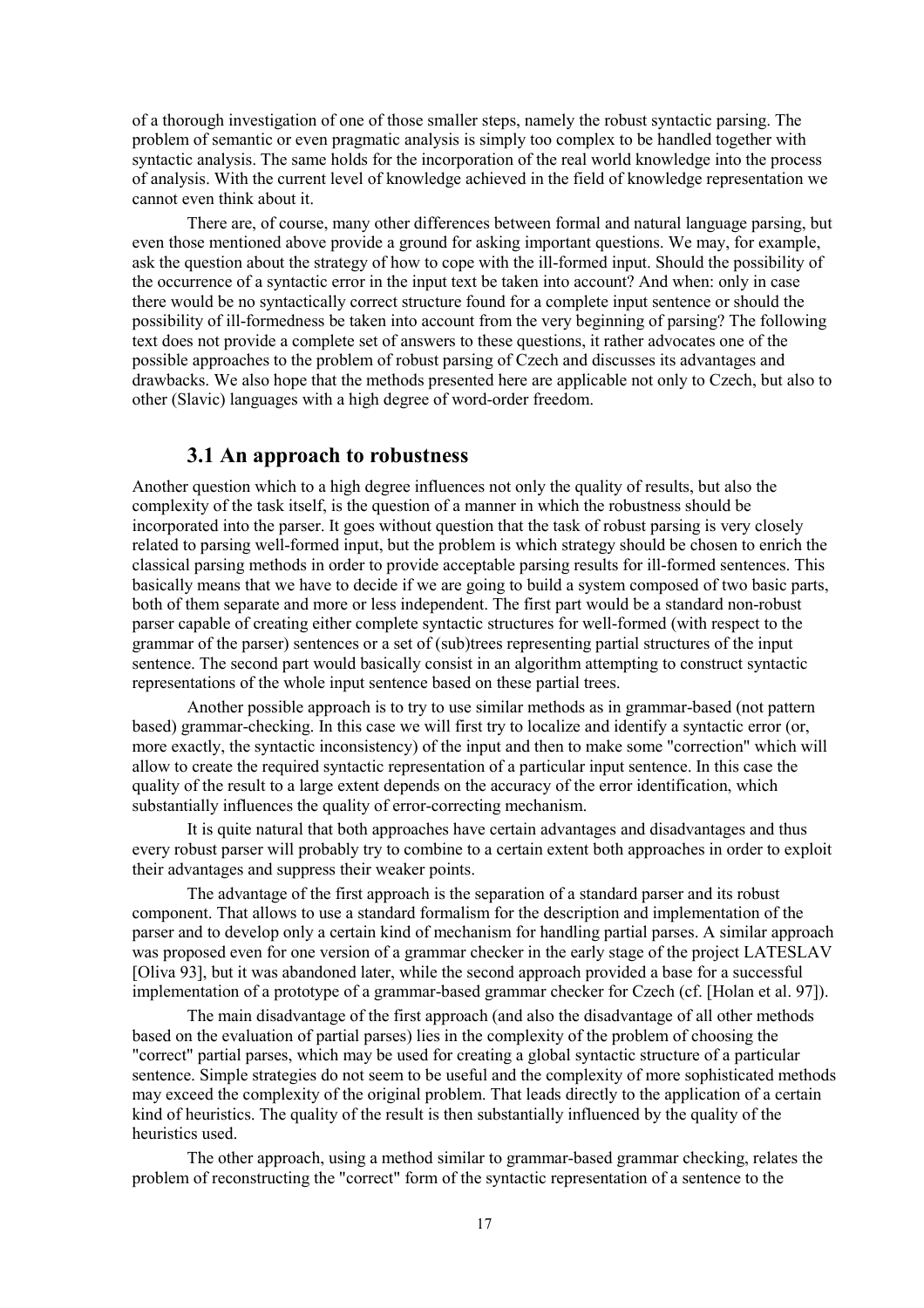<span id="page-17-0"></span>problem of localization and identification of syntactic inconsistencies. The difference between a syntactic inconsistency and a syntactic error, as we understand it, is based on the assumption that one particular syntactic error may manifest itself during the parsing process by means of several inconsistencies. A syntactic inconsistency is a particular conflict of two parts of an input sentence, which is encountered during the parsing process. The syntactic inconsistency in fact means that there is no rule in the grammar allowing to join two particular partial structures into a single one. The syntactic error, on the other hand, may be determined only after several syntactic inconsistencies are evaluated. For example, in a Czech sentence *Mladí chlapec šli domů*<sup>*'*</sup> (*Young*[nom. pl] *boys*[nom. sg.] *went*[pl.] *home*) there are two inconsistencies, one is the number disagreement between *mladÌ* a *chlapec*, the other is the subject-predicate disagreement between *chlapec* and *öli.* Both are caused by the same syntactic error, namely the incorrect form of *chlapec* (instead of *chlapci*).

Without a precise knowledge about the nature and location of syntactic errors it is not possible to build a reliable estimation of a "correct" syntactic tree. This is the main reason why we have decided to use in our system the methods developed in the LATESLAV project (cf. [Kuboň et al. 97]) and to adapt them for the task of robust parsing. As we have already mentioned, one of the main differences between the robust parsing and the grammar checking is the fact that the grammar checker aims at the syntactic recognition of syntactically well-formed sentences, while the robust parser needs to perform a complete syntactic analysis.

## **3.2 Basic principles of building syntactic trees**

In the first chapter we have already defined the dependency trees we are using for the representation of the syntactic structure. The definition describes the data type used for this purpose, but it does not give any information about the manner how the syntactic structure is encoded into the dependency tree. In this paragraph we would like to discuss several basic principles used for coding the syntactic structure of input sentences:

- All input items (word forms, punctuation marks etc.) are represented by separate nodes. This is hardly surprising because, for example, in the Prague Dependency Treebank (a semiautomatically annotated treebank of syntactically tagged Czech sentences [Bémová et al. 97]) the same approach was adopted on the analytical level.
- When assigning the roles of the governing and the dependent nodes to a pair of mutually connected nodes in the syntactic tree we try to follow the linguistic tradition whenever possible, with only a few exceptions. Among these exceptions are those pairs of nodes where the tradition does not provide a clear guideline. This is, for example, the case of coordination inside one clause. If we take a sentence "Petr a Pavel šli do kina." (Petr and Pavel went to the cinema.), we may use at least six different ways of expressing the coordination in the syntactic tree by means of oblique edges:



**Fig. 3.1.** Six variants of expressing coordination by means of oblique edges of the syntactic tree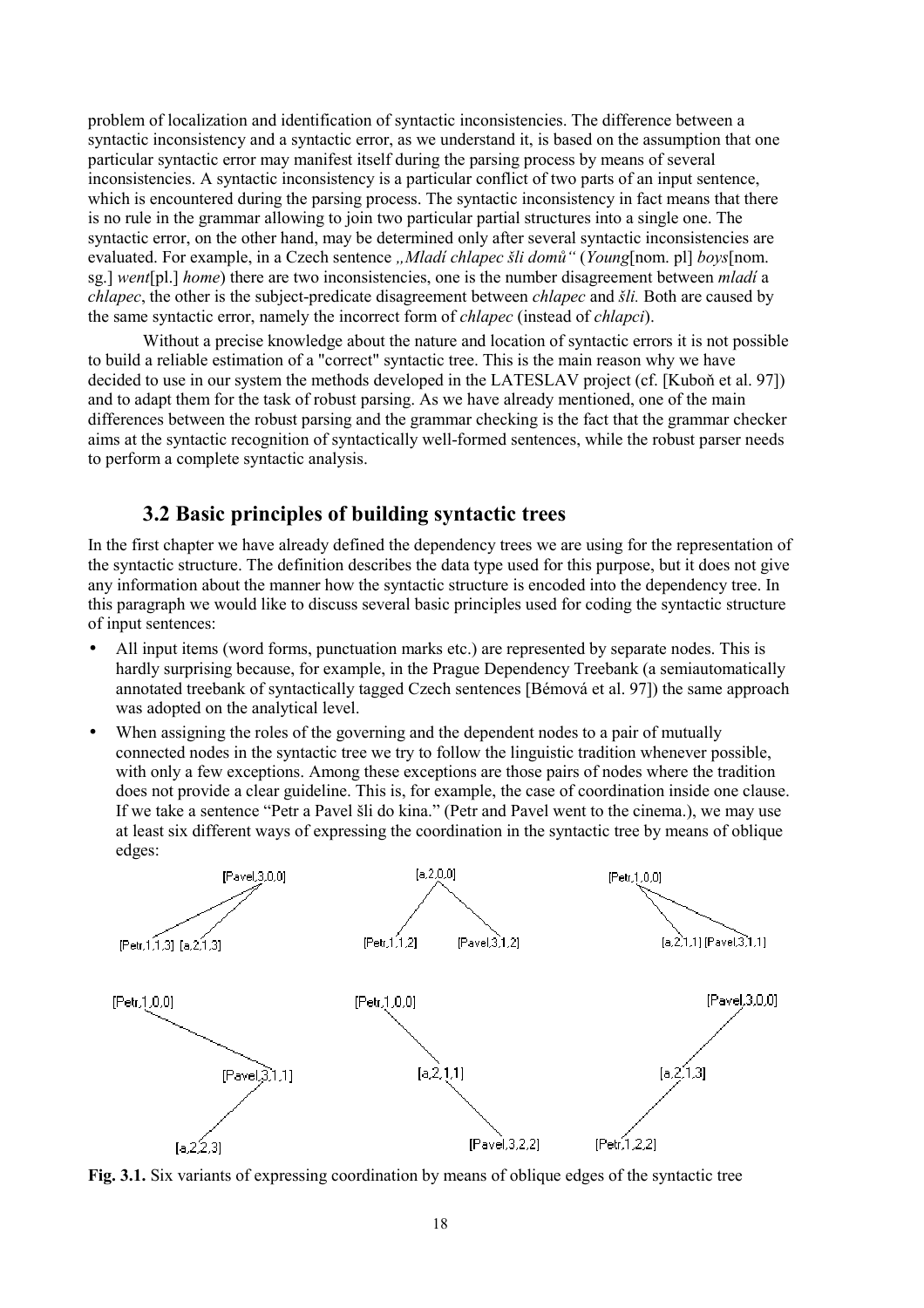<span id="page-18-0"></span>• In similar cases, when the choice between possible variants is more or less arbitrary, we have decided to use very simple criterion for the decision about which of the nodes should be the governing and which the dependent one. We compare the amount of information stored in individual nodes and assign the role of the governor to the node that contains more morphological or syntactic information. We follow a very simple idea whenever possible  $-$  we think that the natural language parsing is a very complex task even if we do not burden it with unnecessary (with a strong stress on this adjective) transport of information through the dependency tree. In the example above this criterion clearly rules out the variants with a conjunction *a* [and] as the governing item of at least one pair of nodes (the second, fifth and sixth picture), because the conjunction carries much less information then both nominal nodes. The decision between the remaining three variants is also inspired by our endeavor to make the parsing process as simple as possible. Under normal circumstances it is usually much easier to determine where the coordination ends than where it starts (due to the presence of coordinating conjuction preceding the last member of the coordination), therefore we try to process the coordination from right to left. The last noun and the conjunction are processed first (that rules out the third variant) and the leading noun is attached to the result (the first variant) or vice versa (the fourth variant). The choice between these two variants is more or less arbitrary. We have decided to use the fourth variant of notation throughout this dissertation. According to our opinion this variant is more readable e.g. for coordinated sentences, where the higher depth of the subtree allows to distinguish more easily the two coordinated clauses from each other.

The general strategy described here applies also to the decision whether a nominal group in prepositional case should depend on a noun or on a preposition and to other similar cases. We prefer the notation with a noun as a governing node and the preposition as the leftmost dependent node of the subtree representing the whole group.

- According to our definition of the dependency tree there are no labels assigned to their edges. This fact is a consequence of our decision to concentrate on creating a structure of the sentence and to leave aside everything that is not substantial. This decision is supported by two facts:
	- The analytical function can be assigned later on the basis of the information about the number of a particular grammar metarule, according to which the edge was created and on the basis of the information contained in the governor or dependent. For example, if the dependent noun is attached to the finite verb by means of a metarule for filling a valency frame slot and if the dependent noun is in the nominative case, then it is highly probable that it is the subject of the clause (there are only very few examples of constructions in Czech violating this rule, e.g. *Jako öÈf se Milan změnil.* [As a boss Milan changed.] where both *Milan* and *boss* are in nominative case).

The connection of analytical functions and individual metarules of the grammar of the system is discussed in more detail in Chapter 9 describing individual metarules.

The experiments were made in the past whether it is possible to assign analytical functions reliably if we know the syntactic structure of the sentence [Starý 97]. These experiments used stochastic methods for choosing the proper analytical function and they achieved very good results.

## **3.3 Reduction of the number of results of syntactic parsing**

If we decide to aim at building syntactic trees on the basis of purely syntactic and morphological information only, we also have to make some important decisions before starting to implement the grammar. The omission of semantics affects the number of possible variants of syntactic trees  $$ without semantic clues it is in certain cases impossible to decide to which node of the syntactic tree to attach a dependent subtree. The number of possible readings of the input sentence thus grows. Let us consider the following pair of sentences:

(a) *Banky sniûujÌ ˙roky z ekonomick˝ch důvodů*. (Banks are lowering interests for economical reasons)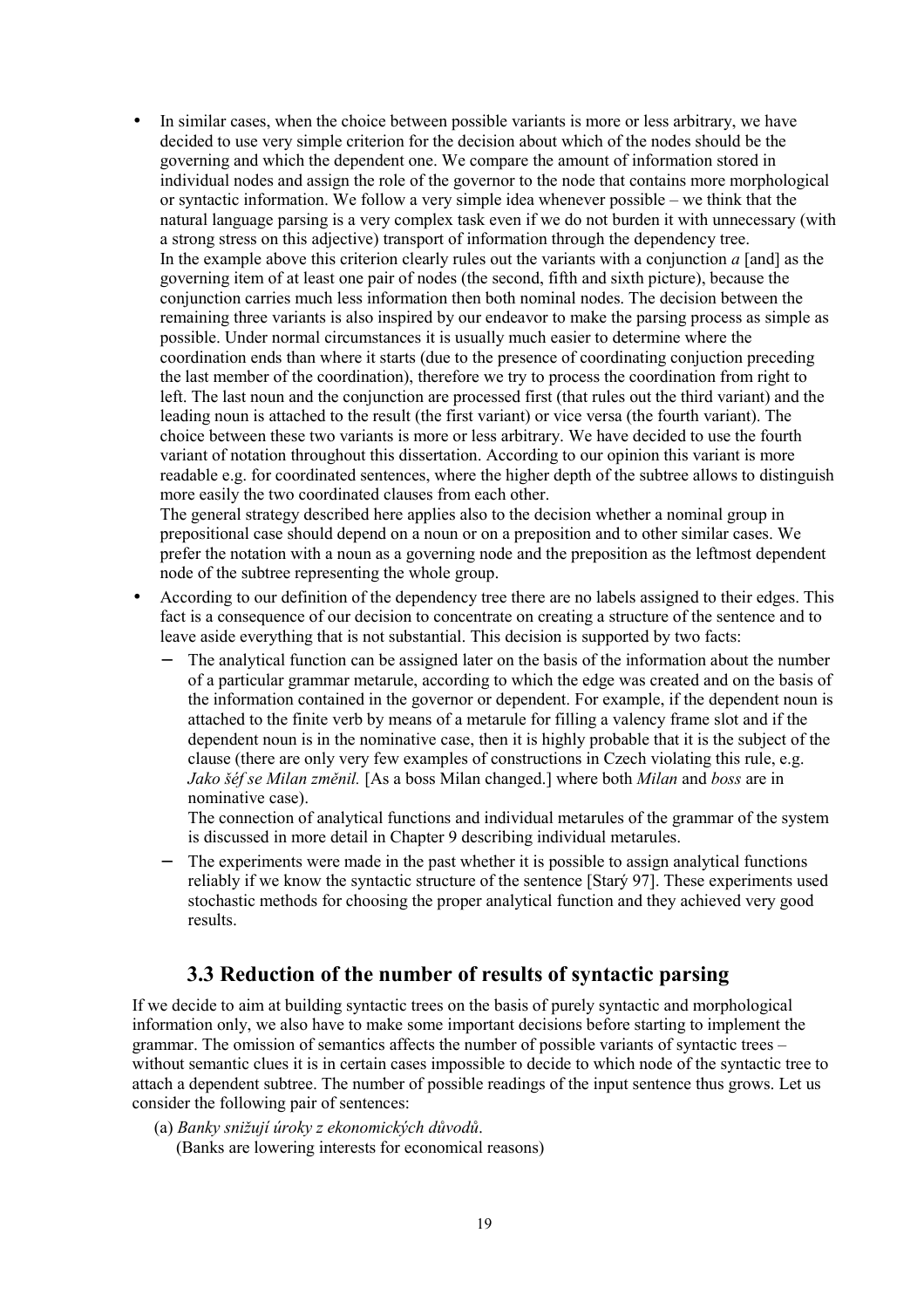#### (b) *Banky sniûujÌ ˙roky z kr·tkodob˝ch půjček*.

(Banks are lowering interests of short-term loans)

When we take into account the meaning of both sentences, we will end up with one syntactic tree representing the structure of each sentence:



**Fig. 3.2.** Syntactic trees representing preferred readings of sentences (a) and (b), respectively

If semantics is not taken into account, it is impossible to distinguish between these two sentences and it is necessary to issue for each of the sentences both types of trees.

The previous example demonstrates that the decision to omit semantics and to concentrate on pure syntax has an influence on the number of structures obtained as a result of parsing. Semantics or pragmatics is often very important, for example, in assigning the "correct" free modifiers to verbs or nouns. Without semantic or pragmatic clues it is necessary to consider the combinations of all free modifiers in all possible manners (a nice example of a very complicated structure of free modifiers is the sentence (2) of the testbed presented in Chapter 11). In order to avoid unnecessary duplicity of results we have decided to reduce the number of results generated by our parser by means of the application of general constraints blocking the multiple attachment of a single free modifier. We will discuss these constraints in more detail in Chapter 9 describing the particular metarules of our system (namely in section 9.2 Verbal modifiers, in the description of the metarule(6)). One example of such a constraint is the decision to attach the free modifier (or, more exactly, a nominal group in a prepositional case) to the nearest candidate from the left-hand side (in the sense of the linear order of nodes given by their horizontal index). For the sample sentences (a) and (b) we will get the following D-trees:



**Fig. 3.3.** Syntactic trees representing results of syntactic parsing of sentences (a) and (b), respectively, by means of our robust parser

This may seem to be too much simplified, but in fact, no information is lost. If we take into account that the general constraint forbidding the attachment to any other than the nearest preceding candidate was applied, we may easily reconstruct all remaining results. The structures obtained give us a very good clue which nodes belong among the candidates, so we may generate a full set of results. The fact that the free modifier may be attached also to the main verb of the sentence leads to the following pair of results for our sample sentences: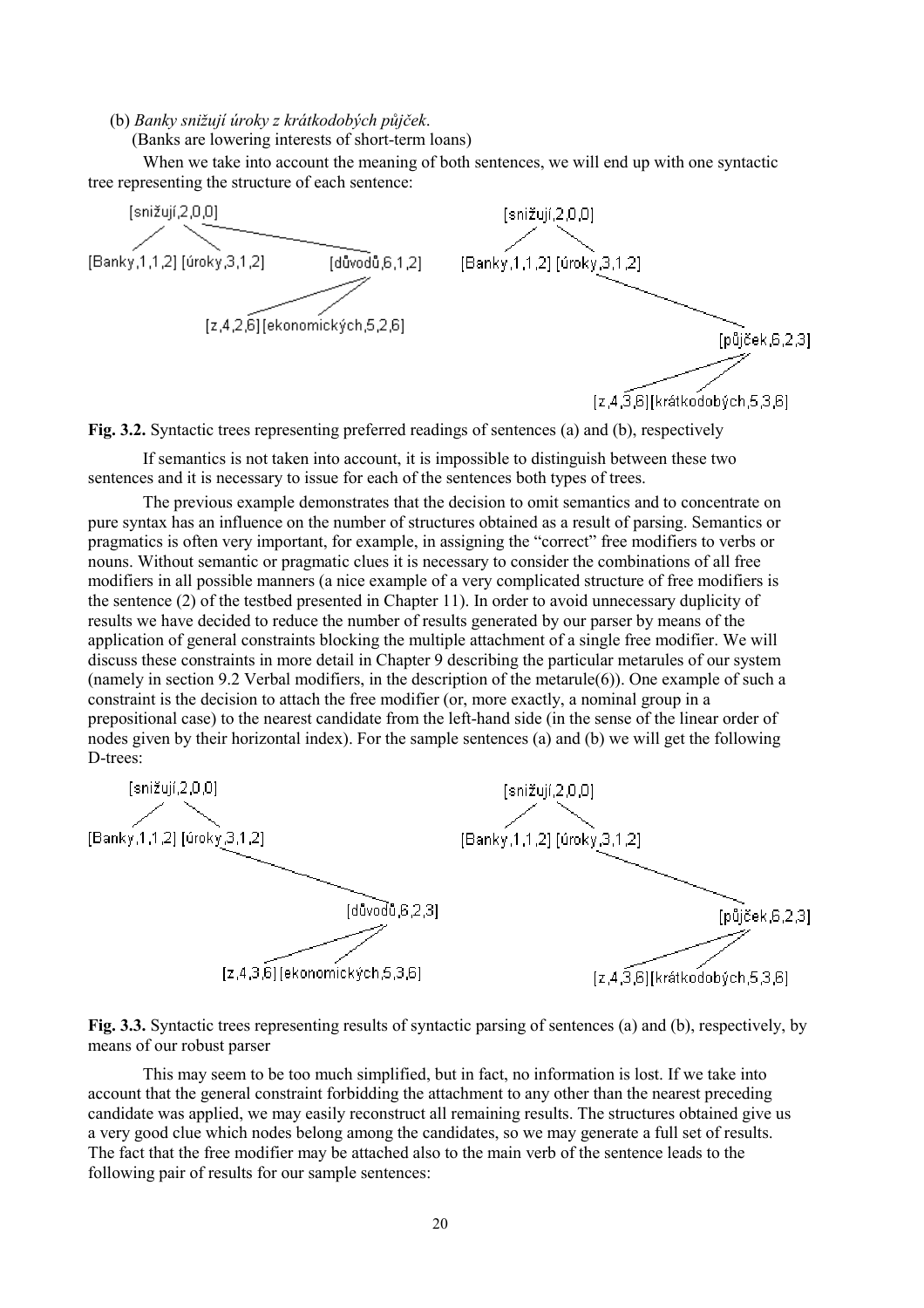

**Fig. 3.4.** Syntactic trees representing those structures for sentences (a) and (b), respectively, which can be generated from structures in Fig. 3.2

The application of general constraints in certain metarules thus allows us to create a subset of results of a syntactic parser, which represents the whole set in the sense that, if required, the full set of results may be obtained in a simple and regular way out of the subset. In this sense we speak about a *skeleton* of the set of possible syntactic trees. A thorough discussion of the problem of generating additional syntactically plausible structures to a single structure representing the preferred reading of a sentence may be found in [Panevová, Straňáková 99], therefore we are not going to cover the problem here. The authors take as a basic structure the trees from the Prague Dependency Treebank (there is only one tree for each sentence in the PDT representing the most likely reading from the point of view of a human annotator) and formulate a set of rules allowing to generate all syntactically plausible variants of dependency trees for each sentence.

The ambiguity of attachment of prepositional groups is very common in Czech. In most cases these groups play a role of free modifiers, but quite frequently they may even belong to a set of inner participants of the governing word. One of the major problems of syntactic parser is its inability to distinguish these two cases from each other. The endeavor to develop sophisticated rules solving this problem is described for example in [Straňáková 99] or [Straňáková 01]. Even more problematic is the robust parsing of ill-formed sentences. The task of the proper free modifier attachment is complex enough even in case it is possible to rely on the fact that the input sentence is well-formed. The fact that we should expect ill-formed input sentences means that there is even less information, which may be used for resolving the ambiguity of the free modifier attachment.

These reasons led us to a substantial simplification of valency frames (compared to the theoretical version described for example in [Panevova 80]. Due to our inability of distinguishing for prepositional groups whether a particular group is a free modifier or an inner participant it is useful to handle these two types of valency frame members in a uniform way. As our simplified valency frames do not contain any slots for nominal groups in prepositional cases, we always attach nominal groups in prepositional cases as free modifiers. The structure of valency frames used in our robust parser is described in a more detail in Chapter 8.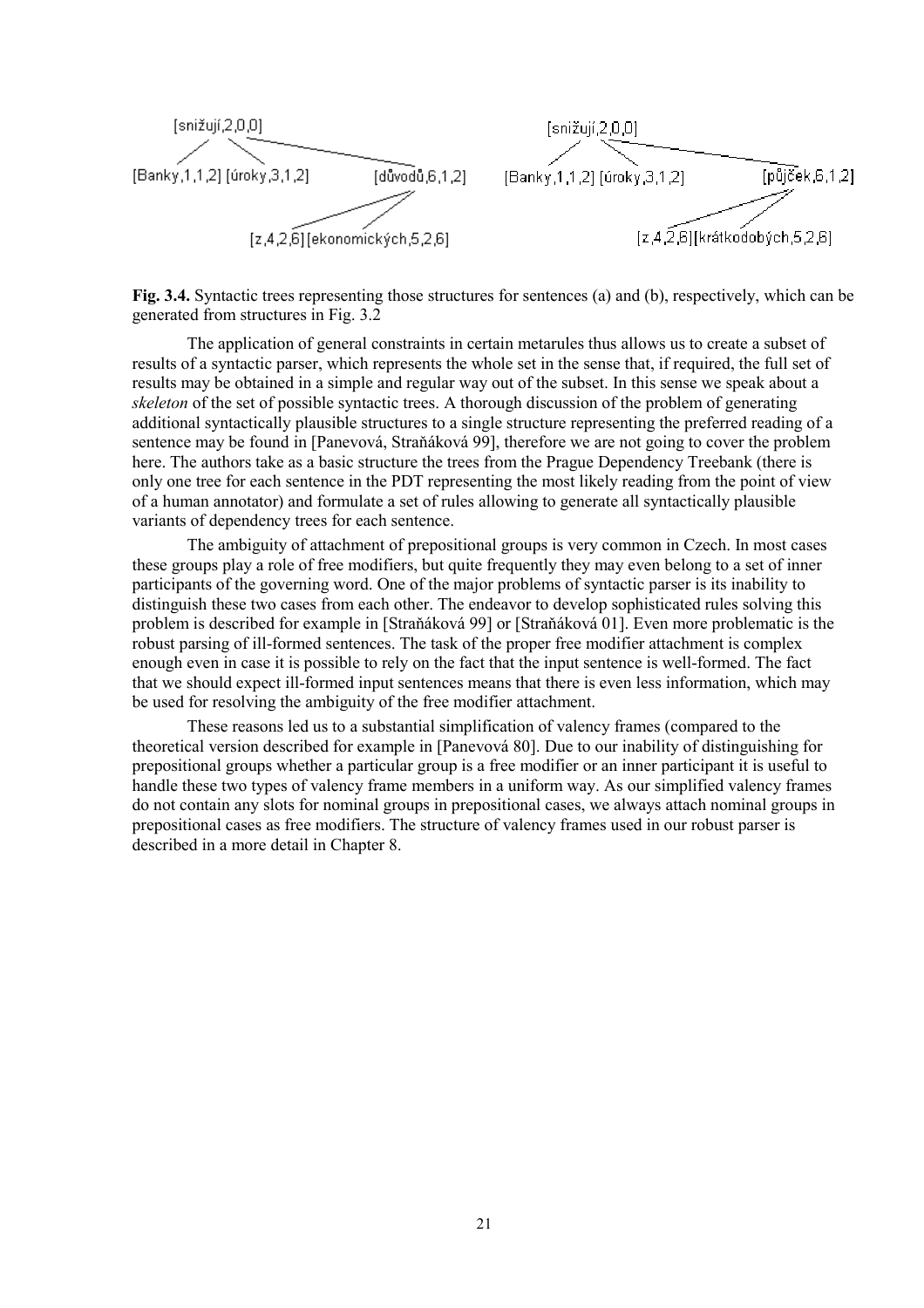## <span id="page-21-0"></span>**Chapter 4: Basic components of the system**

Every project of natural language parsing may be divided into a number of smaller specialized subsystems. Among the most important ones there are, for example, a morphological analysis and disambiguation of the input (very important for languages with a rich inflection), a parsing formalism, a grammar, a dictionary capable to provide information required for parsing. Equally important are the tasks that do not constitute a proper part of the system, but provide a valuable support in the phase of system implementation. The task of the development of a method for effective testing and debugging the grammar including the development of a representative test suite belongs to this category. Let us now introduce these units and tasks and divide them into two categories – already existing resources, which were reused for our purposes, and those which had to be created anew.

## **4.1 Available resources**

It is always a great advantage if a new project can reuse the already existing resources. Also for our implementation of the robust parser for Czech it was not necessary to build all of its components from scratch. Some of the important resources were already available and were reused. Let us briefly mention these resources:

## **4.1.1 Morphology**

The morphological analysis of Czech had already been created in the past [Hajič 94], originally for a commercial spelling checker of Czech. The morphological dictionary now covers almost the entire Czech vocabulary. There is nothing that could be added in the frame of this project, so the problem of morphological analysis of Czech was not addressed here at all. We can skip the phase of morphological analysis altogether supposing that every input sentence has already been processed by morphological analysis and that it already carries all relevant morpho-lexical information as part of the input.

## **4.1.2 Software environment**

The choice of software environment for the development of the parser is a decision that to a great extent influences the general behavior of the system. There is usually a trade-off between the speed and efficiency and the use of a high-level linguistic formalism. Especially unification-based formalisms, probably the most widely used tool in current computational linguistics, are infamous for a great inefficiency of their implementations. Fortunately, the RFODG (Robust Free Order Dependency Grammar) developed in the LATESLAV project [Kuboň et al. 97] together with FODG (Free Order Dependency Grammar) [Holan et al. 00] proved to be useful even in the project of a robust parser for Czech. The main advantage of the RFODG is its ability to handle syntactically correct and ill-formed sentences in a uniform way, while FODG already proved its suitability for the description of nonprojective constructions and different kinds of measures allowing to formulate general constraints applicable in robust parsing.

## **4.2 New components**

## **4.2.1 Grammar**

There are at least two reasons why it is not possible to use a context-free grammar directly for natural language parsing. The first reason is that context-free grammar is too weak for an adequate description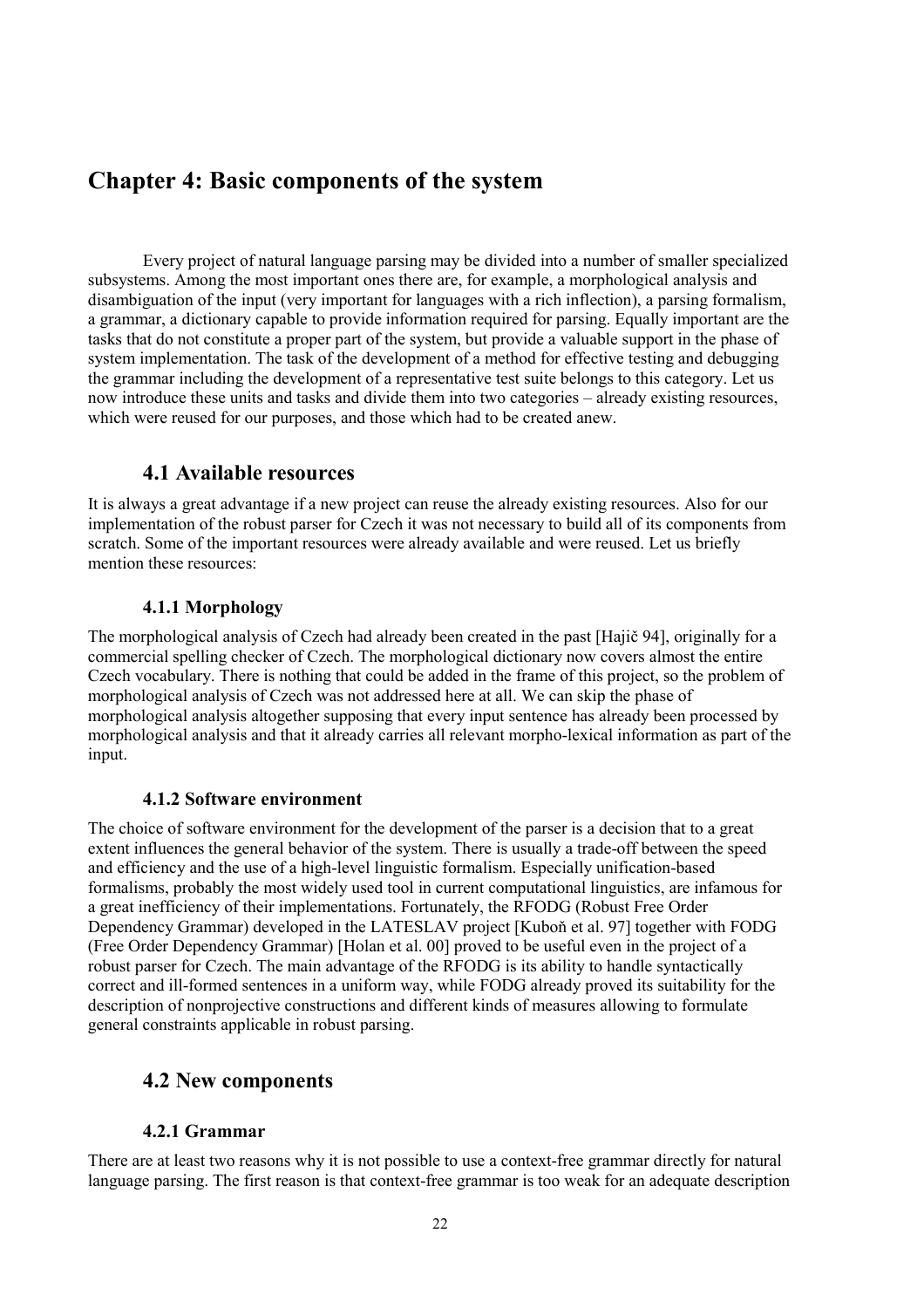<span id="page-22-0"></span>of Czech (cf. the discussion of parsing complexity of nonprojective constructions in Chapter 6), the second reason is that it is also impractical  $-$  it would simply require too many rules. It is therefore quite natural to use a metagrammar instead of a context free grammar. Such a metagrammar is in fact a two-level grammar – each metarule of the metagrammar represents a finite set of grammar rules. The metarule also allows us to use a (finite) set of attributes and it should also provide means for formulating constraints. There might generally be two kinds of constraints – the first kind are the constraints imposed on values or types of individual attributes, the second kind are general constraints controlling the application of individual metarules. The metagrammar also allows pruning spurious or inadequate structures. Chapter 9 contains a detailed description of our metagrammar and its metarules.

The metagrammar is, of course, far from complete in the sense that it does not cover all subtle syntactic phenomena of Czech, but it covers the most frequent ones, which allow us to represent the syntactic structure of simple clauses and also the structure of certain types of complex sentences. It also contains a few examples of how marginal phenomena should be handled in the future. The grammar is important from at least one more point of view  $-$  it provides a basis for the discussion of the influence of certain linguistic phenomena on parsing complexity and efficiency. It also serves as a background for the discussion of possible improvements of the methodology and technology of the robust parser leading to a more adequate and efficient implementation of the robust parser in the future.

## **4.2.2 Dictionary**

In order to syntactically parse an input sentence it is, of course, necessary to combine the morpholexical information acquired in the phase of morphological analysis with the lexico-syntactic information contained in the syntactic dictionary of the system. The task of building such a syntactic dictionary is very costly and time–consuming, therefore we use in this project only a sample of such a dictionary. The dictionary structure used in the LATESLAV project [Skoumalová 94] was modified and a sample dictionary containing a representative selection of lexical items was developed for the purpose of the robust parser.

#### **4.2.3 Testing and debugging**

The last but not least important task addressed also in this project was the development of a method allowing for the effective testing and debugging of the grammar during the process of its development. One of the most substantial problems of nondeterministic approach to parsing is the problem of preserving the consistency of new and modified rules of the formal grammar with the already existing rules. It is very often the case that the newly added rule to a certain extent overlaps with one or more already existing rules and it is necessary to specify a set of constraints adjusting the relationship between these rules. It is one of the crucial problems of every project aiming at a development of a large-scale formal grammar of a natural language. The problems of testing and debugging are discussed in Chapter 10.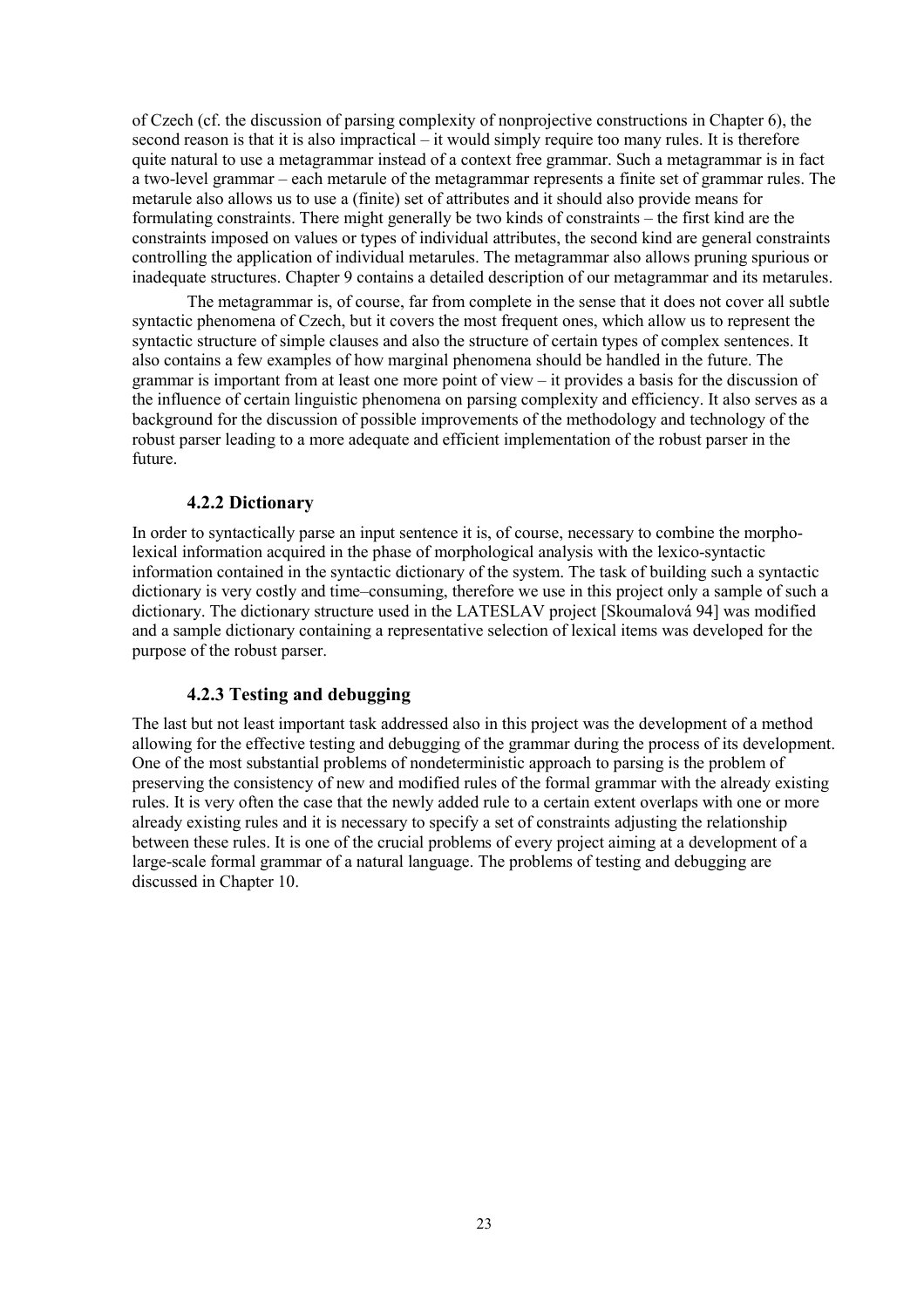## <span id="page-23-0"></span>**Chapter 5: Basic notions II**

One of the most useful results of the LATESLAV project was the introduction of a class of formal grammars called RFODG (Robust Free-Order Dependency Grammars). This class of formal grammars is based on the earlier definition of dependency grammars related to formal languages, which can be found for example in the textbook [Gladkij 73]. Our definition was developed as a tool for the description of syntactically ill-formed sentences of a language with a high degree of wordorder freedom and for the differentiation of syntactically well-formed and ill-formed sentences. It also provides means for localization of syntactic inconsistencies. The exact definition of RFODG can be found in [Kuboň et al. 97]. The following paragraphs contain only that part of the description of RFODG which is necessary for the sake of understanding the remaining chapters.

## **5.1 Robust Free Order Dependency Grammar**

RFODG serves primarily for the description of surface syntax. It provides the base of the parsing with subsequent localization and evaluation of syntactic inconsistencies and errors (as already mentioned, it is useful to distinguish between the notion of syntactic inconsistency as an instance of a violation of a syntactic rule and the notion of syntactic error as a result of evaluation of one or more syntactic inconsistencies). It is assumed that RFODG is applied when the lexical and morphological analysis is already completed, it was not designed as a formalism for error detection on lexical level. In the sequel the RFODG's are analytic (recognition) grammars.

It is also assumed that the result of lexical and morphological analysis for each word form of the input is a finite set of symbols representing lexical and morphological properties of the word form. It is further assumed that formal syntax is connected with lexical analysis in that the terminal symbols of the formal grammar accounting for syntax are the symbols representing lexical and morphological properties of the word forms.

The RFODG uses the following types of classification of the set of symbols:

- a) terminals and other symbols (nonterminals)
- b) positive and negative symbols.

The sets under a) have the usual meaning. The terminals of RFODG are the lexical categories of the morpho-lexical analysis combined with the lexico-syntactic information (valency frames etc.).

The sets under b) serve for the localization and rough classification of syntactic inconsistencies.

Each pair of sets of symbols under a) and b) constitutes the set of all symbols used by RFODG. That means that each symbol of the set of symbols V (cf. Definition 5.1) is at the same time a member of exactly two subsets, one from each pair.

## **Definition 5.1. (of the RFODG)**

Robust Free-Order Dependency Grammar (RFODG) is a 4-tuple **(***N, T, St, P***)**, where *N* is the set of nonterminals, *T* is the set of terminals and the union of *N* and *T* is denoted as *V*, *St* ⊂ *N* is the set of root symbols (starting symbols), and *P* is the set of rewriting rules of two types of the form:

a)  $A \rightarrow_X BC$ , where  $A, B, C \in V, X$  is denoted as the subscript of the rule,  $X \in \{L, R, LP, RP\}$ ,

 $b)$   $A \rightarrow B$ , where  $A, B \in V$ .

We suppose that  $V = V_p \cup V_n$ , where  $V_p$  is the set of positive (correct) symbols, and  $V_n$  is the set of negative symbols (negative symbols mark syntactic inconsistencies contained in the tree representing the syntactic structure of a sentence).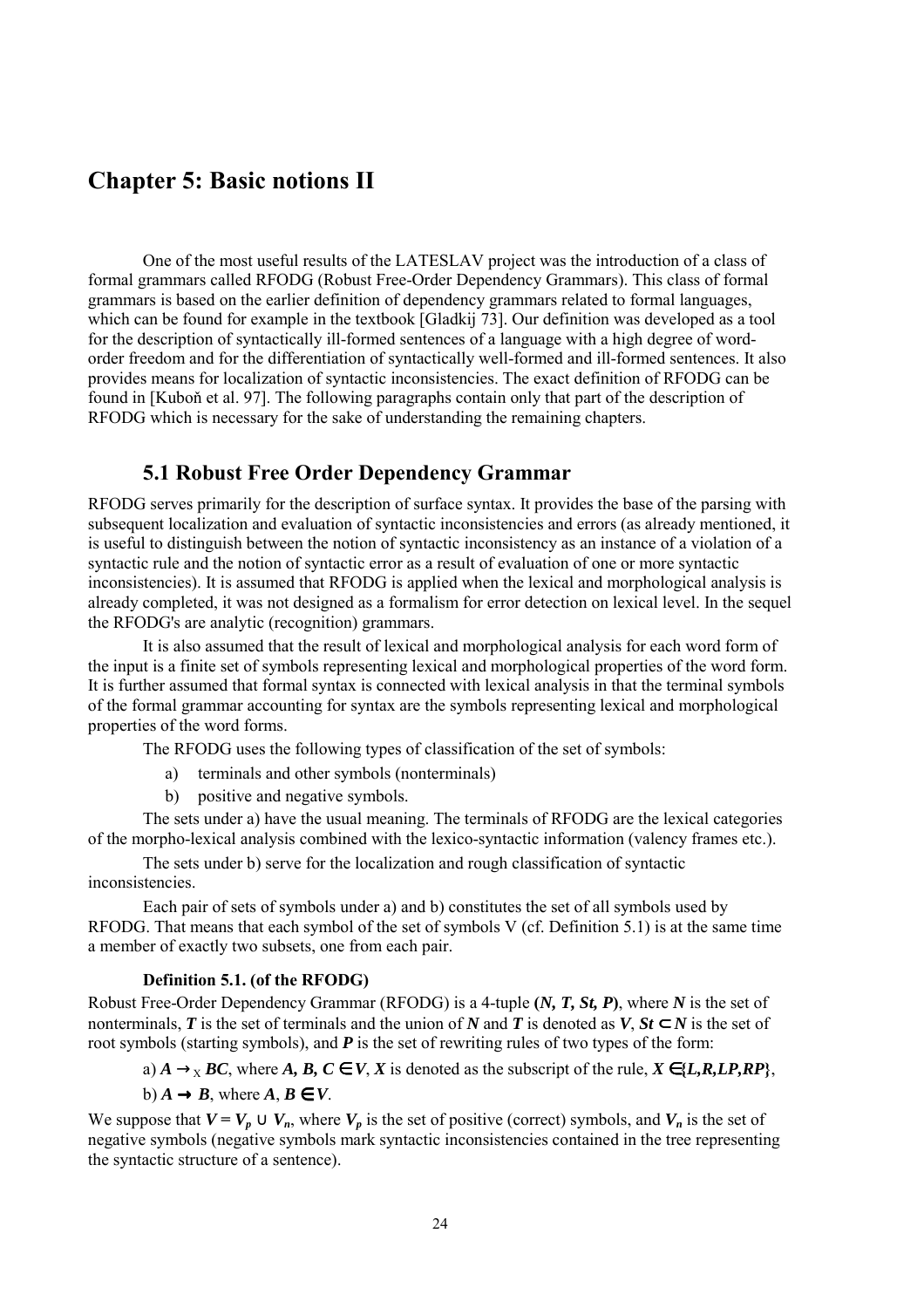The occurrence of the letter  $L$  in the subscripts of the rules means that the first symbol on the right-hand side of the rule is considered *dominant*, and the other *dependent*.

The occurrence of the letter  $\bf{R}$  in the subscripts means that the second symbol on the righthand side of the rule is considered *dominant*, and the first one *dependent*.

If a rule has only one symbol on its right-hand side, the symbol is considered as *dominant*.

Applying such a rule means to rewrite an occurrence of the right-hand side symbol by the lefthand side symbol.

A rule whose right-hand side contains two symbols is applied (for a reduction) in the following way:

The dependent symbol is deleted, and the dominant one is rewritten (replaced) by the symbol standing on the left-hand side of the rule.

The rules  $A \rightarrow_{L} BC$ ,  $A \rightarrow_{R} BC$  can be applied for a reduction of a string *z* to any of the occurrences of symbols *B,C* in *z*, where *B* precedes *C* in *z*.

This in fact means that in RFODG it is possible to apply this type of rules on discontinuous pairs of symbols from *z* (*immediate* precedence of *B* is not required)*.* This property of RFODG is used for capturing nonprojective constructions.

The rules  $A \rightarrow_{LP} BC$ ,  $A \rightarrow_{RP} BC$  can be applied for a reduction of a string *z* to any *neighboring* occurrences of symbols *B,C* in *z*, where *B* precedes *C* in *z*.

The definition allows the terminals to appear on the left-hand side of rules. This is due to the fact that we consider this grammar to be an analytical grammar. The analysis is done by reduction. If, for example, a sequence of reductions analyzing the subordinate clause is completed, it is necessary to represent the subordinate clause by an appropriate terminal symbol on the level of the governing clause in order to maintain the well-formedness (or ill-formedness) of a given sentence for the purpose of further analysis.

For the sake of the following explanations it is necessary to introduce a notion of a *DR-tree* (delete-rewrite-tree) according to *G*. A *DR-tree* maps the essential part of history of deleting dependent symbols and rewriting dominant symbols performed by the rules applied. The definition of a *DR-tree* was for the first time introduced in [Holan et al, 1998].

Put informally, a *DR-tree* (created by a RFODG *G*) is a finite tree with a root and with the following two types of edges:

*vertical (V-edges)*: these edges correspond to the rewriting of the dominant symbol by the symbol which is on the left-hand side of the rule (of *G*) used. The vertical edge leads (is oriented) from the node containing the original dominant symbol to the node containing the symbol from the lefthand side of the rule used.

*oblique*: these edges correspond to the deletion of a dependent symbol. Any such edge is oriented from the node with the dependent deleted symbol to the node containing the symbol from the left-hand side of the rule used.

Let us now provide a more formal definition of DR-trees. In the sequel the symbol *Nat* denotes the set of natural numbers (without zero):

#### **Definition 5.2.(DR-tree)**

A triple *Tr=(Nod,Ed,Rt)* is called *DR-tree* created by a RFODG *G* ( where *Nod* means the set of nodes, *Ed* the set of edges, and *Rt* means the root node), if the following points hold for every U ∈ *Nod*:

a) *U* is a 4-tuple of the form  $[A,i,j,e]$ , where  $A \in V$  (terminal or nonterminal of *G*),  $i, j \in Nat$ , *e* is either equal to *0* or it has the shape  $k_p$ , where  $k_p \in Nat$ . The *A* is called *symbol of U*, the number *i* is called *horizontal* index of *U*, *j* is called *vertical index*, *e* is called *domination index*. The horizontal index expresses the correspondence of *U* with the i-th input symbol. The vertical index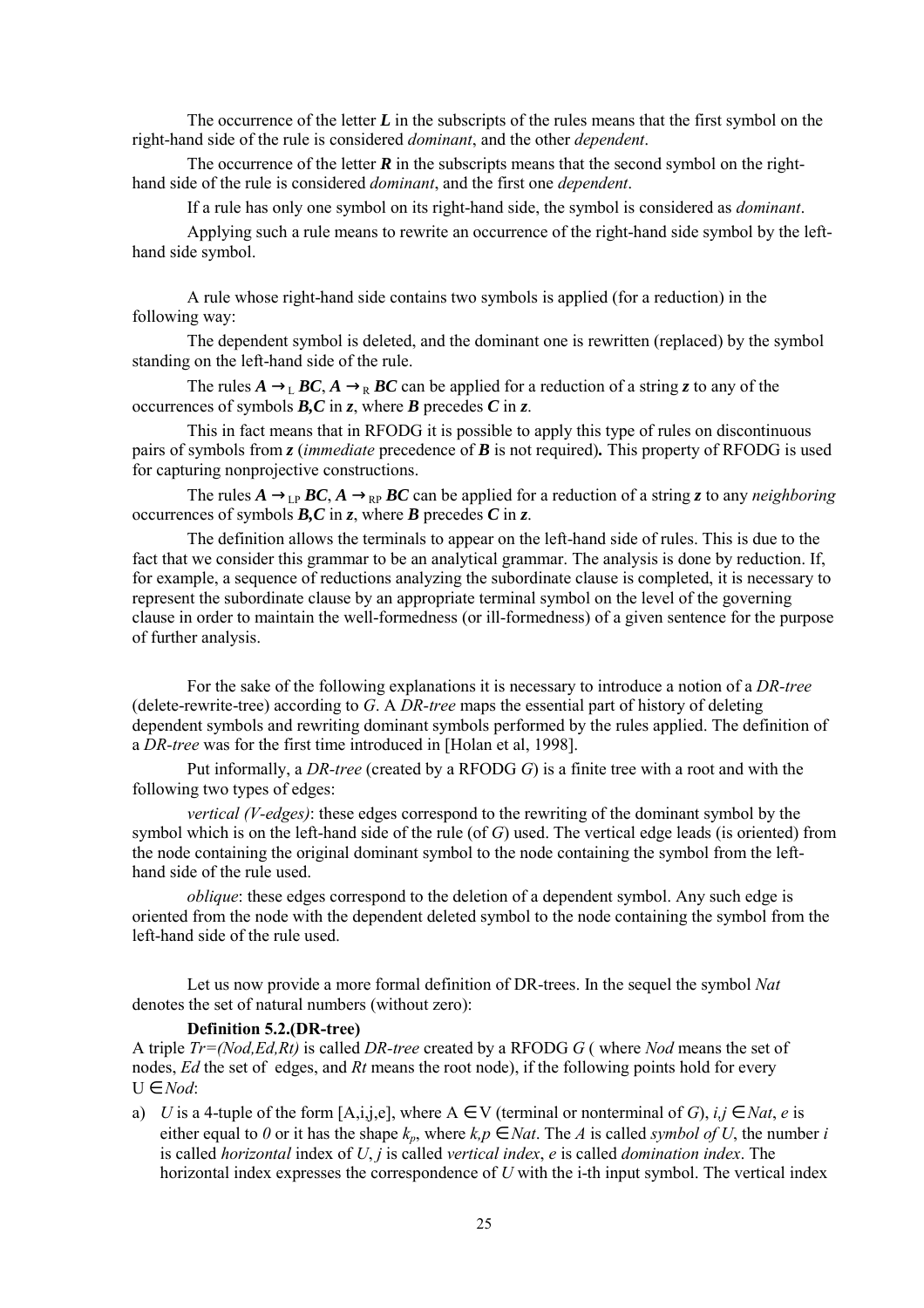corresponds to the length increased by 1 of the maximal path leading bottom-up to *U*. The domination index either represents the fact that no edge starts in  $U(e=0)$  or it represents the final node of the edge starting in  $U(e=k_p, cf.$  also the point e) below).

- b) Let  $U = [A, i, j, e]$  and  $j > 1$ . Then there is exactly one node  $U_i$  of the form  $[B, i, k, i]$  in *Tr*, such that  $1 \le k \le i$  and the pair *(U<sub>1</sub>, U)* creates a vertical edge (V-edge) of *Tr*, and there is a rule in *G* with *A* on its left-hand side, and with *B* in the role of the dominant symbol of its right-hand side.
- c) Let  $U = [A, i, j, e]$ . Then *U* is a leaf if and only if  $A \in T$  (terminal symbol of *G*), and  $j=1$ .
- d) Let  $U = [A,i,j,e]$ .  $U=Rt$  iff it is the single node with the domination index (*e*) equal to 0.
- e) Let  $U = [A, i, j, e]$ . If  $e = k_p$  and  $k \le i$  (resp.  $k > i$ ), then an oblique edge leads from *U* (dependent node) to its mother node  $U_m$  with the horizontal index k, and vertical index p. Further a vertical edge leads from some node  $U_s$  to  $U_m$ . Let C be the symbol from  $U_m$ , B from  $U_s$ , then there exists a rule in *G* of the shape  $C \rightarrow_{L} BA$  (resp.  $C \rightarrow_{R} AB$ ).
- f) Let  $U = [A, i, j, e]$ . If  $e = k_p$ , and  $k = i$ , then a V-edge leads (bottom up) from *U* to its mother node  $U_m = [B_i, i, p, e_m]$  (for some  $e_m$ ). If there is not such an oblique edge, for which  $U_m$  is its dominating node, then there exists a rule in *G* of the shape  $B \rightarrow A$ . In the other case, see the point e).

We say that a *DR-tree Tr* is *complete* if for any of its leaves  $U = [A, i, l, e]$ , where  $i > 1$ , it holds that there is exactly one leaf with the horizontal index *i-1* in *Tr*.

#### **Example 5.1.**

This example illustrates the notion of *DR-tree*. Let us take the sentence from the example 1.2: *Zadan˝ soubor se nepodařilo otevřÌt.*

[Specified file Refl. it\_was\_not\_possible to\_open.]

(The specified file failed to open.)

The following grammar  $G_l$  is a RFODG.  $G_1 = (N_1, T_1, \{S\}, P_1)$ ,  $T_1 = \{Zadan\acute{y}, \text{subor, se},$ nepodařilo, otevřít, . },  $N_1 = \{N, V, I, S\}$ ,  $P_1 = \{N \ge R \text{ Zadaný soubor, } V \ge R \text{ se nepodařilo, } V \ge L \}$  I, I $\ge R$ N otevřit, S- $>_L V$ .}. Fig. 5.1 displays a DR-tree Tr<sub>1</sub> derived by G<sub>1</sub> for the sentence. The nodes of Tr<sub>1</sub> are:

L<sub>1</sub>=[Zadaný,1,1,2<sub>2</sub>], L<sub>2</sub>=[soubor,2,1,2<sub>2</sub>], L<sub>3</sub>=[se,3,1,4<sub>2</sub>], L<sub>4</sub>=[nepodařilo,4,1,4<sub>2</sub>], L<sub>5</sub>=[otevřít,5,1,5<sub>3</sub>],  $L_6=[.6,1,45]$  (leafs) and  $N_1=[N,2,2,53]$ ,  $N_2=[V,4,2,44]$ ,  $N_3=[I,5,3,44]$ ,  $N_4=[V,4,4,45]$  and  $N_5=[S,4,5,0]$ .





#### **Definitions 5.3.**

TN(G) denotes the set of complete DR-trees rooted in a symbol from  $S_t$ , created by G. If Tr  $\in TN(G)$ , we say that Tr is parsed by G.

Let  $w=a_1a_2... a_n$ ,  $w \in T^*$ ,  $Tr \in TN(G)$ , and let  $[a_i, i, 1, e(i)]$  denote the *i*-th leaf of  $Tr$  for  $i=1,...$ *,n*. In such a case we say that the string *w is parsed into Tr* by *G*.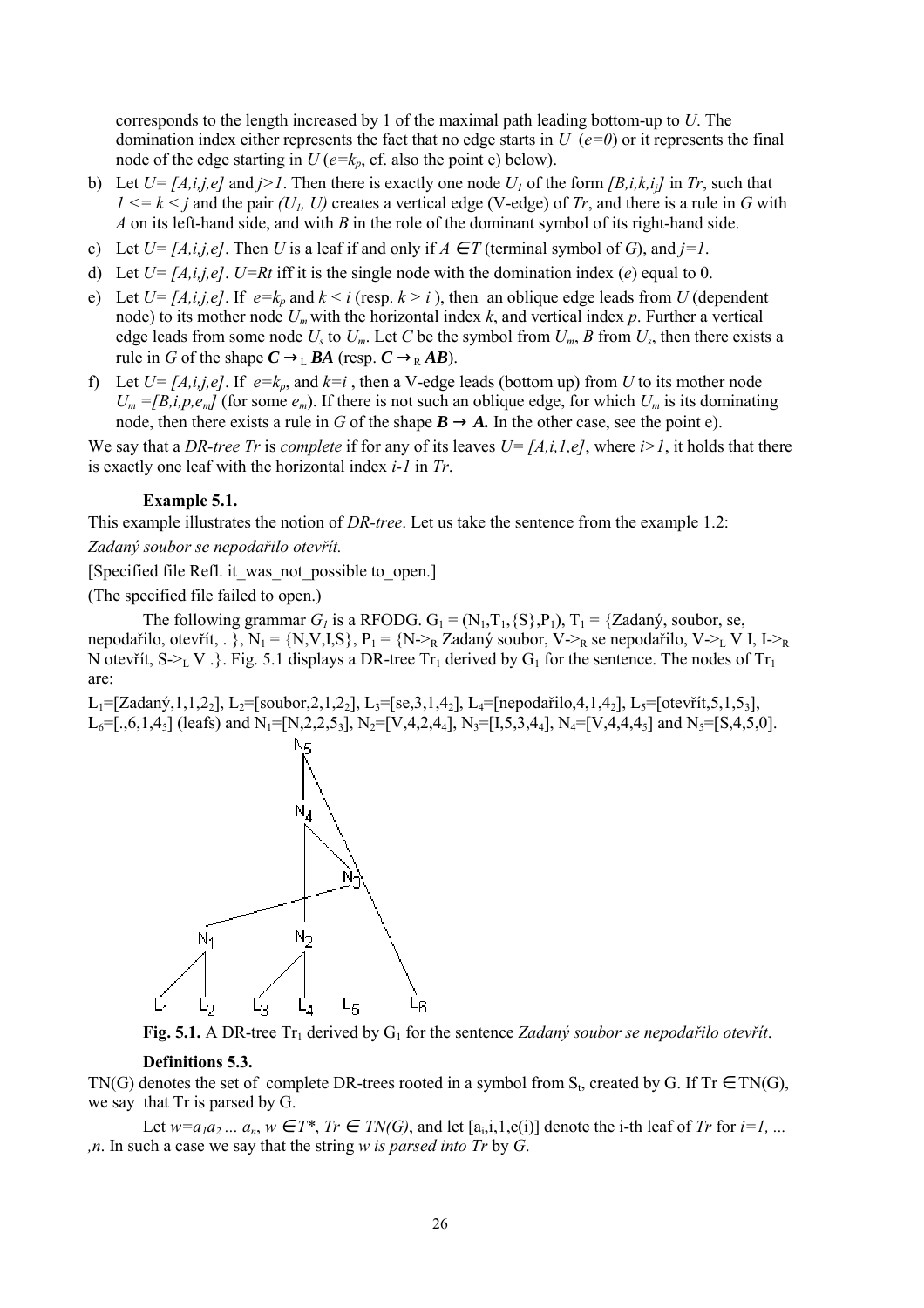<span id="page-26-0"></span>The symbol *L(G)* represents the set of strings (sentences) parsed into some *DR-tree* from *TN(G)*.

We will also write *TN(w,G)={Tr; w is parsed into Tr by G}*.

### **Remark**

At this point it is necessary to stress that the RFODG is not implemented directly  $-$  the grammar composed of rules of the type defined above would be too large. In order to avoid this obstacle we have decided to develop a special software environment which allows describing the grammar by means of metarules representing sets of related rules of the RFODG. This "metalanguage" is described in a more detail in Chapter 7.

## **5.2 A relationship between DR-trees and D-trees**

There is a very straightforward correspondence between DR-trees and D-trees (as they were defined in the first chapter). Informally, a D-tree is obtained by the contraction of vertical paths of a DR-tree and by the addition of information about the distance of a particular node from the root (vertical index).

Definition 5.4. (A tree contracted from a DR-tree)

Let  $Tr \in TN(w, G)$  (w is parsed into  $Tr$  by G), where w=a<sub>1</sub>a<sub>2</sub> ... a<sub>n</sub>. The *tree dT(Tr) contracted from the DR-tree Tr* is defined as follows: The set of nodes of  $dT(Tr)$  is the set of 4-tuples  $[a_i, i, j(i), k(i)]$  $(a_i)$  is the i-th symbol of *w*). For each symbol *a<sub>i</sub>* there is exactly one node in  $dT(Tr)$ .

 $k(i)=0$  if and only if the root of *Tr* has the horizontal index *i* (then the  $[a_i,i_j(i),k(i)]$  is also the root of  $dT(Tr)$ ).

 $k(i) \in Nat$  if and only if in *Tr* an oblique edge leads from some node with the horizontal index *i* to some node with the horizontal index *k(i)*.

The index *j(i)* is constructed in several steps, starting with the node representing the root of *dT(Tr)*:

- 1. *j(i)* is assigned the value *0* if and only if the root of *Tr* has the horizontal index *i* (then the  $[a_i, i, j(i), k(i)]$  is also the root of  $dT(Tr)$ ;
- *2. j(i)* is assigned the value *1* if and only if there is an oblique edge in *Tr* leading from a node with the horizontal index i to the node with the same horizontal index as the root.
- *3. j(i)* is assigned the value *n* if and only if there is an oblique edge in *Tr* leading from a node with the horizontal index i to the node with the same horizontal index as a node  $[a_m, m, n-1, k(m)] \in$ *dT(Tr)*.

The third slot of nodes of *dT(Tr)* is called the *vertical index.*

We can see that the edges of *dT(Tr)* correspond (one to one) to the oblique edges of *Tr*, and that they are fully represented by the second and the fourth slot of nodes of *dT(Tr)*. The second slot is called the *horizontal index* of the node. The fourth slot is called the *dominance index*.

### **Example 5.2.**

Let us take the sentence from the previous example and let us contract the DR-tree from Fig. 5.2. *Zadan˝ soubor se nepodařilo otevřÌt.*

[Specified file Refl. it\_was\_not\_possible to\_open.]

(The specified file was the one it was not possible to open.)

There are the following nodes in the contracted tree  $dT(Tr)$  of this sentence:

 $u_1=[Zadan,1,3,2], u_2=[soubor,2,2,5], u_3=[se,3,1,4], u_4=[nepodar'ilo, 4,0,0], u_5=[otev'fit,5,1,4],$  $u_6 = [.6,1,4]$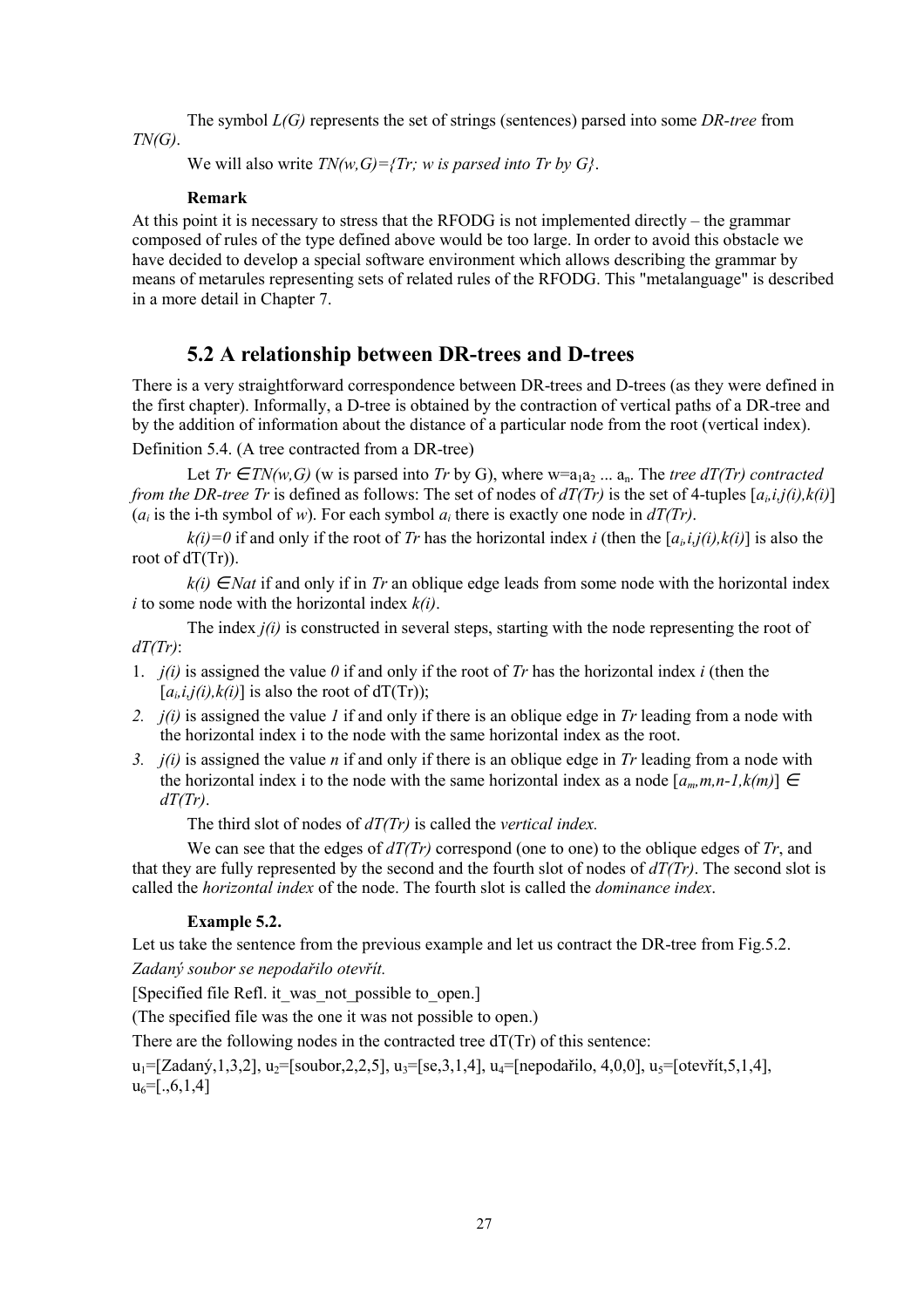<span id="page-27-0"></span>





## **Lemma 5.1.**

Let  $Tr \in TN(w, G)$  (w is parsed into  $Tr$  by G), where  $w=a_1a_2... a_n$ . The tree  $dT(Tr)$  contracted from the DR-tree *Tr* is a D-tree.

**Proof**:  $dT(Tr)$  contains exactly n nodes, one for each symbol  $a_i$ , with the horizontal index  $i \in \{1..n\}$ . One of these nodes (the contracted root of *Tr*), the node  $[a_i, i, 0, 0]$ , is a root of  $dT(Tr)$ . The construction of the *vertical index* of *dT(Tr)* guarantees that its value represents the distance of the node from the root. The dominance index of a node from  $dT(Tr)$  represents the horizontal index of its governor, as it is described in the definition of dependency trees from chapter 1. If  $u=[a_i,i,v_i,d_i]$  and  $d_i\neq 0$ , then there is exactly one node  $v=[a_{d_p}, a_i, v_i-1, d_{d_i}]$ . It is the node representing the node from *Tr* to which leads an oblique edge from a node of *Tr* with the horizontal index *i*. For every horizontal index *i* of a node of *Tr* (except the horizontal index of the root) there is only one oblique edge leading from a node with this index to a node with a different horizontal index.

## **Definition 5.5**

If a DR-tree  $Tr \in TN(w, G)$  (w is parsed into  $Tr$  by G) contains only positive symbols (from  $V_p$ ), we say that *Tr* is *positively parsed* by *G*. If *Tr* contains also negative symbols (from  $V_n$ ), we say that *Tr* is *robustly* parsed by *G.*

We say that a sentence *w* is positively parsed, if there is a positively parsed DR-tree among the DR-trees parsed from *w*. A sentence *w* is *robustly parsed*, if it is parsed, but not positively parsed.

## **5.3 Syntactic analysis and a nonprojectivity measure of a language**

In this section we would like, first, to generalize the definition of magnitude of nonprojectivity of the pair [sentence; (one of) its structures] to the magnitude of nonprojectivity of a sentence (i.e. without respect to a particular structure of the sentence). Based on this, we define the measure of nonprojectivity for a set of sentences, that is, for a language.

Let us first define the notion of a *D- analysis*, which allows for making statements about a sentence jointly with all its structures (that is, basically, irrespective of the set of its structures).

### **Definition 5.6 (D-analysis)**

Let *A* be a (finite) alphabet and let *T* be a set of dependency structures (trees) over sentences created over *A*. A function *D:*  $A^* \rightarrow P(T)$  is called<sup>1</sup> a *D-analysis* over the alphabet *A*.

That is, a D-analysis is a function<sup>2</sup> which assigns each sentence  $w$  a set of dependency trees *D(w)*.

 $\overline{a}$ 

<sup>1</sup>

 $P^2$  At this moment we do not intend to study the way this function should be defined. We suppose that this function is given by the linguistic knowledge.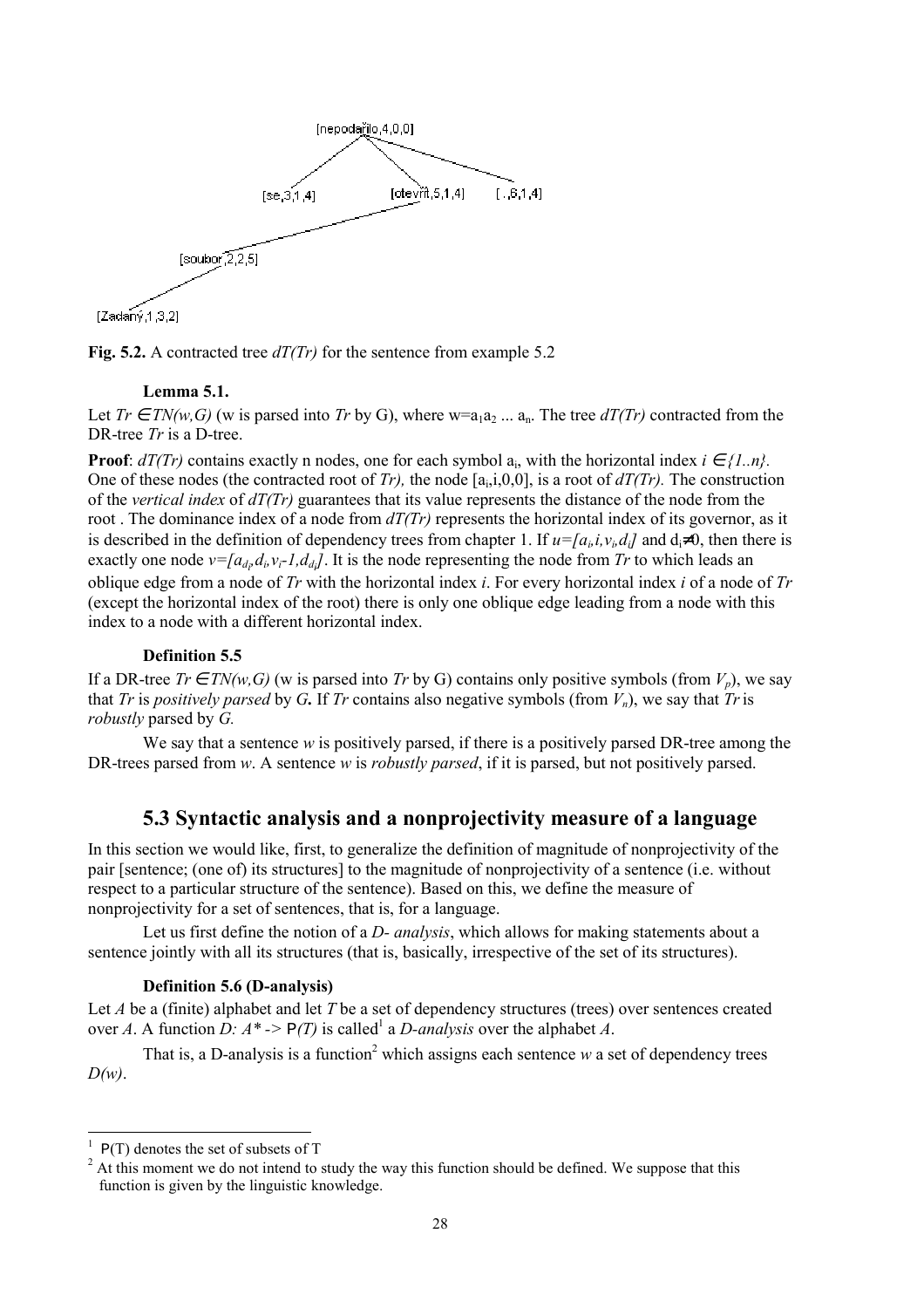In cases where it is clear what the alphabet is, we abbreviate the wording of the term accordingly, and instead of a D-analysis over the alphabet *A,* we speak about D-analysis only.

Let us now introduce the terms *language* and *D-analysis of a language*.

#### **Definition 5.7 (Language)**

A *language* over an alphabet *A* is a set  $L \subset A^*$ . If it is clear what the alphabet is, we abbreviate the term to *language* only.

#### **Definition 5.8 (D-analysis of a language)**

Let *L* be a language over the alphabet *A* and let *D* be a (fixed) D-analysis over *A*. We say that *D* is a *D-analysis of the language L*, if the following holds:

 $L = \{w \in A^* : D(w) \neq \emptyset\}$ 

that is, the language *L* contains sentences for which the analysis gives at least one tree as a result, and only these sentences.

Having defined all necessary notions, we can finally define the magnitude of non-projectivity of a sentence and of a language.

## **Definition 5.9 (Magnitude of non-projectivity of a sentence, magnitude of nonprojectivity of a language)**

Let *L* be a language,  $w \in L$  be a sentence and let *D* be a (fixed) D-analysis of *L*. The measure  $dNh(w,D) = max_{T \in D(w)} dNh(T)$  is called the *magnitude of non-projectivity* of the sentence *w* according to D-analysis *D*.

Let *L* be a language and let *D* be a (fixed) dependency analysis of the language *L*. Let us define  $dNh(L, D) = \sup_{w \in L} dNh(w, D)$ . The measure  $dNh(L, D)$  is called the *magnitude of nonprojectivity* of the language *L* according to D-analysis *D*.

There is one more measure, which is important for the description of structures obtained as a result of robust parsing and for the formulation of global constraints on parsing. This measure describes the degree of "ill-formedness" of a particular sentence. For this purpose we will need slightly modified D-trees. The original definition of D-trees does not allow keeping track of syntactic inconsistencies encountered in the parsing process. There is a very natural way of adding this information to standard D-trees, namely adding information about the location of syntactic inconsistencies to D-trees.

#### **Definition 5.10 (Robust D-trees)**

Let  $Tr \in TN(w, G)$  (w is parsed into  $Tr$  by G), where w =  $a_1 a_2 ... a_n$ . Let  $dT(Tr)$  be a D-tree contracted from the DR-tree *Tr.* We say that the D-tree *dTr(Tr)* is a *robust D-tree* if it has the following properties:

- a) The set of nodes of  $dT(Tr)$  is the set of 5-tuples  $[a_i, i, b_i, j(i), k(i)]$  ( $a_i$  is the i-th symbol of *w*). For each symbol *ai* there is exactly one node in *dT(Tr)*.
- b)  $k(i)=0$  if and only if the root of *Tr* has the horizontal index *i* (then the  $[a_i, i, b_j, j(i), k(i)]$  is also the root of  $dT(Tr)$ .  $k(i) \in Nat$  if and only if in *Tr* an oblique edge leads from some node with the horizontal index *i* to some node with the horizontal index *k(i)*. The index *j(i)* is constructed in the same manner as in the definition 5.4.
- c) The symbol  $b_i \in \{0,1\}$  has the value 1 iff in the DR-tree *Tr* the node with the horizontal index  $k(i)$ towards which the oblique edge from the node with the horizontal index *i* leads contains a negative symbol (nonterminal). It equals 0 in the opposite case or in case that  $k(i)=0$ . The symbol bi is called the *index of robustness.*

We can see that the edges of *dT(Tr)* correspond (one to one) to the oblique edges of *Tr*, and that they are fully represented by the second and the fifth slots of nodes of *dT(Tr)*. The second slot is called the *horizontal index* of the node. The fourth slot of nodes of *dT(Tr)* is called the *vertical index.* The fifth slot is called the *dominance index*.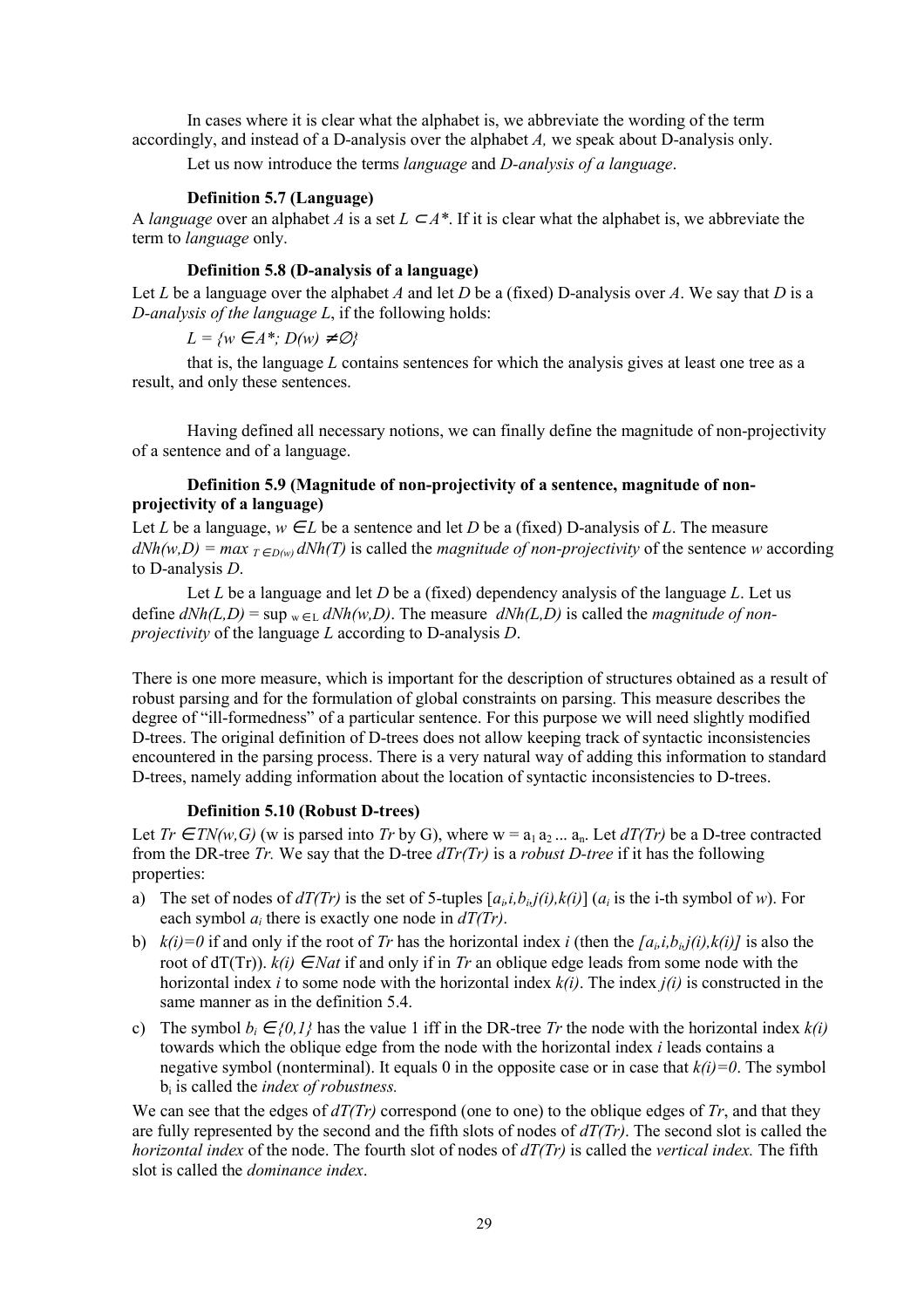### **Remark**

<span id="page-29-0"></span>The definition shows that the robust D-trees are in fact D-trees with the added information about the existence of syntactic inconsistencies. In the trees drawn by the interpreter of our metagrammar as a result of parsing (cf. Chapter 11) are the third slots of all nodes (the index of robustness) represented by edges leading up from a particular node. If the index of robustness of that node equals 1, the path leading up to the dominating node is drawn as a dashed line.

### **Definition 5.11 (Degree of robustness of DR-trees and D-trees)**

Let  $Tr \in TN(w, G)$  and *T* is a *robust D-tree* over a sentence w. We say that a node of *Tr* is negative, if it contains a negative symbol (nonterminal). We denote as *Rob(Tr)* the number of negative nodes in *Tr* and *Rob(T)* the number of nodes in *T* in the form *[ai,i,1,j(i),k(i)]* (the nodes with the index of robustness equal to 1). We say that *Rob(Tr)* and *Rob(T)* is the *degree of robustness* of *Tr* and *T,* respectively.

## **5.4 The mutual relationship of nonprojectivity measures and the degree of robustness**

As we have already mentioned in previous chapters, we understand the robust parser as a tool for assigning (a) syntactic structure(s) to ill-formed sentences which do not violate certain global constraints and also as a tool for filtering out the sentences which violate them. In this way we would like to simulate the fact that certain ill-formed sentences may be parsed (and understood) by a human, while others are so corrupted that even a human is not able to parse them. This task is, of course, very difficult, because the human has at his or her disposal not only syntax, but also semantics, pragmatics and real world knowledge. That in fact means that we are looking for as natural constraints as possible in order to achieve a goal which would be at least close to the results achieved by humans.

The measures we have defined in this chapter represent one of the possible global constraints which may be used for a robust parser. The degree of robustness and the nonprojectivity measures capture the complexity of sentences relevant from the point of view of a robust parsing of languages with a high degree of word-order freedom. They provide a theoretical base for the division of a parsing process into phases, whose aim is to analyze input sentences step by step, with more relaxed global constraints for each subsequent phase. In our implementation of the robust parser for Czech we have decided to use the following phases:

The first phase, called a *positive projective* phase, tests whether the set of projective positively parsed trees is empty. If not, the sentence is syntactically correct and the parser issues all trees representing the syntactic structures of all syntactically acceptable readings of the sentence.

If the sentence is not projective or is syntactically ill-formed, the second phase, called *negative projective or positive nonprojective,* starts. It tries to find either a positively parsed nonprojective tree or a projective tree with the degree of robustness equal to or greater than one, i.e. a projective tree representing an ill-formed sentence. If the parser succeeds, it stops and issues all relevant trees as the result of parsing.

If the second phase fails, the partial results are handed over to the third phase, which is called *negative nonprojective.* It tries to find a nonprojective tree with the degree of robustness equal or greater than zero. This phase is the last one and if it fails, the whole parsing fails and issues a relevant error message. The practical experiments have shown that even though Czech is a language with an unlimited magnitude of nonprojectivity, cf. [Holan et al 00], it would be reasonable to restrict the magnitude of nonprojectivity to the lowest possible threshold, i.e. one gap. The chapter dealing with actual results of robust parsing of sentences from our testbed clearly shows that the increase of parsing time in each phase is really substantial. We would like to stress that the main task of our work is to develop a method capable of handling the problem of robust parsing, not to concentrate on detailed practical solutions. At this point it is also necessary to point out that a much subtle scale of phases is currently being developed by the author of the software environment used here, Tomáš Holan cf. [Holan 01]. We think that from this point of view our restriction is reasonable.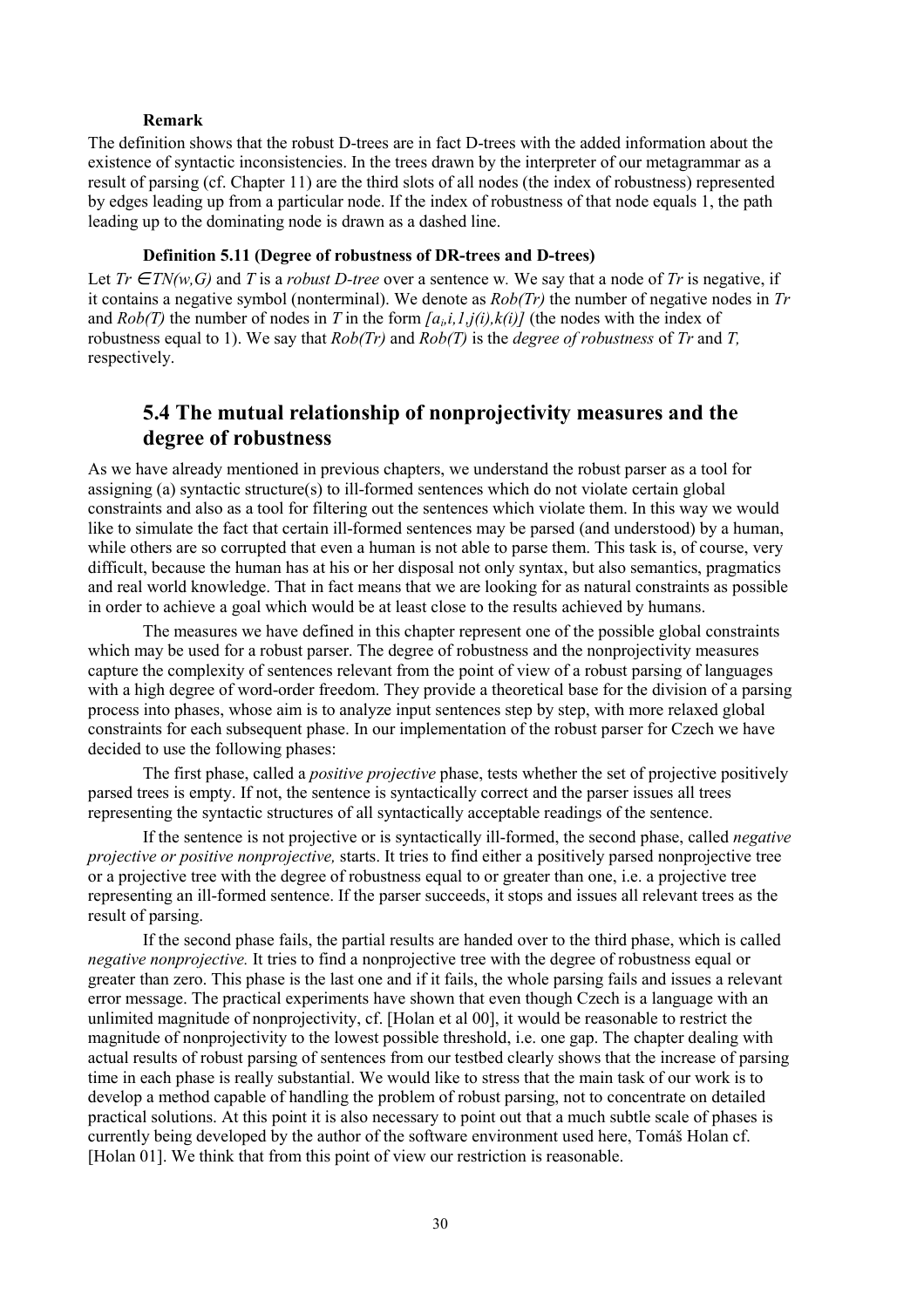A combination of negative projective and positive nonprojective parsing in the second phase is quite natural. In some cases it is very difficult or even impossible to find out if the sentence is correct and nonprojective or ill-formed and projective.

We can illustrate this fact by the following sentence:

*"KterÈ děvčata chtěla koupit ovoce?"*

[Lit.: Which girls wanted [to] buy fruit?]

Some of the native speakers consider this sentence to be correct, some say that it is incorrect and most of them are uncertain, but they usually say that this sentence is simply weird. The problem is that the sentence can be assigned at least three possible trees. Two of them do not contain any syntactic inconsistency (but are nonprojective), with the pronoun *KterÈ* [Which] depending on the noun *ovoce* [fruit] (cf. Fig. 5.2) or on the infinite verb *koupit* [to buy] (cf. Fig. 5.3). The structure from Fig. 5.2. in fact represents two different readings, with the pronoun *Které* either in genitive or in dative case.

At this point we would like to make an important comment concerning the dependency trees in the figures. Their nodes are different from the nodes of dependency trees drawn according to our definition from Chapter 1. The reason is that the figures describing the results of robust parsing are in fact screenshots of actual results obtained. These trees contain complete information necessary for drawing real dependency trees. The symbol ai represents the whole node, the horizontal index is represented by means of preserving the surface word order from the left to the right, the vertical index is preserved according to the definition as a number of edges leading from the root to a particular node and the dominance index is represented by a particular edge. The presence of a syntactic inconsistency in the tree is represented as a dashed line leading from a governing node to the node with the index of robustness equal to 1. In other words, the dashed line represents an occurrence of a syntactic inconsistency between the nodes belonging to a dashed edge. In some cases the system also draws numbers of metarules, which were used for the creation of a particular edge. The use of simplified nodes was motivated by practical reasons  $-$  if a sentence contains more than 20 input words, it is very difficult to use full size nodes and to preserve readability of the structure at the same time. The trees from figures 5.3–5.5 are actual results of our robust parser. The results of our robust parser presented in Chapter 11 are displayed in the same manner, as screenshots of actual results (with simplified nodes).

One more explanation is necessary  $-$  all screenshots contain a special node for LEFT SENTINEL as the governing node of the whole structure. This node is used throughout the input data as a marker showing where the sentence starts.





The other reading contains a syntactic inconsistency between the pronoun *KterÈ* [Which] and the noun *děvčata* [girls] – these two words disagree in gender. This reading may be represented by the projective tree from the Fig.5.5.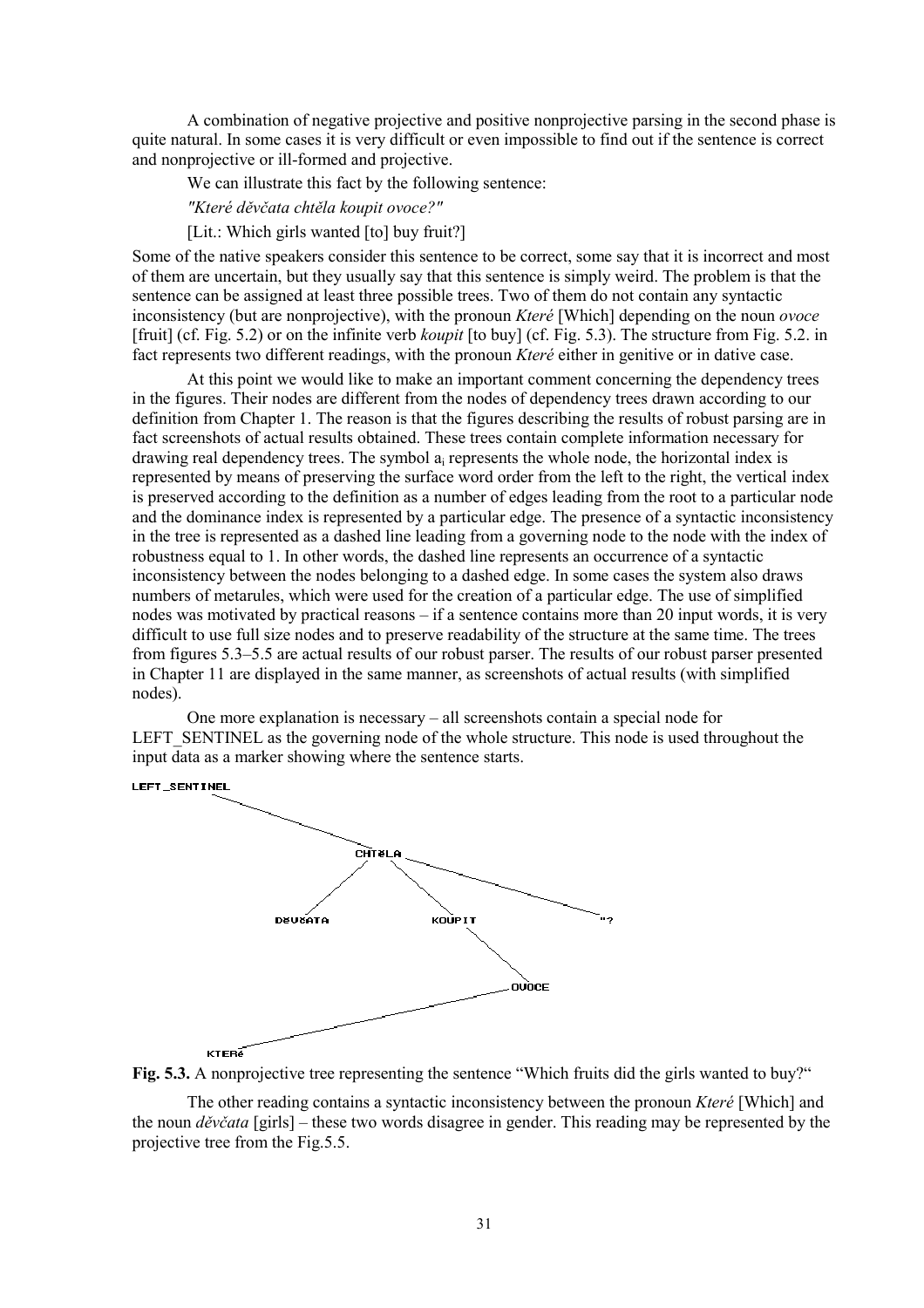

**Fig.5.4.** The second nonprojective parse representing the sentence "To whom did the girls want to buy fruits?"



**Fig. 5.5.** A projective parse with one syntactic inconsistency

It is possible to argue that a nonprojective parse should be preferred, but unfortunately there is not enough of quantitative data to support this claim. Anyway, if such a need arises, there is no problem in dividing the parser into four basic parts, *positive nonprojective* being the second and *negative projective* being the third. We have to be very careful in making this kind of preference, because it has to be taken into account that sometimes a sentence which is considered to be syntactically incorrect by a majority of native speakers may have a more or less obscure parse which is correct from the point of view of formal surface syntax. As we have already stressed, the human speakers usually take into account not only the formal syntax of the sentence when they decide about the grammatical correctness or incorrectness.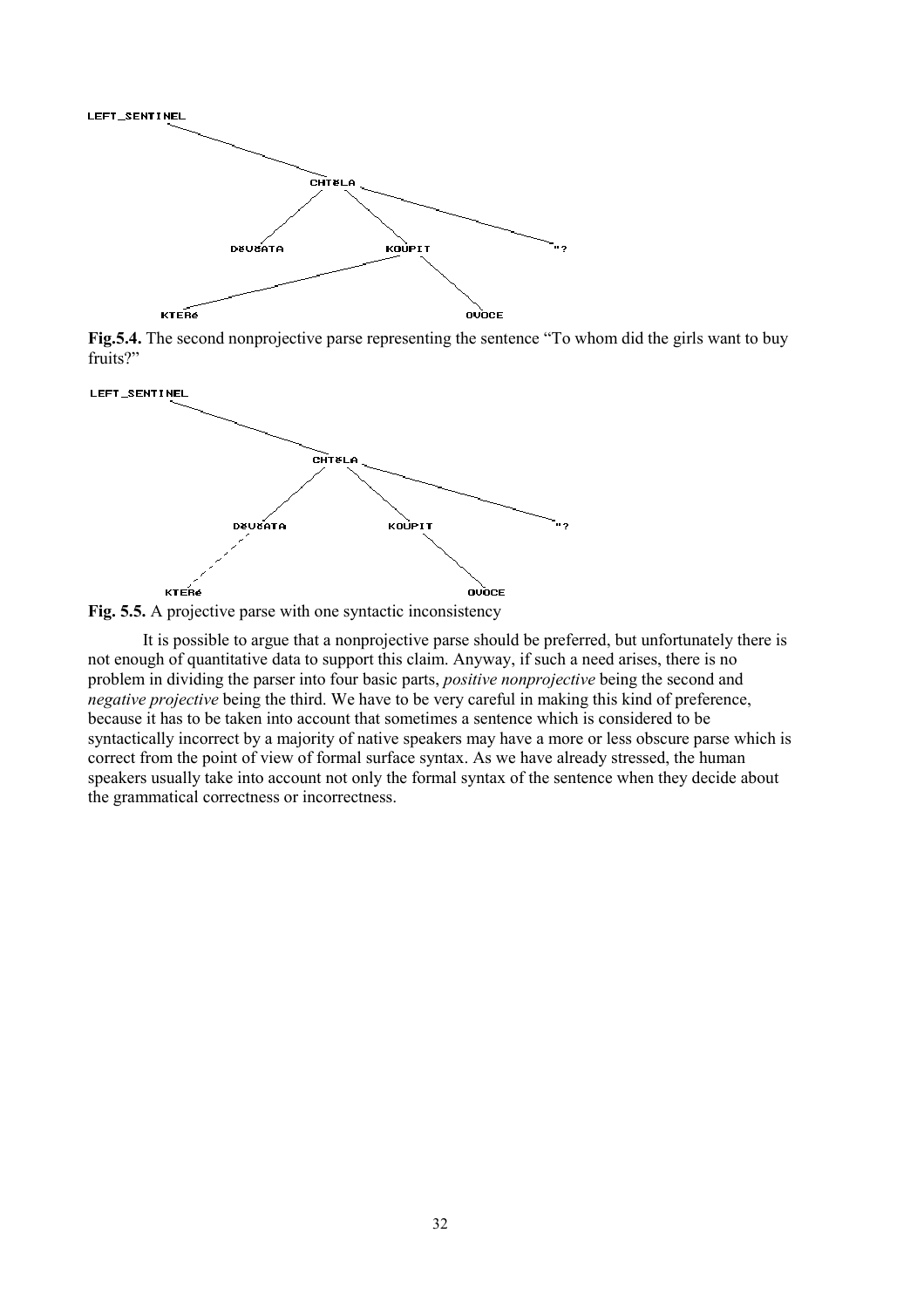## <span id="page-32-0"></span>**Chapter 6: Complexity estimations**

In the previous chapter we have mentioned the necessity to limit the degree of nonprojectivity if we want to reduce the complexity of the problem of the syntactic parsing. The argument presented there concerned the practical experience with our metagrammar and with the sentences from our testbed. In this chapter we would like to provide one more argument – namely the statement that the complexity of parsing significantly grows with the growing magnitude of nonprojectivity. More precisely, we would like to show that there is a substantial difference in the upper estimation of the parsing complexity of a language containing only sentences with a fixed limit of the value of *dNh* and the lower estimation of the parsing complexity for a (potentially infinite) sequence of Czech sentences where the value of dNh increases systematically with each next element of the sequence, and hence dNh exceeds any limit previously given. A thorough discussion of examples supporting the claim that Czech sentences have this property may be found in [Holan et al. 00].

Let us first introduce some important notions, which we are going to need for a more precise complexity estimation. The first important notion is the notion of *D-parsing*. This notion differs in a certain way from the D-analysis (see Definition 5.6). The task of obtaining all dependency trees directly is too complex (the set of trees can be too large), and also algorithmically not too interesting. We will proceed in a way similar to the CF-parsing or the TAG-parsing, cf. [Sikkel, Nijholt 97], where the parsing means obtaining a set of 'items' of a certain form instead of a set of trees. D-parsing means to obtain a set of items of a similar form, which contains the relevant information about the D-analysis of the 'parsed' sentence, but represented in a much more economic way than it is required by the Danalysis.

Before we start describing more exactly what we understand by the notion of *D-parsing*, we must first introduce a data structure suitable for our purposes. For each node  $u_i = [a_i, i, v_i, d_i]$  of a D-tree *T* we define  $C_i = [i, Cov(u_i, T)]$ . As the formula suggests, this pair contains the information about the index and the projection of a particular node in a D-tree  $T$ . Even though the pair  $C_i$  is defined as consisting of two pieces of data, for our purposes it is more appropriate to represent it as a general *n*tuple of indices  $IC_i = [i, i_1, ..., i_n]$ , where the subscript *n* is an odd integer,  $n \geq 3$ . The index in the first slot then equals the index *i* from the original definition of  $C_i$  above and each pair of indices  $i_k$ ,  $i_{k+1}$  ( $k$  is an odd integer) represents the span (the leftmost and the rightmost index) of one continuous section of  $Cov(u_i, T)$ . The number of these pairs directly corresponds to the number of continuous sections in the Cov(u<sub>i</sub>,T). We denote the  $IC_i = [i, i_1, ..., i_{n-1}]$  as an item of *T*, which corresponds to its *i*-th node.

The full set of items for a particular D-tree *T* is an alternative way of representation of the Dtree *T*. We can see that different D-trees from a D-analysis can share some equivalent items. For example, the D-tree  $T_2$  from Fig. 1.2 with the projections  $Cov(u_1, T_2) = \{1\}$ ,  $Cov(u_2, T_2) = \{1, 2\}$ , Cov(u<sub>3</sub>,T<sub>2</sub>)={3}, Cov(u<sub>4</sub>,T<sub>2</sub>)={1,2,3,4,5} and Cov(u<sub>5</sub>,T<sub>2</sub>)={1,2,5} can be represented by the following set of items:

IC<sub>1</sub>=[1,1,1], IC<sub>2</sub>=[2,1,2], IC<sub>3</sub>=[3,3,3], IC<sub>4</sub>=[4,1,5], IC<sub>5</sub>=[5,1,2,5,5]

#### **Definition 6.1 (D-parsing of a sentence)**

Let *D* be a D-analysis over  $A^*$  and  $w \in A^*$ . We denote as *D-parsing of* w the set of items  $DP(w) = \{ IC | IC \text{ is an item of a } T \in D(w) \}.$ 

Obviously, the set *DP(w)* resembles closely the set of items used in the CYK-parsing scheme or Rytter's parsing scheme, cf. [Sikkel, Nijholt 97]. The difference, however, is that we define *DP(w)* statically, going out from the given set of D-trees, assigned to a sentence w. In this manner we can consider this notion as a notion which originates in (algebraic) linguistics.

For the sake of our explanation we need also the notion of complexity of D-parsing.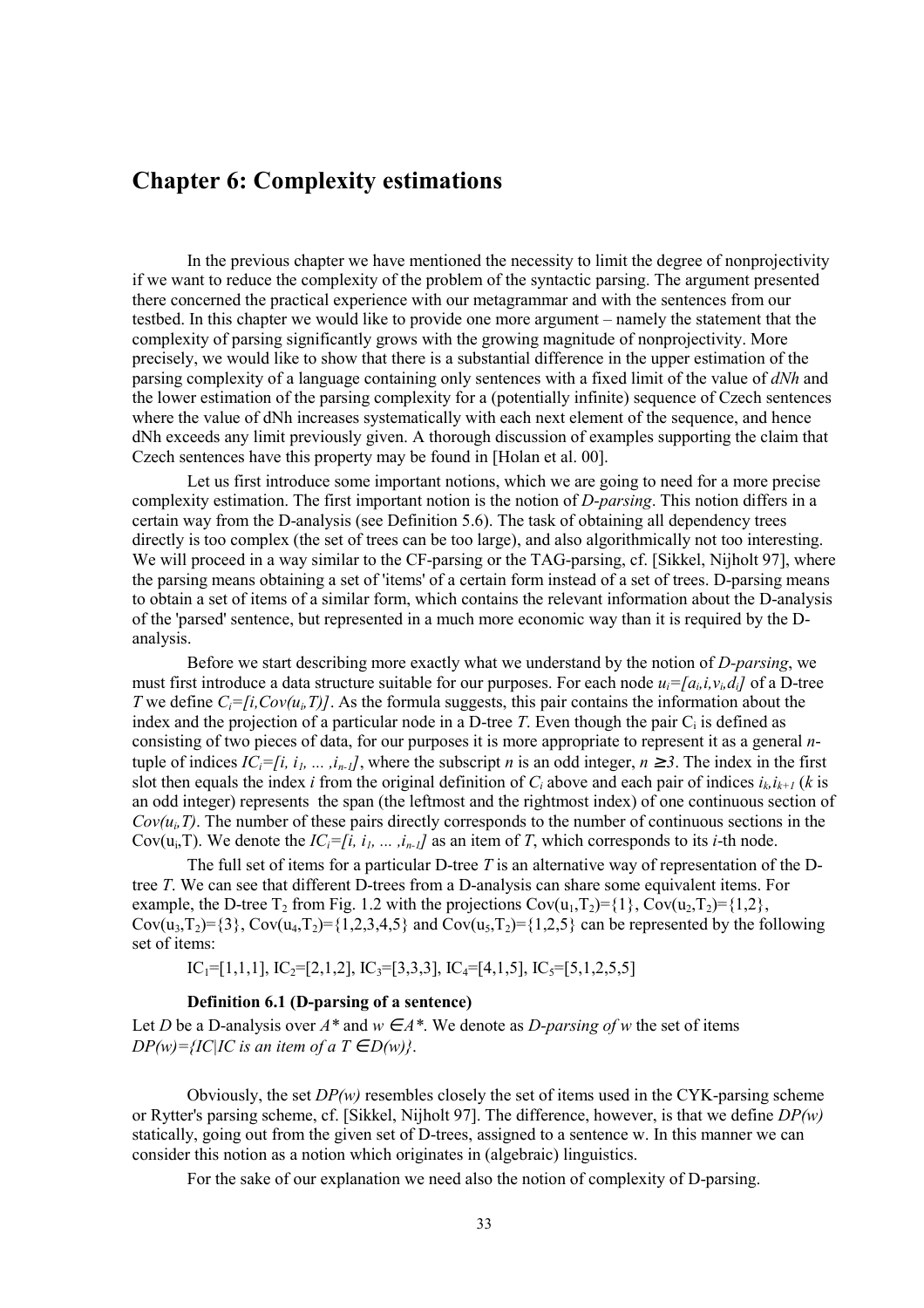## **Definition 6.2 (Complexity of D-parsing and degree of ambiguity of D-analysis)**

Let *DP(w)* be a D-parsing of *w*. We denote the number of items of *DP(w)* as the *complexity of DP(w)*.

Similarly, let *D(w)* be a D-analysis of *w*. We denote the number of D-trees of *D(w)* as the *degree of ambiguity of D(w)*.

#### **Observation**

Let *DP(w)* be a D-parsing of *w*. The complexity of *DP(w)* can serve as a lower estimation of the time complexity for any sequential procedure computing *DP(w)*

This observation is based on the following consideration. Any sequential procedure computes the items of  $DP(w)$  in some sequential order, and needs at least one step for any item. Therefore it uses at least such amount of steps which equals the number of items in DP(w).

In the same way we can obtain a similar observation for the degree of ambiguity of Danalysis.

The number of D-trees assigned to a sentence *w* consisting of *n* words may be quite large, up to  $n^{n-l}$ . However, these trees contain in many cases identical subtrees, which can be computed only once. We may therefore reduce the task of creating all possible trees to the task of creating all possible items. Therefore we further consider only the complexity of D-parsing.

For our purpose it is also important that there is a direct correspondence between the value of dNh for a particular D-tree *T* and between the maximal size of items  $IC_i$  – if  $h=dNh(T)$ , then the maximal size of items *IC<sub>i</sub>* equals  $2h+3$ . It means that for projective D-trees  $(h=0)$  the items *IC<sub>i</sub>* will consist of 3 indices, while for the representation of a non-projective D-tree with two holes it is necessary to use the items *ICi* with the maximum of 7 indices. The items representing nodes with the value of *dNh* smaller than maximum will contain only the necessary number of indices, not the maximal one. These facts allow for a (rough) upper estimation of parsing complexity of projective sentences and sentences with a limited value of  $dNh$ . It is equal to the number of all items  $IC_i$  that may be created for the input sentence containing *n* words.

For projective sentences of the length *n* we may get maximally  $n^3$  items – all three indices may acquire any integer value from the interval  $\leq 1$ ;n $>$  (for the upper estimation it is not necessary to take into account the fact that for example the triple [1,2,3] is not a valid item, because the first index of the triple has to be an integer from the interval <2,3>). A similar idea may be applied to sentences with a limited value of  $dNh$ . Let us suppose that  $m=dNh(w)$  for a sentence w. In such a case the items *IC<sub>i</sub>* will contain up to  $2m+3$  indices and the (rough) upper estimation of the number of items  $IC<sub>i</sub>$  equals  $n^{2m+3}$ . As in the previous case, we do not take into account that some of these items are invalid and that it is therefore possible to make a better upper estimation. Generally it is possible to say that the upper estimation of the parsing complexity of a language *L* with its D-analysis *D,* where *dNh* is limited by a constant, is polynomial. Or, more exactly, that it equals  $n^{2m+3}$ , where  $m=dNh$ .

The other problem (the lower estimation of the parsing complexity of a language *Lc*, for example Czech, with its D-analysis  $D_c$ , with the value of *dNh* greater than any natural number) needs a different approach. The first thing we have to do is to find an appropriate (infinite) sequence of sentences from *L<sub>c</sub>* with increasing values of *dNh* and possibly rapidly increasing values of complexity of D-parsing.

As has been demonstrated in [Holan et al. 00], Czech theoretically allows for an unlimited number of holes. Some examples presented there do have something in common. The sentences with a high score of *dNh* contain at least two richly modified words. The best candidates are verbs, one of them being a finite verb  $(V_{fin})$  and the other being a verb  $(V_{inf})$  in an infinitive form. Let us mark the dependents of  $V_{fin}$  as  $G_i$  (dependents of the governing verb) and the dependents of  $V_{inf}$  as  $D_i$ (dependents of the dependent  $-$  subordinated  $-$  verb), where integers *i,j* represent the left $-$ to $-$ right order among the dependents of the respective governor. According to the examples presented in [Holan et al. 2000], the sentential pattern of the sentence with  $dNh = \frac{a-1}{2}$ | n −  $n=1$  is then as follows:

 $D_1 G_1 ... D_k G_k D_{k+1} V_{fin} V_{inf}$ 

 $\mathfrak{p}$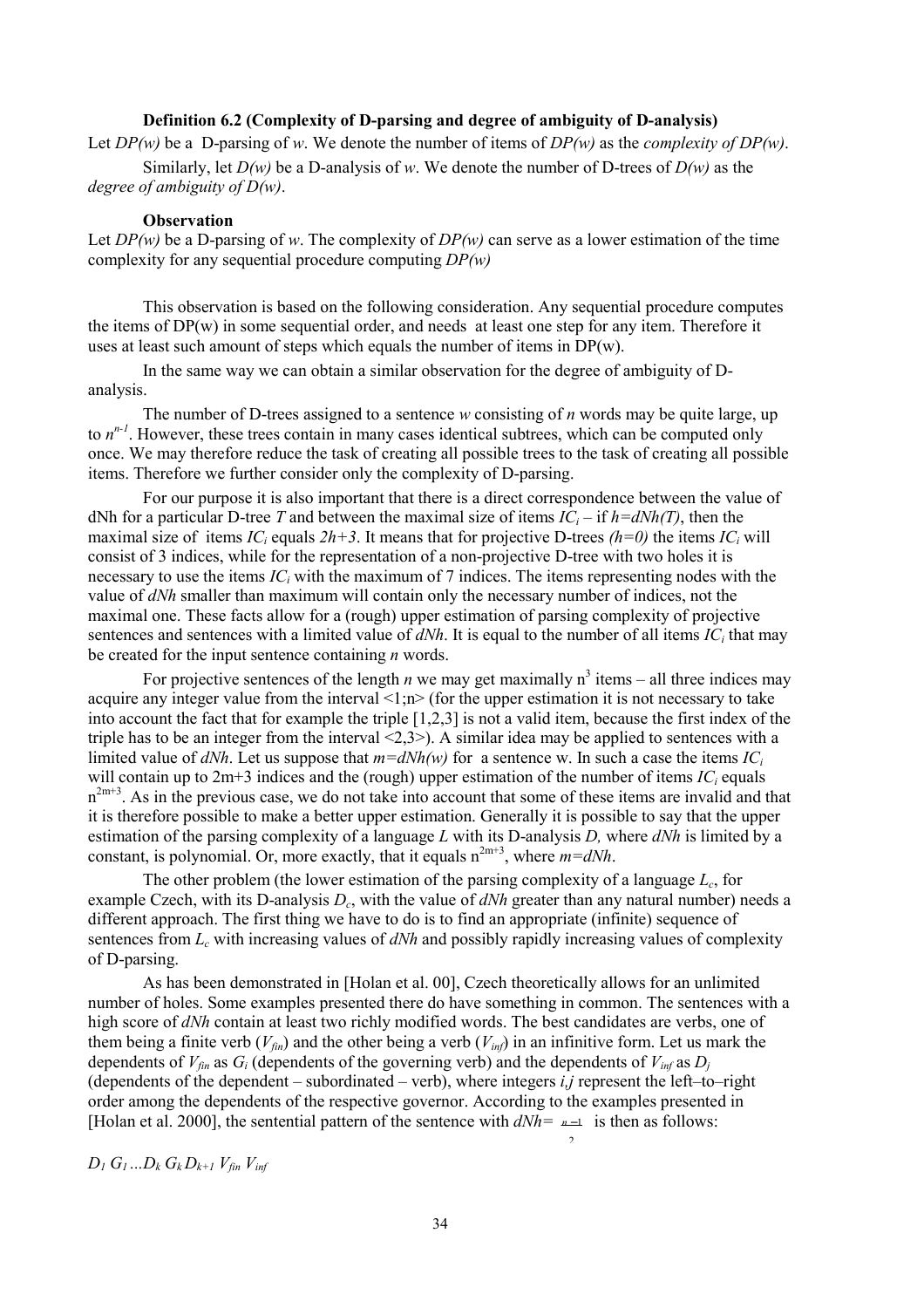where  $2k+3=n$  and the  $Cov(V_{inf})$  contains  $k+1=\left\lfloor \frac{n-1}{2} \right\rfloor$  $\mid n \left[\frac{n-1}{2}\right]$  holes. (For an odd *n* we get exactly 2 *n* −1 holes, while for an even *n* we get 2 *n* − 2 holes.). Fig. 6.1 shows a sketch of a D-tree for this sentential pattern.



**Fig. 6.1.** A scheme of a typical nonprojective *D-tree* with *dNg=*k+1

In order to find a Czech sentence with the pattern described above, let us use the following example :

#### **Example 6.1.**

*Co se komu Petr zÌtra rozhodl darovat?*

[Lit.:What Refl. to whom Petr tomorrow decided to give]

(What did Petr decide to give to whom tomorrow?)

Fig. 6.2 shows the D-tree with maximal number of holes for this sentence.



It is, of course, quite clear that if we try to increase the length of this sentence, we would sooner or later run out of nonprepositional dependents. We would have to use free modifiers in the form of prepositional cases and thus to increase the number of words necessary for creating a hole in the sentence. It means that the lower estimation of *dNh(w)* in the (stepwise increasing) sentence w (of the mentioned type) with respect to its length can be taken as equal to n/4 because of the fact that both the holes and the intervening sections of a projection typically consist of a preposition followed by a noun. Thus the (maximal) length of the strings separating holes is equal to 2 in this case. In the remaining text we will stick to this result.

The fact that a large number of holes implies the presence of a large number of free modifiers<sup>3</sup> in the sentence (we speak about Czech) has a very important consequence. The layout of the D-tree (more specifically, the existence of edges between two particular nodes) depends very much on the interpretation of a particular sentence. This interpretation is, of course, to a large extent dependent on the real-world knowledge of a particular human reader and thus cannot be taken into account during parsing. A syntactic parser should do the opposite  $-$  it should provide (in some way) all syntactically plausible D-trees for a given sentence, regardless whether they represent readings acceptable for a

<sup>&</sup>lt;sup>3</sup> If we used only participants (i.e. subcategorized-for elements) for the purpose, the number  $dNh(w)$  would indeed have an upper bound, set by the largest number of participants for a lexical head in the language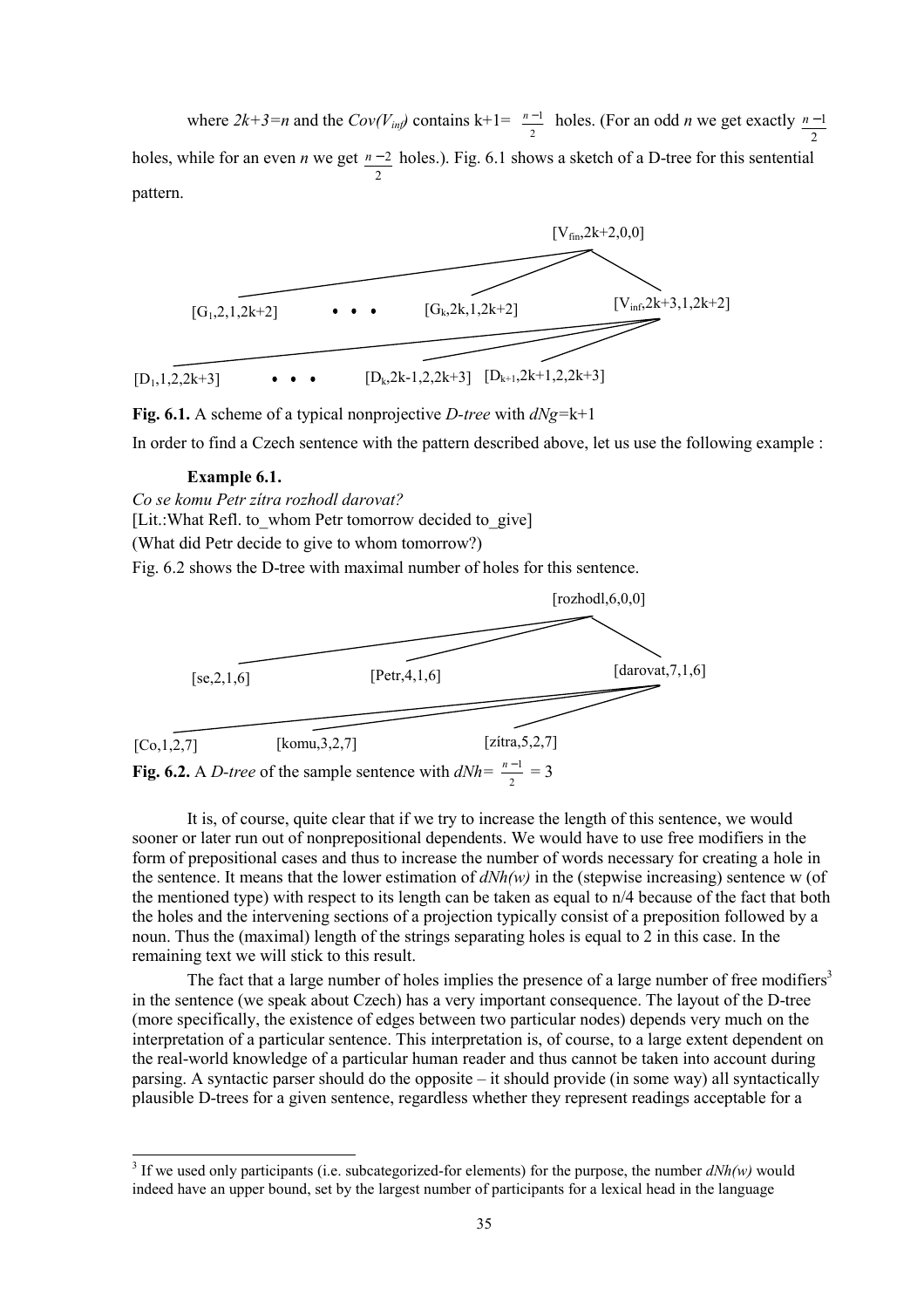human or not. The task of the syntactic parser is to analyze the sentence syntactically, not to interpret it.

Let us illustrate this idea by the following sentence:

## **Example 6.2**

*Proti odvol·nÌ se zÌtra Petr v pr·ci nakonec důrazně rozhodl protestovat.* [Lit.: Against dismissal Refl. tomorrow Petr at work finally vigorously decided to protest] (Petr finally decided to protest vigorously against the dismissal at work tomorrow.)

Figure 6.3 shows the D-tree with a maximal value of dNh for this sentence:



**Fig. 6.3.** A D-tree representing a maximal possible value of dNh=4 for the sentence *Proti odvolání se zÌtra Petr v pr·ci nakonec důrazně rozhodl protestovat.*

In order to illustrate the problem with the attachment of free-modifiers we may draw other Dtrees representing acceptable results of syntactic parsing of the same sentence.



```
[Proti,1,3,2]
```
**Fig. 6.4.** A *D-tree* of the sentence from the example 6.2 with *dNh=* 2

It may be argued that the attachment of the temporal adverbial expressing future  $(zitra$ tomorrow) to the verb in past tense in the D-tree from the Fig 6.4 is incorrect. The unacceptability of this reading is not based on the knowledge of context or on the real-world knowledge of the reader, it is based on the lexical semantics of the adverb conflicting with the tense of the verb. Moreover, if we take the word *včera* – vesterday instead of the word *zitra* – tomorrow, the D-tree from the Fig. 6.4 and 6.5 would be semantically correct as well.

However, from the point of view of the "pure" syntax the reading is as plausible as the previous one and the syntactic parser should provide it together with other syntactically correct results.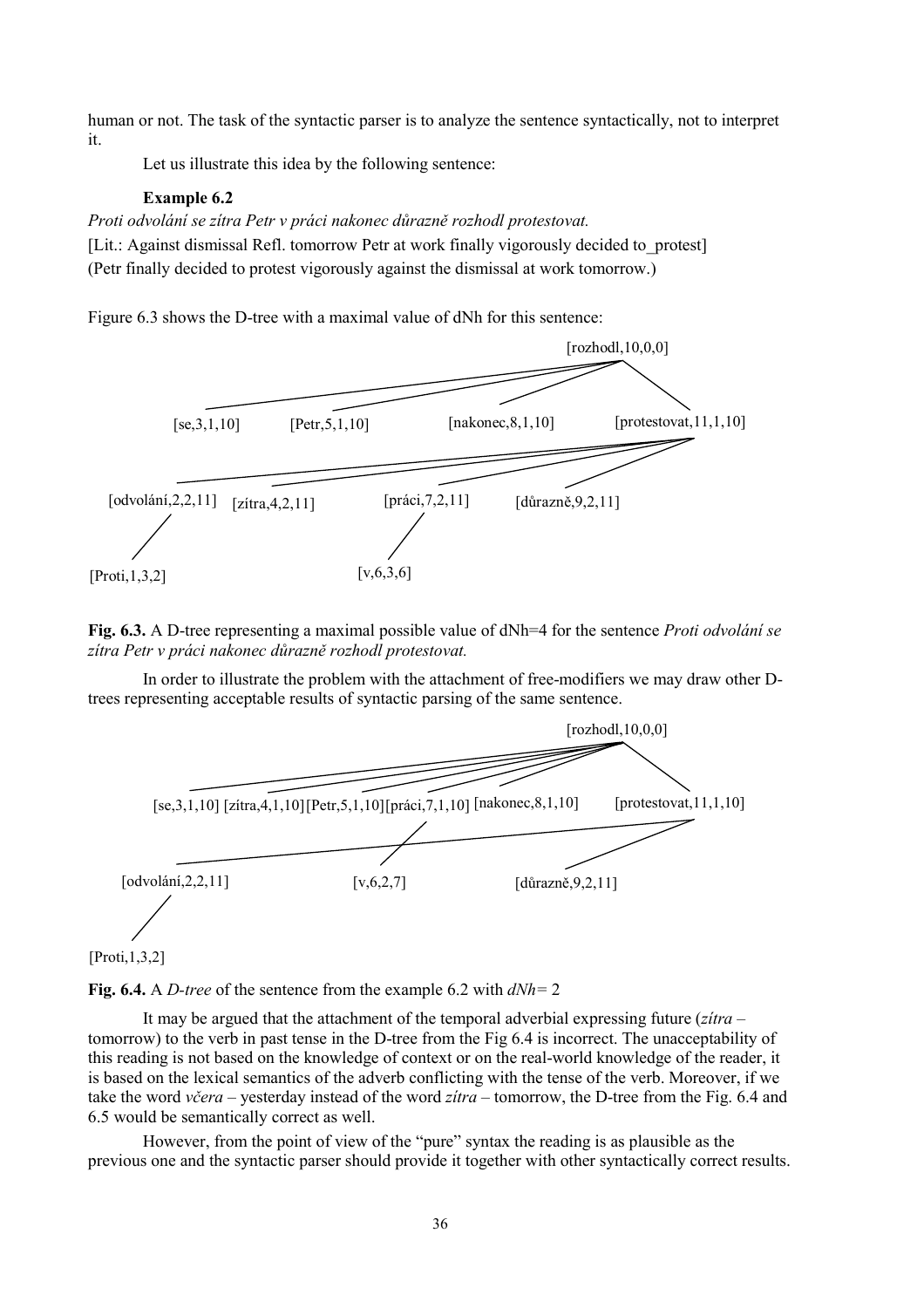The parser should provide even more "strange" results, as for example a projective D-tree described in Fig. 6.5. Also this D-tree represents a syntactically acceptable result of parsing:



**Fig. 6.5.** A *D-tree* of a sample sentence with *dNh=* 0

The previous set of examples shows that in a language such as Czech, which allows for an unlimited value of *dNh*, it is necessary to take into account that for any natural number *n* there exists a sentence of length *n* containing *n/4* holes. Moreover, the same sentence may be understood by a human as a sentence containing any smaller number of holes or it may even be understood as a projective one. This claim is based on the fact that when interpreting a sentence containing several free modifiers, the human reader has to rely on extrasyntactic clues (semantics, pragmatics, real world knowledge, context etc.). This may lead to a different interpretation (and thus also to a different number of holes) than the one intended by the author. The task of the syntactic parser (with the stress on the word "syntactic") is to provide information about all syntactically plausible D-trees. Someone or something else, be it a human or an expert system, will then decide which of those D-trees represent the most appropriate reading with respect to the given moment, the background of the reader, the context and other important factors. A very good example of such decisions represents the work on the Prague Dependency Treebank [Bémová et al. 97], where the human annotators are given sentences in their context and they try to create analytical trees reflecting the single most acceptable reading from their point of view even for sentences which are clearly syntactically (or even semantically) ambiguous.

In order to fulfill its task the syntactic parser should compute not only the items with maximal value for a given sentence, but also all syntactically plausible items corresponding to lower values of *dNh*. The number of possible combinations equals  $\sum_{m=1}^{\infty} {m \choose m} = 2^m$  $\sum_{i=0}^{m}$  $\binom{m}{i}$ = 2  $\binom{m}{i}$  $\int_{i=0}^{m} {m \choose i} = 2^m$ , where  $m = d\tilde{N}h$ . Given our earlier

assumption that for any *n* understood as the number of words in a sentence there exists in Czech at least one sentence which can be considered at the same time as containing *n/4* holes, and as containing  $(n/4)$ <sup>-1</sup> holes, ..., and as containing no hole, we have obtained a result we were looking for – the lower estimation of parsing complexity with respect to the length of the input sentence is exponential or, more exactly, it equals  $O(\frac{n}{2^4})$ .

This result supports our earlier claim that the complexity of parsing substantially grows with the growing magnitude of nonprojectivity (taking into account the number of items which have to be derived in order to parse a sentence with a certain magnitude of nonprojectivity). It also justifies our decision to limit the magnitude of nonprojectivity to 1 for the development, testing and debugging of the metagrammar used in our system – due to the fact that identical metarules are used for the parsing of nonprojective sentences regardless whether the sentence contains one or more holes.

At this point we feel the necessity to stress once more the difference between syntactic parsing and grammar checking. As we have demonstrated in this chapter, the task of the syntactic parsing is to provide all syntactically acceptable trees. It must consider non-projective trees wherever possible, even when the sentence is perfectly projective for a human reader. This fact leads to the complexity mentioned above. On the other hand, a grammar checker is concerned with syntactic correctness, it is not concerned with the nonprojectivity as much as a syntactic parser. The main goal of a grammar checker is to find at least one syntactic tree for each input sentence. It is therefore quite natural to orient the grammar checker towards the simplest possible tree  $-$  it should look for a projective tree without syntactic inconsistencies first. Only in case such a tree does not exist the grammar checker should try to look either for a non-projective tree with the smallest possible number of holes or it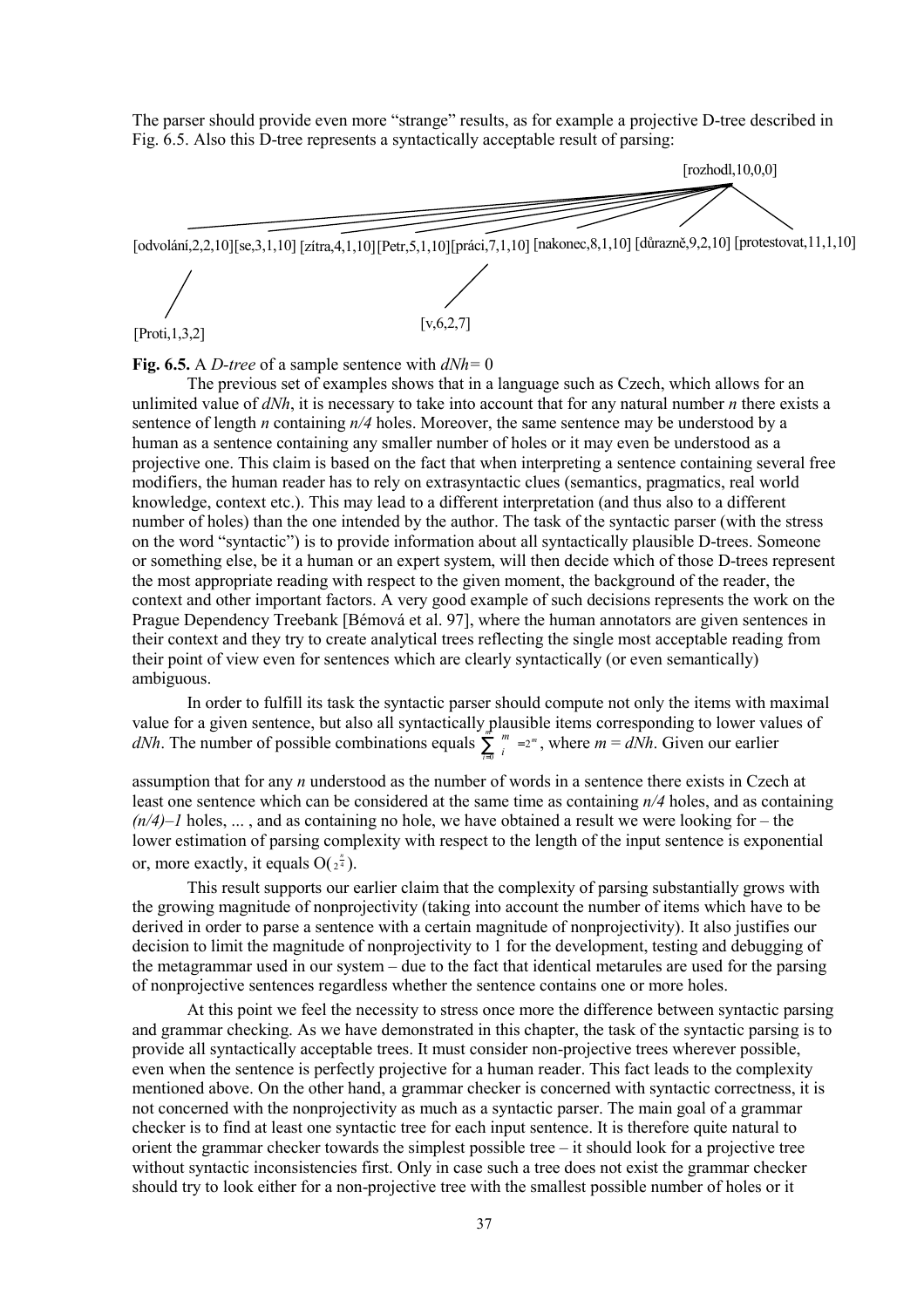should look for a tree with edges representing syntactic inconsistencies. This strategy is the reason why it is possible to consider grammar checking as a less complex task than syntactic parsing.

To conclude this chapter we would like to remind that the majority of examples used throughout the chapter and also in the paper containing a thorough discussion of the problem of a nonexistence of the upper estimation of the number of holes in Czech [Holan et al. 00] uses simple sentences without any kind of coordination. This fact means that our lower estimation of parsing complexity is very conservative – for complex sentences containing coordination it would probably be possible to obtain a much higher lower estimation.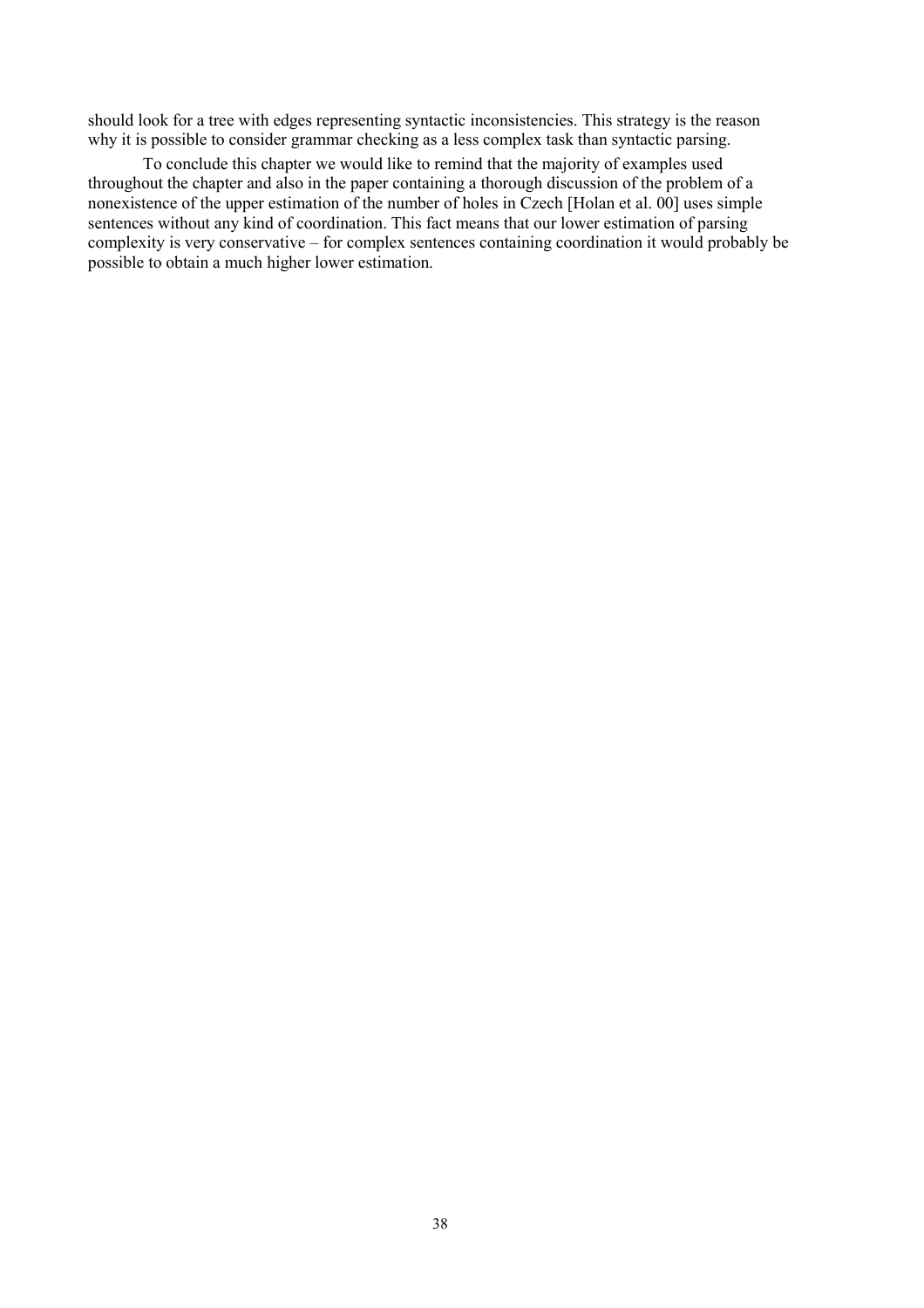# **Chapter 7: Software environment**

The actual implementation of the software environment necessary for the development, testing and debugging of the metagrammar was carried out by Tomáš Holan in the LATESLAV project. It is described for example in [Kuboň et al. 97]. We stick to that original version even though the same author has made several newer versions since then. The current state of the implementation is described in [Holan 01]. The implementation was to a large extent influenced by the demand for effectiveness of the whole system. Even though the speed and efficiency are not among the leading criteria for experimental robust natural parser systems, this implementation proved to be suitable also for our purpose.

The implemented formalism requires the use of a very simple data structure representing individual items. The simplicity of the data structure allows faster and more effective interpretation of the grammar. The data structure is a set of attribute-value pairs with the data about valency frames of particular words as the only complex values (embedded attribute-value pairs). The description of data structures for particular word categories can be found in Chapter 8.

As was already briefly mentioned in the previous chapter, it would be very difficult to use directly the rules of RFODG in the attempt to develop a formal grammar of a natural language. With respect to the number of terminal symbols (representing the morpho-syntactic and lexico-syntactic properties of individual word forms) used by the grammar it is virtually impossible to write grammar rules covering a substantial part of any language. For this reason we use a kind of a two-level description of a grammar by means of metarules, each of which represents a finite (but typically very large) number of rules of RFODG. The metagrammar is then a set of metarules accompanied by constraints. The metarules are interpreted in a manner given by the set of constraints used.

The metarules have a common general form  $A B \Rightarrow X$  where the letters A and B represent already existing items (from the point of view of an application of an individual metarule we sometimes refer to these items as to the input items of a metarule). The item A always stands to the left from the item B (each item represents a particular word form and has a horizontal index referring to the position of the word in the input). In case a particular metarule may be applied to items A and B, a new item X is created (X represents an output item from the point of view of the application of an individual metarule to a given pair of input items A and B). The metarules express a procedural description of the process of checking the applicability of a given metarule to a particular pair of items A and B. In addition to the items A, B and X the metarules use also the temporary item P. The commands and constraints of individual metarules are interpreted from the beginning sequentially with respect to their order.

The syntax of metarules does not allow to create metarules with a reduced left-hand side either of the type  $A \Rightarrow X$  or  $B \Rightarrow X$ . This means that the type of rules mentioned in the definition of RFODG under b) (A->B, where A, B  $\in$  V) were not implemented in this version of our formalism.

Every metarule in our metagrammar typically starts with a header, consisting of comments containing the rule number and a short description of the objective of the metarule. This part is not obligatory, but it serves for a better orientation in the grammar during its development, testing and debugging. The interpreter numbers the metarules sequentially, starting with the rule number 1. These numbers appear (when required, their appearance is triggered by a parameter) also in the graphs representing results of application of a metagrammar to a sentence. It is therefore a good idea to use the same kind of numbering. It may of course be argued that the interpreter could number the metarules automatically. At this point it is necessary to stress that the software environment was developed primarily as a development tool, it was being developed together with the earlier versions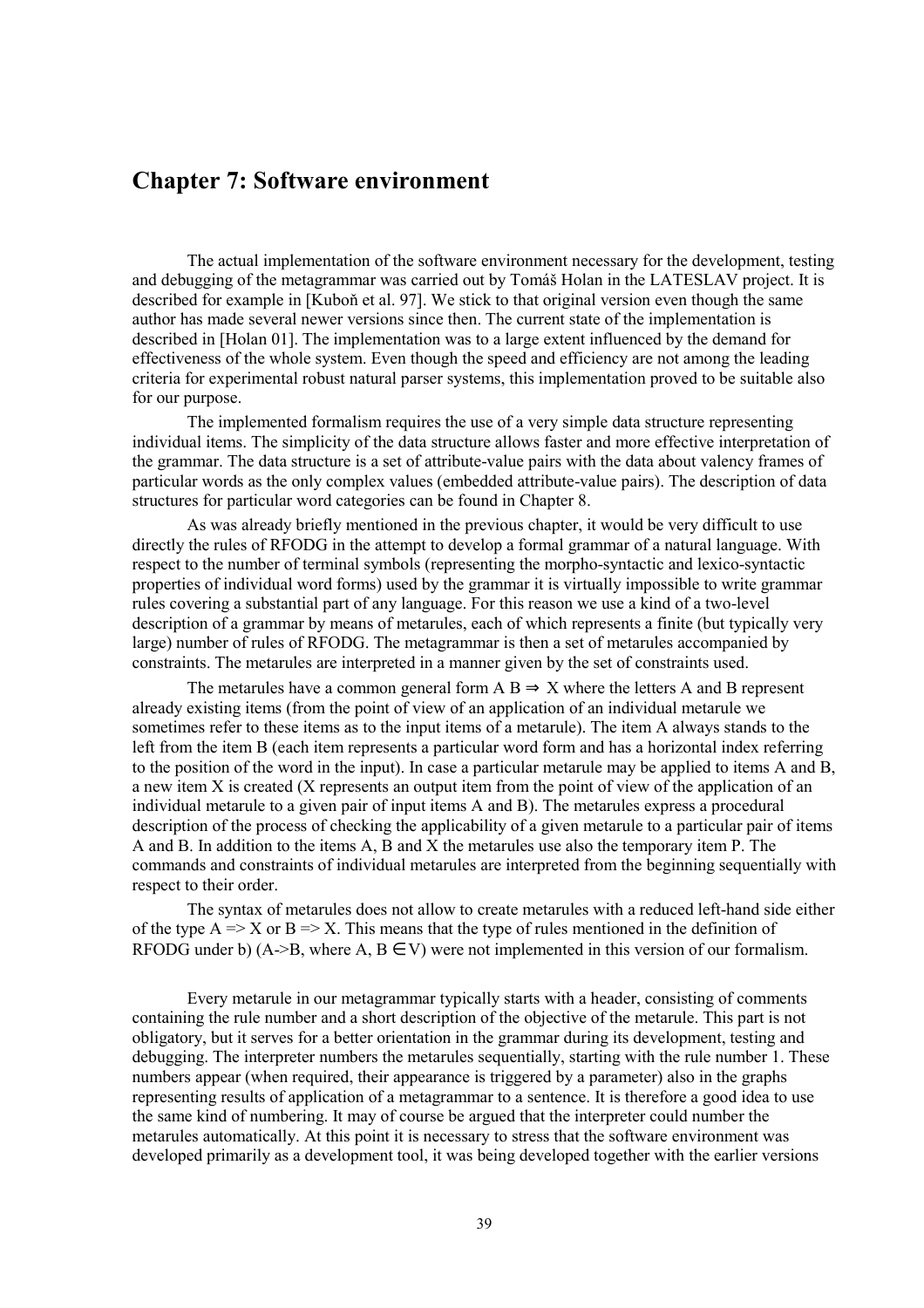of the metagrammar and thus it underwent a number of changes. It is then no wonder that the interpreter lacks to a certain extent the user-friendliness.

The header may be followed by the following parameters:

# **7.1 Parameters of metarules**

Any combination (even the empty one) of the three parameters **PROJECTIVE**, **CLOSEST** and **NEGATIVE** may precede all commands and constraints in a particular metarule.

**PROJECTIVE** means that the metarule may be applied only in a projective way  $-$  it is in principle the same as a rule of a standard CFG. In the definition of the RFODG this parameter represents the values of **X**∈**{LP,RP}.** This of course does not mean that the application of the rule with this parameter should be restricted to projective phases  $-$  it only means that regardless of the type of the phase this particular rule may be applied in a projective way only. If this parameter is omitted, then it means that in projective phases the metarule in fact represents the rules of RFODG with the values of **X**∈**{LP,RP}**, while in nonprojective phases the value of X ∈**{LP,RP,L,P}**.

**NEGATIVE** means that the metarule is taken into account only in an extended grammar (in the grammar working both with positive and negative symbols). The metarules of this type are in fact error anticipation rules – they describe typical syntactic inconsistencies that are frequent in Czech texts.

**CLOSEST** indicates that the metarule may be applied only to the closest input items A and B, in the sense of a static order of input words. It means that if the input items A' A" B' B" are in this order, the metarule may be applied only to the pair of items A" B'.

The header is followed by a body of a metarule. It consists of a sequence of instructions and constraints, using the following elementary instructions:

### **Hard constraint**

 $A_x = const$ or  $A.x = B.y$ 

where A and B represent input items,  $x$ ,  $y$  are their attributes and "const" is a constant of the same type as the attribute A.x.

The interpretation: If the equation does not hold, then this rule cannot be applied for particular input items A and B. This type of constraints is interpreted in the same way in both the positive or negative parsing phases.

## **Soft constraint**

**A.x ? const ERR** or **A.x ? B.y ERR**

where  $A, B, x, y$  and "const" are the same symbols as in the previous instruction and ERR is a code of a syntactic inconsistency.

The interpretation: The soft constraints may be relaxed in negative phases. In such a case the soft constraint does not block an application of the metarule even in case when the constraint is violated. The code of the encountered syntactic inconsistency (ERR) is written into the output item in such a case. In positive phases they are applied in the same manner as the hard constraints. These constraints typically describe errors in agreement, but they are able to cover much wider range of errors. Several soft constraints may be relaxed at the same time.

### **Assignment**

```
X.x := const
or
```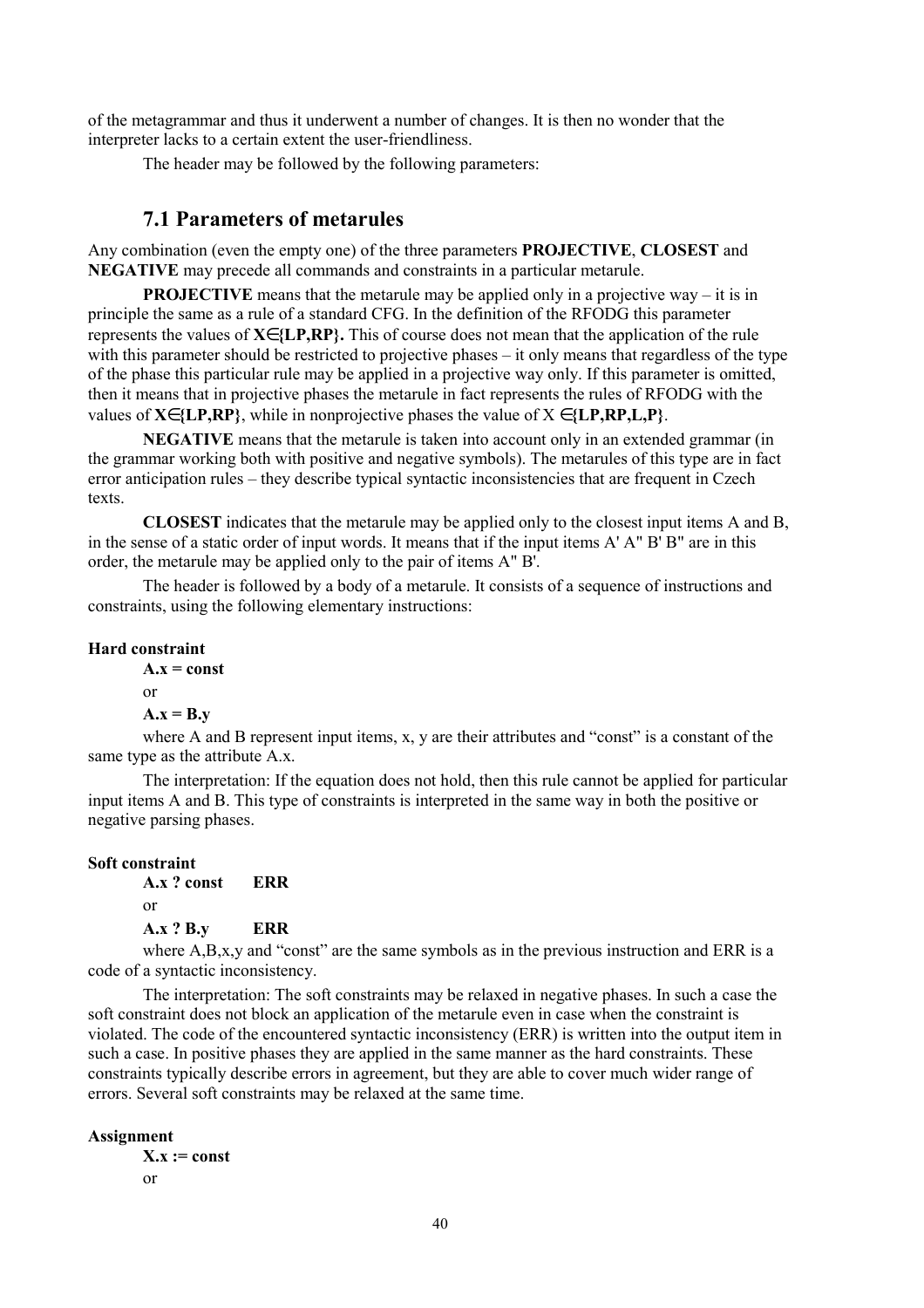### **X.x := A.y**

where X is an output item, A is an input item,  $x$ ,  $y$  are their attributes (of the same type) and "const" is a constant of the same type as the attribute  $X_{,x}$ .

The interpretation: If the attribute x is not present in the data structure X, it is added. The copy of the value of the attribute A.y becomes the value of X.x. This instruction allows to insert into the resulting item an important information which may later be propagated through relevant items. The previously non-existent attributes inserted by means of the assignment are most often used for transport of important information bottom up through the tree. They may, for example, contain the information about the type of items which were already combined with the item containing this attribute  $-$  cf. the attributes *dep\_neg, dep\_rel, dep\_dem* etc. in the comments accompanying the metarule (1) in Chapter 9. In the following text we call this type of attributes *auxiliary attributes*.

### **Branching**

**IF** <condition> **THEN** <instructions1> **ELSE** <instructions2> **ENDIF**

The interpretation: When the <condition> following the keyword IF is not met, the computation does not fail but continues with  $\leq$  instructions2> or after ENDIF if ELSE is missing. If the <condition> is met, the computation continues with <instructions1> following the keyword THEN. Nested branching is allowed.

#### **The choice of an element from a set**

### **P in A.x**

where P is a temporary and A an input item, x is an attribute of A.

The interpretation: If the item A has no attribute x or if the value of this attribute is not a list or if the list is empty, then the application of the rule fails for the data it is being applied to.

In the opposite case the current position in the program is stored, P acquires the value of one element from the list A.x and the computation continues.

When the computation is finished, no matter whether successfully or not, the program returns to this point and tries to proceed taking another item from the list A.x, until all items were tried.

This command may create more output items from one input item.

### **Deleting in a list**

## **\ P from X.x**

where P is a temporary item, X.x is an attribute whose value is a list containing the same value as P.

The interpretation: The item equivalent to P is deleted from the list of values of the attribute x (if x contains a list of values). If the deletion cannot be performed, the computation fails.

### **Comment**

#### ;

The semicolon starts a comment, which automatically ends at the end of the same line

There are two keywords, which may be used throughout the body of the metarule. These keywords end the interpretation of the metarule. There may be several keywords of this type in one metarule:

## **Success**

## **OK**

The interpretation: Success. The output variable X contains an item, which is the result of the application of the rule on the input items A and B. This keyword must be preceded by an assignment of one of the items A or B to X (X:=A or X:=B). This assignment determines which of the two input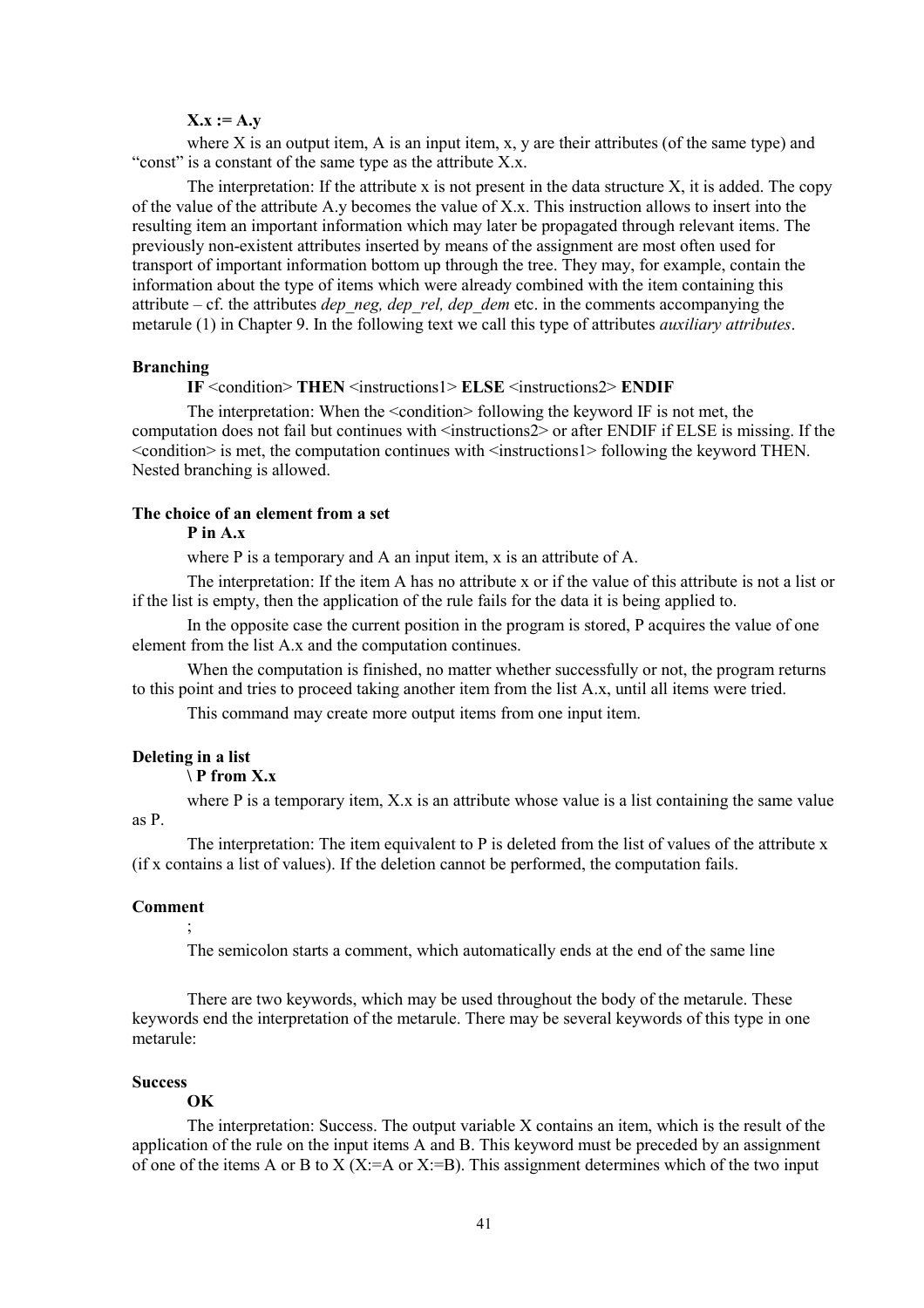items is the governing one. Such assignment means that all attributes and values of the input item A (or B) are copied into the output item X.

## **Failure**

# **FAIL**

The interpretation: Failure. The rule is not applied to the input items. No new item is created. If the interpreter encounters the keyword FAIL, the interpretation of the metarule stops immediately.

Every metarule ends with a special keyword. This marker serves for the orientation only, in fact it is never reached during the intrpretation of the metarule because one of the special codes FAIL or OK must be reached earlier.

### **End of a metarule**

### **END\_P**

This keyword marks the end of a metarule.

### **Example 7.1**

An example of a (simplified) metarule describing the attachment of a nominal modifier in the genitive case from the right hand side of the noun (e.g. "ministr[nom.] dopravy[gen.] " – minister of transport). For a better readability of the metarule the comments are included in brackets {} instead of being preceded by a semicolon:

## **PROJECTIVE**

### CLOSEST

{This rule may be applied only in a projective construction and only to A and B which are immediate neighbors.}

IF A.SYNTCL = noun THEN ELSE

## IF A.SYNTCL = prephr THEN ELSE FAIL ENDIF

**ENDIF** 

{If the symbol A represents an item which is a noun or a prepositional group then go on, else fail and do not continue with the application of this rule.}

 $B. SYNTCL = noun$ 

## $B.CASE = gen$

{The symbol B represents an item, which is a noun in the genitive case}

A.RIGHTGEN ? yes Second\_genitive

{Soft constraint checking if there already has been a noun in the genitive case attached as a right hand side modifier before the application of this rule. This is necessary, because Czech does not allow a noun to be modified by more than one noun in genitive case from the right hand side. It might be argued that in case of coordination of two or more nouns in the genitive case it would be syntactically correct to attach more than one noun in the genitive case. It is generally true, but our metagrammar does not allow it. It always tries to process the coordination first and to attach it as one item (subtree). The detailed description of metarules of our metagrammar is contained in Chapter 9.

The string " Second\_genitive " is the code of a syntactic inconsistency, which is used in case the soft constraint is violated in the negative phases.}

### $X = A$

{The symbol A is copied into the newly created item X.}

## $X.RIGHTGEN := no$

{The value of an attribute RIGHTGEN of the item X is modified in order to block the attachment of the second noun modifying the same item  $A$ }

OK

{The keyword OK confirms a successful application of the rule on the given pair of symbols A and B.}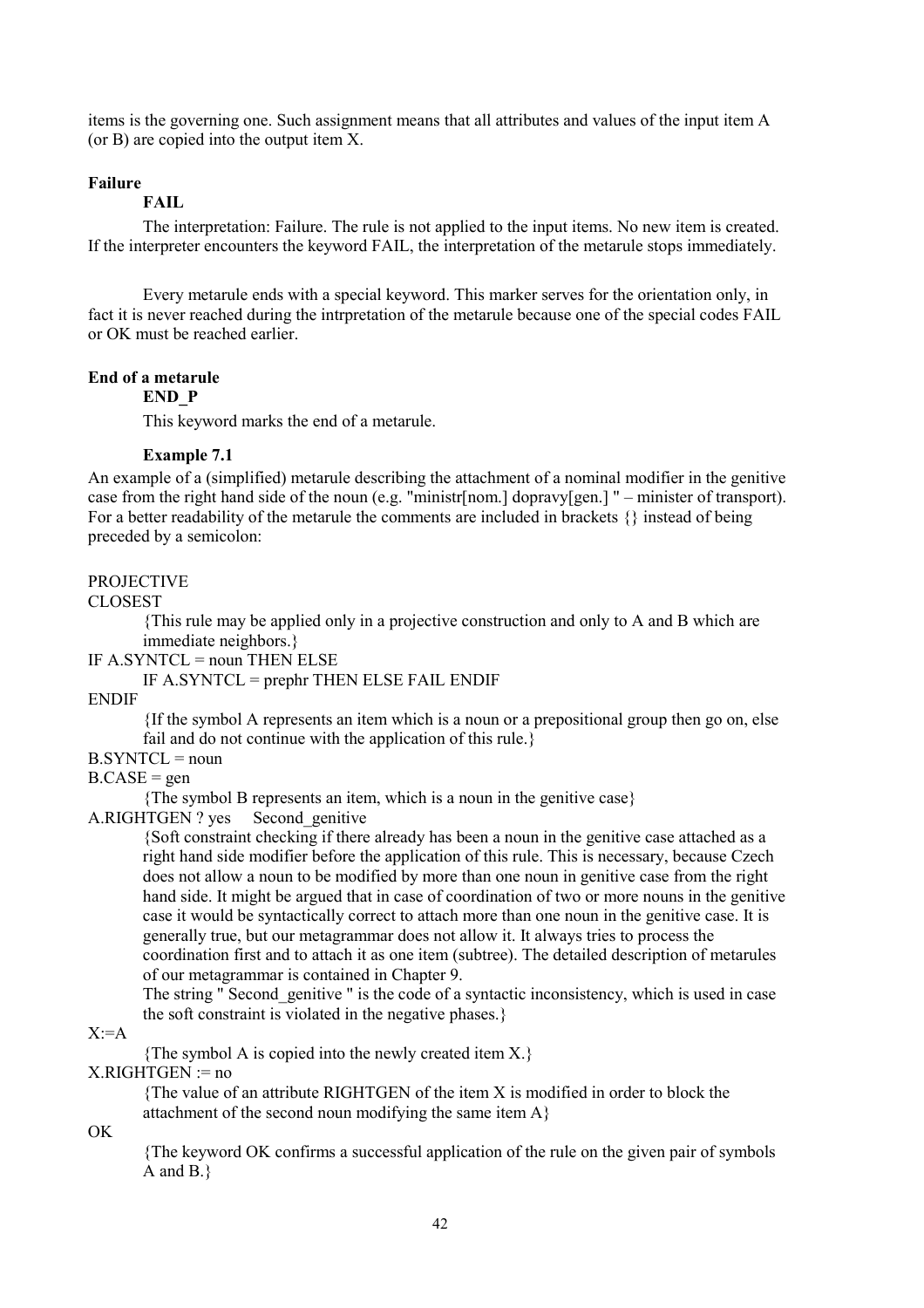END\_P

{Keyword marking the end of the rule.}

## **7.2. The interpretation**

The interpretation of the metagrammar is performed by means of a slightly modified CYK algorithm (a description of this algorithm may be found among other books also in [Sikkel 97]). The grammar works with unambiguous input data (ambiguous words are represented as sets of unambiguous input items with the same horizontal index  $-$  cf. the definition of DR-trees in Chapter 5). The interpreter also takes care of the duplicity of certain syntactic structures (subtrees) during the process of parsing. In nondeterministic parsing it is often the case that we might get the same subtree by an application of certain rules in a different order. This situation was quite common in the Czech parser of the system RUSLAN due to the fact that Q-systems work in a nondeterministic manner. As an example of such a situation we may take the sentence *Karel poslal dopis* (Charles sent [a] letter). If the parser attaches object to the verb first, we get the situation from Fig.7.1:



**Fig. 7.1.** An object attached to the verb in the sentence "Charles sent a letter"

If the rule for the attachment of the subject is applied first, the parser will create the structure from Fig.7.2:





A nondeterministic parser will create both structures. The main problem is that later it will attach the subject to the verb from Fig.5a and the object to the verb from Fig.5b. As a result of these attachments it will in both cases create the identical structure from Fig. 6:





The existence of such spurious ambiguities is a great pain, they can substantially slow down the parsing or even block the success of the parsing by exhausting available resources (for example the memory). One solution to this problem was implemented in the system RUSLAN, where the left-hand side attachments were preferred to the right-hand side ones. Such approach may cause more problems rather than it solves, since sometimes it might be difficult to find out whether all left-hand side modifiers of a particular word have already been attached. The other important problem is that in case of a failure of an attachment of some of the left-hand side modifiers the parser might not be able to continue in attaching the right-hand side ones. Another argument against the use of such techniques is the fact that there usually is no linguistic reason for such preference of modifiers from either side, especially in languages with a high degree of word order freedom, where many modifiers may appear on both sides of the governing word.

The interpreter of RFODG works in a different manner. It can apply various kinds of global constraints on a set of items created during the interpretation of a particular metagrammar not only at the end of the process, but also during it. There are several kinds of global constraints applied during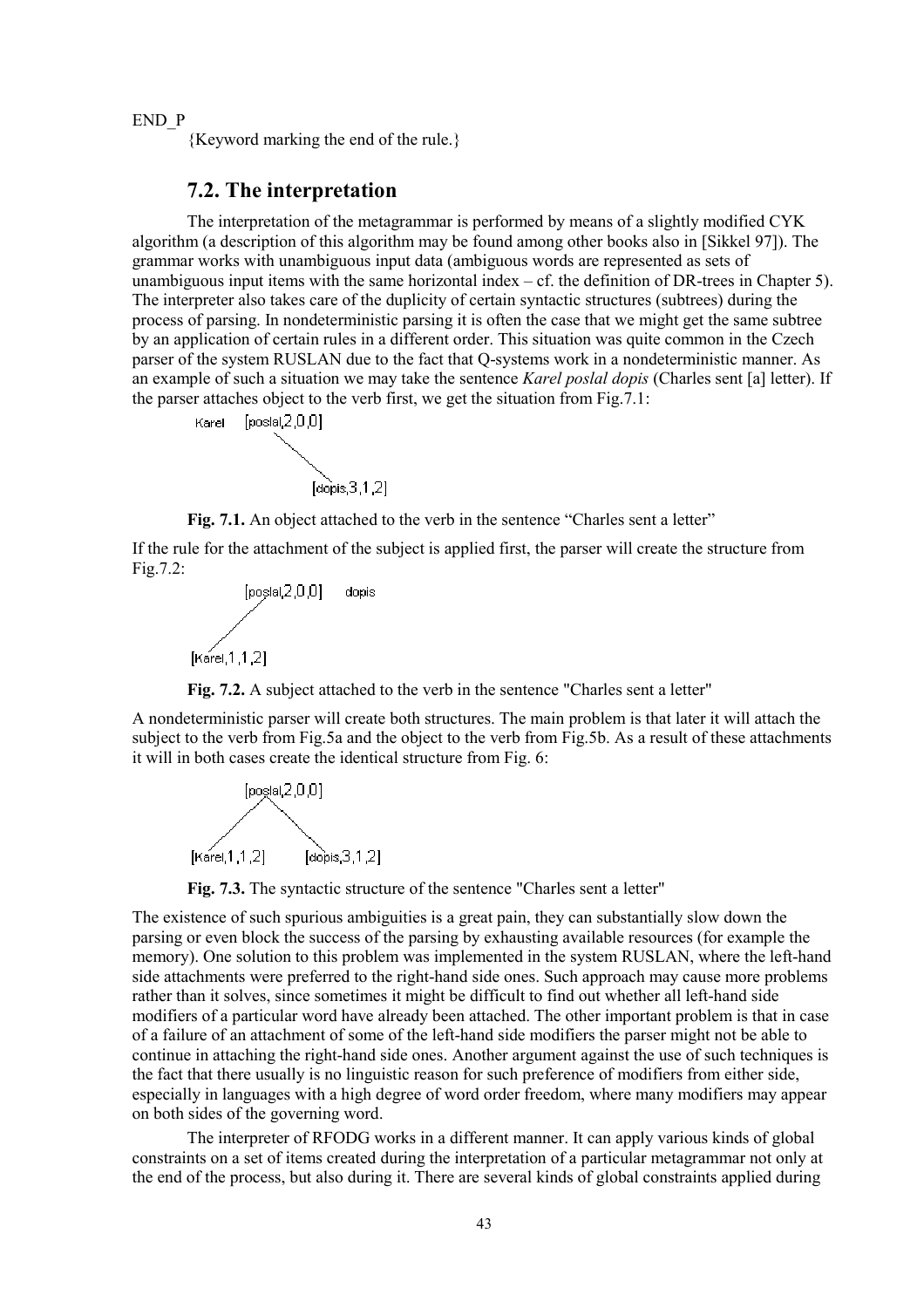the parsing process, among others also the constraints on the degree of nonprojectivity which were mentioned in the previous chapter. Spurious ambiguities are handled by a global constraint which filters out all items with the same structure immediately after they are created. In this way the grammar is not burdened with additional commands and conditions which make the parsing process more complex than necessary and the metarules may concentrate on really linguistically motivated problems.

Another global constraint is used in negative phases. This constraint suppresses syntactic inconsistencies wherever there exists a "correct" (i.e. without inconsistency) item. The necessity to apply this global constraint is a consequence of the fact that the input items of the parser are unambiguous in the sense that each morphologically or syntactically ambiguous word is represented by a set of unambiguous input symbols. For example, if a preposition may be associated with a noun either in the accusative or in the locative case, then it is represented by two input items, one representing the preposition "governing" accusative case, the other representing the same preposition ìgoverningî the locative case. This general property of all input items causes a substantial problem in negative phases.

For example, a typical error in free word order languages is an agreement error. Let us suppose that we have the following three input words as immediate neighbors in the order presented below:

- 1. **Preposition** ("governing" accusative or locative case)  $-$  [2 unambiguous items]
- 2. **Adjective** (masc. inanimate gender, nominative, accusative or vocative case, masc. animate gender, nominative or vocative case, singular)  $-15$  unambiguous items
- 3. **Noun** (animate gender, genitive or accusative case singular)  $-$  [2 unambiguous items]

These words are represented by nine unambiguous items. If we try to create a nominal group in prepositional case without the constraint relaxation, we get one resulting item representing the nominal group in an animate gender, accusative case and singular number. On the other hand, after the relaxation of constraints there are 20 items created. One of them (the one mentioned above) does not contain any syntactic inconsistency, 2 items contain one syntactic inconsistency and the remaining 17 have two. Without the application of global constraints filtering out all items with at least one syntactic inconsistency all 20 variants would be used in the subsequent parsing. This would cause a combinatorial explosion of mostly irrelevant results.

The global constraint works in the following manner: Every time an item representing a new branch or subtree is created, it is compared with the items representing other branches or subtrees with the same structure and projection. If it is "worse" than those already existing according to the measures applied (if it has a higher degree of robustness), it is not parsed further.

This technique substantially reduces the number of items in negative phases, but it has also one rather unpleasant side effect: the syntactic inconsistencies may be suppressed and appear later in a different position in the tree.

Let us demonstrate this undesirable property by the following example. Let us suppose that we parse the sentence:

*Zač·tek novÈmu roku n·m přin·öÌ novou naději.*

[Lit.: Start new[...,nom.sg.,...] year[gen.sg,dat.sg.,loc.sg.] to\_us brings new hope.]

(The start to the new year brings a new hope to us.)

The problem of this sentence is the nominal group *začátek novému roku*, which contains a syntactic inconsistency (the adjective has a dative instead of the correct genitive form). The nominal group locally does not contain any inconsistency, since it may be parsed as being in the dative case. Our interpreter will never find this type of inconsistency. It will locally parse the nominal group as one of the three candidates for filling the valency slot of the main verb. Only later, when trying to fill the two valency slots of the verb with three candidates, it will report a syntactic inconsistency of a completely different type. The superfluous nominal group in the dative case may neither have a role of a free modifier in the dative case in this sentence due to the fact that there is already one nominal group in the dative case present  $(n\dot{a}m - t_0)$  us) in the sentence. The problem related to the difference between syntactic inconsistencies and errors is not a substantial one, because a simple module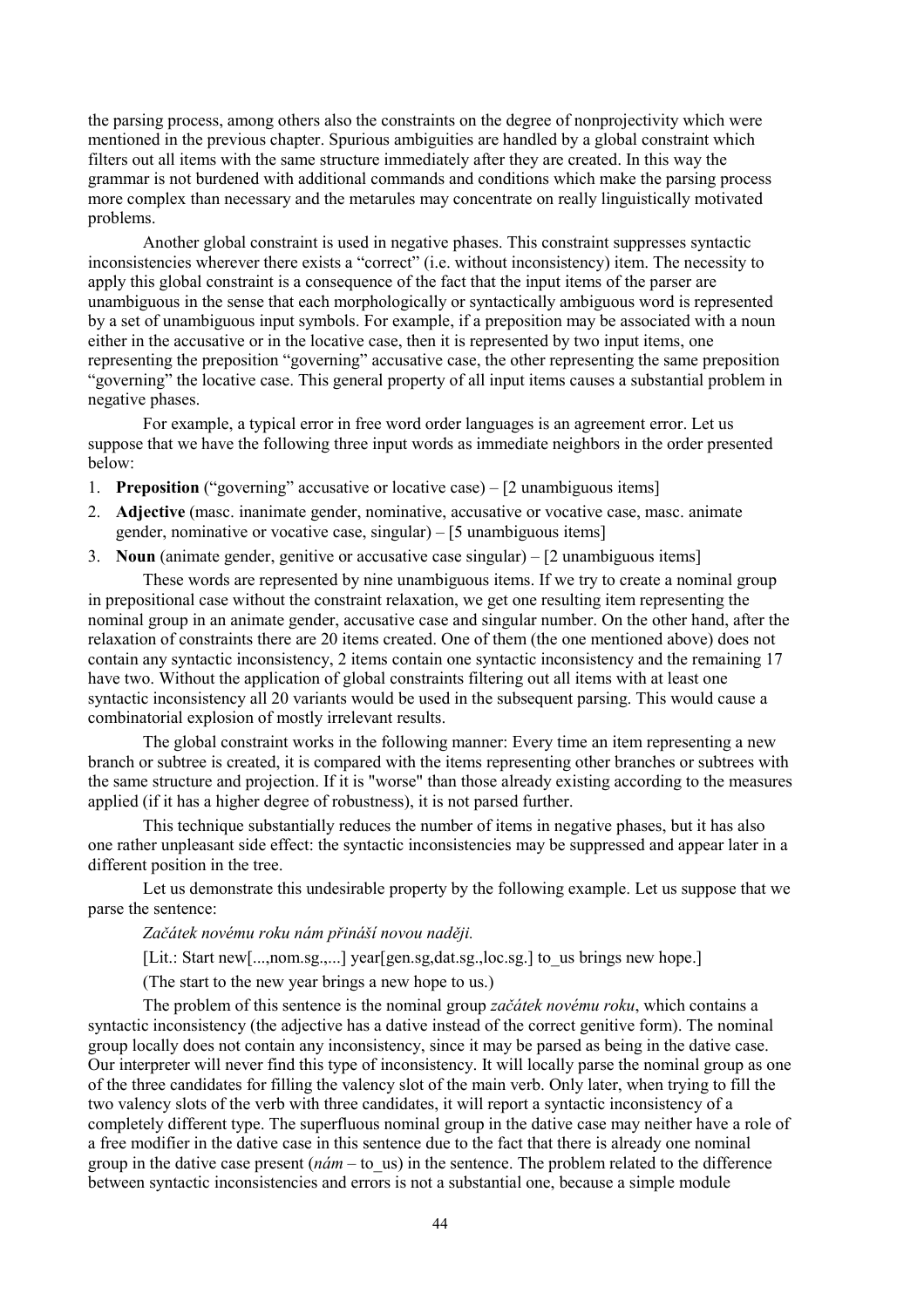comparing and evaluating syntactic inconsistencies of all syntactic trees obtained as a result of robust parsing of a particular input sentence may take care of such cases.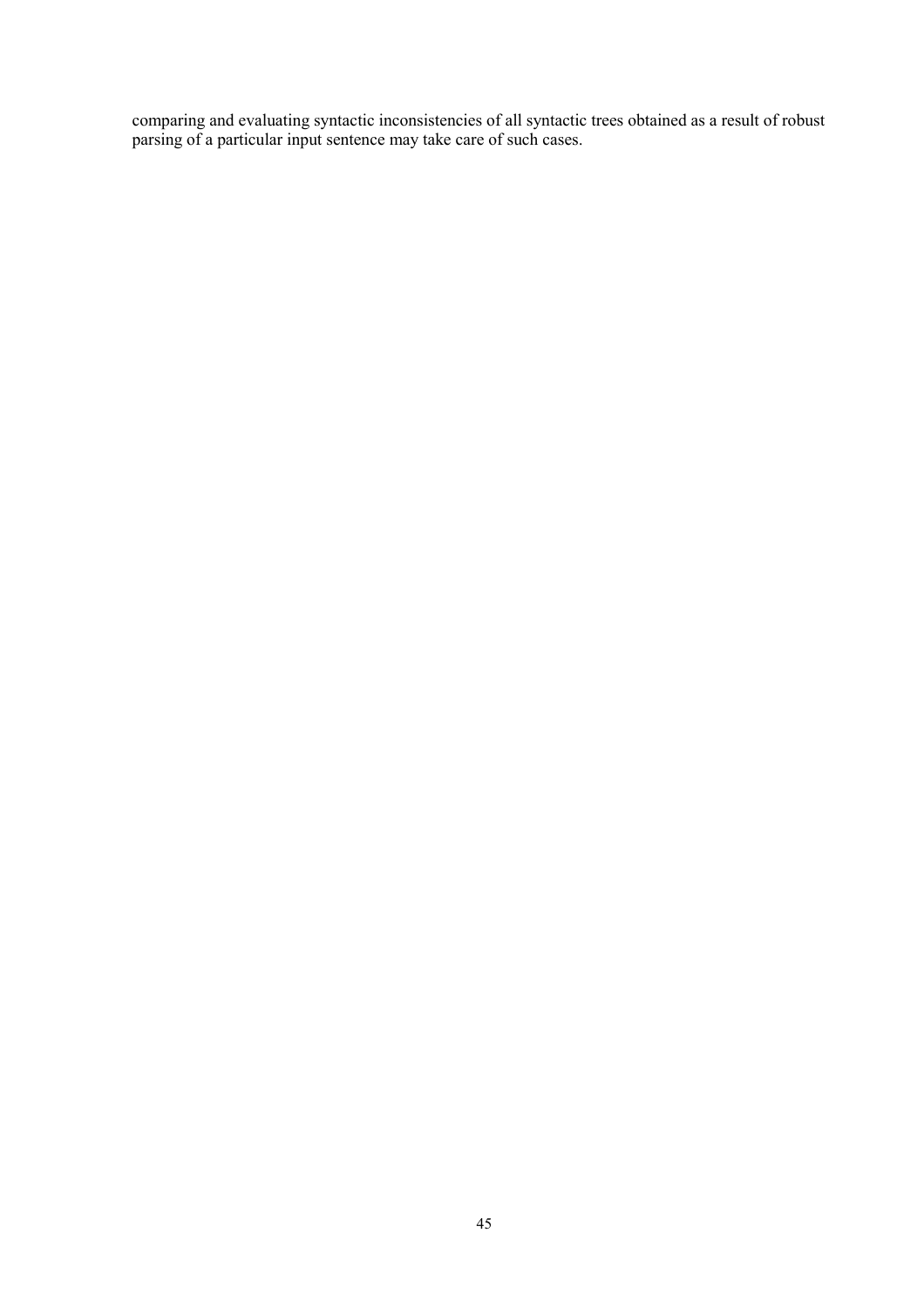# **Chapter 8: Syntactic dictionary**

In every natural language parsing system it is necessary to make one very important decision  $\overline{\phantom{a}}$ to which extent the syntactic information is going to be divided between the (meta)rules of a (meta)grammar of the system and the syntactic dictionary of the system. It is clear that any extreme solution (either all relevant information is present in the grammar and the dictionary is almost empty or the majority of syntactic phenomena is encoded in the dictionary and the grammar contains only a few basic rules) requires more effort than the system in which the syntactic information is balanced between the dictionary and grammar. During the last years there was, however, a general trend towards the latter solution. It has several advantages for small–scale experimental systems, but for a dictionary of hundreds of thousands of lemmas it is very difficult to build and maintain a consistent syntactic dictionary.

Also in the previous attempts to implement a syntactic dictionary for Czech it was always the case that the division of the information was slightly in favor of the dictionary. The main reason is probably the fact that in languages with relatively free word order the valency information is substantial for building a syntactic representation of sentences and thus the dictionary information is very important. This claim is also supported by the fact that Czech verbs may have a wide variety of combinations of participants in their valency frames (cf. [Panevová 80]). It is very difficult, to categorize the verbs into classes with identical valency frames, there are simply too many variants (even though the most typical combination [nominative  $-$  accusative] in the active mode and [nominative – instrumental] in the passive mode is quite frequent). For this reason it is better when the valency information is attached to individual words in the dictionary.

The basic idea of the split of syntactic information in our robust parser is quite simple  $-$  basic properties of all well–defined groups of words should be written in the form of grammar metarules, the specific behavior of individual words should be contained in the dictionary. This means, for example, that the fact that every noun may have a postponed nominal modifier in genitive and that this modifier can be only one, is a part of the metagrammar, while the information that the verb *žádat* [to ask] is not reflexive belongs into the syntactic dictionary.

# **8.1 Information contained in the dictionary**

As we have already mentioned in previous chapters, the data are stored in the form of a set of attributes and their values. The actual nature of data stored in the syntactic dictionary of the system varies to a great extent with respect to the particular part of speech. There are nevertheless some attributes that are common (we may even say obligatory) for all types of words:

*lexf* is the basic form of the word, which identifies the word in the dictionary and allows a mapping with the morphemic information acquired by the morphological analysis;

*wcl* represents the "morphological" information about the part of speech of the word. This information corresponds to the part of speech information contained in lexicons written for human readers;

*syntcl* represents the "syntactic" part of speech of the word. The value of this attribute represents the syntactic behavior of the word. We make distinction between *wcl* and *syntcl* for the reason that in many cases the information about the part of speech (*wcl*) does not give a sufficient clue how to handle a particular word during syntactic analysis  $-$  for example pronouns are very often treated similarly to adjectives or nouns. In other words, a word with the value of *wcl* equal to *prn* very often has a *syntcl* with the value either *adj* or *noun* with respect to the part of speech of words, which it syntactically resembles.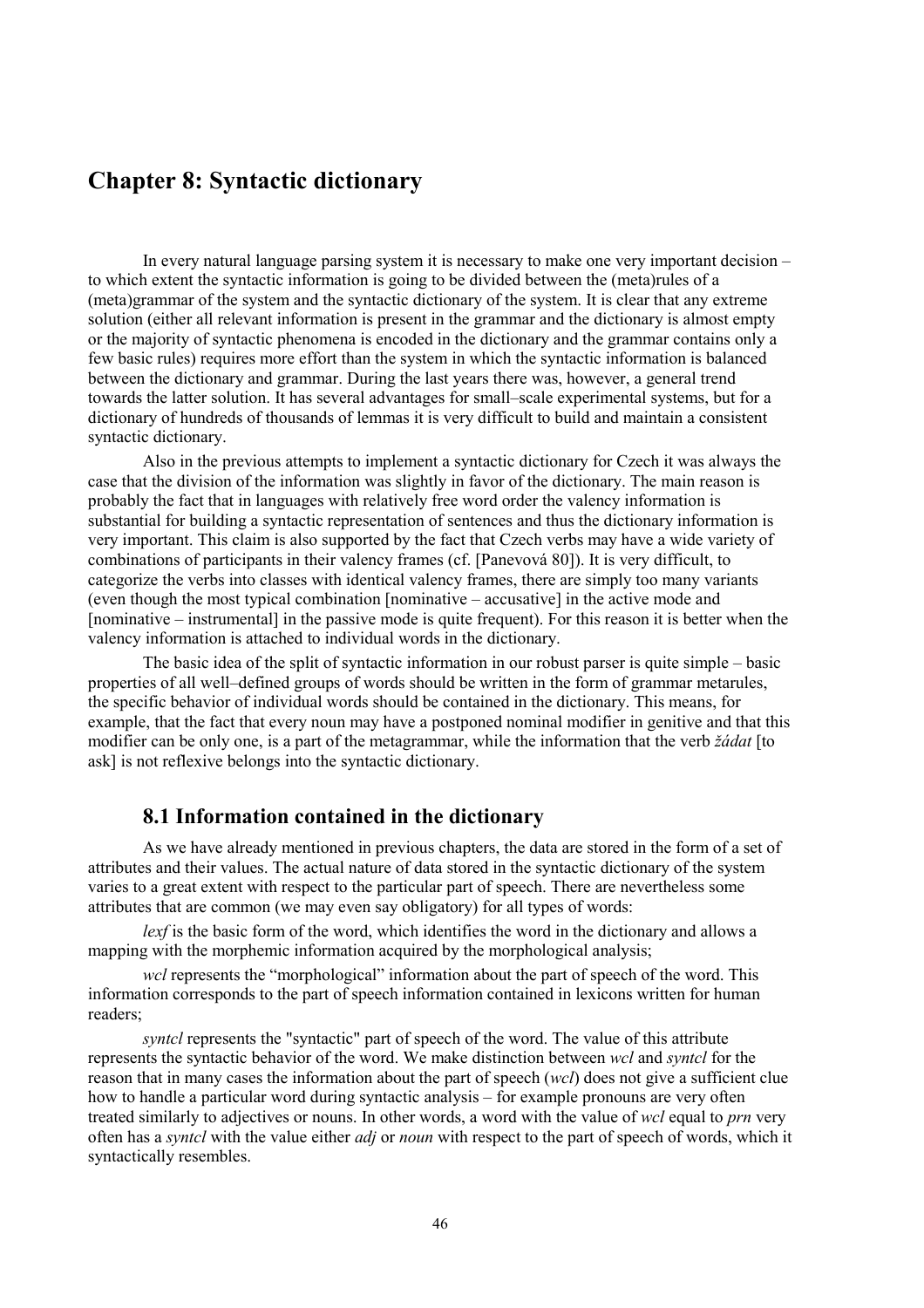There is one more attribute which is common for several categories of words  $-$  the attribute *frameset* contains the information about the valency frame of the given word (at this point it is necessary to stress that it contains only the information relevant for our purposes, not the information which belongs to the valency frame from the point of view of linguistic theory). This is the only attribute, which may have complex values.

The syntax of this attribute is:

*frameset: ? ([slot]...[slot]) , ... , ([slot]...[slot]) !*

where each *slot* is a triple of attributes

*actant* contains the name of the participant represented by this slot

*case* stores the information about the case of the nominal participants or about the type of the participant in case the participant is not nominal (e.g. infinitive or clause)

*prep* represents a conjunction in case the participant is a clause (in our simplified valency frames no prepositional groups are present  $- cf.$  the discussion in section 8.4).

The symbol *?* marks the start of the list of frames, commas delimit individual frames and *!* marks the end of the list. These symbols are used generally in all dictionary items as markers for variants both at the level of values and at the level of attributes. It is possible to embed more levels of these markers one into the other. In such a case they are not allowed to cross, the innermost question mark always matches the innermost exclamation mark.

The structure of individual classes of words resembles the structure of the syntactic dictionary used in the LATESLAV project [Skoumalová 94]. Since the dictionary in that project was supposed to be a general resource for different variants of grammar checkers (there were in fact three versions of the Czech grammar checker developed in the frame of the project [Kirschner 94, Oliva 96, Kuboň et al 97]), it contains a lot of information irrelevant for the purpose of robust syntactic parsing (for example the description of the meaning of homonyms, semantic features etc.). For this reason it was necessary to modify it in the way described in the following paragraphs.

# **8.2 The structure of individual classes of words**

In the sequel, the three obligatory attributes *lexf, wcl* and *syntcl* are not listed. On the other hand, not all attributes listed bellow are explicitly a part of the description in the syntactic dictionary. If, for example, a verb is not reflexive, it does not have the attribute *refl* at all. Some attributes are also present only virtually and appear in the structure only when they are needed during the parsing process. This is, for example, the case of the attribute *rightgen,* which is inserted into the structure with the value equal to *no* in case there is a nominal modifier in genitive attached to a particular noun from the right hand side. These attributes are more or less auxiliary and are listed separately. The sole reason for the split of attributes into groups of syntactic and morphemic ones below is the readability of the list of attributes, it has no function neither in the dictionary nor in the metagrammar.

### **8.2.1 Nouns**

### **Syntactic attributes:**

*tant* marks if the particular word is a singulare (*sg*) or plurale (*pl*) tantum or none of these (*0*)

*refl* information about the required type of reflexive particle (*se*, *si* or none (*0)*)

*frameset* contains the information about the valency frame

*title* is an attribute marking the possibility of using a particular word as a title (cf. *comrade* Zeman or *chairman* Mao). It is clear that the number of nouns which may be used in the syntactic role of a title is rather big (cf. that stupid *bitch* Vlasta, the bloody *murderer* O.J. etc.), but only those used regularly and often in this role get this attribute.

In the process of parsing the following **morphemic attributes** are also used:

*gender* marks the gender (*anim*ate, *inan*imate, *fem*inine or *neut*ral)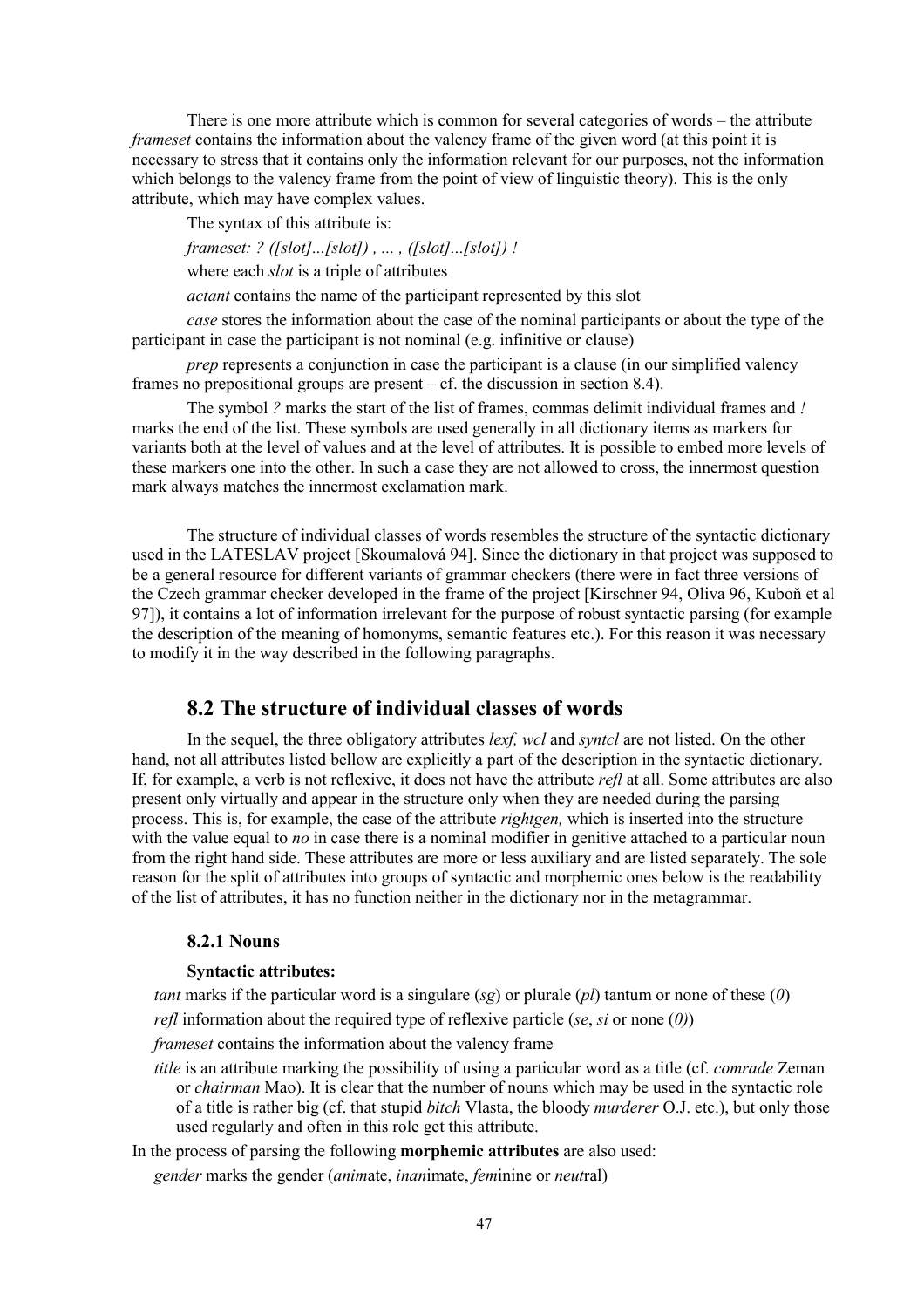*num* contains the information about number (*sg* or *pl*)

*du* informs whether the word form is dual or not

*case* contains the information about the case of the word form. Czech has seven cases (*nom*inative, *gen*itive, *dat*ive, *acc*usative, *voca*tive, *loc*al and *ins*trumental).

Among the **auxiliary attributes**, which might be used during the parsing process and are not explicitly listed in the dictionary, there are the following ones:

- *rightgen* equals *no* if a nominal modifier in the genitive case is already attached to the given noun from the right hand side
- *dep\_poss, dep\_pers, dep\_refl, dep\_dem, dep\_que, dep\_indef, dep\_neg, dep\_rel, dep\_tot* are the attributes which indicate that a certain type of a pronoun (the names of these attributes correspond to the values of the attribute prn type, cf. chapter 8.2.3) already depends on the noun from the left-hand side
- *dep\_card, dep\_ord, dep\_sort, dep\_spec* indicate that a particular type of a numeral (the names of these attributes correspond to the values of the attribute num\_type, cf. chapter 8.2.4) already depends on the noun from the left-hand side

*prep* contains the lexical value of a preposition in case the noun is in a prepositional case

## **8.2.2 Adjectives**

### **Syntactic attributes:**

*adj\_type* is either *ord*inary, *aposs* (possesive), *vact* (verbal active) or *vpass* (verbal passive form) *deg* represents the degree of an adjective (*pos*itive, *comp*arative or *sup*erlative)

*neg* negation (*yes* or *no*)

*frameset* contains information about the valency frame

*refl* information about the required type of the reflexive particle (*se*, *si* or none (*0)*)

### **Morphemic attributes:**

*nomform* short (nominal) form of an adjective (*yes* or *no*)

*gender*, *num*, *du*, *case* are same as the attributes of nouns with identical names

### **8.2.3 Pronouns**

### **Syntactic attributes:**

*prn\_type* represents a type of a pronoun – *personal, reflexive, relative, demonstrative, indefinite, neg*ative, *poss*esive, *que* (interrogative) pronouns and *tot*alizers

*encl* – clitic *yes* or *no* 

*pprep* informs whether a preposition is required in front of the form of the pronoun (cf. *ji* but pro *ni*  $[her - for her]$ 

### **Morphemic attributes:**

*gender*, *num*, *du*, *case* are the same as the attributes of nouns with identical names. Those pronouns, which do not have these categories, also do not have these attributes (the attributes are not obligatory).

*pers* means person  $(1<sup>st</sup>, 2<sup>nd</sup>$  or  $3<sup>rd</sup>)$ 

### **8.2.4 Numerals**

### **Syntactic attributes:**

*numcl* represents a class of a numeral (*card*inalia, *ord*inalia, *spec*ialia, *mult*iplicativa and generic (*ord*))

*numtype* is a type of a numeral (*rel*ative, *que* (interrogative), *dem*onstrative, *indef*inite, *tot*al, *dig*it)

### **Morphemic attributes:**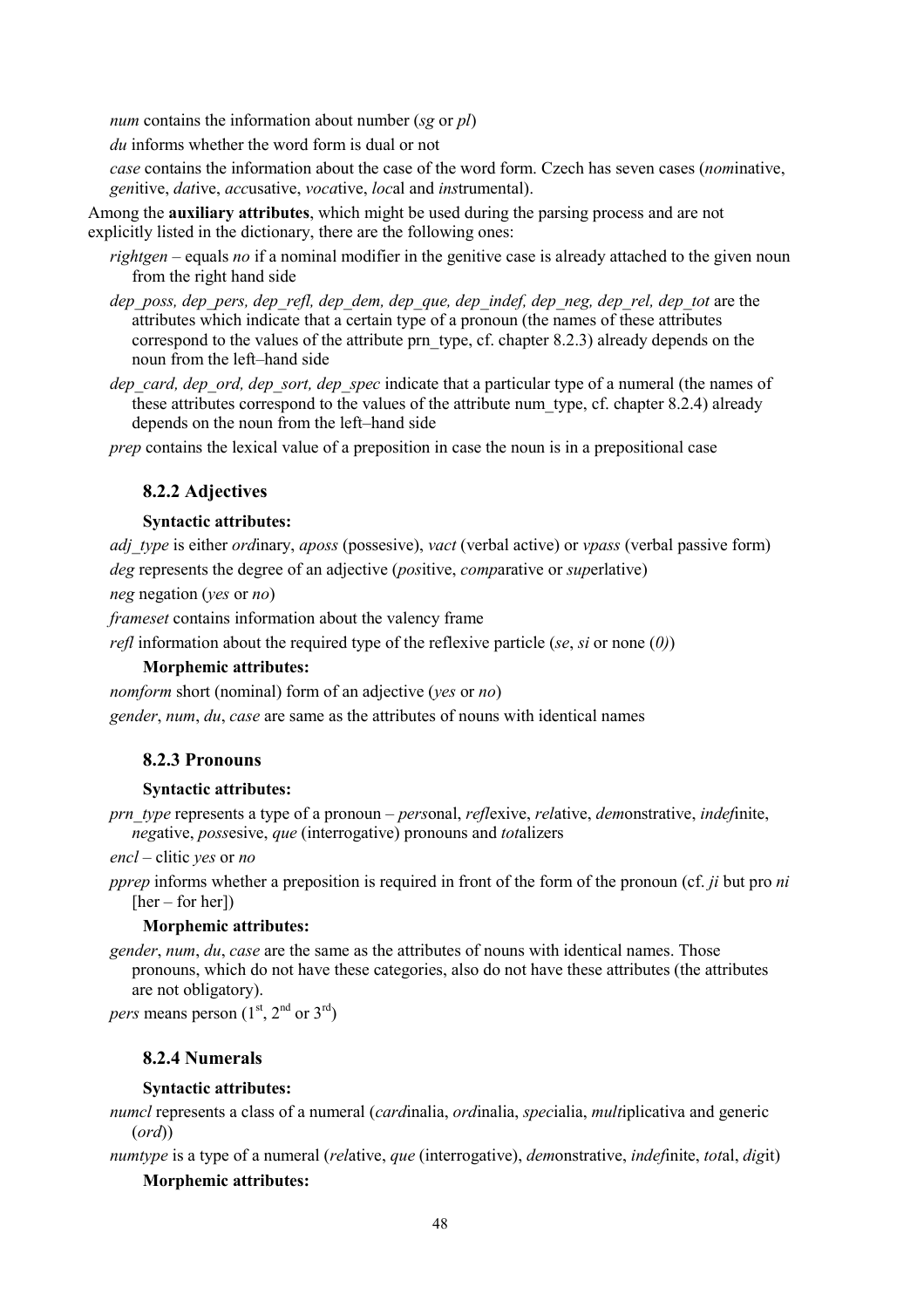*gender*, *num*, *du*, *case* are the same as the attributes of nouns with identical names. Those numerals, which do not have these categories, also do not have these attributes (the attributes are not obligatory).

## **8.2.5 Verbs**

### **Syntactic attributes:**

*v cl* is a class of verb  $-\frac{full(\text{main})}{}$ , *auxiliary* 

*refl* contains information about the required type of reflexive particle (*se*, *si* or none (*0)*)

*aspect* informs about the aspect of the verb (*prf*(perfective), *impf*(imperfective) or *iter*ative)

*v* form is a form of the verb – *finite*, *infinite*, *past participle*, *passp* (passive participle) or *transgr*essive

*frameset* contains information about the valency frame

*neg* negation (*yes* or *no*)

*encl* – clitic *yes* or *no* 

### **Morphemic attributes:**

*tense* is either *past*, *pres*ent or *fut*ure

*pers* is a person

*num* contains information about number (*sg* or *pl*)

*gender* marks the gender (*anim*ate, *inan*imate, *fem*inine or *neut*ral)

*pass* refers to the ability to form the passive voice: *per*iphrastic, *rfl* (reflexive) or none (*0*)

*mode* is *ind*icative, *cond*itional or *imp*erative

### **Auxiliary attributes**

*clause* indicates the type of the clause governed by the verb

*relgender, relnum* contain information about the gender and number of the antecedent of a relative clause. This way of the transfer the gender and number of relative pronouns is necessary due to the fact that we have decided to attach relative pronouns to main verbs of relative clauses and thus there are no edges leading directly from the relative pronoun to its antecedent in our syntactic trees (cf. section 9.6 decribing the metarules handling the attachment of relative clauses).

## **8.2.6 Adverbs**

### **Syntactic attributes:**

*adtype* is a type of an adverb – *relative, que* (interogative), *demonstrative, indefinite, negative, tot*al, *adl* (main)

*addep* is the part of speech of the word the adverb depends on (from the left or right hand side) – *advb* (verb), *add* (adverb), *ada* (adjective), *adnr* (noun).

*frameset* contains the information about the valency frame

*encl* – clitic *yes* or *no* 

*deg* represents the degree of the adverb (*pos*itive, *comp*arative or *sup*erlative)

*neg* negation (*yes* or *no*)

### **8.2.7 Prepositions**

### **Syntactic attribute:**

*case* is the case of the noun to which the preposition belongs (typically 2 to 3 cases).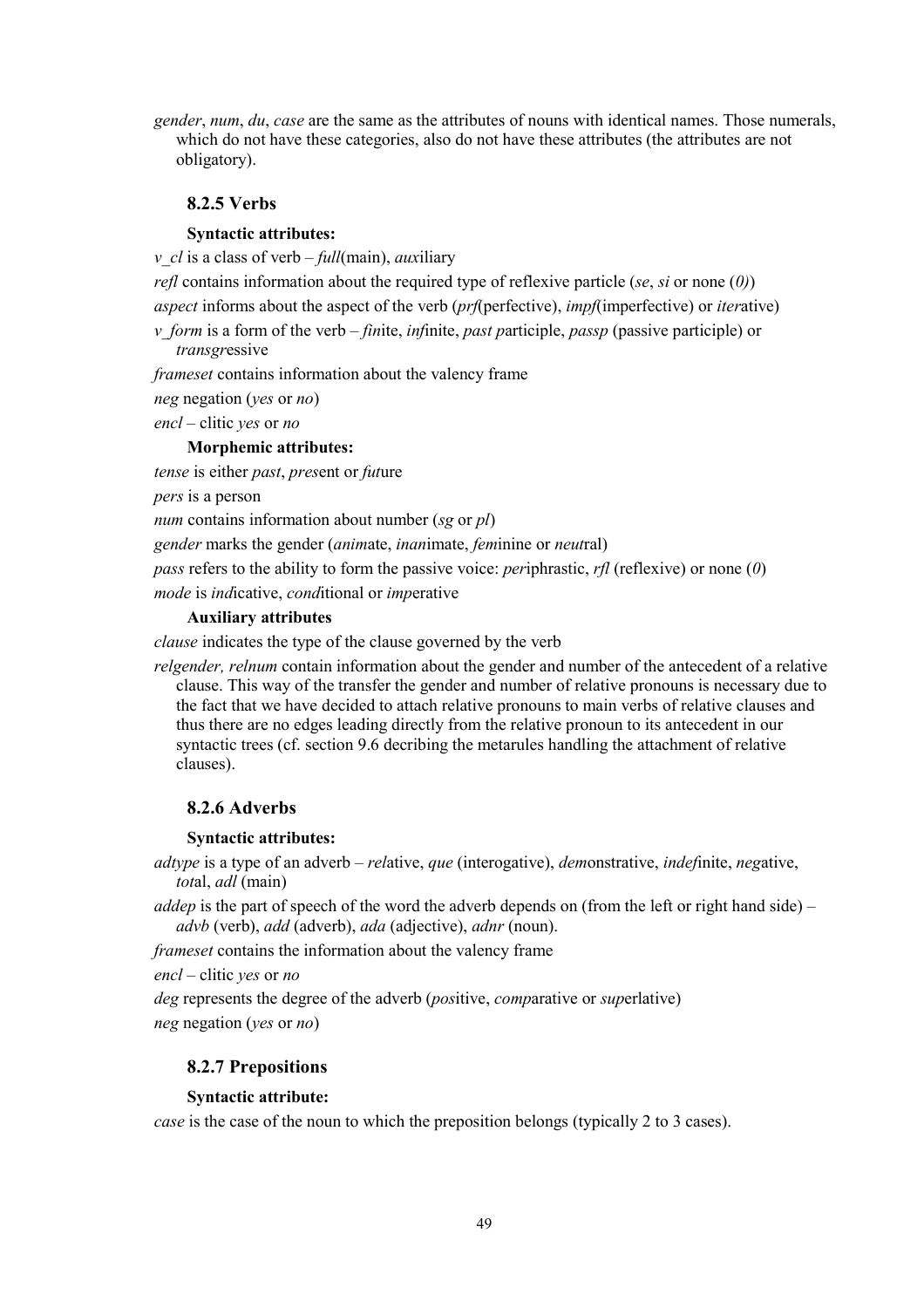## **8.2.8 Conjunctions**

### **Syntactic attributes:**

*conjtype* is a type of conjunction, either *coord*inate or *sub*ordinate

*conjcl* specifies, whether the conjunction connects clauses (*cls*) or *phr*ases

*compar* indicates that the conjunction may be used in comparative constructions

*pair* indicates that the conjunction may belong to a pair of conjunctions *nejen – ale i* [not only – but also], *ani – ani* [neither – nor] (cf. section 9.12 Pairs of expressions).

## **8.2.9 Interjections, particles and delimiters (.,:;!? etc.)**

They do not have any special attributes except *lexf, wcl* and *syntcl.*

The **auxiliary attributes** *eos, eoc, end* may be attached to all types of governing words. They indicate that the end of the sentence or clause was already processed. The detailed description of their role may be found in section 9.1. among the comments explaining the function of the metarule (3).

# **8.3 Sample input data structure**

The following data structure represents the verb *nepředpokládá* –  $\{$ he/she/it does} not suppose] as it appears at the input to the robust parser. It contains the complete set of attributes and their values, with combined morphemic and syntactic data. The first row of data represents the word form as it appeared in the input sentence, the keyword END marks the end of the data structure. Every input sentence is represented by a set of data structures of this type in the order given by the surface order of words in the sentence. The sentence starts with the data structure representing the left sentinel (a special marker determining the beginning of each sentence).

```
nepředpokládá
lexf: předpokládat
wcl: vb
syntcl: v
v_cl: full
refl: 0
aspect: impf
frameset: ? ( [ actant: act
 case: nom
          prep: 0 ]
        [ actant: pat
          case: acc
         prep: 0 1),
        ( [ actant: act
           case: nom
           prep: 0 ]
        [ actant: pat
           case: clause
          prep: \check{z}e ] )
          !
mode: ind
neg: yes
v_form: fin
gender: ? anim , inan , fem , neut !
num: sg
pers: 3
```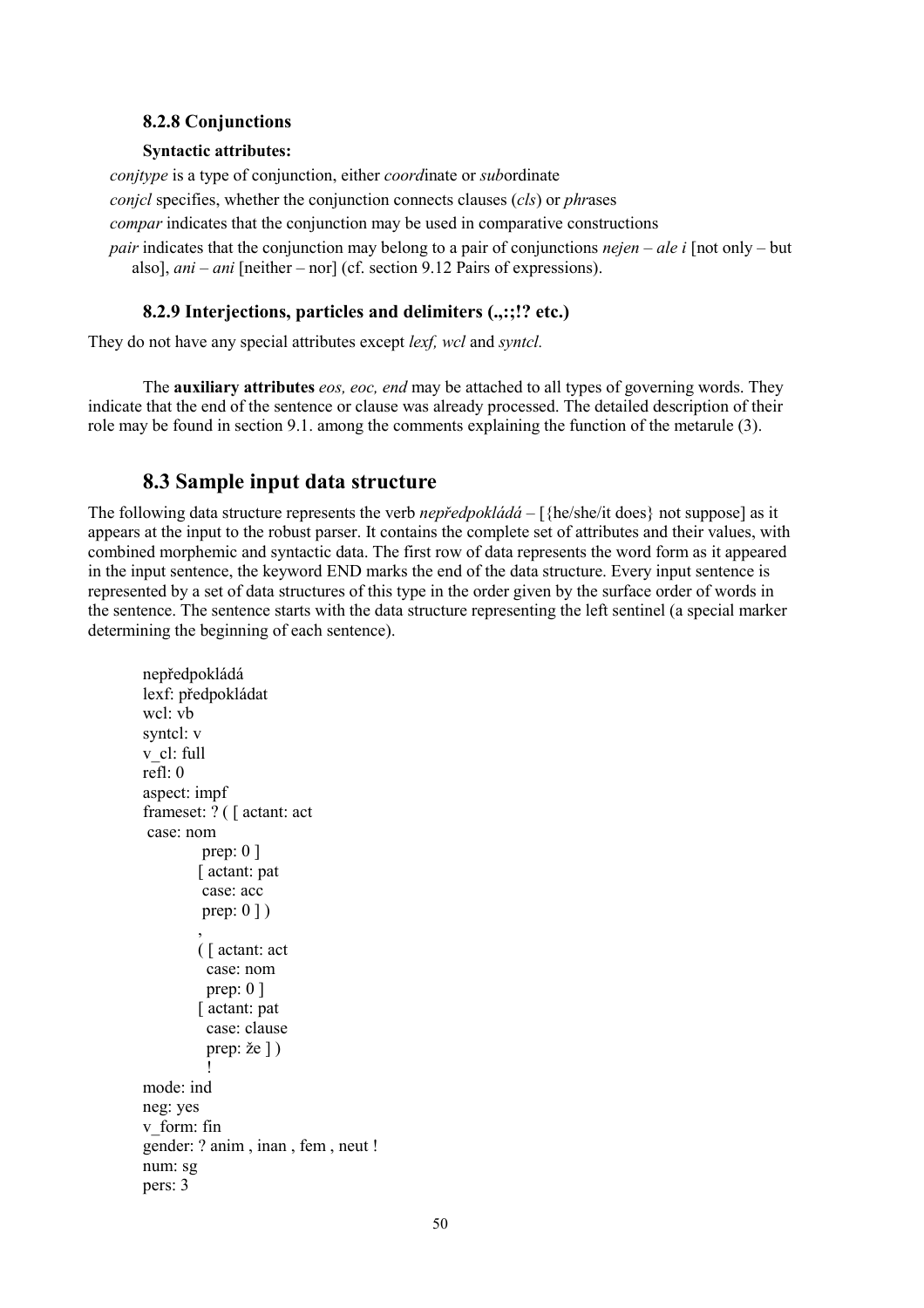tense: pres END

## **8.4 Data contained in valency frames**

As we have already mentioned in previous chapters, the strategy of our approach to robust parsing reflects to a great extent the fact that a robust syntactic parser should be able to analyze (accept) also syntactically ill–formed sentences. The question of acceptability of a particular input sentence as a well–formed sentence of a given natural language is to a great extent influenced by semantics. The task of drawing the line between semantically plausible and implausible constructions is according to our approach beyond the scope of this thesis. Unlike purely syntactic rules, semantics and pragmatics do not constitute a solid base for an automatic decision about the acceptability of a particular sentence. Semantics, pragmatics and real–world knowledge involved when native speakers decide whether to accept or reject a particular sentence is too complicated to provide a well-defined tool usable in the automatic language processing.

These considerations had a strong direct influence on our work. It was necessary to modify the theory in order to avoid problems that are not solvable by means of purely syntactic tools at the level of surface syntactic parsing. Basic information for building a tree representing the syntactic structure of a sentence is encoded in the valency frames of verbs. Without them, it would be hardly possible to achieve reasonable results in the course of parsing and thus to avoid a flood of syntactic structures as the product of the analysis of any sentence. The valency information allows to attach inner participants to the main verb and thus to build a backbone of the syntactic structure. According to the theory we subscribe to ([Panevová 80], [Sgall et al. 86]), the participants are, with respect to the necessity of their presence, divided into two basic groups, obligatory and optional. This division holds on the level of tectogrammatical representation of the sentence. On the surface level we have to take into account that in the textual context it is often the case that one or more obligatory inner participants are explicitly expressed in the previous context and can be omitted in the surface form of the current sentence. Especially in dialogues it is acceptable to use sentences like: *Poslal Karel Mileně včera ten dopis? Poslal.* [Did Karel send that letter to Milena yesterday? lit.:Sent.]

For this reason it has no sense to check whether all valency slots are filled or not and to deal with an input sentence as if it were ill–formed in case some of the obligatory participant is missing. That also means, on the other hand, that even certain kinds of sentences considered by human native speakers as clearly ill–formed are going to be accepted by our parser as well–formed. This is an unavoidable consequence of the strategy chosen for the robust parser.

On the basis of syntactic rules we are also not able to distinguish between participants and free modifiers in general, and also between obligatory and optional inner participants. The reason is that in most cases the distinction between an inner participant and a free modifier is based solely on extrasyntactic factors. Let us illustrate these facts by the following examples:

*Shodli jsme se jen na jedinÈm řeöenÌ*[loc.]. [Agreed [we] ourselves only on one solution [loc.].] (We agreed on a single solution only.) *Shodli jsme se jen na chvÌli*[acc.]. [Agreed [we] ourselves only for [a] while[acc.].] (We agreed only for a while.) *\*Shodli jsme se jen na sestru*[acc.].

[Agreed [we] ourselves only for sister[acc.].]

(We agreed only on a sister.)

The asterisk in front of the third sentence means that a native speaker will probably mark this sentence as unacceptable. From our point of view the third sentence is acceptable, because it cannot be distinguished from the second sentence by means of surface syntax only. Slightly different is the situation with nonprepositional inner participants.

*Karel mu*[dat.] *představil Milenu*[acc.]*.* [Karel him[dat.] introduced Milena[acc.].]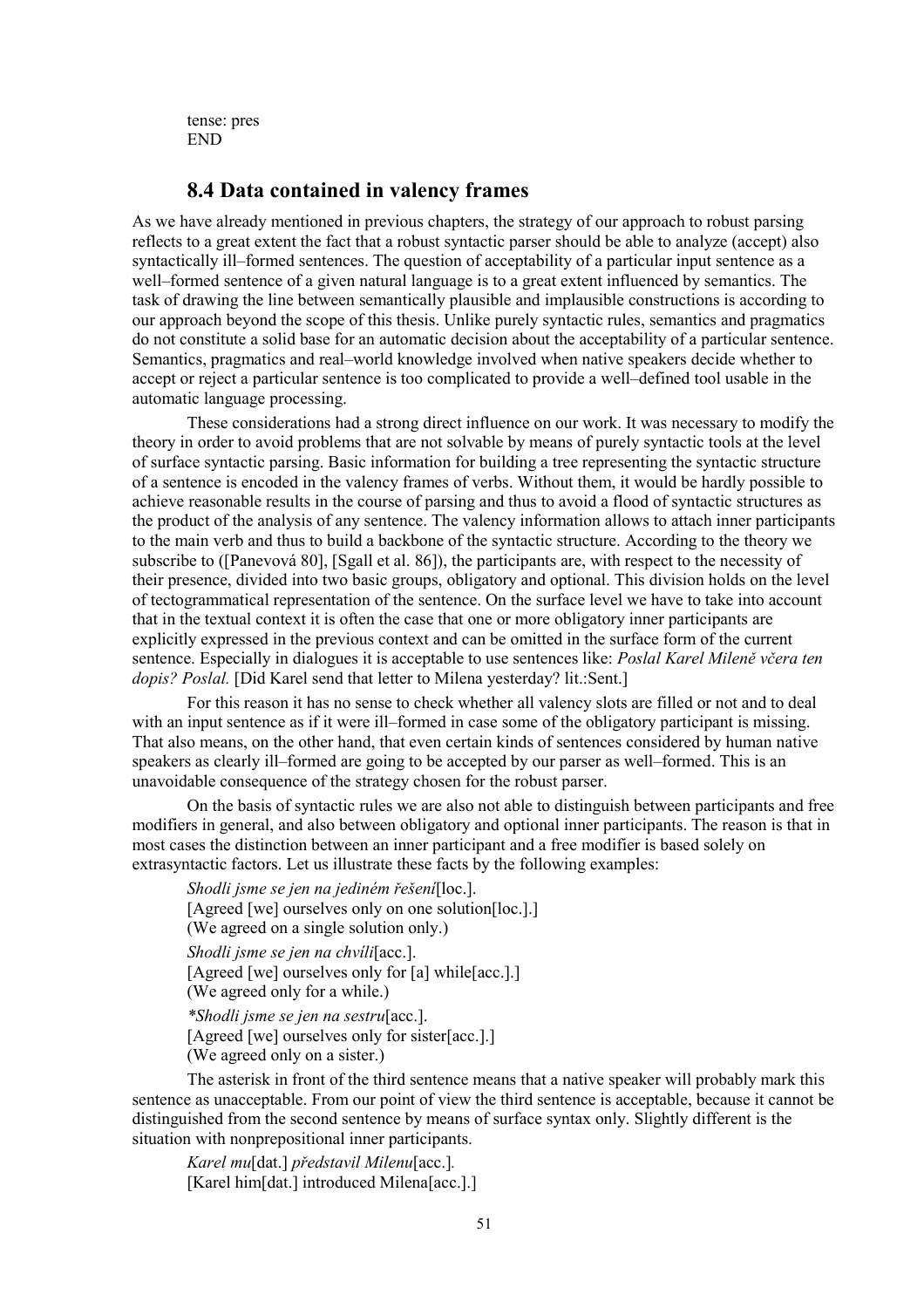(Karel introduced Milena to him.) *Karel ho*[acc.] *představil Mileně*[dat.].} [Karel him[acc.] introduced [to] Milena[acc.].] (Karel introduced him to Milena.) *\*Karel ho*[acc., gen.] *představil Milenu*[acc.].} [Karel him[acc., gen.] introduced Milena[acc.].] (Karel introduced him Milena.)

In this case the parser can mark the last sentence as ill–formed with respect to the fact that the sentence either contains two objects in accusative or one of the objects is in a wrong case.

These examples show that the only category of participants which provides a sufficient clue for the rejection or acceptance of certain sentences on the basis of surface syntax is the category of inner participants in nonprepositional cases. We can not check the participants requiring a certain preposition. Since every preposition may serve also as a prepositional case of free modifiers (adjuncts), which are acceptable with the majority of verbs, it is impossible to check incorrect prepositional cases of participants.

Unfortunately, the situation in Czech is not so straightforward. The nouns in prepositional cases are not the only candidates for free modifiers. It is also quite common that a noun in instrumental case is a free modifier (it typically expresses manner), much less frequent is a free modifier in dative case and rare are free modifiers in other cases (for example free modifiers in the accusative case may express temporality and measure). To draw a clear line capturing all subtleties of the problem is really impossible. The classification of participants is too much influenced by semantics that we had to choose a solution that is, according to our opinion, quite simple and works with reasonable accuracy. This solution handles nouns in prepositional cases and nouns in instrumental case as free modifiers while nouns in nonprepositional cases are listed in the valency frames of our dictionary entries wherever they have a role of an inner participant. This is a substantial simplification of the problem, but clearly necessary, if we want to make a clear borderline between syntax and semantics.

The simplification of valency frames has also one pleasant side effect  $-$  although it would be almost impossible to automatically establish full valency frames (the major problem being how to distinguish for a particular word whether a nominal group in prepositional case encountered in the sentence belongs to the valency frame or whether it is a free modifier), we can try to identify automatically at least participants for our reduced frame. The method of semiautomatic addition of syntactic data into the dictionary might be an interesting topic of research for the future.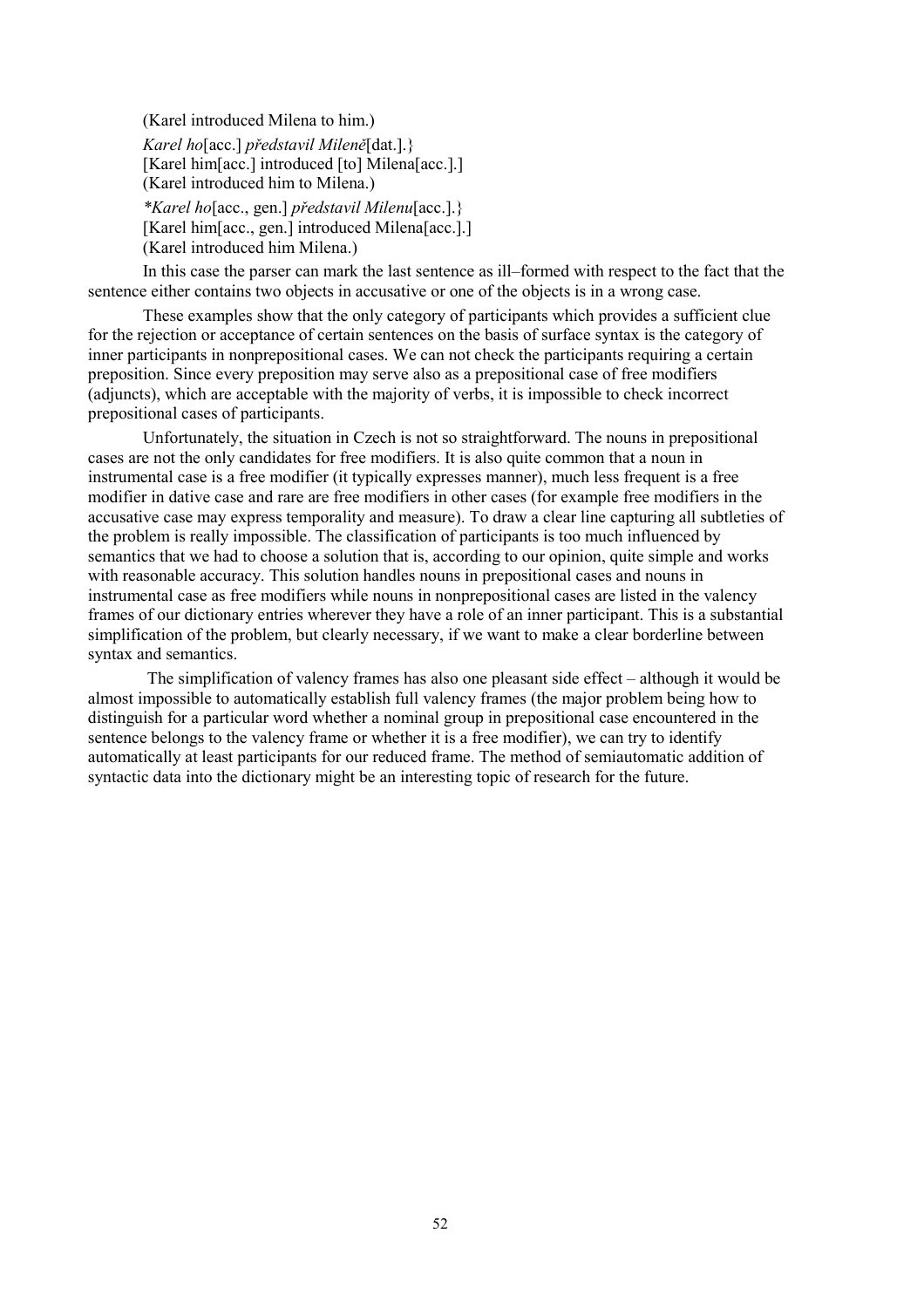# **Chapter 9: Implementation of the metagrammar**

This chapter contains the description of core elements of the metagrammar of the system. Not all metarules are listed in the following paragraphs – only those which illustrate certain interesting problems and demonstrate the solutions to these problems, as they were implemented in the system. Since the order in which particular metarules are written in the grammar does not matter, it is possible to introduce sample metarules dealing with particular grammatical phenomena in one block. They are numbered differently than in the grammar in order to allow consistent references in this report. The rules are taken directly from the source file PRAVIDLA.DAT (by default, the file containing the current version of the metagrammar has to have this name). They are not simplified. All comments are included in curly brackets  $\{\}$ . The symbol A always represents an item standing to the left from the item B, the item X represents a newly created item (in case a particular rule succeeds). The metarules use the syntax described in Chapter 7.

## **9.1 A nominal group**

The first group of metarules presented here deals with the problem of congruent attributes. There are three metarules in the metagrammar dealing with the attachment of congruent attributes from the left hand side. One metarule concerns proper adjectives, the other two deal with pronouns and numerals. All three rules were written according to the results of linguistic research contained in [Bémová 96]. Let us introduce for example the metarule dealing with the attachment of pronouns that have syntactic properties of adjectives to the noun governing the phrase.

### **Metarule (1)**

A congruent pronominal attribute

 $A$ .syntcl = adj

{The item A represents a word with syntactic properties of an adjective}

IF  $B$  syntcl = noun THEN ELSE

{According to the syntax introduced in Chapter 7 the omission of instructions between THEN and ELSE means that if the condition is met, the processing of the metarule continues. Such a construction is very frequent in our metagrammar.}

IF B.syntcl = select THEN ELSE FAIL ENDIF ENDIF

{The item B either has syntactic properties of a noun or it represents a head of a selective construction  $- cf.$  the section 10 of this chapter.}

 $X := B$ 

{If the rule succeeds, the resulting item will get all information from the item B. B will therefore govern the item A in the syntactic representation. In the DR–tree representing the process of deriving a syntactic structure this in fact means that there will be an oblique edge between the node (of the DR–tree) representing the item A and the node (of the DR–tree) representing the item X and a vertical edge between the node representing the item B and the node representing the item X, as shown in Fig. 9.1.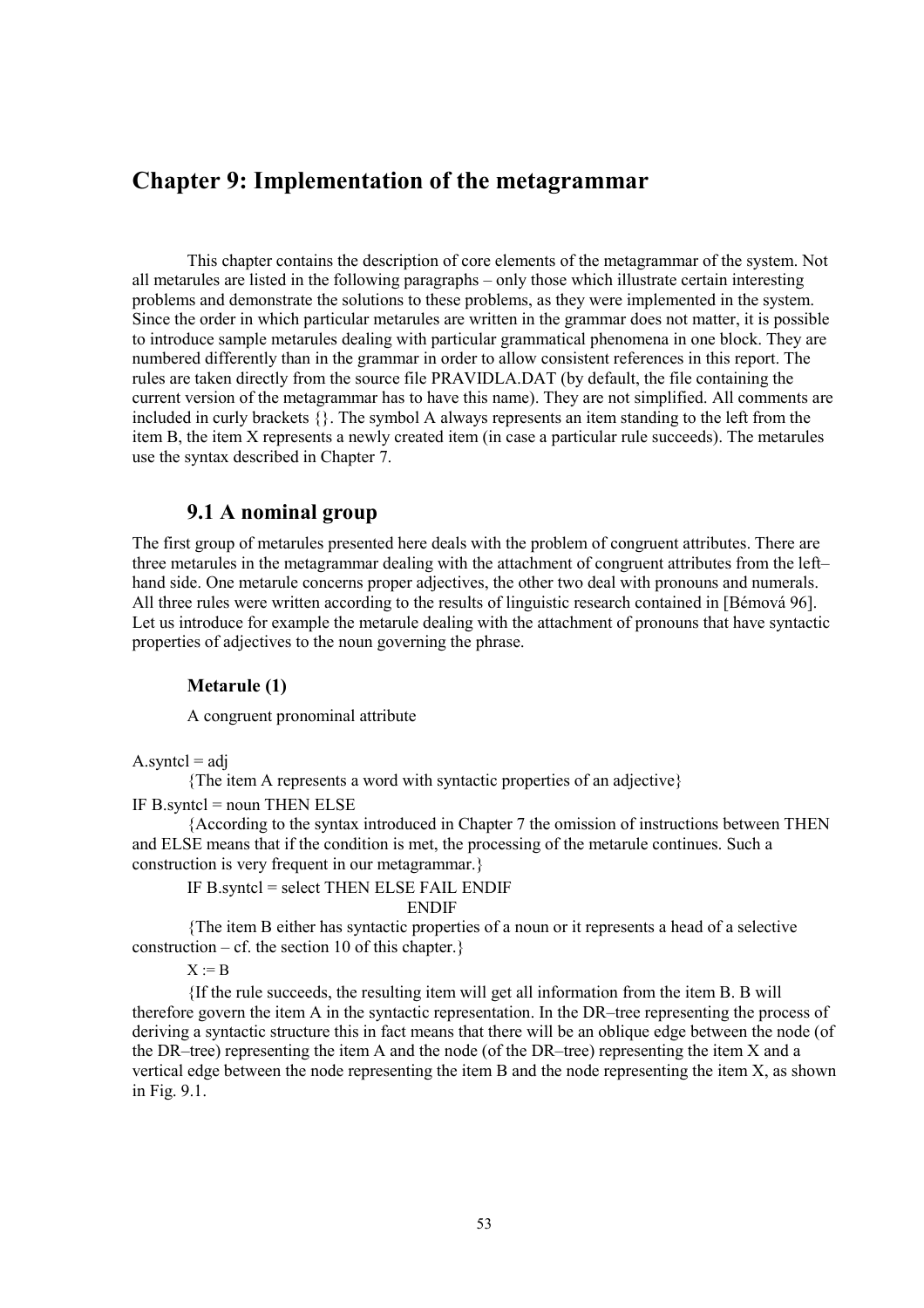

Fig. 9.1. The scheme of a simplified DR-tree for this metarule }

IF A.wcl  $=$  prn THEN

{The item A represents a pronoun. If not, then the rule fails.}

IF A.prn  $type = poss$  THEN

{A is a possesive pronoun}

IF B.dep  $poss = yes$  THEN

B.wcl ? nonsens SecondPossModNoun

ELSE X.dep\_poss:=yes ENDIF

{This part of the metarule contains the first occurrence of a soft constraint in this chapter, let us therefore remind that the soft constraints are marked by the question mark (?) in the position of the operator. This soft constraint has the following function: If any already processed possessive pronoun depends on B, the soft constraint blocks a successful application of this rule in the positive projective or positive nonprojective phase. In negative phases this soft constraint marks a syntactic inconsistency with the code SecondPossModNoun and the interpretation of this rule continues. The soft constraint using the keyword *nonsens* is in fact a small trick, which allows to overcome the problem that the syntax of metarules does not allow to use a soft constraint between IF and THEN. Would it be possible, the syntax of the instruction could look like this:

IF B.dep\_poss ? yes SecondPossModNoun ELSE X.dep\_poss:=yes ENDIF} ELSE ENDIF

{If A is not a possesive pronoun, the processing continues.}

{The following lines handle the same problem of two adjectival modifiers of an identical type depending on the same noun for personal, reflexive, demonstrative, relative pronouns and totalizers, respectively.}

```
IF A.prn type = pers THEN
      IF B.dep pers = ves THEN
             B.wcl ? nonsens SecondPersModNoun
                    ELSE X.dep_pers:=yes ENDIF
             ELSE ENDIF
IF A.prn type = refI THEN
      IF B.dep refl = yes THEN
             B.wcl ? nonsens SecondReflModNoun
                    ELSE X.dep_refl:=yes ENDIF
             ELSE ENDIF
IF A.prn type = dem THEN
      IF B.dep dem = yes THEN
             B.wcl ? nonsens SecondDemModNoun
                    ELSE X.dep_dem:=yes ENDIF
             ELSE ENDIF
IF A.prn_type = rel THEN
      IF B.dep rel = yes THEN
             B.wcl ? nonsens SecondRelModNoun
                    ELSE X.dep_rel:=yes ENDIF
             ELSE ENDIF
IF A.prn type = tot THEN
      IF B.dep tot = yes THEN
             B.wcl ? nonsens SecondTotModNoun
                    ELSE X.dep_tot:=yes ENDIF
```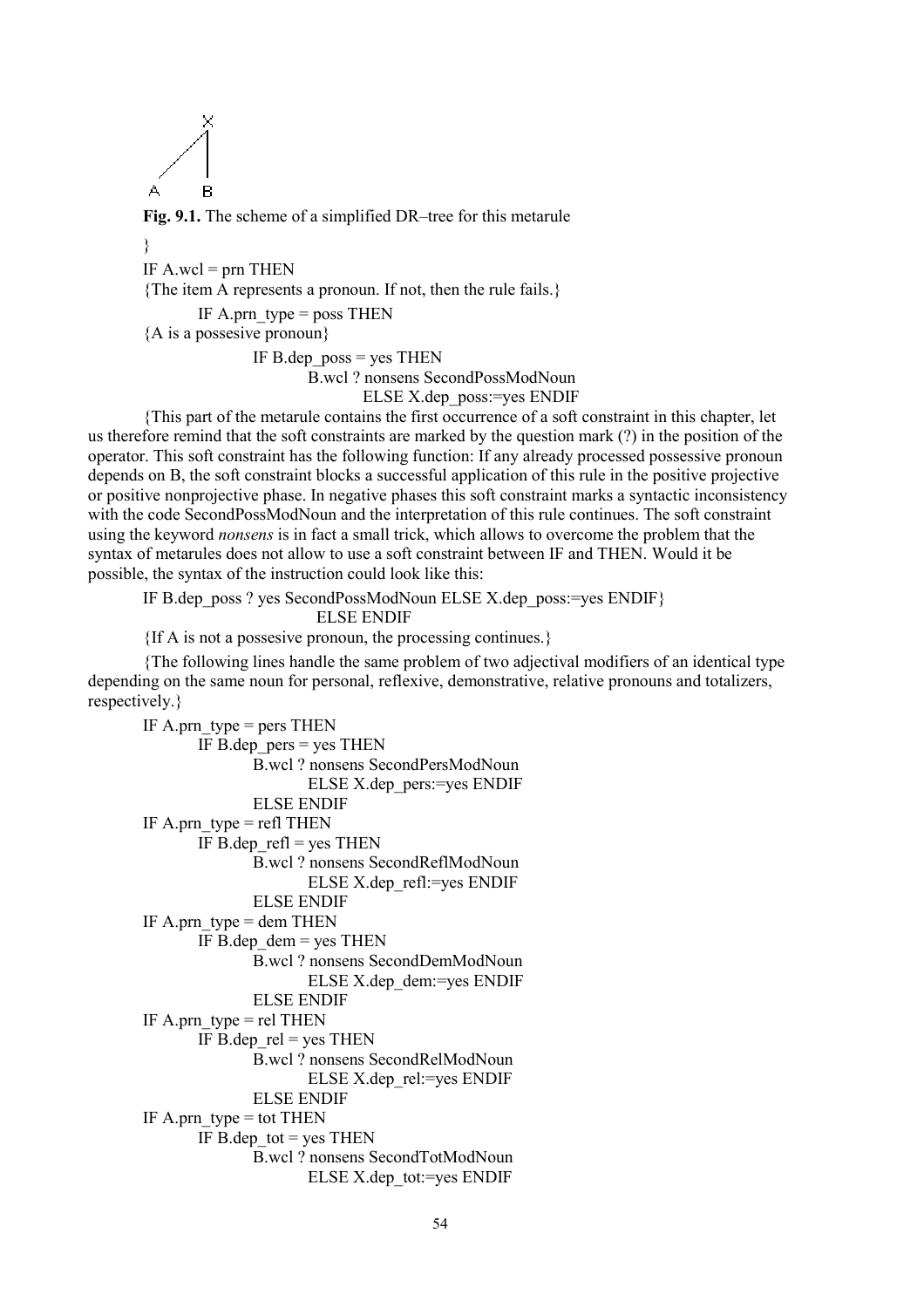### ELSE ENDIF

{The interrogative, indefinite and negative pronouns have the same property of uniqueness with respect to the governing noun as the above mentioned types of pronouns. Besides that they exhibit certain requirements on the mutual order of dependent words. The requirements were taken from the report  $[\hat{B}$ émová 96], where they are described in detail.

At this point it is necessary to stress that this set of conditions is in fact able to check the mutual order of pronouns depending on the same nominal governor, but solely in the projective constructions. In those phases where the general constraint on projectivity is relaxed, these conditions have a different role – they no longer check the correct order of depending pronouns, they only reduce the number of syntactic trees by imposing certain order of attaching pronouns of different types. To a certain extent they thus help avoid the duplicity of subtrees representing the nominal group even before the interpreter applies its inherent mechanism for pruning the duplicit structures (cf. the description of the software environment in Chapter 7.}

IF A.prn  $type = que THEN$ 

IF B.dep  $que = yes$  THEN

B.wcl ? nonsens SecondQueModNoun

ELSE X.dep que:=yes

{The section handling the unacceptable order of dependent pronouns starts here. The interrogative pronoun may not precede an indefinite or negative one in the same phrase.}

IF B.dep indef = yes THEN

B.wcl ? nonsens IllegCombQueIndef

ELSE

IF B.dep  $neg = yes$  THEN

B.wcl ? nonsens IllegCombQueNeg

ELSE ENDIF

ENDIF

{The end of the section of handling unacceptable word order of interrogative pronouns.}

ENDIF

ELSE ENDIF

IF A.prn  $type = indef$  THEN

IF B.dep indef  $=$  yes THEN

B.wcl ? nonsens SecondIndefModNoun

ELSE X.dep indef:=yes

{The section handling the unacceptable order of dependent pronouns starts here. The indefinite pronoun may not precede a totalizer or a demonstrative, negative or interrogative pronoun in the same phrase.

Let us demonstrate how these conditions work in the projective phase. Let us take the following set of items from the first sentence of our testbed:

| nějaká [some/any] | každá [every] | činnost [activity] |
|-------------------|---------------|--------------------|
| $lexf$ :          | lexf: každý   | lexf: činnost      |
| nějaký            | wel: prn      | wel: noun          |
| wel: prn          | syntel: adj   | syntel: noun       |
| syntel: adj       | prn type: tot | gender: fem        |
| prn type:         | gender: fem   | num: sg            |
| indef             | num: sg       | case: nom          |
| gender:           | case: nom     | <b>END</b>         |
| fem               | <b>END</b>    |                    |
| num: sg           |               |                    |
| case: nom         |               |                    |
| END               |               |                    |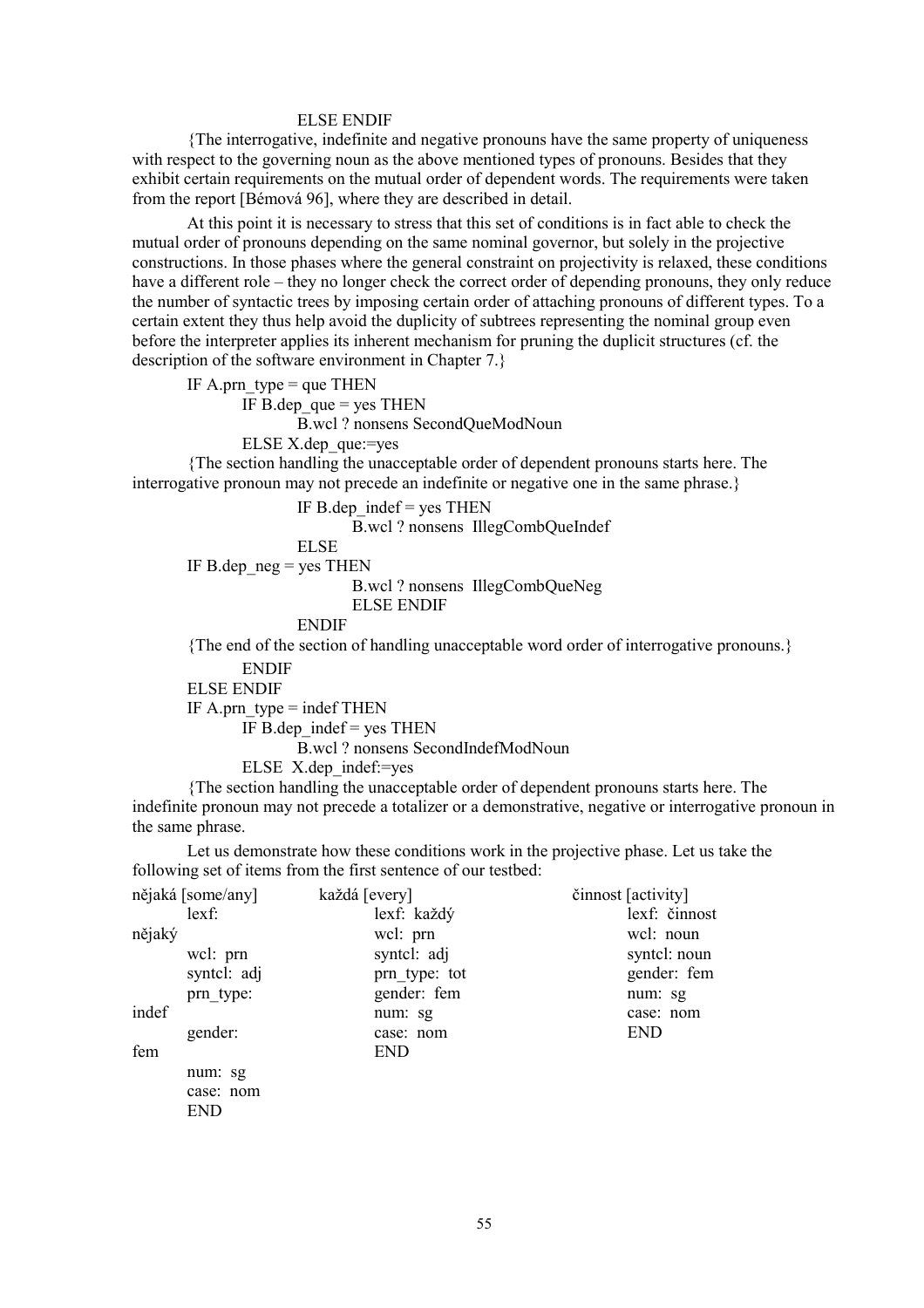The application of this metarule on the second and third item (*každá činnost*) will result in derivation of the following item:

činnost [activity]

lexf: činnost wcl: noun syntcl: noun gender: fem num: sg case: nom dep tot: yes END

This item is then subsequently combined with the first item ( $n\check{e}jak\check{a}$ ). It is an indefinite pronoun, therefore the constraints in this section are being checked. Due to the fact that the modified item representing the noun *činnost* with the already attached pronoun *každá* contains an attribute dep\_tot, the condition *IF B.dep\_tot = yes THEN B.wcl ? nonsens IllegCombIndefTot* either (in the positive phase) does not allow the attachment of the indefinite pronoun and causes this metarule to fail for this particular pair of items, or (in the negative phase), it will mark the syntactic inconsistency *IllegCombIndefTot* caused by the violation of this soft constraint into the resulting structure.

All subsequent sections taking care of this problem have a similar meaning.}

IF B.dep  $dem = yes$  THEN

B.wcl ? nonsens IllegCombIndefDem

ELSE

IF B.dep  $neg = yes$  THEN B.wcl ? nonsens IllegCombIndefNeg **ELSE** IF B.dep  $\text{tot} = \text{yes}$  THEN B.wcl ? nonsens IllegCombIndefTot ELSE IF B.dep  $que = yes$  THEN B.wcl ? nonsens IllegCombIndefQue ELSE ENDIF ENDIF ENDIF

ENDIF

{The end of the section of handling unacceptable word order of indefinite pronouns.} ENDIF

ELSE ENDIF

IF A.prn  $type = neg$  THEN

IF B.dep  $neg = yes$  THEN

B.wcl ? nonsens SecondNegModNoun

ELSE X.dep neg:=yes

{The section handling the unacceptable order of dependent pronouns starts here. The negative pronoun may not precede a totalizer, indefinite or interrogative pronoun in the same phrase.}

> IF B.dep indef  $=$  yes THEN B.wcl ? nonsens IllegCombNegIndef ELSE IF B.dep tot  $=$  yes THEN B.wcl ? nonsens IllegCombNegTot ELSE IF B.dep  $que = yes$  THEN B.wcl ? nonsens IllegCombNegQue ELSE ENDIF ENDIF ENDIF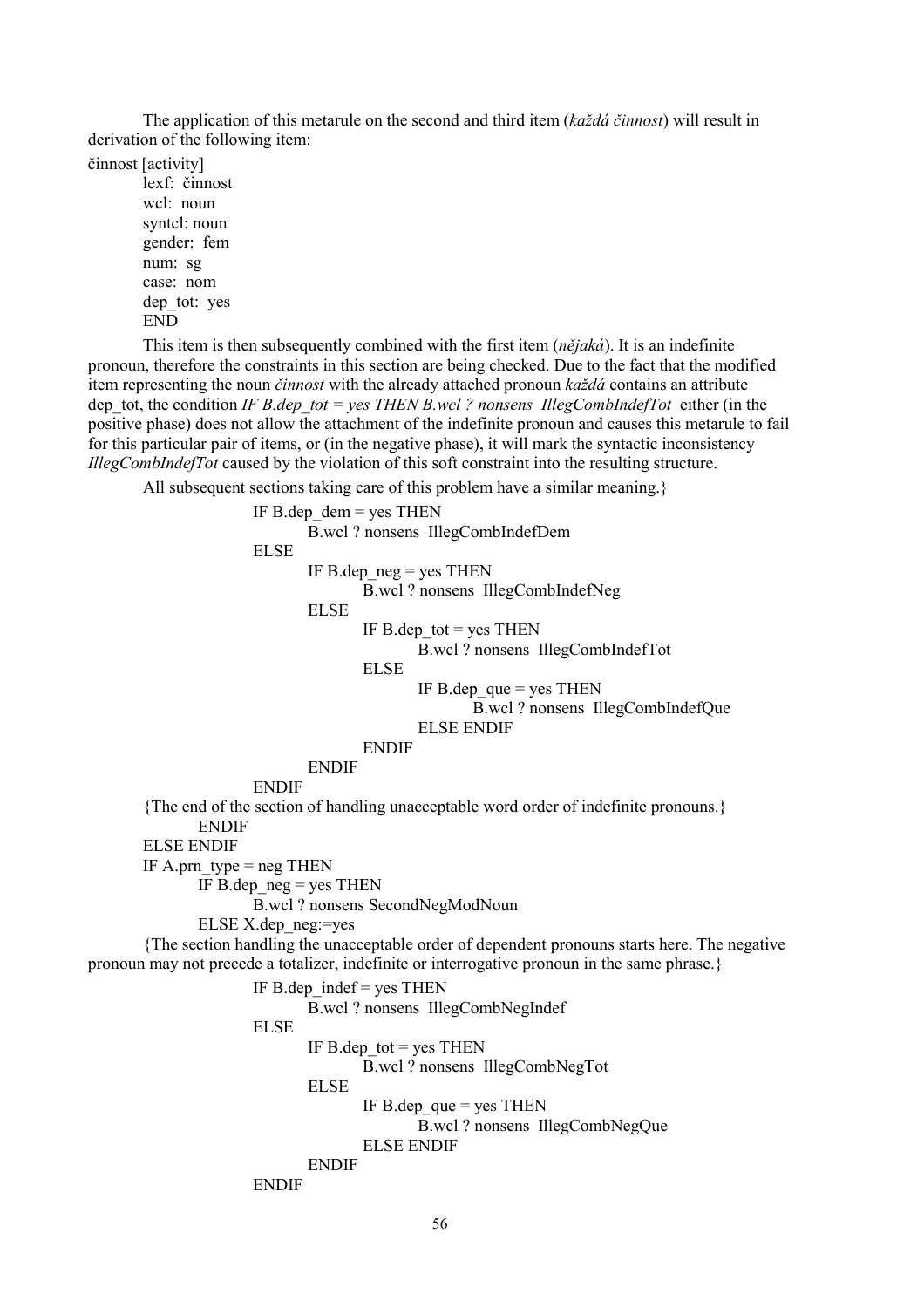{The end of the section processing unacceptable word order of negative pronouns.}

ENDIF

ELSE ENDIF

{The following ELSE branch belongs to the IF A.wcl = prn condition. If the item A is not a pronoun, the rule fails.}

ELSE FAIL ENDIF {The second branch of the main IF statement.} A.gender ? B.gender errGender A.num ? B.num errNum A.case ? B.case errCase

{These soft constraints check the agreement in gender, number and case of the governing item B and the dependent item A. It might be an issue of discussion whether these three constraints should be here or whether they should immediately precede the assignment operator  $X:=B$ . In general the placement of individual constraints should follow a simple rule  $-$  in case the metarule is not applicable to a particular pair of items A and B, the processing of such a metarule should fail as soon as possible. Thus those constraints which can block the greatest number of unacceptable items A or B should be placed at the top of the metarule. In this case it is very difficult to decide on the proper place of these three constraints.}

OK

{If the interpretation of the metarule reaches this point, the rule may be applied and the new item X is created. At this point it is necessary to stress that even though the assignment  $X:=B$  was processed quite early in this metarule, it was mainly for the purpose of reference in subsequent statements. The actual item X is not created until the keyword OK is processed. Let us also repeat that the item X in fact represents a node of a DR-tree (cf. Fig 9.1).  $\}$ 

END\_P

## **Metarule (2)**

Prepositional group

### **PROJECTIVE**

{This rule may be applied only in a projective way. The inner structure of Czech prepositional groups is generally projective, even though we may find several very complicated examples of prepositional groups, e.g. *s o hlavu větším přítelem* – (Lit.: with by head taller friend) – [with a friend by a head taller].}

 $A$ .syntcl = prep

 $B$ .syntcl = noun

{The item on the left-hand side is a preposition, the item on the right-hand side has syntactic properties of a noun}

A.case ? B.case Case\_Dis\_Prep\_Noun

{This soft constraint checks the agreement of the case required by the preposition and that of the nominal head of the group.}

IF B.wcl  $=$  prn THEN

B.pprep ? yes NonprepFormOfPronoun

ELSE ENDIF

{In case that the item B is a pronoun with syntactic properties of a noun it is necessary to check whether it is in the correct (i.e. strong) form which allows the pronoun to be a head of a prepositional group.}

 $X = B$ 

{The item X gets all information from the item B except for the following two attributes}  $X$ . syntcl  $:=$  prephr

{Item X is now marked as a prepositional group. The change of a syntactic class of the governing item also blocks the possibility to attach a second preposition to the same noun.}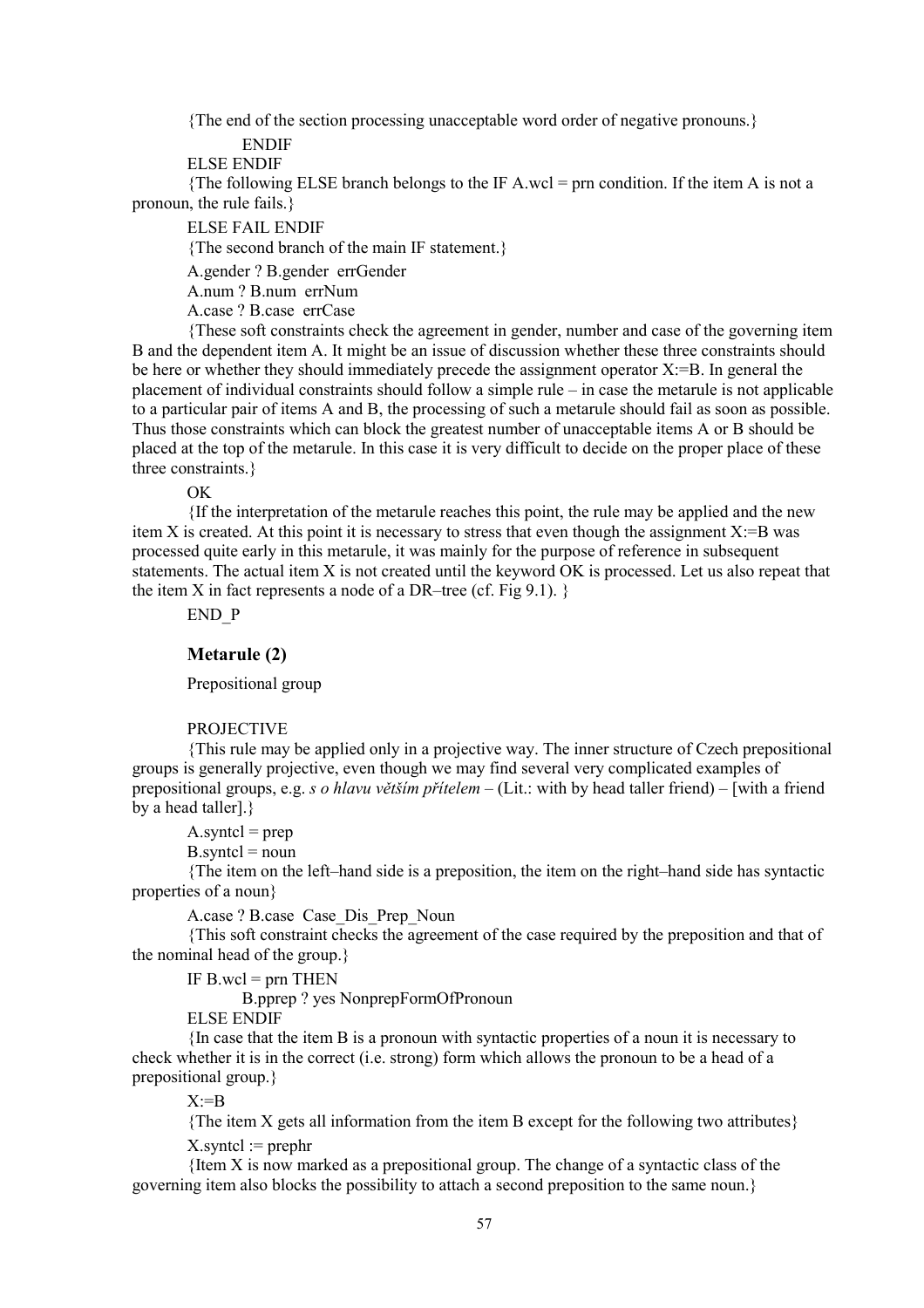### $X.$ prep :=  $A.$ lex $f$

{A "new attribute" (in fact it is not new, it is all the time virtually present in the data structure of the noun) will preserve the lexical value of the preposition for a later use (if any). This rule is one of many where it was necessary to decide which of the two items will be the governing one. This decision must be made at any moment when, unlike in the previous rule, the resulting item inherits data from both items A and B. Let us repeat the simple criterion applied in our system  $-$  whichever of the two items contains more information which might be required later, it is chosen as the governing one.}

#### OK

END\_P

### **Metarule (3)**

The attachment of a nominal modifier in the genitive case to the noun from the right hand side.

### PROJECTIVE

{This metarule may be applied only in a projective way. The modifier may not be part of a nonprojective construction.}

IF  $A$ , syntcl = noun THEN

{The item A has syntactic properties of a noun.}

IF B. syntel  $=$  noun THEN

IF B.case  $=$  gen THEN

{The item B is in the genitive case and it has syntactic properties of a noun.}

{The following lines handle the collision of this metarule with the following one. In case both the title (e.g. *pan Novák* – Mr. Novák) and the noun following the title are in the genitive case and they also agree in gender and number, these items could be processed by both metarules. In such a case the section below blocks the application of this metarule in favor of the following one.}

```
IF A.title = yes THEN
```
IF A.case  $=$  gen THEN IF  $A$  gender  $= B$  gender THEN IF  $A$ .num =  $B$ .num THEN FAIL ELSE ENDIF ELSE ENDIF ELSE ENDIF ELSE ENDIF

{End of the inserted block.}

ELSE FAIL ENDIF

ELSE FAIL ENDIF

### ELSE FAIL ENDIF

{If the item A is not a noun and the item B either is not in the genitive case or it is not a noun, the application of the rule fails.}

IF A.rightgen = no THEN FAIL ELSE ENDIF

{The result of the condition A.rightgen = no in this form provides the result FALSE not only in case the value of the attribute *rightgen* is *yes*, but also in case the item A does not have any such attribute. This property of the interpreter makes it possible to introduce the concept of "virtual" attributes. It is possible to check the value of an attribute even if it is not part of a data structure in the given moment. This concept has already been used in the first metarule and is very often used for the same purpose in several other attributes.

This constraint is a hard constraint, although there is an alternative way of expressing this constraint as a soft one:

IF A.rightgen = no THEN A.wcl ? nonsens SecondGenModNoun ELSE ENDIF

The decision whether we should use the first or the second form depends on the error expectation. If we expect that the existence of the second noun in the genitive modifying the same head is likely, we would use the second form. On the other hand, if this type of error is unlikely, we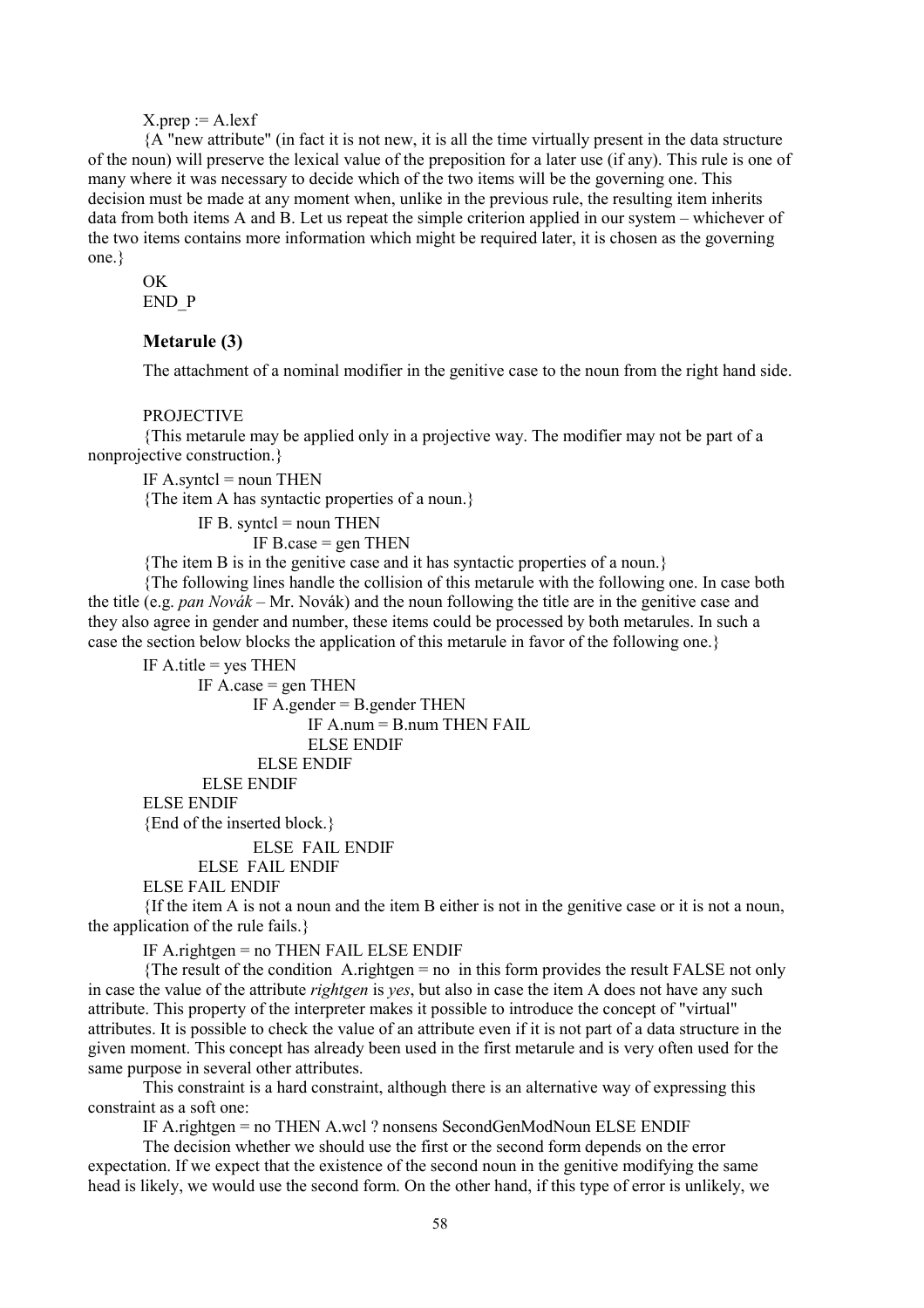had better use the first form since every soft constraint causes an increase of the number of derived structures and thus negatively influences the phases of negative parsing (it allows a wider application of the metarule and thus creates a larger number of new items).}

### $X = A$

 $X$ .rightgen  $:=$  no

{The result of the application of this metarule is an item which corresponds to the item A (the governing word is the first noun). This item cannot be further modified by another noun in the genitive from the right-hand side. $\}$ 

IF  $B.eos = yes$  THEN  $X.eos := ves$  ELSE ENDIF

IF B.end = yes THEN  $X$ .end := yes ELSE ENDIF

IF B.eoc  $=$  yes THEN X.eoc  $:=$  yes ELSE ENDIF

{Let us now point out that the following explanation holds only for the projective processing of the metarule. The situation is completely different when the global projectivity constraint is relaxed. In such a case this mechanism in fact imposes certain order of attachment and thus reduces the number of derived items (cf. the comment to the first metarule).

The attributes *eos* and *eoc* indicate that the right end of the sentence or of the clause, respectively, has already been processed (this is important to know, for example, in a nested clause). The attribute *end* indicates that either the right end of a sentence or the right end of a clause has already been processed. These attributes are very important for several reasons. They preserve the information about commas and periods which had already been processed and thus disappeared from the sentence. This is crucial for example if there is a multiple nesting of clauses and a single comma serves as the right-end marker for several clauses. The information that everything between a head of the clause and its right end has been processed also helps to reduce the number of items derived in the process of parsing – some of the left-hand side modifiers (for example relative pronouns) are processed only after the right-hand side modifiers of the head have already been attached. This block of instructions is very common in those metarules, where the symbol A is the governing one. The values must be copied into the item X, otherwise they would be lost, because the item B is not the governing one.}

OK END\_P

### **Metarule (4)**

Constructions of the type "pan Novák" (Mr. Novák)

#### **PROJECTIVE**

{This metarule may be applied only in a projective way.}  $A$ .syntcl = noun  $B.$  syntcl = noun {Both items have syntactic properties of a noun.} IF A.title  $=$  yes THEN IF  $\overline{A}$  case = voc THEN IF B.case  $=$  nom THEN ELSE

IF  $B \cdot \text{case} = \text{voc}$  THEN

{According to the official Czech grammar not only the address *pane*[voc.] *Nováku*[voc.], but also the form *pane*[voc.] *Novák*[nom.] is acceptable.}

### ELSE

A.case ? nonsens Improper Case Comb Titl Name {Any other case than the nominative or the vocative (in combination of the vocative case of the item A) is reported as a syntactic inconsistency.}

ENDIF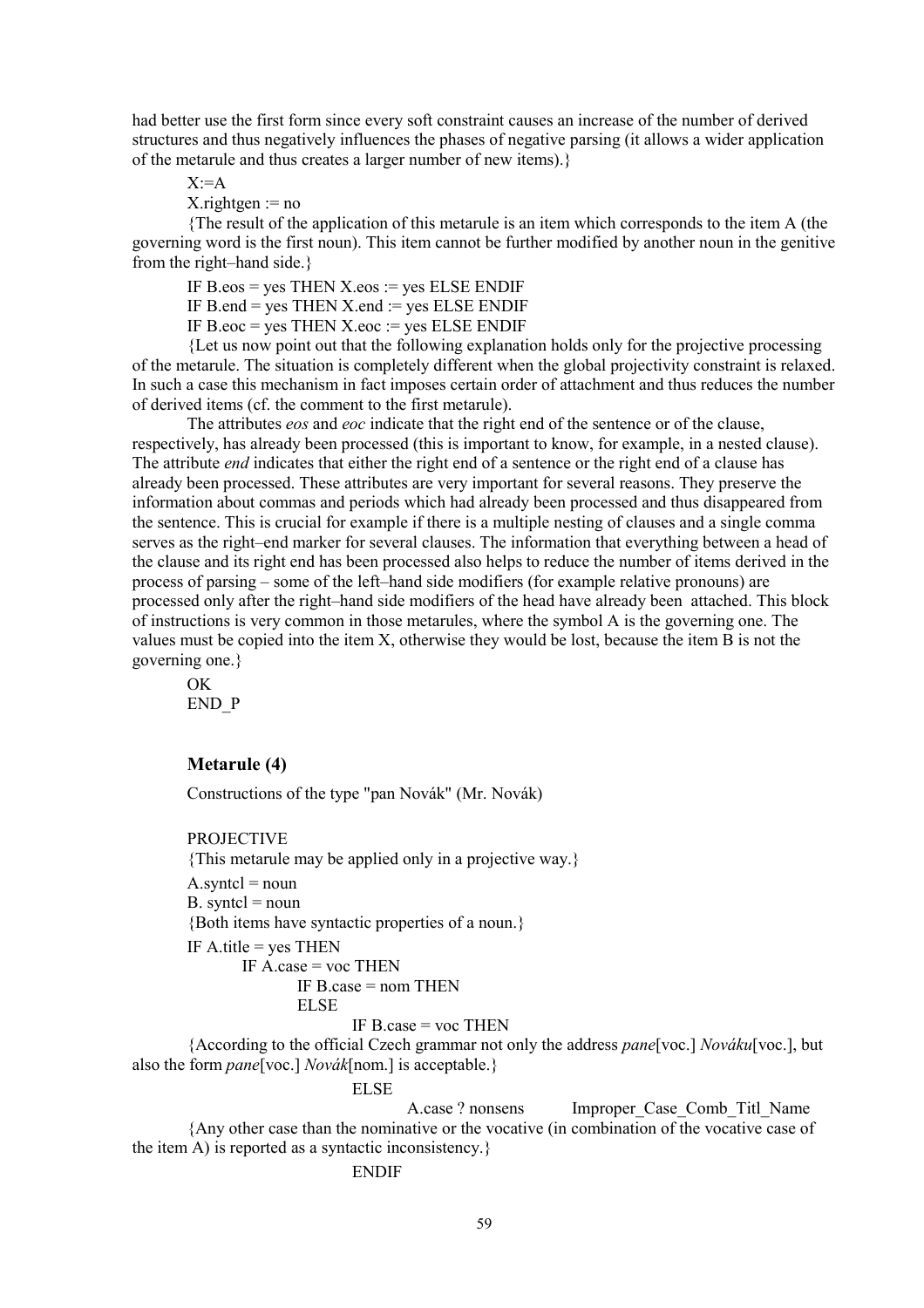### ENDIF

ELSE

A.case ? B.case Case Disagr Titl Name

{The agreement in case is checked for all cases of the item A except for vocative, which is handled by the set of conditions above.}

ENDIF

ELSE FAIL ENDIF A.gender ? B.gender Gender\_Disagr\_Titl\_Name A.num ? B.num Num Disagr\_Titl\_Name

{If the item A may be used as a title, it must agree not only in case, but also in gender and number with the head of the group.}

 $X = B$ 

{The governing item is the item B.}

 $X$  title  $=$  no

{This assignment operator blocks the combinatorial explosion of parses in case of constructions where more than one title is involved – *předseda pan dr. Novák* (chairman mister Dr.Novák).}

OK

END\_P

{Note that this metarule does not deal in any specific way with constructions of the type *Novák autor je lepší než Novák překladatel.* [Lit.: Novák author is better than Novák translator.] – (Novák is better as author than as translator.) This type of constructions could be dealt with purely on the lexical level simply by adding the attribute *title* to every surname in the dictionary of the system.}

# **9.2 Verbal modifiers**

The second group of metarules is the most important one. It allows to process filling valency slots with nonprepositional inner participants and to attach free modifiers. The fifth metarule is the most complicated metarule of the entire grammar.

## **Metarule (5)**

Filling of a slot in the valency frame from the left-hand side

{This metarule has its counterpart in the metarule for filling a slot in the valency frame from the right hand side. Since both rules are almost identical with the only difference that the item A from this metarule is the item B in the other one and vice versa, we are going to describe only this rule as a representative of both.}

{The first part of instructions handles the case when the governing word – item B – is an auxiliary verb.}

IF  $B$ .syntcl = aux THEN {The item B is an auxiliary verb.}

IF A. syntcl =  $v$  THEN

IF A.y  $form = inf$  THEN ELSE

IF B.v  $form = inf$  THEN FAIL ELSE ENDIF

{This condition blocks the attachment of one infinite verb as an inner participant of another infinite verb. Such a construction (a chain of infinitive verbs) would be handled by a special metarule. Let us at this point remind what does the keyword FAIL mean – when it is encountered in a particular branch of an IF statement, the computation of the metarule immediately stops without success. In other words, the keyword FAIL forces the processing of the whole metarule to stop without sucess, not only of a particular statement where it is located.}

> **ELSE** IF A.v form = passinf THEN ELSE FAIL ENDIF ENDIF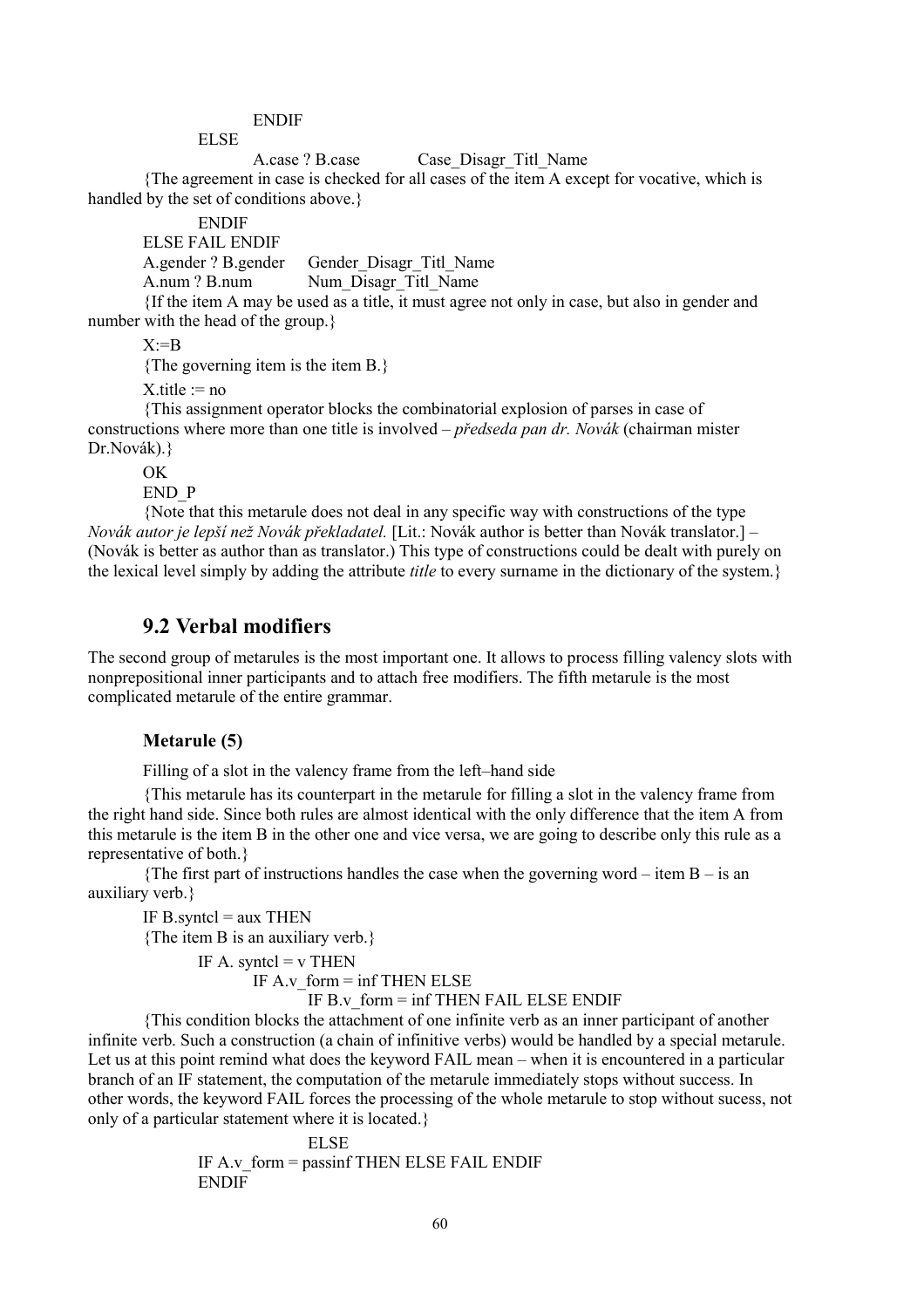{If the dependent word is a verb, it may be only an infinitive or a head of a chain of infinitives.}

ELSE

IF A.syntcl = noun THEN ELSE FAIL ENDIF

**ENDIF** 

 ${$ The dependent word may also be a noun but nothing else – at least in this metarule. The other three types of candidates for frame slot fillers, namely adverbs, subordinated clauses and prepositional groups, are handled elsewhere. The adverbs are handled by the metarules described in section 9.8, subordinate clauses by metarules from the section 9.6. Let us remind that we have excluded prepositional groups from valency frames for reasons mentioned at the end of the previous chapter.}

**ELSE** 

{This is the end of the section handling auxiliary verbs. Next section is almost identical, it handles main (autosemantic) verbs.}

IF B.syntcl  $=$  v THEN

{The item B is a main (autosemantic) verb.}

IF A.syntcl  $=$  v THEN

IF A.v  $form = inf$  THEN ELSE

IF A.v  $form = passing$  THEN ELSE FAIL ENDIF

ENDIF

{If the dependent word is a verb, it may be only an infinitive or a head of a chain of infinitives combined with the passive voice.}

ELSE

IF A.syntcl = noun THEN ELSE FAIL ENDIF

ENDIF

 ${In this part of the metarule only a noun may be a dependent word, but nothing else – the$ same comment as above applies here.}

ELSE

{This is the end of the section handling main (autosemantic) verbs. Next section handles nouns.}

> IF B.syntcl  $=$  noun THEN IF  $A$ , syntcl = noun THEN IF A.syntcl  $=$  v THEN ELSE IF A.v\_form = inf THEN ELSE FAIL ENDIF ENDIF ENDIF

ELSE FAIL ENDIF

{If the item B has syntactic properties of a noun then the item A (dependent word) must also have syntactic properties of a noun or it can be a verb in infinitive  $-$  cf. *touha psat* [the desire to write]. Nothing else may fill the frame of a noun in a nonprepositional case in this metarule  $-$  the same comment as above applies here.}

ELSE

{The following section handles adverbs and adjectives as governing words. }

IF B.syntcl  $=$  adv THEN

ELSE

IF B. syntcl = adj THEN ELSE FAIL ENDIF

ENDIF

ENDIF

ENDIF ENDIF

IF A.prn  $type = rel$  THEN FAIL ELSE ENDIF

{The relative pronouns are handled by metarules in section 9.6.}

{The following section concerns the choice of a relevant slot in the valency frame of the governing word – the item  $B.$ }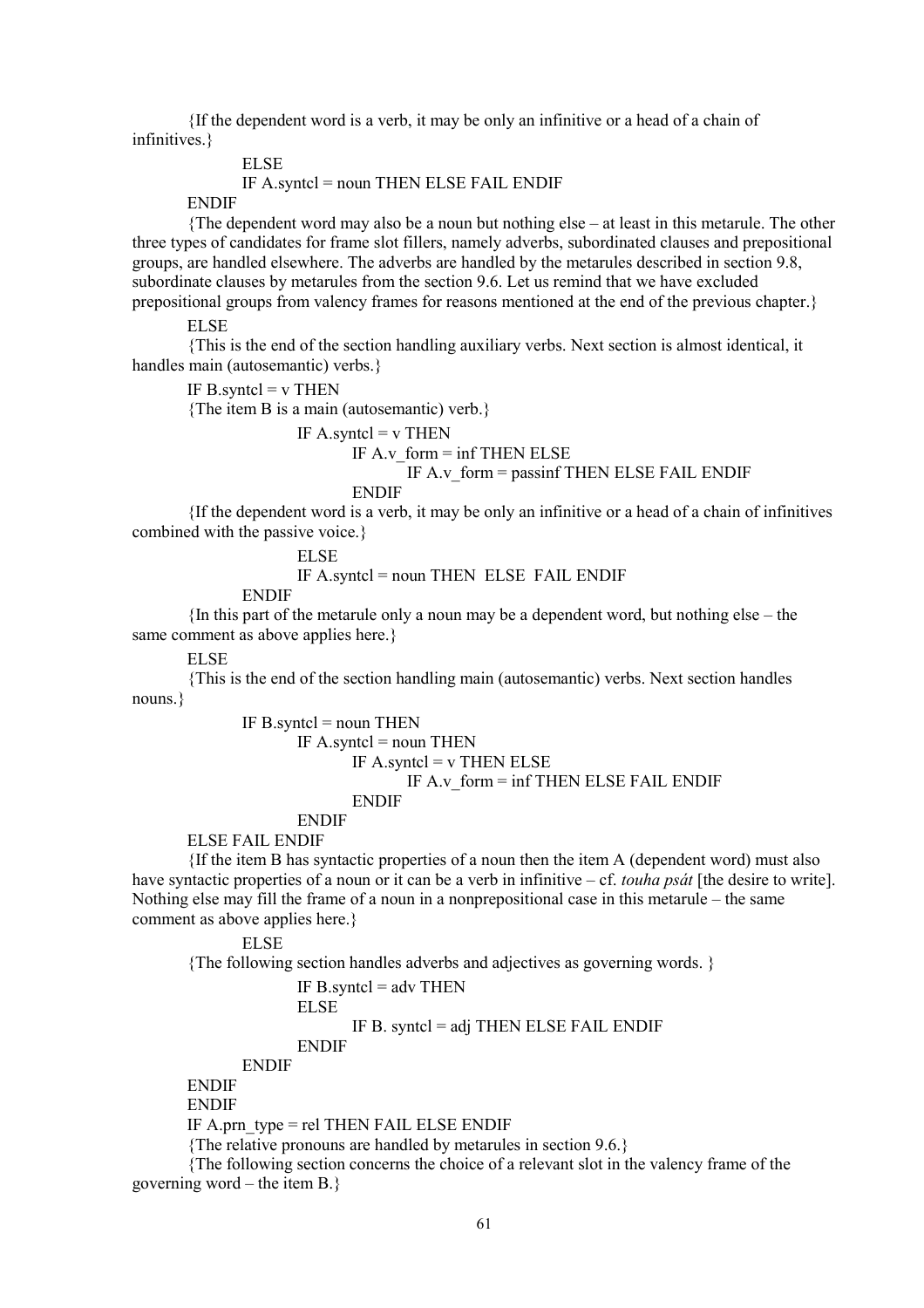P in B.frameset

{A temporary item P is used for the identification of the chosen slot.}

 $P_{.}$ prep = 0

{The slot represents a nonprepositional case.}

IF A. syntcl =  $\bar{v}$  THEN P.case ? inf verbal actant not inf

{If the item A is a verb, it may only be in an infinitive form.}

ELSE A.case ? P.case case\_disagr\_in\_the\_frame

{If the item A is not a verb, it must have the same value of the attribute *case* as the slot in the valency frame which is represented by the temporary item P.}

ENDIF

 ${A}$ t this point it is necessary to check the subject-verb agreement. The constraint on case (nominative) is not sufficient for the subject, the subject must agree with the verb in person, gender and number.}

IF B. syntcl  $=$  v THEN

{The governing word – item  $B -$  is the main verb.}

IF  $P$  actant = act THEN

{The slot in the valency frame is a slot for an *actor*, an inner participant mostly corresponding to a subject. This constraint is based on the value of the attribute *actant* (inner participant) and not on the value of the attribute *case* (nominative) as a consequence of the fact that there are verbs in Czech which do not have a subject in nominative case, cf. *Kellyových*[gen.] *zpívali* (The Kelly family sang). In this case some types of nouns in genitive cases, citations, interjections etc. can have the role of the "syntactic nominative".

IF B.v form  $=$  inf THEN FAIL ELSE

IF B.v form  $=$  passinf THEN FAIL ELSE

{The infinitive form of the verb must not have any subject. If the form of a governing verb is infinitive, the metarule fails.}

IF  $A$  gender = B gender THEN

IF  $A.num = B.num$  THEN

ELSE

A.WCL ? nonsens subj\_verb\_disagr\_num

ENDIF

ELSE

A.WCL ? nonsens subj\_verb\_disagr\_gend

```
ENDIF
```
{The subject must agree in gender and number with the verb}

## ENDIF

**ENDIF** 

ELSE

ENDIF

ELSE ENDIF

{In case the passive voice contains an infinitive or a chain of infinitives (for example the sentence *Zasedání mohou začít být svolávána zítra*. (The meetings can begin to be summoned tomorrow.)), it is necessary to check the agreement between the subject and the only verb that is not in the infinitive form.}

IF B.syntcl  $=$  v THEN IF B.v form  $=$  inf THEN ELSE

IF A.v form  $=$  passinf THEN

A.gender ? B.gender Verb pass dissagr\_gender

A.num ? B.num Verb pass dissagr\_number

{If the item B is the main (autosemantic) verb and the item A is an infinitive taking part in a passive construction, both verbs must agree in gender and number. The item A does not, of course,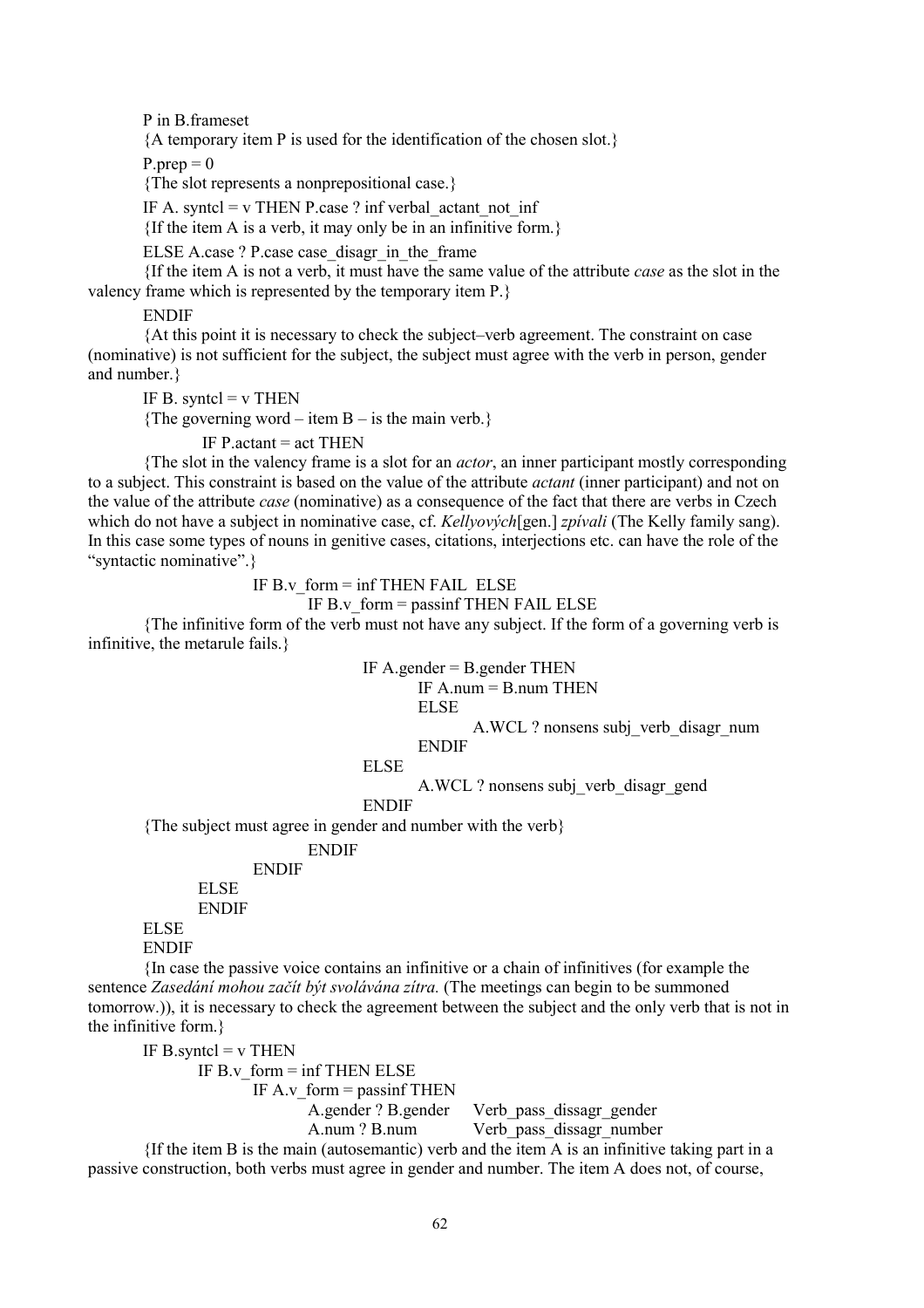have its own gender and number, this information is carried over from the verb in the passive voice through the whole chain of infinitives which are parts of the passive construction. This transfer of information is handled by instructions in this metarule below.}

ELSE ENDIF ENDIF ELSE ENDIF  $X:=B$ {If the metarule succeeds, the result gets all data from the item B.} \ P from X.frameset

{This is the end of the section dealing with filling the slot in the valency frame of the item B.}

{The last block handles the transfer of the information about gender and number of a verb in passive voice through the chain of infinitives which take part in a passive construction to the main (autosemantic) verb  $- cf.$  the comments above.}

IF B.v form  $=$  inf THEN IF A.v form  $=$  passinf THEN  $X$ .gender := A.gender  $X.num := A.num$ 

{If the governing word is an infinitive and the dependent one is an infinitive taking part in a passive construction then it is necessary to copy the information about the number and gender from the dependent verb to the governing one.}

```
X.y form := passinf
```
{It is also necessary to mark the fact that now also the governing verb takes part in a passive construction.}

```
ELSE ENDIF
ELSE ENDIF
OK
END_P
```
## **Metarule (6)**

Attachment of a free modifier (adjunct) from the right-hand side

CLOSEST

{This metarule should be applied only to adjacent input items A and B, in the sense of static order of input words. This means that if the input items A' A" B' B" are in this order on the input and the item A is the governing one, the metarule may be applied only to the pairs of items A"B' and A"B".

In this metarule the keyword CLOSEST blocks the possibility of an attachment of a free modifier from the subordinate clause to the main verb of the main clause or the spurious ambiguity of an attachment of a free modifier to all preceding nouns etc.}

IF B.syntcl  $=$  prephr THEN ELSE IF B.syntcl  $=$  noun THEN IF B.case = ins THEN ELSE ENDIF

{The free modifier is either a prepositional group or a noun in the instrumental case. The instrumental case is not the only nonprepositional case which may have the role of a free modifier. No other cases are taken into account because it is impossible to distinguish when they are in a role of an inner participant or a free modifier on the basis of purely syntactic clues (cf. the discussion at the end of the previous chapter). Other nonprepositional cases are quite rare in the syntactic role of a free modifier compared to instrumental case; thus it is possible to neglect them. Would all the other cases be allowed as free modifiers we would get spurious ambiguities everywhere – all nonprepositional cases would be taken both as filling the slot of an inner participant and of a free modifier. The interpreter of our metarules does not allow to formulate a constraint "If there is a suitable valency slot then the item under consideration is an inner participant, otherwise it is a free modifier."}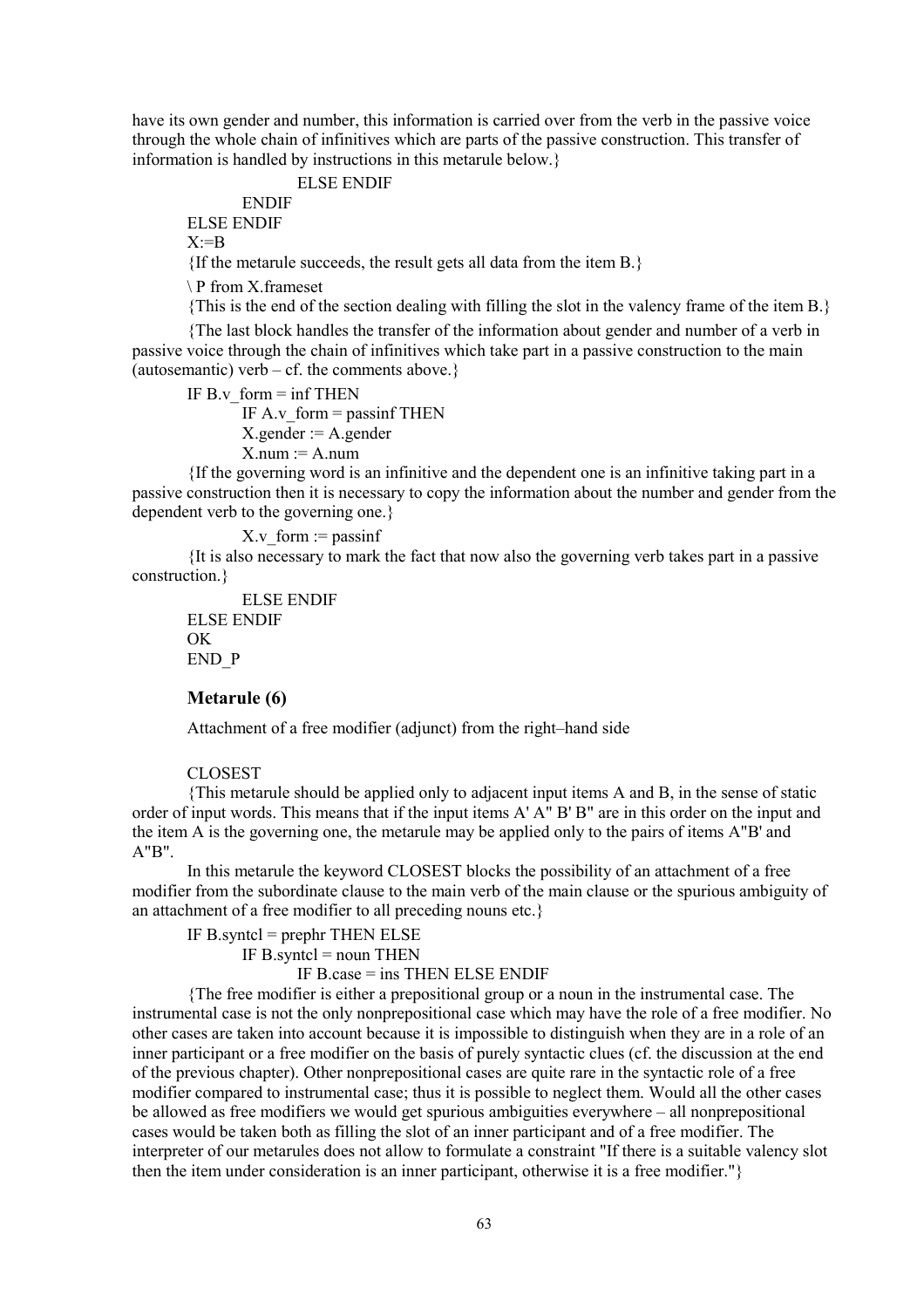ELSE

IF B.syntcl = select THEN ELSE FAIL ENDIF

{A free modifier may also be a selective construction (*čtyři z pěti zubních lékařů* – four out of five dentists.) }

ENDIF

ENDIF

IF A.syntcl  $=$  v THEN ELSE

{The free modifier may depend on a verb or on a noun.}

IF  $A$  syntcl = noun THEN

{If the free modifier depends on a noun, it is necessary to block the spurious ambiguity of an application of this metarule and of the metarule handling constructions of the type "chairman Mao" (the metarule (4)). This situation is similar to that from the second metarule and the solution proposed is identical  $-$  an introduction and testing of a special auxiliary attribute.}

```
IF A.titul = yes THEN
                     IF A \cdot case = B \cdot case THEN
                             IF A.gender = B.gender THEN
                                    IF A.num = B.num THEN FAIL ELSE ENDIF
                             ELSE ENDIF
                     ELSE ENDIF
              ELSE
                     IF B.wcl = num THEN FAIL ELSE ENDIF
{In the role of a free modifier a numeral may depend only on a verb.}
```
ENDIF

ELSE FAIL ENDIF

ENDIF

IF B.nofm = yes THEN FAIL ELSE ENDIF

{This condition blocks the attachment of free modifiers in case for some reason the item B cannot be attached as a free modifier. }

 $X := A$ 

{The item A is a governing word.}

IF A.syntcl = noun THEN X.rightgen  $:=$  no ELSE ENDIF

 ${An attachment of a free modifier to the noun from the right–hand side blocks the possibility\n$ of an attachment of a nominal modifier in the genitive case to the same noun.}

IF B.eos  $=$  yes THEN X.eos  $:=$  yes ELSE ENDIF

IF B.end  $=$  yes THEN X.end  $:=$  yes ELSE ENDIF

IF B.eoc = yes THEN X.eoc := yes ELSE ENDIF

{The information that the end of a clause or the end of the sentence has already been processed is carried over from the dependent to the governing item – cf. the metarule (3).}

OK END\_P

# **9.3 Complex verbal forms**

The third group of metarules concerns the complex verbal forms, namely the conditional and past tense forms. The rules are much simpler than the rules of the previous group. These metarules generally combine auxiliaries with main verbs and block the attachment of incorrect number of auxiliaries to the main verb. They do not (and cannot) take care for a proper position of clitics in clauses.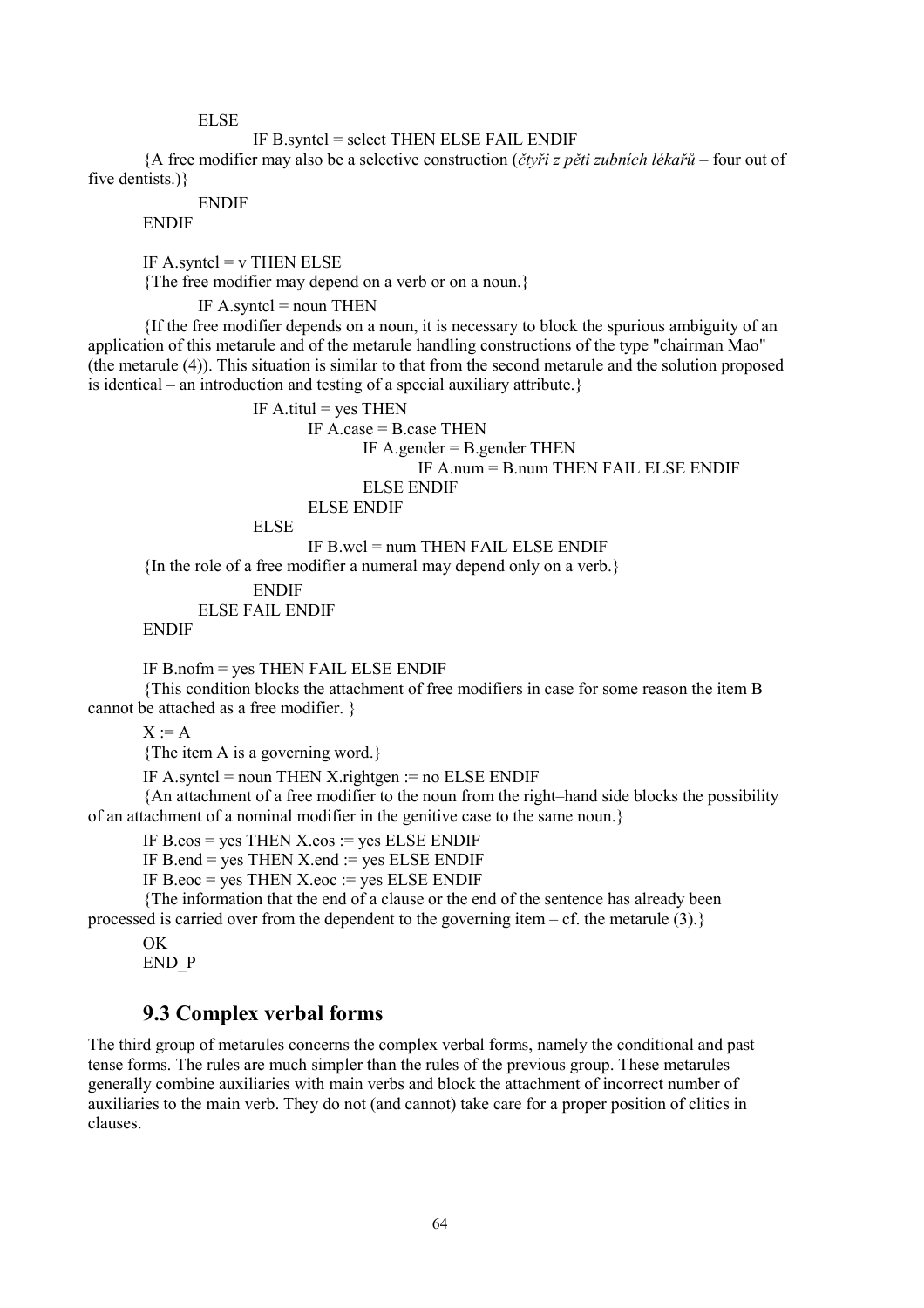## **Metarule (7)**

Conditional auxiliary to the left of the main verb

{This metarule handles the compound present and past conditional form of the verb composed of the auxiliary in the conditional form followed by the main (autosemantic) verb with a possible additional auxiliary verb in the past tense in between (for the past conditional). This metarule has its counterpart (not presented here) in the metarule handling the same phenomenon with the reversed order of words. Both metarules are almost identical, the difference is only in the order of words.}

```
A.syntcl = aux
       B.syntcl = v
       B.v_form ? pastp WrongVerbalFormofCondMood
       {The item B has syntactic properties of a verb in the past participle.}
       X := B{The governing item is the item B.}
       IF A mode = cond THEN
       {The item A is an auxiliary verb in the conditional mood.}
               IF B.cond aux = no THEN
                      B.wcl ? nonsens Two_cond_aux
       {The value of an attribute cond_aux indicates whether the auxiliary verb in the conditional
mood has already been attached to the main verb.}
```
ELSE ENDIF

 $X.y$  cl := cond

{The attribute  $\nu$  *cl* of the item X receives the value indicating that the item represents a compound verb in conditional}

 $X_{\text{cond}}$  aux := no

{This statement blocks the attachment of another auxiliary in the conditional mood to the same main verb.}

ELSE IF A.y form  $=$  pastp THEN

{The auxiliary verb is in the past form  $-\text{ it is a part of the past conditional.}$ }

 $X.$ past  $aux := ves$ 

ELSE FAIL ENDIF

{If the auxiliary verb is not in the conditional or past form, the metarule is not applied.} OK

```
END_P
```
## **Metarule (8)**

Nominal predicate with the copula

```
A.syntcl = aux
{The item A represents an auxiliary verb.}
IF B. syntcl = adj THEN
ELSE IF B.syntcl = noun THEN ELSE FAIL ENDIF
ENDIF
{The item B has either syntactic properties of an adjective or of a noun.}
IF B.case = nom THEN
ELSE B.case ? ins Wrong case by copula
ENDIF
{The nominal predicate may be only in the nominative or instrumental case.}
X := A{The governing item is the copula.}
X.syntcl := v
```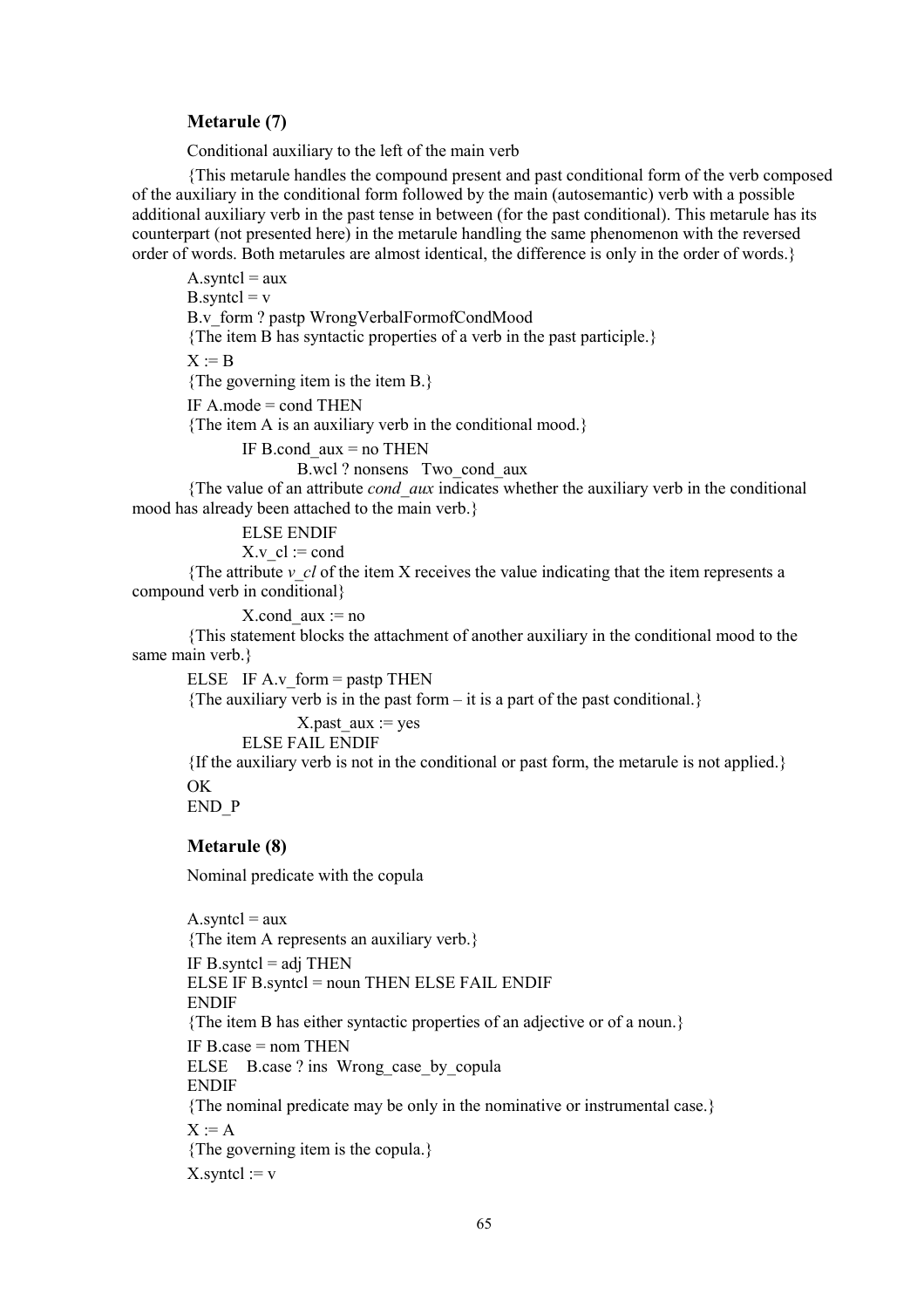{This assignment of the new value to the attribute *syntcl* has two functions. The first function is to avoid the attachment of another noun or adjective as a nominal predicate to the same copula. The second function is to indicate that the predicate is complete and the processing of the rest of the sentence may continue (as in the previous cases, this comment concerns the projective phases).}

**OK** END\_P

## **Metarule (9)**

Complex past tense

{This metarule handles the combination of the auxiliary verb and the main (autosemantic ) verb in the past tense. The grammar contains also the metarule handling the same combination of words in the reversed order.}

 $A$ .syntcl = aux  $A_t$  tense = pres {The item A represents an auxiliary verb in the present tense  $(d\check{e}lal$  **jsem** – I was doing).} B.v form  $=$  pastp {The item B represents a verb in the past tense.} IF B.depaux  $=$  yes THEN B.depaux ? nonsens Second\_aux {The item B cannot have one auxiliary already attached.} ELSE ENDIF  $X := B$ {The governing item is the main (autosemantic) verb.}  $X.depaux = yes$ {This technical attribute blocks the attachment of the second auxiliary.} OK END\_P

# **Metarule (10)**

Verb in a passive voice combined with a copula from the left-hand side

 ${$ [This metarule has its counterpart which differs only in the mutual position of items – the copula is on the right-hand side. $\}$ 

 $A$ .lex $f = b \times t$ 

{The lexical value of the lemma of the copula is checked.}

 $A$ .syntcl = aux

{The item A is an auxiliary verb. It may seem that this test is not necessary due to the previous condition, but it is necessary to take into account that the auxiliary verb *b*/t [to be] may play several roles. It is therefore represented by several unambiguous items, out of which only those with a syntactic role of an auxiliary verb are to be used here.}

IF A.mode = cond THEN FAIL ELSE ENDIF {Conditional mood will be handled by a special metarule.}  $B$ .syntcl =  $v$  $B.\text{pass} = \text{per}$ {The item B is a verb in the passive form.}  $X = B$ {The governing item is the passive verb.}  $X.y$  form  $:=$  passinf {The newly created item is marked as being in the passive voice.}  $\overline{OK}$ END\_P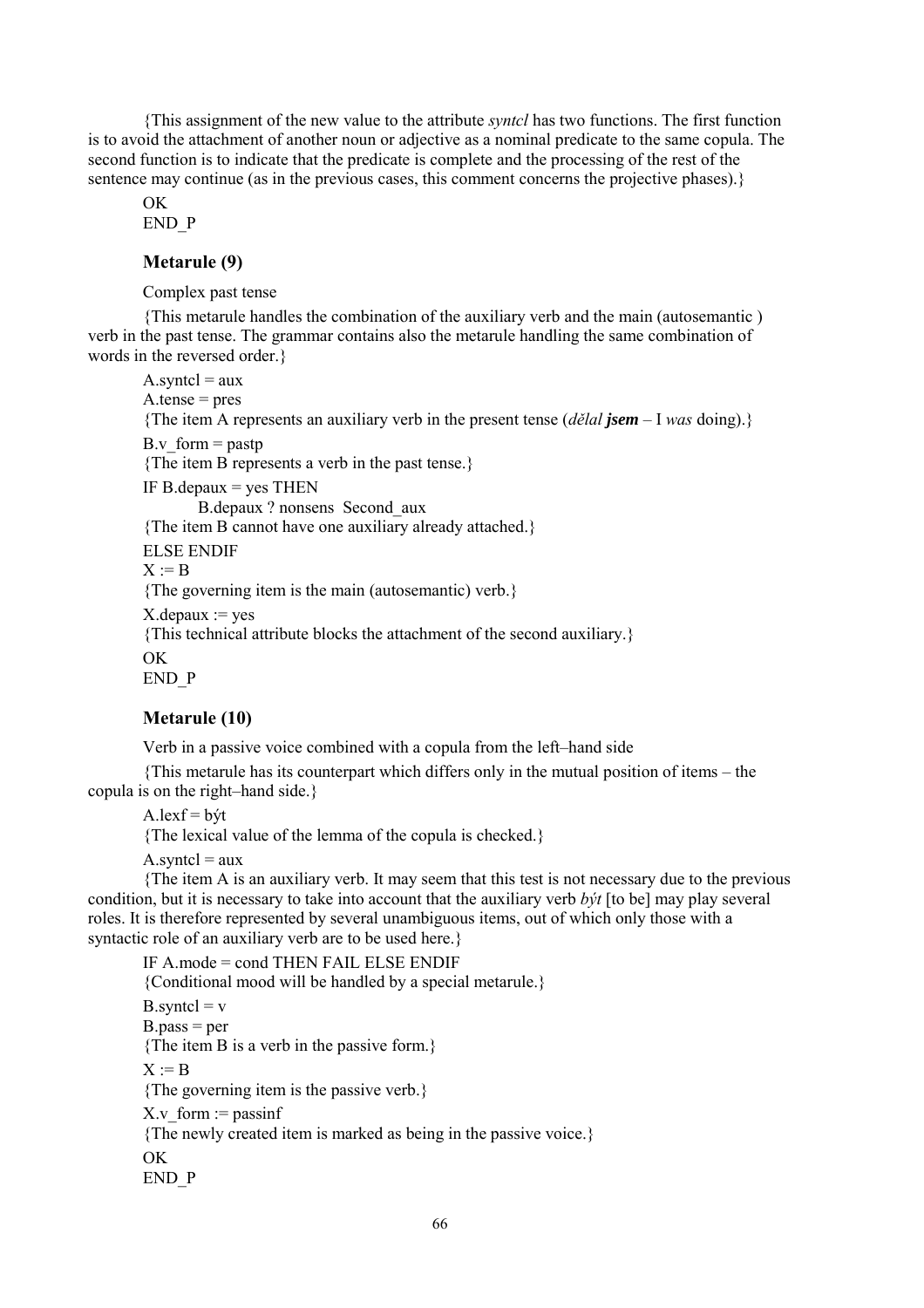## **Metarule (11)**

Unattached single verb in the infinitive form being dangling in the clause

### NEGATIVE

{This metarule is a first example of an error anticipation metarule. It is applied only in negative phases, otherwise it is ignored by the interpreter. The item derived as a result of the application of this metarule is marked as containing a syntactic inconsistency.}

A.syntcl =  $v$  $B$ .syntcl = v A.v form  $=$  fin B.v form  $=$  inf {Both input items are verbs, one in the finite and the other in the infinite form}  $X = A$ {The verb in the finite form is the governing item.} IF  $B.eos = yes$  THEN  $X.eos := yes$  ELSE ENDIF

IF B.end = yes THEN  $X$ .end := yes ELSE ENDIF

IF B.eoc = yes THEN  $X$ .eoc := yes ELSE ENDIF

{The information that the end of the sentence or clause has already been processed is carried over from the dependent to the governing item – cf. the comments on the metarule  $(3)$ .}

OK END\_P

# **9.4 Coordination**

The fourth group of metarules handles some examples of coordination, namely the coordination of nouns and verbs in the infinite form and the coordination of clauses. It is interesting for at least two reasons. First, it contains a section handling the coordination of nouns in the nominative case, which is very important for a correct analysis of sentences with coordinated subjects where individual members of the coordination are of a different gender. In Czech this phenomenon requires very complicated rules. Second, this group of rules contains a second example of an error anticipating metarule, which is applied only in case the positive projective phase fails to build a complete tree.

### **Metarule (12)**

Coordination of nouns, first part

{This metarule represents the first example of how complex problems of interaction of more than two items may be handled in the metagrammar. The interaction is achieved through the use of a special (unique) value of the attribute *syntcl* assigned to the item representing the result of the first rule of the sequence (cf. the comments inside the metarule).

This metarule is the first part of a sequence of two metarules handling the coordination of nouns. This type of coordination is handled separately from other types of coordination because it has to follow a complex set of agreement rules when it becomes a subject.}

 $A$ .syntcl = conj  $A$ .conjtype = coord {The item A is a coordinate conjuction.}  $B$  syntcl = noun {The item B has syntactic properties of a noun.}  $X := B$ 

{The item B contains more information necessary for the future processing, therefore it is taken as the governing word.}

X.syntcl:= koordn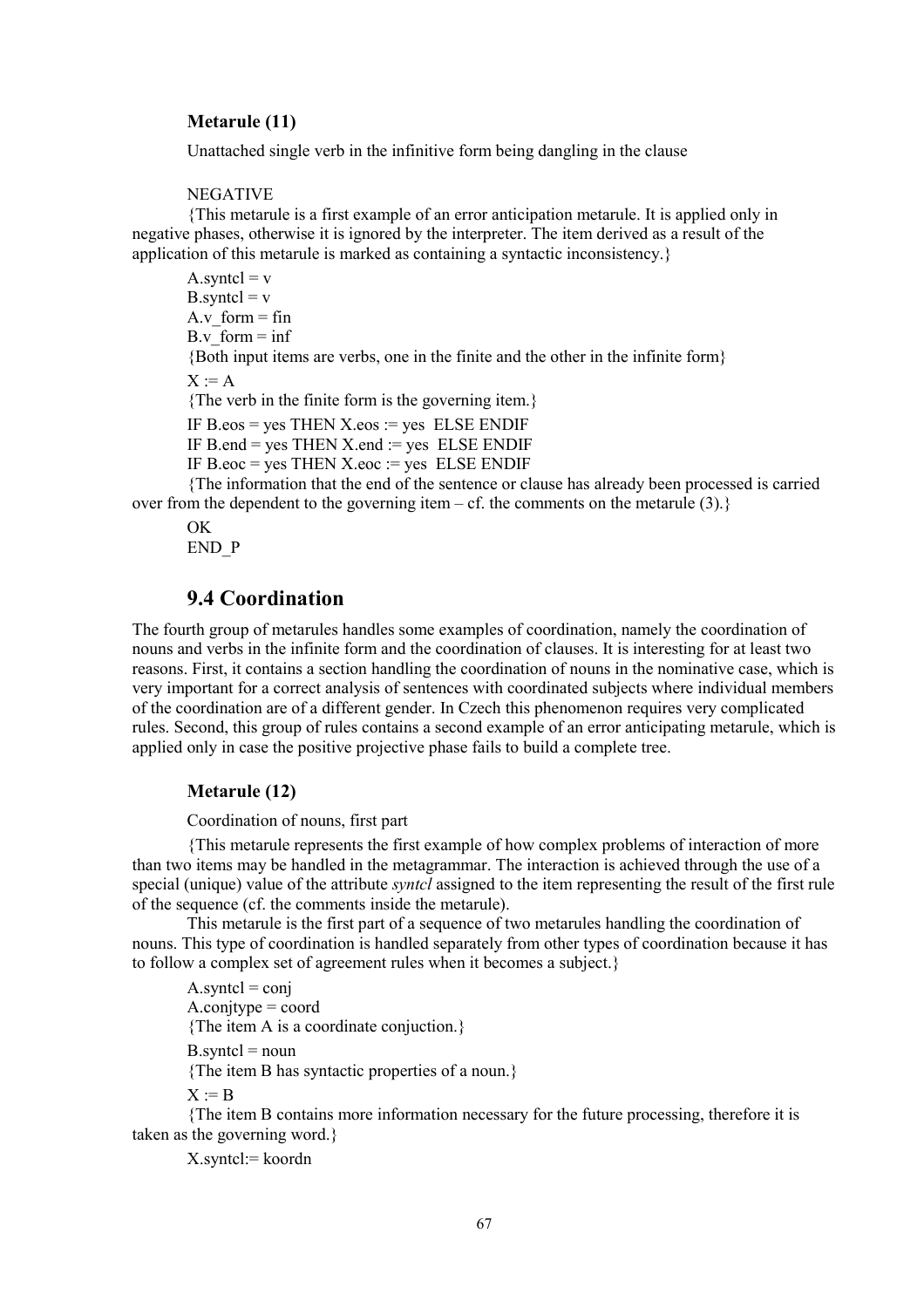{The value of the attribute syntcl is changed. The new value is unique  $-$  it is used only in this metarule and in the following one  $-$  and thus serves as a connection between the metarules handling the same problem. This technique is used in all cases where more than one metarule is necessary for handling a certain syntactic phenomenon.

OK END\_P

## **Metarule (13)**

Coordination of nouns, second part

{This metarule is the second metarule of the pair handling nominal coordination. It is an open question if the metarule should not be applied with the keyword CLOSEST in a similar manner as the attachment of free modifiers. If a more complicated nominal groups are coordinated, it is in many cases impossible to distinguish syntactically which items should be coordinated. This results in spurious ambiguities as for example in the third sample sentence of our testbed. The question whether it is acceptable to apply this metarule only for the nearest possible candidates, would probably require a deeper linguistic research. For the time being we prefer deriving all variants.}

 $A$ .syntcl = noun

{The item A has syntactic properties of a noun.}

 $B$ .syntcl = koordn

{The item B was created as a result of an application of the previous metarule.}

A.case ? B.case Wrong\_case\_in\_coord

{The coordination of nouns is applicable only when both are in the same case.}

 $X := A$ 

{The item A is copied into X. This assignment instruction has to precede the following section because the item X must be defined before its attributes may be assigned a value.}

 $X.num := pl$ 

{The value of an attribute num of the item representing the whole coordination is set to plural. Unfortunately, in Czech it is possible in this case to assign also a singular number to the coordination of this type. That is very inconvenient for our system, because the interpreter does not make it possible to create two variants of output items for a single metarule. For this reason it was necessary to add another metarule into the metagrammar, differing only in this place  $-$  the assignment is replaced by the following nested condition:

IF A.num  $=$  sg THEN

IF B.num = sg THEN ELSE FAIL ENDIF

ELSE FAIL ENDIF

which blocks the application of this rule in case either of items A and B is in plural and thus it is fully covered by this rule and no variant is necessary.}

IF  $A$  case = nom THEN

{This is a slight simplification exploiting the fact that the vast majority of subjects is in the nominative case. Due to the fact that this metarule handles only the coordination of nouns, no other possible types of subjects (infinitives, subordinated clauses) are taken into account here.}

IF A.gender  $=$  anim THEN ELSE

 ${If the gender of the item on the left–hand side is masculine animate, it is not necessary to do$ anything since the value is copied by default by the assignment  $X = A$ .

IF B.gender  $=$  anim THEN

X.gender:= anim

{If either of the items A and B is masculine animate, then the result should also be masculine animate.}

ELSE

IF A.gender = neut THEN IF B.gender = neut THEN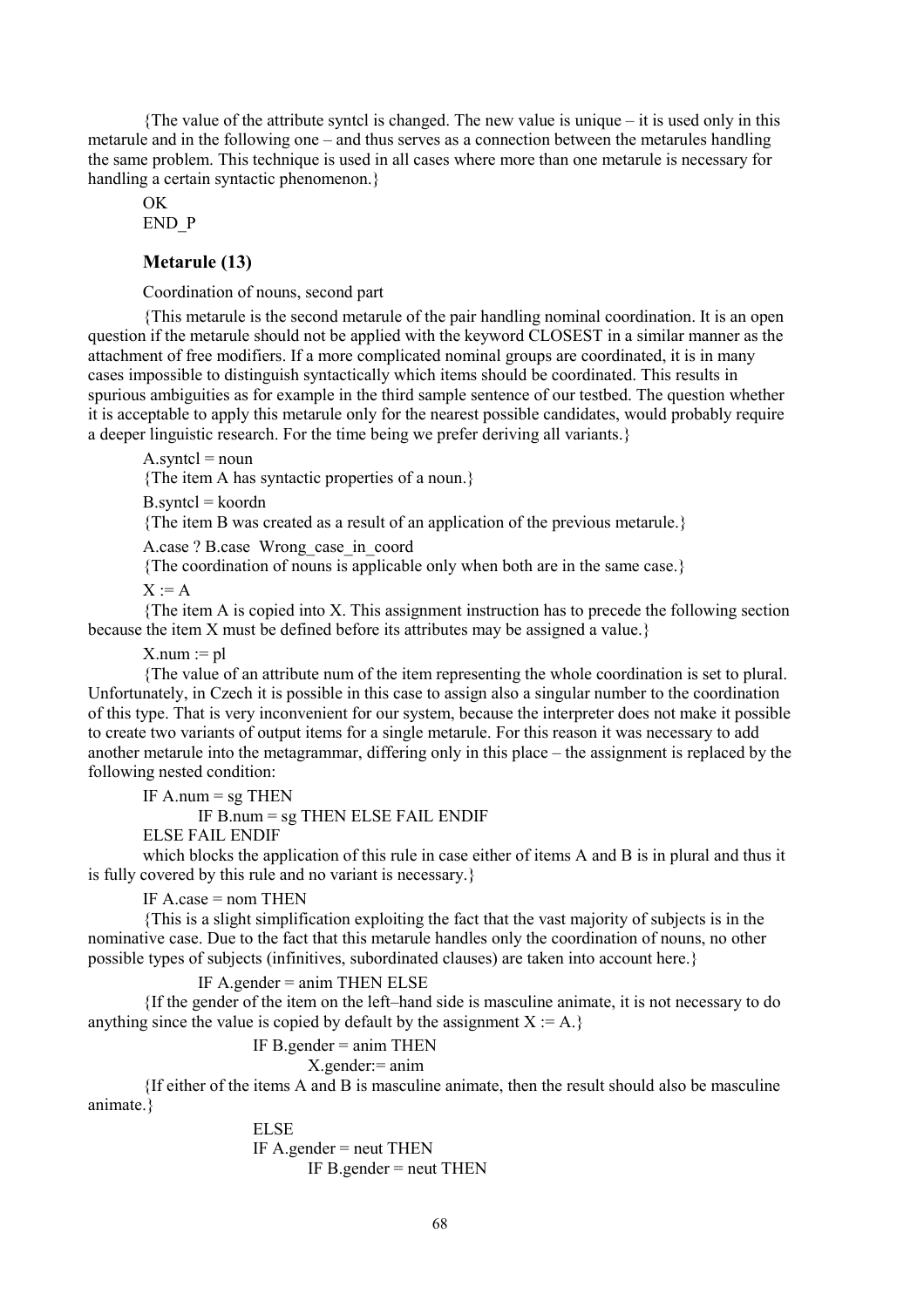IF  $A.num = sg$  THEN  $X$  gender  $:=$  fem ELSE IF B.num  $=$  sg THEN  $X$ .gender := fem ELSE X.gender := B.gender **ENDIF** ENDIF

ELSE X.gender:= B.gender

{If both items A and B are neuter and at least one of them is in singular, then the whole coordination receives the feminine gender, otherwise it receives the same gender as the item B. (In this branch of the IF statement neither item may be masculine animate.) If only A is in neuter, then the whole coordination retains the gender of the item B.}

#### ENDIF ELSE ENDIF

ENDIF ENDIF ELSE ENDIF IF  $B.eos = yes$  THEN  $X.eos := yes$  ELSE ENDIF IF B.end = yes THEN X.end := yes ELSE ENDIF IF B.eoc  $=$  yes THEN X.eoc  $:=$  yes ELSE ENDIF

{Standard way of the transfer of the information that the end of a clause has already been processed from the dependent to the governing item  $-$  cf. the comments on the third metarule.}

# OK

END\_P

## **Metarule (14)**

Coordination with ill-placed comma

{This is another example of an error anticipation metarule. }

NEGATIVE

{This keyword marks an error anticipation metarule.}

 $A$ .syntcl = comma

{The item A is a comma.}

IF B.syntcl  $=$  koordinf THEN ELSE

IF B.syntcl = koordn THEN ELSE FAIL ENDIF

ENDIF

{The item B is a coordination of nouns or verbs in infinite form. This is the place where also other types of coordination may be handled in future by means of adding other nested conditions.}

 $X := B$ OK END\_P

## **Metarule (15)**

Coordination of infinitive verbs, the first part

```
A.wcl = conj
A.conjtype = coord
{The item A is a coordinate conjuction.}
B.syntcl = v
B.v form = inf
{The item B is a verb in the infinitive form.}
X = B
```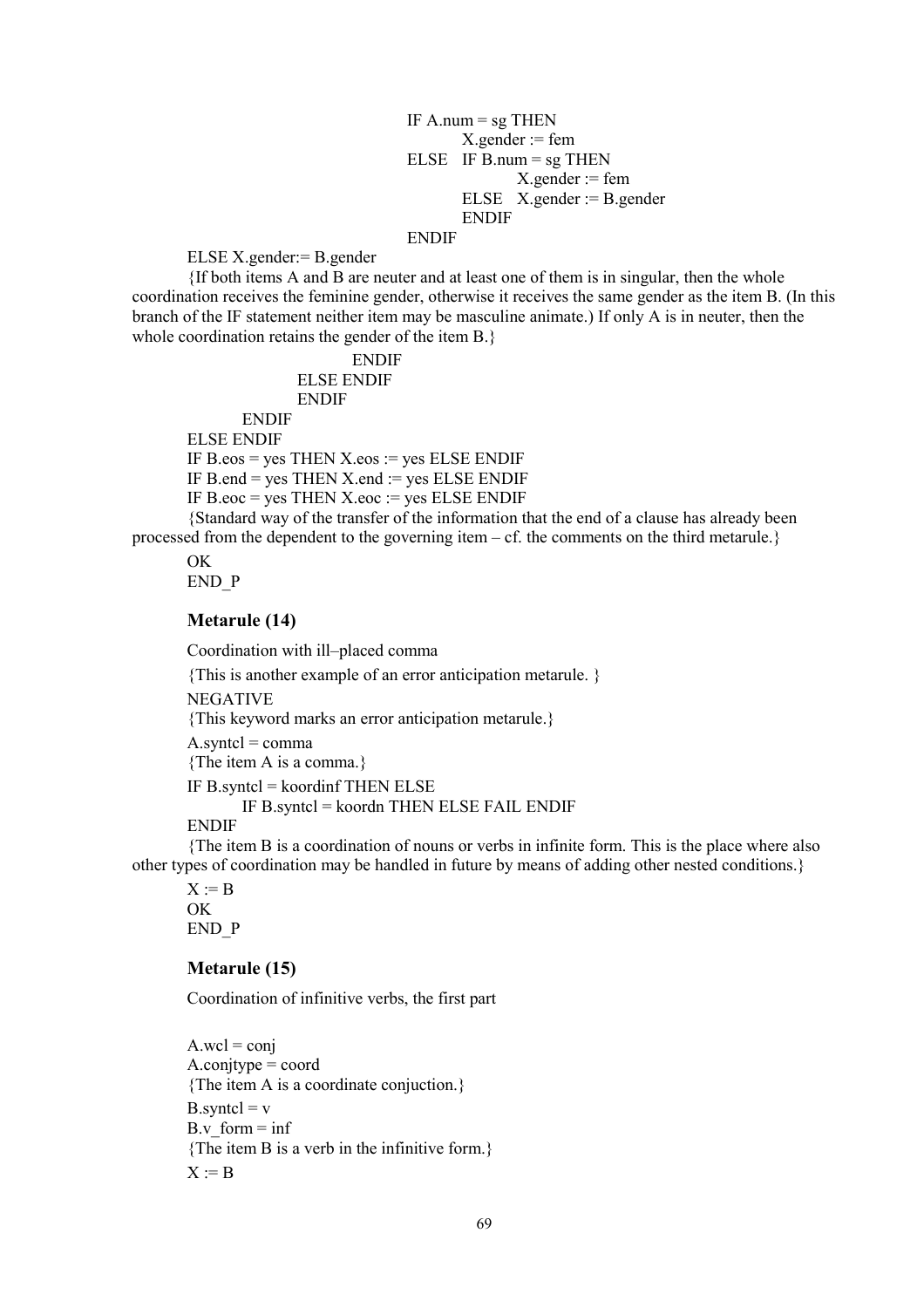{B is the governing item.}

X.syntcl:= koordinf

{The result is assigned a unique value for its syntactic class, allowing to use the item solely in the next metarule.}

OK

END\_P

## **Metarule (16)**

Coordination of infinitive verbs, the second part

A.syntcl =  $v$ A.v form  $=$  inf {The item A is a verb in the infinitive form.}  $B$ .syntcl = koordinf {The item B was derived as a result of an application of the previous metarule.}  $X := A$ {A is the governing item.} IF  $B.eos = yes$  THEN  $X.eos = yes$  ELSE ENDIF IF B.eoc = yes THEN  $X$ .eoc := yes ELSE ENDIF IF B.end  $=$  yes THEN X.end  $:=$  yes ELSE ENDIF {Standard way of the transfer of the information that the end of a clause has already been

processed from the dependent to the governing item  $-$  cf. the comments to the metarule (3).}

OK END\_P

## **Metarule (17)**

Coordination of clauses, first part

{This is the first metarule from the pair of metarules handling the coordination of clauses. It combines the conjunction with the clause on its right-hand side.}

 $A.s$ vntcl = conj  $A$ .conjtype = coord {The item A represents a coordinate conjunction.} IF B.syntcl  $=$  v THEN ELSE IF B.syntcl = aux THEN ELSE FAIL ENDIF

ENDIF

{The item B is either a main (autosemantic) or an auxiliary verb.}

 $B.eos = yes$ 

{It is necessary to combine both items only in case the rest of the clause has already been processed.}

 $X = B$ 

{The item B is the governing item. This is again an arbitrary decision because the only information required in the further processing is contained in the new value of the attribute syntcl.}

 $X$ .syntcl := clcoord

{The value of the attribute syntcl of the newly created item is set to a unique value marking the fact that the item represents the combination of the coordinate conjunction and the second clause of the coordination – cf. the comments to the metarule (12).}

OK END\_P

# **Metarule (18)**

Coordination of clauses, second part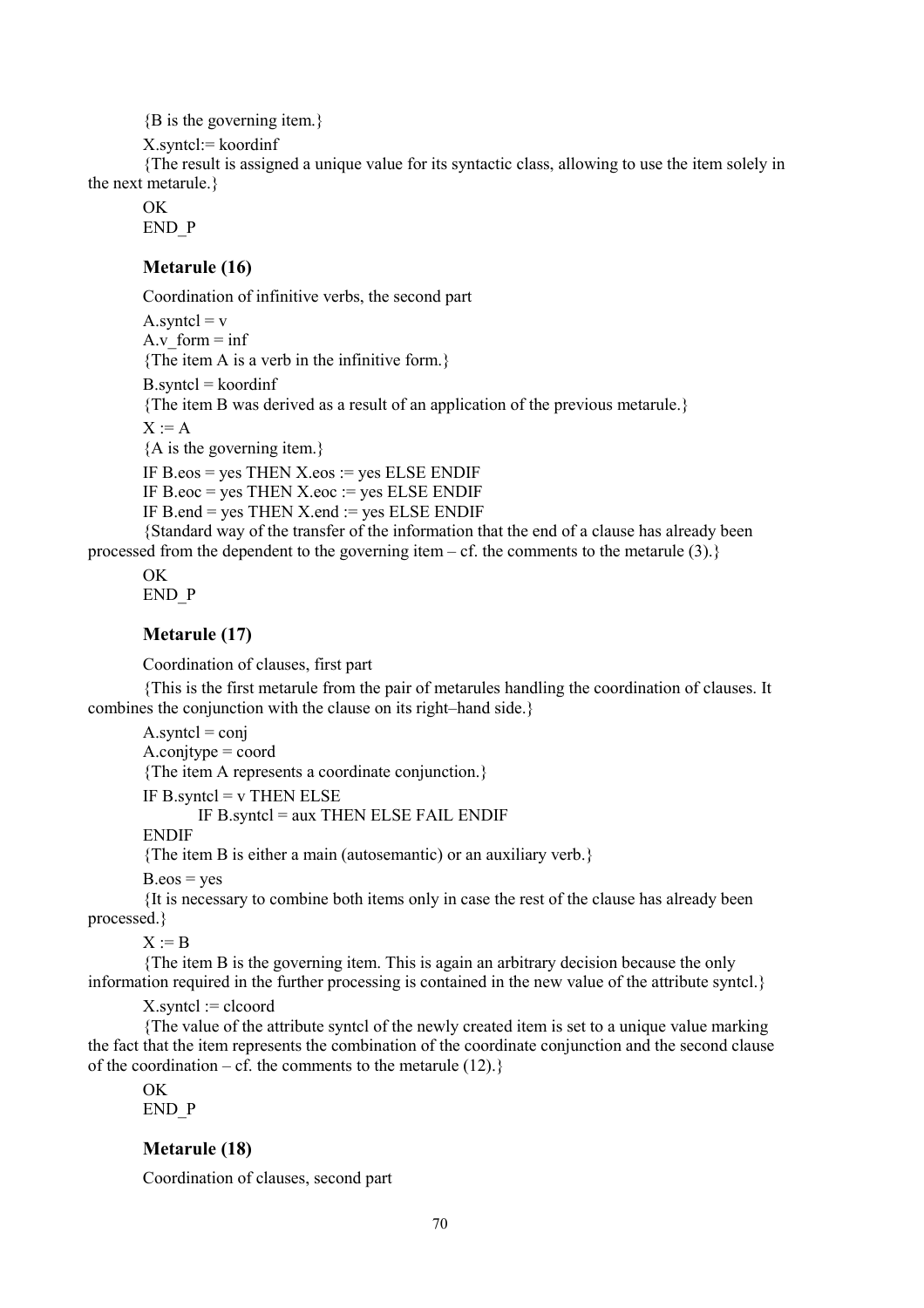{This is the second metarule from the pair of metarules handling the coordination of clauses. It combines the first clause with the rest of the coordination.}

A.syntcl =  $v$ 

{The item A is a verb.}

IF A.v  $form = inf$  THEN FAIL ELSE ENDIF

IF B.v form  $=$  inf THEN FAIL ELSE ENDIF

{This metarule should not be applied for the coordination of infinite verbs, this phenomenon is handled by the metarules (15) and (16).

IF  $B$ .wcl = vb THEN

IF B.syntcl = clcoord THEN ELSE

IF B.syntel  $=$  comv THEN

{It is necessary to handle the coordination with a comma (cf. the following metarule, in which the item with *syntcl=comv* is created) in the same manner as the coordination with a coordinate conjunction due to the possibility of more than two clauses being coordinated.}

IF B.rel clause  $=$  yes THEN FAIL ELSE ENDIF

{The relative clauses cannot be handled by this metarule, relative clauses are treated separately due to the necessity to check the agreement of the relative pronoun and the noun it is referring to.}

ELSE FAIL ENDIF

ENDIF ELSE FAIL ENDIF

 $X = A$ 

{The item A is the governing item.}

IF B.eoc = yes THEN  $X.eoc$  := yes ELSE ENDIF

IF B.eos  $=$  yes THEN X.eos  $:=$  yes ELSE ENDIF

IF B.end = yes THEN  $X$ .end := yes ELSE ENDIF

{The information that the end of the clause has already been processed is transferred  $-$  cf. the comments to the third metarule.}

OK

END\_P

# **9.5 Embedded nominal groups and clauses**

This section contains four metarules handling the problem of embedded nominal groups and clauses. At this point it is necessary to stress that we are using the term "embedded" in a slightly different manner than the traditional terminology. We distinguish between a general term of a subordinated clause (phrase, group) and a more specific term of an embedded clause (phrase, group). The latter term, as we understand it, represents subordinated clauses (phrases, groups) which are inserted into the main clause in such a manner that there is a non-empty tail of the main clause following the embedded clause (phrase, group). In other words, the embedded section of a sentence divides the main clause into two non-empty parts.

### **Metarule (19)**

Embedded nominal group depending on a noun, first part

 ${The construction described by the metarules in this section consists of four words –\n$ a governing noun, comma, a nominal (or verbal) head of the embedded group (clause) and the comma following the embedded group (clause). This metarule handles the left comma and the head of the embedded nominal group. The main problem is that it is not possible to restrict the use of this particular metarule only to the construction indicated above. The pair comma – noun may also be a part of other constructions, for example a coordination of more than two nominal elements, where usually the first  $n-1$  elements are separated by commas and only the last pair of nouns has a conjunction in between.}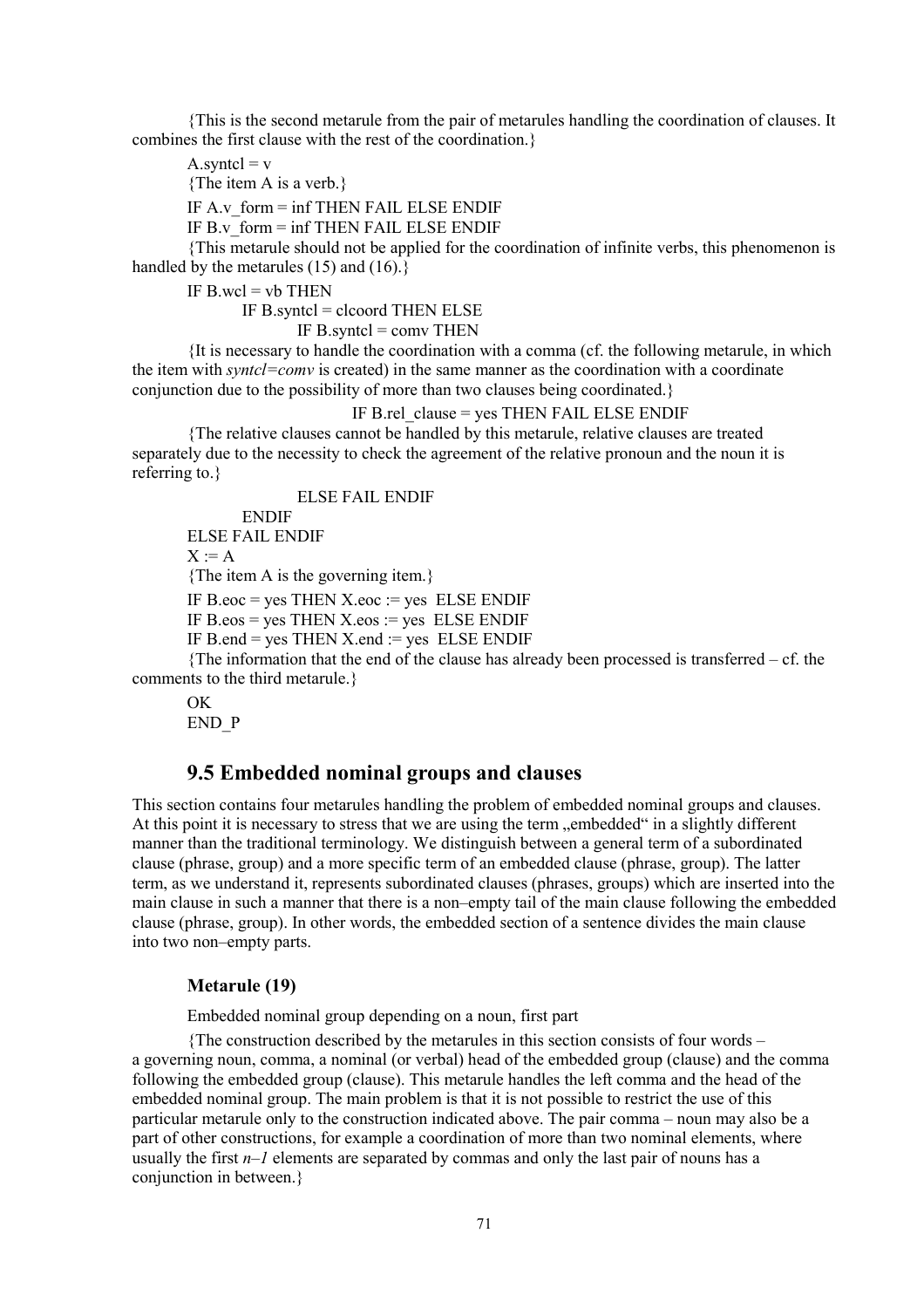$A.s$ yntcl = comma IF  $B$  syntcl = noun THEN ELSE IF B.syntcl = v THEN ELSE FAIL ENDIF ENDIF {The item A is a comma and the item B has syntactic properties of a noun or of a verb.} IF B.prn  $type = rel$  THEN FAIL ELSE ENDIF {Relative clauses are handled by the metarules in section 9.6. }  $X = B$ IF B.syntcl = noun THEN  $X$ .syntcl := comn ELSE ENDIF IF B.syntcl  $=$  v THEN X.syntcl  $:=$  comv ELSE ENDIF {The item B is the governing one. The item X is assigned a special syntactic class, which keeps track of the fact that the comma to the left has already been processed.}

 $\overline{OK}$ END\_P

## **Metarule (20)**

Embedded noun or clause depending on a noun, second part

{Similarly as the first metarule of this set, this metarule is applicable not only to embedded nominal groups, but also to embedded clauses, because there is no particular reason to handle the two types separately.}

IF  $A$ , syntcl = comn THEN ELSE

IF A.syntcl = comv THEN ELSE FAIL ENDIF

ENDIF

{The item A represents either a comma and a noun, or a comma and a clause.}

 $B$ .syntcl = comma

{The item B is a comma following a noun phrase or a clause. This comma must be processed before the noun phrase or a clause is attached to the preceding noun, otherwise it might happen that the words belonging to the embedded phrase or clause will interact with the words of the governing clause (e.g. fill the slots in the frame etc.). This remark of course applies only to the projective interpretation of the metagrammar, in the nonprojective one this simple restriction does not work, cf. the comments on the first and third metarules.}

 $X := A$ 

 $X$ .syntcl := comncom

{Since the item A contains more information than the item B (comma), it is chosen as the governing item. Its attribute syntcl is assigned a special value indicating that it represents an embedded phrase or clause.}

 $X.eoc := yes$ 

 $X$  end  $:=$  yes

{The information that the comma following the nominal group or the clause has already been processed is stored in the attribute eoc and end. The attribute eos is not used, because its role is to indicate that the final period, question mark or exclamation mark have already been processed, i.e. it indicates that the end of the whole sentence has already been reached  $- cf.$  the comments on the third metarule.}

OK END\_P

## **Metarule (21)**

Embedded noun or clause depending on a noun, third part

{This is the last part of the section handling embedded phrases or clauses. This rule has to take into account both possibilities – that the comma following the phrase or the clause has either already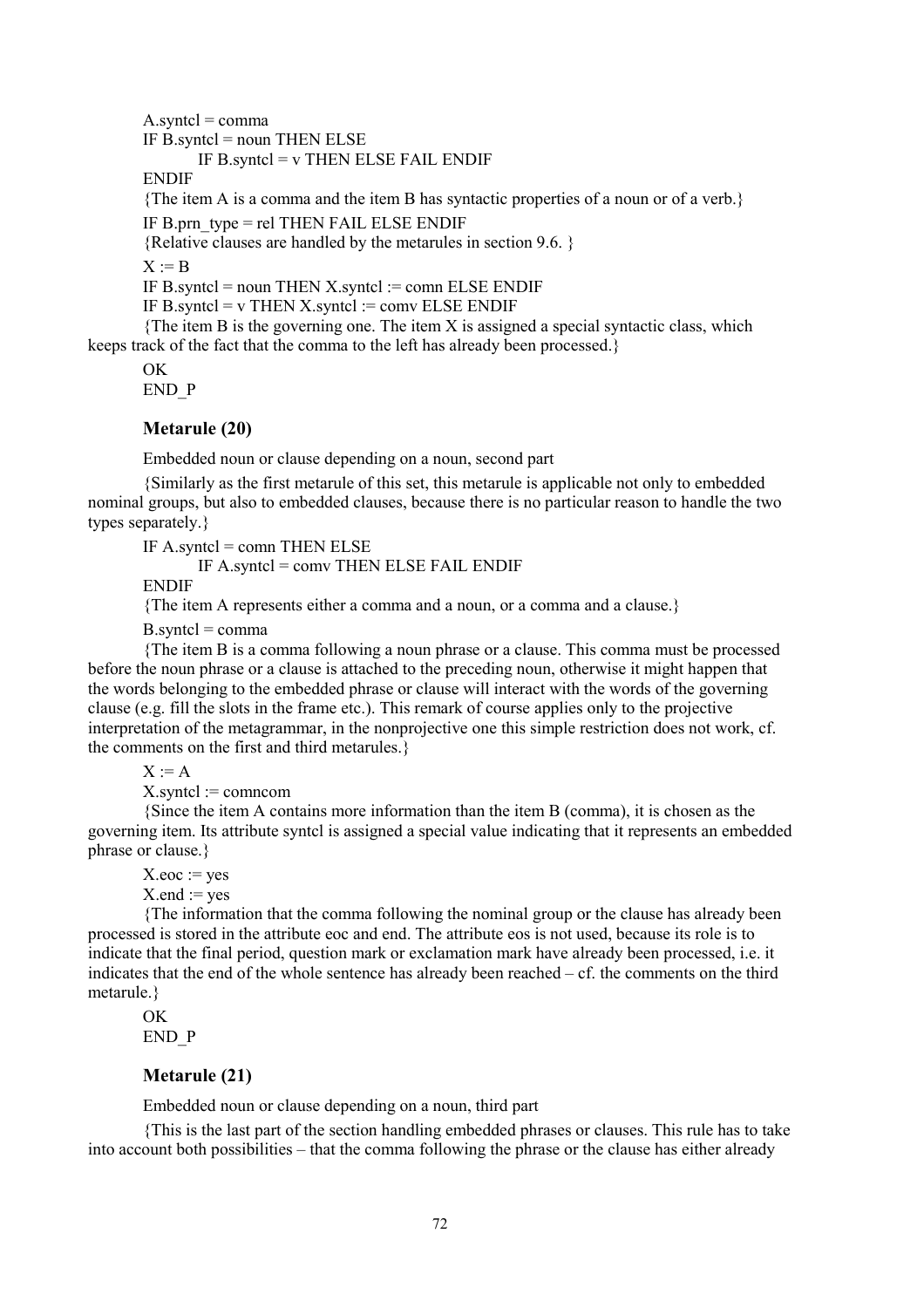been processed or not, the latter in case it belongs, for example, also to another subordinate clause in case of multiple embedding etc.}

 $A$ .syntcl = noun {The item A has syntactic properties of a noun.} IF B.syntcl = comncom THEN ELSE {If the item B was created as a result of the previous metarule, then everything is OK.} IF  $B$ , syntcl = comn THEN B.end ? yes Incomplete clause ELSE FAIL ENDIF

**ENDIF** 

{If the item B has not been created by the previous metarule, then it is OK only in case its attribute end indicates that the comma following the phrase or the clause has for some reason been already processed.}

 $X = A$ 

{The antecedent is the governing item.}

IF B.eos  $=$  yes THEN X.eos  $:=$  yes ELSE ENDIF

IF B.eoc  $=$  yes THEN X.eoc  $:=$  yes ELSE ENDIF

IF B.end = yes THEN  $X$ .end := yes ELSE ENDIF

{The information that the comma following the embedded nominal group or clause has already been processed is transferred  $- cf.$  the comments on the third metarule.}

 $X$ .rightgen := no

{The embedded clause or phrase blocks the possibility of an attachment of the noun in the genitive case in apposition  $- c f$ , the comments on the relevant part of the third metarule.}

OK END\_P

# **9.6 Subordinate clauses**

This section contains metarules handling subordinate clauses, including relative ones.

#### **Metarule (21)**

Filling the slot in the valency frame by a relative pronoun from the left-hand side

{This metarule does not have a counterpart handling the same problem from the right-hand side because the relative pronoun in a relative clause must precede the verb.}

```
IF B.syntcl = v THEN
```
B.end ? yes Unf\_rel\_cl

ELSE FAIL ENDIF

 ${The item B is a main (autosemantic) verb with a complete set of right–hand side modifiers }\n$ already attached. }

 $A$ .syntcl = noun

A.prn  $true = rel$ 

{The item A is a relative pronoun. Since relative pronouns are the only words having the value of the attribute prn\_type equal to rel, it is not necessary to check any other attribute.}

P in B.frameset

{A temporary item P represents one slot of the frame of the item B (verb).}

 $P_{.}$ prep = 0

{The slot must not require a preposition.}

A.case ? P.case Case disagr in the frame

{The pronoun must agree with the item P in case. This is a standard constraint for a filler of the slot in valency frame.}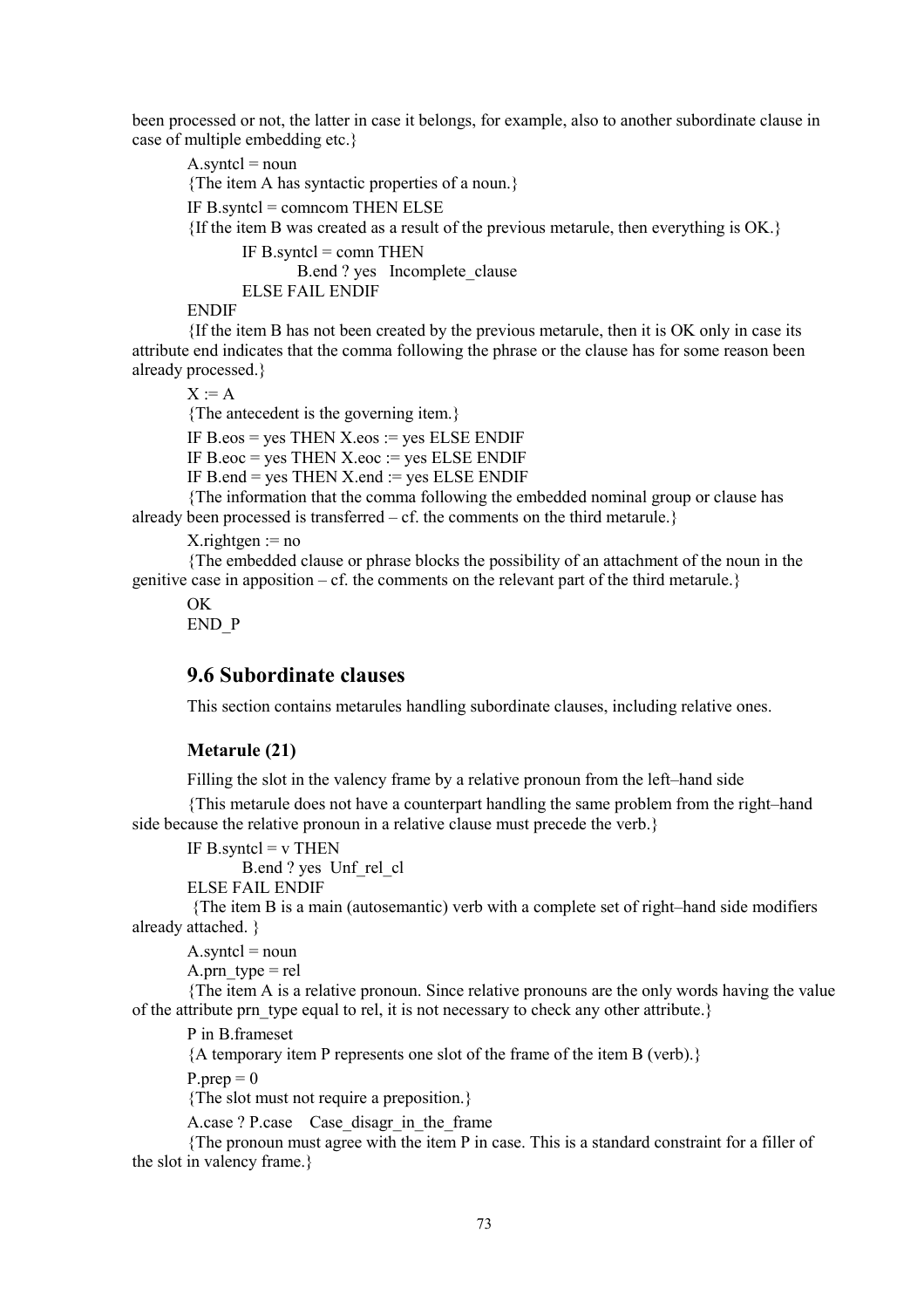{The following block of constraints takes care of the subject-predicate agreement similarly as in the fourth metarule.}

IF  $P$  actant = act THEN

```
IF B.v form = inf THEN FAIL ELSE
```
IF B.y form  $=$  passinf THEN FAIL ELSE

{If the chosen slot is a slot for an actor and the item B (verb) is in the infinitive form, this metarule may not be applied  $-$  it fails because the verb in an infinitive form does not have a subject(actor).}

{If the item B is not a verb in the infinitive form then it is necessary to check the agreement in gender and number of both items.}

IF A.gender  $=$  B. gender THEN

IF A.num = B.num THEN ELSE

A.wcl ? nonsens subject\_verb\_disagr

{Soft constraint handling the syntactic inconsistency in number between the predicate and subject (actor).}

#### ENDIF

ELSE

A.WCL ? nonsens subject\_verb\_disagr

{Soft constraint handling the syntactic inconsistency in gender between the predicate and subject (actor).}

#### ENDIF

ENDIF

ENDIF

ELSE

{If the chosen slot is not a slot for an actor, the processing of the metarule continues.} ENDIF

 $X := B$ 

{The item B is a dominant item.}

\ P from X.frameset

{The section dealing with slots in the verbal frame ends here.}

 $X$ .syntcl := rel\_clause

{The newly created item X is marked as the item representing the relative clause.}

 $X$ .relgender  $:= A$ .gender

 $X$ .relnum := A.num

{The gender and number of the relative pronoun is kept for future use. In the syntactic tree representing the input sentence it means that both gender and number of the relative pronoun are propagated bottom up through the tree.}

OK END\_P

#### **Metarule (23)**

The attachment of a relative subordinate clause  $-$  first part

{This part of the metarule attaches the comma preceding the relative clause to its governing

verb.}

 $A$ .syntcl = comma

 $B$ .syntcl = rel\_clause

 ${$ The item A is a comma, the item B is a relative clause. The use of a special value rel clause is necessary in order to avoid the processing of general embedded or subordinate clauses by this metarule.}

 $X = B$ 

{The item B is dominant}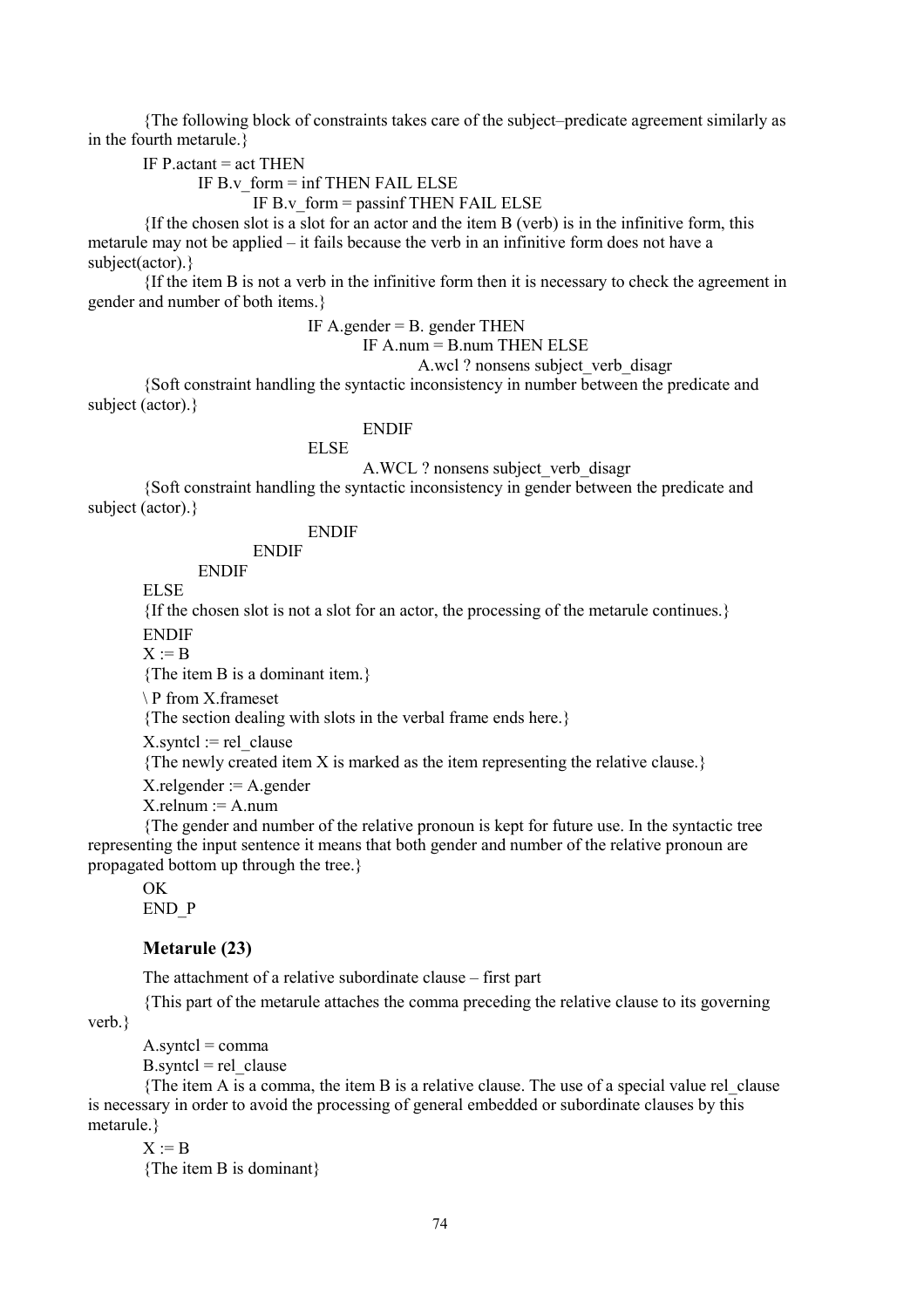$X$ . syntcl  $:=$  com rel clause

{This special value of the attribute *syntcl* of the result contains the information that the comma preceding the relative clause has already been processed.}

**OK** 

END\_P

#### **Metarule (24)**

The attachment of a relative subordinate clause  $-$  second part

{This part of the metarule handles the attachment of the relative clause to the preceding noun.}  $A$ .syntcl = noun

{The item A has syntactic properties of a noun}

IF B.syntcl = com\_rel\_clause THEN

ELSE IF B.syntcl = rel\_clause THEN

B.syntcl ? nonsens Missing\_comma\_prec\_rel\_cl

{This branch handles the situation where there is no comma preceding the relative clause.}

ELSE FAIL ENDIF

ENDIF B.relgender ? A.gender Wrong relgender B.relnum ? A.num Wrong\_relnum

{The gender and number of the item A and the gender and number of the relative pronoun must agree. The attributes relnum and relgender refer to the properties of a relative pronoun while B.num and B.gender refer to properties of a main (autosemantic) verb of the relative clause and they are irrelevant here.}

### $X := A$

{The item A is dominant.}

 $X$ .rightgen := no

{The attached relative clause blocks the possibility of the modification by a noun in genitive case.}

IF  $B.eos = yes$  THEN  $X.eos := yes$  ELSE ENDIF

IF B.eoc  $=$  yes THEN X.eoc  $:=$  yes ELSE ENDIF

IF B.end = yes THEN X.end := yes ELSE ENDIF

{The whole relative clause has already been processed – the value of the attributes *eos, eoc* and *end* was set when the (possible) end of the clause was processed – cf. the comments on the third metarule.}

#### OK

END\_P

#### **Metarule (25)**

The attachment of a subordinate clause by a subordinate conjunction (the first part).

{This is the first metarule from the set of three metarules handling this type of construction. It combines the head of the subordinate clause with the subordinate conjunction.}

 $A$ .syntcl = conj  $A$ .conjtype = subord {The item A represents a subordinate conjunction.}  $A_{\text{conjcl}} = cls$ {The conjunction may be used for connecting the clauses.} IF B.syntcl  $=$  v THEN ELSE IF B.syntcl = aux THEN ELSE FAIL ENDIF ENDIF

{The item B represents either a verb or an auxiliary verb. It is supposed to be the head of the subordinate clause.}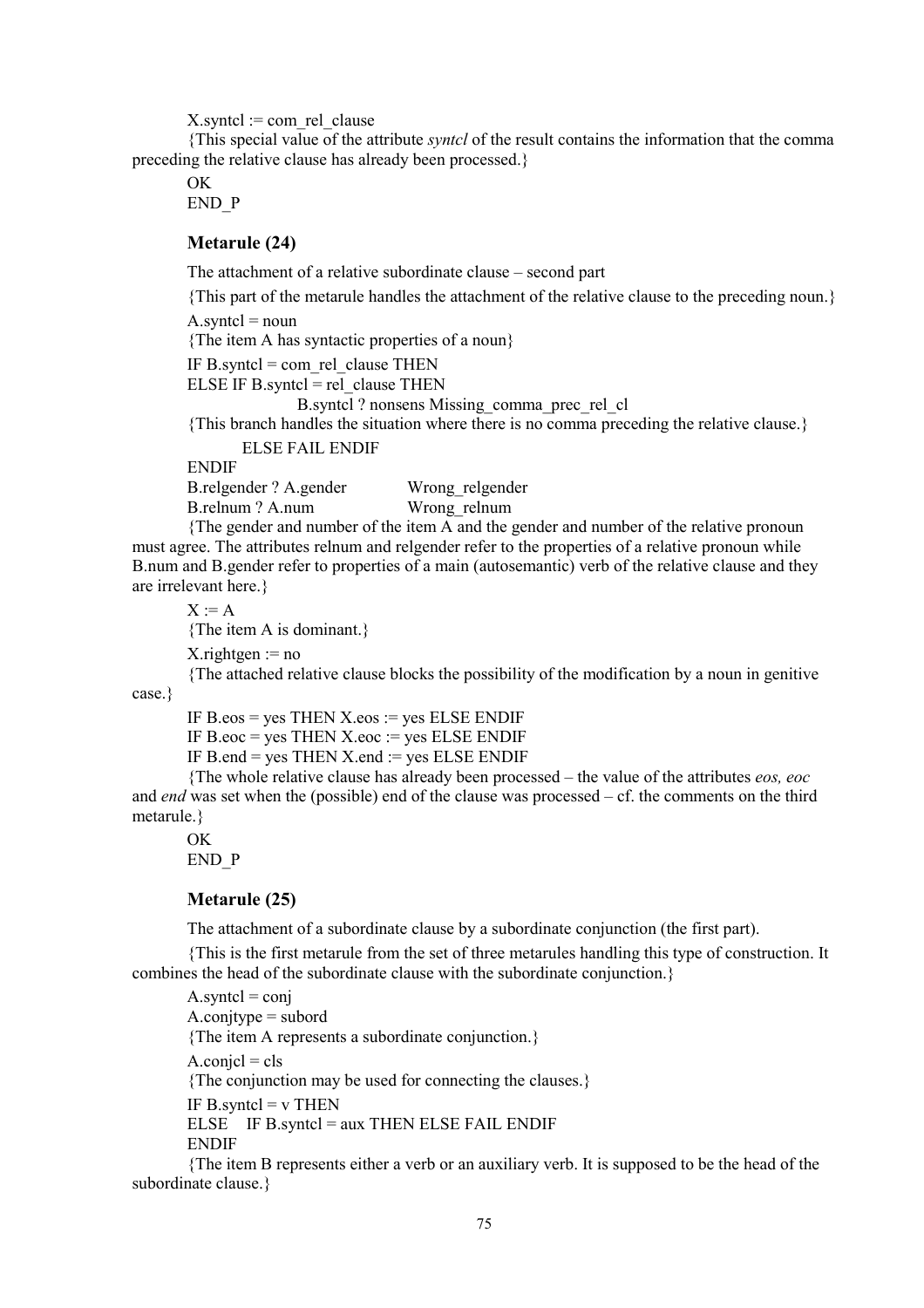$X = A$ 

{The governing item is the conjunction. This is an arbitrary choice since the only information necessary for further processing is contained in the new value of the *syntcl* attribute. No other information is being propagated through the tree.}

 $X$ .syntcl := clsub

{This value indicates that the newly created item represents the subordinate clause together with the subordinate conjunction.

IF B.eos = yes THEN X.eos:=yes ELSE ENDIF

IF B.eoc = yes THEN X.eoc:=yes ELSE ENDIF

IF B.end = yes THEN X.end:=yes ELSE ENDIF

{Standard propagation of the information that the end of the sentence (clause) has already been processed – cf. the comments to the metarule  $(3)$ .}

OK

END\_P

### **Metarule (26)**

The attachment of a subordinate clause by a subordinate conjunction (the second part).

{This is the second metarule from the set of three metarules handling this type of construction. It combines a comma and the subordinate conjunction from the previous metarule.}

 $A$ .syntcl = comma

{The item A represents a comma.}

 $B$ .syntcl = clsub

{The item B was created as a result of the application of the previous metarule.}

B.end ? yes Missing\_end

{Soft constraint checking whether the end of the sentence (clause) has already been processed.}

 $X := A$ 

{The comma is the governing item of this metarule. This is again an arbitrary choice. Similarly as in the previous metarule, no other information than that contained in the new value of the attribute syntcl is necessary for further processing.}

 $X$ .syntcl := clscomm

{This value indicates that the newly created item represents the subordinate clause combined with the conjunction and the comma.}

IF B.eos = yes THEN X.eos:=yes ELSE ENDIF

IF B.eoc  $=$  yes THEN X.eoc: $=$ yes ELSE ENDIF

IF B.end = yes THEN X.end:=yes ELSE ENDIF

{Standard propagation of the information that the end of the sentence (clause) has already been processed  $- cf.$  the comments on the metarule (3).}

OK

END\_P

#### **Metarule (27)**

The attachment of a subordinate clause by a subordinate conjunction (the third part).

{This is the last metarule from the set of three metarules handling this type of construction. It combines a verb (head of the main clause) with the subordinate conjunction from the previous metarule.}

A.syntcl =  $v$ 

{The item A represents a verb.}

IF  $B$ , syntcl = clscomm THEN

{If the item B represents an item created by the previous metarule then everything is O.K.}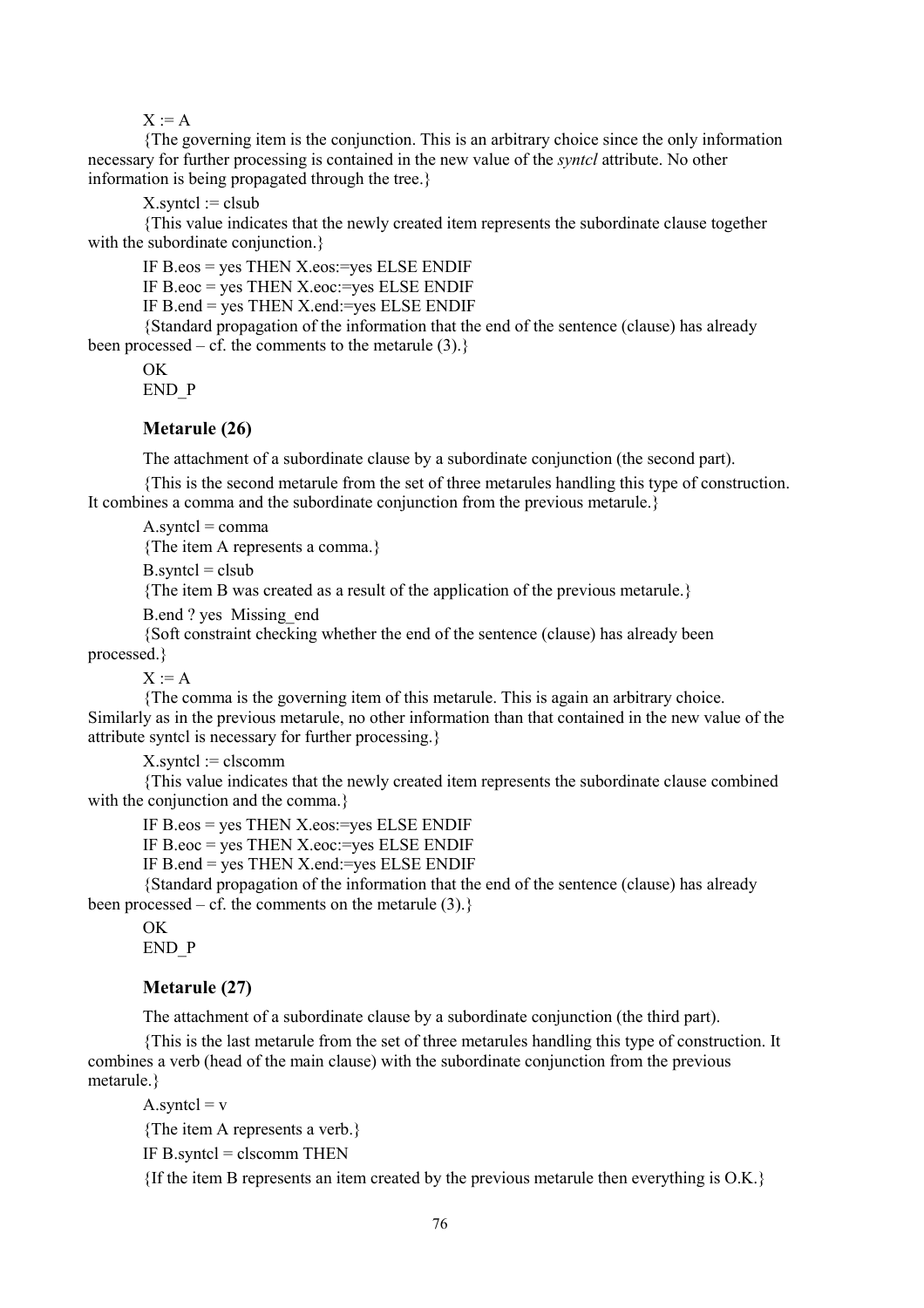$ELSE$  IF B.syntcl = clsub THEN

B.syntcl ? nonsens Missing\_comma\_prec\_subcl

{If the item B represents an item created by the metarule (24) then there is a missing comma between the verb in the main clause and the subordinate clause.}

ELSE FAIL ENDIF

ENDIF

 $B$ .end = yes

{Only the items representing a complete subordinate clause may be used.}

 $X = A$ 

{The verb is the governing item of the whole construction.}

IF B.eos = yes THEN X.eos:=yes ELSE ENDIF

IF B.eoc = yes THEN X.eoc:=yes ELSE ENDIF

IF B.end = yes THEN X.end:=yes ELSE ENDIF

{Standard propagation of the information that the end of the sentence (clause) has already been processed  $-$  cf. the comments on the metarule (3). In this metarule it might seem that the value of eoc (indicating the end of the clause) should not be propagated further due to fact that the complete subordinated clause has already been attached to the main clause. Unfortunately, the situation may not be as easy as that because the comma following the subordinated clause may serve as the final comma for several clauses; therefore it is necessary to preserve also the value of the attribute eoc.}

 $\overline{OK}$ 

END\_P

## **9.7 Brackets**

This section contains very simple metarules handling brackets and their content. The treatment is similar to the treatment of embedded clauses, with some simplifications. Generally, the problem of brackets is much simpler due to the fact that in syntactically correct sentences they appear in pairs and they clearly indicate which member of the pair is the opening bracket and which is the closing one. Unlike with commas, even if brackets are nested, the number of the opening ones equals the number of the closing ones. On the other hand, there is no restriction on what the content of the brackets may be. It may be anything from a single character to several sentences. For this reason we have decided not to parse the content of brackets and only to attach every single item to the opening bracket. We are fully aware of the fact that this solution is definitely not the ideal one. It would be much better to extract the content of brackets before parsing. The content could then be parsed in a standard manner and the result included into the syntactic structure of the parsed sentence without brackets, if necessary.

#### **Metarule (28)**

The attachment of the content and the closing bracket to the opening bracket

**PROJECTIVE** 

{Due to the simplification of parsing the content of brackets it has no sense to apply this metarule in a nonprojective manner.}

 $A$ .syntcl = opening

{The item A is an opening bracket, the item B may be anything.}

 $X = A$ 

{The opening bracket is the governing item.}

IF B.syntcl = closing THEN X.syntcl:=bracket ELSE ENDIF

{Temporary value of syntcl is used as a marker that a complete content followed by a closing bracket has already been processed.}

OK END\_P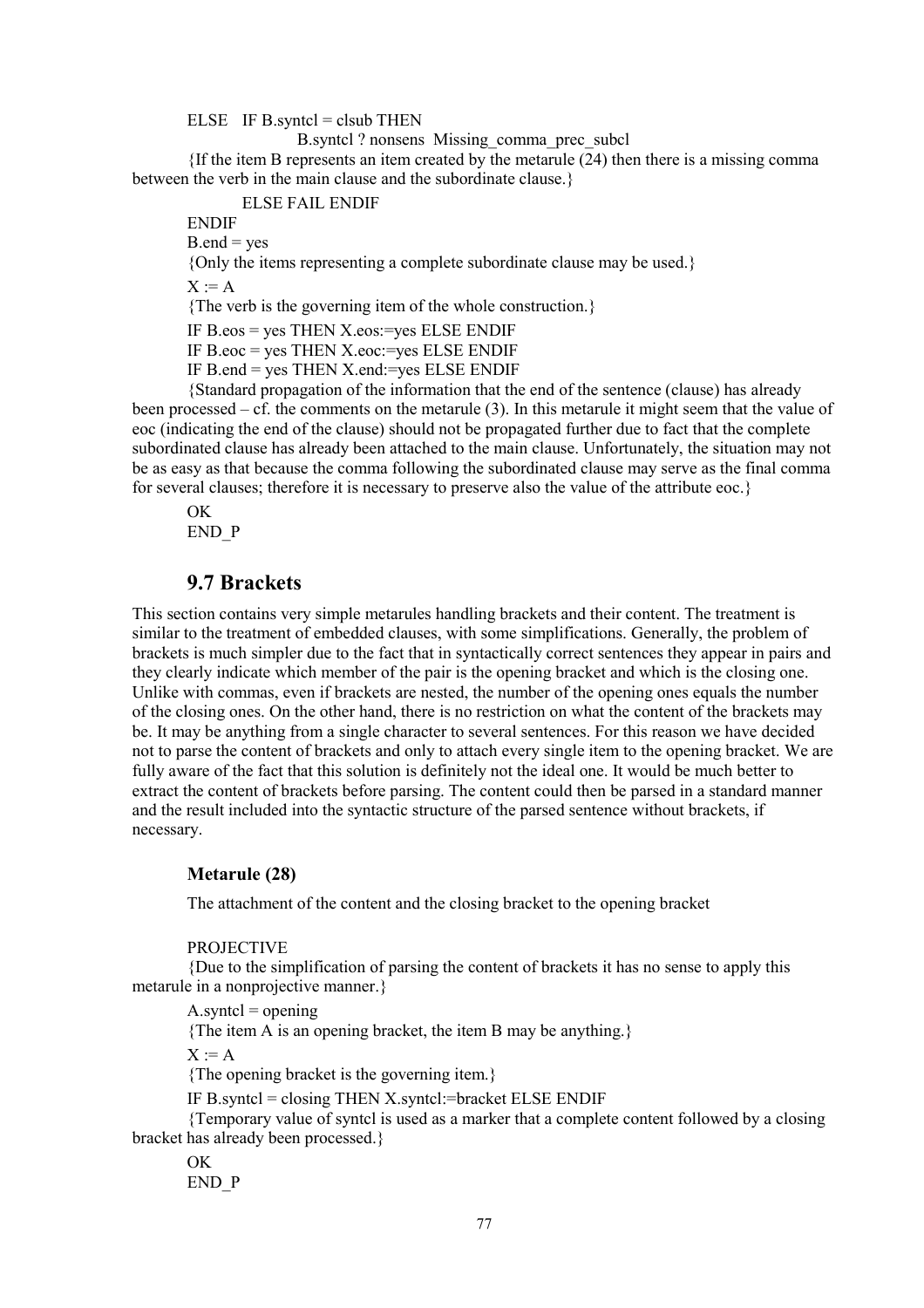### **Metarule (29)**

The attachment of the opening bracket to the immediately preceding item

#### CLOSEST

{This keyword takes care of the attachment to the immediately preceding item as the only candidate.}

 $B$ .syntcl = bracket {No constraints on A, while the item B is a result of the application of the previous metarule.}  $X = A$ {Quite naturally, the item A is the governing one.} OK END\_P

# **9.8 Adverbs**

There are two simple metarules in this section, representing two ways of attachment of adverbs.

#### **Metarule (30)**

An attachment of the adverb from the left

{The metagrammar contains also a counterpart of this metarule, namely the metarule for the attachment of an adverb to a governing item from the right-hand side. Due to its similarity with this metarule we do not describe it here.}

 $A$ .syntcl = adv

{The item A is an adverb.}

{The following set of constraints handles an attachment of the adverb to the word of the correct type according to the value of the attribute addep.}

IF B.syntcl  $=$  v THEN

```
A.addep ? advb WrongTypeOfAdverbWithVerb
```
ELSE

|              | IF B.syntcl $=$ adj THEN                           |  |  |
|--------------|----------------------------------------------------|--|--|
|              | A.addep? ada WrongTypeOfAdverbWithAdjective        |  |  |
| ELSE         |                                                    |  |  |
|              | IF B.syntcl $=$ adv THEN                           |  |  |
|              | A.addep ? add WrongTypeOfAdverbWithAdverb          |  |  |
|              | <b>ELSE</b>                                        |  |  |
|              | IF B.syntcl $=$ noun THEN                          |  |  |
|              | A.addep? adnl WrongTypeOfAdverbWithNoun            |  |  |
|              | <b>ELSE</b>                                        |  |  |
|              | IF B.syntcl = prephr THEN                          |  |  |
|              | A.addep?adnl WrongTypeOfAdverbWithNoun             |  |  |
|              | ELSE FAIL ENDIF                                    |  |  |
|              | <b>ENDIF</b>                                       |  |  |
|              | <b>ENDIF</b>                                       |  |  |
| <b>ENDIF</b> |                                                    |  |  |
| <b>ENDIF</b> |                                                    |  |  |
| $X = B$      |                                                    |  |  |
|              | {The item B is the governing word.}                |  |  |
|              | IF A.pair = left THEN $X$ .pair := left ELSE ENDIF |  |  |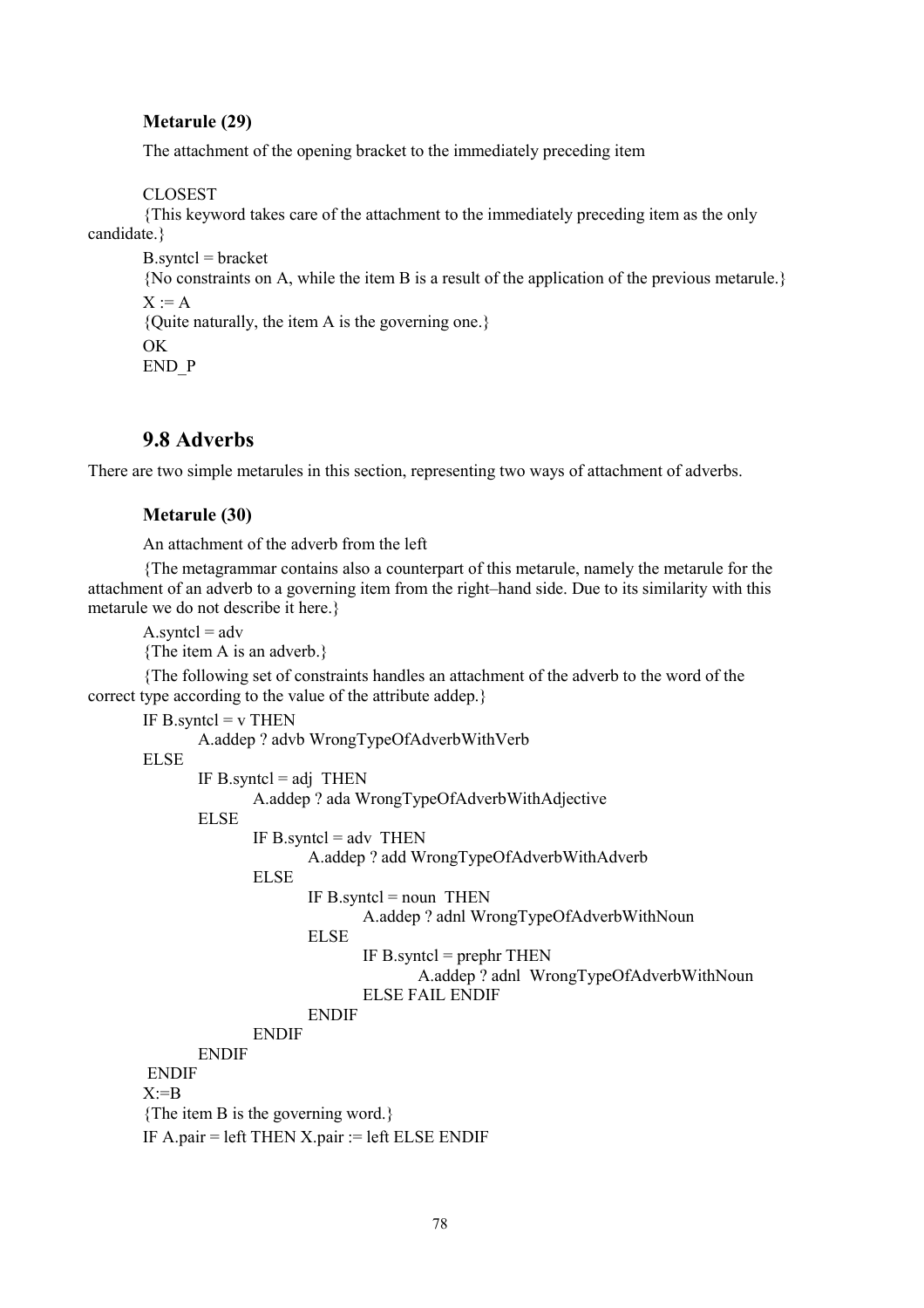{The attribute pair indicates that the adverb may belong to an expression like *nejen* – *ale i* [not  $\text{only}$  – but also]. Its value is propagated through the syntactic tree until it is needed for the completion of the expression  $-$  cf. the comments in section 9.12.}

**OK** END\_P

#### **Metarule (31)**

The attachment of an adverb to a conjunction from the right-hand side

{The raison d`être for this metarule is the construction *i nadale* [and henceforth] and other similar constructions.}

```
B.syntcl = adv
{The item B represents an adverb.}
A.syntcl = conj
{The item A is a conjunction.}
X := B{The item B is the governing one.}
OK
END_P
```
## **9.9 Composition of numerals**

The metarule in this section handles the composition of basic numerals in the text. There are no semantic constraints applied, so the number *three thousand five hundred twenty one* will be parsed in the same manner as a chain of numbers *one three five thousand hundred twenty*.

#### **Metarule (32)**

Composition of basic numerals (numbers)

 $A$ .wcl = num  $A$ .numtype = dig  $A$ .numcl = ord {The item A represents a basic numeral.}  $B$ .wcl = num  $B$ .numtype = dig  $B$ .numcl = ord {The item B represents a basic numeral too.} A.gender ? B.gender Disagr\_gender A.num ? B.num Disagr\_num A.case ? B.case Disagr\_case {Both numerals must agree in gender, number and case.}  $X = B$ 

{The second numeral is the governing item. This is necessary because the case of the noun following the number (composed of basic numerals expressing digits) depends in the nominative and accusative case on the last digit in the number (cf. *dvacet jeden den* vs. *dvacet pět dnů* [twenty one days $_{\text{Inom.}}$  vs. twenty five days $_{\text{[gen.]}}$ ) Let us stress that this metarule deals with the composition of numerals, it does not deal with attaching the noun following the numeral to the numeral, therefore it is not necessary to include here handling the special cases of small Czech numerals (1,2,3 and 4) which behave in a different manner than the remaining numerals.}.

OK END\_P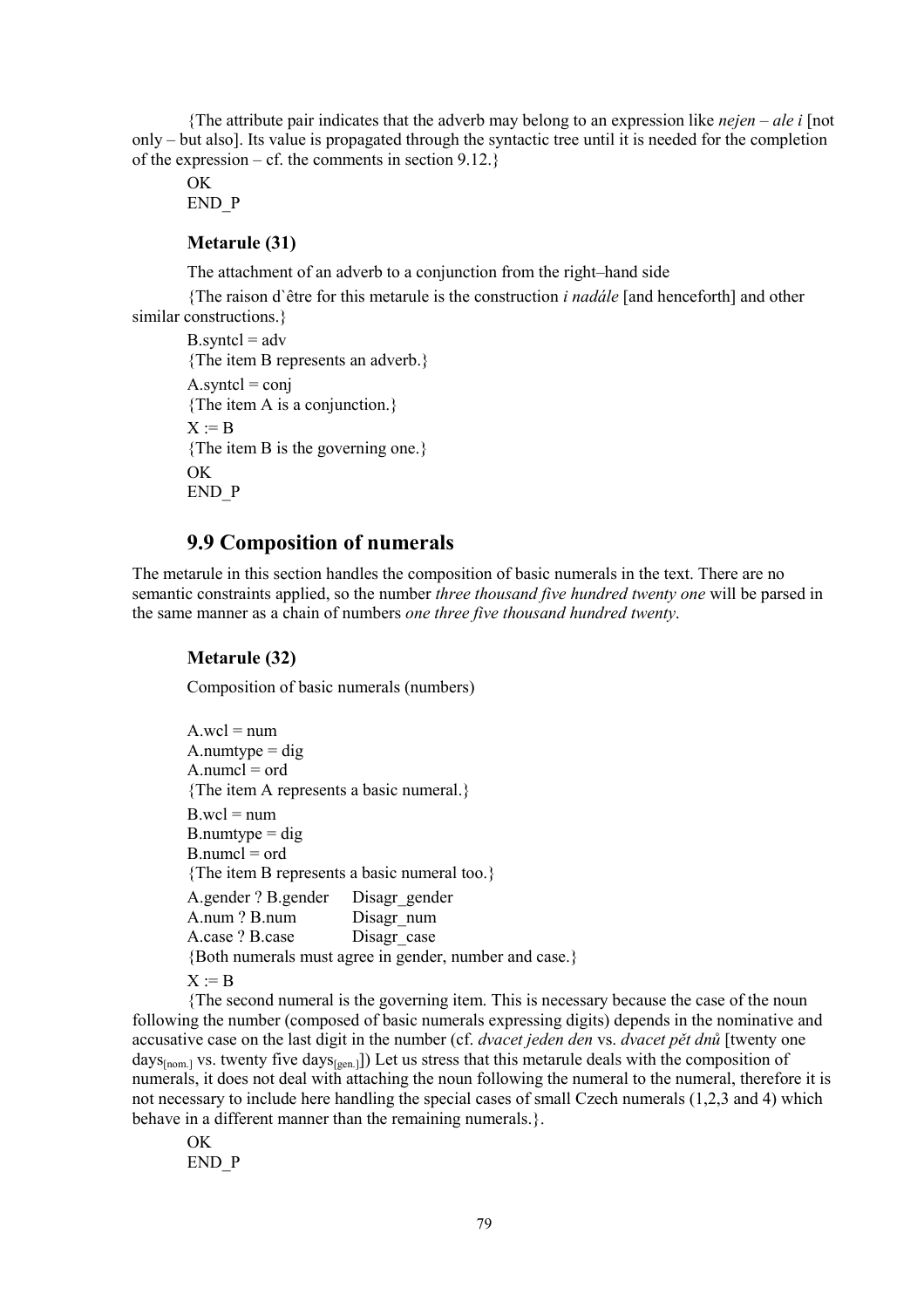### **9.10 Selective construction**

The selective constructions are the first example of metarules which cover less frequent and rather specialized constructions of the language. The range of phenomena covered by subsequent sections is definitely not complete from the point of view of the coverage of all subtle properties, special constructions and exceptions present in the language. On the other hand, we have tried to demonstrate on this limited set of examples various modes of how our interpreter makes it possible to solve even rather infrequent constructions of various types; we also want to demonstrate some constructions which definitely require alternative approaches.

#### **Metarule (33)**

The selective construction containing adjectives in superlative or comparative and numerals. There is one more group of words (certain pronouns, e.g. *každý* [every], *žádný, někdo* [somebody], *nikdo* [nobody] etc.) which may take part in this type of construction, but this metarule does not cover them. The reason is that these words do not establish a compact group, it would either be necessary to enumerate them here or to assign them a special attribute with a value indicating that the particular word may take part in this construction.

{This metarule handles the constructions of the type *nejmladöÌ z dětÌ* (the youngest among the children) or *čtvrtý z deseti* (the fourth from ten).}

 $A$ .syntcl = adj {The item A has syntactic properties of an adjective}  $B$ .syntcl = prephr  $B.$ prep = z {The item B represents a prepositional group with the preposition z [from].} IF A.wcl  $=$  adj THEN IF  $A$ .deg = sup THEN ELSE IF A.deg = comp THEN ELSE FAIL ENDIF **ENDIF** {If the item A is an adjective then its degree must be superlative or comparative.} ELSE IF A wcl  $=$  num THEN ELSE FAIL ENDIF {If the item A is a numeral then no other constraints are required.} ENDIF  $X := A$ {The item A is a governing item.}  $X$ . syntcl  $:=$  select {The newly created item is assigned a special value of the attribute syntcl, which indicates that the item represents a selective construction.} IF  $B_{\text{e}}$  = yes THEN X.eos := yes ELSE ENDIF IF B.end = yes THEN X.end := yes ELSE ENDIF IF B.eoc  $=$  yes THEN X.eoc  $=$  yes ELSE ENDIF {The information that the end of the clause (sentence) has already been processed is further transferred  $-$  cf. the comments in the metarule (3).}

OK END\_P

### **9.11 Comparison by means of the conjunction** *než* **(than)**

This section contains only three metarules. The first one is more complicated, since it has to distinguish between two different types of comparative constructions with the conjunction *než* (than), namely the comparison with a noun or with a clause. This distinction is important for the second metarule of the pair.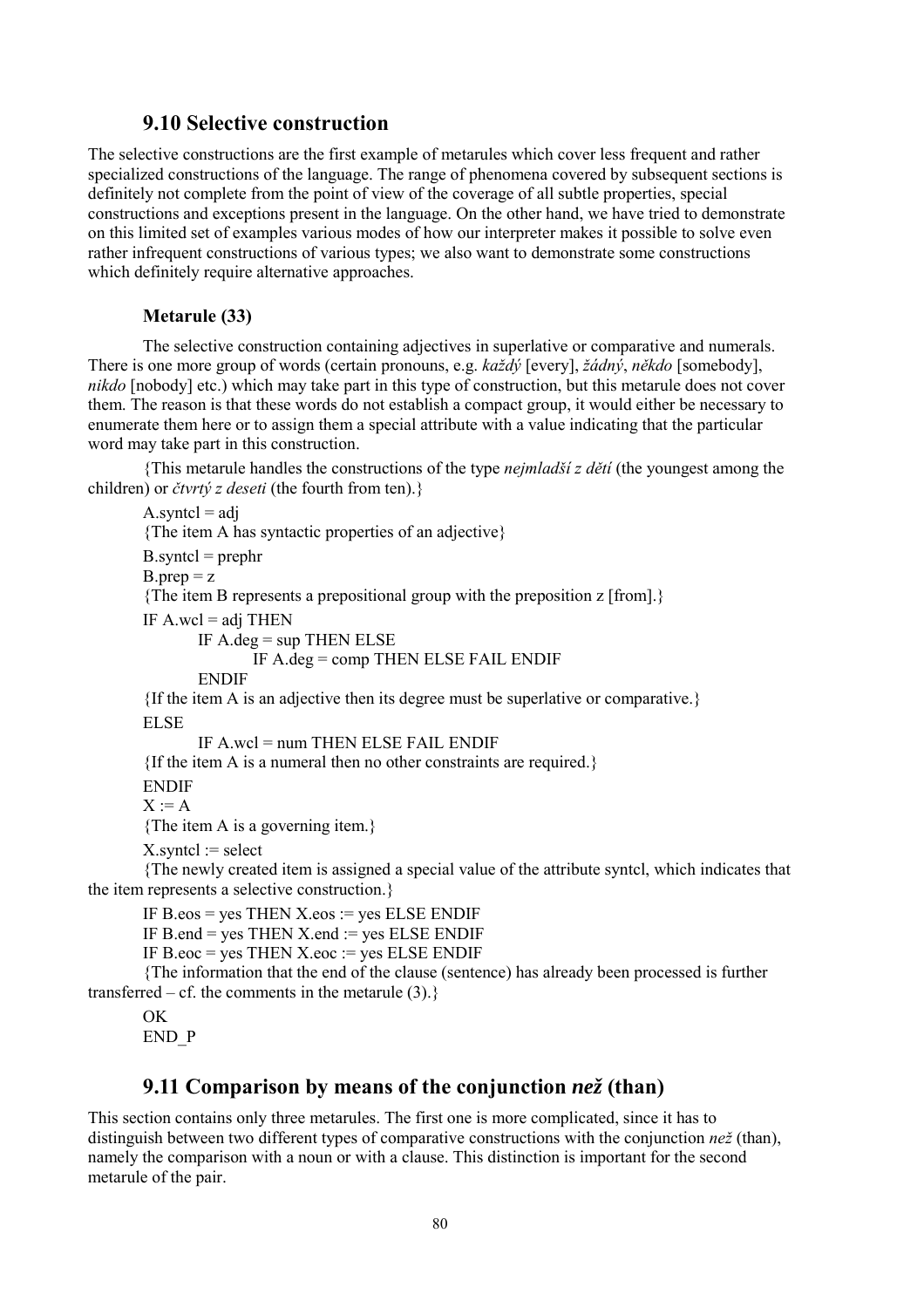### **Metarule (34)**

Comparison by means of a conjunction *než* (than), first part

{This metarule handles a conjunction and a noun or a clause.}

 $A$ .syntcl = conj

 $A_{\text{.compar}} = \text{ves}$ 

{The item A is a comparative conjunction. The attribute compar is used instead of the attribute lexf in order to avoid problems with coding Czech characters (in the constraint  $A$ .lexf = než). The conjunction než is, at the moment, the only word in the dictionary having this attribute. $\}$ 

IF B.syntcl  $=$  noun THEN

{The item B has syntactic properties of a noun. Since the comparative expressions such as *öiröÌ neû delöÌ* (wider than longer) are considered idiomatic, they should be handled by one of the phases of preprocessing, which is not yet implemented in the system.}

B.case ? nom Non\_nominativ\_compared

- {The noun should be in the nominative case.}
- ELSE IF B.syntcl  $=$  v THEN ELSE

IF B.syntcl = aux THEN ELSE FAIL ENDIF

**ENDIF** 

{The item B represents the governing word of the subordinate clause. It may be either the main (autosemantic) verb or the auxiliary verb.}

ENDIF

 $X := B$ 

{The noun is a governing word.}

IF B.syntcl = noun THEN  $X$ .syntcl := compar ELSE

 $X$ .syntcl := comparcl

**ENDIF** 

{The new value of the attribute syntcl of the newly created item indicates that the item represents a comparative expression.}

OK END\_P

#### **Metarule (35)**

Comparison by means of a conjunction než (than) and the subordinate clause

{This is the second metarule from the set of metarules handling the comma and the conjunctive expression. The difference between this metarule and the following one consists in the presence of the comma. It is not allowed if the comparison does not involve a clause.}

 $A$ .syntcl = comma

{The item A represents a comma.}

IF B.syntcl  $=$  comparcl THEN

{If the item B represents the combination of a conjunction neû and a subordinate clause (according to the previous metarule), then everything is O.K.}

ELSE IF B.syntcl = compar THEN

B.syntcl ? nonsens Extra\_comma\_preceding\_NEZ

{If the item B represents a noun combined with the conjunction neû, it may not be preceded by a comma.}

ELSE FAIL ENDIF

ENDIF

 $X := B$ 

{The item B is a governing item of this metarule.}

 $X$ .syntcl := compar

{When the comma preceding the conjunction has already been processed the newly created item is assigned the same value of the attribute *syntcl* as in the case of the nominal comparison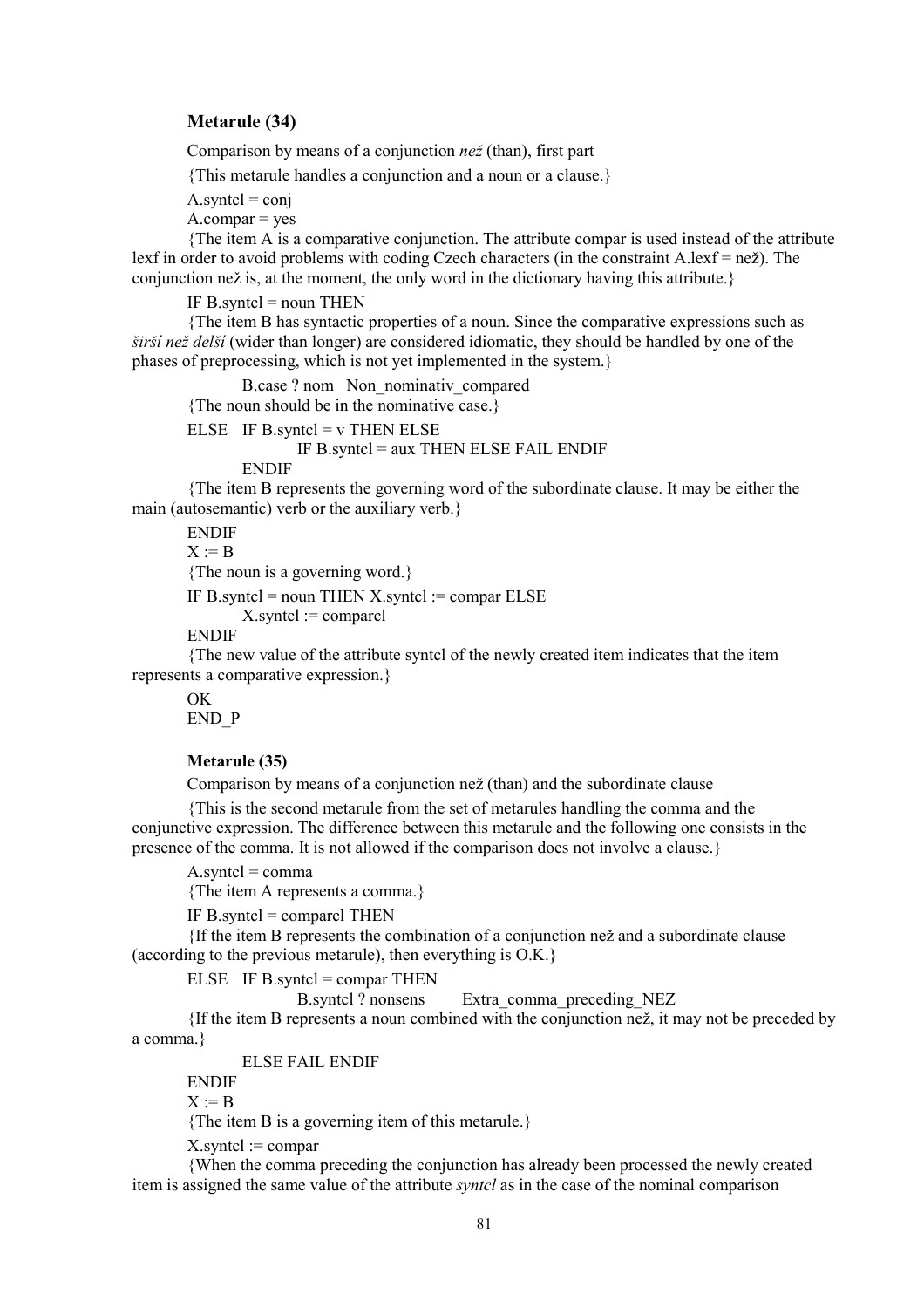(metarule (34)). From the point of view of further processing both types of comparative expressions may be handled identically.}

OK END\_P

### **Metarule (36)**

Comparison by means of a conjunction *než* (than) and the adjective in the comparative degree

{This is a final metarule of the set of metarules handling comparative expressions.}

IF A.syntcl  $=$  adj THEN

A.deg ? comp Wrong\_grade

{The item A is an adjective in the comparative degree.}

IF B.syntcl  $=$  compar THEN

 $E LSE$  IF B.syntcl = comparcl THEN

B.syntcl ? nonsens Missing comma preced NEZ

{If the item B represents a subordinated clause and it has not been processed by the previous metarule (35), then there is a missing comma between the adjective and the conjunction *než*. Since the comma is obligatory in Czech in this case, the soft constraint marks a syntactic inconsistency.}

ELSE FAIL ENDIF

ENDIF

 $X := A$ 

{The governing item is the adjective.}

IF  $B_{\text{e}}$  eos = yes THEN X eos := yes ELSE ENDIF

IF B.end = yes THEN  $X$ .end := yes ELSE ENDIF

IF B.eoc = yes THEN X.eoc := yes ELSE ENDIF

{The information that the end of the clause (sentence) has already been processed is transferred further  $- cf.$  the comments on the metarule (3).}

OK END\_P

# **9.12 Pairs of expressions**

This group of metarules handles expressions which may appear in pairs (*nejen* – *ale i*, *ani* – *ani*, *bud'* – *anebo*, *jednak* – *jednak*, *jak* – *tak* etc.) [not only – but also; neither – nor; either – or, partly – partly, both – and]. They are usually classified as belonging to the class of coordinating conjunctions. The key to their processing is a special attribute *pair* containing two values (right, left). The "right half" is processed first and attached to the left expression. The left expression is attached to the rest of the sentence in a standard manner. The solution presented here is not ideal, it has to cope with natural restrictions of the approach to parsing used in the system (bottom-up propagation of data). It would be much more natural to use a certain kind of preprocessing module capable to locate and mark the presence of certain idiomatic pairs of expressions immediately after the morphological analysis is completed. Let us take the solution presented here as a clue supporting the argument that such a preprocessor could substantially improve the quality of the system.

### **Metarule (37)**

The section following the right expression is being attached to the expression

A pair  $=$  right

{The special attribute is tested. If the item A does not have this attribute, the processing of this metarule immediately stops.}

```
IF A.right = completed THEN
      A.right ? nonsens Right_side_already_completed
ELSE ENDIF
```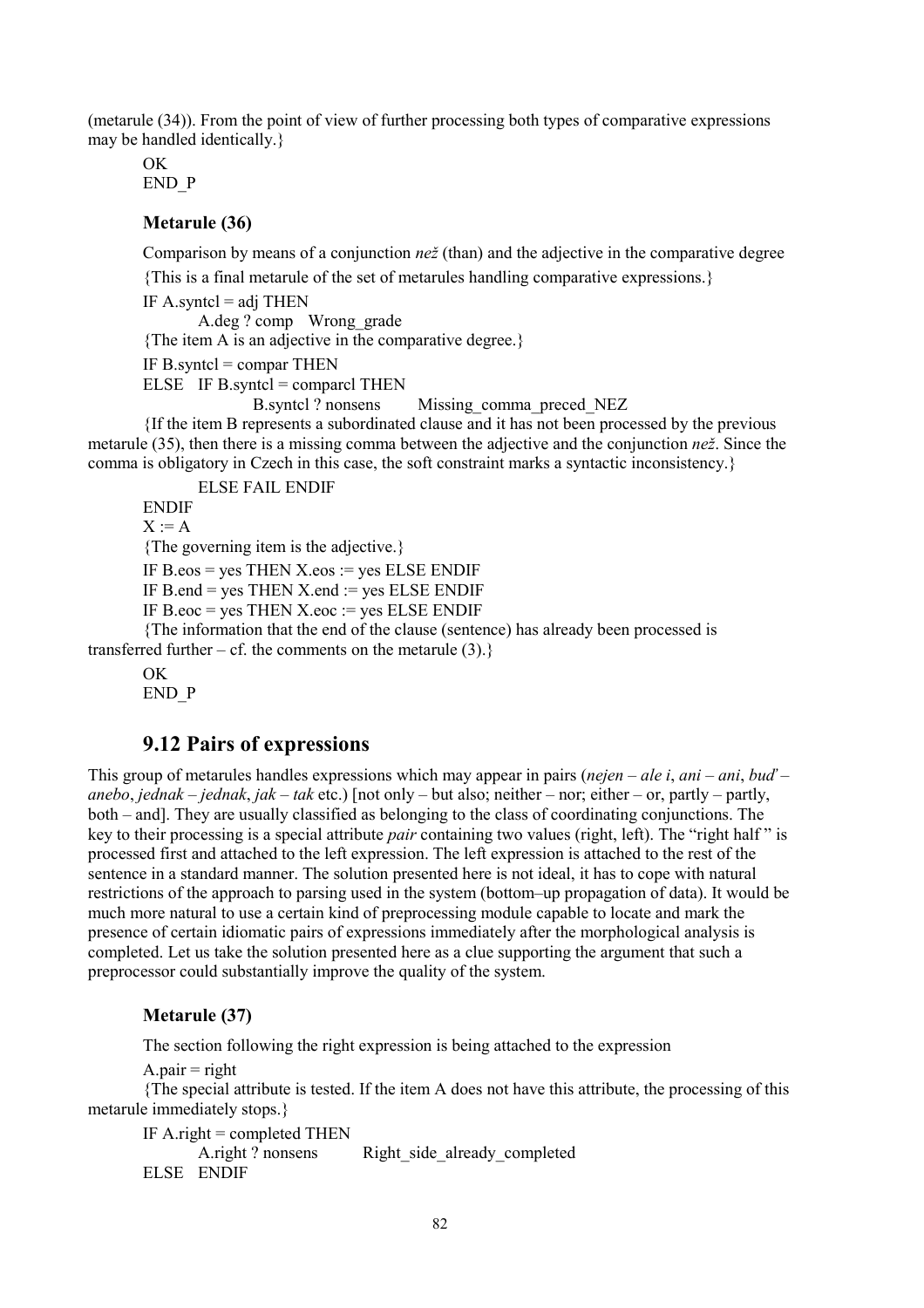{This condition blocks all attempts to use this metarule several times for the same item.} IF B.syntcl = noun THEN ELSE

```
IF B.syntcl = v THEN ELSE
       IF B.syntcl = prephr THEN ELSE FAIL ENDIF
```
ENDIF

**ENDIF** 

{The item B may be either a nominal or a prepositional group or a clause.}

 $X = B$ 

{Item B carries more information, therefore it was chosen as the governing item.}

 $X$ .pair := right

{The information that the resulting item is the right element of the pair is necessary for a proper attachment to the left element of the pair.}

 $X$ .right := completed

{This attribute blocks another application of this metarule to the item X later on.}

IF B.syntcl =  $v$  THEN ELSE X.nofm := yes ENDIF

{This condition blocks the attachment of a free modifier to the complete right section  $-$  any such attachment should be completed before this metarule is applied. This condition is, of course, valid only for a projective interpretation of this metarule.}

**OK** END\_P

#### **Metarule (38)**

Comma and the second half of the expression are being joined together

{This is the first of the pair of metarules handling the attachment of the right half to the left

one.}

 $A$ .syntcl = comma {The item A is a comma.} IF  $B$  pair  $=$  right THEN IF B.syntcl = conj THEN FAIL ELSE ENDIF ELSE FAIL ENDIF

{The item B represents the complete right half of the expression. If B is a conjunction, it indicates that the previous metarule has not been yet applied.}

#### $X := B$

{The item B is the governing one.}

 $X$ . syntcl  $:=$  rhalf

{New temporary value of the attribute syntcl is being introduced. It will be used in the next metarule.}

OK

END\_P

#### **Metarule (39)**

The left and the right half of the expression are being joined together

{This is the second of the pair of metarules handling the attachment of the right half to the left

one.}

 $A$ .pair = left

{The item A is an expression, which might become the left member of the pair.}  $B$ .syntcl = rhalf

{The item B was derived as the result of the application of the previous metarule.}

 $X := A$ 

{The item A is the governing one.}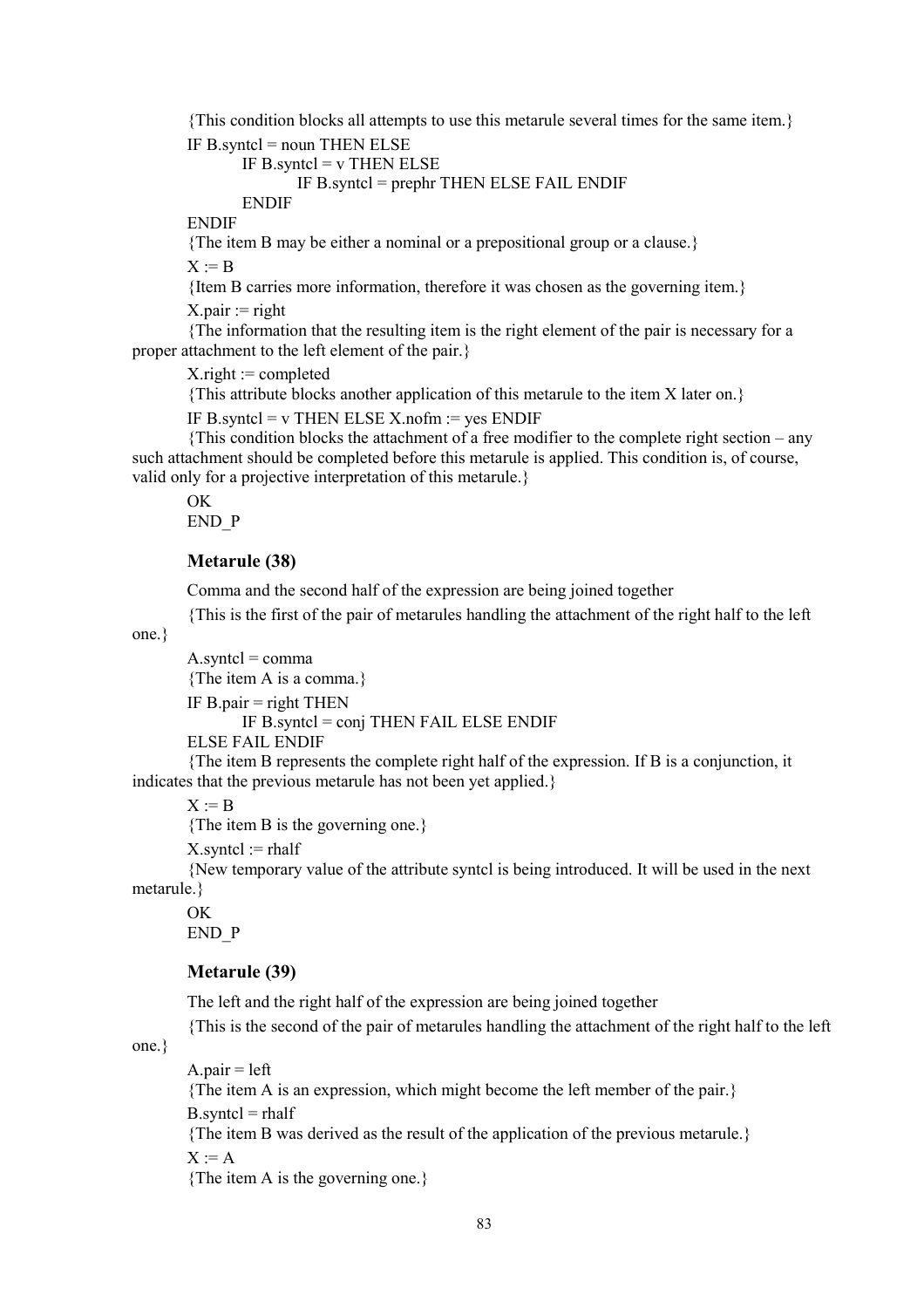$X$ .pair := both

{The derived item receives a special value of the attribute *pair* marking the fact that the expression is complete.}

**OK** END\_P

# **9.13 Emphasis**

Similarly as in the previous section the metarules introduced here handle a kind of a very specific construction. This construction, a special kind of apposition, typically emphasizes (repeats or specifies) a property of the governing word (cf. *Byl to hráč*, *a to hráč* zatraceně dobrý! (He was a gambler, namely a damned good gambler!))

### **Metarule (40)**

{This metarule is the first member of a group handling the emphasis expressed by a coordinating conjunction and a demonstrative pronoun.}

 $A.s$ vntcl = conj  $A$ .conjtype = coord {The item A represents the coordinating conjunction.} B.prn  $type =$  dem

{B stands for the demonstrative pronoun.}

 $X := B$ 

{The pronoun is the governing item.}

X.syntcl:=stress

{Standard method of binding both metarules together through a unique value of the attribute

syntcl.}

OK END\_P

### **Metarule (41)**

{The second metarule combines comma and the item derived by the previous metarule.}

```
A.syntcl = comma
{The item A represents a comma.}
B.syntcl = stress
{The item B was derived by the previous metarule.}
X = B{The item B is the governing one.}
X. syntcl := cstress
{The attribute syntcl receives the value necessary for the following metarule.}
OK
END_P
```
### **Metarule (42)**

{The last member of this group of metarules attaches the emphasis to its governor (antecedent). Similarly as with free modifiers it is necessary to restrict the attachment to the first candidate preceding the emphasis.}

#### CLOSEST

{This keyword restricts the attachment to the nearest possible candidate.} IF A.syntcl  $=$  v THEN ELSE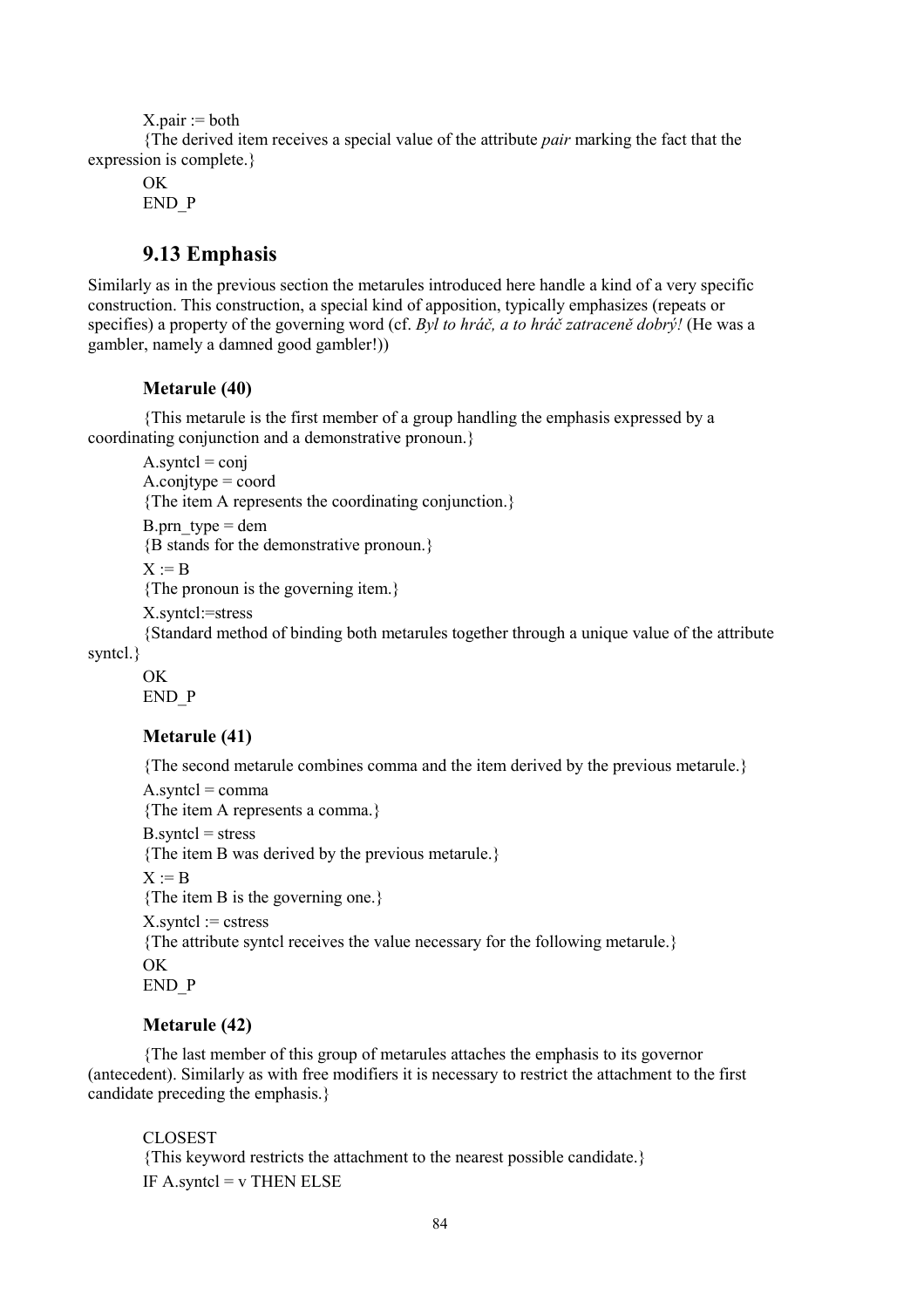```
IF A.syntcl = noun THEN ELSEIF A.syntcl = prepfr THEN ELSE FAIL ENDIF
               ENDIF
       ENDIF
       {The item A is either a verb or a noun (or a noun in the prepositional case).}
       IF B.syntcl = cstress THEN ELSE
               IF B.syntcl = stress THEN B.syntcl ? cstress Missing_comma
               ELSE FAIL ENDIF
       ENDIF
       {If the item B was derived by the previous metarule, then the processing may continue. If it
was derived by the metarule (40), it is necessary to point out the syntactic inconsistency (missing
```
comma).}  $X = A$ {The item A should be the governing item.} OK

### **9.14 Beginning and end of the sentence**

The last pair of metarules handles the attachment of the final sentential marker and the left sentinel. The left sentinel serves as the root of the syntactic tree.

#### **Metarule (43)**

END\_P

Attachment of the full stop, the question mark, the exclamation mark or the comma to the main verb of the clause (sentence).

```
PROJECTIVE
{This metarule may be applied only in a projective way.}
A.syntcl = v{The item A represents a verb}
IF B. SYNTCL = int THEN
       ELSE IF B.SYNTCL = comma THEN ELSE FAIL ENDIF
ENDIF
```
{The item B is either a full stop, a question mark or an exclamation mark. It may also be a comma.}

 $X:=A$ 

{The governing item is the item A.}

IF B.syntcl = int THEN  $X.eos := yes$  ELSE

 $X.eoc := yes$ 

ENDIF

 $X$ .end := yes

{It is necessary to store the information about the type of punctuation mark following the sentence (clause).}

OK END\_P

#### **Metarule (44)**

Left sentinel combined with the rest of the sentence.

 $A$ .wcl = sent {The item A is the left sentinel.}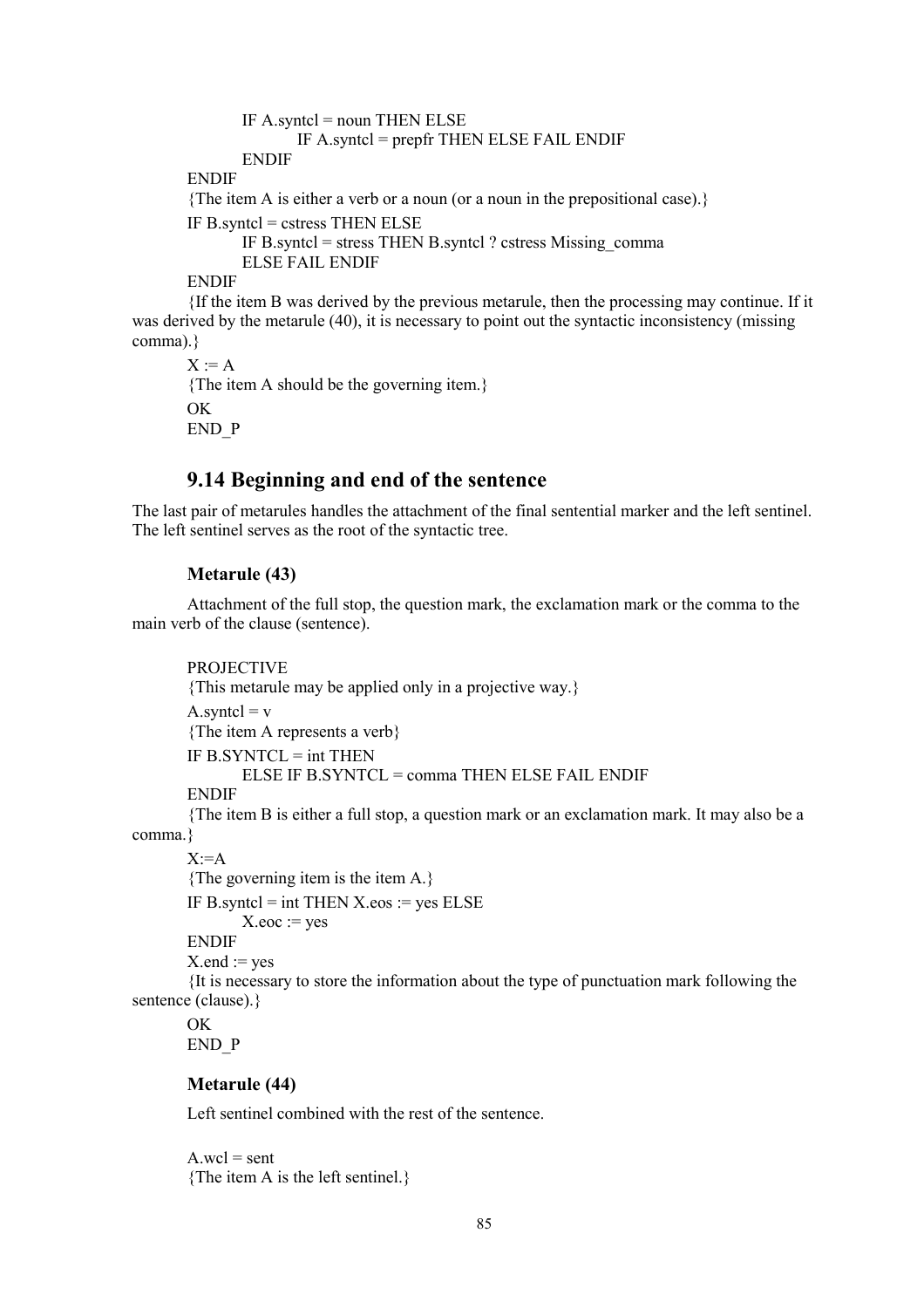```
IF B.syntcl = v THEN
      IF B.eos = yes THEN ELSE FAIL ENDIF
ELSE B.syntcl ? nonsens Sentence_not_completed
ENDIF
```
{If the item B does not contain information that the final punctuation mark has already been processed, it means that the sentence as not yet been properly parsed. The soft condition makes it possible to attach all isolated subtrees to the left sentinel in the negative parsing phases and thus to create at least a partial result even in case the grammar is not able for some reason to parse the sentence completely.}

 $X = A$ 

{The governing item is the item  $A$  – the left sentinel is thus a root of each syntactic tree.} OK

END\_P

## **9.15 General remarks**

It is necessary to stress that our metagrammar does not aim at a complete coverage of the language, it rather contains a wide selection of phenomena illustrating that the task of building a metagrammar for a robust parser is very complex. It goes without question that our approach dividing the parsing process into several phases is a step in the right direction. The description of the metagrammar and, even more, the description of sentences from the testbed and discussion of results obtained in Chapter 11 show that we should pursue this strategy even further and to try to implement even more phases.

Each of these phases should exploit to the full extent the information available in the given moment and it also should concentrate on a single problem. Only the combination of methods may lead to a real success.

There is another important point. The experiments with the metagrammar described in this chapter helped both with the development of the software environment (and some of the grammatical problems encountered in this process influenced to a large extent the properties of the environment) and also stimulated the theoretical considerations introduced in previous chapters.

The experimental nature of the metagrammar is also one of the reasons why the parser is not yet connected directly to the module of the morphological analysis and the (complete) syntactic dictionary of Czech.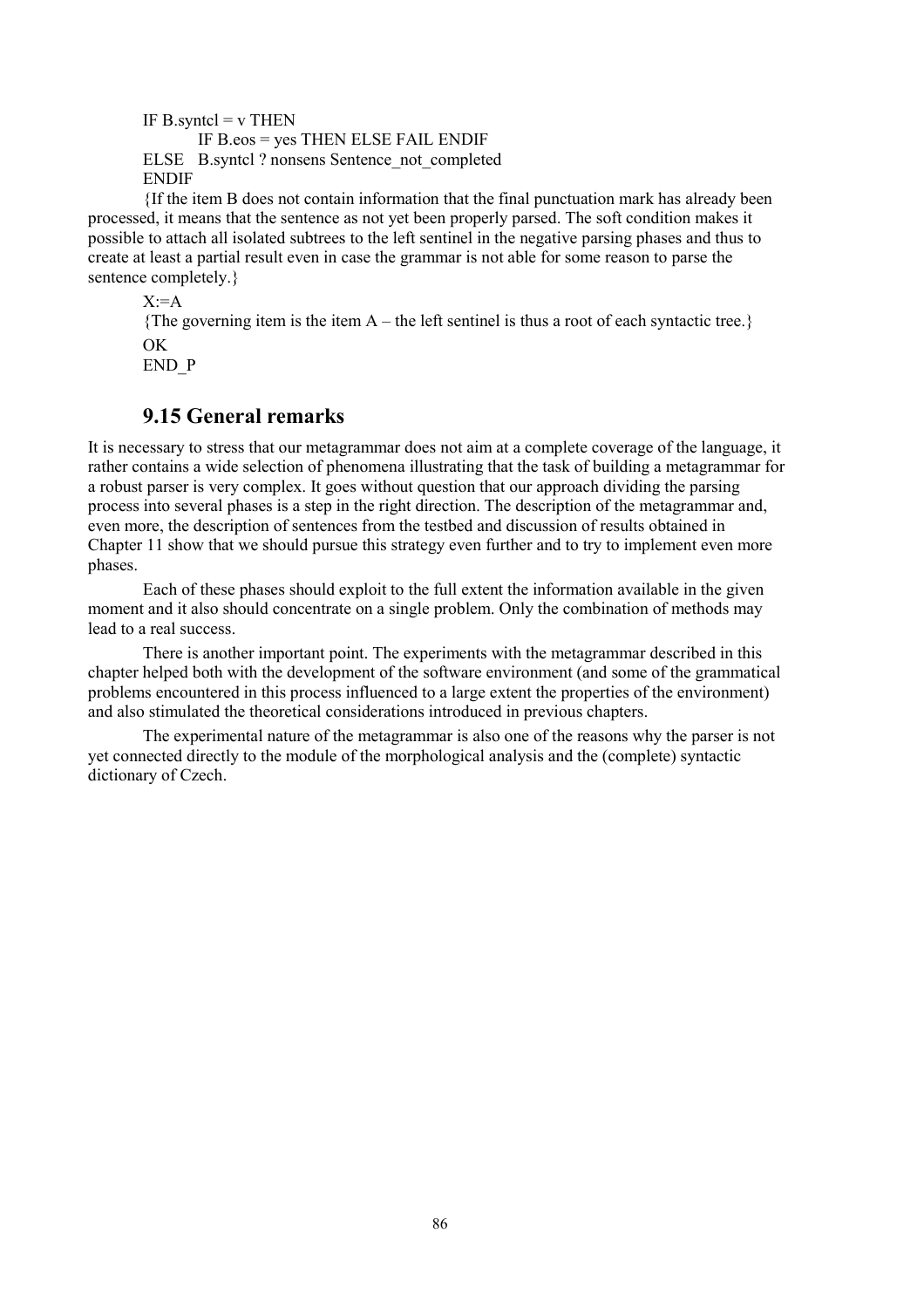# **Chapter 10: Testing and debugging**

One of the greatest problems of building a large scale non-deterministic grammar for automatic natural language parsing is the problem of adding new grammar rules (in the form of metarules representing sets of rules of the formal grammar) and improving or updating the old ones.

The same problem appeared also in our system. It was even more important to develop a method of testing and debugging the metagrammar because we have decided to build the metagrammar incrementally. It was no problem to keep track of changes when the grammar contained only metarules covering the most frequent syntactic phenomena of Czech, as for example the metarules for filling slots in valency frames or metarules dealing with prepositional, adjective or nominal groups. At the beginning of the process these metarules covered distinct areas of language, therefore there was no overlap between them. When other less frequent phenomena appeared among the sentences from the testbed, it was necessary to add new metarules and modify the existing ones.

These modifications represented in most cases a more subtle treatment of some phenomena. For example, when the problem of dealing with titles appeared, it turned out that the addition of a new metarule did not solve the problem, because in some cases it overlaped with the already existing metarules (3) and (5). That implied modifications of those metarules, namely an insertion of a block which more exactly defines the area of applicability of all three metarules within already existing metarules (3) and (5).

Similar problems appeared during the whole period of development of the metagrammar. For this reason it was necessary to develop a method of checking the consistency of the metagrammar in the process of testing and debugging.

The method used relies on a set of samples of input sentences (a testbed). The sentences contained in the testbed are divided into two groups – the first group consists of well-formed sentences, the second group contains ill-formed sentences. Each well-formed sentence from the first group has its counterpart in the second group, which is composed basically of the same words. The sentences in the testbed cover not only the syntactic phenomena which are already implemented in the grammar, but also some syntactic constructions which either were not yet implemented or which contain elements that cannot be captured by a metagrammar based solely on syntactic rules. The testbed thus demonstrates not only the phenomena which are parsable by our metagrammar, but also points out the limits of the approach we have chosen. The sentences were chosen for the testbed on the basis of a very simple rule – each new pair of sentences (the well-formed and the ill-formed version) added into the testbed should contain at least one interesting phenomenon which was not present in the testbed until then. Some of the sentences are described in a more detail in the next chapter.

The interpreter of the grammar was implemented by Tomáš Holan primarily for the LATESLAV project [Holan et al. 97] and it was later modified according to the requirements of our robust parser. It has a wide variety of switches allowing to influence its behavior and to debug the grammar more easily. For example, one of the switches (t) makes it possible to minimize the size of the output by suppressing the messages about the application of individual metarules. The output then looks as follows (the sentence *Tehdy jsem byl ministrem financi.* – Then I was a minister of finances.):

LEFT\_SENTINEL:1..1 --------------------------- TEHDY:2..2 --------------------------- JSEM:3..32 --------------------------- BYL:33..92

---------------------------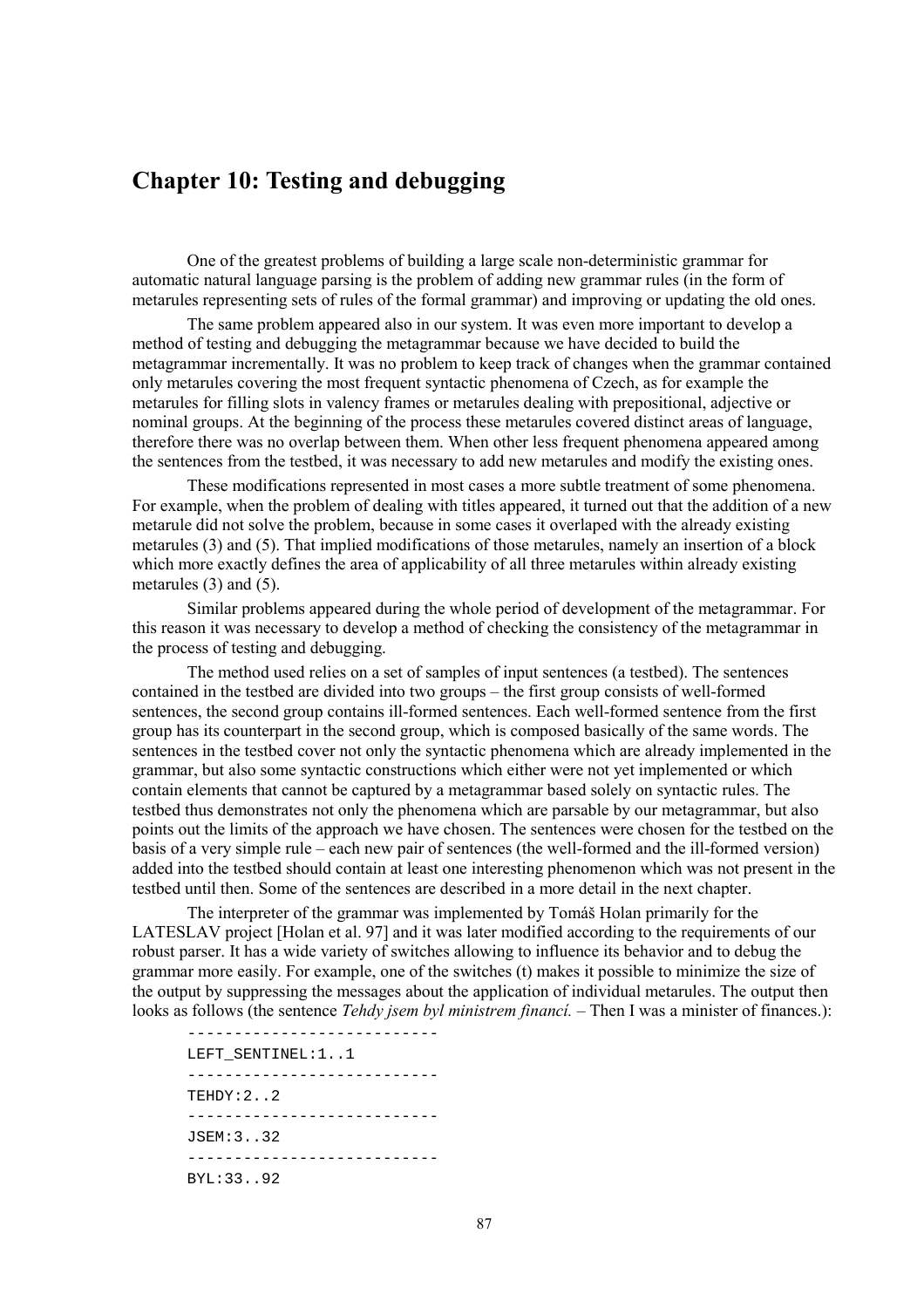```
---------------------------
MINISTREM:93..93
---------------------------
FINANCÍ:94..95
---------------------------
".:96..96
======= CYK parser ========
#
#
# TEHDY JSEM BYL MINISTREM FINANCÍ ".
# sample11.dat ==>> 0.66s OK 2 (Best) trees
Minimal trees = 2
      0.66
```
The first part of the output contains the information about individual input words and about the number of unambiguous items created from each word. The last four lines then contain the information about the input sentence and about the results of parsing, namely the name of the file containing the input sentence, the processing time, the actual result of parsing and the number of syntactic trees created. The quotation mark preceding the full stop in the input sentence was inserted for purely technical reasons  $-$  the full stop, similarly as some other characters (i.e. question mark, comma, exclamation mark, the characters a, b, x, p, A, B, X and P etc.), is reserved and may not be used for any other purpose.

The shortened form of the output of all sentences from the testbed is combined in one file and everything except the text and the actual results of the parsing of all sentences is filtered out. The file then looks as follows (this sample of the file contains the results of the first four sentences of the testbed):

```
#
#
# JAK JE TO S KAŽDOU TOUTO NĚJAKOU JEHO VLASTNÍ SPORTOVNÍ ČINNOSTÍ "?
# sample1.dat ==>> 0.72s OK 1 (Best) trees
#
#
```
# KDS NEPŘEDPOKL£D£ SPOLUPR£CI SE STRANOU PANA SL£DKA "A NENÕ PRAVDOU ", ŽE PŘEDSEDA KŘESŤANSKÝCH DEMOKRATŮ PAN BENDA PROSADIL V TELEFONICKÉM ROZHOVORU S PETREM PITHARTEM ING. DEJMALA DO FUNKCE MINISTRA ŽIVOTNÍHO PROSTŘEDÍ ".

```
# sample2.dat ==>> 4.12s OK 16 (Best) trees
     #
     #
     # KAéD› M£ H£JIT PR£VO ", PŘEDEVäÕM PR£VO OBČANA NA OCHRANU CTI A
DŮSTOJNOSTI ", NA KTERÉ MÁ KAŽDÝ OBČAN NÁROK PODLE LISTINY ZÁKLADNÍCH PRÁV
A SVOBOD ".
     # sample3.dat ==>> 2.08s OK 20 (Best)
trees
     #
```
#

# HORNICK£ ZDRAVOTNÕ ZAMĚSTNANECK£ POJIäŤOVNA ( HZZP ) SE VČERA ODVOLALA PROTI ROZSUDKU KRAJSKÉHO SOUDU ", KTERÝ VYHLÁSIL NAD TOUTO POJIŠŤOVNOU KONKURSNÍ ŘÍZENÍ ".

# sample4.dat ==>> 0.60s OK 2 (Best) trees

The listing contains several characters preceded by quotation marks  $($ ", "A, ", " $)$ . All these symbols are reserved characters used in grammar metarules (cf. Chapter 7), the quotation marks are necessary in order to distinguish normal input characters from those used in metarules as special reserved symbols.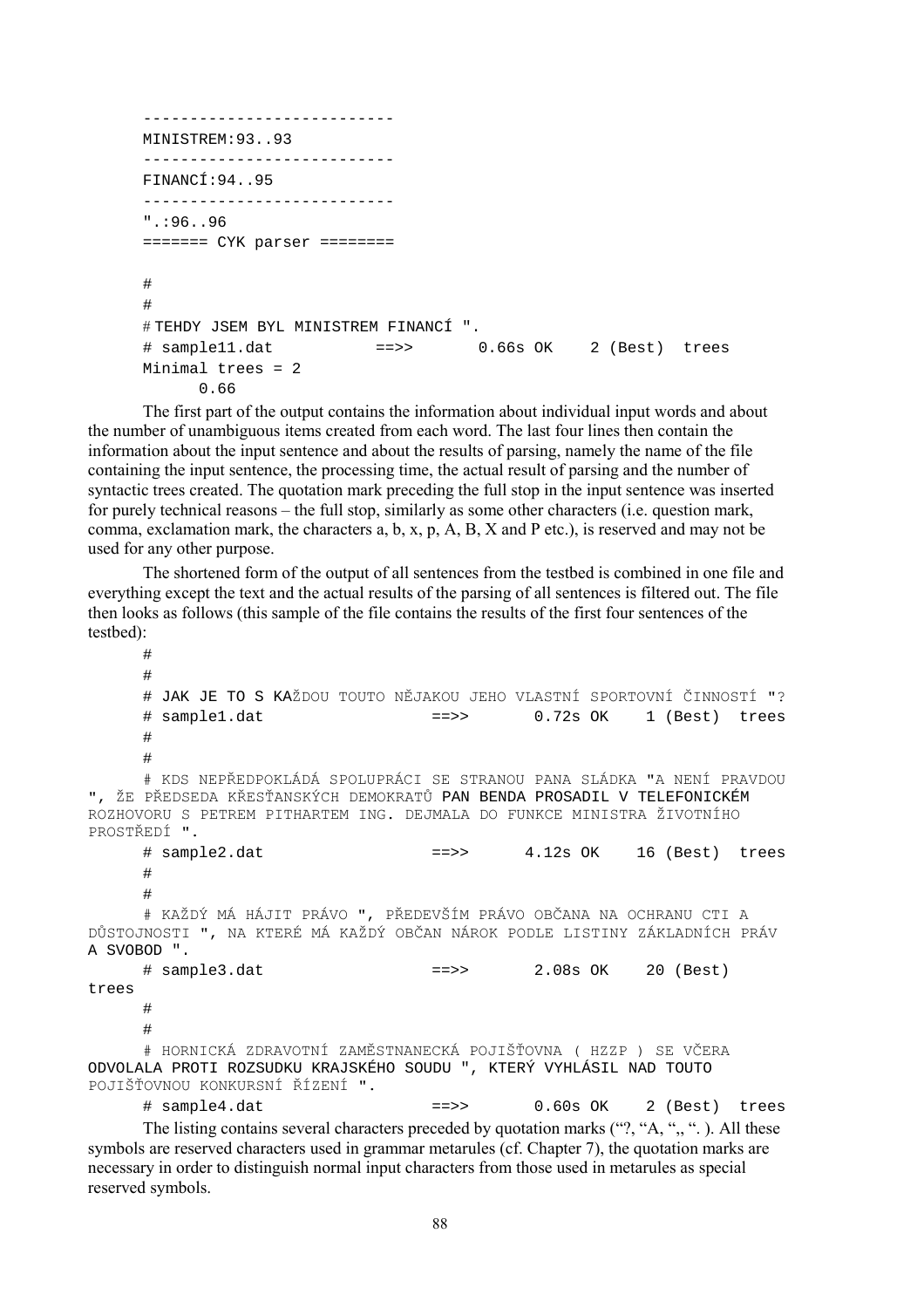The file containing the listing, called SAMPLE, is then manually compared with the master file, called MASTER, which contains the same type of results, the only difference being the fact that the file MASTER had been created before the changes in the grammar were made. Because an important role in the comparison is attributed to the processing time (a sudden substantial increase of processing time may indicate serious troubles), it is necessary to perform all tests on the same computer. All tests presented here were carried on a Mobile Pentium III 600MHz with 128MB of memory, running Windows 98 operating system.

During the manual comparison of both files it is necessary to concentrate on the number of best trees and also on the processing time. If either of these figures changes, it is necessary to parse a particular sentence once more in order to receive the full listing of results. In a standard setting (no switches applied) the interpreter provides the parsing information in the following form:

| 97/97    | 3:6[8]       | $2 \ldots 3$ | C(B)            |
|----------|--------------|--------------|-----------------|
| 98/98    | 3:6[8]       | $2 \ldots 3$ | C(B)            |
| 99/99    | 3:7[8]       | $2 \ldots 3$ | C(B)            |
| 100/100  | 3:8[8]       | 23           | C(B)            |
| $\cdots$ |              |              |                 |
| 714/1    | $1:666$ [49] | 1.7          | A(D(C(B)E(F)G)) |
| 715/1    | $1:690$ [49] | $1 \ldots 7$ | A(D(C(B)EFG))   |
| 716/1    | $1:698$ [49] | 1.7          | A(D( BCE(F)G))  |
| 717/1    | $1:712$ [49] | 1.7          | A(D(BCEFG))     |

The sample of the result shows the first and the last four lines of data describing the application of individual metarules. Each line represents an application of one metarule. The data in each line are organized in the following way:

*a/b c:d [e] f..g h*

where

*a* is the number of the item created during the application of a rule *e* on already existing items number *c* and *d*.

*b* is the number of the physical slot where the item *a* is stored.

*f* is the number of the leftmost word (the input words are numbered from left to right) and *g* is the number of the rightmost word of the interval of words covered by the item *a* (in case of discontinuous coverage in nonprojective phases numbers of all words covered by the item *a* are listed here instead of the interval.

*h* is a linearized syntactic tree corresponding to the item *a*. The content of each pair of brackets represents a list of daughters of the node preceding the left bracket. The letters correspond to the numbers of words, for example A represents the word No. 1, B is the word No. 2 etc.

The parsing information provided by the interpreter in this form is usually sufficient for the localization of any problem which might be caused by the modification of the grammar. If this information is not sufficient, it is possible to run the interpretation of a sentence once more with a switch **?** which makes it possible` to display individual items accompanied by the information about numbers of their parents and the number of the rule according to which the given item was created.

When all the problems encountered during the comparison of MASTER and SAMPLE files are solved, the SAMPLE is taken as a new MASTER. This procedure is repeated after every update of the grammar or after every addition of a new sentence into the testbed. In this way it is possible to maintain the system simply and efficiently in a consistent way.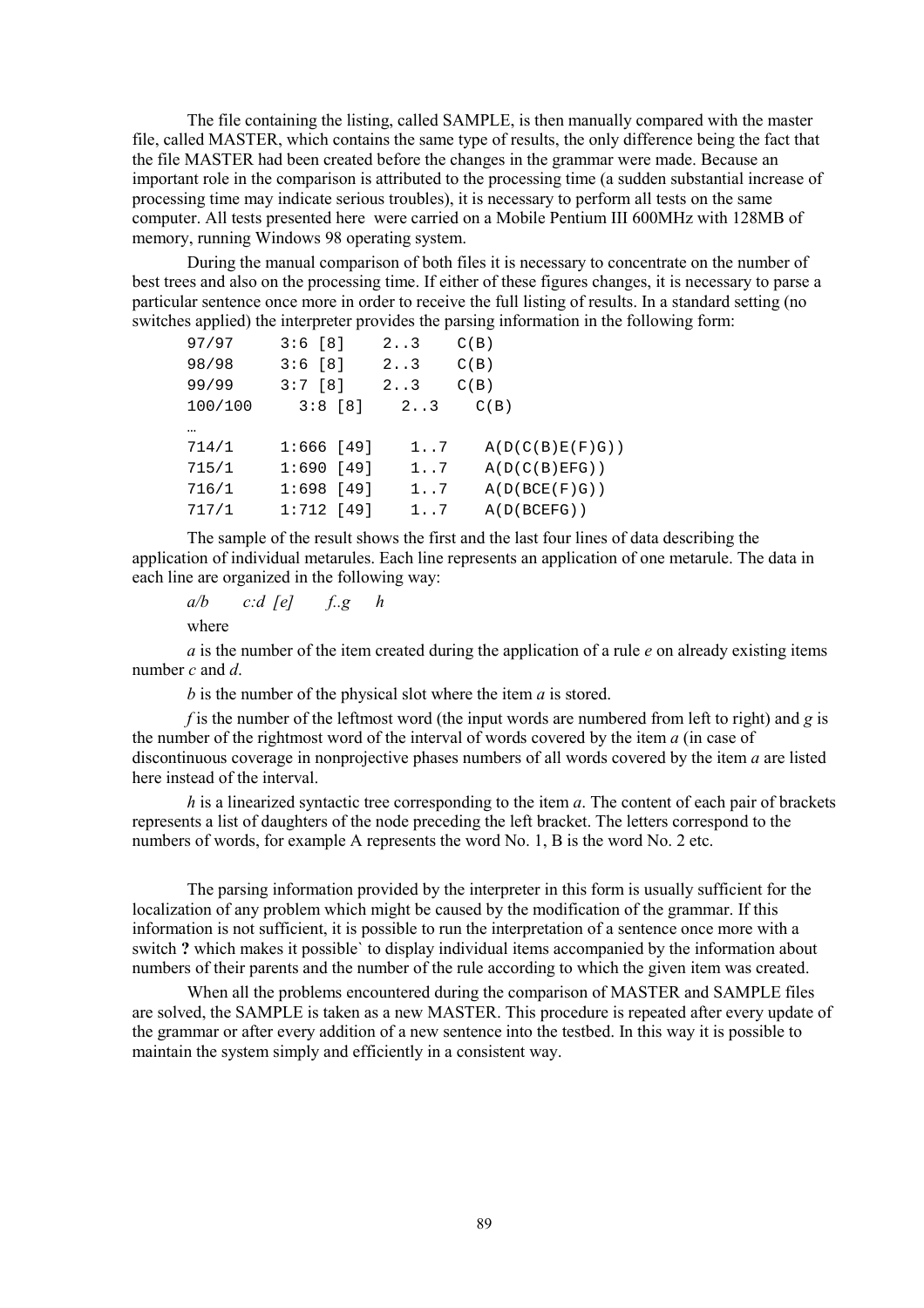# **Chapter 11: The testbed**

As has been already mentioned in previous chapters, a well-balanced testbed is a very important part of the system, which may save a lot of troubles during the process of testing and debugging the system. In this chapter we would like to present and comment on a set of sentences which at the moment serve as the testbed for the system of a robust parser of Czech. Let us take the sentences one by one discussing the syntactic phenomena they contain. All sentences have a counterpart – an ill-formed sentence containing identical or nearly identical words. All input sentences contain also a symbol of the left sentinel, the leftmost input item indicating the beginning of each sentence. In the syntactic representation the left sentinel always serves as the root of the syntactic tree.

All data about processing times of particular sentences are measured on the computer with Mobile Pentium III processor running at 600 MHz with 128MB of memory. The interpreter of the grammar runs under the MS-DOS operating system in the minimal output mode, the results are sent to a file and are not displayed on the screen (these specifications are important for the processing time listed by each metarule, if the results are displayed on the screen, the parsing is slower). The trees representing ill-formed sentences display in the black and white mode negative symbols as dashed lines starting in the node with the negative symbol and going down towards the dependent node involved in the application of the rule that created the negative node. The alternative way of displaying the results on the computer screen uses on the black background red lines instead of dashed ones, while the lines representing the positive applications of rules are yellow. The figures used in this chapter always show an actual screenshot of a result in a black and white mode. In this way some of the trees, especially those belonging to longer sentences, may be slightly unreadable in some places due to the fact that the placement of nodes in the tree is done automatically and the program uses only very simple rules for the tree design. In case that the system provides more than two results we list only two of them as an illustration. In such a case we always try to list the results which are more interesting than the others from some point of view.

## **Sentence (1)**

Jak je to s každou touto nějakou jeho vlastní sportovní činností? [Lit.: How is it with every this some his own sporting activity?]

This is an artificially created sentence which was designed with the purpose of testing the complex rules for the attachment of a congruent adjectival attribute from the left-hand side. The sentence is well formed even though it is slightly unnatural. The parser provides one result (Fig.11.1.).

The form of the tree is influenced by the use of the keyword CLOSEST in the metarule dealing with the attachment of free modifiers. Would that keyword not be present, the result would contain one more tree in which the subtree headed by the noun *činnostÌ* (activity) would depend directly on the verb *je* (is). This situation is quite typical not only for Czech – the decision about the governing node of a free modifier is performed with respect to the meaning of the sentence; from the purely syntactic point of view it is always ambiguous. Such an ambiguity is, of course, very expensive from the computational point of view since as we can see e.g. in the second sentence, a combination of more free modifiers in one clause has a disastrous effect on the number of results even with this keyword applied, the more so without it.

The chosen restriction on the attachment of free modifiers is regular in the sense that it is always attached to the closest possible node in the tree, but it may depend also on all verbal (infinitive)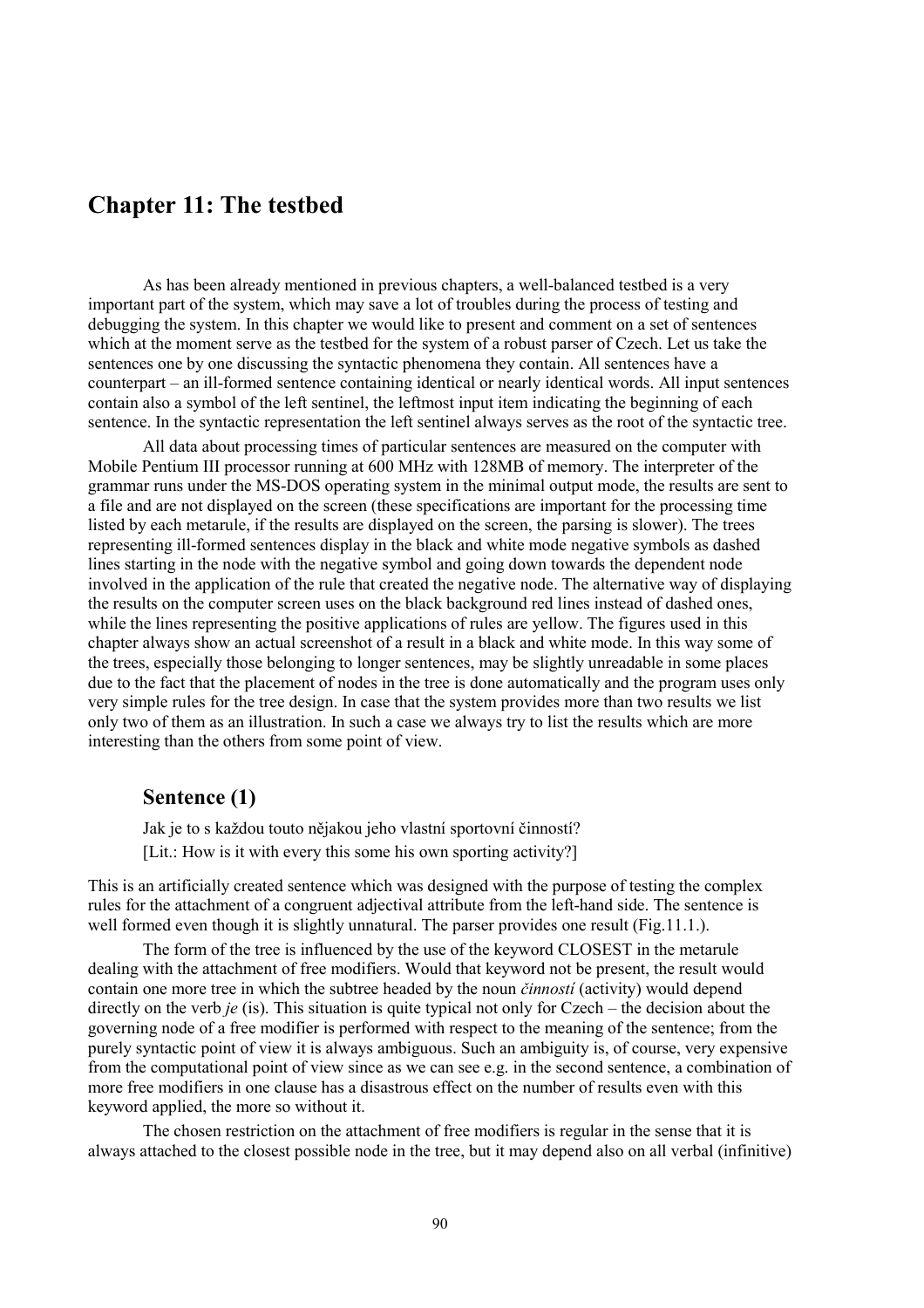

**Fig. 11.1.** The tree representing a syntactically correct variant of the sentence (1)

and nominal nodes on the branch which is incidental with the main verb and ends in the node governing the free modifier. This regularity makes it possible to reconstruct all readings if needed. The processing time was 0,72s. There were 280 items created during the parsing process.

An ill-formed counterpart of this sentence is the sentence:

*Jak je to s kaûdou touto nějakou jeho jakoukoliv vlastnÌ sportovnÌ činnostÌ?* [Word for word translation: How is it with every this some his any own sporting activity?]

The parser provides two results. The first one contains four syntactic inconsistencies (negative symbols) and after a comparison with the second syntactic tree (one syntactic inconsistency) it can be filtered out without doubts. The syntactic inconsistency contained in the second tree indicates that the word *nějakou* (some) can not depend on the noun *činnostÌ* (activity), because there is a word *jakoukoliv* (any) already depending on the same noun and it is not possible to combine two indefinite pronouns as attributes of the same noun.

The processing time was 0,98s. There were 708 items created during the parsing process. LEFT\_SENTINEL



Fig. 11.2. One of the trees representing the syntactically ill-formed variant of the sentence (1)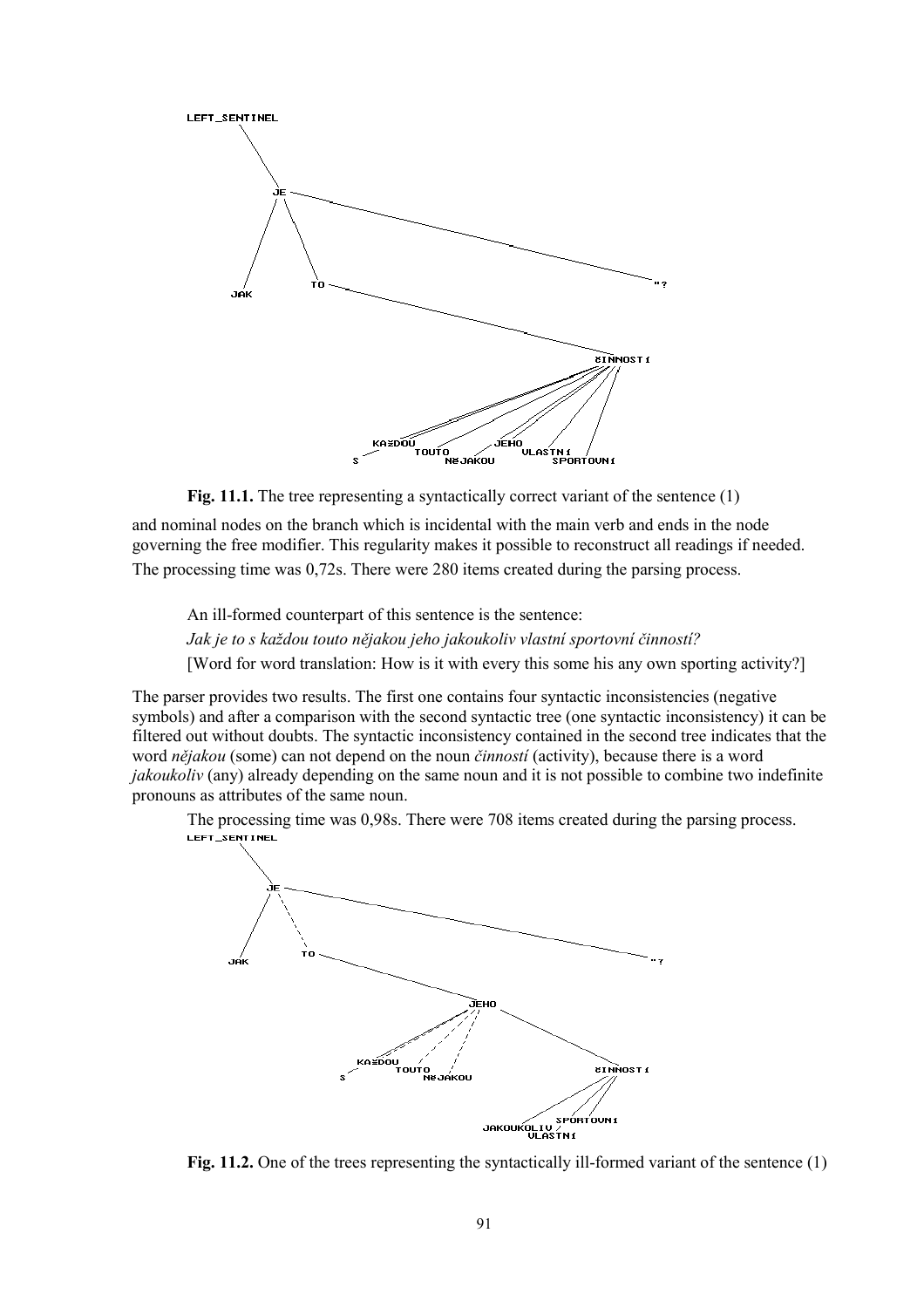

**Fig. 11.3.** The second tree representing the syntactically ill-formed variant of the sentence one (the syntactic inconsistency is marked between the words *nějakou* and *činnostÌ*)

### **Sentence (2)**

*KDS nepředpokl·d· spolupr·ci se stranou pana Sl·dka a nenÌ pravdou, ûe předseda křesťansk˝ch demokratů pan Benda prosadil v telefonickÈm rozhovoru s Petrem Pithartem ing. Dejmala do funkce ministra ûivotnÌho prostředÌ.*

[Lit.: CDP [does] not suppose cooperation with party [of] Mister Sládek and [it] isn't true that chairman [of] Christian Democrats Mister Benda promoted in phone discussion with Petr Pithart ing. Dejmal to function [of] minister [of] environment]

(The CDP does not suppose the cooperation with the party of Mister Sládek and it is not true that the chairman of Christian Democrats Mister Benda was promoting in phone discussion with Petr Pithart engineer Dejmal into the position of the minister of environment.)



**Fig. 11.4.** One of the trees representing the syntactically correct variant of the sentence (2)

This sentence is an unchanged newspaper sentence (from Lidové noviny). It was included into the testbed for the following reasons:

It allows to test how the system will react to long sentences.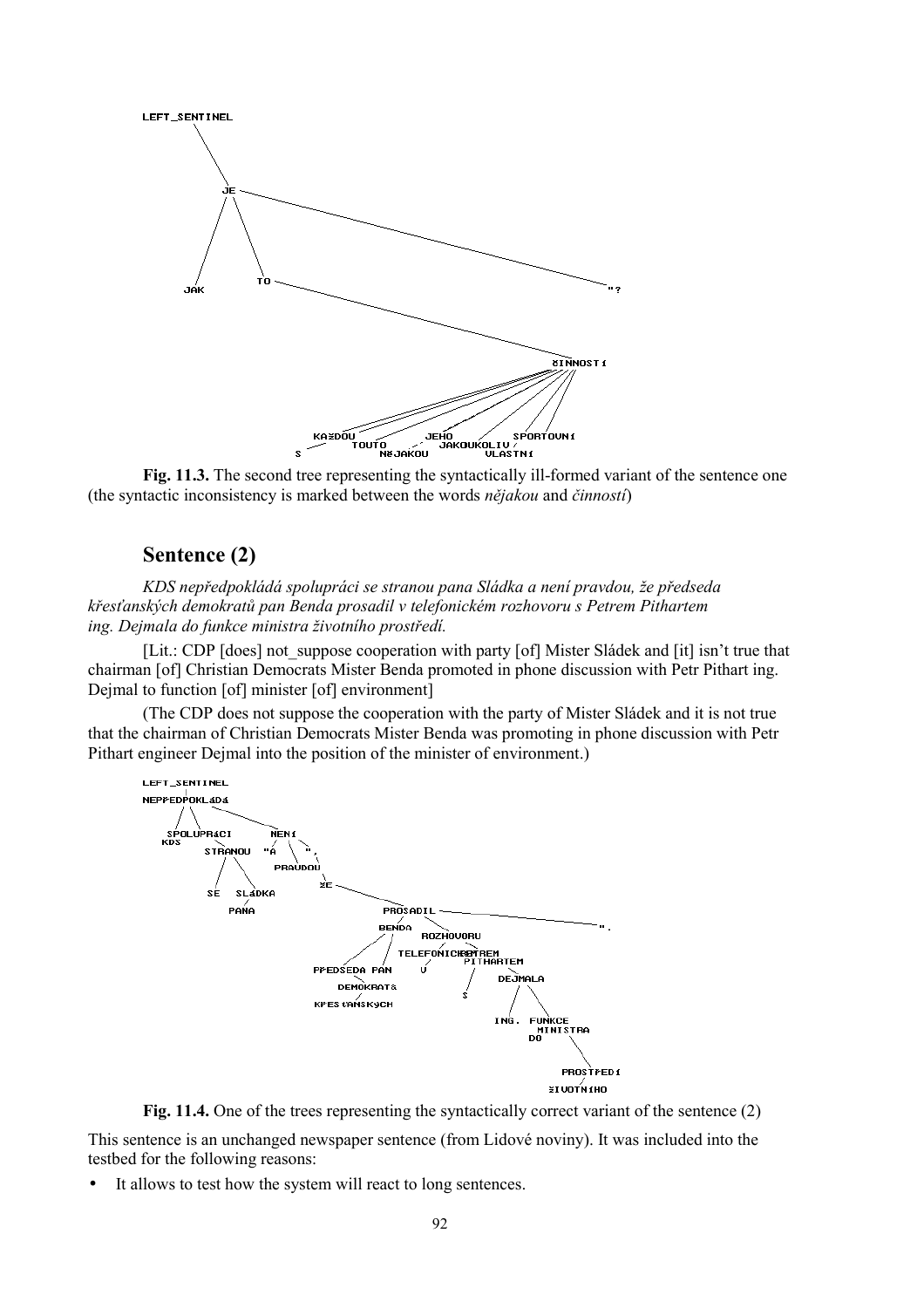- It contains a number of words which serve as a title and therefore allows to test the interaction between the metarule (4) and other metarules.
- It is a good illustration of difficulties connected with the presence of a higher number of free modifiers in one clause,
- It is complex and therefore provides a good ground for testing a wide variety of metarules in addition to those already mentioned above.

The system provides 16 syntactic trees, the differences between them are concentrated to the lower right corner of screenshots, the main difference being in the attachment of free modifiers and the existence of two candidates for an object of *prosadil* [promoted], namely the words *Dejmala* and *ministra* [minister (acc.)]. Even though the restriction on the attachment of free modifiers to the immediately preceding antecedent is applied, the number of possible combinations is quite high.

The processing time was 4,12s. There were 2330 items created during the parsing process.





An ill-formed variant of this sentence lacks the comma preceding the subordinate conjunction *ûe* (that). According to the research carried in the frame of the LATESLAV project [Petkevič 95] punctuation errors are among the most frequent types of errors in Czech. The majority of native speakers are not sure about the proper placement of commas in more complicated sentences. Many of these errors are automatically undistinguishable, on the other hand some types of errors are easily recognizable and can be handled automatically even in long and complicated sentences.

The missing comma preceding *ie* belongs to the latter group due to the fact that in Czech the isolated subordinated conjunction *ûe* should *always* be preceded by a comma. Only in case that the subordinated conjunction is accompanied (preceded) for example by an adverb, pronoun or another conjunction (*a* [and]) the situation is not so straightforward.

The claim that this type of syntactic errors is not complicated is supported by the number of derived items  $-2599$  is only slightly more than in the previous case  $-$  and by the number of trees  $-16$ – the same number as in the previous case. On the other hand, the processing time is almost twice as  $\log - 7.25s$ . This disproportion is caused by the pruning mechanism – the number of derived items reflects only those items which were not discarded during the parsing process immediately after they were created (mostly because "better" items had already been created before). The process of creation of these items takes time.

The graph representing one of the 16 trees shows that the system is really capable to locate a syntactic inconsistency and to create proper syntactic trees corresponding to the trees representing the syntactically correct variant of this sentence. For the purpose of the demonstration of variants of an attachment of noun phrases other than in the two trees above the following tree was selected: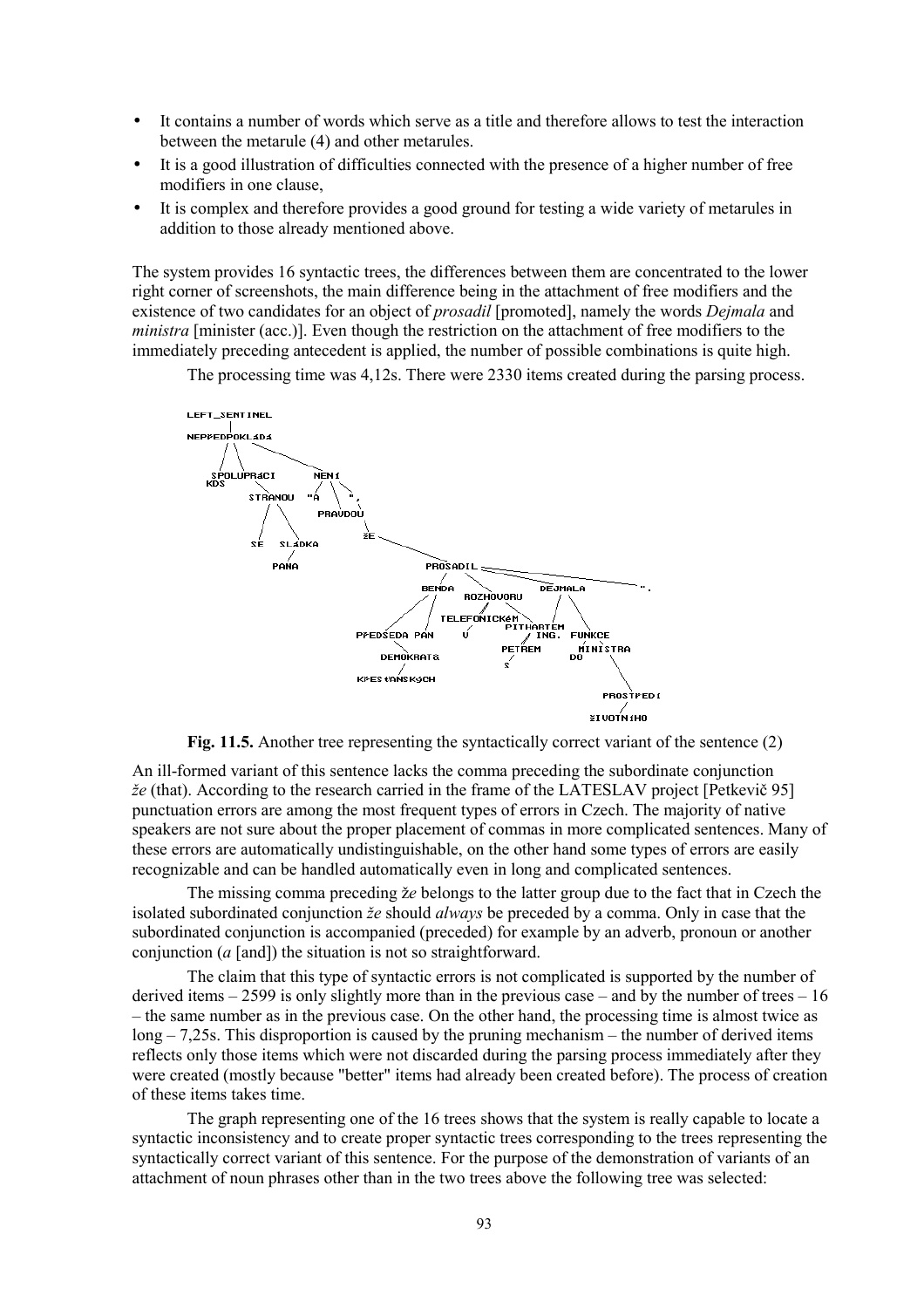

**Fig. 11.6.** One of the trees representing the syntactically ill-formed variant of the sentence (2)

### **Sentence (3)**

*Kaûd˝ m· h·jit pr·vo, předevöÌm pr·vo občana na ochranu cti a důstojnosti, na kterÈ m·* každý občan nárok podle listiny základních práv a svobod.

[Lit.: Everyone should defend right, above\_all right [of] citizen on protection [of] honor and dignity, on which has every citizen claim according to declaration [of] basic rights and liberties.]

(Everyone should defend rights, above all the citizen's right of protection of his honor and dignity, which is granted to every citizen according to the declaration of basic rights and liberties.)

This is again a newspaper sentence. It contains four new phenomena, not contained in the previous two sentences:

- A modal verb followed by a verb in the infinitive form
- An inserted parenthetical noun phrase "above all the citizen's right of protection of his honor and dignity"
- Two examples of nominal coordination  $-$  "honor and dignity" and "rights and liberties"
- A subordinate relative clause containing the relative pronoun *ktery* (which) in the prepositional case as a connector between the main and the subordinated clause

The problem of modal verbs can be handled by standard methods – the valency frame of the modal verb contains slots for subject (noun in the nominative case) and object (verb in the infinite form). The metarule for filling the valency slots (the metarule (5)) does not make it possible to fill the subject slot in the valency frame of the verb in the infinitive form. This simple mechanism makes it possible to handle even more complicated structures as for example: *Petr měl chtÌt začÌt pracovat dřÌve*. [Lit.: Petr should to want to begin to work earlier.] (Petr should have wanted to start working earlier.).

The inserted phrases and sentences (typically in apposition to a word from the main sentence) can in fact be handled separately from the main sentence, the sentence itself does not change its syntactic structure if we omit the inserted phrase. A substantial problem of inserted phrases is to find what belongs to the phrase and what does not. We have to take into account that in the moment of processing the items (words) belonging to the inserted noun phrase there is no information that the particular items actually are parts of an inserted noun phrase. That does not matter for example in attaching attributes or free modifiers, but the decision whether the final comma is really the *final* character of the insertion cannot be done at the moment when the comma is processed. We can easily modify the sentence for example as follows: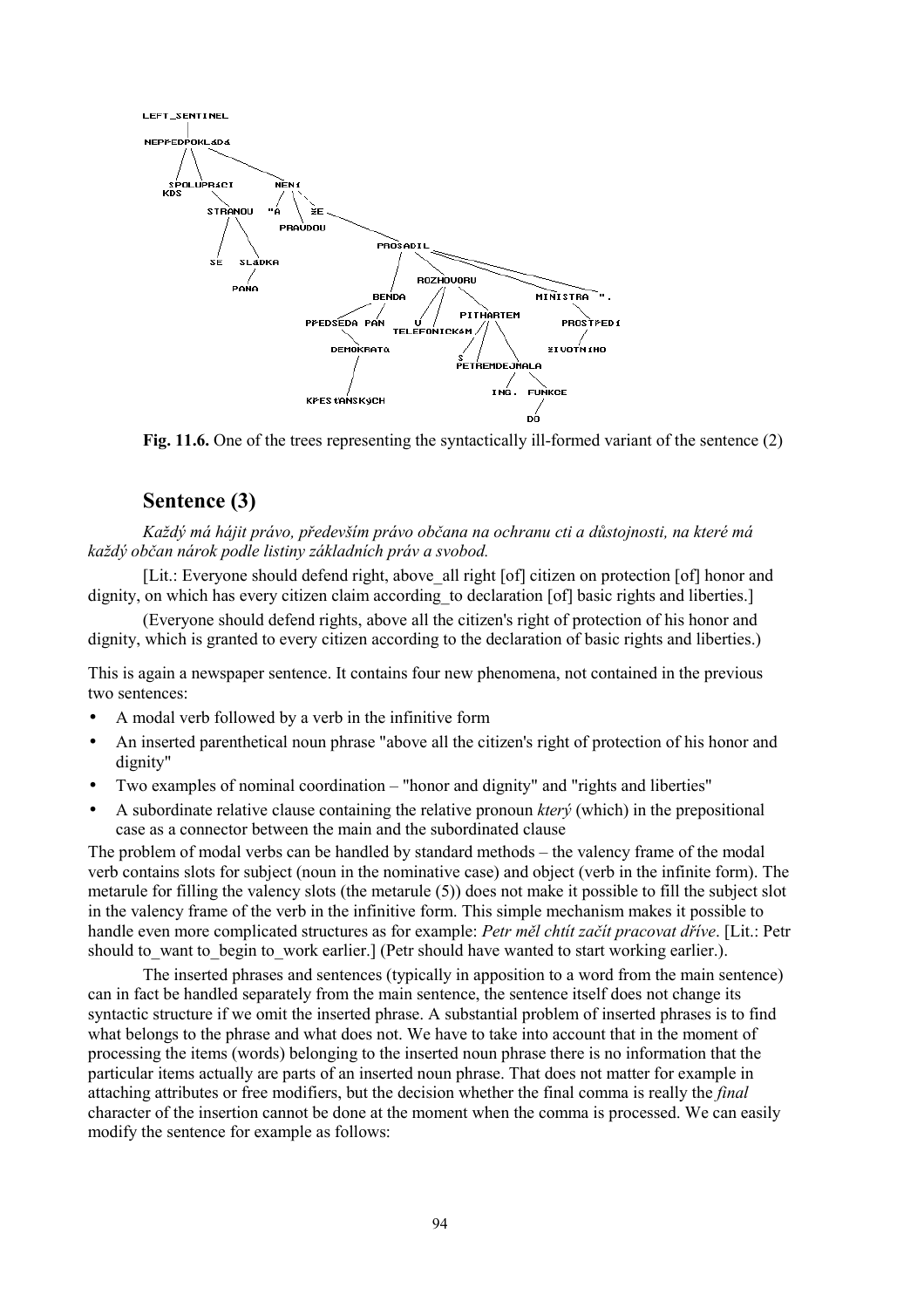*Kaûd˝ m· h·jit pr·vo, předevöÌm pr·vo občana na ochranu cti a důstojnosti, svobody projevu a pohybu a jiných základních lidských práv, na kterÈ m· kaûd˝ občan n·rok podle listiny z·kladnÌch* práv a svobod.

[Everyone should defend rights, above all the citizen's right of protection of his honor and dignity, **the freedom of speech and movement and other basic human rights***,* which is granted to every citizen according to the declaration of basic rights and liberties.]

The modified sentence shows that even the inserted phrase may have quite a complicated syntax and that it is really impossible to decide on the basis of the local context whether the comma following the word *dignity* is the final comma of the inserted phrase or not. For such a decision it is necessary to take into account a broader context. The following chapter introduces a mechanism, which might help to solve this problem on the basis of identification of syntactically unambiguous items delimiting individual segments of a sentence and building a graph roughly describing the structure of clauses in complex sentences.

The problem of coordination is also very complex and it is again very difficult to determine the proper syntactic representation on the basis of local context only even if we take into account only the projective readings. The sample syntactic trees of this sentence show that even the simple nominal coordination *Listiny základních práv a svobod* ([of the] Declaration of basic rights and liberties) has three parses. Two of them are more or less obvious, in one of them the adjective *základní* [basic] modifies both nouns, in the other it modifies only the closest noun. The third reading sounds strange to most human readers, it is marked in the relevant tree by an inserted rectangular frame (Fig. 11.9). The coordination concerns the nouns *listiny* [document, genitive sing.] and *svobod* [freedoms, genitive pl.]. These readings may be described by means of the following set of DR-trees:



[Listina.1.1.1<sub>4</sub>] [základních.2.1.3<sub>2</sub>] [práv.3.1.3<sub>2</sub>] [a.4.1.5<sub>2</sub>] [svobod.5.1.5<sub>2</sub>]

**Fig. 11.7a** The adjective modifies the closest noun



**Fig. 11.7b** The adjective modifies the whole coordination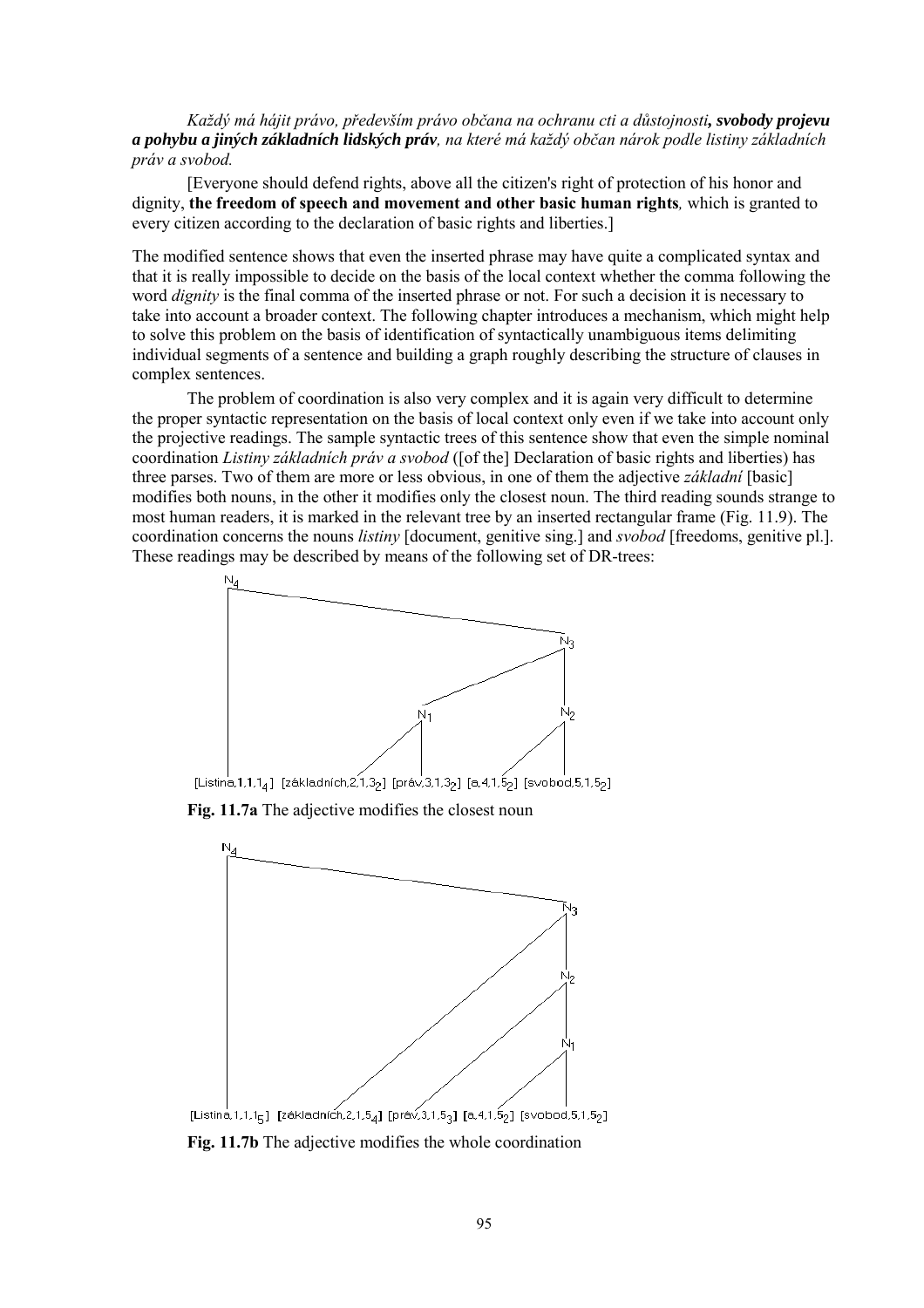The symbols N<sub>i</sub> in Fig.11.7a stand for: N<sub>1</sub>=[T<sub>1</sub>, 3, 2,5<sub>3</sub>], N<sub>2</sub>=[T<sub>2</sub>, 5, 2,5<sub>3</sub>], N<sub>3</sub>=[T<sub>3</sub>, 5, 3,1<sub>4</sub>],  $N_4$ =[T<sub>4</sub>, 1, 4, 0]. In all nodes of all three DR-trees from Fig. 11.7a-c the symbols T<sub>i</sub> stand for relevant nonterminal symbols actually used in the grammar. We do not use actual nonterminal symbols here due to the considerably higher complexity of grammar rules necessary for a proper derivation of these DR-trees compared for example to the grammar used in the Example 5.1.

The symbols N<sub>i</sub> in Fig.11.7b stand for: N<sub>1</sub>=[T<sub>1</sub>, 5, 2,5<sub>3</sub>], N<sub>2</sub>=[T<sub>2</sub>, 5, 3,5<sub>4</sub>], N<sub>3</sub>=[T<sub>3</sub>, 5, 4,1<sub>5</sub>],  $N_4 = [T_4, 1, 5, 0].$ 



[Listina 1.1.13] [základních.2.1.35] [práv.3.1.35] [a.4.1.55] [svobod.5.1.55]

**Fig. 11.7c** The adjective modifies the closest noun and the coordination concerns the nouns *Listiny* [document] and *svobod* [freedoms].

The symbols N<sub>i</sub> in Fig.11.7c stand for:  $N_1=[T_1, 3, 2,1_3]$ ,  $N_2=[T_2, 5, 2,54]$ ,  $N_3=[T_3, 1, 3,54]$ ,  $N_4 = [T_4, 5, 4, 0].$ 

Even more complicated is the coordination *cti a důstojnosti* (honor and dignity). The complicated structure of the inserted nominal group *především právo občana na ochranu cti a also allows multiple variants of coordination – on the basis of purely syntactic rules the* noun *důstojnosti* (dignity) may be coordinated also with nouns *ochranu*, *občana* and *pr·vo* (protection, citizen and right, respectively). Such a high number of variants is responsible for the high number of results obtained  $-20$ .



**Fig. 11.8.** One of the trees representing the syntactically correct variant of the sentence (3)

It is quite clear that this situation is very similar to the attachment of free modifiers in a sense that these variants differ only locally, they are beyond the scope of the pure surface syntax and they burden the parsing process with a high number of unnecessary items, all of which may be safely generated later (from some kind of "canonical representation" of the coordination, describing probably the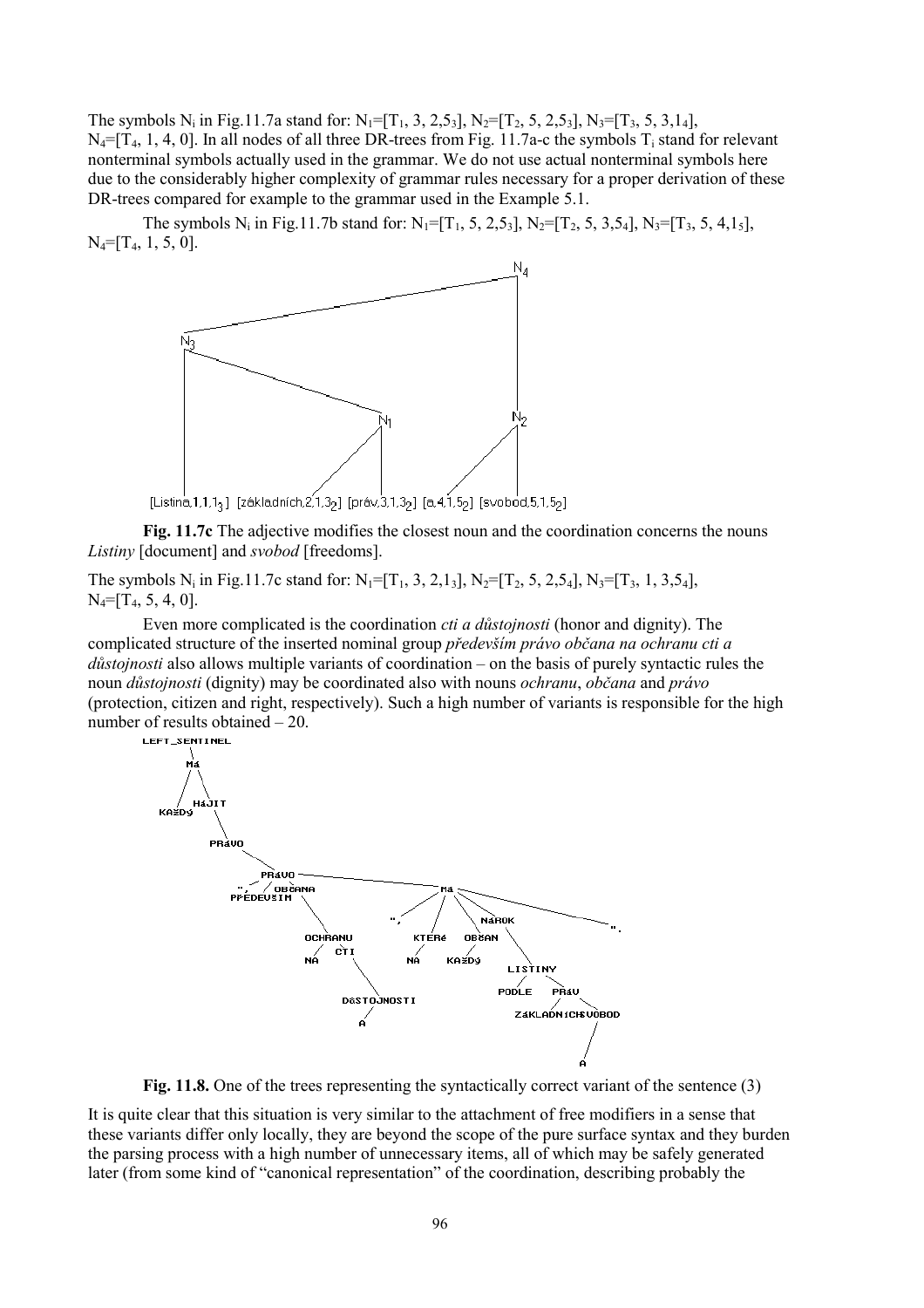coordination of the closest pair of candidates). The problem of coordination thus calls for an analogous solution (the reduction of the number of parses by means of a keyword CLOSEST in the relevant metarule).

When we have applied the keyword CLOSEST to the metarule handling coordination of nouns in the process of testing and debugging our metagrammar, we have got only 2 syntactic trees and 525 derived items. That represents a substantial difference against 20 trees and 1269 derived items obtained without the application of the keyword CLOSEST to the nominal coordination. The reason why we have finally decided not to use the keyword is our feeling that it would need a detailed linguistic observation to be sure that this manner of handling coordination is adequate and that there is no danger of losing important information in the process of analysis.



**Fig. 11.9.** Second tree representing the syntactically correct variant of the sentence (3) LEFT\_SENTINEL



**Fig. 11.10.** The third tree representing the syntactically correct variant of the sentence (3)

The relative clauses are simpler from the point of view of the treatment in this system, although in general it is the other way round. The agreement in gender and number of the antecedent and the pronoun provides enough information for automatic processing. The problem is that in case there are more competing antecedents (five in this case – twice *právo*, then *ochranu*, *cti* and *důstojnosti*) the decision which possible antecedent the relative pronoun refers to is usually semantically based. The sample syntactic trees of the sentence in Fig. 11.8 and 11.9 show the ambiguity of the relative clause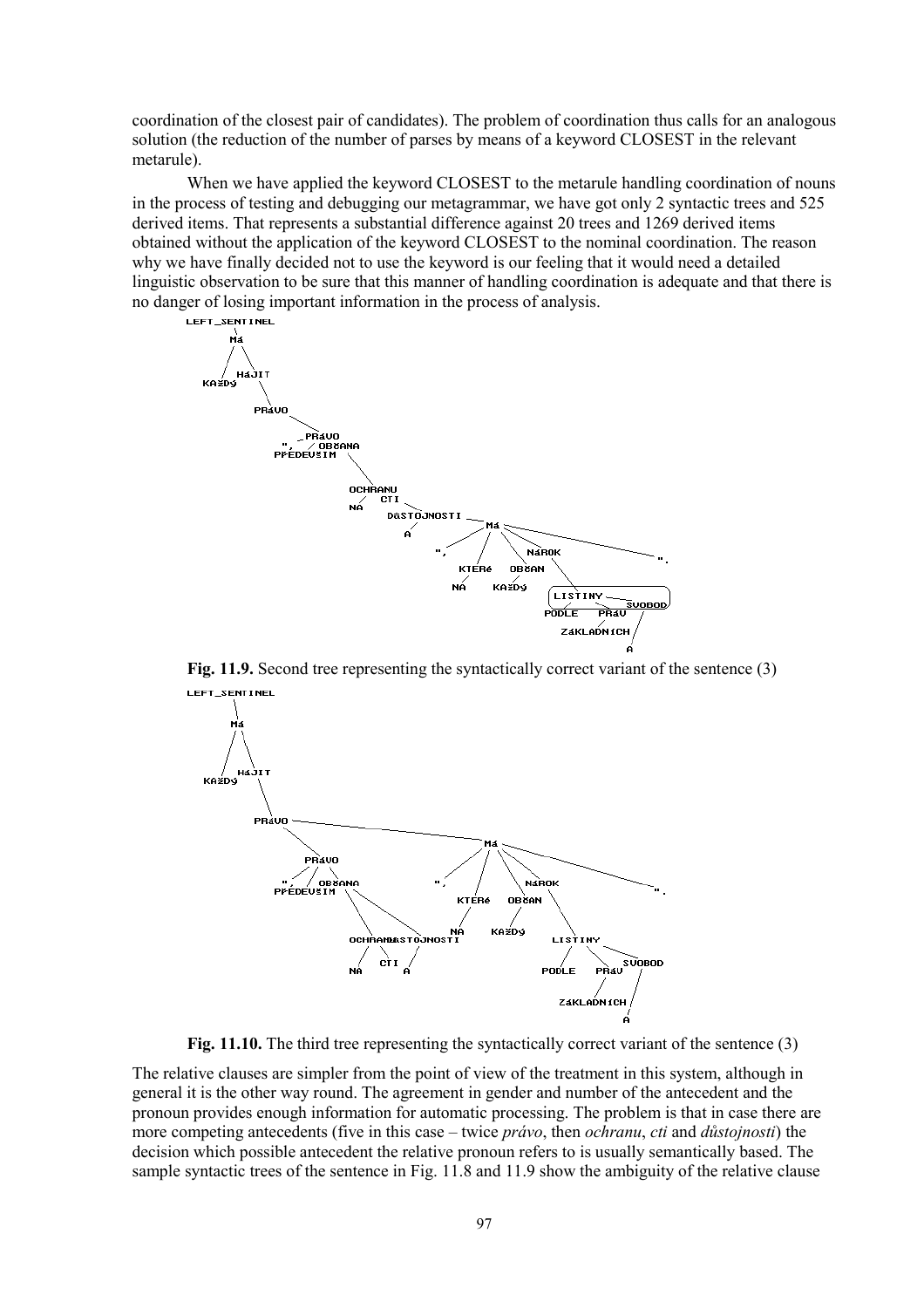attachment. The edge between words *OCHRANU* and *CTI* is not displayed in Fig.11.9, it is overwritten by the latter word. This sometimes happens due to the automatic way of preparing the layout of the trees and the simplicity of the relevant subroutine.

The combined ambiguities of coordination and attachment of the relative clause are responsible for the number of syntactic trees of the sentence. The processing time was 2,08s.

There is one more interesting feature in this sentence – from the syntactic point of view it is also possible to attach the relative clause to the noun *právo* (right) from the main sentence (cf. Fig.11.10). The reason for this attachment is the fact that the comma following the parenthetical inserted complex nominal group has two roles. It not only divides the inserted nominal group and the relative clause depending on the noun *prayo* (right) from the inserted group, but it also serves as a final comma of the inserted nominal group. This is a very good illustration of the complexity of the problem of "virtual commas", the commas which are represented by a single comma even though they have more than one syntactic role (in the sense of formal syntax, not in the sense of the natural language syntax  $-\sin\theta$  comma in fact functions instead of several commas).



**Fig.11.11.** One of the trees representing the syntactically ill-formed variant of the sentence (3) LEFT\_SENTINEL



**Fig. 11.12.** Second tree representing the syntactically ill-formed variant of the sentence (3)

The ill-formed variant of the sentence differs from the original one only in the form of the relative pronoun *kter*<sup> $\acute{e}$ </sup>, which is substituted by an inappropriate form *kteri*. The problem is that for this form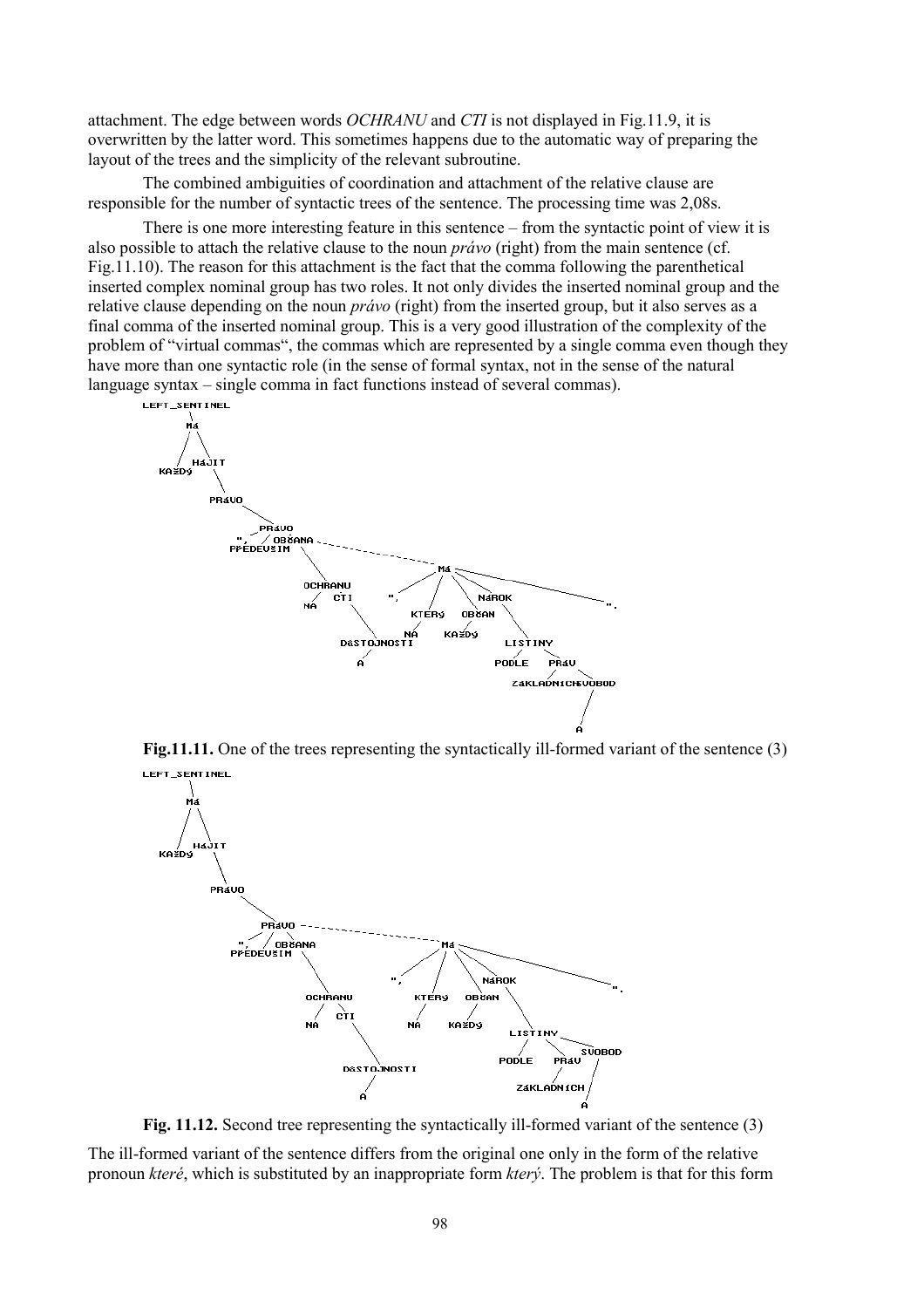there is no possible antecedent. The robust parser is able to locate the inconsistency and to reconstruct all possible variants of the attachment of the relative clause, as shown on the trees representing the sentence in 11.11 and 11.12. The greater number of possible antecedents than in the previous case leads to 104 parses obtained after 9,29s, with 2889 derived items.

### **Sentence (4)**

*Hornick· zdravotnÌ zaměstnaneck· pojiöťovna (HZZP) se včera odvolala proti rozsudku krajskÈho soudu, kter˝ vyhl·sil nad touto pojiöťovnou konkursnÌ řÌzenÌ.*

[Miner health employee's insurance (HZZP) itself yesterday appealed against verdict [of] regional court, which declared over this insurance bankrupt trial.]

(The Employee's health insurance company of miners (EHICM) appealed yesterday against the verdict of the regional court which had declared over this insurance company a trial of bankruptcy.)

The interesting phenomena contained in this sentence are the following:

- Parentheses
- Reflexive verb
- The presence of an adverb modifying a verb
- Relative clause containing the relative pronoun in a nonprepositional case

The treatment of parentheses is similar to the treatment of inserted phrases with one substantial difference  $-$  the right parenthesis is unambiguous and thus the parsing of the content of parentheses does not create so many structures as in the case of inserted clauses. Reflexive verbs are treated by the grammar only to a certain extent – only the actual presence of a reflexive particle is checked, not its position. The treatment of positions is not, according to our strategy, a task to be handled by the metagrammar, it is a matter of application of global constraints imposed on structures created during the parsing process. This treatment is identical e.g. to the treatment of nonprojective constructions, as has already been mentioned in previous chapters.

The adverbs are parsed according to the value of the attribute *addep* indicating the kind of the word the adverb depends on.



**Fig. 11.13.** One of the trees representing the syntactically correct variant of the sentence (4)

The treatment of relative clauses containing the relative pronoun in a nonprepositional case is similar to the treatment of sentences with the pronoun in a prepositional case with one exception  $-$  the relative pronoun in a nonprepositional case usually represents an inner participant of the main verb of the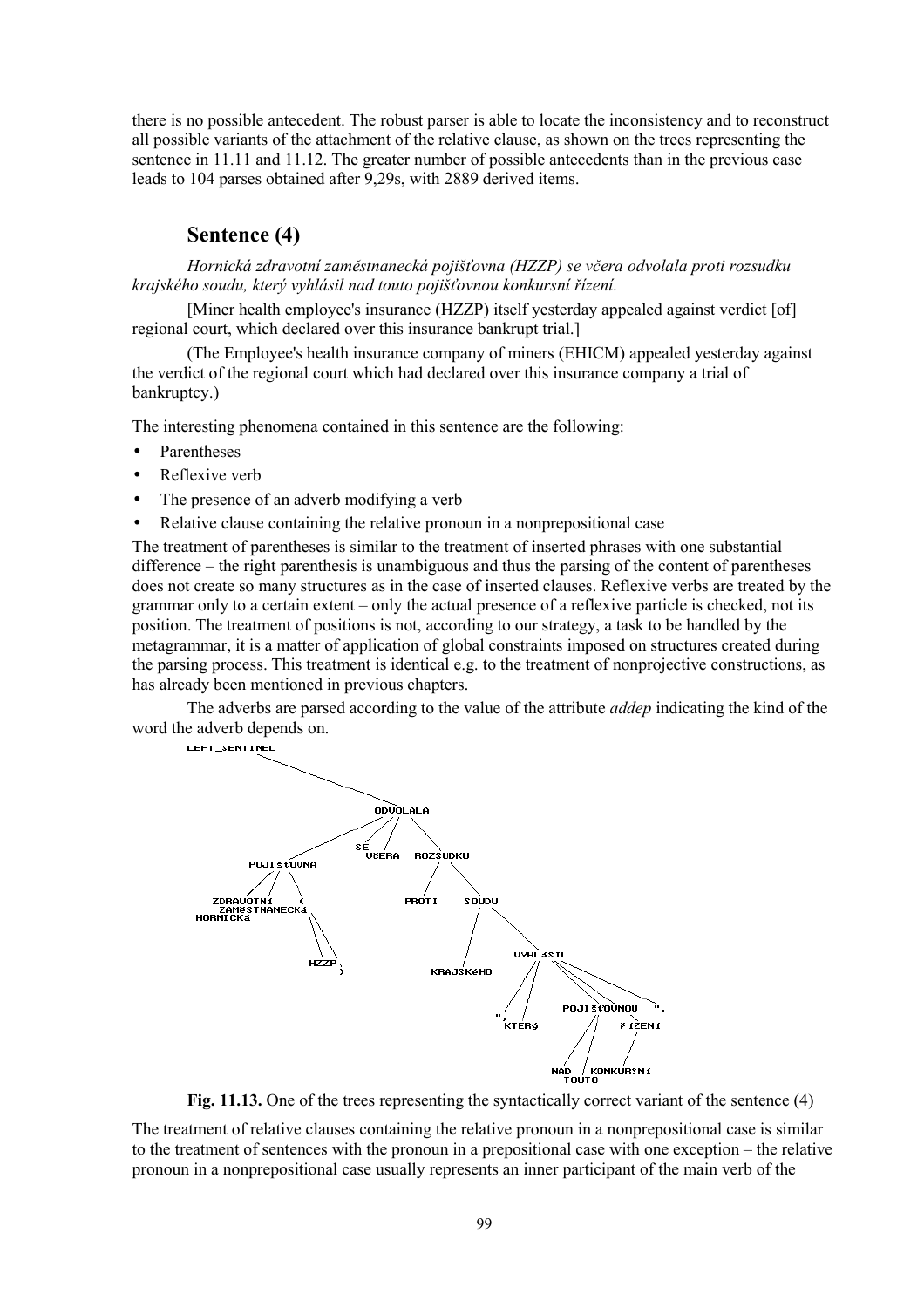subordinate clause. Let us remind here that we have simplified valency frames of verbs in our metagrammar to the extent that they do not contain any inner participants in prepositional cases (cf. the discussion in Chapter 8.4). For this reason it is necessary to check whether a relative pronoun in nonprepositional case can fill one of the slots in the verbal valency frame of the main verb of a particular relative clause.

As shown in the figures of syntactic trees of the sentence, another important problem of parsing relative clauses is the difficulty to find the antecedent of the relative pronoun. When no semantic filters are applied, all possible candidates must be taken into account. This might be another area, where the use of the keyword CLOSEST would substantially reduce the number of parsing results. We have decided not to use it in metarules taking care about relative pronouns, because we feel that a detailed linguistic investigation should also be done for this phenomenon before any simplifications can be applied.

The parser provides 2 syntactic trees, the parsing takes 0,60s and 446 items are derived. LEFT\_SENTINEL



**Fig. 11.14.** Second tree representing the syntactically correct variant of the sentence (4)

A variant of this sentence was created by removing the reflexive particle *se* from the original sentence (*pojiöťovna odvolala* instead of *pojiöťovna se odvolala*). Since the verb *odvolat* is not a reflexive tantum, the parser accepts the sentence as syntactically correct and creates its syntactic trees almost identical to those belonging to the original variant of the sentence. This result might be a topic for further discussion, because this sentence is in fact ill-formed, due to the missing obligatory direct object. Even though this situation is not so regular and frequent in Czech as an omission of the subject of the sentence, the robust parser in general cannot dare to mark the sentence with the missing direct object as syntactically ill-formed. There are several examples of sentences where the obligatory inner participants are not present in sentences even though they were not explicitly mentioned in the previous context, mainly in those sentences where the obligatory inner participant is a part of the <sup>"</sup>common knowledge" and as such it mustn't be explicitly mentioned (Cf. the sentence *Galileo*) *nakonec odvolal*. (Galileo finally recanted.)). On the other hand, our system allows a very simple treatment of sentences with too many non-prepositional participants – once a slot is filled, it is removed from the frame and cannot be filled again.

At this point it is important to mention one very important fact. Even though the system does not consider sentences with missing obligatory inner participants as being ill-formed, the fact that an inner participant is missing is marked inside the syntactic structure. As we have already mentioned in the previous paragraph, whenever a slot of the frame is filled, it is removed. All slots remaining in the frames after the analysis is completed, represent missing participants. This information can be easily retrieved from syntactic trees. Let us remind that the obligatory inner participants are really obligatory on the tectogrammatical level, not on the surface level, where the presence (or absence) of inner participants is substantially influenced by the context. Due to our general strategy which considers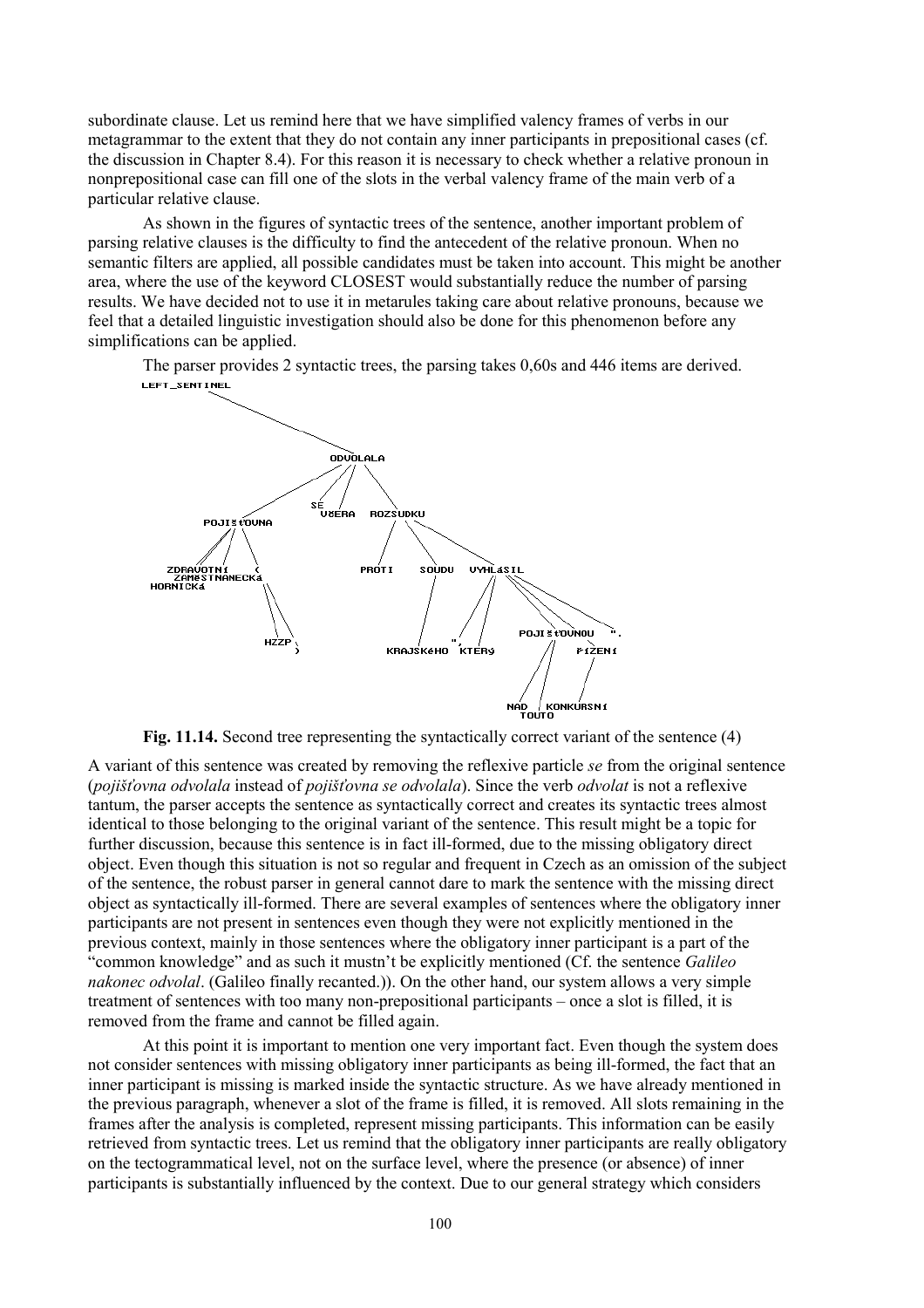individual sentences (not paragraph or documents) to be main input units it is impossible to open the problem of incorrectly omitted inner participants.



**Fig. 11.15.** One of the trees representing the modified variant of the sentence (4) The parsing of the modified sentence takes 0,50s, 467 items are derived and 2 trees are created.

### **Sentence (5)**

*Tento ˙řad by podle jeho n·vrhu neměl podlÈhat vl·dě ani b˝t org·nem v˝konnÈ moci.*

[This office Cond. according\_to his proposal shouldnít be\_liable to\_government nor to\_be body of executive power]

(According to his proposal, this office should not be liable to the government nor to be a body of executive power.)

There are three reasons why this sentence is included into the testbed:

- Conditional form of the verb
- Coordination expressed by means of the conjunction *ani* [*nor*]
- The ambiguous word form *moci* [to be able/power(genitive, dative or locative case)]

The first phenomenon does not constitute a difficult problem from the point of view of automatic parsing. The auxiliary verb in the conditional form behaves to a great extent similarly to the reflexive particle *se*. Its treatment is therefore similar. It is necessary to ensure that only one auxiliary may be connected to a particular main (meaningful) verb and that the main (autosemantic) verb is in the past participle. The conditional form of verbs is processed by the metarule (7) (and its counterpart dealing with the reversed order of main and auxiliary verbs) described in section 9.3.

The second phenomenon is more complicated. In this sentence the conjunction *ani* [nor] is used as a gradation coordination where comma is not used, while in conjunctive coordination (where a pair *ani* – *ani* usually occurs – cf. sentence (13)) the comma before the latter *ani* is obligatory. The main problem is that the conjunction *ani* (nor) may be generally used both in the conjunctive and in the adversative. If it is used in the conjunctive, there is no comma preceding this conjunction, while in adversative the presence of a comma preceding the conjunction is necessary. The difference between these two cases is mostly purely semantic, therefore it is outside the scope of our robust parser. There are no means how to distinguish syntactically in which manner the conjunction *ani* is used.

The last problem is the ambiguous word *moci*. It illustrates very well the danger of using the parameter CLOSEST in metarules. As is shown in Fig. 11.16 and Fig. 11.17, one of the differences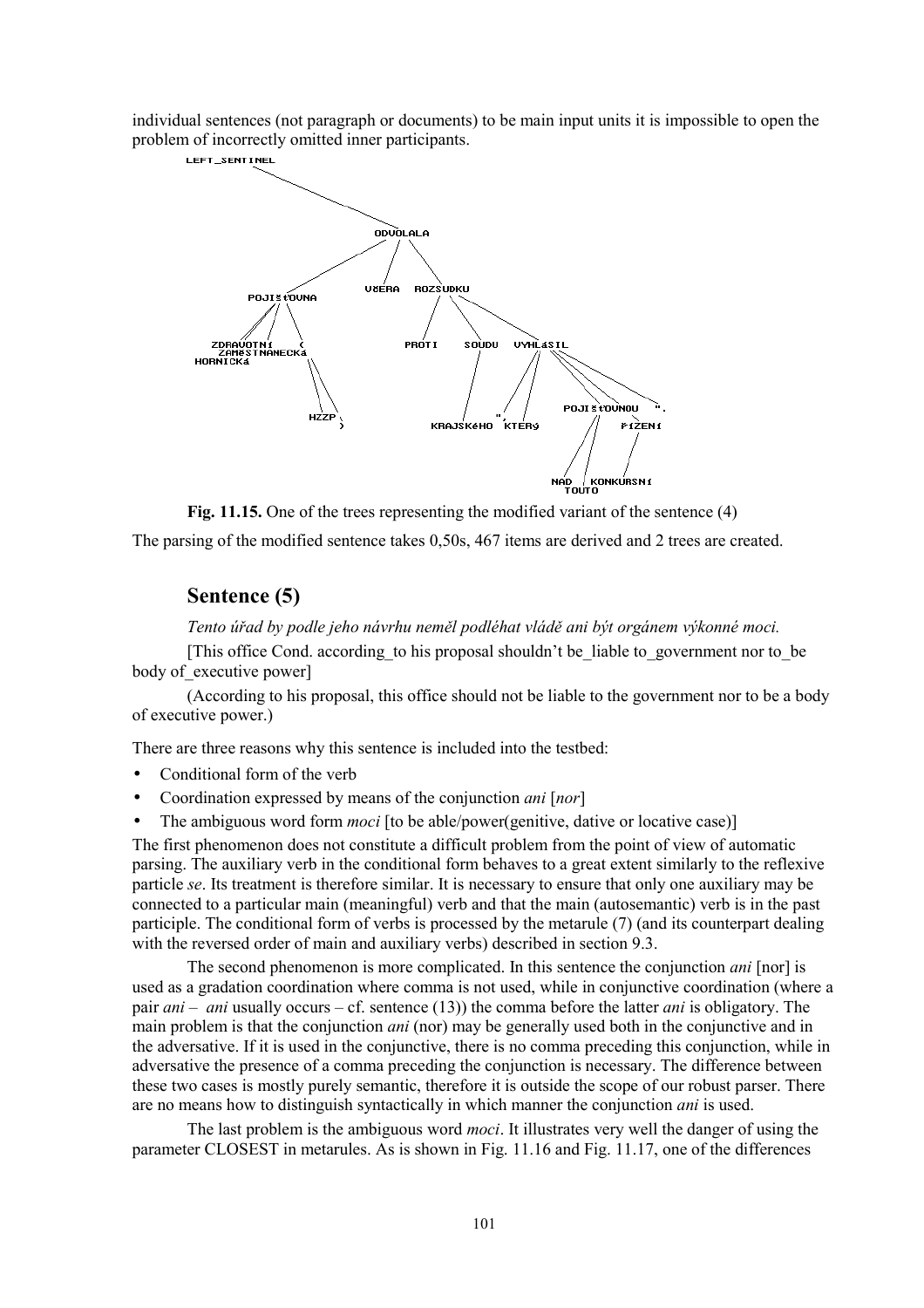responsible for the number of syntactic structures we obtain as the result of parsing this sentence is the attachment of the final period to one of the verbs present in the sentence.



**Fig. 11.16.** One of the trees representing the sentence (5)



**Fig. 11.17.** Another tree representing the sentence (5)

It would be natural to attach the period to the closest verb and thus to reduce the number of trees from 6 to 2, but unfortunately it can not be done. The problem is the ambiguity of the word form *moci*, which is both an infinite modal verb [to be able] and the form of the noun *moc* [power, might] in several cases of both singular and plural (gen., dat., voc. and loc sg; nom., acc. and voc. pl.) The word form is then represented by eight unambiguous items, one representing the verb and seven describing a noun in one of the applicable combinations of cases and numbers. The verbal item then blocks the attachment of the period to any other verb in the sentence  $-$  it is the closest one to the period and the system is not able to take into account that there are alternative nominal items that are used in the ìrightî syntactic trees. This is to a certain extent a weak point of the software used for the interpretation of the metagrammar  $-$  once the unambiguous items are created, they become independent and there is not a way how to get any information about their "brothers". The fact that a modal verb cannot be combined with the auxiliary verb *bit* (to be) in the order *bit moci* (the other way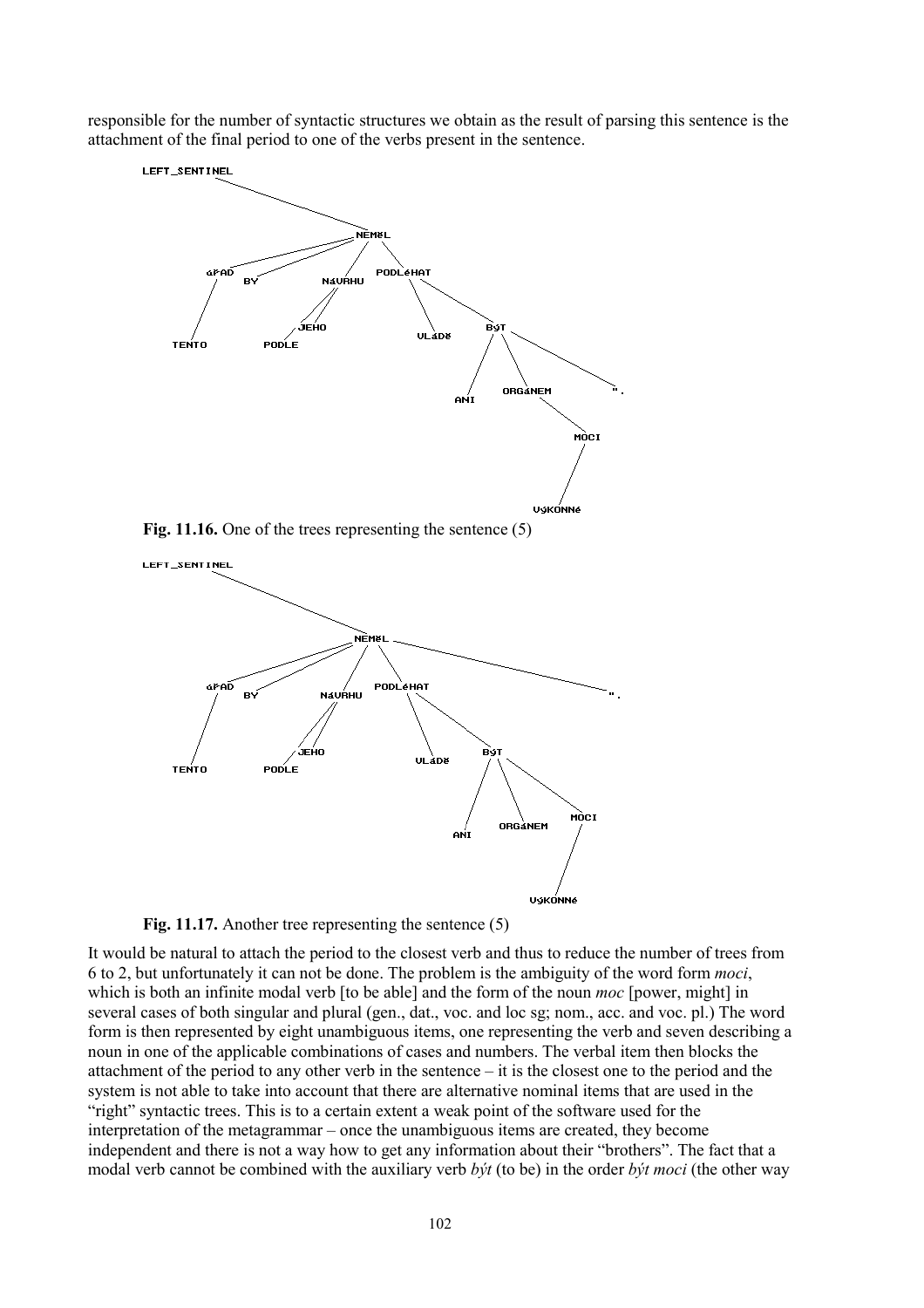round, *moci být* is possible, cf. *moci být dobrý* (to be able to be good)) in one clause does not help, because at the moment when the final period is being attached to the modal verb, no other context is being taken into account (due to the nature of the interpreter, which does not make it possible to work with any other item than just the two which appear on the left-hand side of a particular metarule).

The problem of the ambiguity of the form *moci* clearly indicates that a really reliable disambiguation of input word forms might help tremendously even in case that it would not be able to disambiguate all ambiguous word forms. The stochastic disambiguation of Czech (cf. [Hajič, Hladká] 98]) is not yet able (and it is really questionable whether it ever will) to work reliably enough for our needs.

There are of course ways of overcoming the weaknesses of the interpreter even without the application of any kind of morphological disambiguation (at least in some specific cases). For example, we may assign a special attribute, called *AlternativePOS,* to each item representing a word form which is assigned more than one part of speech, even before the unambiguous items are created. In this manner the author of the metagrammar will be able to formulate constraints and conditions taking into account also the fact whether there is an alternative for a part of speech of a given (unambiguous) item or not.

This solution may be useful in some cases, but it would not solve the problem of the attachment of the period to the closest verbal item. The information about the existence of a "related" item with different part of speech is not sufficient here. Even if we had an access to this information, we can not forbid the period being attached to the verb with an alternative part of speech. Such a simple solution would not work in sentences containing *only* ambiguous verbs. If every verb in the sentence will have also an alternative part of speech, the system would never attach the final period to any of the verbs (cf. the sentence *Pastevci ženou*[verb/noun] *stáda na pastvu*. (The shepherds drive the herds to the pasture.)). We need the information whether the verbal item was actually used in any syntactic structure covering the whole sentence, i.e. whether there is at least one plausible reading of the sentence with the relevant item being a verb. That is unfortunately far too complicated information.

It is quite clear that on the level of the metagrammar it is very difficult to find a flawless solution. It would be much better to aim at a definition of some kind of general constraint determining the candidates for period attachment. Such a constraint could take into account a broader context and thus it also could avoid the trap of the restrictions of the context in metarules.



#### **Fig. 11.18 One of the trees representing the variant of the sentence (5)**

The above mentioned facts have led us to the decision not to use the keyword CLOSEST in the metarule handling the attachment of the final period to any suitable verb in the sentence and thus we have obtained 6 syntactic trees (differing in the attachment of the period and also in the attachment of the nominal group *v⁄ikonné moci*, which may either be an incongruent attribute of the noun *orgánem* or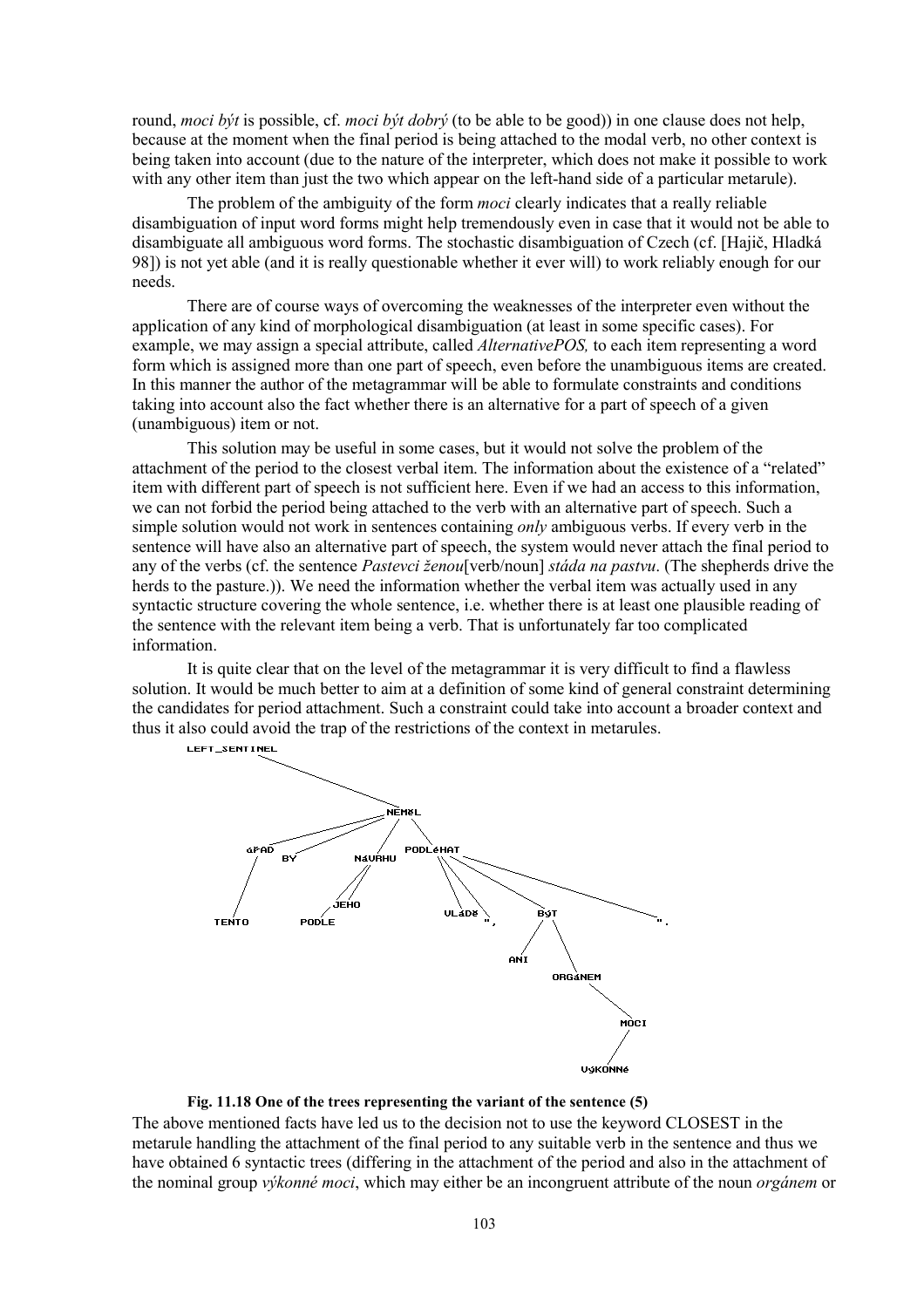an inner participant of the verb *b*/*t*. The sentence was parsed in 0,28s and 383 items were created in the process.

The second variant of the sentence contains a comma preceding the conjunction *ani* (nor). As we have already mentioned, the presence of comma in this sentence is a matter of understanding or interpretation of the sentence (the difference between adversative and conjunctive use of the conjunction *ani* is purely semantical), therefore our robust parser accepts it as syntactically wellformed, too, and we get also 6 trees as in the previous case. The presence of the comma slightly increases both the number of items derived (438) and the processing time 0,44s.

## **Sentence (6)**

*Ministerstvo zdravotnictvÌ jako jejÌ zřizovatel by mělo během vÌkendu rozhodnout o přÌpadnÈ urychlenÈ likvidaci tÈto jednÈ z největöÌch zdravotnÌch pojiöťoven u n·s.*

[Ministry [of] healthcare as her establisher should have in the course of weekend to decide about contingent accelerated liquidation [of] this one from biggest health insurance companies at us.]

(The ministry of healthcare as its establisher should decide in the course of the weekend about the contingent accelerated liquidation of one of the biggest health insurance companies in our country.)

This sentence contains further interesting phenomena we have not met yet:

- A complement *ministerstvo jako zřizovatel,* (ministry as establisher) which is syntactically indistinguishable from the comparative construction of the type *pes jako slon* (a dog like an elephant)
- Selective construction *jedné z největších* (one of the biggest)

The comparative construction represents a large group of phenomena, which must be treated by special metarules applicable to individual lexical entries or small groups of words. The only problem is to restrict the application of these metarules only to the relevant group of words. Sometimes it is difficult to draw a borderline between constructions which should be handled by a full-scale parser and idioms which are simple enough to be parsed by means of some kind of a preprocessing automaton.





Although the selective construction looks at first sight similar to the comparative construction or to the complement, it is different. The problem is the agreement in gender of the numeral and the head of the prepositional phrase (cf. *jedné*[fem.] *z největších pojišťoven[fem] – \*jednoho*[anim., inan., neut.] *z největöÌch pojiöťoven*) very often the agreement is not a pure syntactic phenomenon, but it is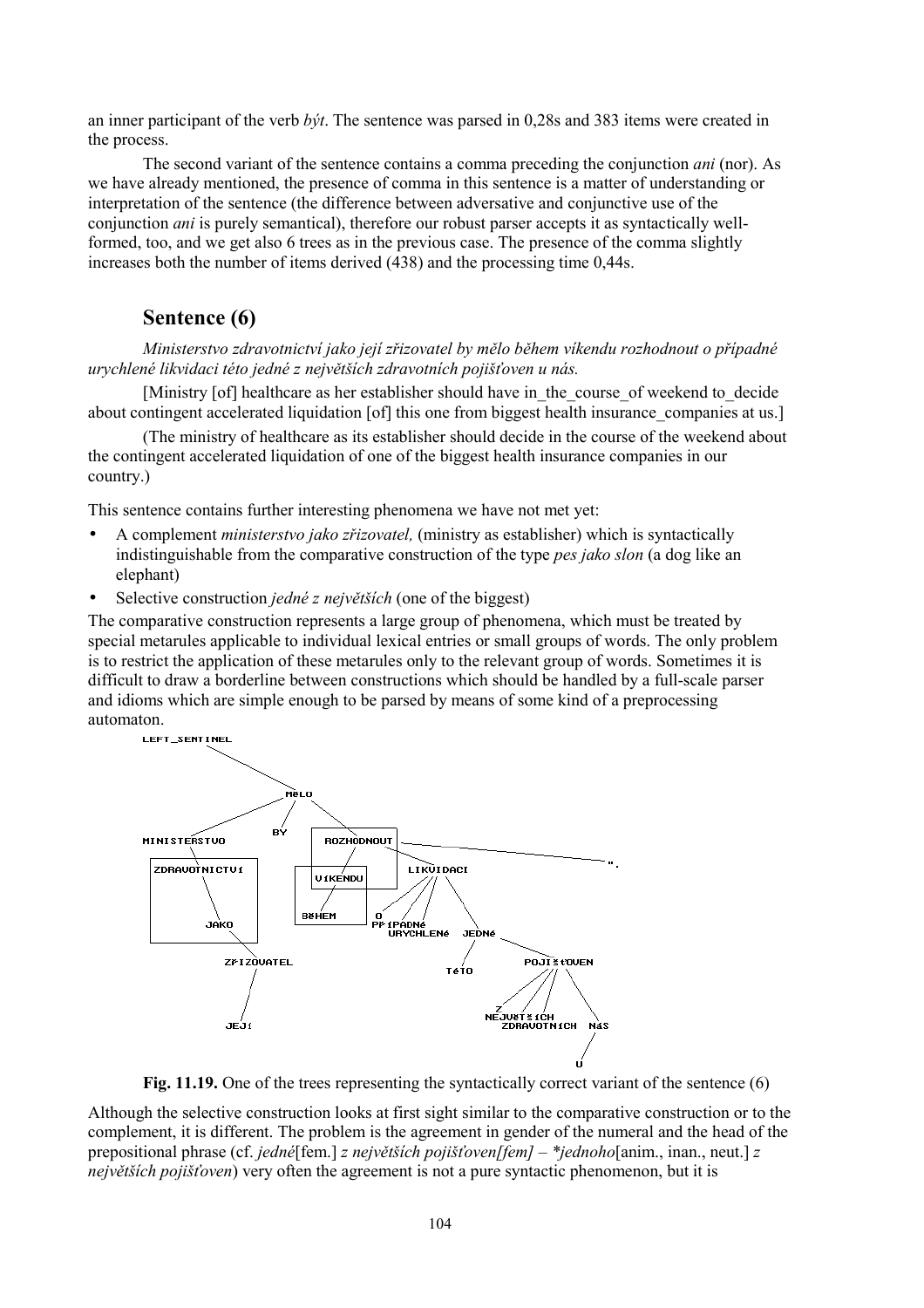semantically based (cf. *jeden*[inan.,anim.] *ze třídy* (one from the class) – *jedna*[fem.] *ze třídy*). This distinction may not be captured by a surface syntactic parser. In order to avoid the problem of marking the syntactically correct sentences as ill-formed (in case the agreement is not required) our parser does not treat the selective construction of this type differently from the attachment of ordinary prepositional phrases and no agreement is checked here.

There are 12 parses with 515 derived items. The processing takes 0,50s. The areas marked on the displayed syntactic trees show that the number of parses is caused by the ambiguity of attachment of the comparative construction and by the ambiguity of the word *během*[prep./noun] (in the course of/by running). If the word *během* is taken as a secondary preposition, then the prepositional phrase *během vÌkendu* may be attached to both verbs. There is also the same problem of period attachment present in this sentence as in the previous one.



Fig. 11.20. Second tree representing the syntactically correct variant of the sentence (6)

A modified variant of the sentence contains one error which is quite common in texts written by the help of word processors – the conditional form of the auxiliary verb  $b\upsilon$  is incorrectly used twice. This type of errors (missing or redundant words) is caused by changes made by the author of the text when (s)he copies or deletes whole parts of sentences.



**Fig. 11.21.** One of the trees representing the syntactically ill-formed variant of the sentence (6) The modified sentence then looks like this: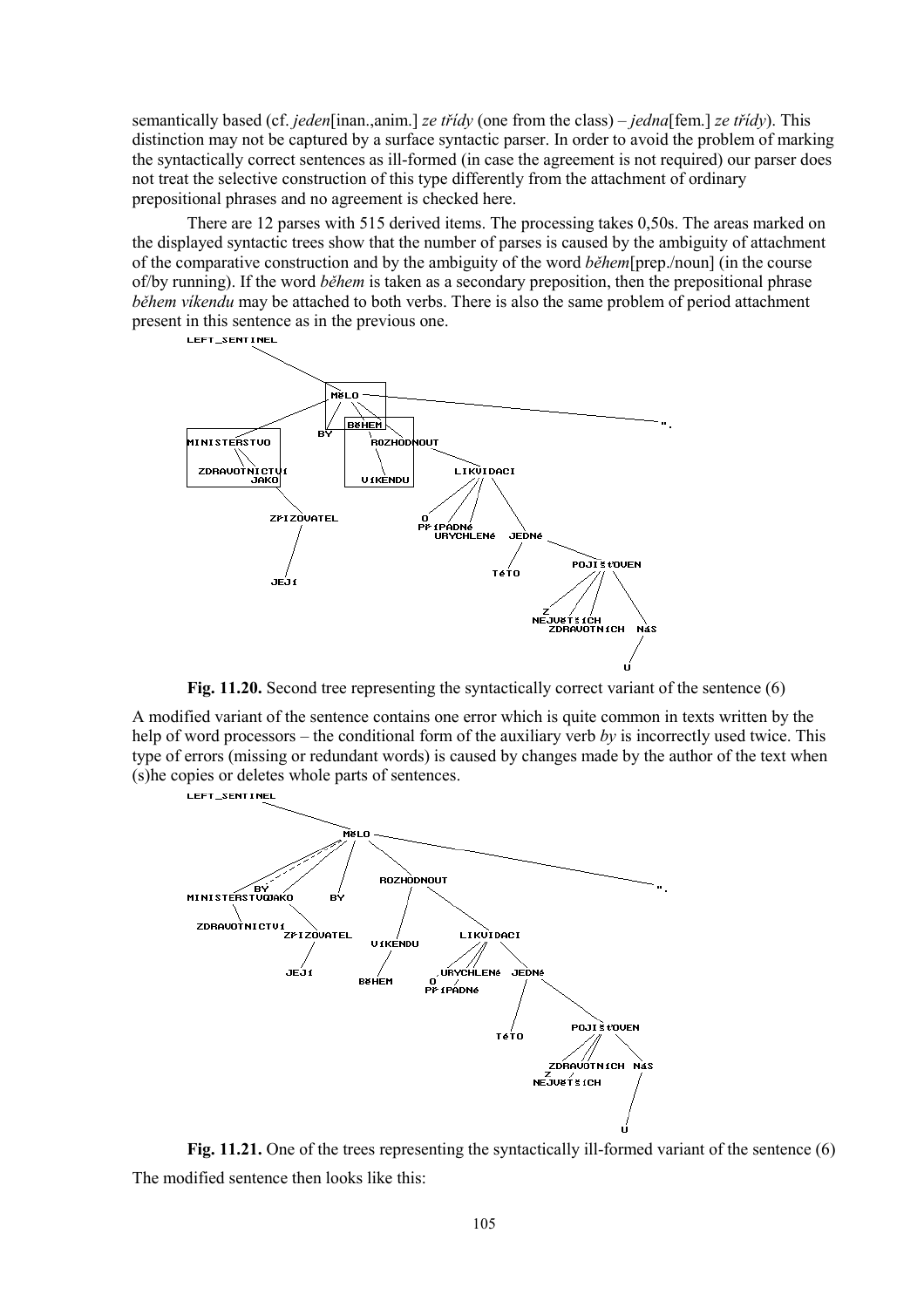Ministerstvo zdravotnictvÌ **by** jako jejÌ zřizovatel **by** mělo během vÌkendu rozhodnout o případné urychlené likvidaci této jedné z největších zdravotních pojišťoven u nás.

[Ministry [of] healthcare **should** as her establisher **should** have in\_the\_course\_of weekend to decide about contingent accelerated liquidation [of] this one from biggest health insurance companies at us.]

(The ministry of healthcare *should* as its establisher *should* decide in the course of the weekend about the contingent accelerated liquidation of one of the biggest health insurance companies in our country.)

The tree representing the syntactic structure of the ill-formed variant of the sentence is one of the six results the parser issues. The smaller number of trees is caused by the fact that the inserted auxiliary verb *by* blocks the attachment of the comparative construction to the nouns *ministerstvo* and *zdravotnictvÌ* in the projective phase*.* The parsing process took 1,16s and 844 items were derived.

### **Sentence (7)**

*Na prvnÌ pohled hrůzostraön˝ sjezd nenÌ nebezpečnějöÌ neû jinÈ lyûařskÈ disciplÌny.* [On first sight horrific downhill\_run isn't more\_dangerous than other ski disciplines.] (The downhill run, horrific at first sight, is not more dangerous than other ski disciplines.)

This sentence contains a different type of comparative construction than the previous sentence  $\overline{\phantom{a}}$ second degree (comparative) of an adjective combined with the conjunction *než* (than) and a nominal group. The sentence is quite simple, it has only one syntactic tree. The processing time is 0,50s and 307 items were created.

It might be argued that the attachment of the nominal group *Na prvnÌ pohled* (at first sight) should be attached rather to the immediately following adjective *hrůzostraön˝* (horrific) than to the verb (cf. Fig.11.22). Let us therefore repeat at this point that for the reason of reduction of the number of parses the nominal groups in prepositional cases are being attached solely to verbs and nouns due to the high degree of ambiguity of free modifier attachment. Any correction of the syntactic tree based on the actual content of valency frames of words from the sentence and on the result of parsing by our parser is possible later, in a special module or phase following the robust parser. For a very detailed discussion of problems of attachment of nominal groups in prepositional cases see [Straňáková 01].



**Fig. 11.22.** The tree representing the syntactically correct variant of the sentence (7)

The second remark concerns the comparative construction containing the word *ne* $\zeta$ . This conjunction may appear also in different types of constructions, not only in the type presented in this sentence.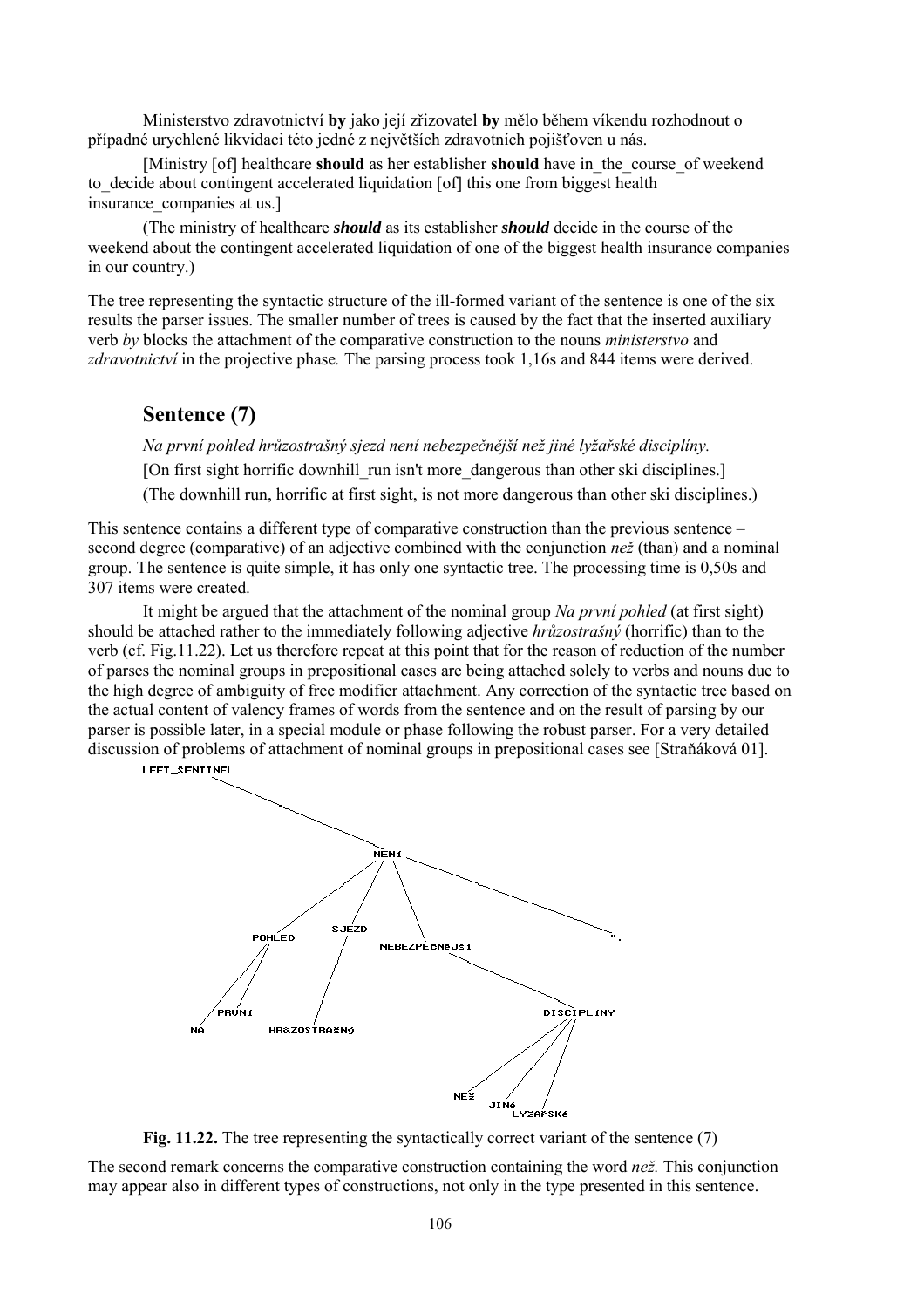Another possibility of using and analyzing the construction containing this conjunction is being discussed in the comments concerning the sentence (14).

The ill-formed variant of the sentence contains the adjective *nebezpečný* (dangerous) instead of *nebezpečnějöÌ* (more dangerous). The system is able to identify the syntactic inconsistency (there is neither the comparative adjective nor a verb present in the clause  $-$  cf. the sentence (14)) and it creates an unambiguous syntactic representation of the sentence corresponding to the structure of the original sentence. The processing takes 0,39s and 332 items were created.



**Fig. 11.23.** The tree representing the syntactically ill-formed variant of the sentence (7)

## **Sentence (8)**



**Fig. 11.24.** The first tree representing the syntactically correct variant of the sentence (8) Even though this newspaper sentence is very short, it contains two interesting phenomena: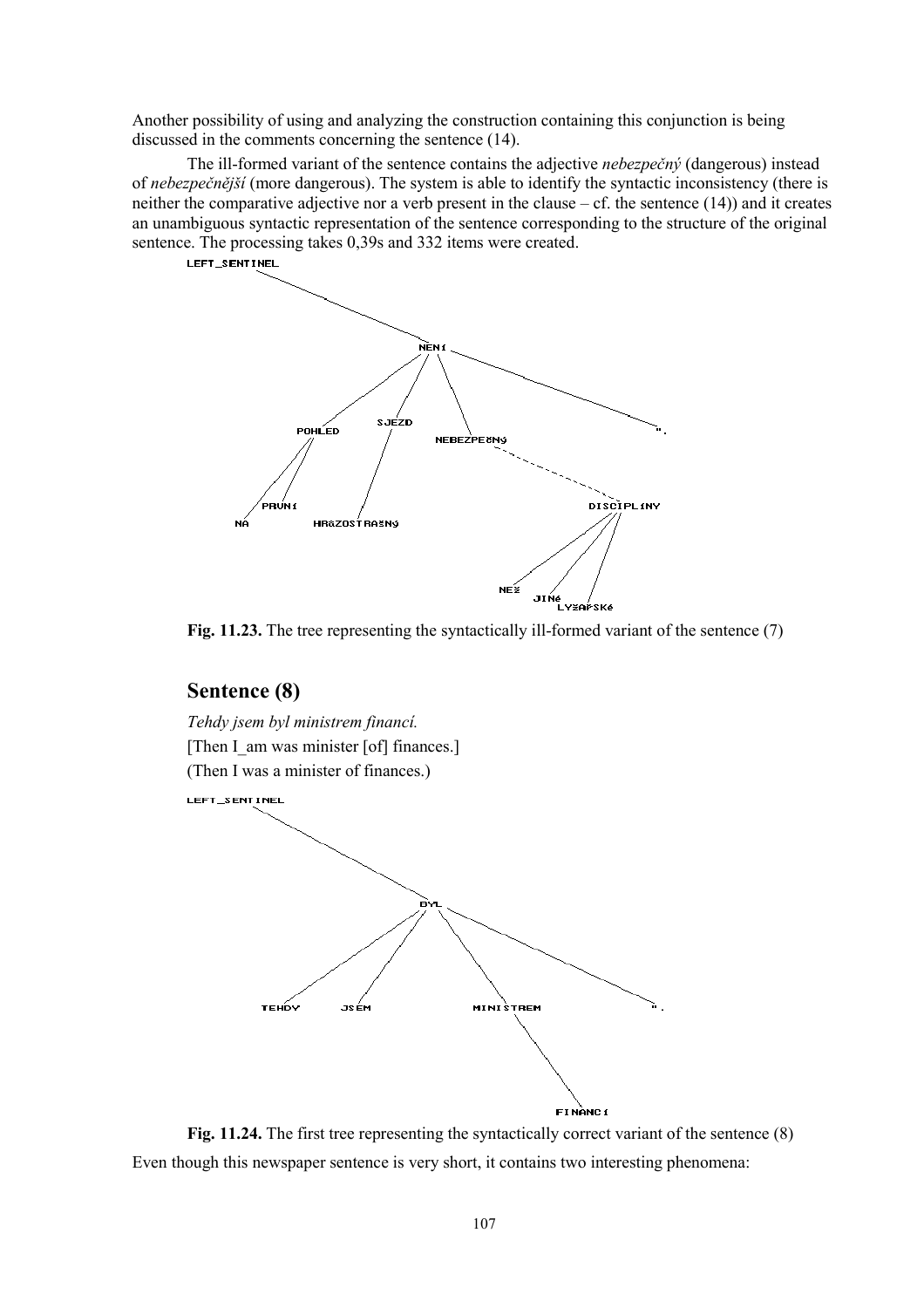- Past participle in the  $1<sup>st</sup>$  person sg.
- Nominal predicate in instrumental case

The main problem of this sentence is the combination of the past participle and the nominal predicate – this means that the predicate is in fact composed of three individual words, two of them being auxiliaries derived from the same basic form *být* (to be).

The metagrammar provides two syntactic structures for this sentence. The trees differ in the attachment of the noun *ministrem*. Fig. 11.24 shows this word as a part of the nominal predicate, the Fig. 11.25 on the other hand shows this word as a free modifier (nouns in the instrumental case often have in Czech a role of the free modifier), while the word *financi* is attached as a nominal predicate. Both trees are created after 0,66s. 382 items are derived during the parsing process.



**Fig. 11.25.** The second tree representing the syntactically correct variant of the sentence (8) Modification:

*Tehdy jsme byl ministrem financÌ.*

[Then we are was minister [of] finances.]

(Then we was a minister of finances.)



**Fig. 11.26.** The first tree representing the syntactically ill-formed variant of the sentence (8)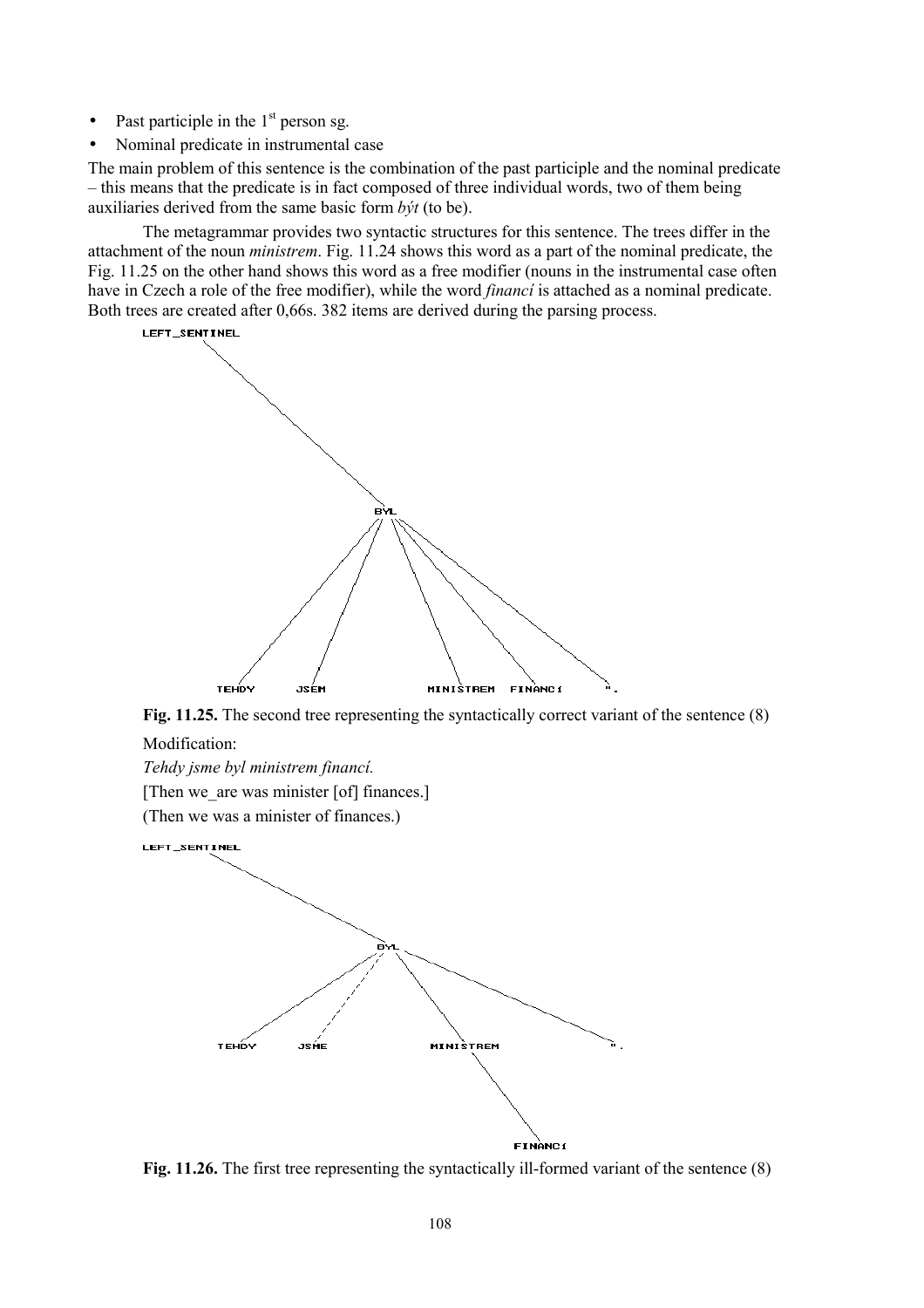The ill-formed variant of the sentence contains one very common error undistinguishable by a spelling checker. It is a quite common mistake to invert the order of characters *e* and *m* when fast typing the auxiliary verb *jsem* [1<sup>st</sup> pers.sg] and to type *jsme* [1<sup>st</sup> pers.pl] instead (or vice versa). Since both forms exist in the language, the spell checkers are not able to mark any of them as erroneous. The syntactic analysis of the sentence results in the right solution – the disagreement in number between *isme* [pl.] and *byl* [sg.] is marked in both syntactic trees representing the sentence. Both trees are otherwise identical to the syntactic trees representing the correct variant of the sentence.<br>LEFT\_SENTINEL





### **Sentence (9)**

Za nejlepší způsob, jak dosáhnout trvalého rozvoje Slovenska, považuje SNS i nadále *samostatnou Slovenskou republiku..*

[For best way, how to\_achieve permanent development [of] Slovakia, considers SNP [Slovak National Party] hereafter independent Slovak republic.]

(As a best way of achieving a permanent development of Slovakia SNP further considers an independent Slovak republic.)



**Fig. 11.28.** First tree representing the syntactically correct variant of the sentence (9)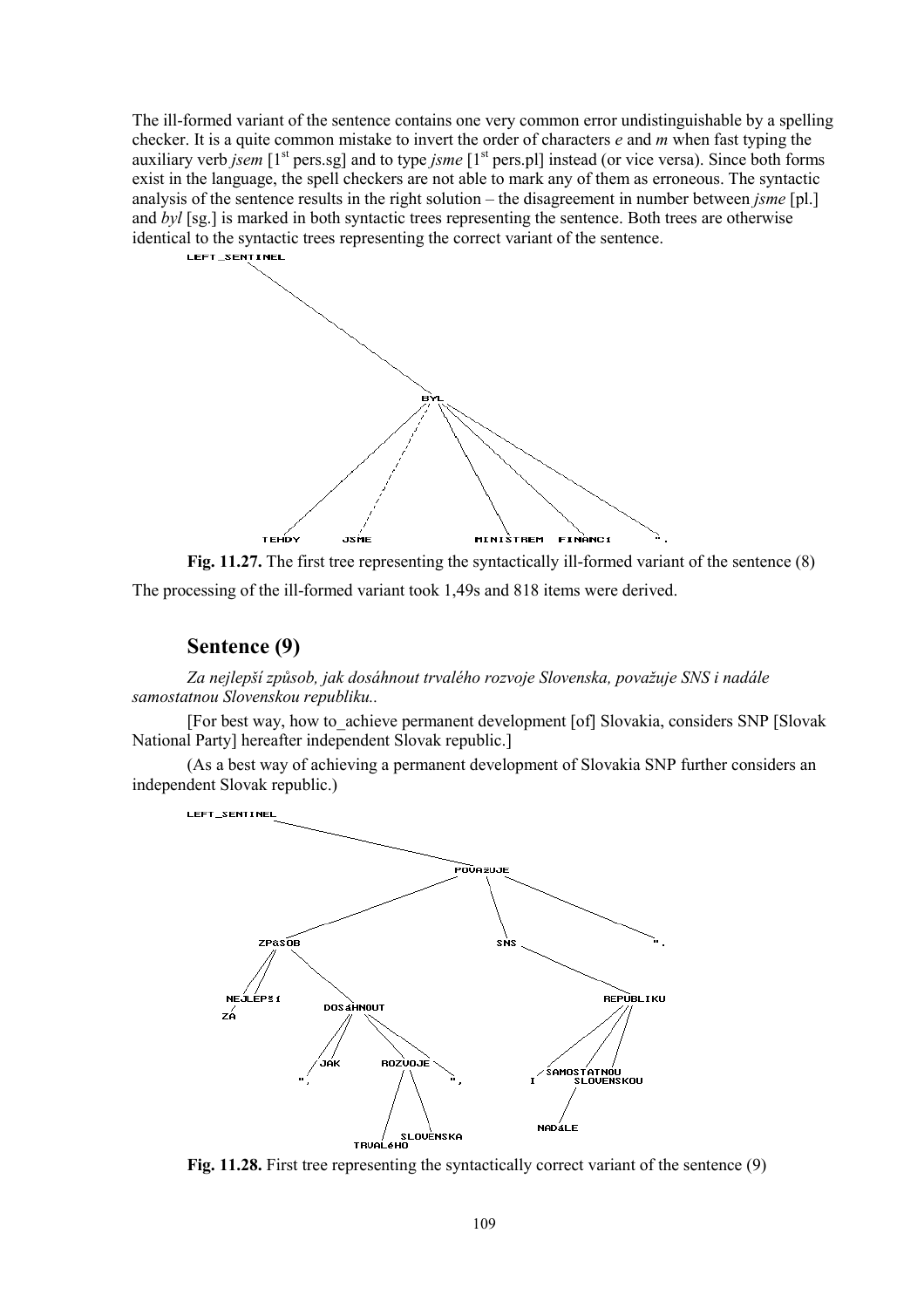This sentence contains one new phenomenon, the inserted clause in the role of an attribute of the immediately preceding noun. There is one basic difference between this sentence and the sentence three – in this case the inserted part is not only a noun phrase, but it includes a verb. The inserted part is connected to the governing noun by means of a pronominal adverb *jak* (how). No agreement is required. The treatment of this construction is thus very similar to the treatment of inserted noun phrases, the difference being only in the type of the head of the inserted clause. The relevant metarule handling this construction contains a special constraint blocking its application to those types of inserted relative clauses where the agreement is required in order to avoid the situation that the inserted relative clause is not processed by a "proper" metarule (because there is a disagreement between the relative pronoun and the governing noun), but it is incorrectly processed by the metarule handling inserted clauses in general.

The figures represent two variants of syntactic trees out of the three results obtained. The processing took 0, 27s and 265 items were derived.

The result shown in Fig. 11.28 is interesting, it reflects the fact that *i* (and) is a coordinating conjunction and that it may coordinate the nouns *SNS* (Slovak National Party) and *republiku* (republic). The problem is that our system does not apply any preference for parsing compound expressions (as *i nadale*), in this case it allows to parse both parts of the compound expression as independent words, with the adverb *nadale* depending on the adjective *samostatnou* (independent). Fig. 11.29 then describes the reading which would be probably preferred by human readers.



**Fig. 11.29.** Second tree representing the syntactically correct variant of the sentence (9)

The ill-formed variant of this sentence does not contain any commas. In the syntactic tree this fact is reflected by the system through a syntactic inconsistency between the verb *považuje* and the infinitive form of the verb *dosáhnout*. The system, of course, is not able to decide if there are missing commas or if the error is caused by an improper verbal participant as a filling of the nonexistent slot in the frame of the main verb  $-\text{ in both cases}$  the syntactic structure obtained would be the same. The processing of the ill-formed variant of the sentence took 0,71s, 3 trees were created and 666 items were derived. There is one more difference between the trees representing the ill-formed variant of the sentence and the trees describing the original well-formed sentence. It is the difference in the attachment of the free modifier *Za nejlepöÌ způsob* (As the best way). It is caused by the application of the keyword CLOSEST in the metarule describing the free modifier attachment from the left-hand side of the governing word. This keyword blocks the attachment of the free modifier to the main verb of the sentence and thus effectively reduces the number of results obtained for the ill-formed variant of this sentence.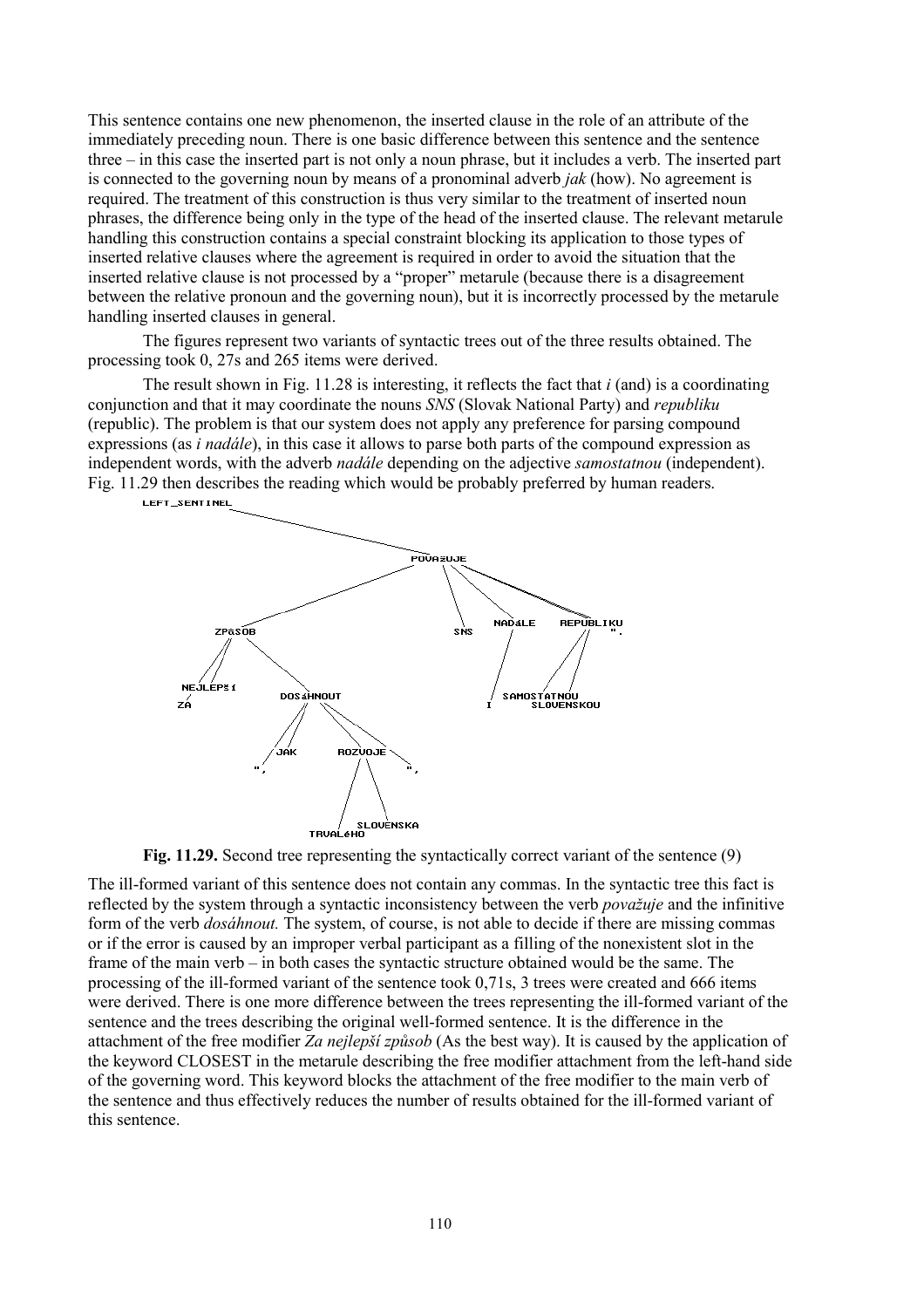

Fig. 11.30. One of the trees representing the syntactically ill-formed variant of the sentence  $(9)$ 

# Sentence (10)

Zasedání mohou začít být svolávána prostřednictvím generálního tajemníka. [Meetings can begin to be summoned through the mediation of general secretary.] (Meetings can begin to be summoned through the mediation of the general secretary.)



Fig. 11.31. One of the trees representing the syntactically correct variant of the sentence  $(10)$ 

This sentence contains in principle two phenomena not contained in the previous sentences. The more obvious of these two is a passive construction combined with a "chain" of modal and phase denotative verbs in the infinitive form. At first sight this construction may seem to be a bit artificial, even though it is grammatical, but similar constructions sometimes appear in all kinds of texts. The main problem of this construction is that the number of embedded infinitive verbs in the "chain" is theoretically not limited (cf. Alena se chtěla pokusit začít být vážná (Alena wanted to try to start to be serious)) and that the agreement in number and gender between the subject and the passive verb form or adjective in verbo-nominal predicate must be preserved. The relevant metarules handling the attachment of infinite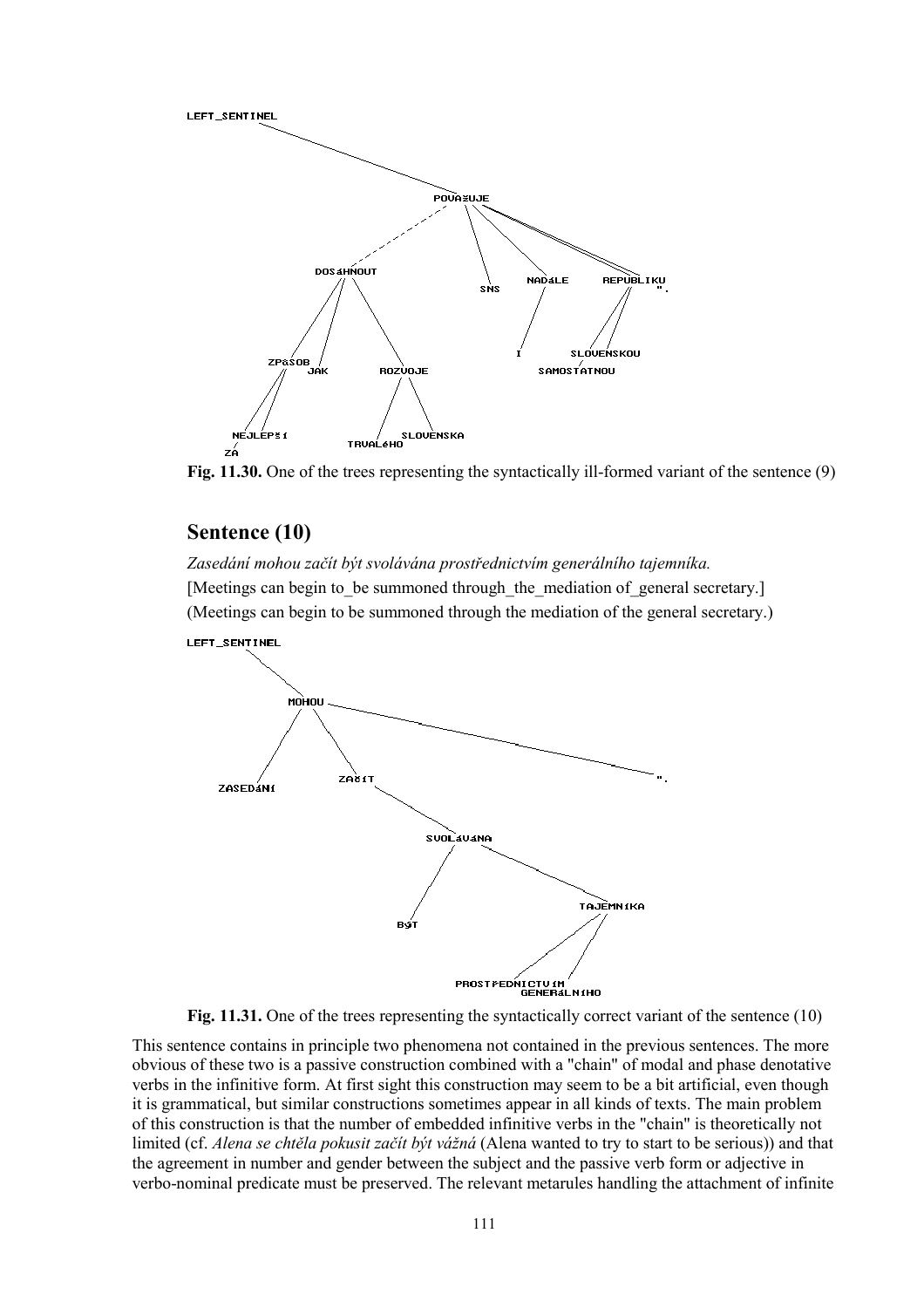verbs to the valency frame of the governing verb take care of the propagation of the gender and number of the passive verb up through the whole chain of infinitive verbs to the node(root) where it is possible to check the subject-predicate agreement.

The second interesting phenomenon is a secondary preposition *prostřednictvím* (through the mediation of, by means of) which is in this sentence ambiguous and it is partially responsible for the number of parses  $(6)$ , as demonstrated in the figures (Fig. 11.31 and Fig. 11.32) showing sample syntactic trees of this sentence. The problem of differentiating between noun and its conversion into secondary prepositions is not a syntactic problem. The morphological analysis must be able to recognize certain nominal forms as ambiguous and provide the relevant data allowing to treat these forms as prepositions. The second factor increasing the number of trees is the attachment of the period to all verbs in the sentence except for the auxiliary verb  $b\dot{v}t$  [to be]- cf. the sentence (5). The processing took 0,11s and 153 items were created.



Fig. 11.32. Second tree representing the syntactically correct variant of the sentence (10) The ill-formed variant of the sentence:

Zasedání mohou začít být svolávány[fem..inan.pl.] prostřednictvím generálního tajemníka. [Meetings can begin to be summoned through the mediation of general secretary.] (Meetings can begin to be summoned through the mediation of the general secretary.)



Fig. 11.33. One of the trees representing the syntactically ill-formed variant of the sentence (10)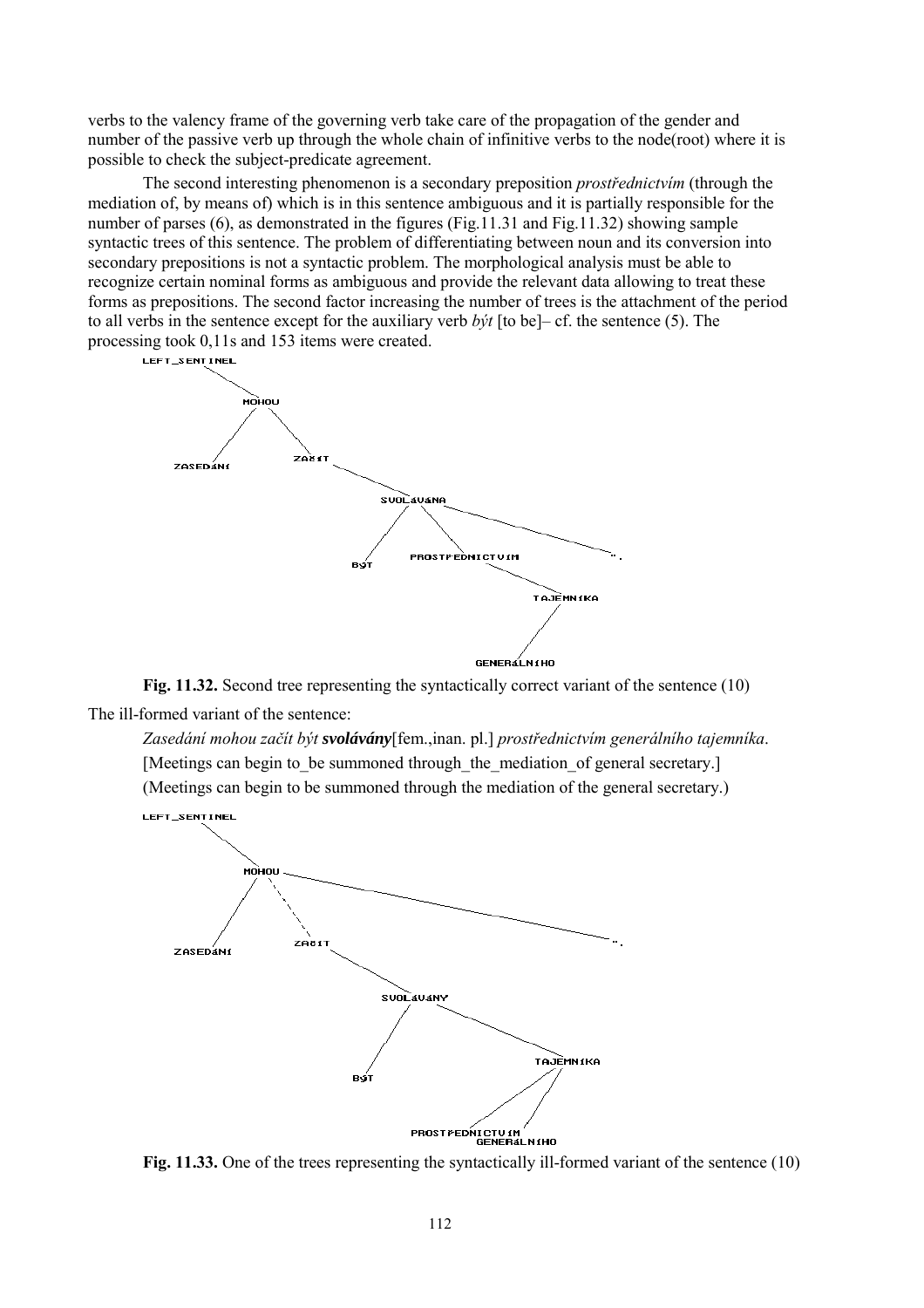The gender of the passive verb was changed in order to check the main phenomenon (from our point of view) contained in this sentence: the subject – predicate agreement spanning across the "chain" of infinitive verbs. As it is shown in the figures displaying the syntactic representation of the ill-formed sentence, the agreement error is manifested by syntactic inconsistencies on both sides of the root of the tree. That is a correct (acceptable) result because the system is not able, of course, to decide where the source of the error is without a subsequent evaluation of all syntactic inconsistencies in all trees.

The presented syntactic trees represent a sample of 12 trees provided by the system. The processing time of this variant of the sentence is 0.50s  $\{0.22\}$  and 137 items were derived.



Fig. 11.34. Another tree representing the syntactically ill-formed variant of the sentence  $(10)$ 

# Sentence (11)

Každá vysoká smluvní strana může předložit prostřednictvím generálního tajemníka Rady Evropy komisi každé údainé porušení ustanovení této úmluvy jinou vysokou smluvní stranou.

[Each high signatory party can submit through the mediation of general secretary [of] Council [of] Europe [to] commission each alleged violation [of] enactment [of] this declaration [by] other high signatory party.

(Each high signatory party can submit to the commission through the mediation of the general secretary of the Council of Europe each alleged violation of the enactment of this declaration by any other high signatory party.)

The sentence was taken from the Czech translation of an official document of the Council of Europe. The main problem with this sentence is a high number of ambiguous words in the long chain of nouns, which results in a high number of possible parses even though the sentence seems to be quite unambiguous from the point of view of the human reader. The ambiguity concerns the words každá (each – this pronoun may also play a syntactic role of a noun) and *vysoká* (high – this adjective can be also used as a noun in the sense of a forest game such as a deer or, slightly colloquially, in the same sense as *university*). The situation is complicated by the fact that the ambiguous noun phrase is used twice and thus the number of parses is doubled. The parser provides 112 trees, the processing takes 6.53s and 3413 items are derived.

There is no effective solution to this problem in our metagrammar. The best way of dealing with ambiguities of this type is to insert a kind of preprocessing containing certain heuristics capable to suppress less probable readings using different kinds of information (empirical or probabilistic). This preprocessing phase would filter out spurious readings and provide the parser with the best estimation of which variants should be used. If the parser fails in the positive projective phase, then instead of invoking the second phase (positive nonprojective and negative projective) it will take into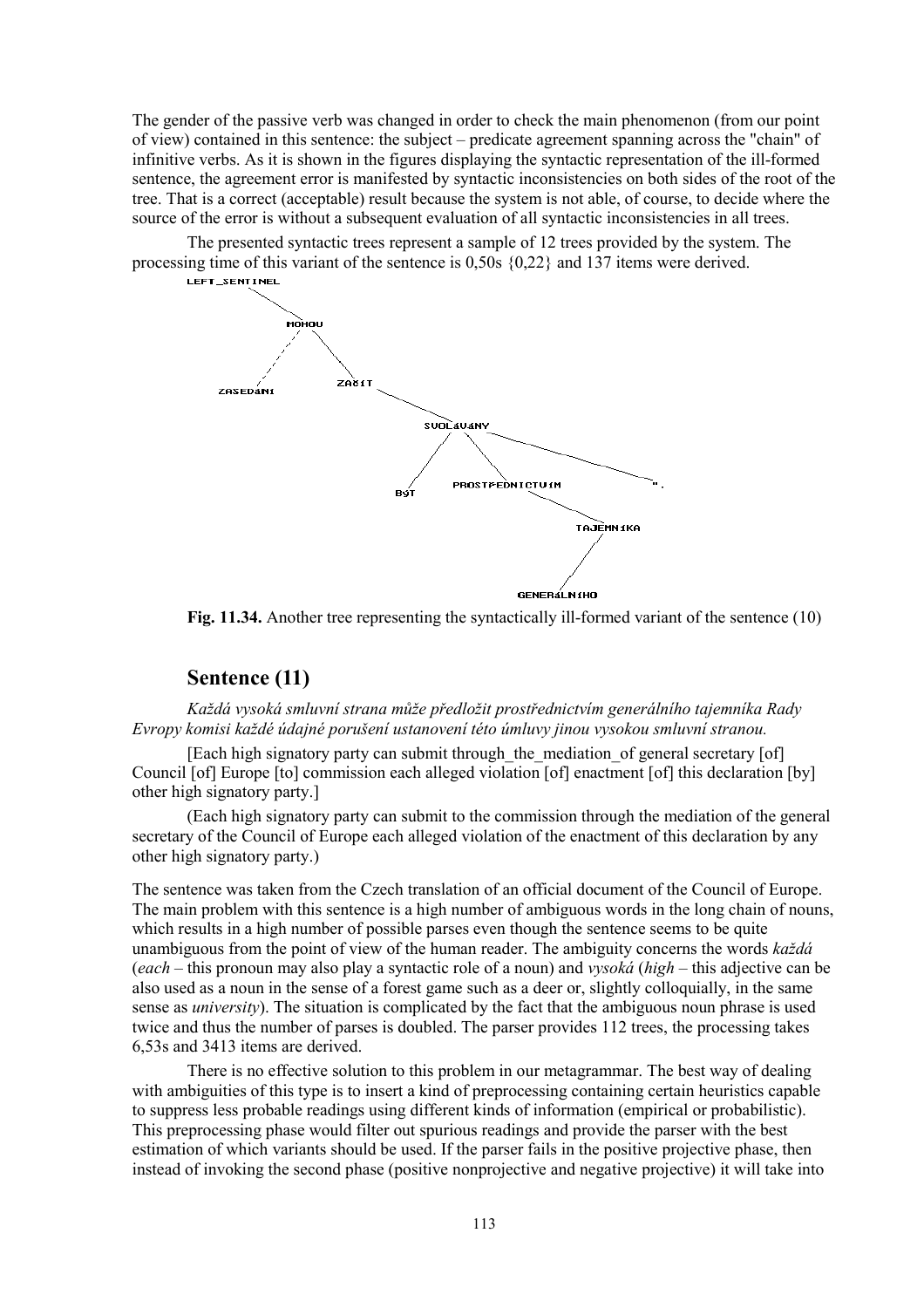account all variants of the input words (including those previously discarded) and it will try to parse in a positive projective way once more. It is clear that this strategy would help only in case the sentence is syntactically well-formed, but even that would be an improvement.



Fig. 11.35. One of the trees representing the syntactically correct variant of the sentence  $(10)$ LEFT\_SENTINEL





The ill-formed variant of the sentence contains a plural form *mohou* instead of the singular  $m\ddot{u}\dot{z}e$  and thus the subject-predicate agreement is violated in a similar way as in the previous sentence:

Každá vysoká smluvní strana mohou předložit prostřednictvím generálního tajemníka Rady Evropy komisi každé údajné porušení ustanovení této úmluvy jinou vysokou smluvní stranou.

(Each high signatory party can [pl.] submit to the commission through the mediation of the general secretary of the Council of Europe each alleged violation of the enactment of this declaration by any other high signatory party.)

There are two reasons for checking this type of disagreement once more in this sentence. The first reason is the high frequency of agreement errors in texts written by native speakers, the second is the necessity to demonstrate how the system handles the situation when the subject is a slightly more complex nominal group. As it is shown in Fig. 11.37, the system is able to find the agreement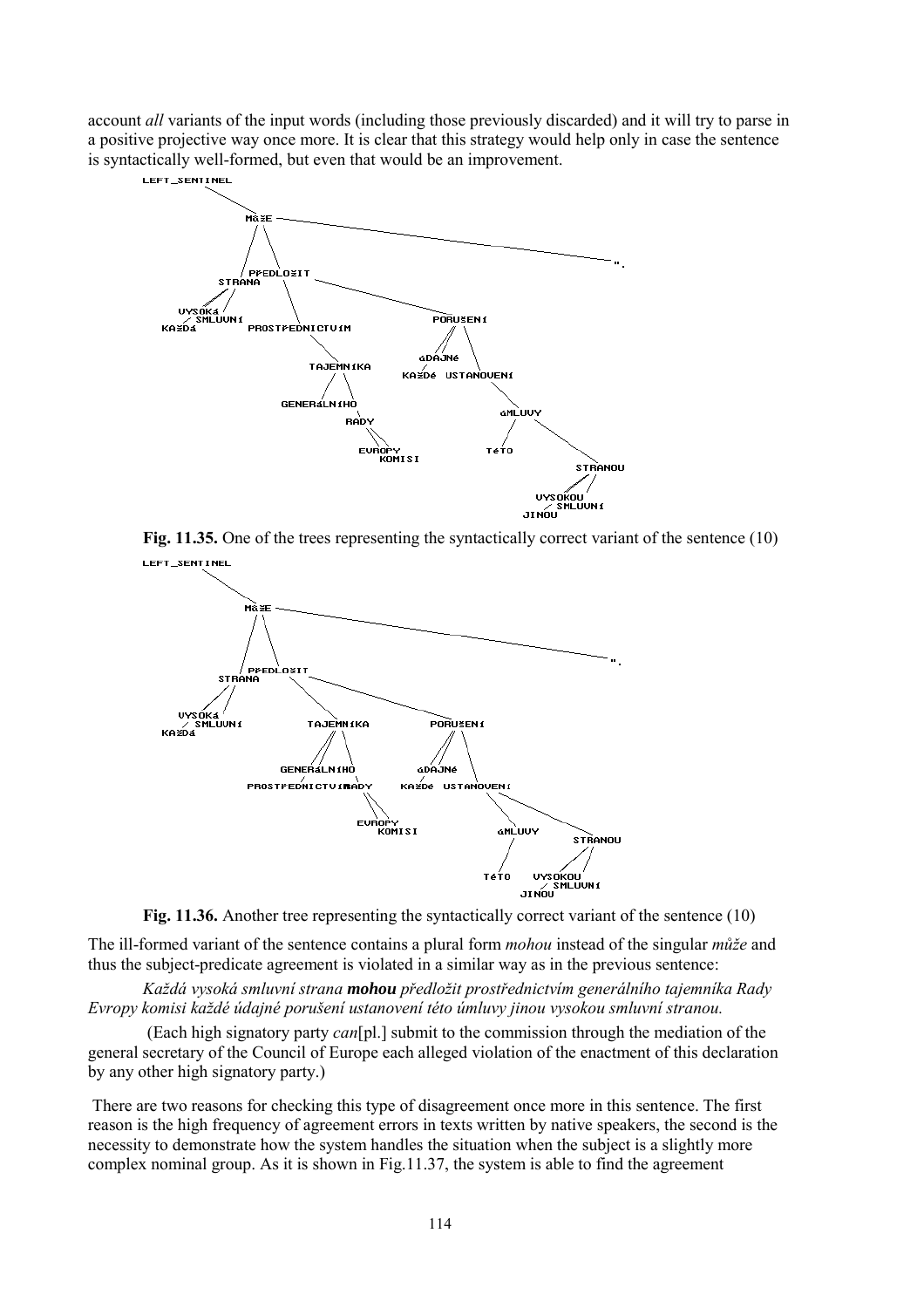inconsistency and to reconstruct the syntactic tree of the sentence. This tree is one of 112 trees and 7076 items derived. The processing takes 28,72s.



**Fig. 11.37.** One of the trees representing the syntactically ill-formed variant of the sentence (10)

## **Sentence (12)**

*FunkčnÌ obdobÌ soudců, kter· trvajÌ öest let, nelze měnit.* [Functional periods [of] judges, which last six years, it is impossible [to] change.] (The functional periods in office for judges, lasting six years, are not a subject of change.)

The twelfth sentence of the testbed is the first one containing a nonprojective construction. Apart from that it also contains a noun phrase with a basic numeral and a predicative adverb *nelze* (it is not possible) which has similar syntactic properties as a verb.

One of the unpleasant effects of the mechanism dealing with nonprojective constructions is the number of parses we get even when we apply a very strong constraint on the number of holes  $-$  if we limit the nonprojective constructions only to those containing at most one hole.



**Fig. 11.38.** One of the two trees representing the syntactically correct, but nonprojective variant of the sentence (11)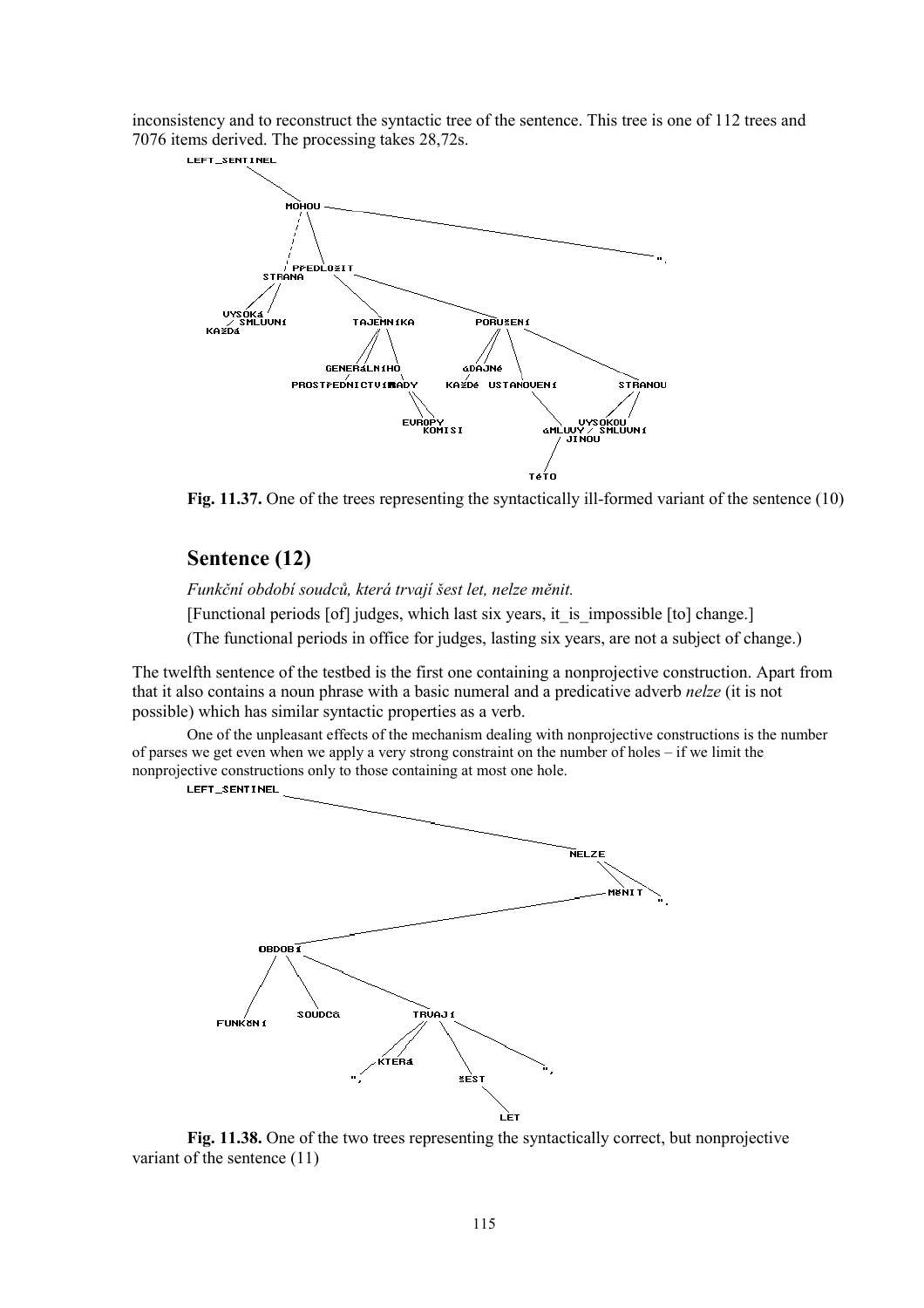The problem of acceptance of noun phrases containing basic numerals is another very important problem. The acceptance of semantically incorrect phrases (*třicet sto pět tisÌc stromů* (thirty hundred five thousands trees) instead of *pět tisÌc sto třicet stromů* (five thousand one hundred thirty trees)) cannot be avoided at the level of surface syntax (cf. the examples: *Bylo sedm dvacet*. (The time was seven twenty.); *Stojí to pět padesát.* (It costs five fifty.); *Vyhráli jsme sedm jedna*. (We have won seven one.)

The only phenomenon worth checking at this level is the case required by the last numeral preceding the noun (in the nominative or accusative case there is a difference in cases required by numerals 1, 2, 3 and 4 and all others – nom.sg for 1, nom.pl. for 2,3,4 and gen.pl. for all others).

The predicative adverb *nelze* is handled as a verb, its specific syntactic properties are reflected in its valency frame.

The sentence has 2 parses, the processing takes 4,07s and 1240 items are derived.

The second syntactic tree differs only in the attachment of a period; it is attached to the infinite verb *měnit* (to change).

The ill-formed variant of this sentence does not contain the comma following the relative clause:

*FunkčnÌ obdobÌ soudců, kter· trvajÌ öest let nelze měnit.*

[Functional periods [of] judges, which last six years it is impossible [to] change.]

(The functional periods in office for judges lasting six years are not a subject of change.)

Since the predicative adverb *nelze* is treated as the verb, the parser ends up with two main verbs (*trvajÌ* and *nelze*) not separated by any delimiter (conjunction, comma etc.). This error is quite difficult to locate and classify, even though there is a soft condition checking the presence of a comma or period following the relative clause. The syntactic inconsistencies reported by the system concern the disagreement in case between the noun and the relative pronoun and the relevant slots of the valency frame of their governing words (*obdobi* – *nelze* and *ktera* – *trvaji*). This is caused by the presence of the nonprojective construction in the sentence. The positive projective phase fails to create any tree for the sentence. The second phase is looking for either a projective tree containing syntactic inconsistencies or for a nonprojective tree without syntactic inconsistencies. Unfortunately, this phase succeeds and it creates four projective trees with inconsistencies. It is quite natural that these trees contain more than one inconsistency, because a nonprojective construction in a projective tree is typically a source of false inconsistencies.



**Fig. 11.39.** One of the trees representing the syntactically ill-formed variant of the sentence (12)

This sentence is very interesting, because it shows that in order to get a more accurate representation of ill-formed sentences it is really necessary to include an evaluation phase, whose task would be to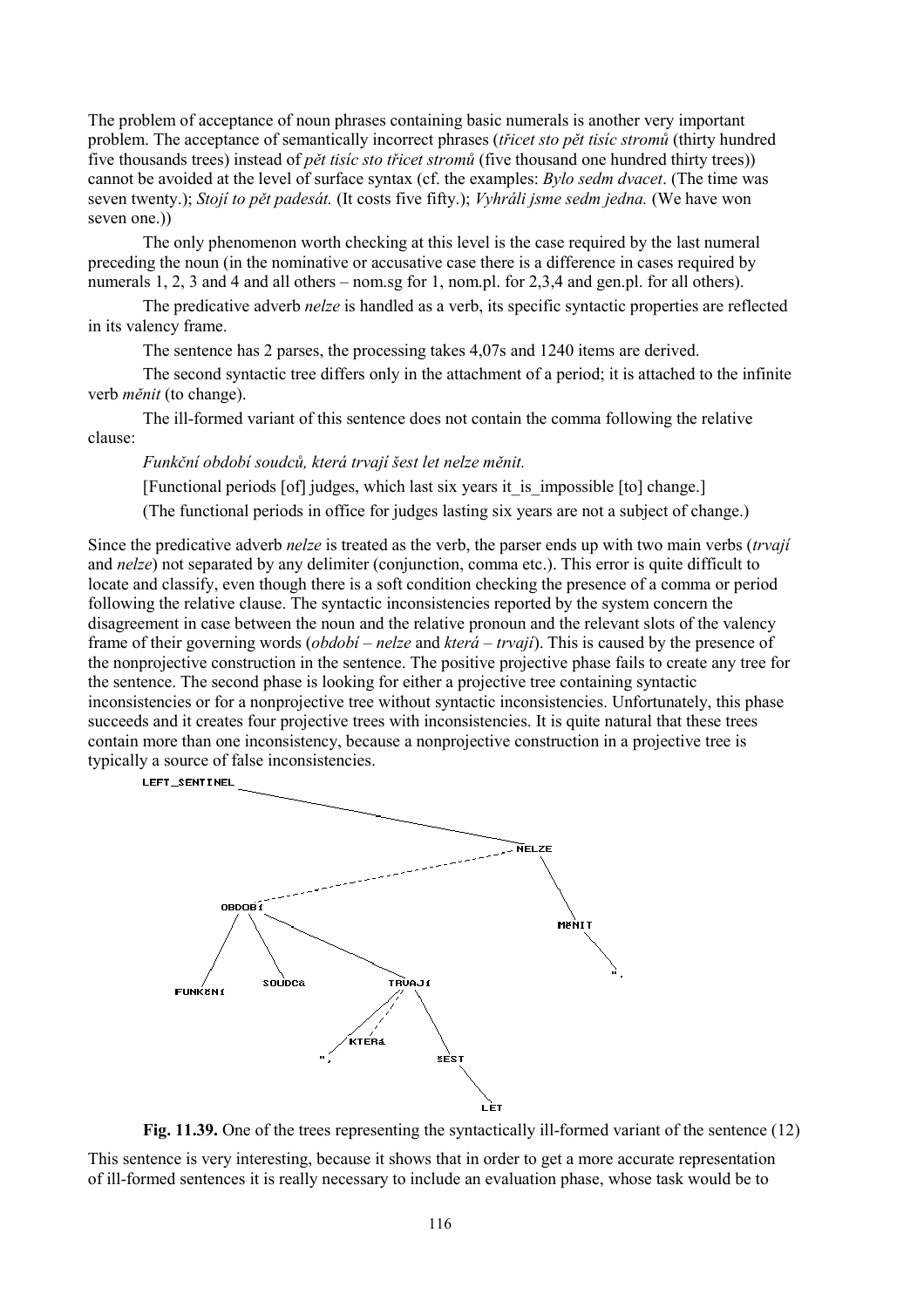provide a more accurate tree based on the evaluation of all kinds of syntactic inconsistencies achieved as a result of parsing the sentence. This sentence shows very well that this task is not easy and that it will require a very extensive research in future.



The processing of the ill-formed variant takes 1,27s, 4 trees and 652 items are created. LEFT\_SENTINEL

**Fig. 11.40.** Other tree representing the syntactically ill-formed variant of the sentence (12)

### **Sentence (13)**

*M·m pocit, ûe to bylo malou osvětou mezi poslanci, a to nejen v parlamentu, ale i v tisku.*

[I\_have feeling, that it was by\_small enlightenment among deputies, and that not\_only in parliament, but also in press.]

(I have a feeling that it was caused by a neglected enlightenment among MP's, not only in the parliament but even in the press.)

This sentence contains two new phenomena. The first one is the construction with *a to* (and that, namely) which modifies the preceding nominal group. The problem is that the conjunction *a* (and) is used here in the gradation sense. In order to be able to parse this construction correctly, we have to make sure that a coordinating conjunction is followed by a demonstrative pronoun and preceded by a comma. This is handled by a series of three metarules (cf. the description of the metagrammar in the previous chapter).

The second interesting construction is the pair  $nejen - ale$  *i* (not only  $-$  but also). It represents a whole class of constructions, where two words form a pair, the component parts of which are mutually related but quite distant from each other in the sentence. This class contains among others also the pairs *nejen* – *ale ani* (not only – nor), *bud'* – *a nebo* (either – either), *ani* – *ani* (neither – nor) etc. It is very difficult, if not impossible, to parse these pairs on the basis of local context only. It would be much easier if we could check the presence of these pairs in the sentence globally and to parse the respective part of the sentence separately.

This type of constructions is another reason for our advocating the idea of a preprocessing module which would be capable to look for certain phenomena in the morphologically processed input sentence and to mark them in such a way that would make the syntactic parsing easier. In our system we have decided to solve the problem of these constructions by introducing a special attribute *pair* with the values *left* or *right.* Let us suppose that this attribute is inherited from the lemma from the syntactic dictionary of the system and that the value *left* means that a particular word may appear as the first member of some of the pairs mentioned above and the value *right* is used for a word in the position of the second member of one of the pairs.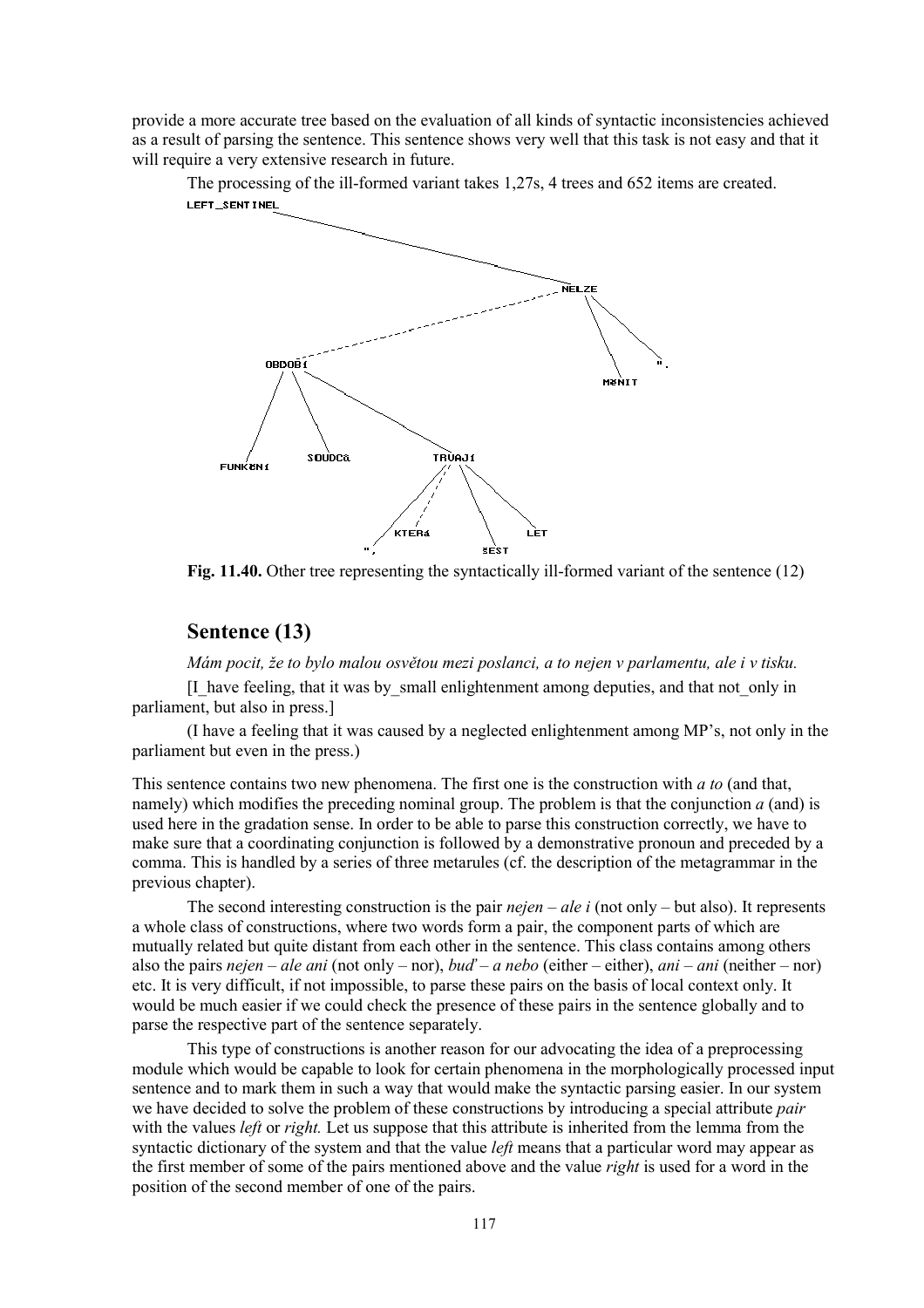It is evident that this solution is inferior to the solution proposed above, namely the involvement of a special preprocessing module. The module would not only be capable to check the presence of "suspicious" words in the sentence, but it also should check whether they really constitute a pair or not. The solution used in our system is a compromise between adequacy and simplicity of the metagrammar. It will parse not only the pairs really existing in the language, but also the incorrect pairs like  $nejen - a$  *nebo* [not only – either]. This solution would be unacceptable if we were concerned with checking the syntactical correctness of the sentence in the grammar checker, while for the robust parser it in fact means only a small imprecision. Let us remind that our ultimate goal is a robust parser, we would have to accept the incorrect sentence anyway, the only difference is that with our solution we are not able to point out the inconsistency or to correct it. If we liked to avoid this inadequacy, we would have to introduce a very complicated metarule (or even a set of metarules) listing all possible pairs. Such a solution would go against our initial decision that metarules should describe the interaction of groups or classes of words, not among individual words.

The processing of the sentence takes 1,10s, 2 trees and 1351 items are created.



**Fig. 11.41.** One of the two trees representing the sentence (13)



**Fig. 11.42.** The second tree representing the sentence (13)

The ill-formed variant of this sentence lacks the comma preceding the conjunction *a* (and). As we have already mentioned above, this kind of error is very common in Czech. The metarules handling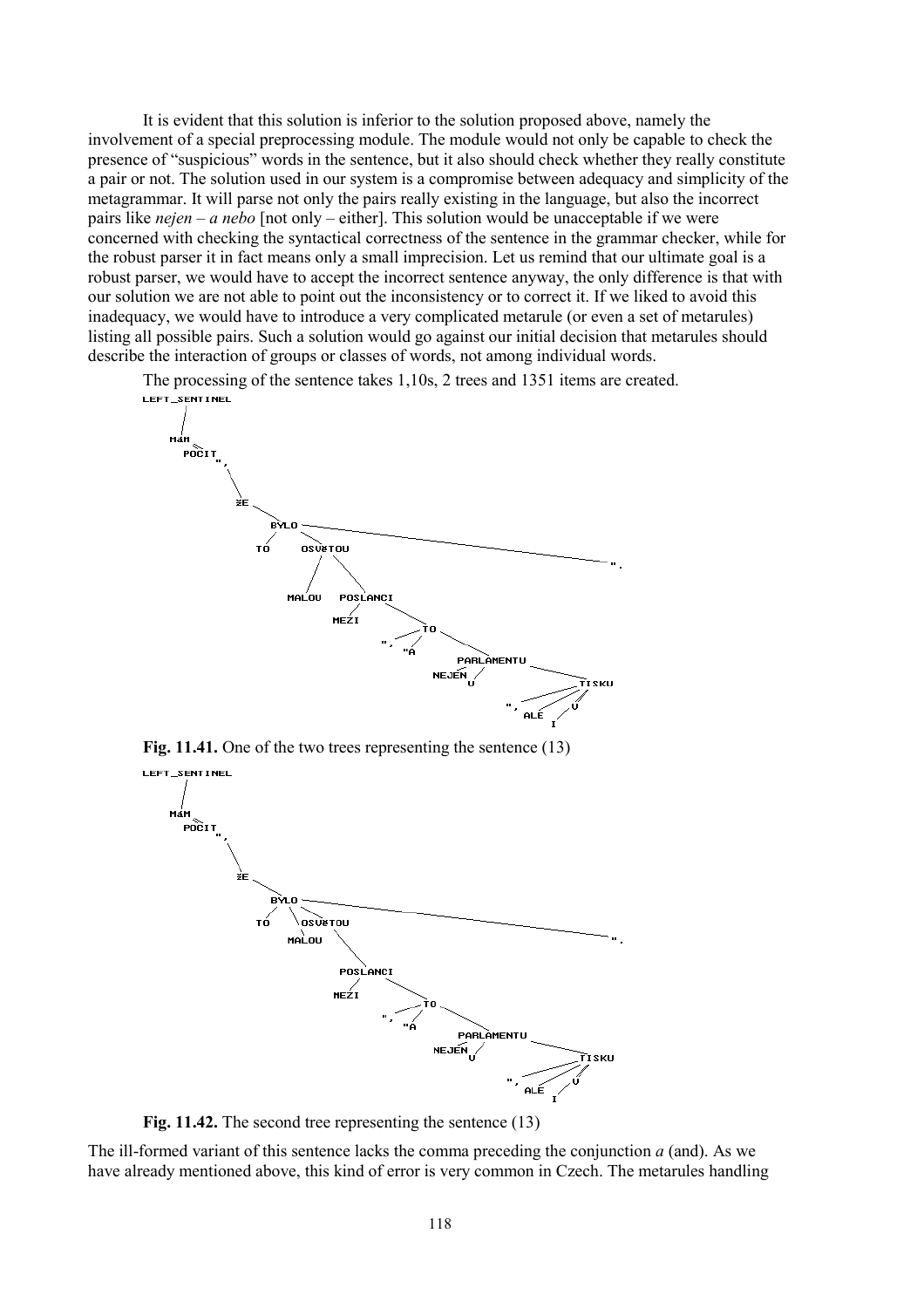the construction with *a to* (and that, namely) are also able to cope with this error (cf. the description of the metagrammar), as shown in the following two figures. The processing of this variant of the sentence (13) took 5,93s, 8 trees and 3298 items were created. Fig.11.43 shows the tree corresponding to that from Fig.11.41.



**Fig. 11.43.** One of the trees representing the syntactically ill-formed variant of the sentence (13)

On the other hand, Fig.11.43 contains a tree with syntactic inconsistency between the preposition *mezi* (among) and the noun *poslanci* (deputies). This was caused by a locally acceptable analysis of the coordinating conjunction *a* [and] in its proper role (coordinating the noun *poslanci* (deputies) with the pronoun *to* (it)). Due to the soft constraint requiring the case agreement of coordinated words the noun *poslanci* is considered to be in the nominative case, which conflicts with the case required by the preposition *mezi* (between). This tree represents another clue for the claim that for proper error localization and classification it is necessary to take into account the full set of results provided by negative phases of our parser due to the fact that some inconsistencies may really be very misleading. LEFT SENTINEL



**Fig. 11.44.** Another tree representing the syntactically ill-formed variant of the sentence (13)

# **Sentence (14)**

*Přes to vöak je postup konkrÈtnÌch kontraktů pomalejöÌ, neû bychom chtěli.*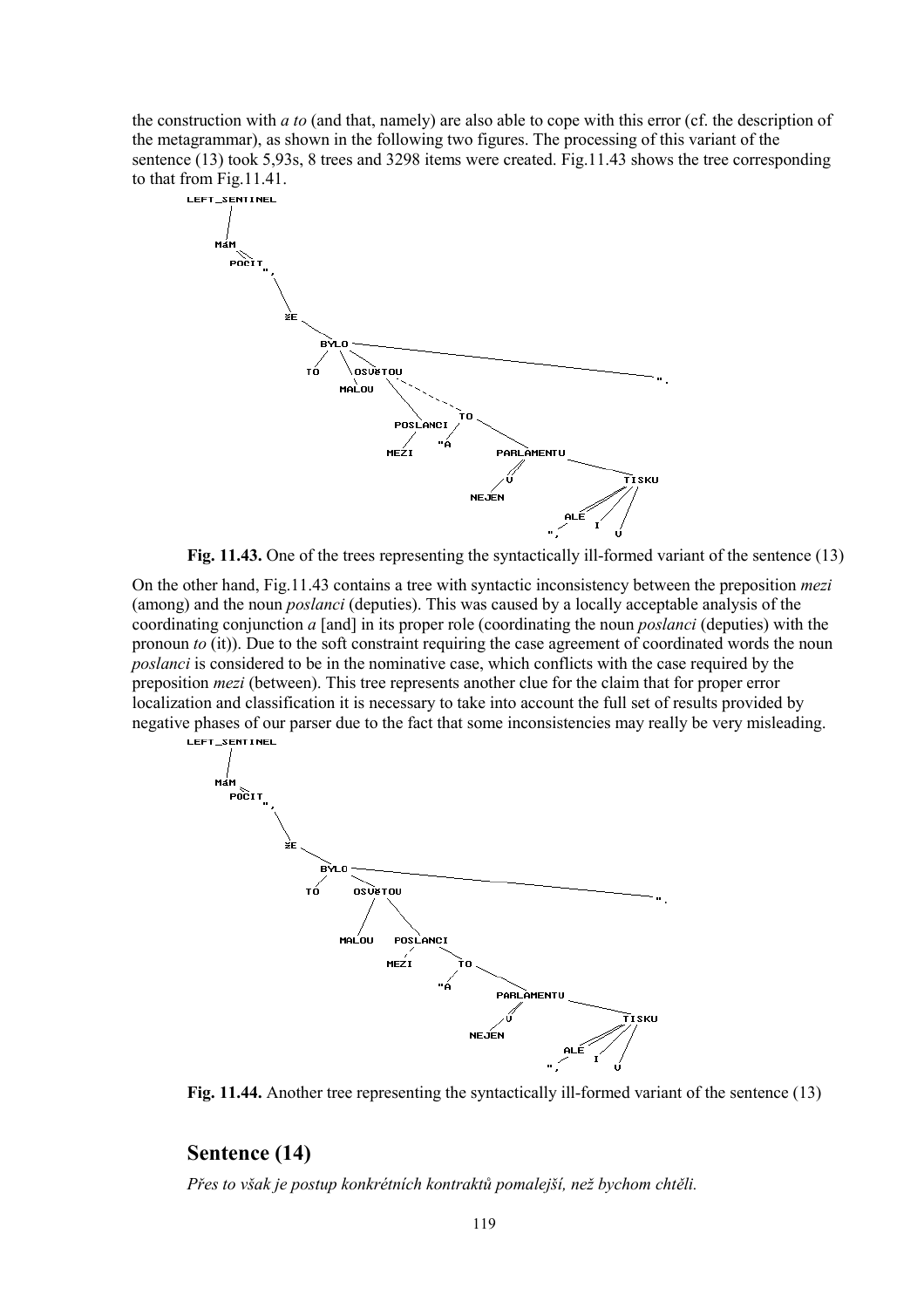[In spite of that however is process [of] concrete contracts slower, than we would want.] (In spite of that, however, the process of concrete contracts is slower than we would like it to be.)

The reason why this sentence was included into the testbed is the comparison by means of the construction with an adverb *neû* (than). This construction should be preceded by a comma in case it forms a clause, as is the case in our sample sentence. In other cases there should be no comma preceding  $ne\zeta$  (than) – cf. the sentence (7).

The processing of our sample sentence took 1,98s, 900 items were derived and only a single tree was created.



**Fig. 11.45.** The result of parsing the sentence (14)

In order to be able to demonstrate the difference between a single nominal group with the meaning of comparison and a subordinated clause we had to modify the sample sentence slightly more than in other cases. The modified sentence (14) with incorrectly inserted comma looks like this:

*Přes to vöak je postup konkrÈtnÌch kontraktů pomalejöÌ, neû v minulÈm roce.*

[In spite of that however is process [of] concrete contracts slower, than in previous year.] (In spite of that, however, the process of concrete contracts is slower than in the previous year.) LEFT\_SENTINEL



**Fig. 11.46.** One of the trees representing the variant of the sentence (14)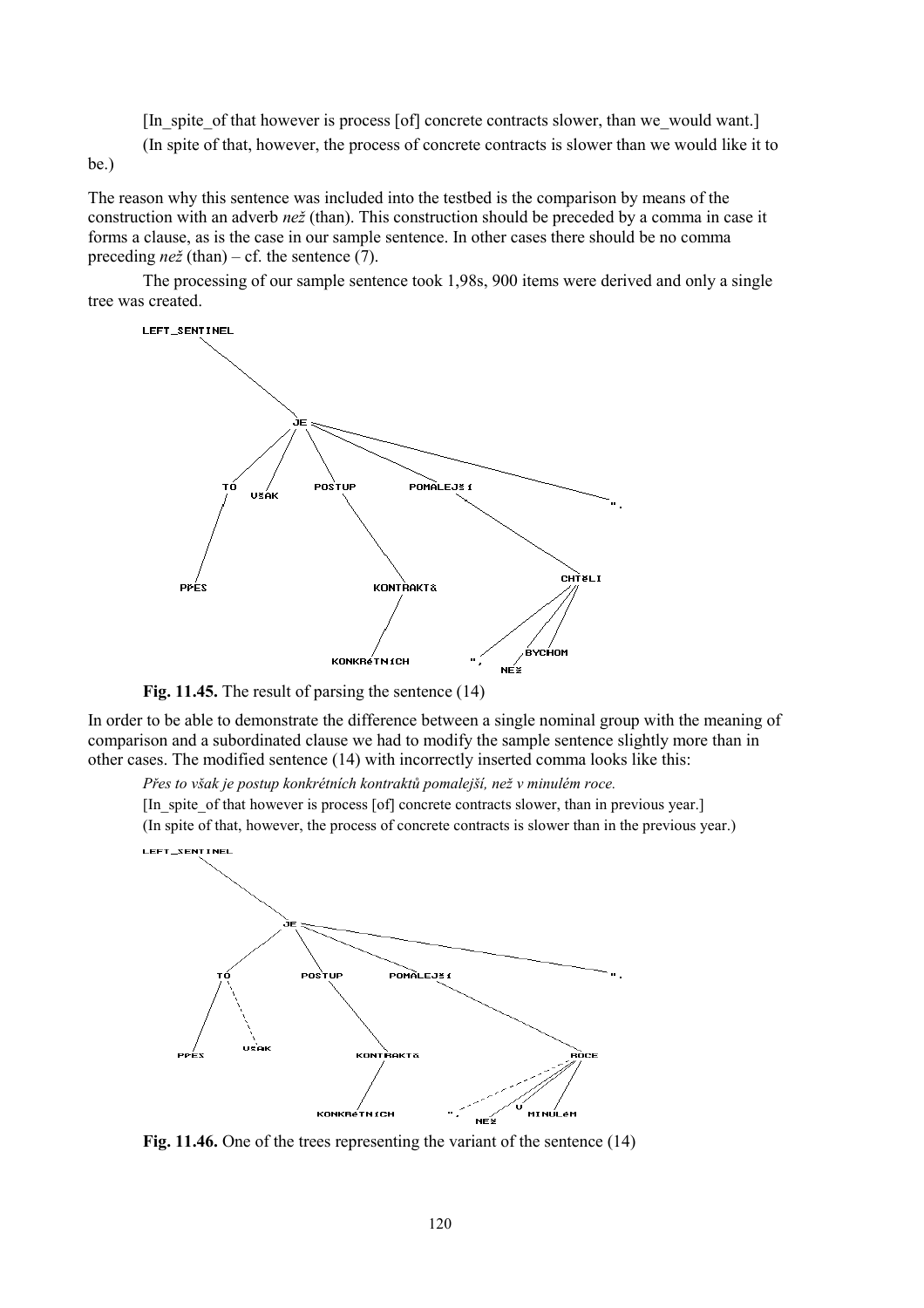The Fig.11.46 shows a tree containing not only the expected syntactic inconsistency of a comma preceding the adverb *než* [than], but also another inconsistency. The number of syntactic inconsistencies in one tree is not limited, so the system has found a solution, which is clearly inferior to that shown on Fig.11.47. Similarly as with the previous sentence, the syntactic error should be identified by an evaluation module on the basis of both trees obtained as a result of parsing. 1043 items were derived in 2,31s during the parsing of this sentence.



**Fig. 11.47.** The second tree representing the variant of the sentence (14)

# **Sentence (15)**

*Tuto knihu jsem se mu rozhodl dát k vánocům.* [This book I am Refl. decided to give him to Christmas.] (This book I have decided to give him to Christmas.)



**Fig. 11.48.** One of the trees obtained as a result of parsing of the sentence (15)

This sentence is very interesting due to its complexity. Not only is it nonprojective, but the number of holes in it equals two and thus it exceeds the limit (one hole) set as a parameter of the interpreter in our system. It is then no wonder that the system is not able to parse the sentence with this limit without reporting syntactic inconsistencies. The system creates 11 trees. It derives 1347 items in 3,46s. The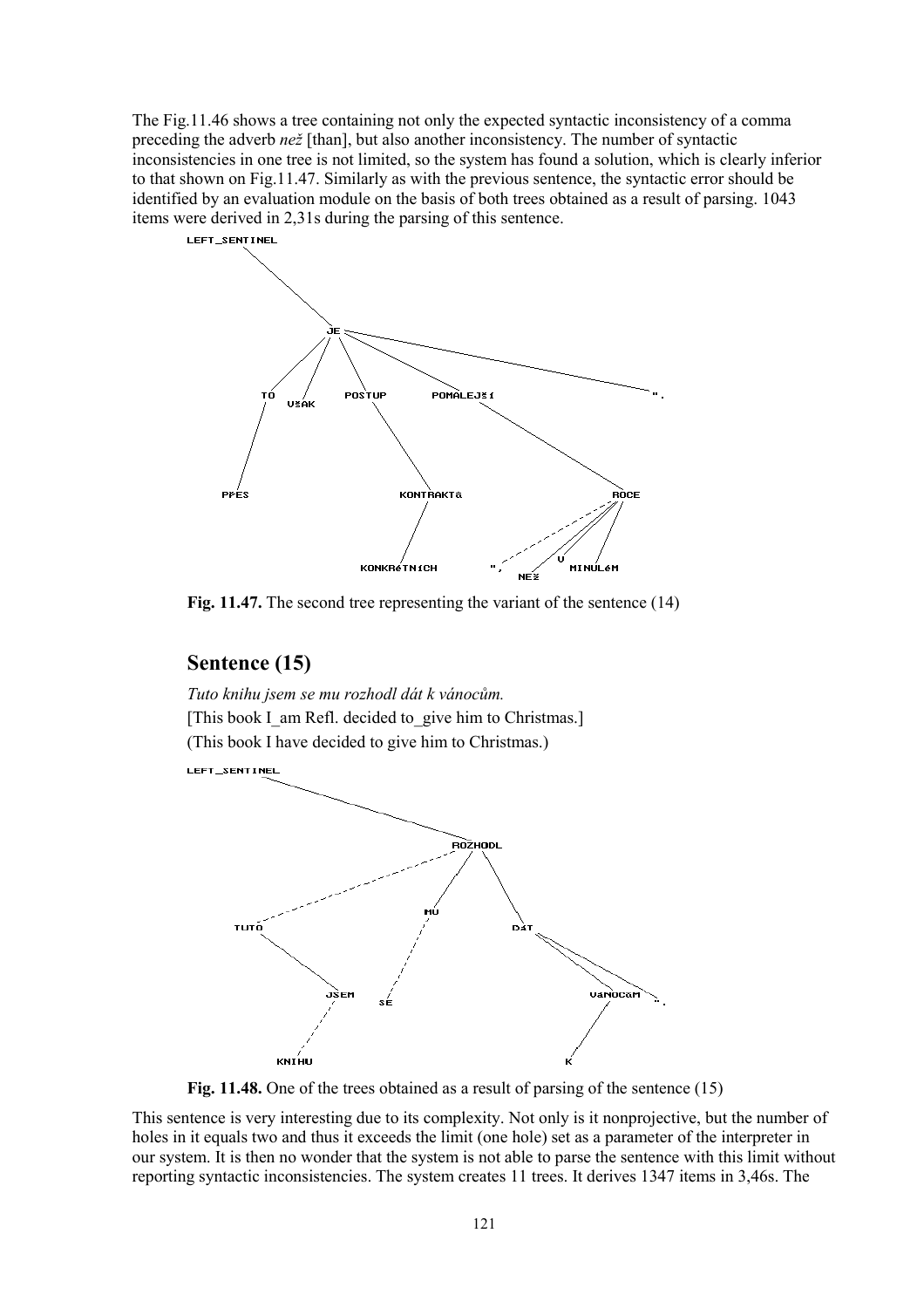two examples of trees in Fig. 11.48 and 11.49 illustrate the fact that the inadequate limit on the nonprojectivity of the sentence leads to inadequate trees.



**Fig. 11.49.** Another tree obtained as a result of parsing of the sentence (15)

If we raise the limit of holes allowed to two, the results will change. In order to do this, we have to use a newer version of the interpreter, namely the version currently being developed by Tomáš Holan in his thesis [Holan 01]. The question might arise why we didn't use the newer version as a basic testing and development tool for our metagrammar. The answer is very simple – the process of building and testing a metagrammar for natural language parsing is very long and complicated. During the work on the LATESLAV project the process of creating and testing a metagrammar to a large extent influenced also the process of the implementation of the software environment. In LATESLAV we have at the same time tested the method, the software environment and, last but not least, also individual metarules of the metagrammar. For the robust parser it was necessary to use more stable environment and to concentrate on the development and testing of the metagrammar only  $-$  therefore we had to stick to the version of the software environment we had at our disposal when we have started the work. The development of the software environment and also the development of the theory underlying it went on a slightly independent track (cf. [Holan 01]). That is the reason why we did not mention the new version of the software environment until we had to cope with a general constraint  $(dNg \leq 1)$  which was set too low in the version of the interpreter we are using. Fig. 11.50 shows the result of parsing with the new version of the software environment. The new software environment uses also different font, therefore Fig. 11.50 slightly differs from all previous figures in this chapter.



**Fig. 11.50.** The result of parsing with a current version of the interpreter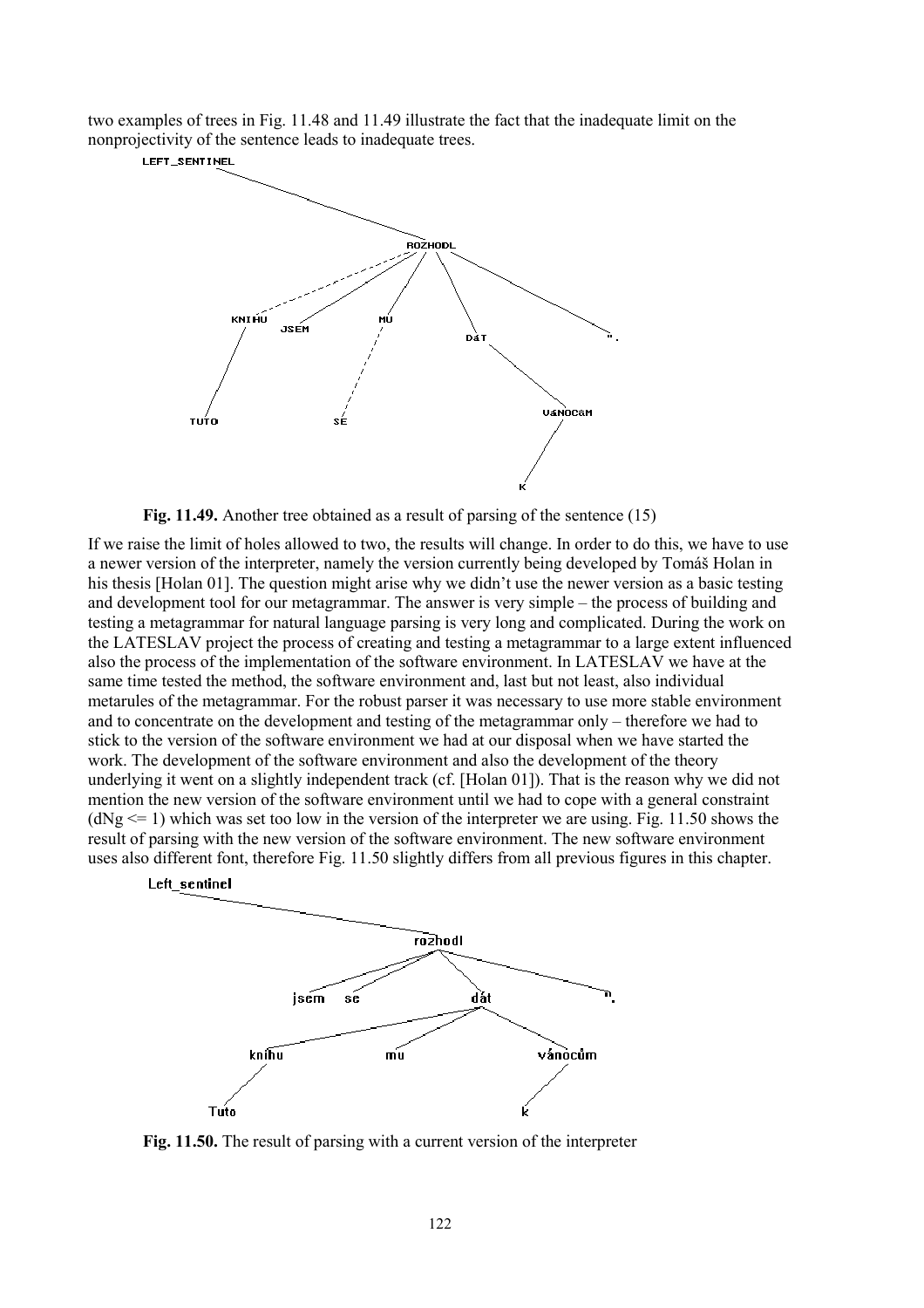The fact that the interpreter we are using for our metagrammar is not able to parse the sentence (15) in an adequate manner is also a reason why we did not include an ill-formed variant of this sentence into the testbed. The total number of sentences in the testbed thus currently remains equal to 29 (fifteen syntactically well-formed sample sentences and fourteen of their ill-formed variants, as they were presented in this chapter).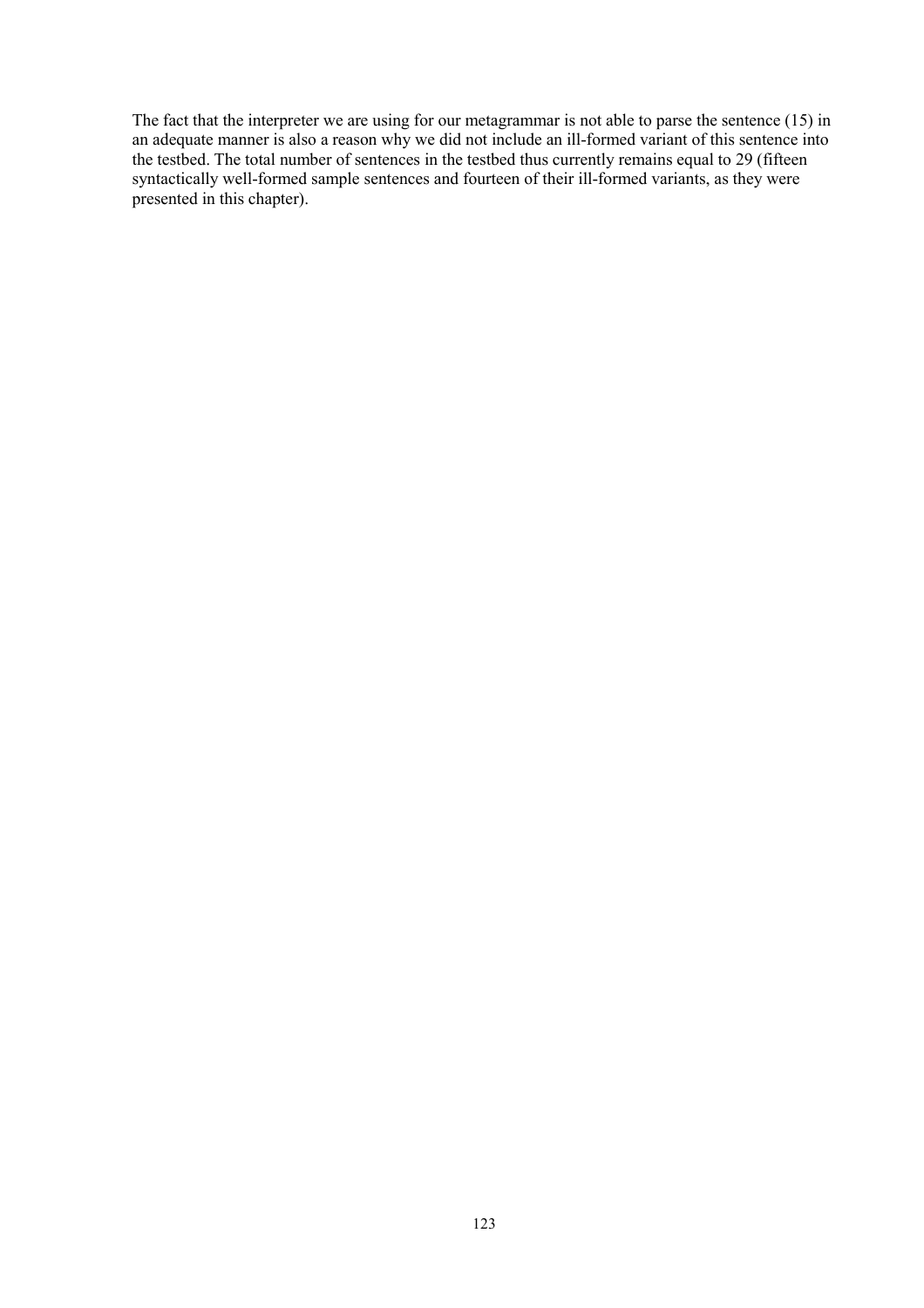# **Chapter 12: A Method for Analyzing Clause Complexity**

In the previous chapters we have described an attempt to handle robust parsing of Czech in a consistent way (both linguistically substantiated and computationally effective) which will account for typical features of the language (a high degree of word-order freedom, a relatively high frequency of nonprojective constructions etc.). The main idea of this approach is a separation of individual steps (phases) of the parsing, where the power of each phase (except the last one) is to some degree constrained. The constraints allow for a more efficient processing and also to some extent block the creation of superfluous (and computationally expensive) results of parsing (for example, a projective reading without syntactic inconsistencies is preferred).

This general approach has proved to be useful and it seems that it is a good idea to pursue this direction even further and to continue dividing the parsing process into even more phases. This strategy may help to overcome some problems, which have been mentioned in the section describing the results of parsing individual sentences from the testbed. Those problems are to some extent coped with in the metagrammar (cf. the description of individual metarules in Chapter 9), but it is clear that the software environment used in this project does not provide sufficient means for their solution. It is also clear that they might be solved in a more efficient and elegant way. One of the weak points is the inability of our interpreter (quite intentional, allowing to write less complicated metarules which are easy to interpret and apply) to take into account a broader context inside the sentence than just two items. Even the possibility to apply a metarule to two items which are not immediately adjacent does not provide the power necessary for a fast and smooth parsing of certain sentences. In this chapter we would like to describe an outline of a method, which could bring a significant improvement to the approach described in previous chapters. The main idea is to divide the sentence into clauses before the start of the syntactic parsing. This method would substantially simplify the parsing process, in fact it will greatly reduce the complexity connected with the high degree of word-order freedom in Czech due to the fact that it would make it possible to process individual clauses more or less independently.

The endeavor to divide the parsing process into a cascade of smaller steps is not new. These strategies became quite popular recently, very interesting approaches were presented for example in [Abney 96], [Ciravegna, Lavelli 99] or in [Brants 99]. The advantage of working with a cascade of specialized parsers instead of having one very complex general parser is quite obvious  $-$  the complexity of the task is substantially reduced and the parsing process is speeded up. The major problem is how to divide such a complex task into individual steps of the cascade so that the division would not negatively affect the quality of parsing results.

# **12.1 Motivation**

One of the serious issues of parsing is the problem of parsing embedded subordinate clauses. In the literature these two terms (embedded and subordinated) are often used as synonymous. As we have already mentioned, in this thesis we would like to use the term "embedded" in a slightly different manner than the term subordinated. For the sake of more precise explanation we have decided to distinguish between subordinate and embedded clauses. Subordinate clause is a clause the head verb of which "depends" on a word contained in another clause. The embedded clauses are those subordinate clauses which are inserted into the middle of another clause and which thus are at the surface level followed by a nonempty tail of the governing clause.

The parsing of embedded clauses has to deal with many problems specific to each type of embedded clauses (for example the problem of determining the antecedent of an embedded relative clause), but there are also some difficulties common to all kinds of embedded clauses.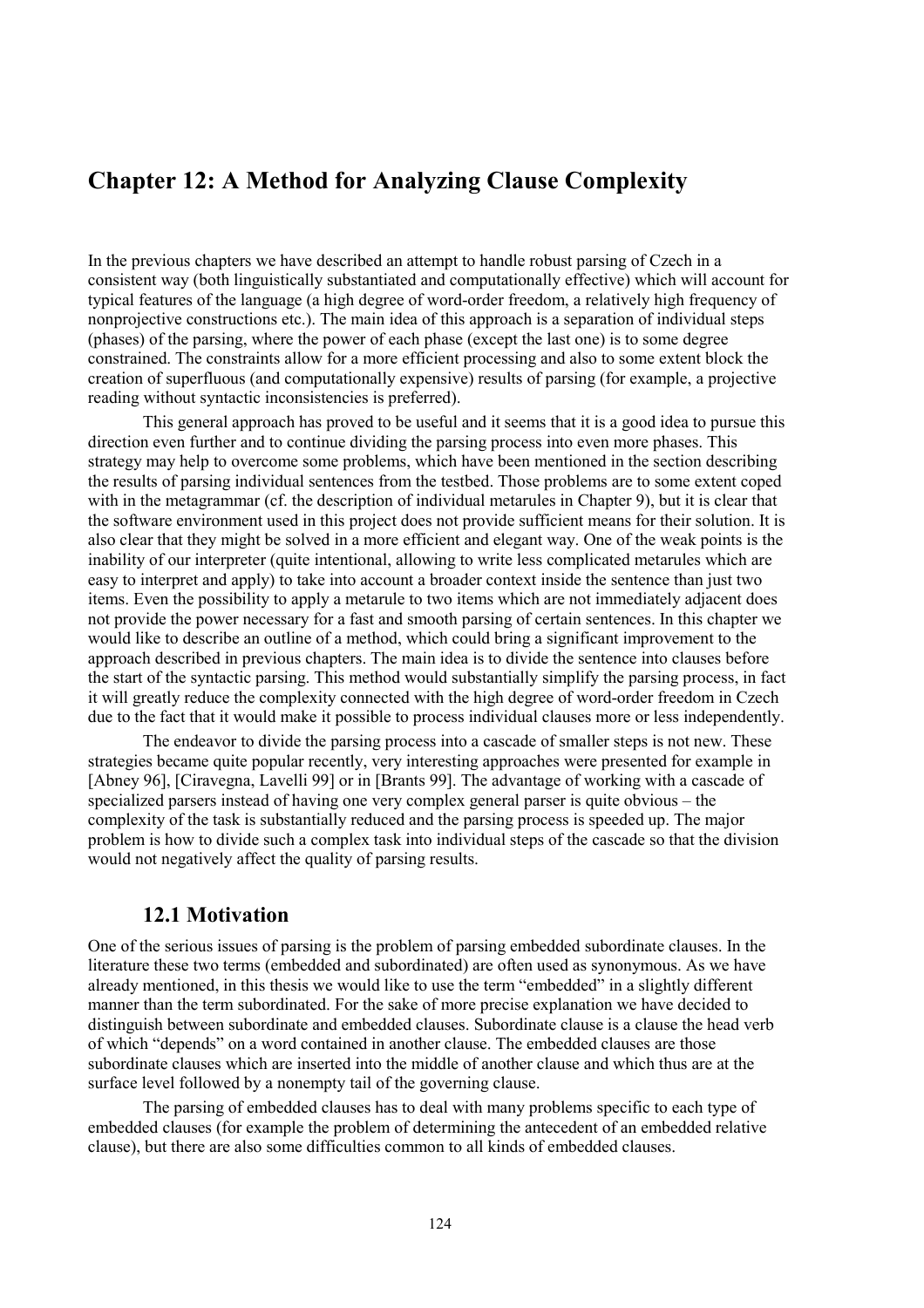The first one is the problem of determining where the clause actually ends. Without a reliable information about the end of the clause it is usually necessary to take into account all possible variants (of parsing of a local subsequence of input words), at least until the moment when the parser has at its disposal enough information, which allows to discard irrelevant variants. The problem of our approach is that the relevant information, which flows from leafs to the root of the syntactic tree (bottom up), may be available quite late and thus the parsing process is burdened by a large number of variants, some of which are definitely irrelevant for a given sentence since the moment of their creation.

The problem of determining the end of the clause is also related to the second serious problem of embedded clauses, the task of finding an initial part of the governing clause to which the part following the embedded clause belongs. In less complicated sentences containing one main and one embedded clause this question is in fact a transformation of the previous one  $-$  the section following the embedded clause is either a part of the governing clause or a part of the embedded one (in this case it would, in fact, not be an embedded clause at all, in the sense we understand the term "embedded"). If the parser is capable to determine where the embedded clause ends, it is also able to analyze the section following the embedded clause together with the governing clause. Slightly different is the situation in the case where several subordinated clauses are embedded (nested) into each other. Let us demonstrate it by means of the following scheme:

### $M S_1 S_2 S_n T_2$ ,

where M represents (an initial part of) the main clause,  $S_i$  ( $1\le i\le n$ ) are (initial parts of) subordinate clauses and  $T_2$  is the remaining part (tail) of the clause. For each number i ( $0 \le i \le n$ ) the sentence  $S_{i+1}$  is subordinated to the clause  $S_i$ . The variable ? in the index of T stands for either the letter M (in case the tail belongs to the main clause) or an integer from the interval  $\leq 1; n$ .

Let us, for example, consider the sentence (12) from the testbed: *FunkčnÌ obdobÌ soudců, kter· trvajÌ öest let, nelze měnit.*

(Functional periods of judges which last six years may not be changed.)

This sentence has the form of M  $S_1$  T<sub>M</sub>, where the index <sub>M</sub> represents the fact that the remaining part (tail) of the complex sentence constitutes a part of the main clause. Let us now look more closely at the process of parsing this sentence.







Fig. 12.1 displays one possible combination of subtrees of a DR-tree created in the process of parsing our sample sentence. The subtrees more or less cover individual segments of the sentence separated by the two commas (both commas block the analysis of longer sequences at the beginning and at the end of the sentence). This is, of course, not the only possible set of subtrees created during parsing, but this one is best suited for our purposes. Notice that the words *nelze měnit* [it\_is\_not\_possible to\_change] are not yet connected – the reason is that the initial part of the sentence in fact depends on the infinitive *měnit* [to\_change] and thus (in a "correct<sup>"</sup> DR-tree) this infinitive cannot be attached by means of an oblique edge to the word *nelze* [it is not possible] until the object is attached to it. The parsing may then continue as is shown on Fig 12.2: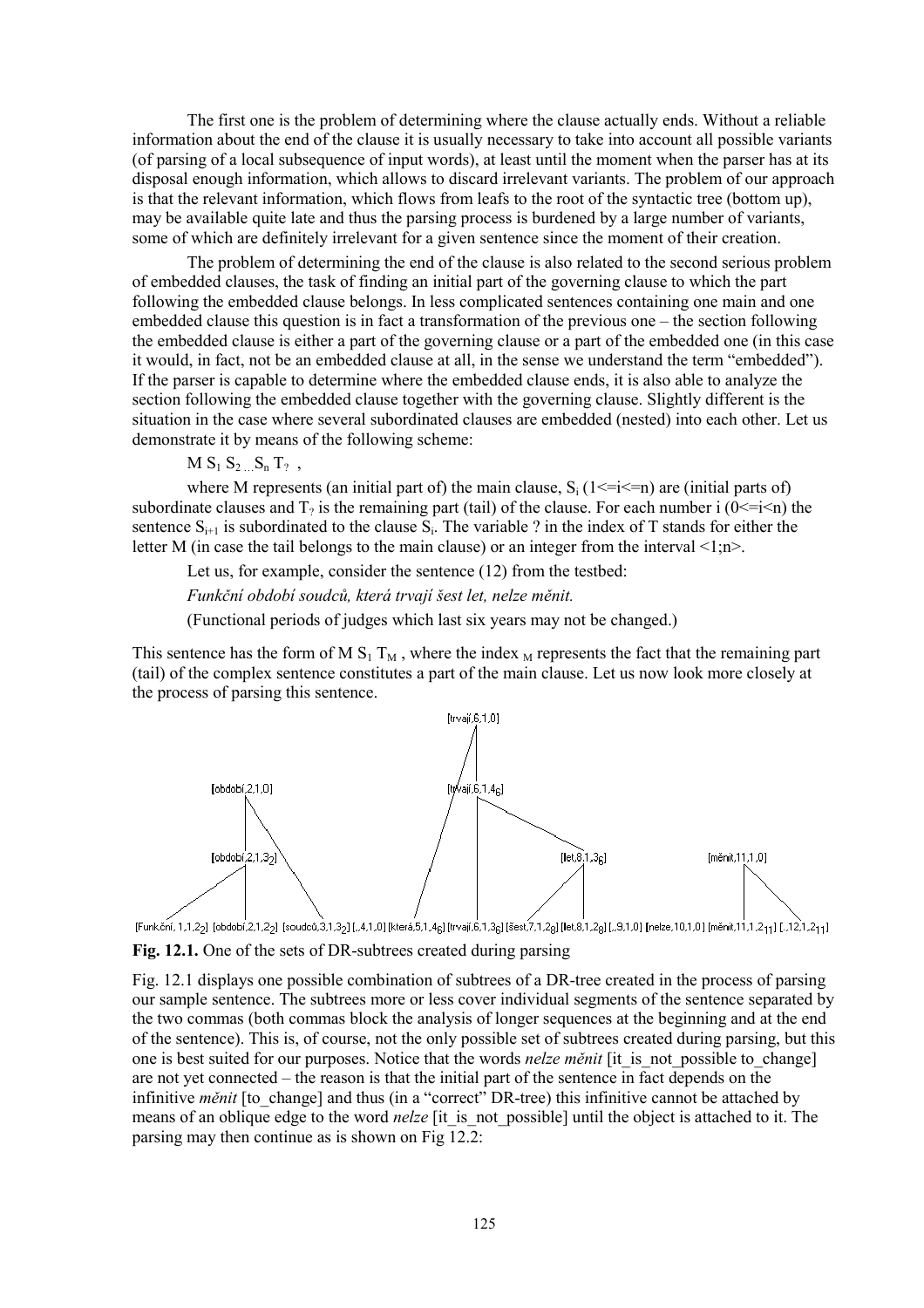

**Fig. 12.2.** The DR-subtrees after the attachment of both commas

Fig 12.2 displays the situation in which the whole embedded clause including the two commas (at its beginning and at its end) has already been parsed. The parsing process then continues with the attachment of the subordinated clause to the governing noun  $(obdobi - periods)$ . At this point the subordinate clause no longer plays any role in the parsing of the sentence. There is no difference whether there is (or is not) any subordinate clause in the sentence — the subsequent analysis of the nonprojective construction *obdobÌ nelze měnit* (periods may not be changed) is independent of this fact.



[Funkční, 1,1,2<sub>2</sub>] [období,2,1,2<sub>2</sub>] [soudcû,3,1,3<sub>2</sub>] [,4,1,6<sub>6</sub>] [která,5,1,4<sub>6</sub>] [tvají,6,1,3<sub>6</sub>] [šest,7,1,2<sub>8</sub>] [let,8,1,2<sub>8</sub>] [,9,1,5<sub>6</sub>] [nelze,10,1,0] [měnit,11,1,2<sub>11</sub>] [,12,1,2<sub>11</sub>] **Fig. 12.3.** One of the DR-trees representing the syntactic structure of the whole sentence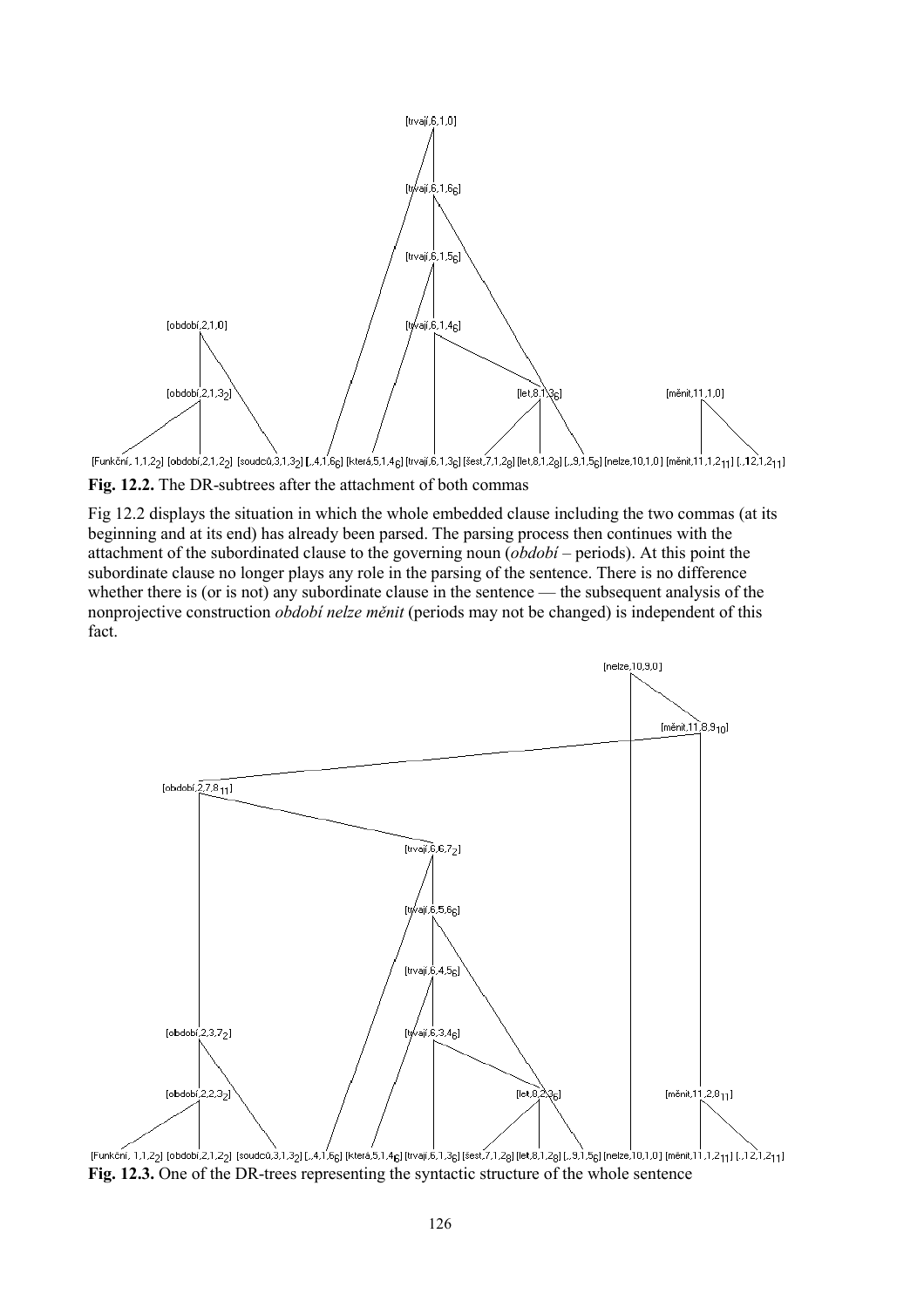This sentence may serve as an example that uncomplicated complex sentences may be parsed successfully (and efficiently) even without using information about the broader (sentential) context.

Let us now slightly modify this sentence (and make it more complex):

*Funkční období soudců, která trvají šest let, z nichž jeden rok soudce vykonává funkci předsedy soudu, nelze měnit.*

(The functional periods of judges, which last six years, one of which each judge serves in the function of the court president, may not be changed.)

This sentence has the form of M  $S_1 S_2 T_M$ . It is more difficult to analyze than the previous one. The local analysis of segments separated by commas is similar as in the previous case, also the analysis of the embedded clauses is quite smooth and uncomplicated. The difficulties begin when the parser creates the DR-subtree for the relative clause  $S_1$ . This in fact corresponds to the situation from Fig 12.2 The DR-subtree of the clause  $S_1$  may now be parsed as a dependent item of its antecedent noun (*obdobi* – periods) and thus it may no longer be used in the parsing process. In this case, from now on everything what the parser will combine with this DR-subtree represents an invalid structure. A similar problem will appear later on when the parser creates DR-subtrees representing the clause  $S_2$ . This clause will also be attached to its antecedent and the parser will try to combine the relative clause  $S_1$  with the remaining part of the main clause  $(T_M)$ . Thus it will create several more invalid items, making the parsing process unnecessarily more complicated and increasing the risk of a parsing failure (due to the potential lack of available resources).

In the metagrammar described in Chapter 9 we have introduced one possible (partial) solution of, at least, the problem of determining the end of the subordinate clause. We are using a special kind of auxiliary "technical" attributes storing the necessary information about a (possible) end of a clause for later use (cf. the attribute EOS etc.). Although the sample sentences show that such an approach may solve certain problems, it is definitely not the most elegant and effective solution. There are at least two weak points, which motivate us to try to find an alternative way.

The first one is connected with the fact that from the point of view of a narrow local context it is often impossible to rule out the creation of subtrees representing "dead ends" of parsing a particular sentence. It is necessary to keep (and to process further) all subtrees representing all possible variants of parsing a particular piece of the sentence, even though it is clear that some of them must be superfluous.

These subtrees are being tested for the application of grammar rules and, even worse, in case all subtrees representing a particular section of the sentence are acceptable in the narrow local context, they are combined with other subtrees until it is possible to decide which of the candidates is appropriate in the given broader context. In the discussion of our sample sentence above we have already mentioned a disastrous effect on parsing efficiency, which sometimes even results in a failure of the parser due to the lack of free resources available.

The second important problem caused by the insertion of special auxiliary technical attributes is the necessity to propagate these attributes bottom up through the DR-trees. This propagation is handled automatically on vertical edges of DR-trees due to the fact that the governing node inherits all attributes and their values along the vertical edges by default.

More complicated is the case of transferring the important information along oblique edges of DR-trees. This transfer must be explicitly stated in the grammar for each separate attribute whose value should be transferred. If the grammar is being built incrementally, it is very often the case that adding a new rule to the already existing grammar means (for the author of the grammar) to go through all existing rules and modify them accordingly. This process of thorough checking of an existing grammar becomes very often a major source of inconsistencies and errors that then have a negative effect on the quality of parsing. The more auxiliary attributes and metarules the metagrammar contains, the higher is the risk associated with any new metarule added to the grammar. The sections handling the problem of transfer of values of technical attributes may be found in our grammar for example in the third, sixth, elevenths, thirteenth, sixteenth, eighteenth etc. metarules. In all these metarules it is the value of the attributes *eos*, *eoc* and *end* (indicating that the end of a clause or sentence has already been processed) which is being transferred along the oblique edge of the DR-tree.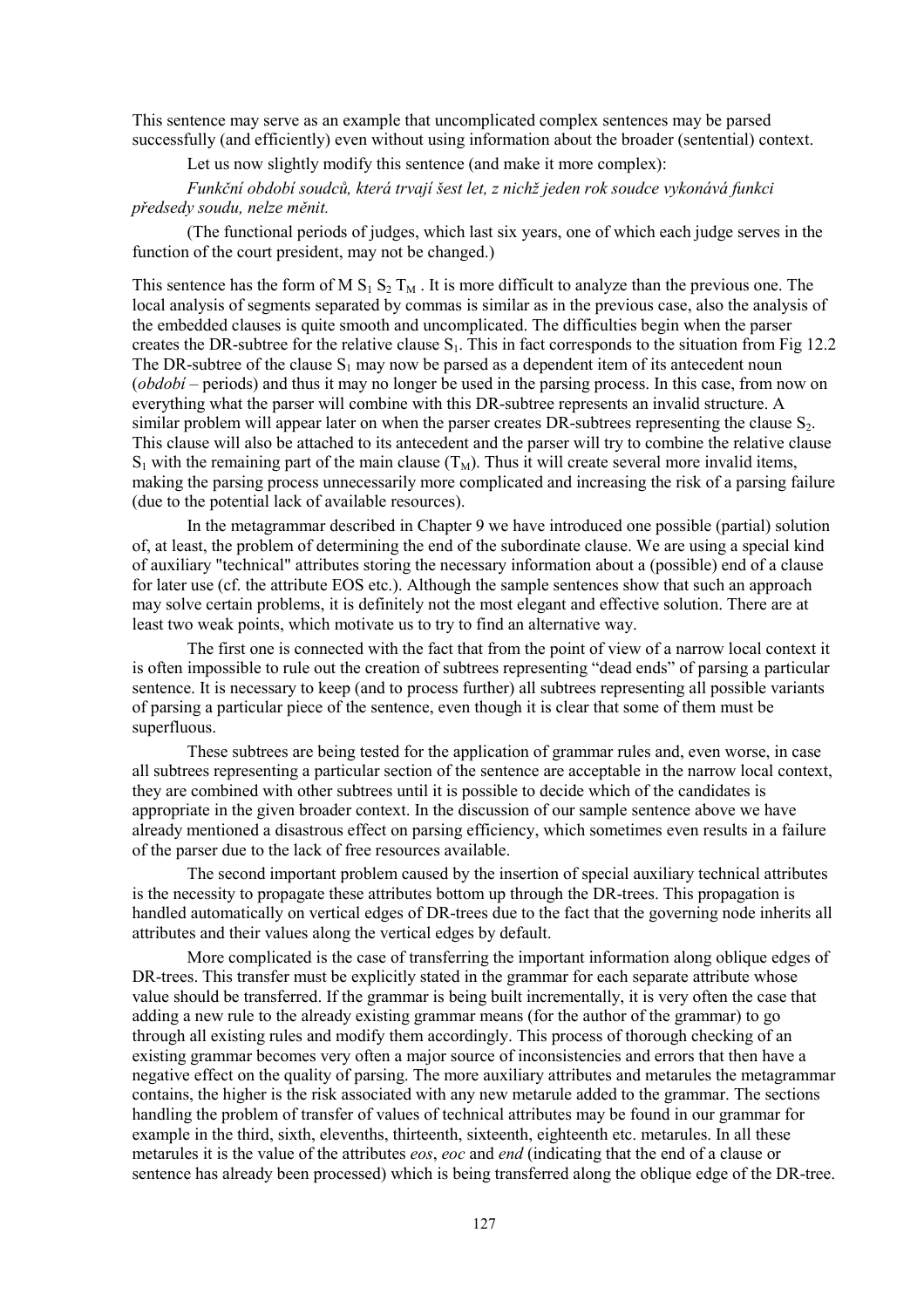The approach we are going to propose in this chapter is structurally different in a sense that it tries to separate the important information in an earlier stage of parsing so that the metagrammar is not bothered with its transfer at all, it only uses it whenever necessary. This way is of course more natural and also more effective than the solution mentioned above, which is implemented in the current version of the metagrammar.

The main reason why our framework is not able to cope in a natural and transparent way with the problem of identification of the end of an embedded clause (or with other problems unsolvable on the basis of the local context) is the strict constraint on the general format of each metarule (AB->X, cf. Chapter 5) which makes it possible to apply metarules in a very restricted local context.

# **12.2 Motivating example**

One possible alternative to the solution of the above-mentioned problems may extend the original idea of our robust parser (namely the idea of introducing a kind of a cascaded parser) also to some kind of preprocessing of the input sentence before the start of the main parsing phases. The preprocessing would consist of one or more phases which would process data achieved as a result of morphological analysis (in the form of lemmas accompanied by sets of morphological tags) [see Hajič 94] and lexicosyntactic data contained in the syntactic dictionary of the system.

The basic idea behind these initial phases is an assumption that every morphologically tagged sentence already contains a lot of more or less reliable information that may be directly used for the benefit of more effective and precise syntactic parsing. In some cases it is even possible to identify a grammatical error only on the basis of morphemic data supported by a set of metarules expressing certain syntactic rules which do not require a real "deep" syntactic parsing. As an example of such a construction in Czech we may use the syntactic rule saying that it is not allowed to use two verbs in finite form inside a single clause  $-$  they must be separated either by a punctuation mark or by a conjunction. If they are not separated, it is possible to issue an error message.

The most important information we are looking for in the initial phases is the information about the structure of a complex input sentence in the sense of the mutual relationships between individual clauses, the span of embedded clauses etc. We may use the fact that in Czech there are quite strict rules how clauses are separated (by means of conjunctions, punctuation marks etc.). Let us call this type of structural information a *clause structure* of the (complex) sentence. At the beginning it is important to stress that we suppose neither that the preparsing will be able to provide an unambiguous clause structure for every sentence nor that an unambiguous clause structure exists for every sentence. The aim is to create as precise an approximation of the clause structure as possible. Let us illustrate the basic idea of our method on a complex Czech sentence taken from the newspaper Mladá Fronta Dnes:

### **Example 12.1.**

*Za předpokladu, ûe se äavrda, ˙spěön˝ kapit·n, psycholog a kouč v jednÈ osobě, dočk· prodlouûenÌ smlouvy, jak douf· nejen on, měl by öanci co nejdřÌve dostat Nov·k, povaûovan˝ za nejslibnějöÌ dom·cÌ talent.*

[Under assumption, that  $\leq$ Refl $\geq$  Šavrda, successful captain, psychologist and couch in one person, will live to see prolongation of contract, as hopes not only he, should  $\leq$ Cond. $>$ chance[accus] as earliest to get Novák, considered as most promising domestic talent.]

(Under an assumption that äavrda, a successful captain, psychologist and couch in one, will live to see a prolongation of the contract, as not only he hopes, should Novák, considered to be the most promising domestic talent, get his chance as soon as possible.)

The morphological analysis of Czech uses a positional system of tags, each tag consists of 15 positions, some of which may be empty. The analysis assigns each word form all relevant lemmas accompanied by a full set of morphological tags, no disambiguation is involved at this stage. The first position of the tag always represents a part of speech of a given lemma (R=preposition, N=noun, J=conjunction, A=adjective, V=verb, Z=punctuation, C=numeral etc.), the second position identifies a subgroup of a given POS (e.g. J is a subordinating conjunction while  $J^{\wedge}$  is a coordinating conjunction).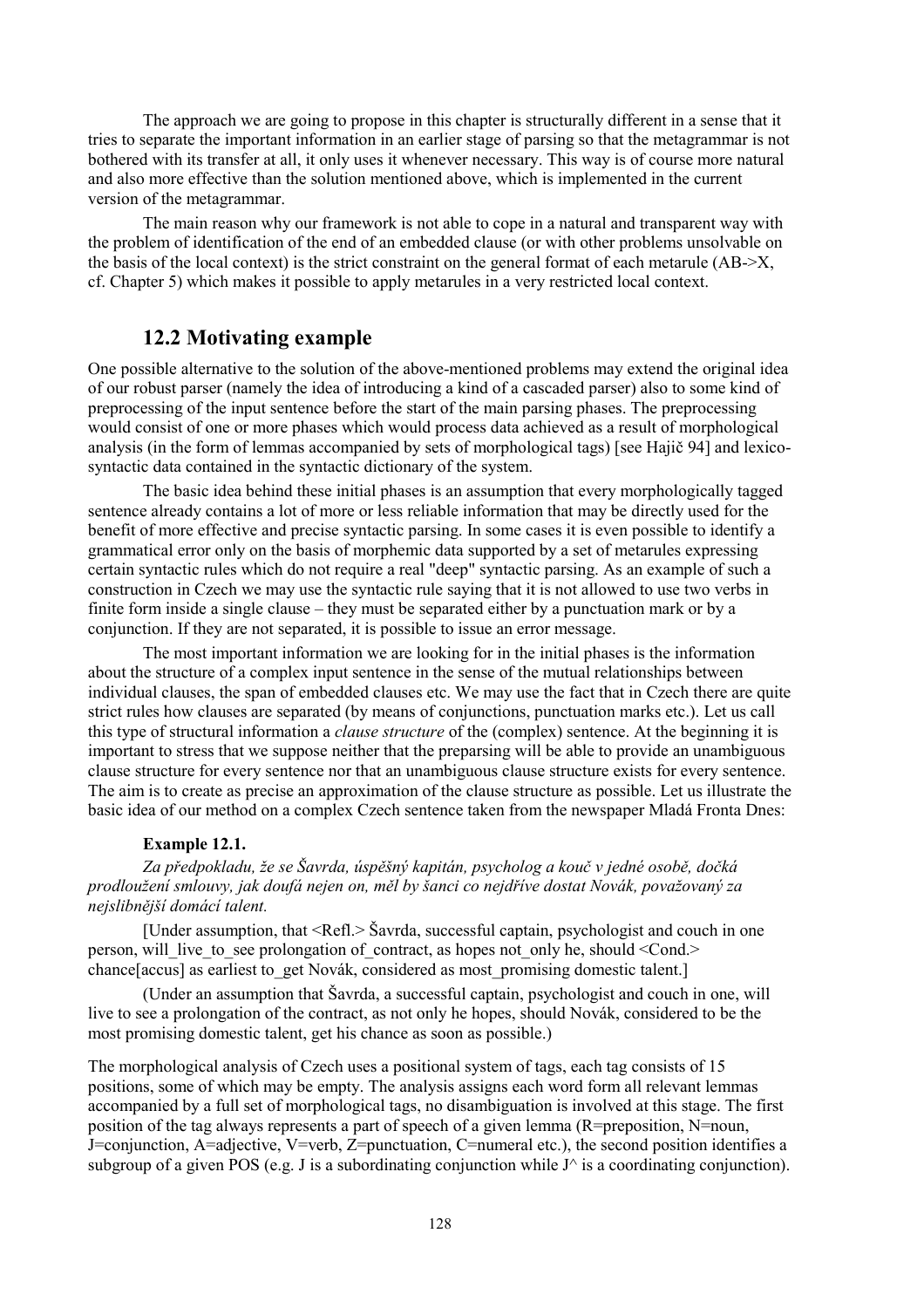The complete description of the system of tags for Czech can be found for example in [Hajič, Hladká 98]. The words of our sample sentence have got the following tags in the morphological analysis.

za RR--2----------RR--4---------- RR--7----------Za: předpokladu: předpoklad NNIS2-----A---- $NNIS6---A-- NNIS3---A---$ . Z:-------------- $\vdots$ že J<sub>-</sub>-------------že: s RV--7---------se: se P7-X4----------Šavrda: Šavrda NNMS1-----A---- $Z$ :-------------úspěšný: úspěšný AAFP1----1A---6 AAFP4----1A---6 AAFP5----1A---6 AAFS2----1A---6  $AAFS3---1A---6$ AAFS6----1A---6  $AAIP1---1A---6$  $AAIP4---1A---6$  $AAIP5---1A---6$ AAIS5----1A---- $AAIS1---1A-- AAIS4---1A---$ AAMP1----1A---6 AAMP4----1A---6 AAMP5----1A---6 AAMS1----1A----AAMS5----1A---- $AANP1---1A---6$ AANP4----1A---6  $AANP5---1A---6$ AANS1----1A---6  $AANS5---1A--6$ AANS4----1A---6 trenér: trenér NNMS1-----A---- $Z$ :-------------- $\vdots$ psycholog: psycholog NNMS1-----A---a J^------------- $a$ : kouč NNMS1-----A---- NNIS1-----A----NNIS4-----A---kouč:  $vRR-4$ ----------RR--6---------- $\mathbf{v}$ v NNNXX-----A---jedné: jeden CIFS2----------- CIFS3----------- CIFS6----------osobě: osoba NNFS3-----A---- NNFS6-----A----. Z:-------------- $\ddot{\cdot}$ dočká: dočkat VB-S---3P-AA--- $NNNP1$ ----- $A$ ---prodloužení: prodloužení  $NNNP2$ ----- $A$ ---- $NNNP4$ ----- $A$ ---- $NNNS1$ ----- $A$ ----NNNS2-----A---- NNNS3-----A----NNNP5-----A----NNNS4-----A----NNNS5------A----NNNS6-----A----AAMP5----1A---prodloužený  $AAMP1---1A---$ NNFP5-----A---smlouvy: smlouva NNFP1-----A----NNFP4------A----NNFS2-----A---- $Z$ :--------------iak: jak NNMS1-----A---- $J$ <sub>-</sub>-------------jak Db------------jak doufá: doufat VB-S---3P-AA-- $nejen: nejen$   $TT$ --------------PPYS1--3------on: on  $Z:---$ \_\_\_\_\_\_\_\_  $\cdot$ VpYS---XR-AA--měl: mít být  $Vc-X--3-- \mathbf{b} \mathbf{v}$ šanci: šance NNFS3-----A----NNFS4-----A----NNFS6-----A----PO--1---------- PO--4--------- $co:$  $\rm{co}$  $TT$ -------------- $\rm{co}$  $J$  ------------- $\rm{co}$ Db-------------- $_{\rm co}$ nejdříve: brzy Dg-------3A---dostat: dostat Vf--------A----Novák: Novák NNMS1-----A---- $Z$ :-------------považovaný: považovaný AAFP1----1A---6  $AAFP4---1A---6$  $AAFP5---1A---6$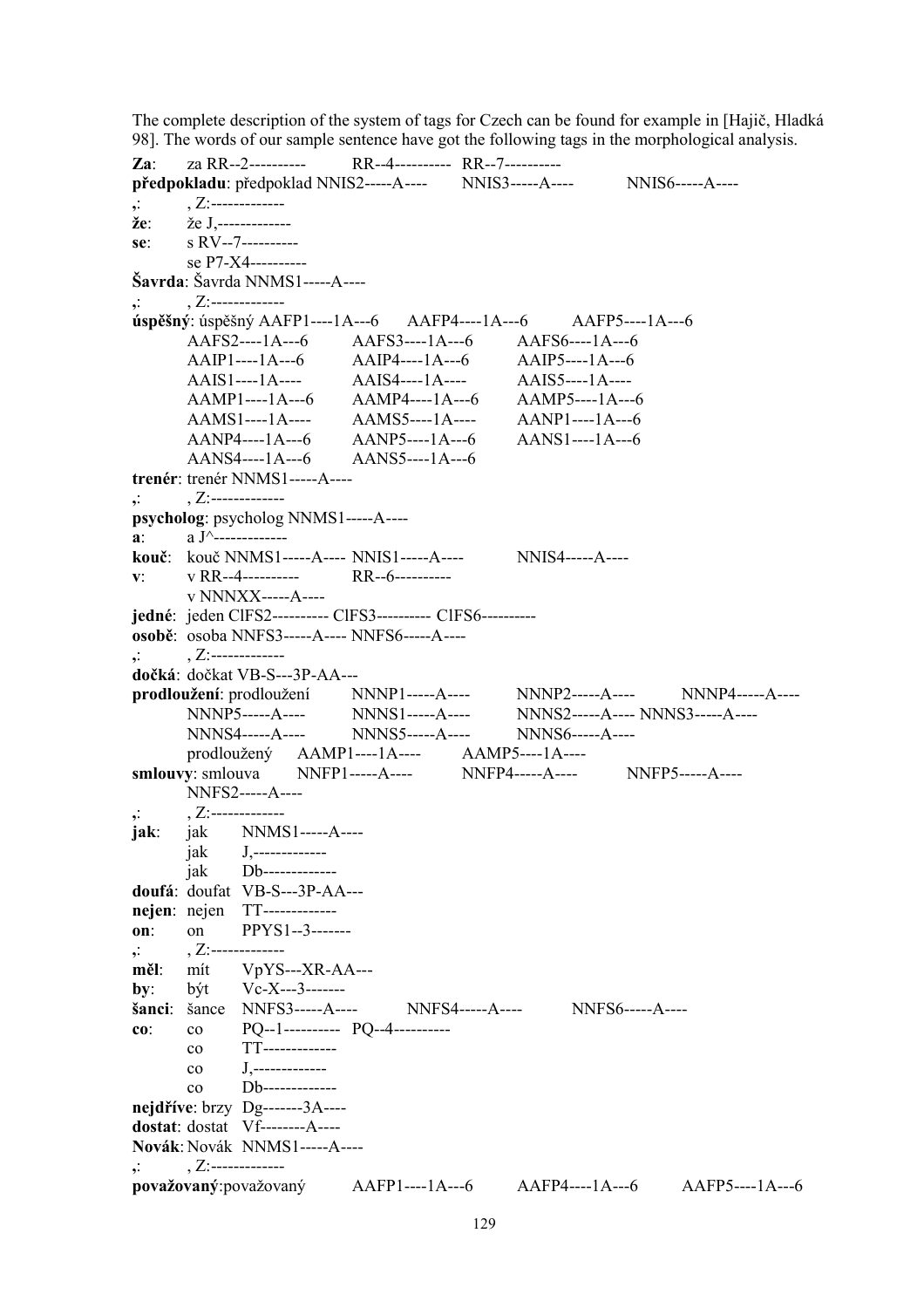|                                                                                       | AAFS2----1A---6                                                      | AAFS3----1A---6                                 | $AAFS6---1A---6 AAIP1---1A---6$                 |  |
|---------------------------------------------------------------------------------------|----------------------------------------------------------------------|-------------------------------------------------|-------------------------------------------------|--|
|                                                                                       | $AAIP4---1A---6$                                                     | $AAIP5---1A---6$                                | $AAIS1$ ----1A---- $AAIS4$ ----1A----           |  |
|                                                                                       | $AAIS5---1A---$                                                      | $AAMP1---1A---6$                                | AAMP4----1A---6 AAMP5----1A---6                 |  |
|                                                                                       | $AAMS1---1A---$                                                      | $AAMS5---1A---$                                 | $AANP1$ ----1A---6 $AANP4$ ----1A---6           |  |
|                                                                                       | $AANP5---1A---6$                                                     | $AANS1---1A---6$                                | AANS4----1A---6 AANS5----1A---6                 |  |
| za:                                                                                   | za RR--2----------                                                   | RR--4---------- RR--7----------                 |                                                 |  |
|                                                                                       | nejslibnější: slibný AAFP1----3A---- AAFP4----3A---- AAFP5----3A---- |                                                 |                                                 |  |
|                                                                                       | $AAFS1---3A---$                                                      |                                                 | AAFS2----3A---- AAFS3----3A---- AAFS4----3A---- |  |
|                                                                                       | AAFS5----3A----                                                      | AAFS6----3A----                                 | AAFS7----3A---- AAIP1----3A----                 |  |
|                                                                                       | $AAIP4---3A---$                                                      |                                                 | $AAIP5---3A--- AAIS1---3A--- AAIS4---3A---$     |  |
|                                                                                       | $AAIS5---3A---$                                                      | $AAMP1---3A---$                                 | $AAMP4---3A---AAMP5---3A---$                    |  |
|                                                                                       | $AAMS1---3A---$                                                      | AAMS5----3A----                                 | $AANP1$ ----3A---- $AANP4$ ----3A----           |  |
|                                                                                       | $AANP5---3A---$                                                      | AANS1----3A----                                 | $AANS4$ ----3A---- $AANS5$ ----3A----           |  |
| <b>domácí:</b> domácí AAFP1----1A---- AAFP4----1A---- AAFP5----1A---- AAFS1----1A---- |                                                                      |                                                 |                                                 |  |
|                                                                                       | $AAFS2---1A---$                                                      | AAFS3----1A----                                 | $AAFS4---1A--- AAFS5---1A---$                   |  |
|                                                                                       | $AAFS6---1A---$                                                      | AAFS7----1A----                                 | $AAPI$ ----1A---- $AAlP4$ ----1A----            |  |
|                                                                                       | $AAIP5---1A---$                                                      | $A A IS 1---1 A---$                             | $AAIS4$ ----1A---- $AAIS5$ ----1A----           |  |
|                                                                                       | $AAMP1---1A---$                                                      | AAMP4----1A----                                 | $AAMP5---1A--- AAMS1---1A---$                   |  |
|                                                                                       | $AAMS5---1A--- AAND1---1A---$                                        |                                                 | $AANP4$ ----1A---- $AANP5$ ----1A----           |  |
|                                                                                       |                                                                      | AANS1----1A---- AANS4----1A---- AANS5----1A---- |                                                 |  |
|                                                                                       | $talent: talent \quad NNIS1$ -----A---- $NNIS4$ -----A----           |                                                 |                                                 |  |
|                                                                                       | talent $NNMS1$ ----- $A$ ----                                        |                                                 |                                                 |  |
|                                                                                       | $\therefore$ $Z$ :--------------                                     |                                                 |                                                 |  |

The morphemic information is combined with the lexico-syntactic information contained in the syntactic dictionary of the system. The syntactic dictionary provides for example the information that the verb *dočkat* should be combined with a reflexive pronoun se. It also provides data about the valency frames of all relevant words.

Let us now look at the sentence more closely.

- 1. Za předpokladu {The sentence does not start with a subordinate conjunction, therefore the first part of the sentence (till the first comma) belongs to the main clause. It might of course be the case that the main clause is not complete (it does not contain a verb), but that is not apparent here, it is necessary to wait until a broader context is analyzed.
- 2. *i že se Šavrda* {Beginning of the subordinate clause. The fact that the morphological analysis did not recognize the proper name should not be a problem, if we take into account that an isolated unrecognized word beginning with a capital letter in Czech almost certainly represents a name. With this assumption it is possible to solve the ambiguity of  $se$  – in this context it is a reflexive particle, rather than a preposition.
- 3. *is uspěšný kapitán* {This comma may not end the subordinate clause, for between the subordinate conjunction and this comma there is no finite verb. It is either a comma separating individual nominal groups in coordination, or a comma starting an inserted clause or a noun phrase in apposition to the preceding word.
- 4. *psycholog* {Same situation as in the previous case.}
- 5. *a kouč v jedné osobě* {The coordinate conjunction *a* [and] does not coordinate here whole sentences – due to the absence of a finite verb to the left of this conjunction it is only possible that it coordinates individual noun groups.
- 6. *dočká prodloužení smlouvy* {This is the final comma of the inserted coordination of attributes in apposition. The information from the syntactic dictionary also indicates that the verb *dočkat* is the most likely candidate to be combined with the reflexive particle in 2. That also means that sections 6. and 2. are on the same level, lower than section 1.
- 7. *jak doufá nejen on* {The comma followed by the subordinate conjunction *jak* indicates clearly that this clause (in fact at this moment we can't be sure that this section of the input sentence is a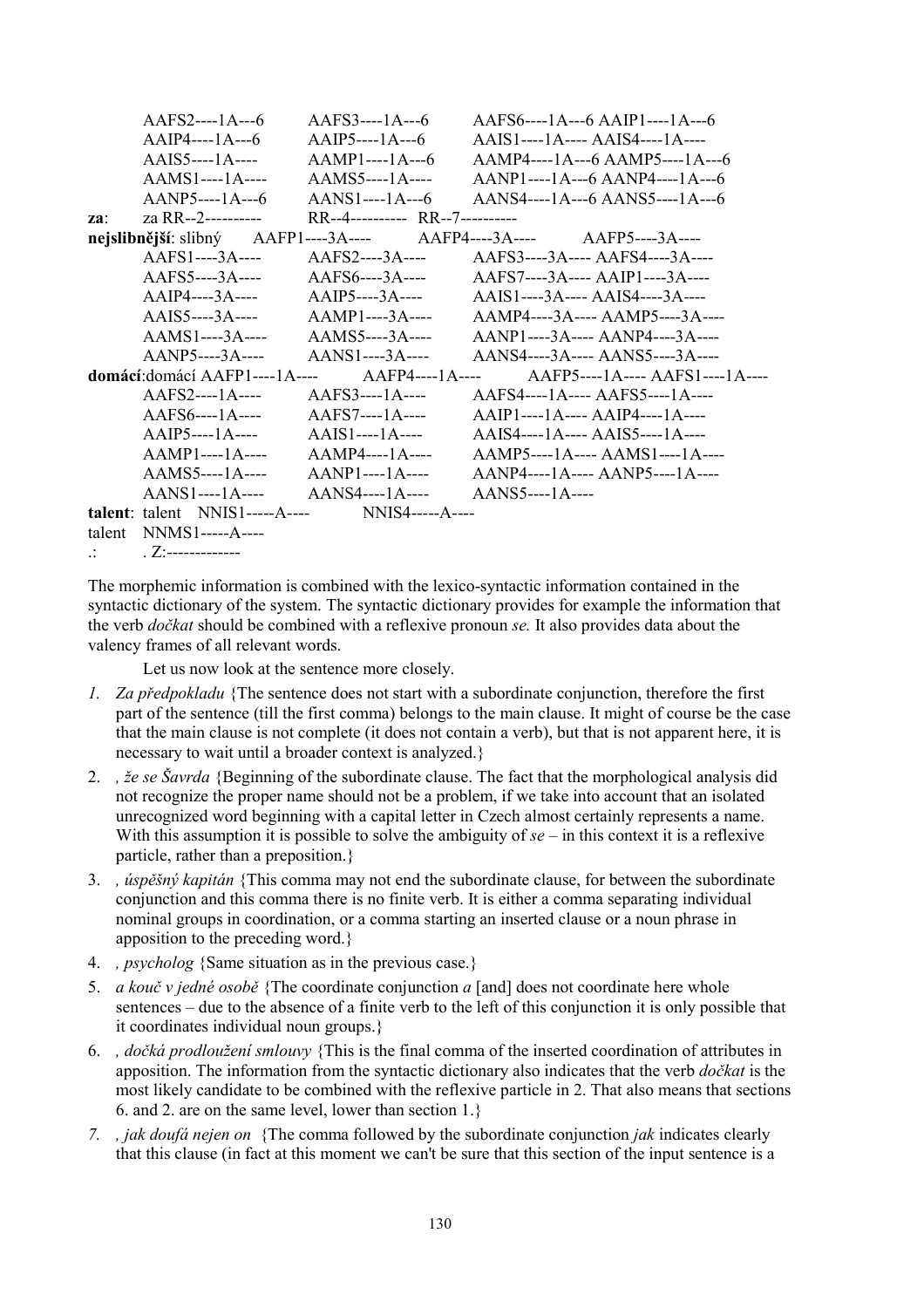complete clause, this will be clarified after the rest of the sentence is processed) is a modifier of one of the previous clauses.}

- 8. *, měl by šanci co nejdříve dostat Novák* {This clause does not contain any conjunction indicating its status as a subordinate clause. If we look towards the end of the input sentence, we will notice that this clause is also the last possible candidate (due to the presence of the last finite verb of the sentence) likely to be the (second part of the) main clause of the whole complex sentence. That also means that section 1, which is on the top level too, is an integral part of this clause and sections 2-7 are embedded, modifying the noun *předpokladu*.}
- 9. *, povaûovan˝ za nejslibnějöÌ dom·cÌ talent.* {The agreement in gender, number and case indicates that this section is a post-modifier (in apposition) of the name  $Novak$ .

The comments to individual sections of the complex input sentence give us a clue to the problem of what kind of information may support our hypothesis about the mutual relationship of sections in the sentence. In this respect the most reliable information is that about the number and position of finite verbs, conjunctions and punctuation marks in individual sections. Let us now sum up the available information:

- a) Sections 1 and 8 constitute the main clause of the sentence
- b) Section 9 directly modifies the proper name from Section 8
- c) Sections 2 and 6 constitute one subordinated clause
- d) Section 2 directly modifies Section 1
- e) Section 7 directly modifies Section 6
- f) Sections 3, 4 and 5 are located on the same level, modifying (as appositions *äavrda* in Section 2
- g) The comma preceding Section 6 indicates that Sections 2,3,4 and 5 need not be on the same level (in the same clause) as Section 6

This knowledge, acquired on the basis of simple considerations presented above, leads to the following schemata, which capture the structural relationships of individual sections of the sample sentence by means of horizontal edges (expressing the fact that the nodes are either coordinated or belonging to a single clause) and oblique edges (expressing the relation of subordination). The numbers in circles correspond to the numbers of sections discussed above:



**Fig. 12.4.** This variant represents a coordination of sections 3, 4 and 5.



**Fig. 12.5.** This is also a possible variant of the structure, where only sections 4 and 5 are coordinated.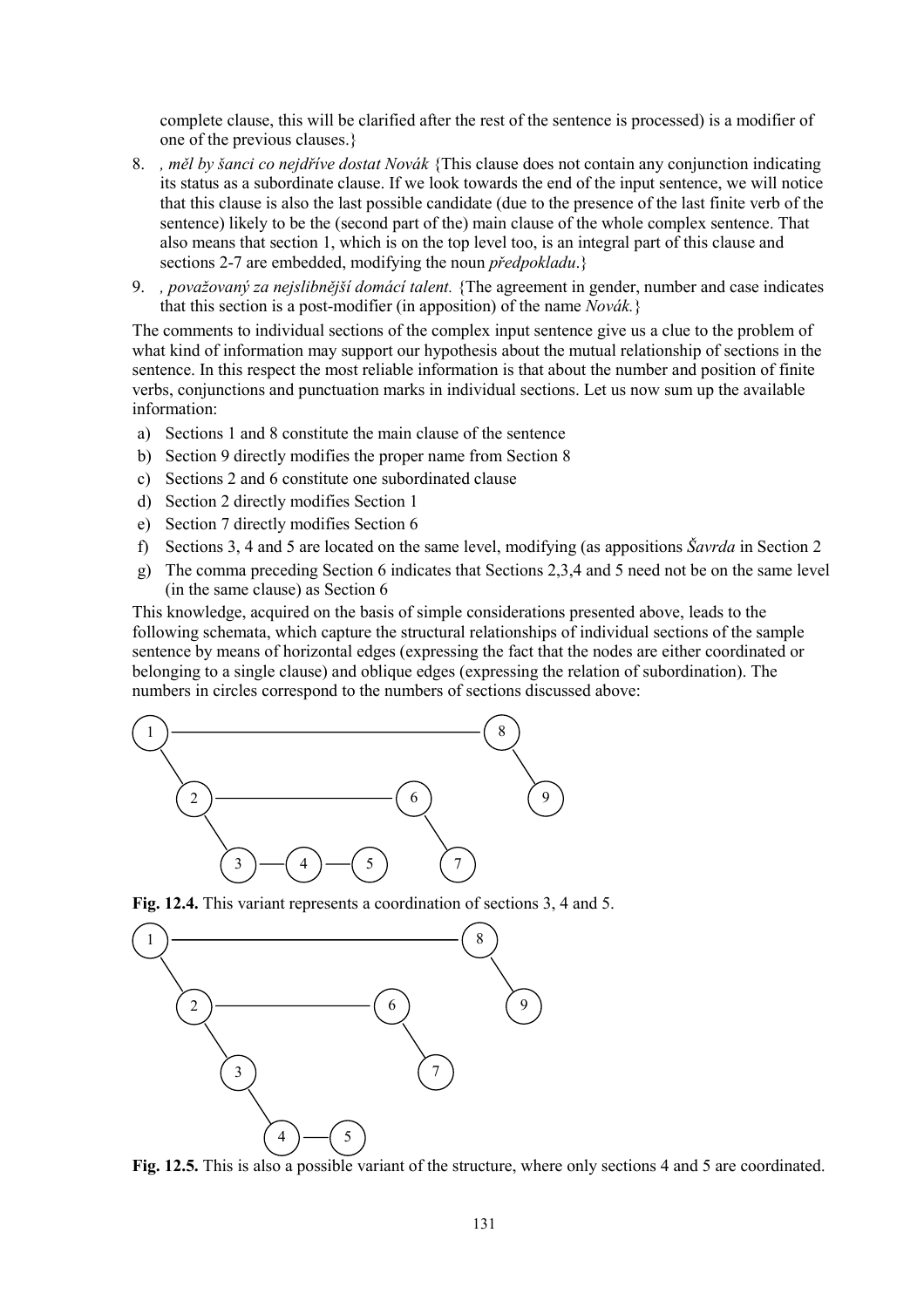The structure of sections in the sentence is very important from the point of view of parsing adequacy and effectiveness. It allows to formulate additional constraints (to the constraints already used in all phases of the parsing) preventing a derivation of superfluous items. In certain cases these constraints may for example block an application of a metarule to items from different levels of the structure of a particular sentence etc.

The example presented above might suggest a false impression that the clause structure contains only horizontal edges combined with top-down and left-to-right oriented edges (representing the relation between the subordinate section following the governing one). The edges oriented left-toright and bottom up (the subordinate section preceding the governing one) are also quite common in sentences where a subordinate clause precedes the governing one, as in the following example:

### **Example 12.2.**

*Aby dorazil k cÌli a vyřeöil po dlouhÈm blouděnÌ Fermatovu větu, potřeboval Andrew Wiles jen pero, papÌr a obyčejnou logiku.*

[In\_order\_to [he]\_arrived towards goal and [he]\_solved after long wandering Fermat's theorem, needed Andrew Wiles only pen, paper and ordinary logic.]

(In order to reach the goal and to solve the theorem of Fermat, Andrew Wiles needed only a pen, a paper and an ordinary logic.)

The sentence may be divided into following sections:

- 1. *Aby dorazil k cÌli* {The subordinate conjunction (aby) at the beginning of the section indicates that this section does not belong to the main clause of the sentence. It also contains a finite verb, therefore this section might be a complete (subordinate) clause.}
- 2. *a vyřeöil po dlouhÈm blouděnÌ Fermatovu větu* {The coordinate conjunction and the presence of a finite verb suggest that this is also a subordinate clause, coordinated with the clause from Section 1.
- 3. *, potřeboval Andrew Wiles jen pero* {This section contains the last finite verb of the whole sentence, therefore it must be the main clause (there are only three finite verbs in the sentence and the first two of them are coordinated on the "subordinate level"). The section does not contain any hint that it is not a (part of the) main clause.}
- 4. *, papÌr* {A comma followed by a noun does not itself provide a sufficient information. In this particular case it is possible to use the additional information that no finite verb follows this section. If it did and if there were a subordinate conjunction between the verb and this noun, it would be necessary to take into account the possibility that the whole complex sentence is in fact only a large nominal group governed by the noun *papÌr*. Without the verb following the noun it is possible to place this section at the same (or even higher) level as the previous one.}
- *5. a obyčejnou logiku.* {The coordinating conjunction indicates that this section belongs to the same level as the previous one.}

These facts lead to a single possible graph:



**Fig. 12.6.** The graph of sections of the sentence from Example 2.

Let us now define the structure of sections in a complex sentence in a more precise way. We would also like to show the connection between the structure of sections and *D-trees*.

Let us first define some important notions used throughout this section: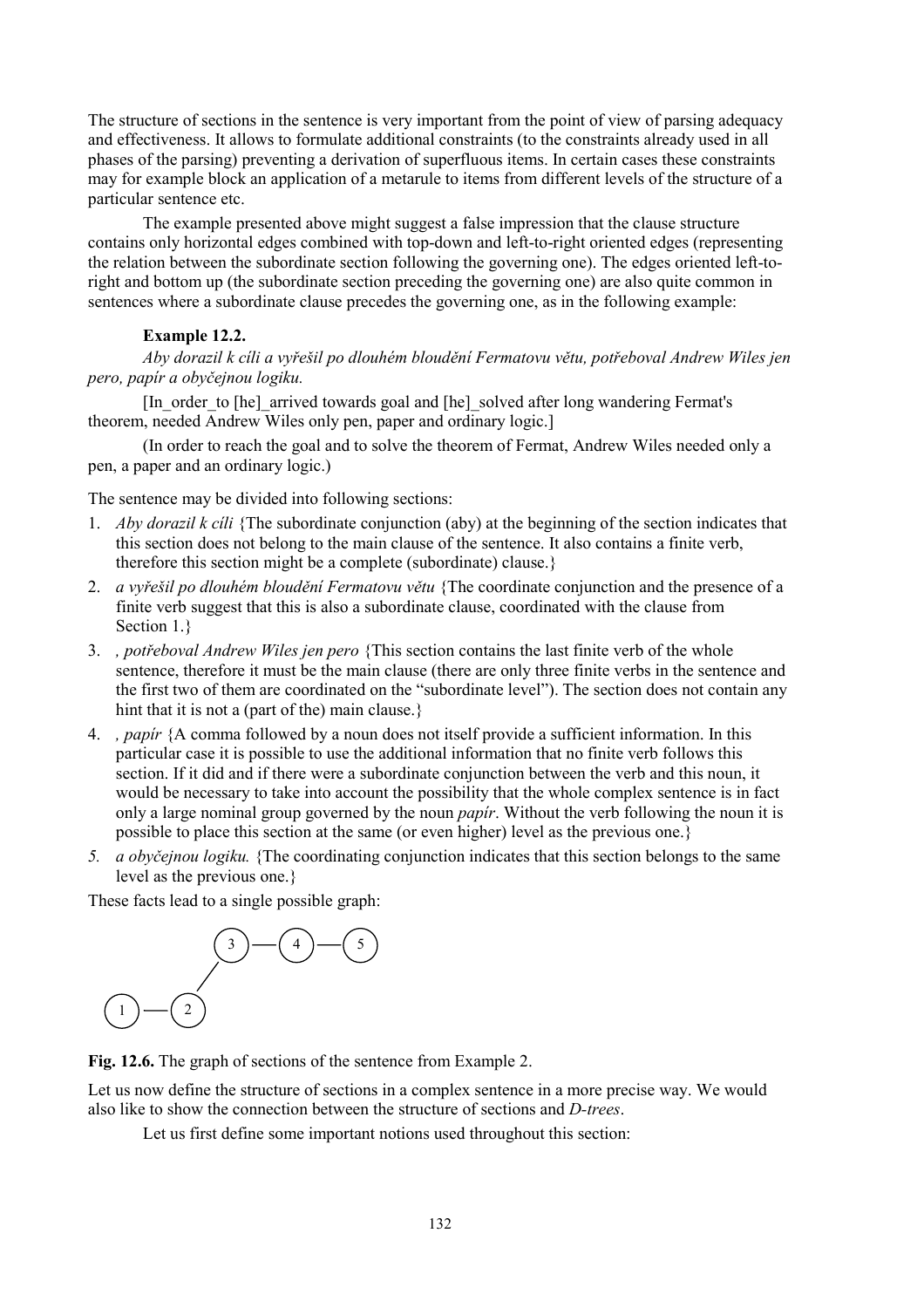The term *safe verb* (*SV*) describes a word form that in the process of morphological analysis gets only tags containing the symbol for a verb (these tags begin with the letter V in the system of morphological tags used for Czech).

The term *unsafe verb* (*UV*) describes a word form which in the process of morphological analysis gets at least one tag containing the symbol for a verb and at least one tag containing a symbol for some other part of speech.

The term *delimiter list* describes a list of words, punctuation marks and other symbols that may connect individual clauses in a complex sentence in a coordinate or subordinate manner.

The term *delimiter* describes a member of a *delimiter list.*

### **Examples**

*safe verbs: byl* ([he] was), *jda* (going), *pÌöe* (writes/writing) etc.

*unsafe verbs: ûena* {Noun(woman)/Verb(chasing)}, *tři* {Numeral(three)/Verb( rub[imperative])}, *pila* {Noun(a saw)/Verb([she] drank)} etc.

*delimiters: a* (and), *který* (which), *že* (that), comma etc.

#### **Remark**

It is often the case that two clauses are separated by more than one delimiter (e.g. comma followed by *ûe* (that)). In such a case it would be more convenient to consider the whole sequence of delimiters as a single item – let us call it a *delimiter sequence*. The introduction of this more general notion is justified also by other reasons. One of them is the fact that the sequence of words and/or punctuation marks separating two clauses sometimes does not consist only of delimiters (especially when delimiters separate the governing clause from a subordinate one). In case a delimiter is a word that may be inflected (e.g. a relative pronoun) and this word is in prepositional case, the preposition should also belong to the delimiter sequence. Another example justifying the necessity to use the broader notion of a delimiter sequence is an emphasizing adverb standing between a comma and a subordinate conjunction (cf., *pravě že* (just that)). In this context it is natural to handle the adverb as a member of the delimiter sequence.

The class of elements of the delimiter sequence which themselves are not delimiters is severely restricted in Czech and it is closely bound to the lexical value of the rightmost delimiter. For this reason it seems that the best solution would be to work with a list of word categories or individual words which may precede a certain delimiter. This list would be attached to a particular delimiter in the delimiter list.

## **12.3 Definitions**

In the sequel an input sentence is understood to be a sequence of lexical items (word forms)  $w_1w_2...$  $w_n$ . Each item  $w_i$  (1<=i<=n) represents either a certain lexical form of a given natural language, or a punctuation mark, quotation mark, parenthesis, dash, colon, semicolon or any other special symbol which may appear in the written form of a sentence of the natural language under consideration. All items are disjunctively divided into two groups – ordinary words and members of delimiter sequences.

#### **Definition 12.1 (Segmentation of a sentence)**

Let  $S = w_1w_2... w_n$  be a sentence of a natural language. A *segmentation* of a sentence S is a sequence of *sections*  $D_0W_1D_1$  ...  $W_kD_k$  where *section*  $W_i$  (1<=i<=k) represents a sequence of lexical items  $w_iw_{i+1}$  ...  $w_{i+m}$  not containing any delimiter and *section*  $D_i$  ( $0 \le i \le k$ ) represents a *delimiter sequence* composed of items  $w_L w_{L+1} ... w_{L+1}$ . The section  $D_0$  may be empty, all other sections  $D_i$  (0<=i<=k) are non-empty. Each item  $w_i$  for  $1 \le i \le n$  belongs to exactly one section  $D_i$  if it is a member of a delimiter sequence or else  $W_i$  in the opposite case.

#### **Remarks**

 $D_k$  represents the final punctuation mark at the end of a sentence.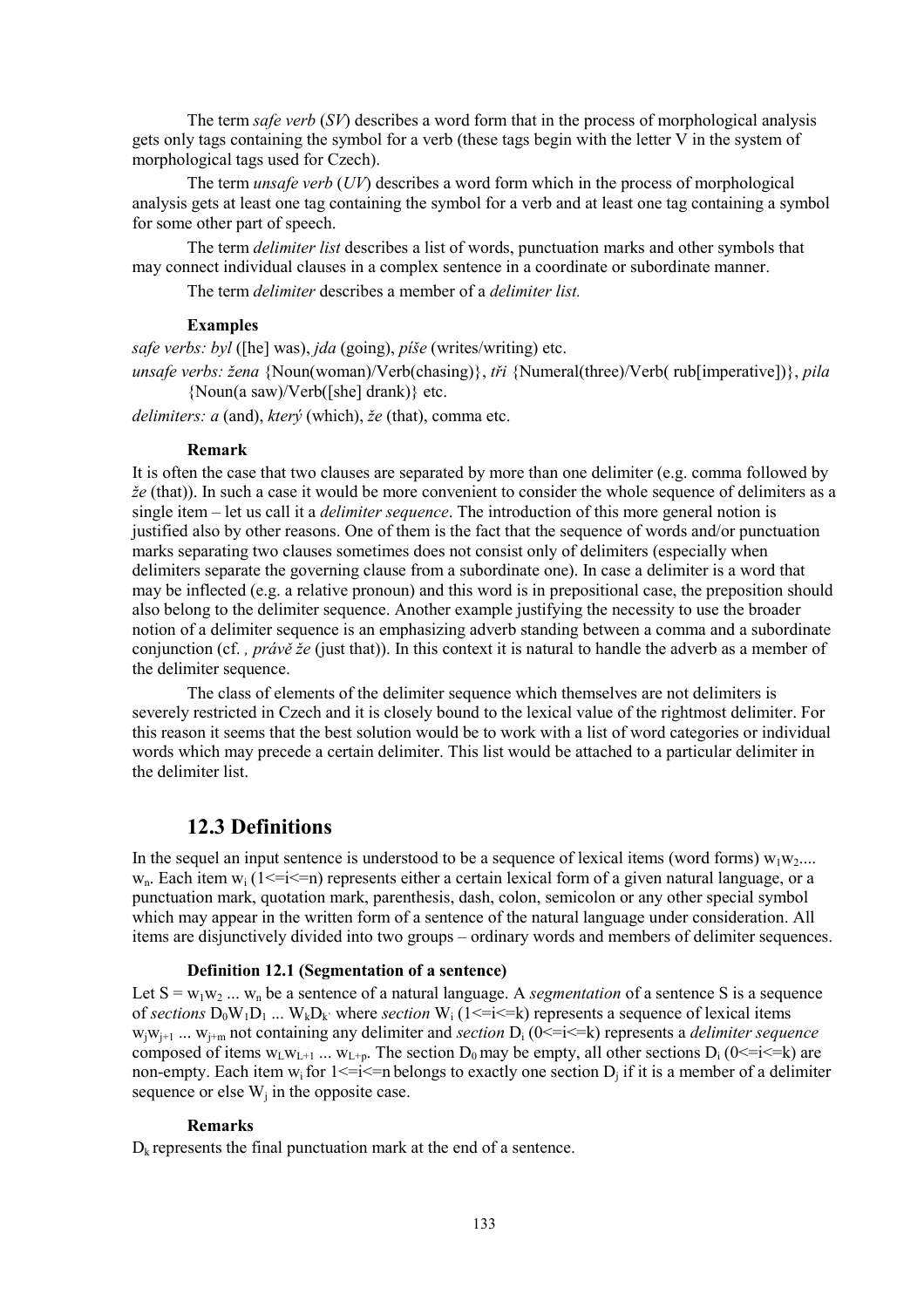The section  $D_0$  is usually empty in case the sentence starts with a main clause. If a complex sentence starts with a delimiter, it is usually the case when a complex sentence starts with a subordinate clause as e.g. in the sentence *Když jsem se probudil, zavolal jsem policii*. (When I woke up, I called the police.)).

### **Example 12.3.**

Let us illustrate the notion of a segmentation by the following sentence:

V zemi, kde každá věc má svůj řád, všechno funguje a vlaky jezdí na sekundu přesně.

[In country, where each thing has its rules, everything works and trains go on second exactly.]

(In a country in which each matter has its rules, everything works and trains go with a precision of seconds.)

[Mladá fronta DNES, 9.7.98; this sentence directly follows the sentence: *Je to ultramoderní letiště u mnohamilionovÈ metropole technologickÈ supervelmoci.* (It is an ultra-modern airport close to a megamillion metropolis of a technological superpower.)]

The segmentation of this sample sentence looks as follows:

W<sub>1</sub> : *V* zemi [In country]

 $D_1$ :, *kde* [, where]

W<sub>2</sub> : *každá věc má svůj řád* [each thing has its rules]

 $D_2$   $\cdot$   $\cdot$ 

W3 : *vöechno funguje* [everything works]

 $D_3$  : *a* [and]

W4 : *vlaky jezdÌ na sekundu přesně* [trains go on second exactly]

 $D_4$  :

It is clear that the segmentation is simply a direct consequence of the division of words into the class of delimiter sequences and that of ordinary words. The application of this division to individual words immediately provides the segmentation of a sentence.

For the purpose of further processing of input sentences it is necessary to try to transform the segmentation into some kind of a proto-structure (graph) reflecting the mutual relationship of individual segments. Nodes of the graph represent the segments. Such a structure has one basic function  $-$  to identify segments which may belong to the same clause (for example if a particular delimiter is a conjunction coordinating words or groups of words) and thus to help to create a graph describing the structure of clauses in a complex sentence. The first step in this transformation is the creation of joint segments  $S_q$  by concatenation of the sequence of segments  $D_iW_{i+1}D_{i+1}$  ...  $W_{i+r}D_{i+r}$  $(0 \le r, 2(i+r) \le n)$ , where  $D_i$  or  $D_{i+r}$  may be empty. The joint segments  $S_q$  should more precisely reflect the division of a complex sentence into individual clauses or sections of clauses (in the case of noncontinuous clauses). The joint segments should be created by a special set of rules reflecting the syntactic properties of a natural language under consideration. Roughly speaking, these rules should operate on the basis of similar syntactic relations as the relations mentioned in the discussion of our motivating example above.

For a given sentence, the joint segments may be created in several ways.

### **Definition 12.2 (of an S-node)**

An *S-node*  $N_q$  is a 6-tuple  $[Q, W, V_U, V_A, D, C]$ , where:

- Q is an index  $q$  of a particular segment  $S_q$  represented by the node;
- W is a sequence of pairs  $(w_i, i)$ , where the symbol  $w_i$  represents an input symbol located on the i-th position in an input sentence and *i* is the index expressing this position. The sequence W contains only the pairs representing the lexical items belonging to the segment  $S<sub>q</sub>$ . It is contained in curly brackets and it is called a *span of the S-node*;
- $V_{U}$  is a number indicating how many symbols from W are unambiguously morphologically identified as verbs;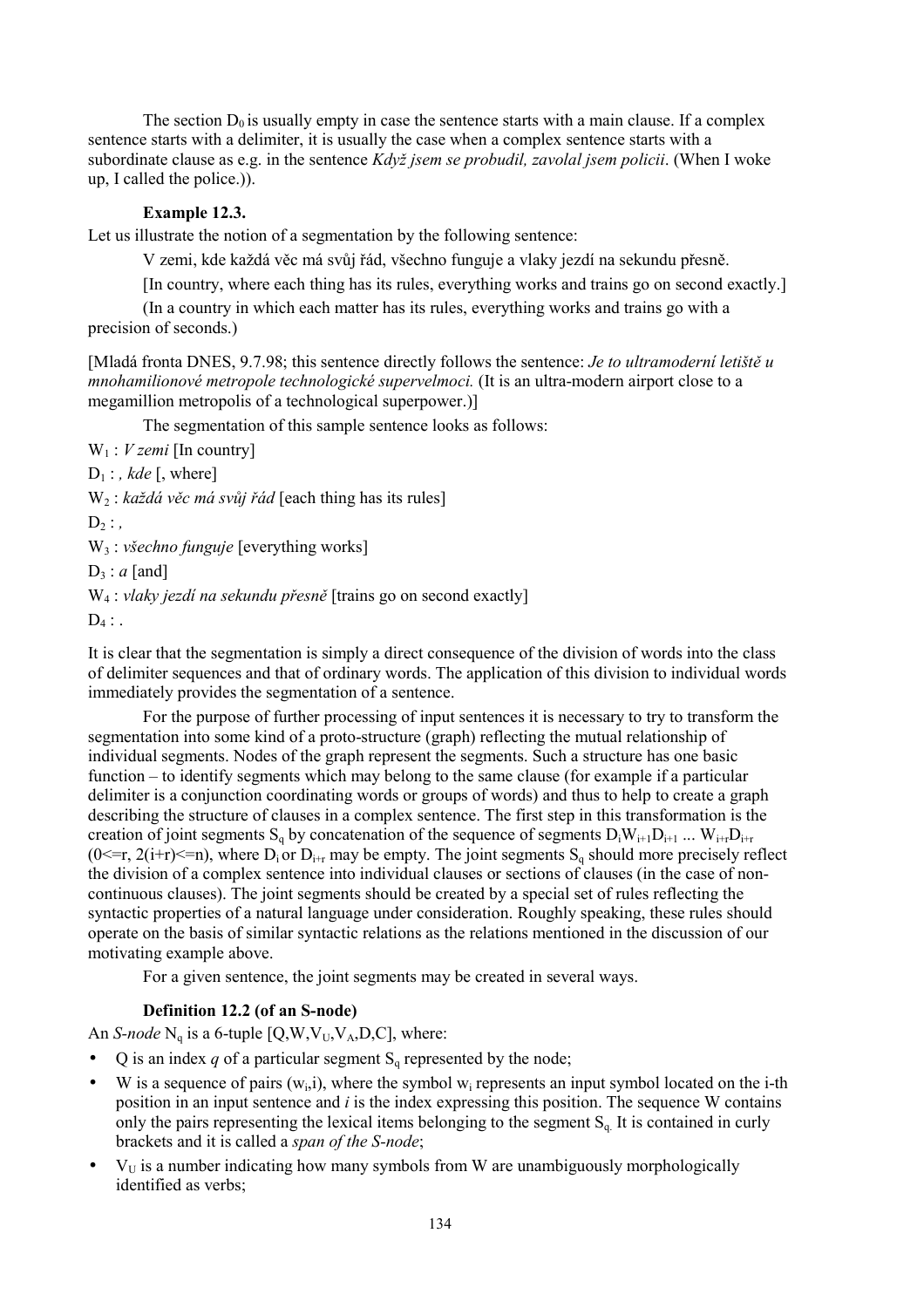- $V_A$  is a number indicating how many symbols from W have at least one tag marking a different part of speech among its tags and at least one tag marking a verb;
- D is a so called *subordination index*; this index either corresponds to the index of the node representing the segment governing the segment  $S<sub>a</sub>$ , or it equals 0 (if no segment governs the segment  $S<sub>a</sub>$ );
- C is a so called *index of vicinity*. It is a number corresponding to the index of the node with a lower index, to which the given segment  $S_q$  is connected by other than subordinating delimiter sequence (e.g. a coordinating conjunction etc.). In case no such node with a lower index exists, this number equals 0.

The following definition specifies how the S-nodes are organized into a graph expressing the mutual relationship between individual segments.

### **Definition 12.3 (of an S-graph)**

An *S-graph* is a continuous acyclic graph consisting of a set of S-nodes and a set of edges. The edges are divided into the following two groups:

- a) horizontal edges these edges express the fact that the S-nodes are either coordinated or they belong to the same clause;
- b) oblique edges these edges correspond to a subordinate relation of S-nodes; the lower end of an oblique edge points towards the S-node representing a dependent segment and the upper node points towards the S-node representing the governing segment.

The set of nodes of an S-graph *St* is sufficient to fully represent *St*.

### **Remark**

In each S-graph there is exactly one S-node with a value of  $D = C = 0$ . It is the node representing the leftmost segment of the main clause. All other nodes have at least one of these indices different from zero.

The node  $N_1$  has the value of  $D = C = 0$  if and only if the sentence does not start with a subordinate clause.

Let us now apply the definitions presented above to the sample sentence from Example 3:

There are the following joint segments  $S_q$ :

 $S_1 = W_1$  $S_2 = D_1W_2$  $S_3 = D_2W_3$  $S_4 = D_3W_4D_4$ 

This sentence allows for two S-graphs:

$$
\begin{matrix} N_1 & \cdots & N_3 & \cdots & N_4 \\ & & & N_2 & \end{matrix}
$$

**Fig. 12.7.** The first variant of the S-graph for the sentence from Example 3

 $N_1$  stands for the node  $[1, \{(V,1), (zemi, 2)\}, 0, 0, 0, 0]$ 

 $N_2$  stands for the node [2, {(,,3), (kde,4), (každá,5), (věc,6), (má,7), (svůj,8), (řád,9)},0,1,1,0]

 $N_3$  stands for the node [3, {(,,10), (všechno,11), (funguje,12)}, 1, 0, 0, 1]

N<sub>4</sub> stands for the node<sup>[4,{(a,13), (vlaky,14), (jezdí,15), (na,16), (sekundu,17), (přesně,18), (.,19)}, 1,</sup> 0, 0, 3]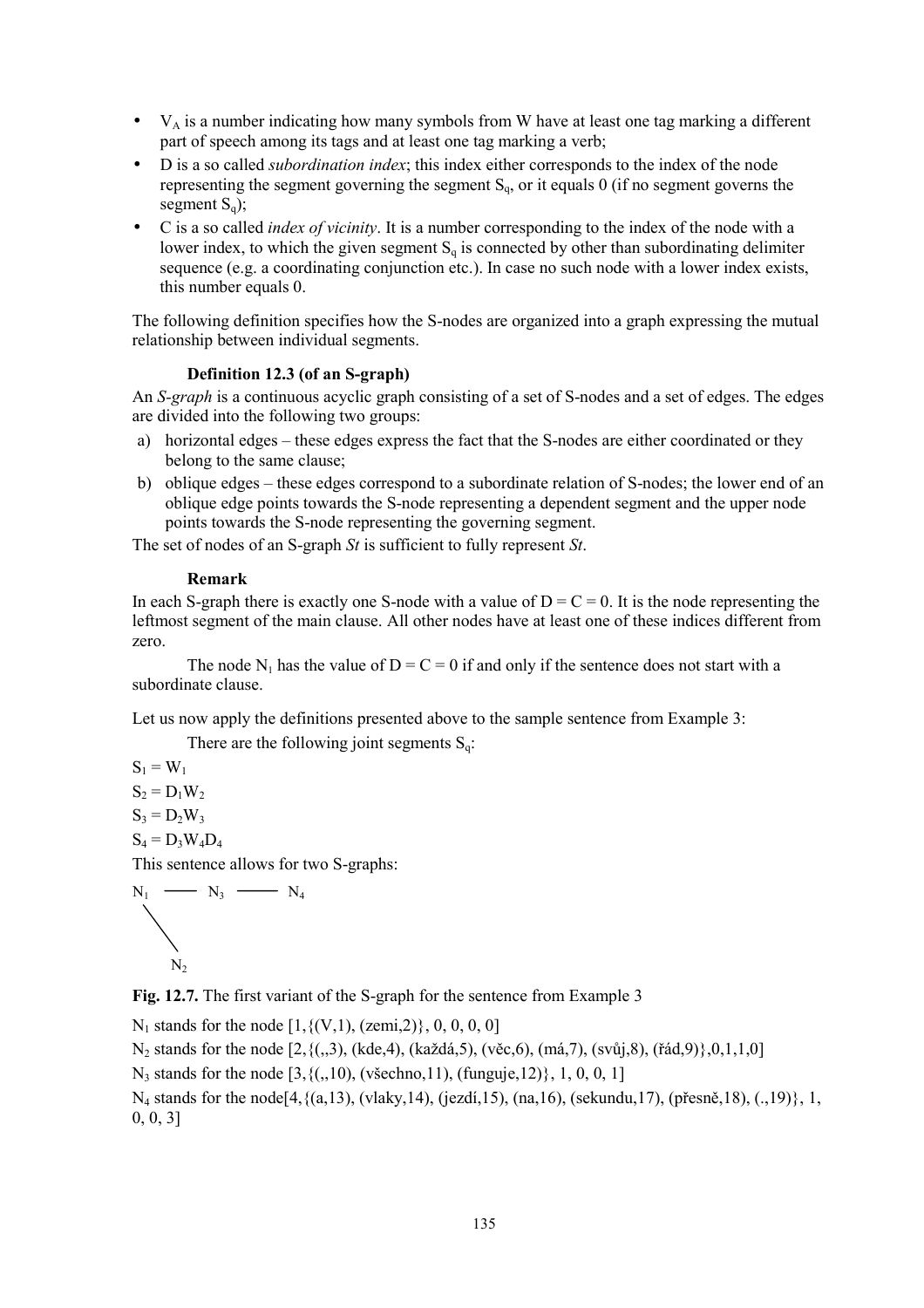

**Fig. 12.8.** The second variant of the S-graph for the sentence from Example 3

Nodes  $N_1$ ,  $N_2$  and  $N_4$  are the same as in the previous case,

 $N_3$  stands for the node [3,  $\{(,10), (v\check{sechno},11), (fungu,12)\}, 1, 0, 0, 2]$ ]

The creation of an S-graph is only the first step towards our ultimate goal  $-$  the creation of a clause structure for a given sentence. The problem is that the coverage of individual nodes need not correspond to a set of words belonging to single clause. The coverage of a particular S-node is always continuous, while clauses may contain discontinuous elements (nonprojective constructions whose elements are located in different segments) or they may be divided into several discontinuous parts (for example when the main clause contains an embedded subordinate clause). In order to overcome this obstacle it is necessary to try to identify segments belonging to one particular clause and to join them together.

This joining of course cannot be done solely on the basis of morphological analysis of the input. One of the reasons why the morphological information is insufficient is the presence of unsafe verbs. They not only do not allow for a precise estimation of the number of clauses in a particular complex sentence, but they also substantially complicate the task of determining the ends of individual clauses in a complex sentence. Another serious problem is the ambiguity of some delimiters, especially commas. In some cases it is very difficult (if not impossible) to decide whether a certain delimiter is used in a coordinate relation inside a certain clause or whether it coordinates something else in a complex sentence. (As has been already mentioned in the point 3 of the discussion of Example 1, the comma following the name *Šavrda* in *Šavrda, úspěšný kapitán, psycholog a kouč* may have either the role of a delimiter between a noun and its attribute (in apposition) or the role of a delimiter in the coordination of nouns *Šavrda, kapitán, psycholog* and *kouč*).

A consequence of these facts is the necessity to allow for the ambiguity of structures representing joint segments. The disambiguation will then be done by later stages of parsing.

### **Definition 12.4 (of a CS-graph)**

A *CS-graph* (a contracted *S-graph*) is a modified *S-graph.* The modification consists in a contraction of some horizontal edges of an *S-tree* and in joining nodes from both ends of the contracted edges. The nodes have the following form:

A node of a *CS-graph*  $N_r$  (a *CS-node*) is a 6-tuple [L,W,V<sub>U</sub>,V<sub>A</sub>,D,C], where:

- the index  $r$  is a list of indices of all nodes of an original *S-graph*  $S_a$ , which were joined by contraction into the node  $N_r$ ;
- L is an index of the node N<sub>r</sub>; it is the lowest index from the list of all indices from  $r$ ;
- W is a sequence of spans of S-nodes joined into a node  $N_r$ ;
- $V_{U}$  is a number indicating how many symbols from W were unambiguously morphologically identified as verbs;
- $V_A$  is a number indicating how many symbols from W have at least one tag marking a verb and at least one tag marking a different part of speech among its tags;
- D is a *subordination index*. This number corresponds to the index L of a node to which is the given node Nr connected by an oblique edge in the bottom-up direction. In case such an oblique edge does not exist, this number equals 0;
- C is an *index of vicinity*. This number corresponds to the index L of a node with a lower index to which is the given node  $N_r$  connected to by a horizontal edge. If such a node does not exist, this number equals 0.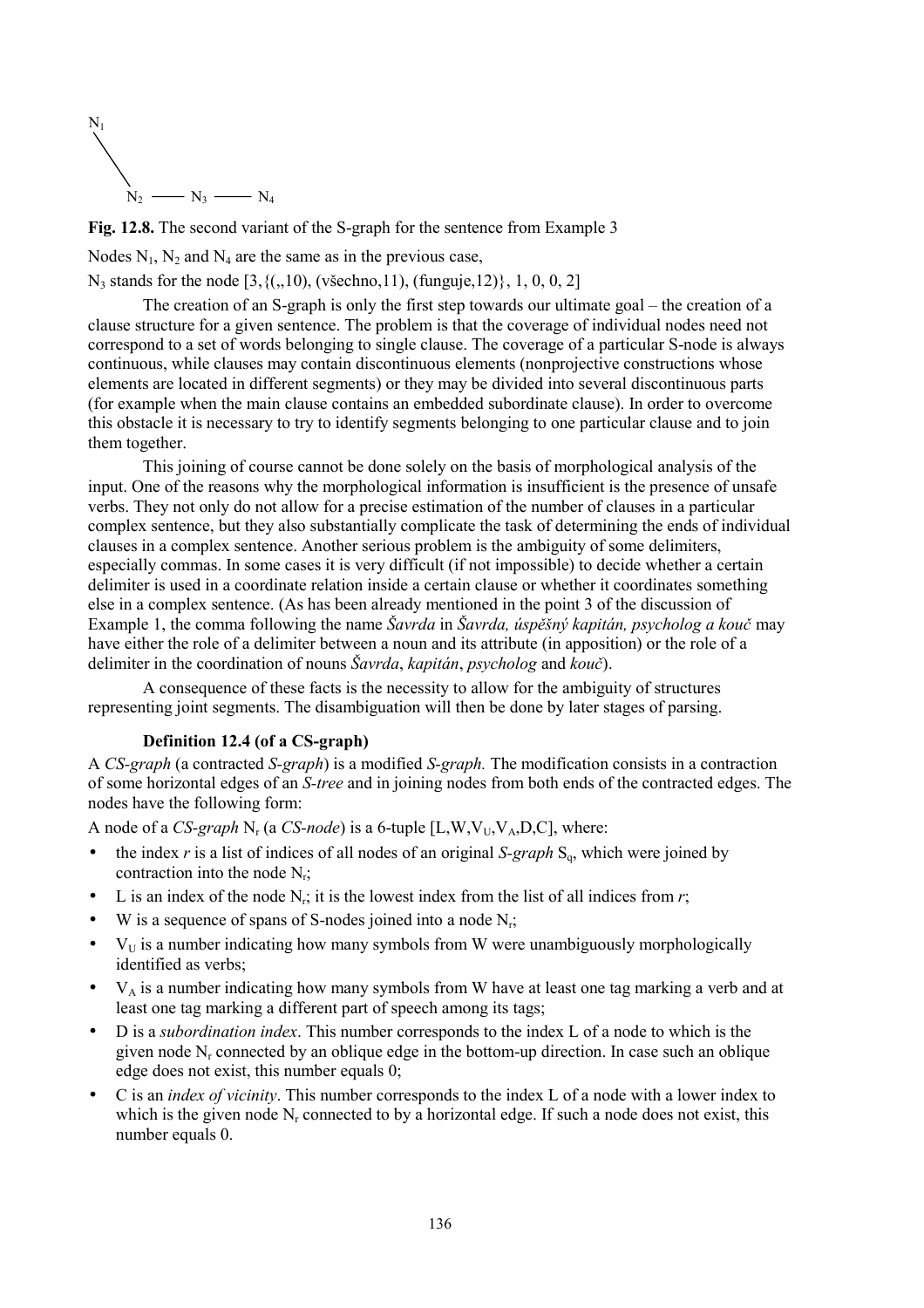#### **Remark**

For the sake of an easier explanation of mutual relationships of individual nodes of a CS-graph (not necessarily immediately connected by an edge) in vertical direction we introduce the notion of *layers of a CS-graph*. In informal terms, a *layer* is composed of all nodes which are mutually connected by horizontal edges only.

### **Definition 12.5 (of layers of a CS-graph)**

Let the notion of a *layer of a CS-graph* be defined inductively according to the following steps:

- 1. The CS-node with  $D = 0$  and  $C = 0$  belongs to the *layer* 1 of the CS-graph.
- 2. Each CS-node connected to a CS-node belonging to a certain *layer* by a horizontal edge also belongs to the same *layer*.
- 3. Each CS-node  $N_r$  connected by an oblique edge to a CS-node  $N_p$  belonging to a *layer* i belongs to:
	- a) the *layer* i+1 if the CS-node  $N_r$  is located on the lower end of the edge
	- b) the *layer* i-1 if the CS-node  $N_r$  is located on the upper end of the edge

### **Remark**

Let us point out that the topmost layer of a CS-graph is assigned the number 1 and the numbers of layers increase in the top-down direction.

#### **Example 12.4.**

Let us now present the *CS-graphs* corresponding to *S-graphs* from Fig. 12.7 and Fig. 12.8. The three variants of *CS-graphs* are based solely on the information about the number of safe and unsafe verbs ( $V_{\text{U}}$  and  $V_{\text{A}}$ ) located in S-nodes.

a)



 $S_{1,3} = [1, \{(V,1), (zemi, 2)\}\{(.,10), (všechno,11), (funguje, 12)\}, 1, 0, 0, 0]$  $S_2 = [2, \{(),3), (kde,4), (ka\check{z}d\check{a},5), (v\check{e}c,6), (m\check{a},7), (sv\check{u}i,8), (\check{r}\check{a}d,9)\}, 0,1,1,0]$  $S_4 = [3, {(a,13), (vlaky,14), (jezdi,15), (na,16), (sekundu,17), (přesně,18), (.,19)}, 1, 0, 0, 1]$ 

This variant is based on the *S-graph* from Fig. 12.7. It does not allow for any other kind of contraction, there is just one safe verb *funguje* (it works) in nodes  $S_1$  and  $S_3$  indicating that on the topmost horizontal layer the first two nodes of the original *S-graph* belong to a single clause. They are separated by an embedded clause (or a noun phrase if the ambiguous form  $m\acute{a}$  (it has/my) is a pronoun). No other contraction is possible because the node  $S_4$  contains a safe verb and thus represents the second main clause (coordinated with the first one). The node  $S<sub>2</sub>$  is the only node on the bottom horizontal layer (layer 2), therefore no contraction is possible on this layer.

b)

$$
\begin{matrix}S_1\\&\\S_{2,3}\hspace{4cm}S_4\end{matrix}
$$

 $S1 = [1, \frac{1}{2}(V,1), (zemi,2), 0, 0, 0, 0]$  $S2,3 = [2, \{(),3), (kde,4), (ka\check{z}d\check{a},5), (v\check{e}c,6), (m\check{a},7), (sv\check{u}j,8), (\check{r}\check{a}d,9)\}$  {(,,10), (všechno,11), (funguje,12)},1,0,1,0]  $S_4 = \{3, \{(a,13), (vlaky,14), (jezdi,15), (na,16), (sekundu,17), (přesně,18), (l,19)\}, 1, 0, 0, 2\}$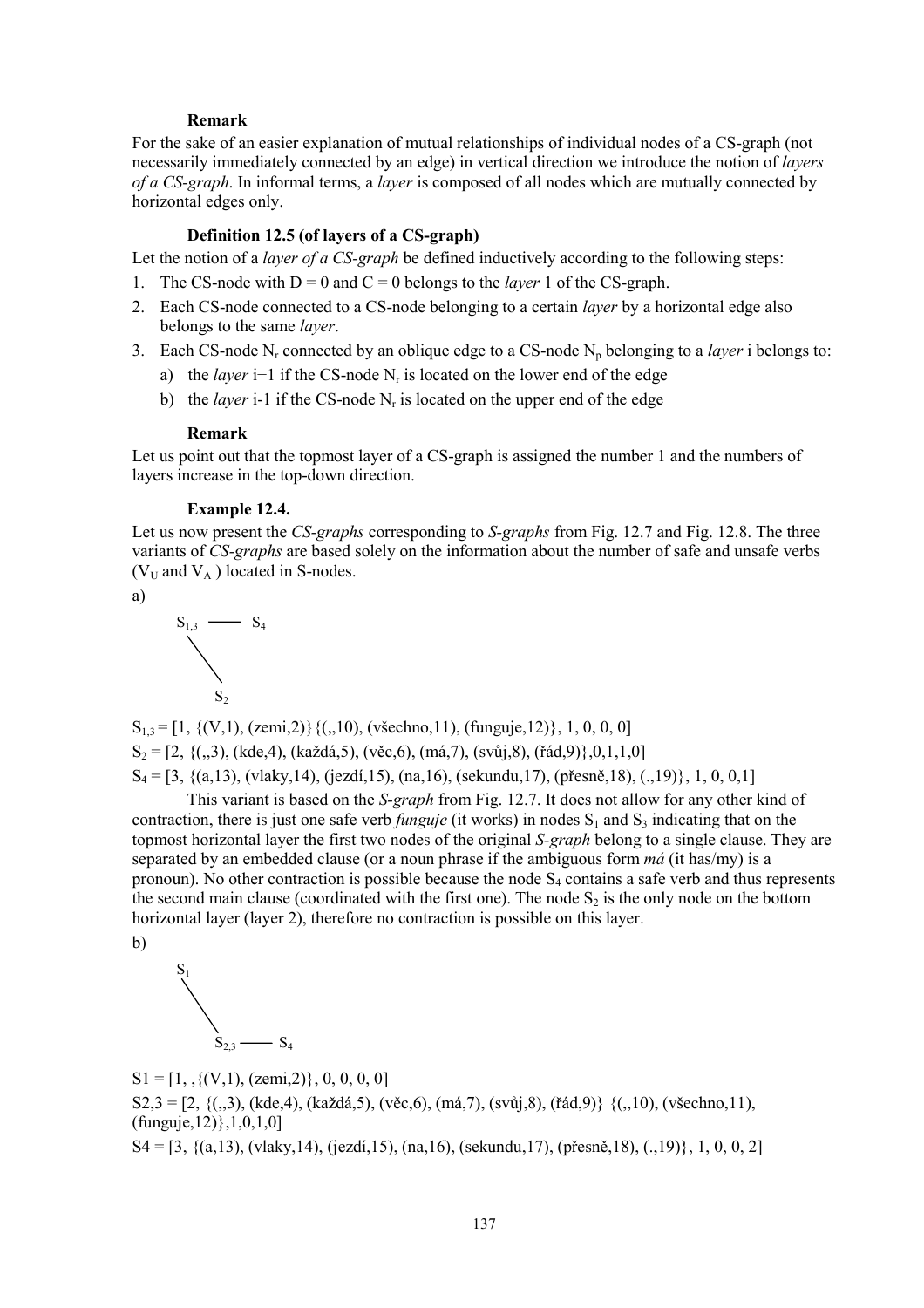This is the first of the two *CS-graphs* based on the Fig. 12.8. The ambiguous form of *má* [it] has/my] is considered to be a pronoun in this variant (notice that  $V_A = 0$  in  $S_{2,3}$  even though  $V_A = 1$  in the node  $S_2$  of the original *S-graph*) thus allowing for the contraction of nodes  $S_2$  and  $S_3$  (of the original *S-graph*) into  $S_{23}$  according to the same rule as in the previous case. The edge leading towards S4 cannot be contracted (it contains an unambiguous verb). It is easy to see that this variant is irrelevant from the point of view of the real syntactic structure of the input sentence and that the later stages of syntactic analysis should discard it.

$$
\begin{matrix} S_1 \\ S_2 & \xrightarrow{\qquad} S_3 & \xrightarrow{\qquad} S_4 \end{matrix}
$$

c)

 $S_1 = [1, \frac{1}{2}(V,1), (zemi,2), 0, 0, 0, 0]$  $S_2 = [2, \{(.3), (\text{kde}, 4), (\text{kazdd}, 5), (\text{v\`ec}, 6), (\text{m\`a}, 7), (\text{sv\`u\`i}, 8), (\text{ř\`ad}, 9)\}, 1, 0, 1, 0]$  $S_3 = [3, \{(.10), (v\check{sechno},11), (funguje,12)\}, 1, 0, 0, 2]$  $S_4 = [4, \{(a,13), (vlaky,14), (jezdi,15), (na,16), (sekundu,17), (přesně,18), (.,19)\}, 1, 0, 0, 3]$ 

This variant represents in fact the most adequate result; no contraction could be performed due to the decision that the word-form  $m\dot{a}$  (it has/my) is a verb (cf. the values of  $V_U$  and  $V_A$  of the nodes  $S_2$ here and in the original *S-graph*). Thus the only node not containing a verb is the node  $S_1$  the only node on the topmost horizontal layer. No contraction is therefore possible on this layer.

### **Remark**

Delimiters (commas) present in nodes created after the contraction of edges may also serve as a source of information. In some cases (the node  $S_{1,3}$  in the CS-graph under a) they serve as markers indicating the location of embedded clauses.

# **12.4 General principles of building S-graphs**

The process of building S-graphs is relatively straightforward. In accordance with the definitions presented above, the first step is always the morphological analysis of the input sentence. On the basis of its (typically ambiguous) results we divide the sentence into segments, taking into account the number and position of all delimiters and delimiter sequences in the sentence. This is quite easy, because the set of all delimiters and delimiter sequences is relatively closed and there is typically no ambiguity whether a particular word belongs to the list of delimiters or not. Joining the segments together is also a straightforward operation: the joint segments always start with a delimiter (except the first segment which need not contain any delimiter at all if the input sentence does not start with one). The last joint segment also ends with a delimiter, namely with a final full-stop, exclamation mark or question mark etc. The only slightly more complicated property of joint segments is the fact that a particular segment Wi may be empty (some examples are discussed later in this section).

The next step, drawing S-graphs relevant for a given input sentence, is slightly more complicated. A certain degree of ambiguity is involved due to those delimiters which may have both roles, the coordinating and the subordinating one. If there is such an ambiguous delimiter somewhere in the sentence, it is necessary to create two S-graphs, one with a horizontal edge and the other with oblique edge between segments connected by a particular ambiguous delimiter. The subordinating delimiters are represented by an oblique link going either up or down to the following segment (according to whether the subordinated segment precedes or follows the governing segment). There are some exceptions to this general rule. Let us explain these exceptions in the following section.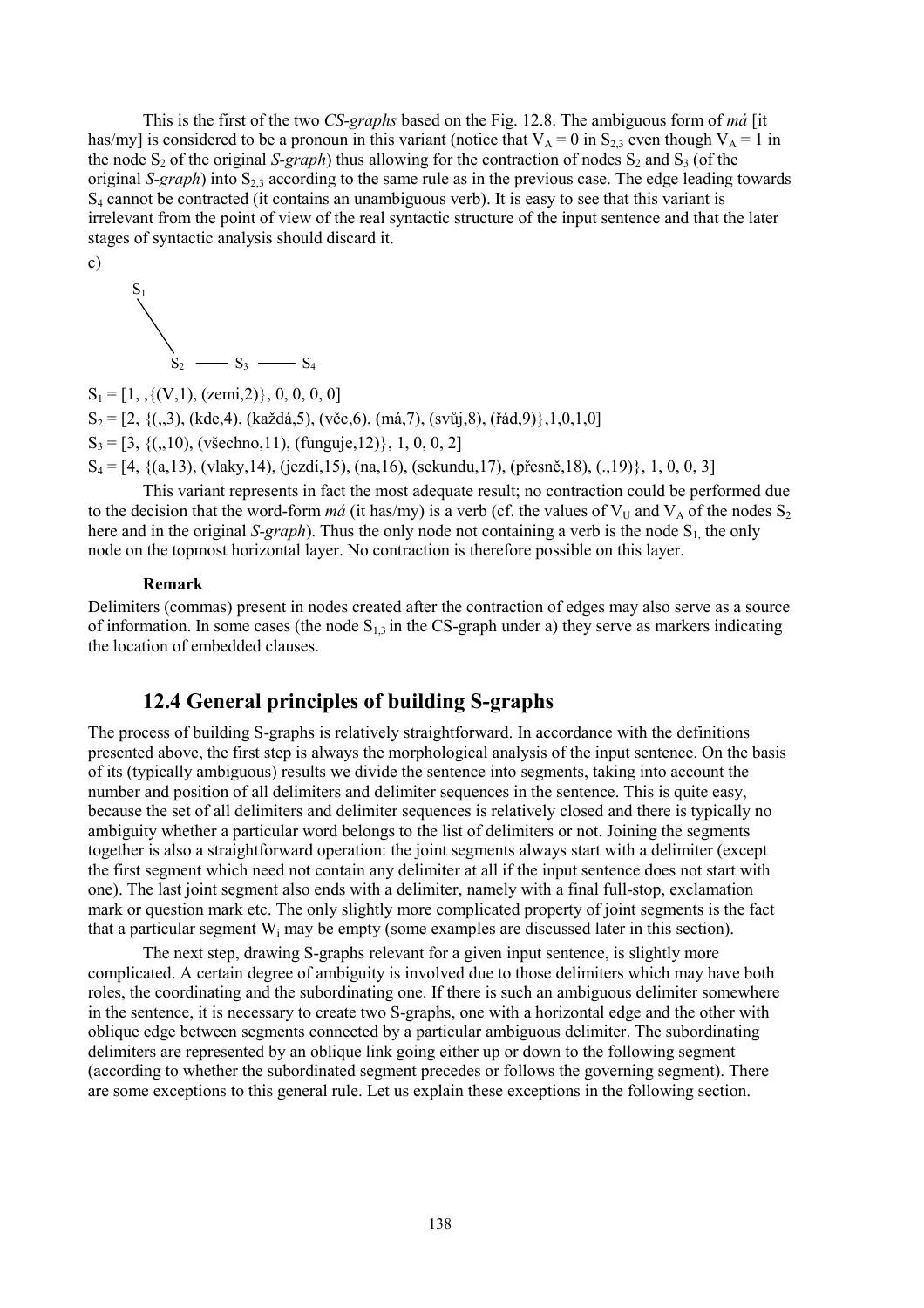### **12.4.1 More complicated types of sentences**

The investigations performed on the texts of the Czech National Corpus (CNC) helped us to discover one rather special type of clause structure in Czech, which is easily recognizable and requires a special treatment. Let us introduce an example:

*Nevěděl, ûe kdyû jsem se probral k vědomÌ, zavolal jsem policii.* (He\_didn't\_know, that when I\_am Refl. woke to conscience, called I\_am police) [He didn't know that when I had gained consciousness, I had called police.]

If we look closer at this example, we will find that the underlined delimiters are not in fact a single delimiter sequence, but rather two sequences, the first one (which includes the comma) consisting of two members, the second one being just a subordinate conjunction. A very important property of this construction is the fact that both sequences of delimiters are not divided by a comma (cf. the remark following this section). The sentence consists of three segments, the first of which is the main clause of the sentence, followed by two subordinate clauses. The main problem of this sentence is to find the correct pattern how to draw a S-graph and a CS-graph, the presence of two sequences of delimiters requires a special attention. Let us demonstrate this pattern by building an S-graph.

The segmentation:

W<sub>1</sub> : *Nevěděl* [He didn't know]

 $D_1$  : *, že kdvž* [, that when]

W<sub>2</sub> : *jsem se probral k vědomí* [I had gained consciousness]

 $D_2$ :,

W3 : *zavolal jsem policii* [I had called police]

 $D_3$ :

Joint segments:

 $S_1 = W_1$  $S_2 = D_1W_2$  $S_3 = D_2W_3D_3$ 

The S-graph created by a mechanical application of the rule that delimiters containing subordinate conjunctions are represented by an oblique edge of the S-graph would look like this:



**Fig. 12.9a** An inappropriate S-graph reflecting the mutual relationship of segments

or, even worse, it may also look like this (if we do not take into account that there are in fact two sequences of delimiters inside D1):



**Fig. 12.9b** An inappropriate S-graph reflecting the mutual relationship of segments  $N_1$  stands for the node  $[1,\{(New\check{e}d\check{e}l,1)\}, 1, 0, 0, 0]$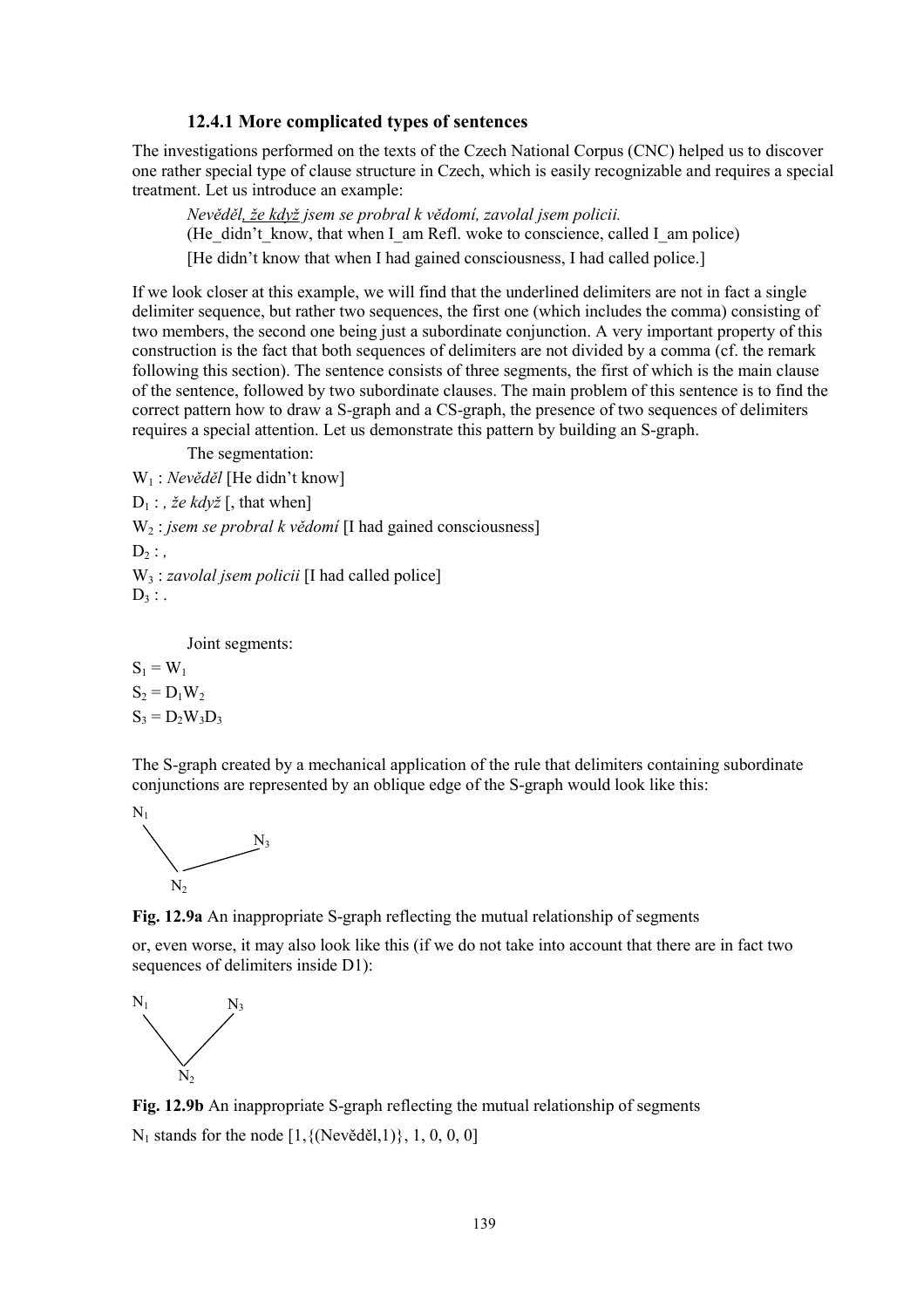Both S-graphs from Fig. 12.9a and 12.9b differ in the vertical position of  $N_3$ . Fig. 12.9a has three vertical levels with the node  $N_3$  placed on the middle level, while S-graph from Fig. 12.9b has only two vertical levels, with both nodes  $N_1$  and  $N_3$  placed on the top level.

When we try to describe the node  $N_2$  we encounter a problem (in both cases) of setting the subordination index of the node. The S-graphs clearly show that the node  $N_2$  depends both on  $N_1$  and  $N<sub>3</sub>$ . Such a situation not only violates our definition of S-nodes (the subordination index is a single number in our definition), it also does not reflect in a correct manner the mutual relationship of clauses in our complex sentence (and that does not correspond to our goal to represent this relationship by means of S-graphs and CS-graphs). The dependency-oriented notation will definitely prefer the pattern where the third clause depends directly on the first clause and the second clause depends directly on the third one. The following S-graph would be a more appropriate representation of the clause structure than the previous two:



**Fig. 12.10.** More appropriate S-graph reflecting the mutual relationship of segments

 $N_1$  stands for the node  $[1,\{(New\check{e}d\check{e}l,1)\}, 1, 0, 0, 0]$ 

 $N_2$  stands for the node  $[2, \{(.2), (ze,3), (kdy\zeta,4), (jsem,5), (se,6), (probral,7), (k,8),$  $(vědomi, 9)$ , 1, 0, 3, 0]

 $N_3$  stands for the node  $[3, {((0,10), (zavolal,11), (jsem,12), (policii,13), (0,14)}, 1, 0, 1, 0]$ 

This representation is in accordance with the definition of S-nodes and S-graphs. It is quite clear that this exception can be easily handled by means of rules used for creation of S-graphs. Whenever a delimiter sequence consisting of two independent delimiters (or sequences of delimiters) is encountered, the pattern of building an S-graph described above should be adopted. It is, of course, clear that in "real texts" the situation may not always be so straightforward as in our sample sentence, but our thorough investigation of texts in the Czech National Corpus brought some interesting results.

One of those results is the fact that in the whole CNC (at least in the part publicly available in the year 2000) we have not found an occurrence of three independent delimiters grouped together (although it is possible to create a Czech sentence using for example a group of delimiters  $a \, \check{z}e$  kter $\check{y}$ *kdy* $\zeta$  [and that which when]). The second important fact is that although it is theoretically possible, in ìrealî texts there are very few examples of a clause or phrase embedded inside the segments representing both subordinate clauses. A structure of such a complexity is probably generally considered to be difficult to understand. Among the exceptions we have found rather strange sentences (... *byl jsem v t˝ sam˝ situaci jako mniöi jednoho kl·ötera, kter˝ kdyû se dozvěděli, ûe KopernÌk objevil i jinačÌ z·kony, podle kterejch se točÌ svět a ûe země tedy nenÌ centrem světa, spÌö naopak, tak ti mniöi p·chali hromadnÈ sebevraûdy, protoûe si nedovedli představit jinačÌ svět neû ten, ve kter˝m ûili*. (... I was in the same situation as monks from one monastery, who when they found that Copernicus discovered also other rules, according to which the world turns and that the Earth therefore isn't a center of the world, rather the other way round, so the monks committed mass suicides, because they were not able to imagine some other world than that in which they lived.)).

#### **Remark**

The work with the CNC also brought out further sentences with very similar structure to those discussed in this section. Let us consider the following sentences:

Vzpomněl si na svou ženu, které, když ji poznal, bylo také sedmnáct.

[He\_remembered Refl. on his wife, whom, when her met, was also seventeen]

(He remembered his wife, who , when he met her, was also seventeen.)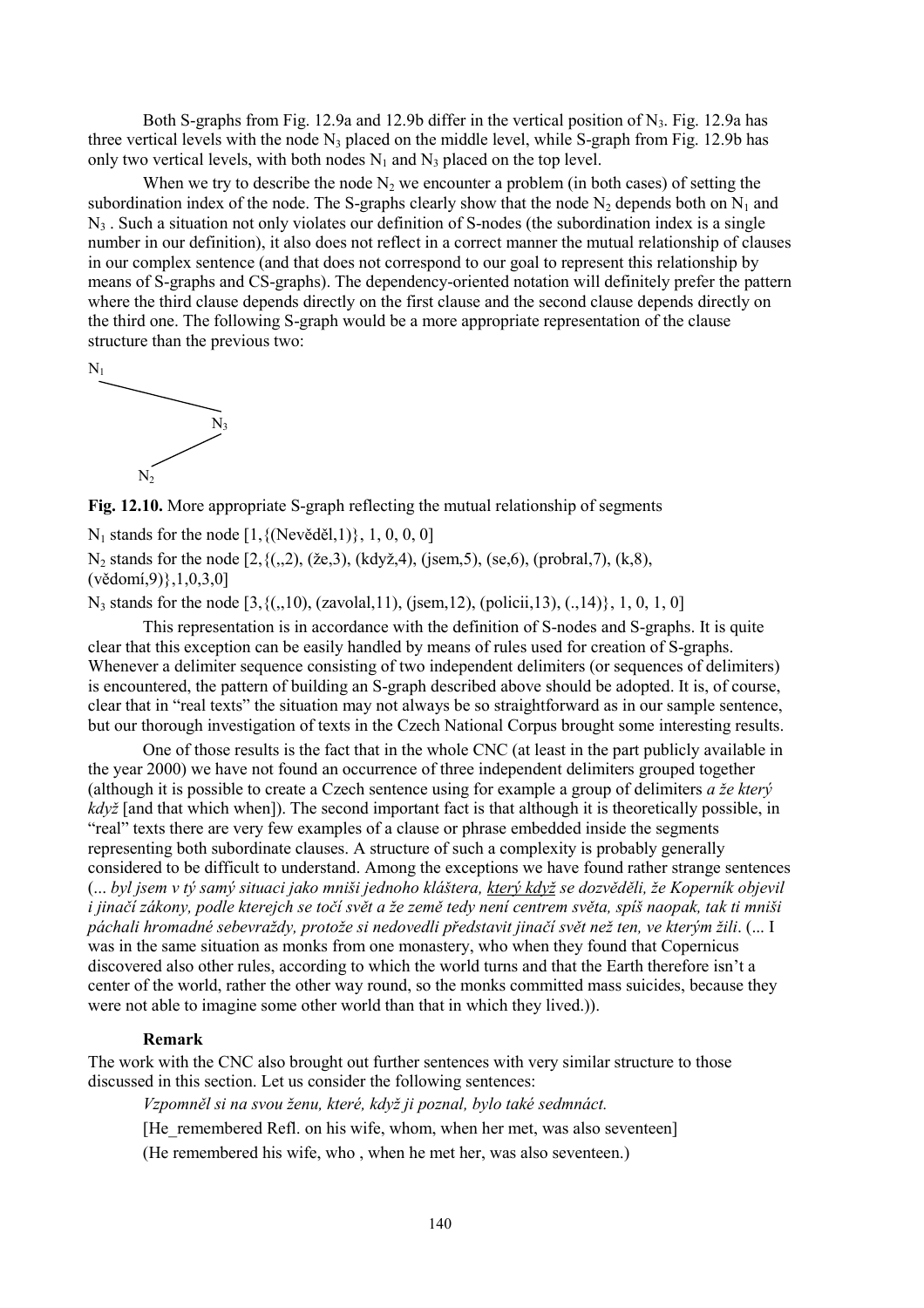Podepsal také vstupenku na vinobraní malé Michalce, která, když Miloše Zemana uviděla, tak si podle její maminky myslela, že dávají zprávy.

[He signed also ticket on wine festival to little Michalka, who, when Miloš Zeman saw, so Refl. according to her mom thought, that they broadcast news.

(He also signed an entry ticket to the wine festival to little Michalka, who, when she saw Miloš Zeman, thought according to her mom that they broadcast the news.)

The only difference is in the fact that in these sentences the relative pronoun  $\frac{ker}{\nu}$  is preceded by a comma and it clearly depends on the main verb of the third clause, therefore the second clause is embedded into the third one and the treatment in our framework is different, more straightforward than in the previous case.

The segmentation of the sentence a):

 $W_1$ : *Vzpomněl si na svou ženu* [He remembered his wife]  $D_1$ :, které [, which ]  $W_2$ : {empty}  $D_2$ :, když [, when ]  $W_3$ : ji poznal [he met her]  $D_3$ :  $W_4$ : *bylo také sedmnáct* [was also seventeen years old]  $D_4$ :

Joint segments:

 $S_1 = W_1$  $S_2 = D_1 W_2$  $S_3 = D_2 W_3$  $S_2 = D_3W_4D_4$  $\rm N_1$  $N_2$  –  $- N_4$  $N<sub>3</sub>$ 

Fig. 12.11. An S-graph for the sentence a)

 $N_1$  stands for the node [1, {(Vzpomněl, 1), (si, 2), (na, 3), (svou, 4), (ženu, 5)}, 1, 1, 0, 0]  $N_2$  stands for the node  $[2, \{(), 6),$  (které, 7)  $\}$ , 1, 0, 1, 0]  $N_3$  stands for the node [3, {(,,8), (když,9), (ji,10), (poznal,11)}, 1, 0, 2, 0]

 $N_4$  stands for the node [4, {(,,12), (bylo,13), (také,14), (sedmnáct,15), (.,16)}, 1, 0, 0, 2]

Let us now contract the edges and build a CS-graph:



Fig. 12.12. A CS-graph for the sentence a)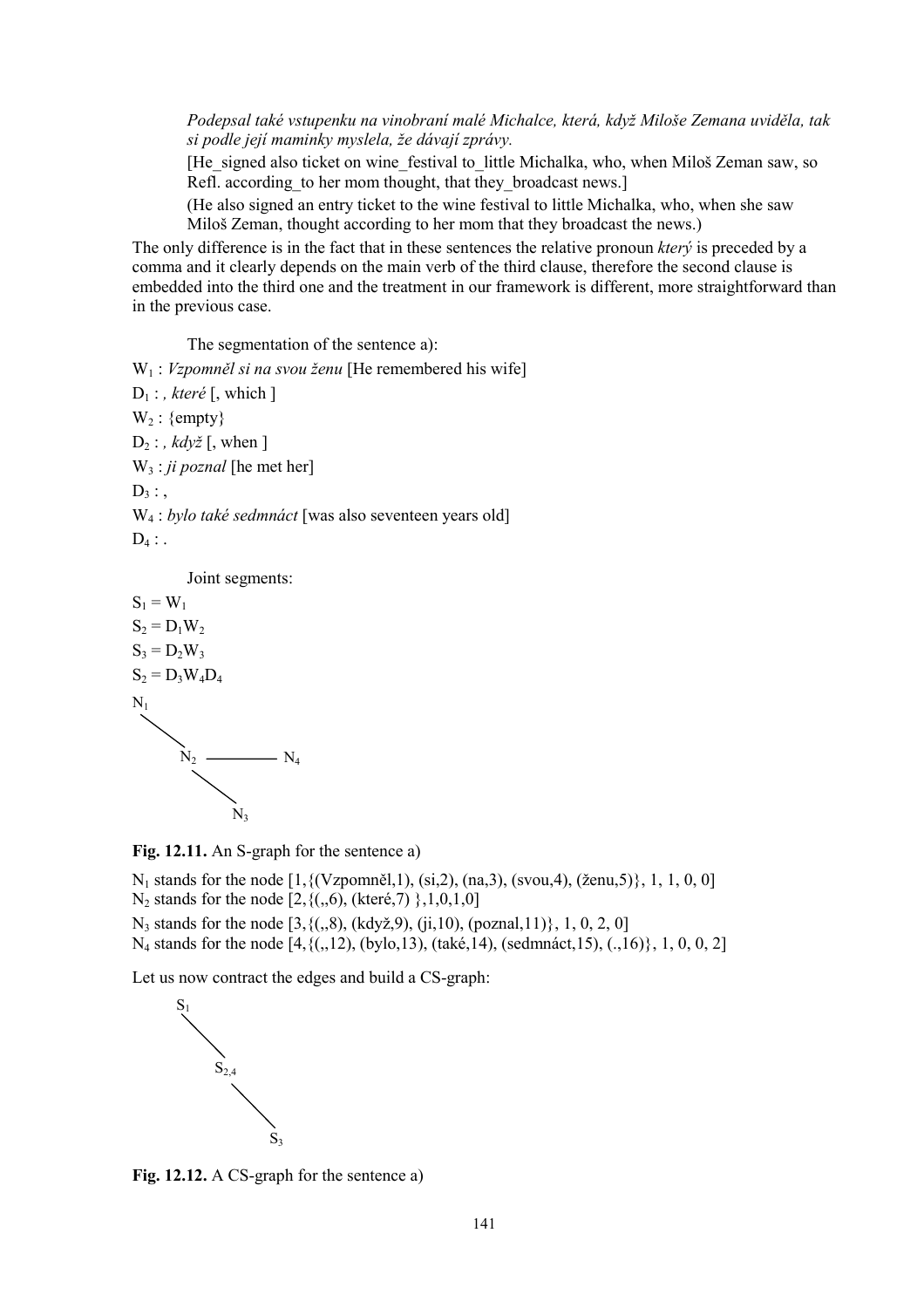$S_1 = [1, {(Vzpomm\check{e}l, 1), (si, 2), (na, 3), (svou, 4), (ženu, 5)}, 1, 1, 0, 0]$  $S_{2,4} = [2,\{(.6), (\text{které},7)\}\{(.12), (\text{bylo},13), (\text{také},14), (\text{sedmnáct},15), (.16)\}, 1, 0, 1, 0]$  $S_3 = [3, \{ (0, 8), (kdy\check{z}, 9), (j\check{z}, 10), (poznal, 11)\}, 1, 0, 2, 0]$ 

# **12.5 General principles of building CS-graphs**

Unlike in the previous case, the process of building CS-graphs on the basis of S-graphs requires much deeper and more detailed knowledge of a particular natural language. In this section we would therefore like to concentrate on general guidelines for building CS-graphs rather than on a presentation of a complete set of specific rules for a particular language. The process of gathering linguistic data and creating particular rules would require an extensive research in future, based primarily (for Czech) on the data contained both in the Prague Dependency Treebank and in the Czech National Corpus.

The discussion of the sentence structure in Example 1 at the beginning of this chapter is a good example of the type of linguistic knowledge which may be used in the process of transformation of S-graphs into CS-graphs. The most important type of information exploited in transformation rules is the information contained in S-nodes, namely the information about the number of (ambiguous and unambiguous) verbs present in a joint segment represented by the particular S-node. There are also other types of useful information, which may influence the way in which CS-graphs are created, for example the lexico-syntactic information of verbs (about the presence of reflexive particles belonging to a particular verb etc.).

The nature of rules used for transformation of S-graphs into CS-graphs is very delicate. The amount of information that we have at our disposal is not big  $-$  the (in most cases ambiguous) results of morphological analysis, lexico-syntactic information contained in the main dictionary of the system and, last but not least, S-graphs already created for a given input sentence. We should be very careful about when using this information. It will be probably very seldom the case that our linguistic knowledge supported by the data from a corpus will make it possible to formulate a general and universally valid rule. In most cases a particular rule will cover only a very specialized pattern (or configuration) present in the input sentence. In such a case it is quite clear that a huge number of rules is going to be necessary for achieving a good percentage of success. That is also a reason why we do not go further in our presentation of rules for the creation of CS-graphs – the task is simply too huge.

Let us now demonstrate some hypothesis that may serve as a basis for transformation rules:

- A very important syntactic rule in Czech says that between any two finite verbs there must be at least one sentential delimiter (if we consider complex verbal forms as one verb). This fact may be used for a whole set of transformation rules dealing with a variety of special patterns:
	- ♦ If any S-node in the a particular S-graph represents a segment containing one (safe) finite verb, all finite ambiguous verbs from the same segments are not verbs at all. This is for example the node  $S_1 = [1, {Vzpomm\ell} \sin nx \sin nx]$ , 1, 1, 0, 0] from our previous example, where the word form  $vzpomm\acute{e}l$  (he remembered  $-3^{rd}$  pers. sing. masc. or anim.) clearly indicates that the word form *ženu* (woman/I chase – verb, 1<sup>st</sup> pers. sg./ noun, acc. or loc. case, sg) is a noun, not a verb.
	- ♦ If all finite verbal forms are unambiguously recognized as verbs and if we mark their total number in a particular sentence by the letter *n* (complex verbal forms are counted as a single verb) and the total number of delimiter sequences by the letter *m*, and if  $m = n - 1$ , then all delimiter sequences may be considered as sentential, even if they were marked as ambiguous.
	- ♦ If there is a single delimiter between two unambiguous finite verbs then this delimiter is sentential even though it was marked as ambiguous.
- On the other hand, the fact that the number of delimiters or delimiter sequences in the sentence equals or exceeds the total number of finite verbs doesn't mean that some of these delimiters are not sentential, because the sentence may contain a verbal ellipsis. (Cf. the sentence Petr spal a Pavel také. [Petr slept and Pavel too] (Petr slept and Pavel slept, too)). It is, of course, also necessary to take into account the fact that embedded clauses sometimes require an additional delimiter marking their end, cf. the example řekl, že dozná, co udělal, a že slíbí, že... (he said that he will confess what he has done and that he will promise $\ldots$ ).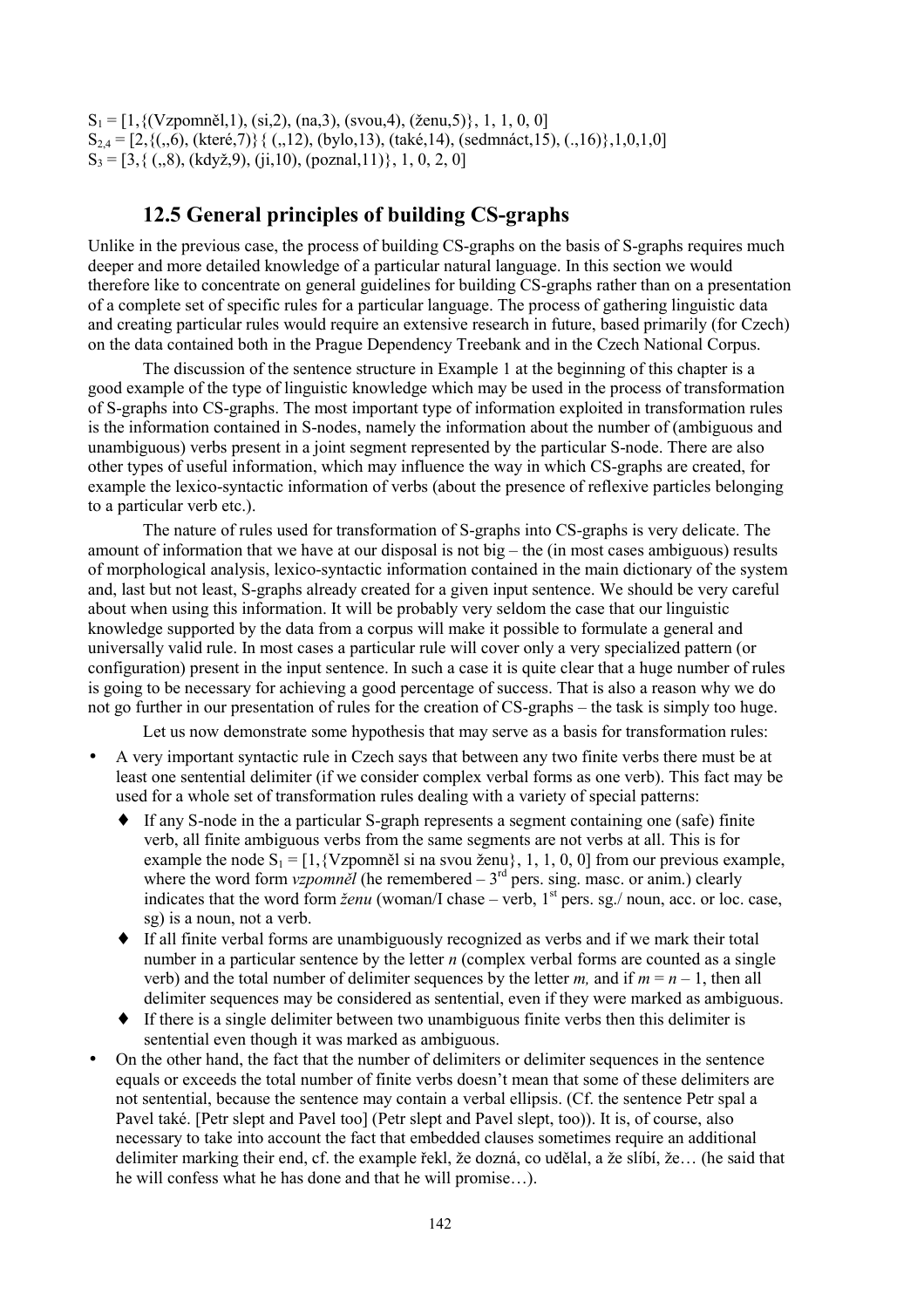- The reflexive particles se/si are also very important indicators (cf. the discussion of the sentence in Example 1) which segments of the sentence belong together. Due to the fact that they (together with other clitics) typically occupy the Wackernagels position and due to the high degree of wordorder freedom in Czech it is often the case that a reflexive particle and the verb it belongs to are separated by one or more embedded clauses. If the sentence contains one reflexive particle in one segment and exactly one reflexive verb in another segment (or one reflexive tantum in one segment and several other verbs in other segments), it is quite clear that both segments belong to the same clause. At this point it is necessary to point out that even though the form se is ambiguous [refl. particle/preposition], in many cases it is not difficult to disambiguate it on the basis of relatively simple rules  $-$  cf. [Oliva et al. 00].
- A similar role as that of reflexive particles may be also played by individual parts of complex verb forms, for example the complex forms of the Czech past tense.

### **12.6 The correspondence between CS-graphs and D-trees**

From the point of view of the definitions introduced in previous chapters it is interesting to find a correspondence between CS-graphs and D-trees. The key to their relationship is hidden in the data contained in the nodes of CS-graphs. According to our definition, each node of a CS-graph contains (among other) its span and the subordination and vicinity indices. The remaining information stored in each node is not relevant for the moment.

Before we start discussing the relationship of CS-graphs and De-trees we have to discuss the relationship of a CS-graph and the original input sentence. Each CS-graph (let us remind that there might be several different CS-graphs for one sentence) in fact describes one possible way how a complex input sentence may be divided into individual (hypothetical) clauses and also the mutual relationship of these clauses. Each node of a particular CS-graph (for the sake of simplicity we will use the term CS-nodes in the sequel; we will also use the term CS-edges instead of the term edges of the CS-graph) corresponds to a single (hypothetical) clause and thus the span of the node also covers the whole clause. The subordination and vicinity indices of the node in fact express the mutual positions of the clauses. It is quite easy to find a correspondence of oblique CS-edges (represented by the subordination index) and edges of the corresponding  $D$ -tree – each oblique CS-edge has its counterpart (equally oriented) in the D-tree. The edge of the D-tree leads from the head of the main clause towards the head of the subordinated clause.

The task of finding the counterpart of horizontal edges of the CS-edge in the D-tree is slightly more difficult, because the D-trees (according to the definition) do not contain any horizontal edges. The horizontal CS-edges in fact describe the coordination of hypothetical clauses. Due to the fact that the definition of D-trees does not account for any special treatment of coordination, describing the relation of coordination by means of oblique edges can be done in various ways. It is up to the author of the metagrammar to decide whether the governing node of the coordination is the first or the last member of this relation or whether the coordinating conjunction should be the governing node of the coordinated group. Accordingly, the horizontal CS-edges are then transformed into edges of the Dtree, capturing the relationship between heads of coordinated clauses in a way chosen by the author of the particular metagrammar.

The correspondence between CS-graphs and D-trees leads to a very important consequence for parsing. The fact that each CS-node corresponds to one (hypothetical) clause and that the CS-edge have direct counterparts among the edges of the corresponding D-tree (connecting heads of these clauses) allows for an independent parsing of these clauses. If we replace CS-edges by corresponding edges of a D-tree and if we replace the CS-nodes by subtrees obtained as a result of parsing the spans of CS-nodes, we will get a De-tree covering the whole sentence. If parsing of a clause covered by a particular CS-node fails, it is a signal that this CS-graph does not represent a correct clause structure of the sentence and that it should be discarded.

#### **Remark**

These considerations hold for projective sentences and for sentences containing non-projective constructions which do not exceed the span of one clause. At first sight this might seem inadequate,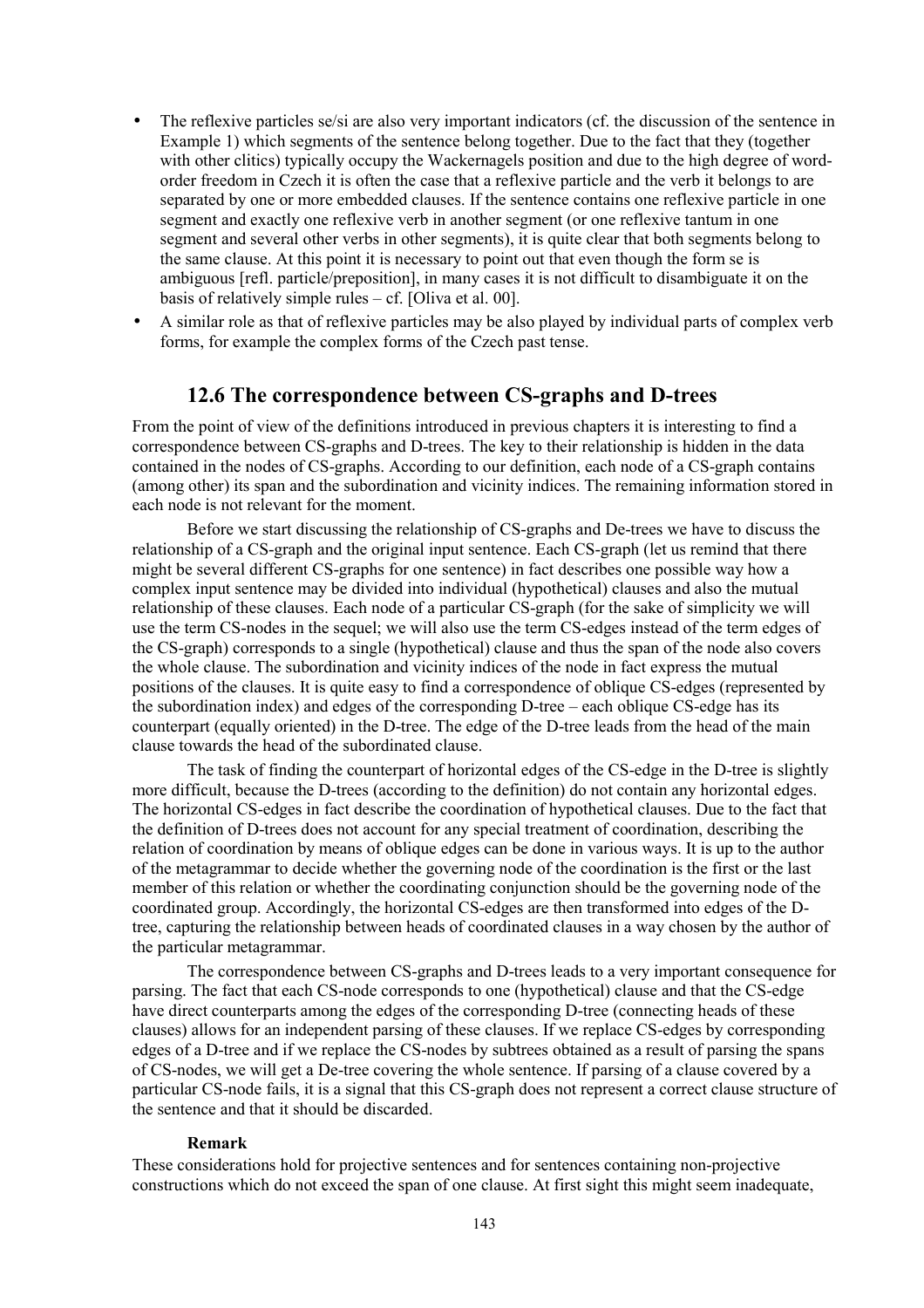but from the practical point of view we can hardly expect that any practical system (not using the analysis of clause complexity by means of CS-graphs) would be able to analyze more complicated non-projective constructions (for example the construction, where the element constituting the nonprojectivity is extracted from the subordinate clause into the main clause). As for Czech as a model language of our approach, we may raise serious doubts about the grammaticality of nonprojective constructions exceeding the span of one clause in declarative sentences (except a single type of constructions similar to the sentence *Krásnou říkal, že si Petr vzal ženu* [Beautiful he\_said, that Refl. Petr married woman] (He said that Petr married a beautiful woman)).

# **12.7 The connection between CS-graphs and our metagrammar**

It was already mentioned that one of the main reasons for the construction of CS-graphs is our endeavor to reduce the complexity of the analysis by filtering out the subtrees which are acceptable only in a local context, but not globally in the context of the whole input sentence. The derivation of superfluous structures should be prevented as soon as possible, they are an unnecessary burden having a detrimental effect on parsing efficiency. Let us now show one possible way of a direct application of CS-graphs of a particular input sentence in the process of its analysis and thus (at least partially) fulfil our goal.

We have already defined what we understand under the term *layer of the CS-graph* in previous paragraphs. There is quite a straightforward way in which the numbers expressing these layers might be used in our metagrammar. More precisely there are several ways of applying the layers of CSgraphs. Let us now present at least the most obvious ones:

Let us suppose that all items representing words from the span of a particular CS-node will receive a special attribute *layer* with the value equal to the value of a layer of that particular CS-node. This value may be used for blocking the creation of superfluous items, which would put together items belonging to different layers. The block may be implemented in the relevant metarules for example in the form of the following IF statement:

IF A.layer = B.layer THEN ELSE FAIL ENDIF

This statement would be very useful for example during the parsing of complex sentences with embedded clauses. If there is an embedded clause (which may govern other subordinate or even embedded clauses to make things more complicated), then this statement allows to analyze the main clause divided by an embedded clause in a correct manner, not allowing to combine subtrees belonging to different clauses.

This method of using the information about layers has some drawbacks, for example, it does not guarantee the proper attachment of subtrees in case there are two or more clauses in the same layer. On the other hand, it is very simple and easily applicable.

• Slightly more complicated is the second method of application of *layers*. It exploits the assumption that individual CS-nodes are very likely to represent individual clauses of the input sentence. The rules according to which the CS-graphs are created should be written with this assumption in mind. This fact allows for even more refined use of information contained in CSgraphs. In this case we are going to introduce a special attribute *index* into all items representing words from spans of a particular CS-node. The value of this attribute will equal L (the index of the particular CS-node). This value is going to be used precisely for the same purpose and in the same manner as the attribute *layer* in the previous case.

The main advantage of using the attribute *index* over using the attribute *layer* consists in solving the problem of two clauses being in the same layer, on the other hand this method is more vulnerable to errors which may appear during the creation of CS-graphs.

• The third method, requiring deeper modifications of the parsing algorithm, exploits both types of information mentioned in previous paragraphs, namely the information about the *index* and *layer* of a particular CS-node. This method is based on the same assumptions as the previous two methods, and exploits the fact that if we have a CS-graph for the whole sentence, we may start the analysis from most deeply embedded subordinate clauses (represented by CS-nodes on the layer with the highest number). When the analysis of all nodes from one layer is finished, it continues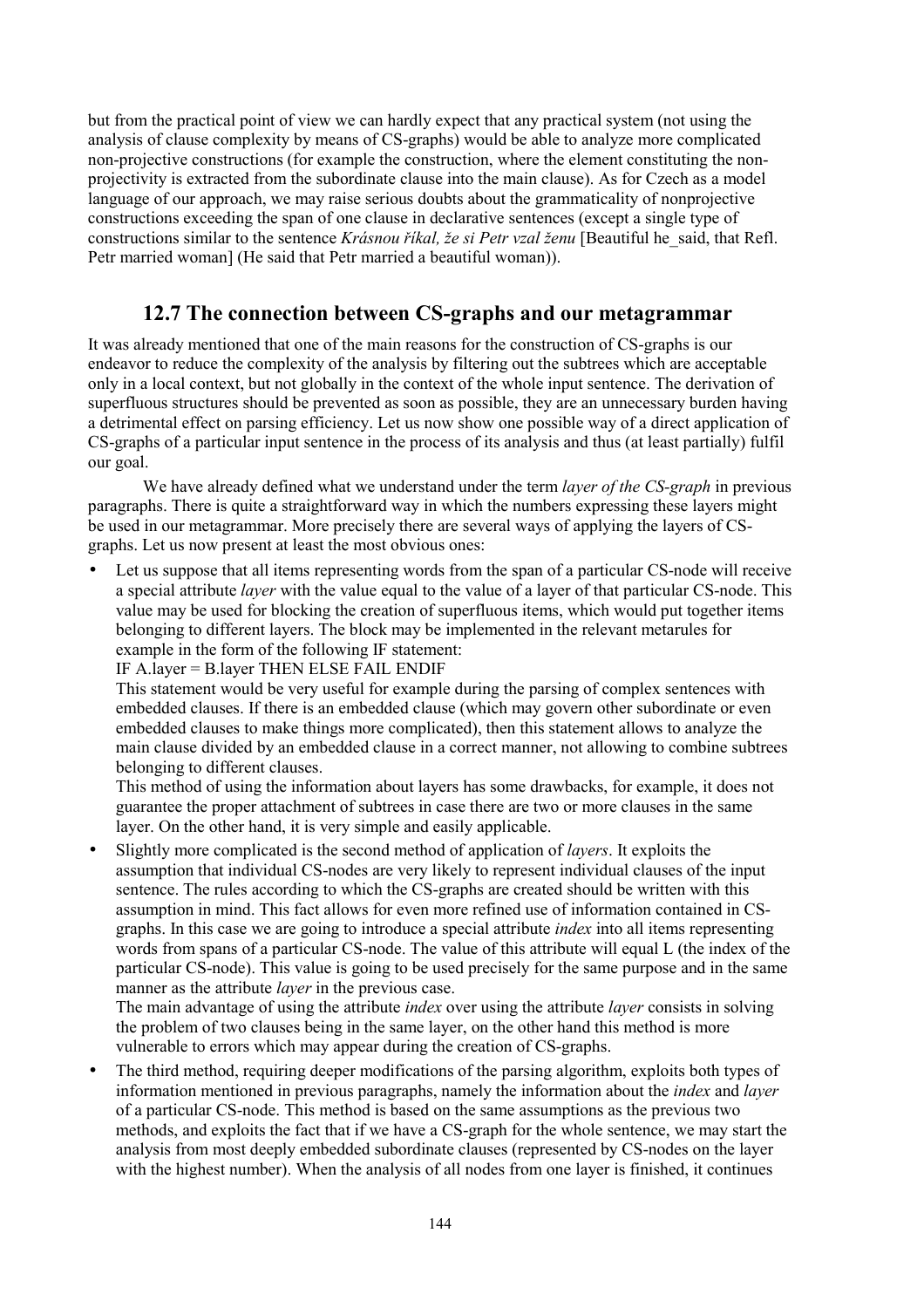on the immediate higher layer until it reaches the top layer (and analysis the main clause(s)) of the sentence.

It is quite clear that this method would make it possible to replace a complicated task of the analysis of a complex sentence into a much simpler task of the analysis of a series of simple clauses and thus it may radically speed up the analysis. It has the same drawback as the previous method, namely the vulnerability to ill-formed CS-graphs.

All three methods presented above were described as if there were only a single CS-graph for a particular input sentence. This is, of course, not very likely to happen, a good deal of ambiguity is going to be involved in the process of building the CS-graphs. We may suppose that the most likely outcome (at least for more complicated sentences) will be a set of CS-graphs for each complex input sentence instead of just a single graph.

This fact will, of course, influence all three methods presented above. It will probably have the smallest influence on the first one, because even if there are two or more distinct CS-graphs for a particular input sentence, individual words may belong to the same layer in all cases. In other cases it will probably be necessary to parse the input sentence several times, each time with different values of the attribute *index* for individual input items.

This fact may have direct consequences especially for the second method which will probably need a very sophisticated control system which will take care of reusing the items already computed during the analysis of other CS-graphs for a particular complex sentence.

This need not necessarily be the case of the third method where it may be much easier to reuse the subtrees representing individual clauses  $-$  if a particular clause represented by a particular CS-node belongs to different layer or is connected with different CS-node in some other CS-graph, it should not be necessary to repeat its analysis. In this case we should be able to reuse a lot of already existing items. Anyway, it is clear that all these considerations are only tentative and that it will be necessary to choose the "proper" method of exploitation of CS-graphs only after the proposed method of building CS-graphs is implemented and reliable experimental results are available.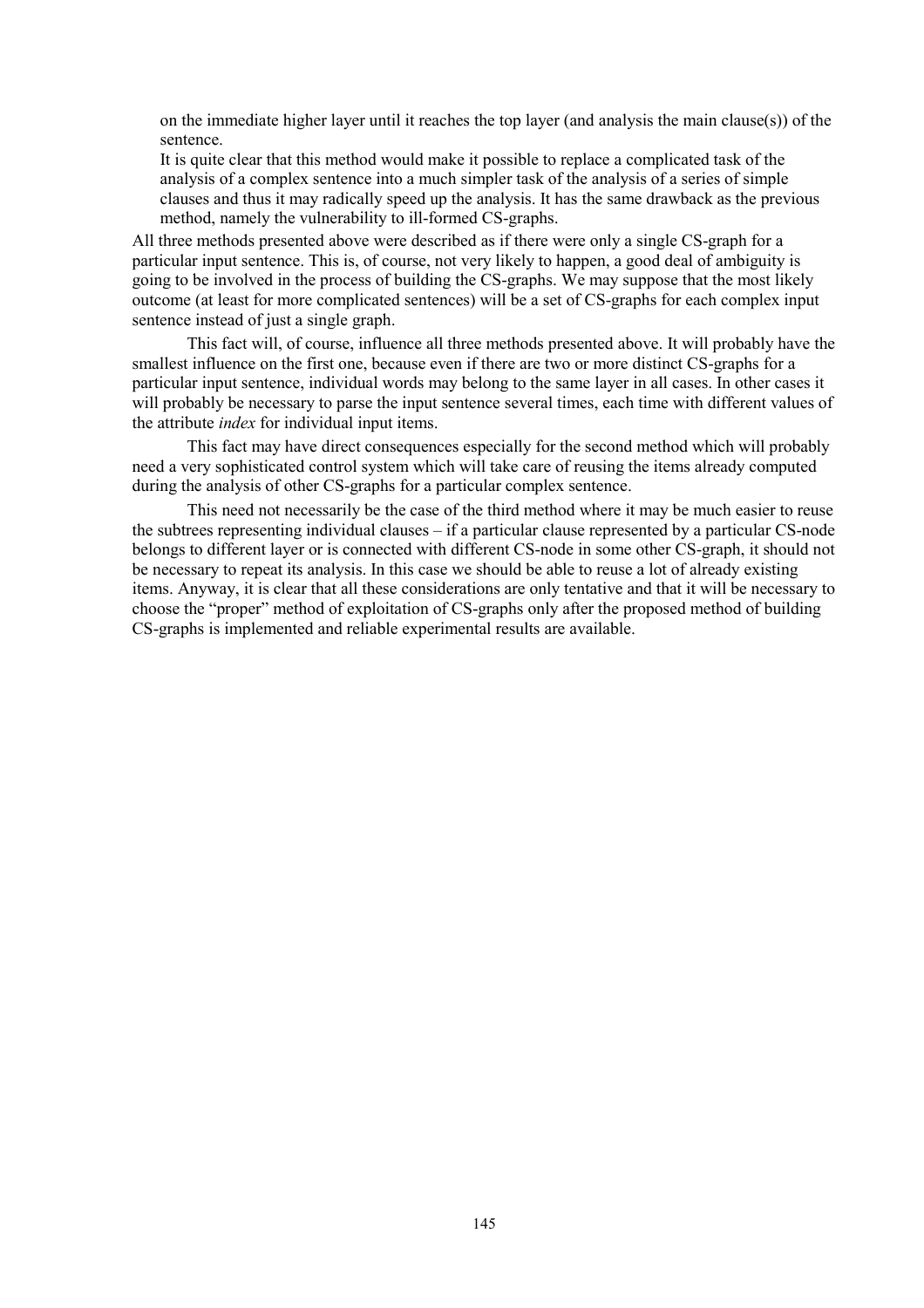## **Conclusion**

The main task of this dissertation was to describe the problem of creating a robust parser for a language with high degree of word-order freedom from both basic aspects – the theoretical and implementational one. In the theoretical part we have continued the work already presented in several papers ([Holan et al. 98], [Holan et al. 00], [Plátek et al. 01]), in the practical part we have developed a sample (meta)grammar of Czech which served not only as a testing tool for ideas described in the theoretical part, but it also inspired additional theoretical research reflecting (and trying to cope with) the problems encountered during the development, testing and debugging of the metagrammar.

As we have already mentioned, our work directly followed up with the research in the following theoretical fields:

- We have created (in cooperation with Martin Plátek, Tomáš Holan and later also with Karel Oliva) a theoretical framework capable to describe in an adequate manner both the syntactically illformed and non-projective constructions. As we have shown in our papers in the past, the problems of non-projectivity and ill-formedness are very closely related.
- We have developed (in cooperation with the team mentioned above) a set of measures providing a basis for formulation of global constraints restricting the application of the metagrammar and thus providing more adequate set of results of parsing by filtering out unacceptable results.

Let us now briefly summarize the results described in this dissertation:

- − We have adopted the theoretical basis described above for the implementation of a particular metagrammar of Czech. We have used the measures of non-projectivity and robustness in that implementation and thus we have demonstrated that the theoretical background may serve as a cornerstone of more practically oriented work.
- − We have practically demonstrated in our metagrammar that due to the relaxation of global constraints applied on interpretation of individual metarules it is possible to capture quite complicated concepts of non-projectivity and robustness by relatively simple metarules. This is possible thanks to the fact that one metarule is interpreted in a different manner according to which constraints are relaxed either globally, in a given moment, or locally, for one particular metarule.
- − The experience with our metagrammar also influenced (and changed) our original assumptions concerning the magnitude of non-projectivity for Czech. We have originally estimated that it equals one, but our experiments with the sentences from the testbed inspired a deeper investigation of this phenomenon which finally lead to a new, more adequate hypothesis  $-$  cf. [Holan et al. 00].
- We have formulated an estimation of the influence of the degree of non-projectivity on parsing complexity showing that there is a direct correspondence between these two phenomena which can be expressed in quite a precise manner.
- − We have implemented a metagrammar handling a wide range of syntactic phenomena of the language and allowing to demonstrate several problems of robust parsing of languages with a high degree of word-order freedom.
- − We have developed a method for testing and debugging a large-scale metagrammar and a set of sentences (testbed) used by this method both for preserving the consistency of the metagrammar in the process of its incremental development and for demonstrating of advantages and disadvantages of our approach.
- One of the most important results of our work is contained in the last chapter. The theoretical framework described there provides a basis for a system which might have a substantial influence on parsing complexity and adequacy of parsing for complex sentences. This framework is of course only a first step towards a more adequate handling of complex sentences, but it clearly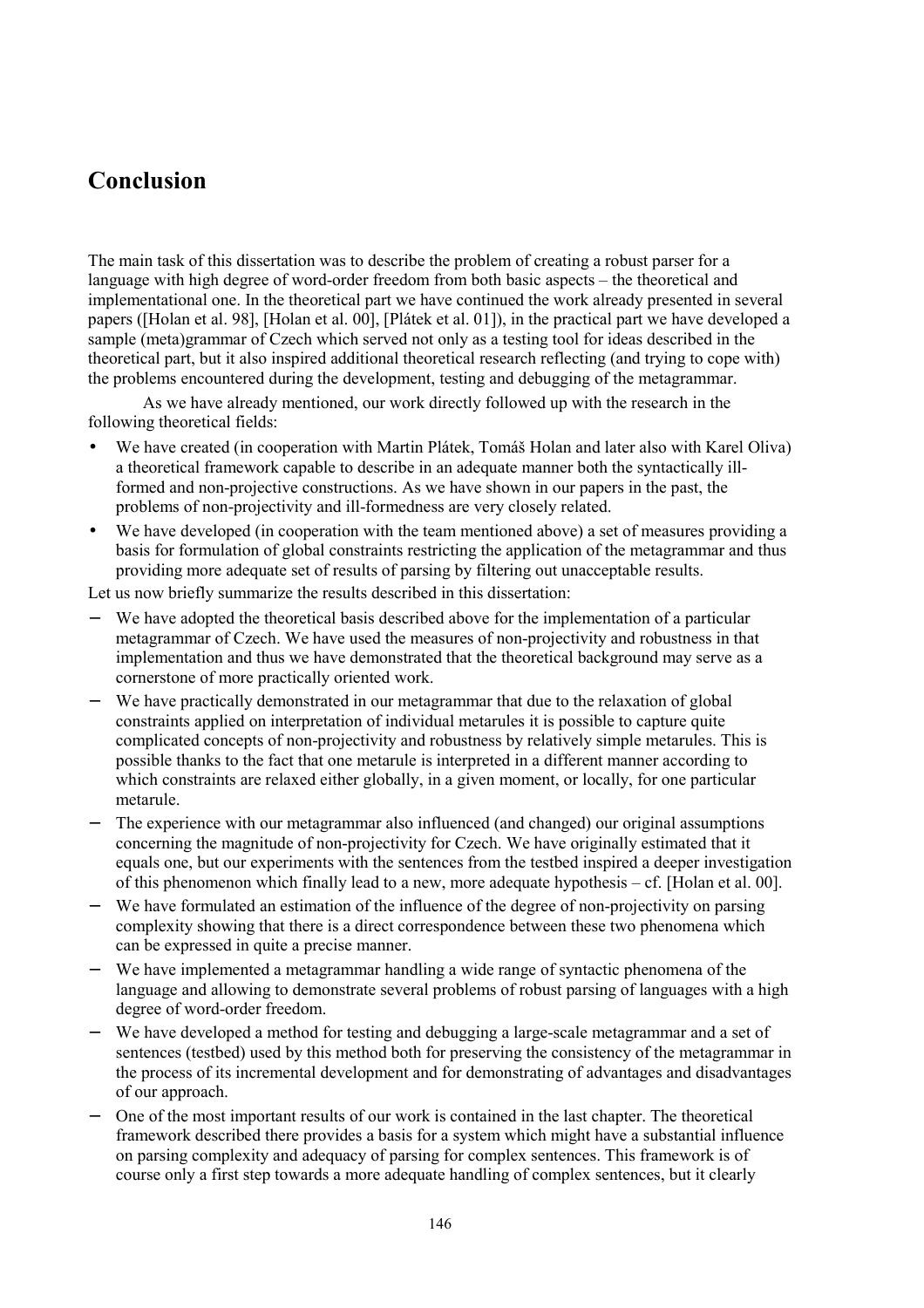shows that the work presented in this dissertation was not wasted. It opens a new path leading towards our ultimate goal of an adequate and efficient robust parser of Czech.

− Last but not least result of our work concerns the methodology of organizing the research of a very complex problem involving several scientific fields. Even though every member of our team was mainly engaged in solving the problems of his particular field, we have been able to influence and inspire each other. From the point of view of the author of the metagrammar, the development of a large scale metagrammar still remains a one man job, even though our approach allows a distribution of work at least in the sense that the metarules can be created to a large extent independently from the investigation and specification of global constraints. The close cooperation with both author of the interpreter and the author of the underlying theory definitely makes this task more simple.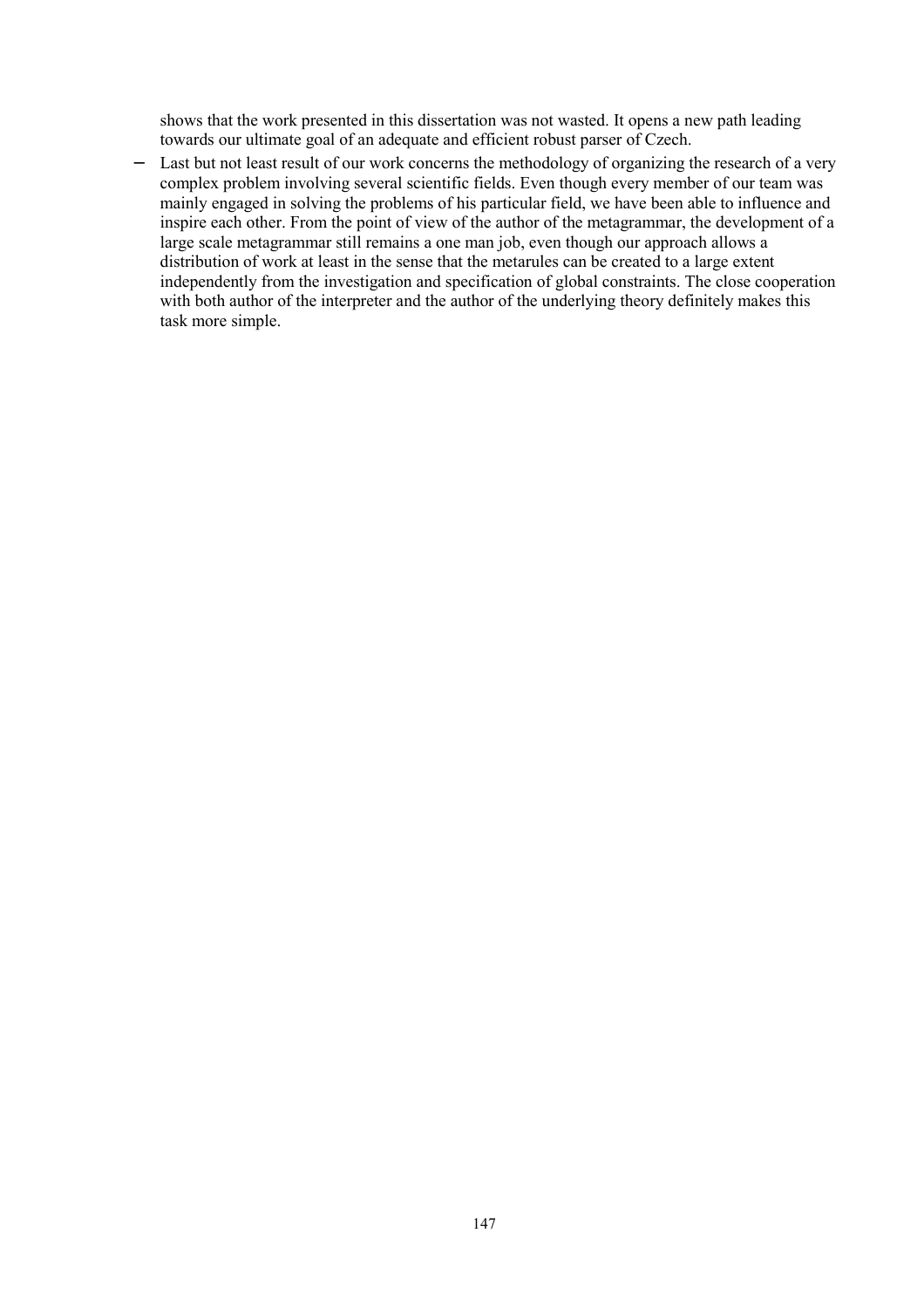## **References**

- [Abney 96] Abney, S: Partial parsing via finite-state cascades. In Proceedings of the ESSLIí96 Robust Parsing Workshop, Prague, 1996.
- [Bémová, Kuboň 90] Bémová, A., Kuboň, V.: Czech-to-Russian Transducing Dictionary, In: Proceedings of the  $13<sup>th</sup>$  International Conference COLING, Vol. 3, pp. 314 – 316, University of Helsinki, 1990
- [Bémová 96] Bémová, A.: Analysis of Nominal Groups, JRP PECO 2824 Language Technologies for Slavic Languages, Final Research Report, Appendix I., Prague, 1996
- [Bémová et al. 97] Bémová, A., et al.: Anotace na analytické rovině, ÚFAL Technical Report TR-1997-03, Charles University Prague, 1997
- [Brants 99] Brants, T.: Cascaded Markov Models; in: Proceedings of EACL'99, University of Bergen, 1999
- [Ciravegna, Lavelli 99] Ciravegna, F., Lavelli, A.: Full Text Parsing using Cascades of Rules: An Information Extraction Procedure; in: Proceedings of EACL'99, University of Bergen, 1999
- [Colmeraurer] Colmerauer, A.: Les Systèmes Q ou un formalisme pour analyser et synthetiser des phrases sur ordinateur. Mimeo, without date, Montreal
- [Gladkij 73] Gladkij, A.V.: Formal'nyje gramatiky i jazyki, Iz. Nauka, Moskva, 1973
- [Hajič 94] Hajič, J.: Unification Morphology Grammar, PhD thesis, MFF UK, Praha 1994
- [Hajič 98] Hajič, J. et al.: Core Natural Language Processing Technology Applicable to Multiple Languages, in: Final report of the Workshop'98 of the Center for Language and Speech Processing at the Johns Hopkins University, Baltimore, 1998
- [Hajič, Hladká 98] Hajič, J. Hladká, B.: Tagging Inflective Languages. Prediction of Morphological Categories for a Rich, Structured Tagset. ACL-Coling<sup>'98</sup>, Montreal, Canada, August 1998, pp. 483-490.
- [Hajičová 95] Hajičová, E. (Ed.): Text-and-Inference Based Approach to Question Answering, Theoretical and Computational Linguistics, Vol.3, Fac.of Philosophy, Charles University, Praha 1995
- [Hajičová et al. 99] Hajičová, E., Panevová, J., Sgall, P.: Manuál pro tektogramatické značkování, ⁄FAL Technical Report TR-1999-07, MFF UK Praha, 1999
- [Holan et al. 97] Holan, T., Kuboň, V., Plátek, M.: A Prototype of a Grammar Checker for Czech, In: Proceedings of the Firth Conference on Applied Natural Language Processing, pp.147-154, Washington, DC, March 1997
- [Holan et al. 98] Holan, T., Kuboň, V., Oliva, K., Plátek, M.: Two Useful Measures of Word Order Complexity, In: Proceedings of the Workshop Processing of Dependency-Based Grammars, COLING-ACL'98, Universite de Montreal, 1998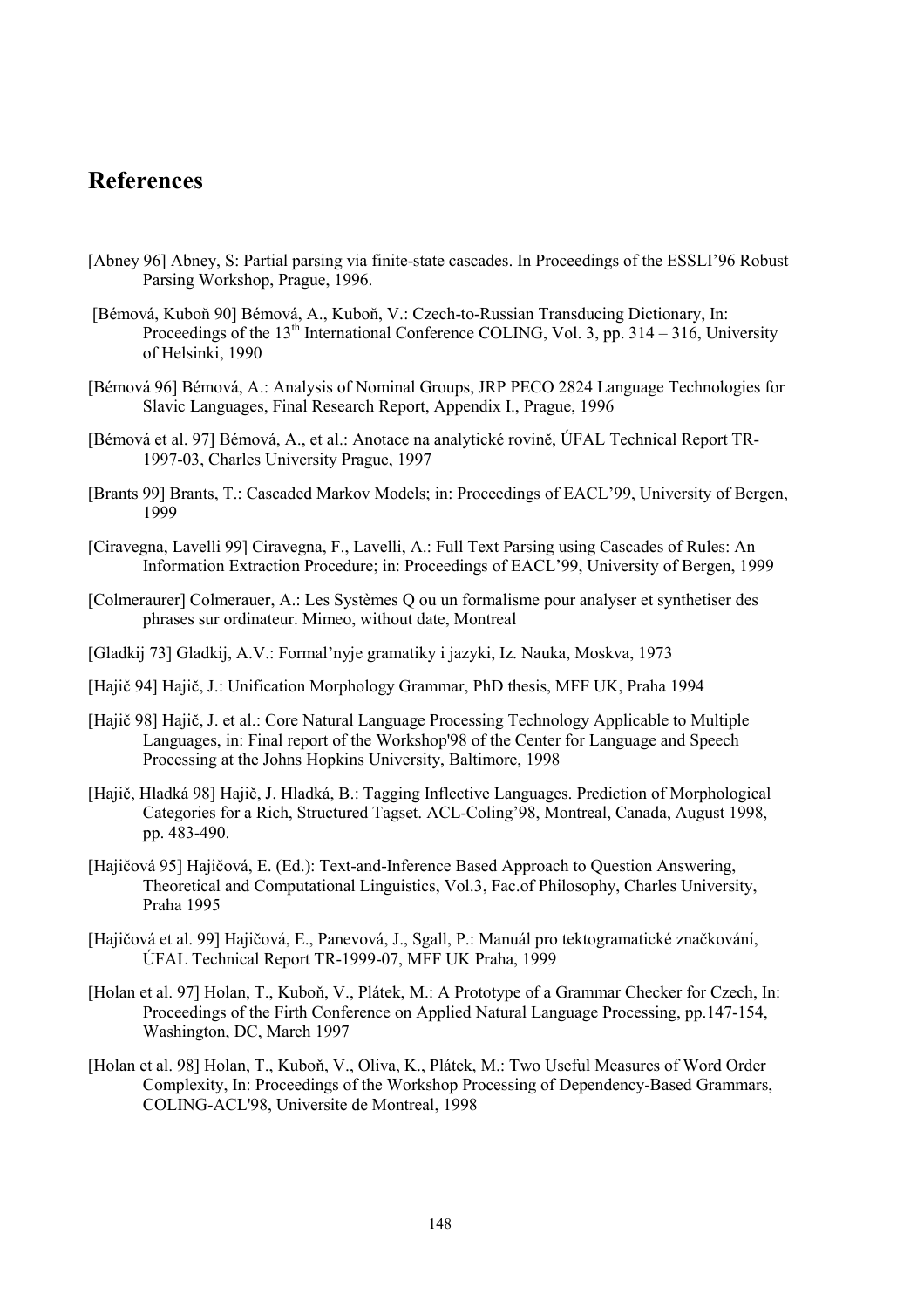- [Holan et al. 00] Holan, T., Kuboň, V., Plátek, M. and Oliva, K.: On Complexity of Word Order, In: Les grammaires de dépendance - Traitement automatique des langues Vol 41, No 1 (2000) (special issue on dependency grammars of the journal Traitement automatique des langues, guest editor Sylvain Kahane).
- [Holan 01] Holan, T.: Nástroj pro vývoj závislostních analyzátorů přirozených jazyků s volným slovosledem, (A Software Environment for the Development of Dependency Parsers for Natural Languages with Free Word Order) (in Czech), Disertační práce, MFF UK, Praha, 2001
- [Kirschner 87] Kirschner, Z., APAC3-2: An English-to-Czech Machine Translation System, In: Explizite Beschreibung der Sprache und automatische Textbearbeitung XIII, Prague 1987
- [Kirschner 94] Kirschner, Z.: CZECKER a Maquette Grammar-Checker for Czech, The Prague Bulletin of Mathematical Lingistics 62, MFF UK Prague, 1994, pp. 5 - 30
- [Kuboň et al. 97] Kuboň, V., Holan, T., Plátek, M.: A Grammar Checker for Czech, ÚFAL Technical Report TR-1997-02, MFF UK Praha, 1997
- [Kunze 72] Kunze, J.: Die Auslassbarkeit von Satzteilen bei koordinativen Verbindungen im Deutschen, Berlin: Akademie-Verlag, 1972
- [Kunze 75] Kunze, J.: Abhängigskeitsgrammatik, Berlin: Akademie-Verlag, 1975
- [Marcus 65] Marcus, S.: Sur la notion de projectivité, in Zeitschrift für mathematische Logik und Grundlagen der Mathematik XI, 1965, pp. 181-192.
- [Nebeský 72] Nebeský, L.: A Projectivity Theorem, in Prague Studies in Mathematical Linguistics, 3, Academia, Praha, pp.165-169
- [Oliva 89] Oliva, K.: A Parser for Czech Implemented in Systems O. in Explizite Beschreibung der Sprache und automatische Textbearbeitung, MFF UK Praha, 1989
- [Oliva 93] Oliva, K.: StriPTtTT: String Processor & Text-to-Tree(s) Transformation Tool, JRP PECO 2824 Language Technologies for Slavic Languages, Research Report, Saarbruecken, 1993
- [Oliva 96] Oliva, K.: A Grammar Checker for Czech, JRP PECO 2824 Language Technologies for Slavic Languages, Final Research Report, Prague, 1996
- [Oliva et al. 00] Oliva, K., Hnátková, M., Petkevič, V. and Květoň, P.: The Linguistic Basis of a Rule-Based Tagger of Czech, In: TSD 2000, Proceedings (eds. Sojka, Kopeček, Pala) Lecture Notes in Artificial Intelligence Vol., pp.3-8, Springer, 2000
- [Panevová 80] Panevová, J., Formy a funkce ve stavbě české věty (Forms and Functions in the Syntax of Czech Sentences - in Czech), Academia, 1980
- [Petkevič 95] Avgustinova, T., Bémová, A., Hajičová, E., Oliva, K., Panevová, J., Petkevič, V.(ed.), Sgall, P. and Skoumalová, H.: Linguistic Problems of Czech. Final Research Report for the JRP PECO 2824 project. Prague, 1995
- [Plátek et al. 01] Plátek, M., Holan, T., Kuboň, V.: On Relax-ability of Word-Order by D-grammars, Tech. Report TR-2001-01, MFF UK, Praha, 2001, Accepted at DMTCS 2001 conference.
- [Sgall et al. 86] Sgall, P., Hajičová, E., Panevová, J., The meaning of the sentence in its pragmatic aspects, Mey, J.L., ed., Reidel, 1986.
- [Sikkel 97] Sikkel, N.: Parsing Schemata A Framework for Specification and Analysis of Parsing Algorithms, Texts in Theoretical Computer Science - An EATCS Series, ISBN 3-540-61650-0, Springer-Verlag Berlin/Heidelberg/New York, 1997